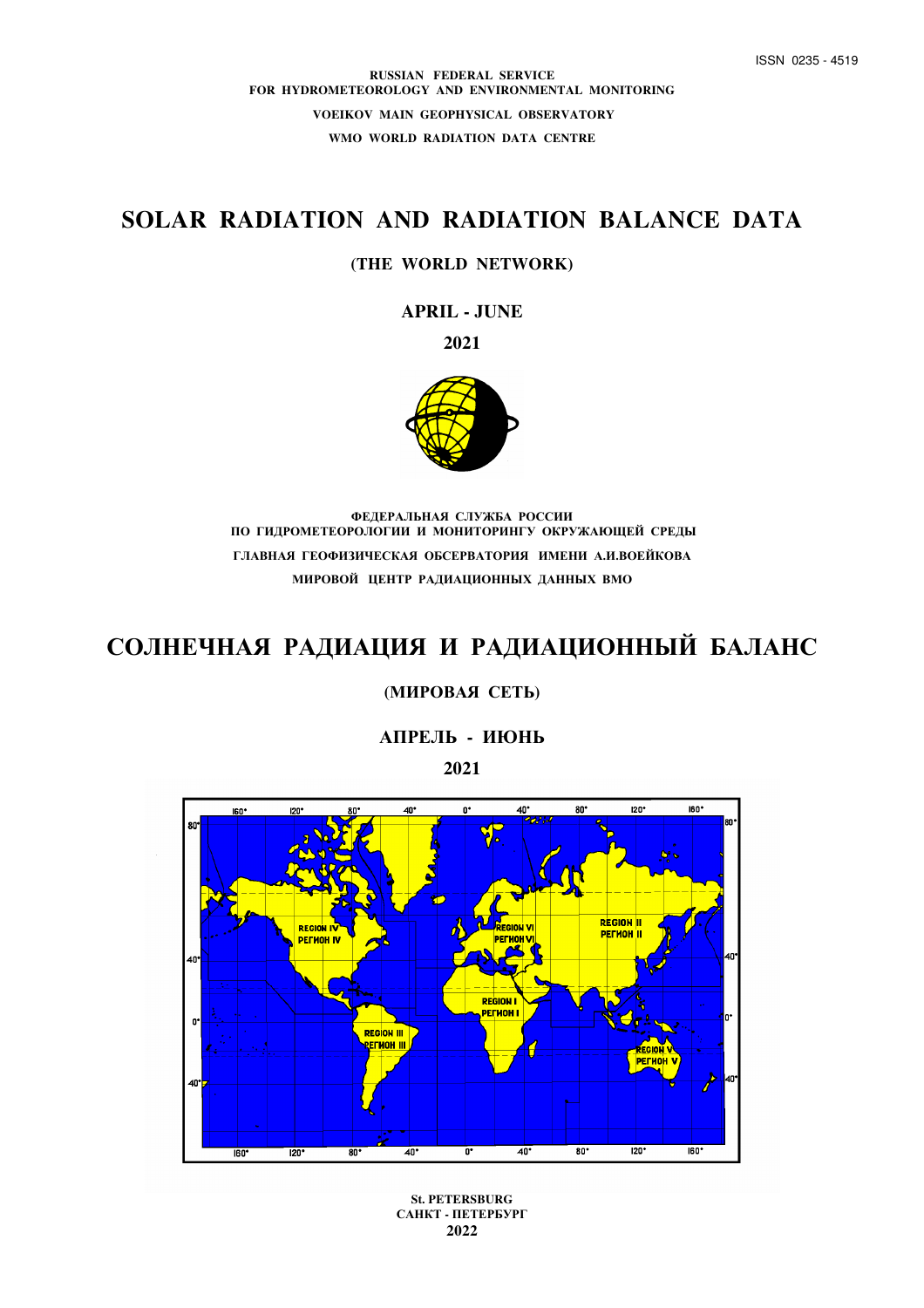# **SOLAR RADIATION AND RADIATION BALANCE DATA**

#### **(THE WORLD NETWORK)**

# **APRIL - JUNE**

 **2021** 

**SPONSORED BY WORLD METEOROLOGICAL ORGANIZATION** 



**ФЕДЕРАЛЬНАЯ СЛУЖБА РОССИИ ПО ГИДРОМЕТЕОРОЛОГИИ И МОНИТОРИНГУ ОКРУЖАЮЩЕЙ СРЕДЫ ГЛАВНАЯ ГЕОФИЗИЧЕСКАЯ ОБСЕРВАТОРИЯ ИМЕНИ А.И.ВОЕЙКОВА МИРОВОЙ ЦЕНТР РАДИАЦИОННЫХ ДАННЫХ ВМО**

# **СОЛНЕЧНАЯ РАДИАЦИЯ И РАДИАЦИОННЫЙ БАЛАНС**

**(МИРОВАЯ СЕТЬ)** 

# **АПРЕЛЬ - ИЮНЬ**

# **2021**

#### **ИЗДАНИЕ ПО ПОРУЧЕНИЮ ВСЕМИРНОЙ МЕТЕОРОЛОГИЧЕСКОЙ ОРГАНИЗАЦИИ**

**Копии можно получить по адресу: Copies obtainable from: Директор Главной геофизической The Director, МЦРД, Карбышева, 7, World Radiation Data Centre, 194021, Санкт-Петербург, 7, Karbyshev Street, 194021, Российская Федерация St. Petersburg, Russian Federation** 

**обсерватории им. А.И.Воейкова, Voeikov Main Geophysical Observatory,** 

**St. PETERSBURG САНКТ - ПЕТЕРБУРГ 2022**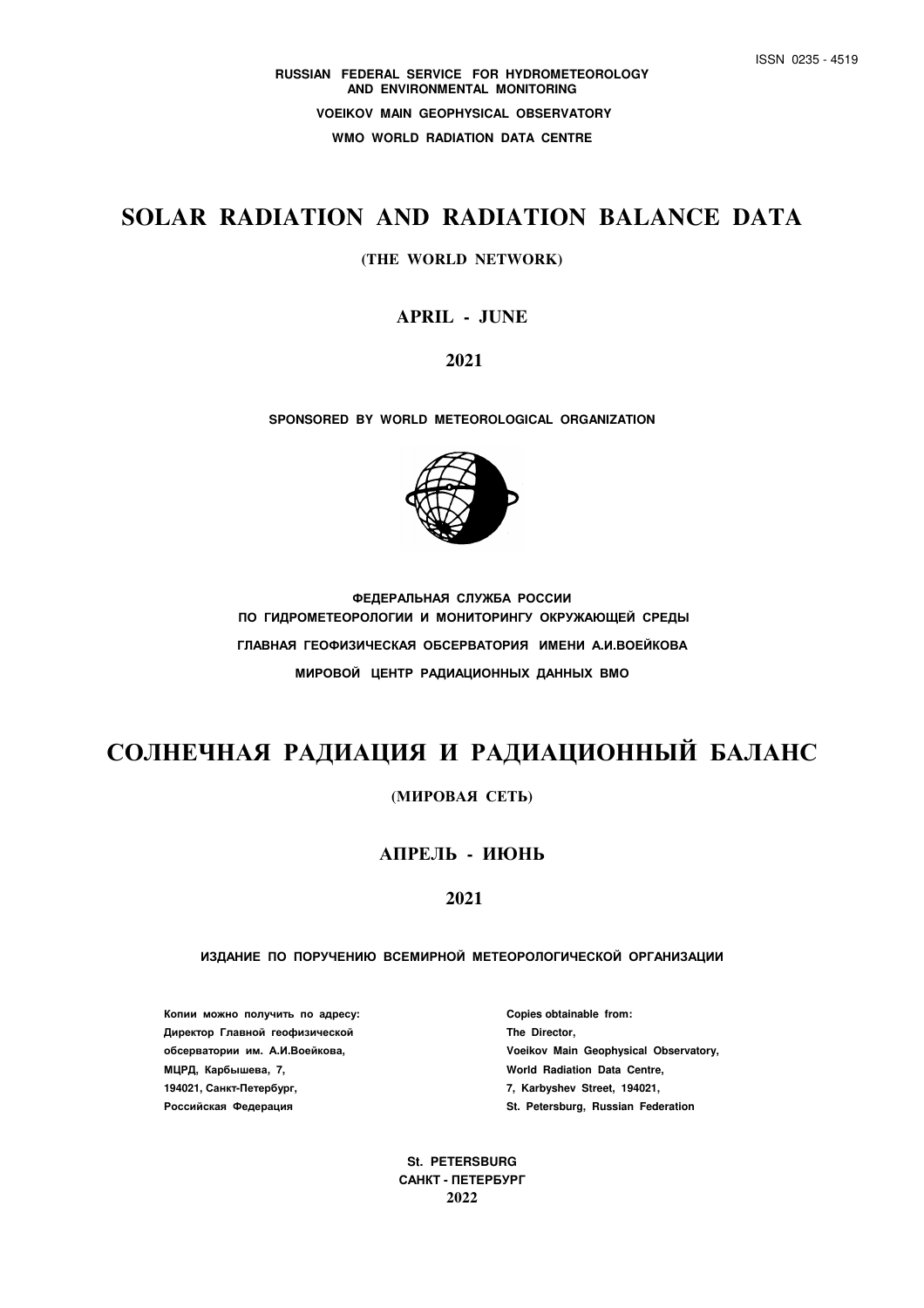# **CONTENTS**

|            |                                                             | $\mathbf{1}$   |
|------------|-------------------------------------------------------------|----------------|
|            |                                                             | $\overline{2}$ |
| Table I.   | Daily and monthly totals of global radiation (J $cm^{-2}$ ) |                |
|            |                                                             | $\overline{7}$ |
| Table II.  |                                                             | 40             |
| Table III. |                                                             | 52             |
| Table IV.  |                                                             | 54             |
| Table V.   |                                                             | 61             |
| Table VI.  |                                                             | 65             |
| Table VII. |                                                             | 66             |
|            |                                                             | 67             |

# **СОДЕРЖАНИЕ**

|                                                                                           | 1. |
|-------------------------------------------------------------------------------------------|----|
|                                                                                           | 3  |
| Таблица I. Суточные и месячные суммы суммарной радиации (Дж • см <sup>-2</sup> )          |    |
|                                                                                           | 7  |
|                                                                                           | 40 |
| Таблица III. Суточные и месячные суммы радиационного баланса (Дж • см <sup>-2</sup> )     | 52 |
| Таблица IV. Средние за месяц часовые суммы суммарной радиации (Дж • см <sup>-2</sup> )    | 54 |
| Таблица V. Средние за месяц часовые суммы рассеянной радиации (Дж • см <sup>-2</sup> )    | 61 |
| Таблица VI. Средние за месяц часовые суммы радиационного баланса (Дж • см <sup>-2</sup> ) | 65 |
| Таблица VII. Месячные суммы продолжительности солнечного сияния (час)                     | 66 |
|                                                                                           | 67 |
|                                                                                           |    |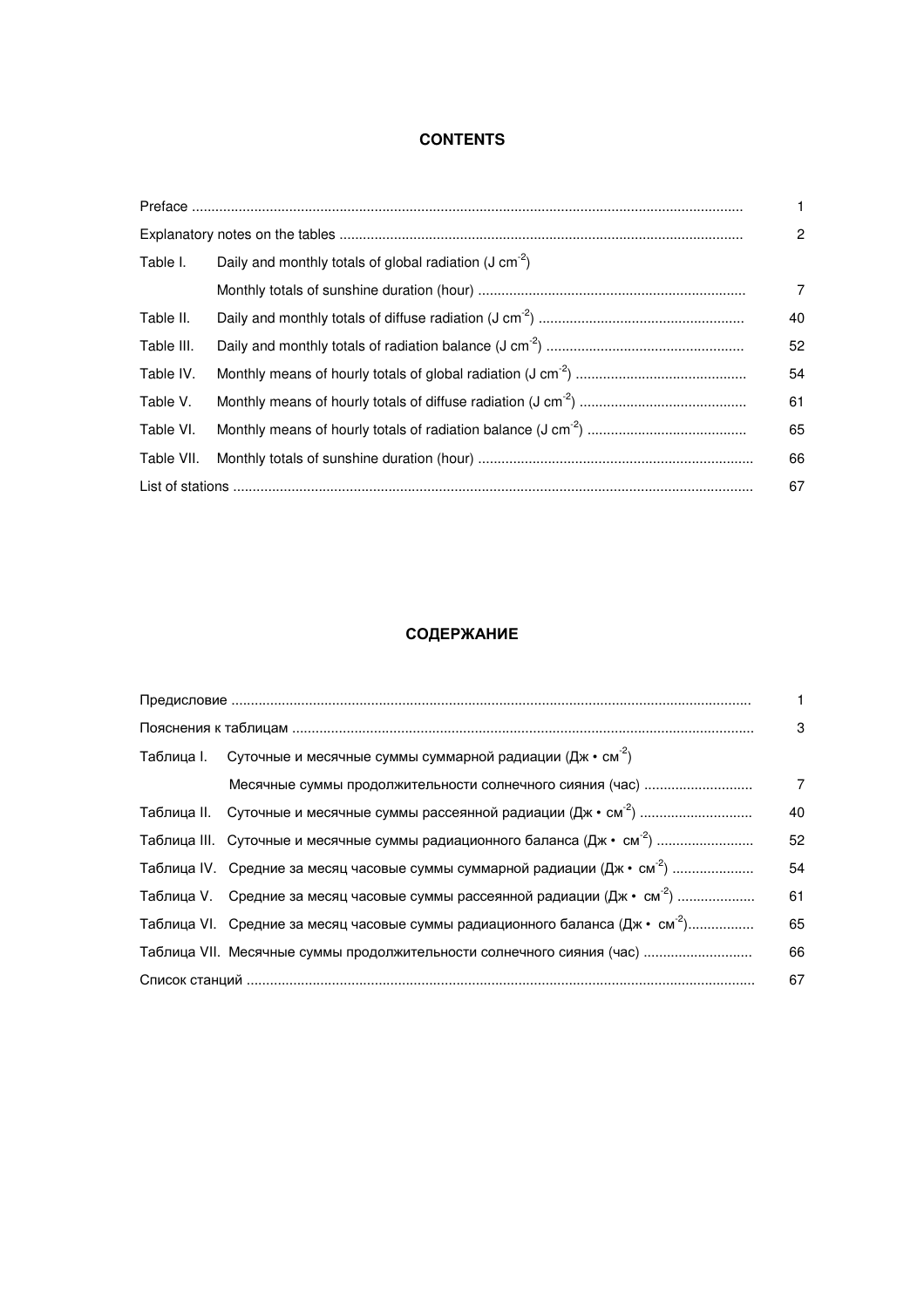#### **PREFACE**

The World Radiation Data Centre - WRDC (St.Petersburg, Russian Federation), sponsored by the WMO (Resolution 12, XIV Session of the EC and Resolution 6, XXXVI Session of the EC ), issues this publication with the purpose of providing the users with data on solar radiation, radiation balance and sunshine duration in a convenient and readily accessible form.

From 1964 up to 1992 the radiation data were published once a month. Since 1993 the publication has been issued four times a year.

Observational data received by the WRDC with certain delay are published in the supplementary issues.

The issues are distributed among the National Meteorological Services which send their solar radiation data to the WRDC to be archived and published.

Results of observations at radiometric stations should be sent to:

 *The Director Voeikov Main Geophysical Observatory World Radiation Data Centre 7, Karbyshev Street, 194021, St.Petersburg, Russian Federation* 

For inquiries and comments please call:

 *tel.: 7 (812) 297-43-90 fax : 7 (812) 297-86-61 E-mail: wrdc@main.mgo.rssi.ru* 

The WRDC's Web-site is *http://wrdc.mgo.rssi.ru* 

#### **ПРЕДИСЛОВИЕ**

Настоящее издание осуществляется Мировым центром радиационных данных (МЦРД, Санкт-Петербург, Российская Федерация) по поручению ВМО / Резолюция 12 (ИК - XIV) и Резолюция 6 (ИС - XXXVI) / с целью представления результатов наблюдений мировой наземной сети за солнечной радиацией, радиационным балансом земной поверхности и продолжительностью солнечного сияния в удобной и доступной для потребителей форме.

С 1964 г. публикации осуществлялись ежемесячно. В 1993 г. была изменена периодичность издания сборники с радиационными данными стали издаваться четыре раза в год.

Материалы наблюдений, поступившие в МЦРД несвоевременно, публикуются в дополнительных выпусках.

Издания рассылаются национальным метеорологическим службам, представляющим в МЦРД для архивации и публикации материалы радиационных наблюдений.

Результаты наблюдений радиометрических станций следует высылать по адресу:

*Директор Главной геофизической обсерватории им.А.И.Воейкова, МЦРД, Карбышева 7, 194021, Санкт-Петербург, Российская Федерация* 

Для контактов:

 *tel.: 7 (812) 297-43-90 fax : 7 (812) 297-86-61 E-mail: wrdc@main.mgo.rssi.ru* 

Интернет-страница МЦРД по адресу : *http://wrdc.mgo.rssi.ru*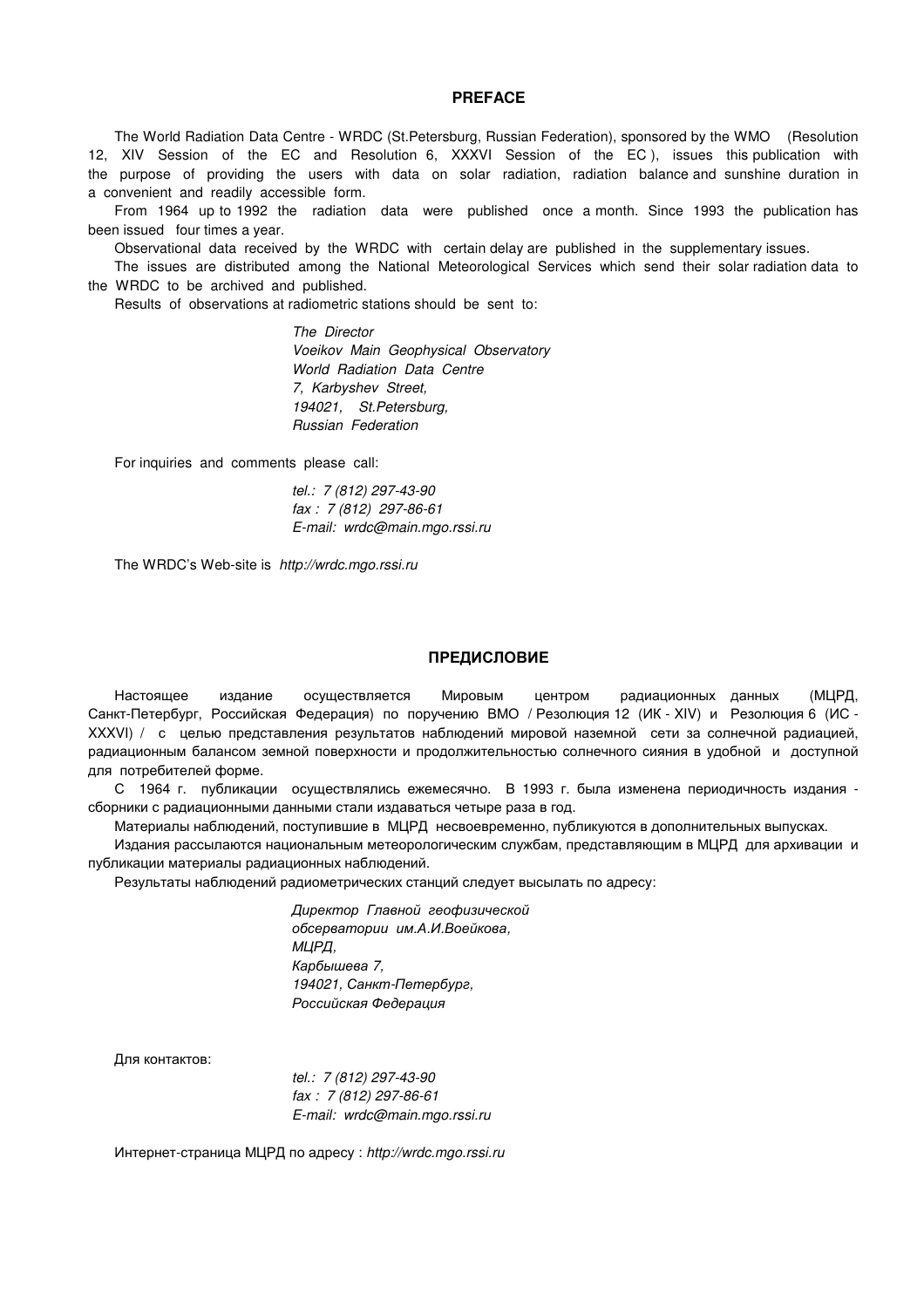#### **EXPLANATORY NOTES ON THE TABLES**

In 1981 the World radiometric network changed over to the use of a new pyrheliometric scale - the World Radiometric Reference (WRR).

Data on solar radiation and radiation balance are expressed in J cm<sup>-2</sup>, data on sunshine duration are given in hours.

Observational data in each table of the publication are arranged according to the Regions adopted by the WMO, countries within Regions are listed in the order of English alphabet, stations of each country are placed by their coordinates from north to south and, if their latitudes are equal, from west to east.

Hourly intervals are given in **True Solar Time (TST).**

For convenience each issue is provided with a list of stations with their synoptic WMO index (if available), full name, latitude, longitude and elevation above sea level, as well as types (symbols) of the instruments which were used for measurements.

#### **Procedure to Calculate Daily and Monthly Totals**

1. A daily total of radiation balance is determined in case the data for all hour intervals of the 24-hour period are available.

If at least one hourly total value is missing, the daily total is not calculated and the sign of missing data "-" is entered in the table instead.

2. Daily totals of global and diffuse radiation are determined in case the data for all hour intervals of the daytime are available, with the exception of sunrise and sunset hour intervals.

To avoid unduly great losses of daily totals due to the gaps in the data for sunrise and sunset hours, the following procedure of data processing is accepted.

In case observational data are missing for the above-mentioned hour intervals on a number of days, we recommend to determine h<sub>s</sub> (sun's altitude) for those hours.

If  $h_s > 5^\circ$  , the lack of an hourly total is identified as the lack of observation, and the daily total is not determined for that day.

If  $h_s \leq 5^\circ$ , the daily total is calculated in similar situation.

3. If data for each day of the month are available:

a) the monthly total is calculated by adding together daily/hourly totals for each day of the month;

b) the monthly mean of daily/hourly totals is calculated by dividing the monthly total by the number of days in the calendar month.

4. If there are days with missing data, first of all the monthly mean of daily/ hourly totals is calculated and then monthly total is obtained:

a) the monthly mean of daily/hourly totals is calculated by dividing the sum of daily/hourly totals for the days with available data (including estimated and questionable values) by the number of days with observations;

b) the monthly total is calculated by multiplying the monthly mean of daily/ hourly totals by the number of days in the calendar month.

- 5. If there are 10 or more days with missing daily/hourly totals, the monthly total and the monthly mean of daily/ hourly totals are not calculated and "-" is entered in respective columns.
- 6. If there are from 5 to 9 days with missing daily/hourly totals, the monthly total and the monthly mean of daily/hourly totals are enclosed in brackets.
- 7. If there are 5 or more daily/hourly totals enclosed in brackets (estimated or questionable), the monthly totals and the monthly mean of daily/hourly totals are enclosed in brackets.
- 8. If the number of days with missing daily/hourly totals and daily/hourly totals in brackets added together is from 5 to 9, the monthly total and the monthly mean of daily/hourly totals are enclosed in brackets, and if there are 10 or more such days the monthly total and the monthly mean of daily/ hourly totals are not calculated and "-" is entered in respective columns. All radiation parameters and sunshine duration are subject to this rule.
- 9. The monthly means of daily totals of appropriate radiation parameters from Tables I-III are also given in Tables IV-VI along with monthly means of hourly totals. If all monthly means of hourly totals have calculated, but there are 10 or more days with missing daily totals, the monthly mean of daily totals is calculated by summing up the monthly means of hourly totals for all hour intervals of the 24-hour period for radiation balance and for all hour intervals of the daytime for global and diffuse radiation.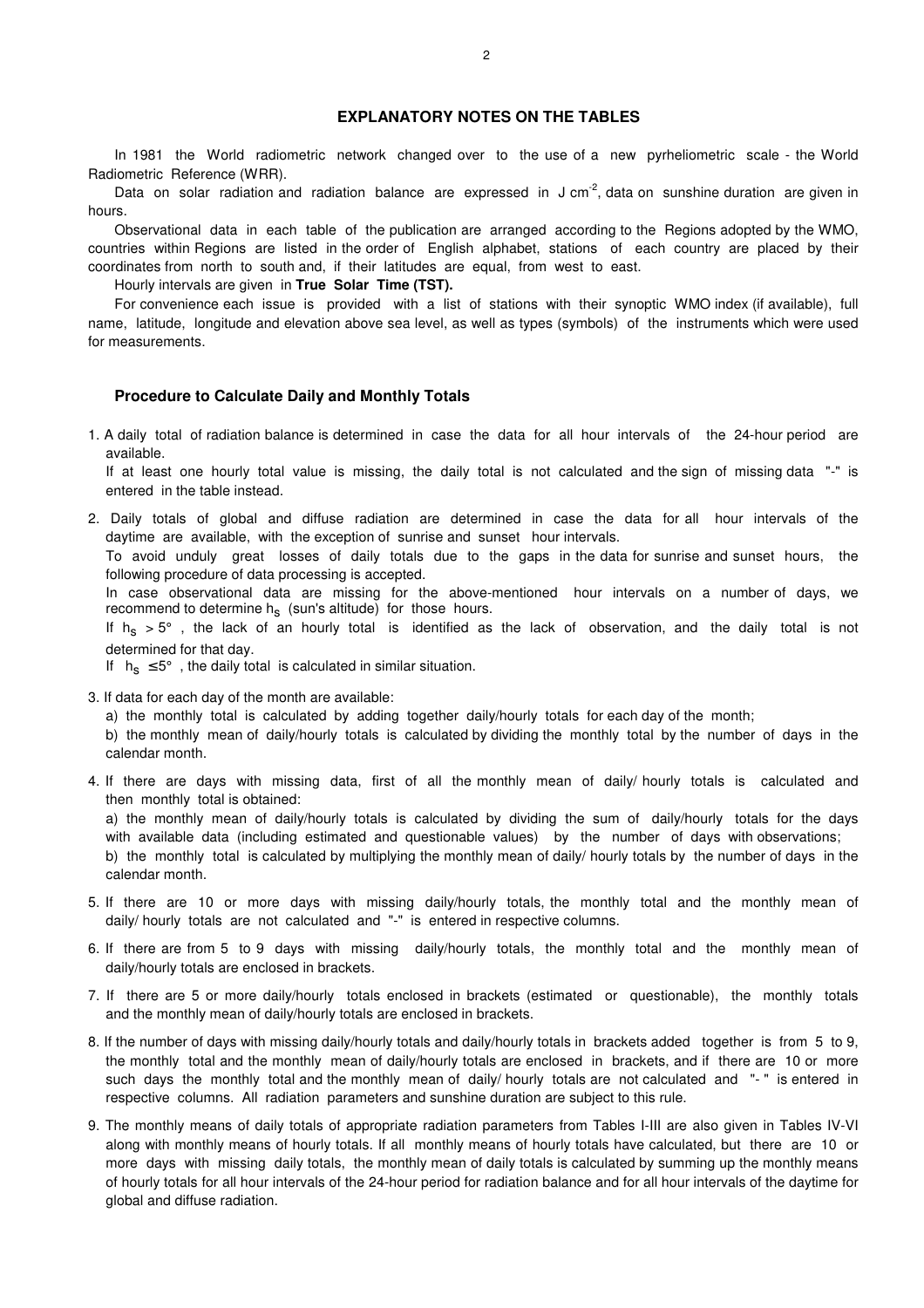#### **Notes**

- 1. It should be mentioned that some discrepancies may occur between solar radiation and sunshine duration values measured under the similar conditions of radiation climate because different types of measuring instruments are used by the World solar radiation network.
- 2. For the stations of Sweden, United Kingdom and Japan (Ishigakijima) of the sunshine duration means the time when the direct solar radiation is above the threshold equal to 120 W  $\text{m}^2$  as measured by the Kipp and Zonen CSD and the Kipp and Zonen CH1.
- 3. Solar radiation registration is not available at stations of Ukraine. Observations are made at fixed hours. The daily totals of global radiation are calculated.

#### **ПОЯСНЕНИЯ К ТАБЛИЦАМ**

С 1981г. мировая актинометрическая сеть перешла на использование новой пиргелиометрической шкалы-Мирового радиометрического эталона (МРЭ).

Данные по солнечной радиации и радиационному балансу приводятся в Дж·см<sup>-2</sup>, по продолжительности солнечного сияния - в часах.

Материалы в каждой таблице сборника расположены по регионам ВМО, внутри регионов - по странам в порядке английского алфавита, в каждой стране - по станциям в соответствии с их координатами в направлении с севера на юг, при равенстве широт - с запада на восток.

Часовые интервалы указаны по истинному солнечному времени.

Для удобства пользования материалами в каждом сборнике приводится список станций, в котором указываются синоптический индекс ВМО (если он имеется), полное название, широта, долгота и высота станций, а также условными обозначениями типы измерительных приборов, с помощью которых были произведены наблюдения.

#### **Методика расчета суточных и месячных сумм**

- 1. Суточная сумма радиационного баланса определяется при наличии данных за все часовые интервалы суток. Если отсутствует хотя бы одна часовая сумма, то суточная сумма не определяется и вместо нее в таблицах проставляется признак отсутствия данных "-".
- 2. Суточные суммы суммарной и рассеянной солнечной радиации определяются при наличии данных за все часовые интервалы светового дня.

Исключение составляют часовые интервалы восхода и захода солнца.

Для того, чтобы избежать неоправданно больших потерь суточных сумм из-за отсутствия данных в указанных интервалах, принята следующая методика обработки.

При отсутствии в отдельные дни в указанных интервалах результатов наблюдений рекомендуется для этих часовых интервалов определять высоту солнца.

Если высота солнца > 5° , то отсутствие часовой суммы идентифицируется как отсутствие наблюдения и суточная сумма за этот день не определяется.

Если высота солнца  $\leq 5^{\circ}$ , то в аналогичной ситуации суточная сумма вычисляется.

3. При наличии данных за все дни месяца:

а) месячная сумма определяется путем суммирования суточных (часовых) сумм за все дни месяца;

б) средняя за месяц суточная (часовая) сумма определяется делением месячной суммы на число дней в календарном месяце.

4. При наличии пропусков в данных сначала определяется средняя за месяц суточная (часовая) сумма, затем месячная сумма:

а) средняя за месяц суточная (часовая) сумма получается в результате деления суммы суточных (часовых) значений за дни с наличием данных (включая восстановленные и сомнительные значения) на число дней с наблюдениями;

б) сумма за месяц определяется путем умножения средней за месяц суточной (часовой) суммы на число дней в календарном месяце.

- 5. При отсутствии суточных (часовых) сумм за 10 дней и более сумма за месяц и соответственно средняя за месяц суточная (часовая) сумма не вычисляются и в соответствующих графах таблицы проставляется "-".
- 6. При отсутствии суточных (часовых) сумм за 5-9 дней сумма за месяц и средняя за месяц суточная (часовая) сумма заключаются в скобки.
- 7. При наличии за месяц 5 и более суточных (часовых) сумм, заключенных в скобки ( восстановленных или сомнительных), сумма за месяц и средняя за месяц суточная (часовая) сумма помещаются в скобки.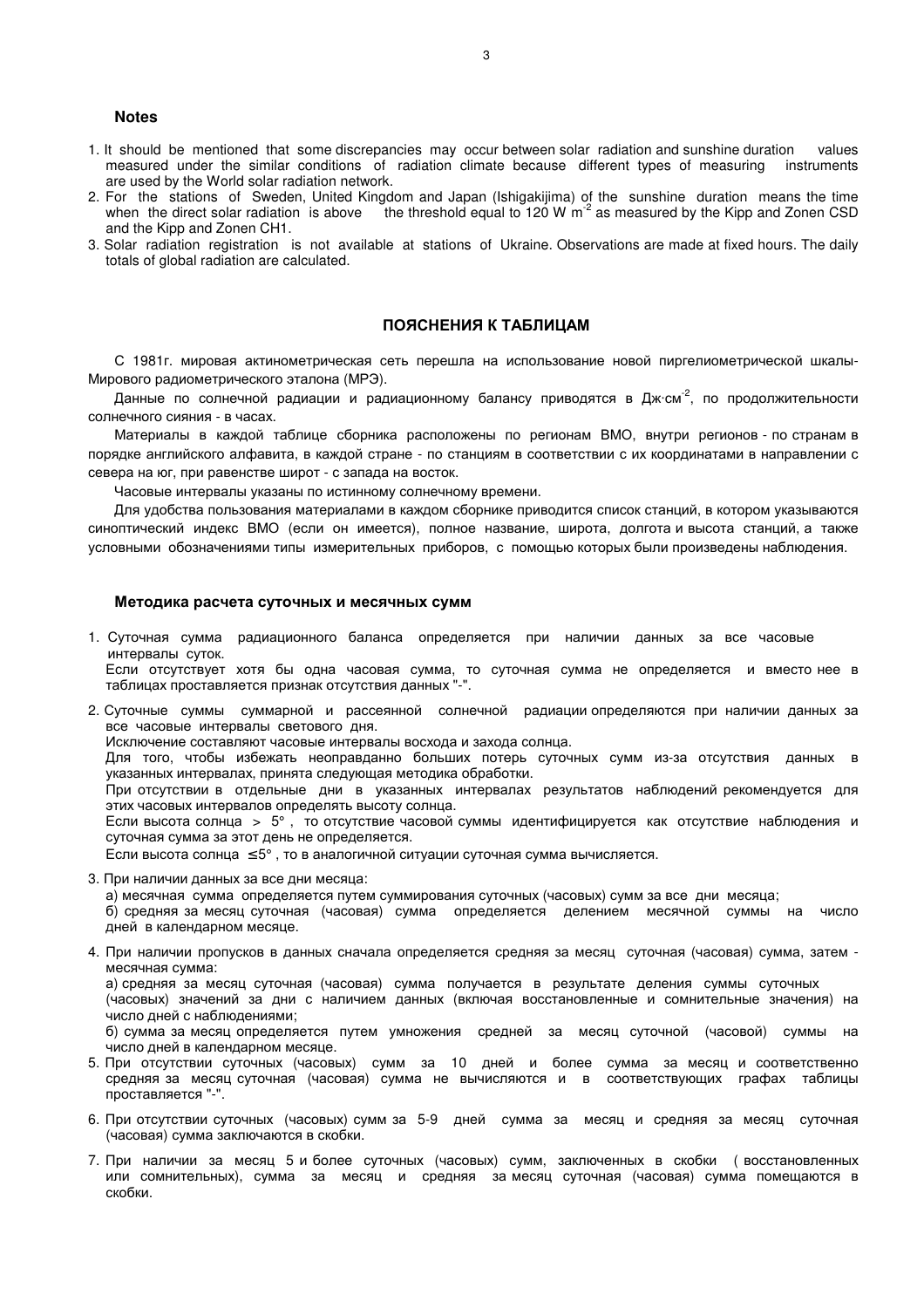- 8. Если число дней с пропусками суточных (часовых) сумм и суточными (часовыми) суммами, заключенными в скобки, в совокупности составляет от 5 до 9 дней, то сумма за месяц и средняя за месяц суточная (часовая) сумма помещаются в скобки, а если составляет 10 дней и более, то сумма за месяц и средняя за месяц суточная (часовая) сумма не определяются и в соответствующих графах<br>таблиц проставляется "-". Этому правилу должны подчиняться все радиационные параметры и Этому правилу должны подчиняться все радиационные параметры и продолжительность солнечного сияния.
- 9. В таблицах IV-VI наряду со средними за месяц часовыми суммами приводятся также средние за месяц суточные суммы соответствующих радиационных параметров из таблиц I-III. Если вычислены все средние за месяц часовые суммы, но при этом отсутствуют более 9 суточных сумм, то средняя за месяц суточная сумма определяется путем суммирования средних за месяц часовых сумм за все часовые интервалы суток для радиационного баланса и за все часовые интервалы светового дня для суммарной и рассеянной радиации.

#### **Примечания**

- 1. Вследствие использования на мировой актинометрической сети различных типов измерительных приборов возможны некоторые несоответствия между значениями солнечной радиации и продолжительности солнечного сияния для пунктов, расположенных в сходных условиях
- радиационного климата.<br>2. На станциях Швеци 2. На станциях Швеции и Великобритании, а также на станции Исигакидзима в Японии продолжительность солнечного сияния определяется по результатам измерения прямой солнечной радиации (Kipp Zonen CSD и Kipp Zonen CH1) как отрезок времени, в течение которого прямая радиация превышала пороговое значение, равное 120 Вт $\cdot$ м $^{-2}$ .
- 3. На станциях Украины отсутствует регистрация солнечной радиации. Наблюдения проводятся по срокам. Для определения суточных сумм суммарной радиации используются расчетные методы.

#### **Abbreviations Used in the Publication Принятые сокращения**

#### AEROLOG.STN Aerological Station A<sub>9P</sub>. A<sub>9P</sub> A<sub>9P</sub> A<sub>3</sub>ponopT АРРТ **АНГЛИЙ АНГАВИЙ АЭРОЛОГ.**СТ. АЭРОЛОГ.СТ. АЭРОЛОГИЧЕСКАЯ СТАНЦИЯ C. Cape Г. гора CENTR.OBS. Central Observatory ГЛАВН.ОБС. главная обсерватория INST. GEOFIS. **Instituto de Geofisica Instituto de Geofisica** инст. геофизики EXPDN Expedition **Expedition** им. ИМ. ИМени INT.ARPT International Airport иссл.лаборатория ПО СОЛН.РАДИАЦИИ исследовательская лаборатория по солнечной радиации IS. Island М. мыс ISLS Islands МЕЖД. АЭР. международный аэропорт M. Mount Mount MET.HAYY.CT. МЕТЕОРОЛОГИЧЕСКАЯ НАУЧНАЯ станция M.OBS. Маin Observatory МЕТ.ОБС. МЕТ.ОБС. МЕТ.ОБС. МЕТЕОРОЛОГИЧЕСКАЯ Обсерватория MET.CENTRE Meteorological Centre МЕТ.ЦЕНТР метеорологический центр MET.OBS. Meteorological Observatory науч.ст. научная станция MET.RES.STN Meteorological Research Station 0. Состров OBS. **Observatory COMBING O-BA острова** RES.STN Research Station COSC. ОБС. ОБСЕРВАТОРИЯ SOLAR RADIATION RESEARCH LAB. Solar Radiation Research Laboratory УН-Т университет UNIV. University ЦЕНТР.ОБС. центральная обсерватория ЭКСПЕД. экспедиция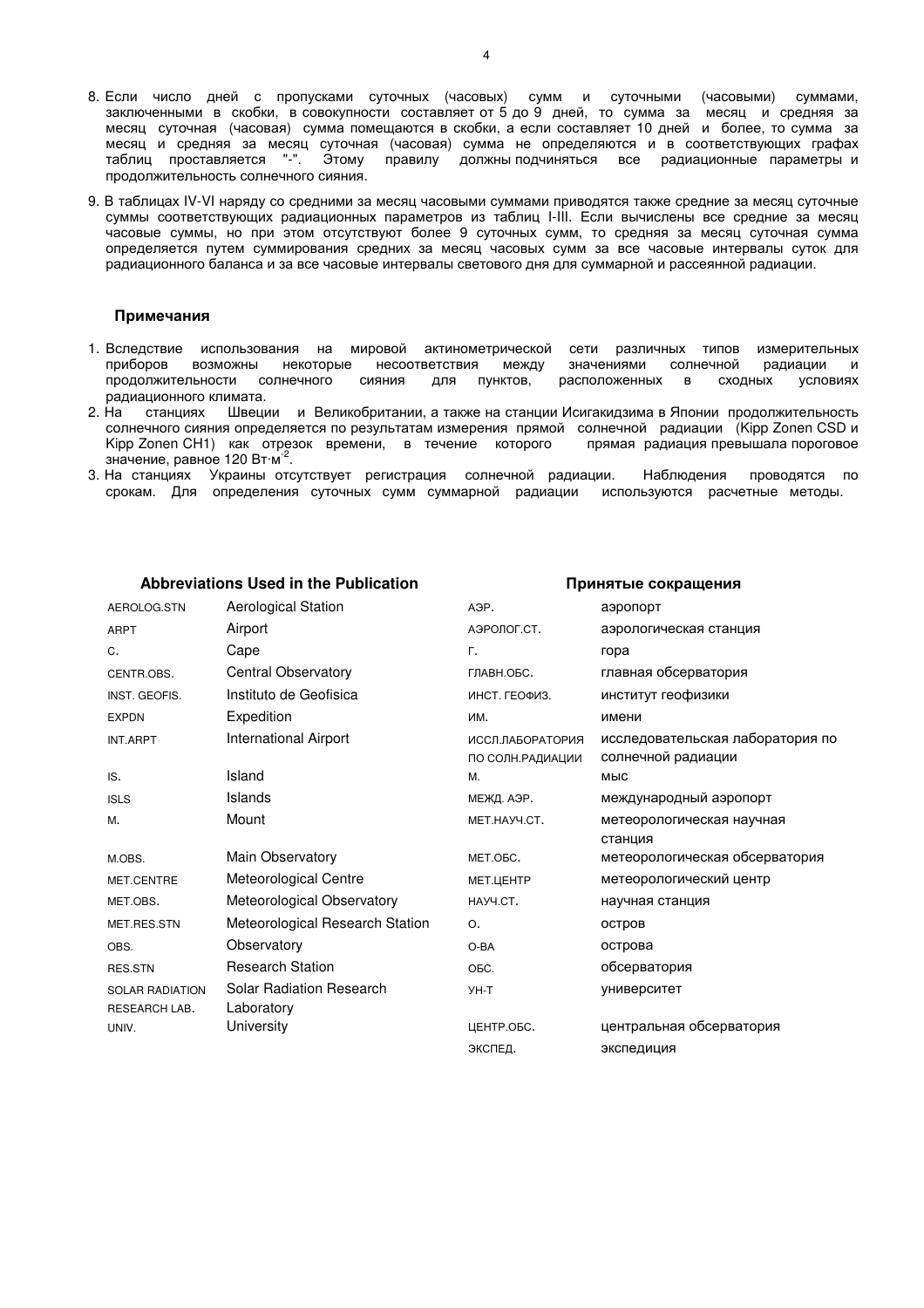|       | <b>Symbols Used in the Tables I-VII</b>                                             | Условные обозначения в Таблицах I-VII                                     |
|-------|-------------------------------------------------------------------------------------|---------------------------------------------------------------------------|
| 2021  | year (2021)                                                                         | год (2021)                                                                |
| 04    | month (April)                                                                       | месяц (апрель)                                                            |
| ТG    | monthly total of global radiation                                                   | месячная сумма суммарной радиации                                         |
| МG    | monthly mean of daily totals of global radiation                                    | средняя за месяц суточная сумма суммарной<br>радиации                     |
| TD    | monthly total of diffuse radiation                                                  | месячная сумма рассеянной радиации                                        |
| MD    | monthly mean of daily totals of diffuse radiation                                   | средняя за месяц суточная сумма рассеянной<br>радиации                    |
| TQ    | monthly total of radiation balance                                                  | месячная сумма радиационого баланса                                       |
| МQ    | monthly mean of daily totals of radiation balance                                   | средняя за месяц суточная сумма<br>радиационного баланса                  |
| TS    | monthly total of sunshine duration                                                  | месячная сумма продолжительности солнечного<br>СИЯНИЯ                     |
| ΜS    | monthly mean of daily totals of sunshine duration                                   | средняя за месяц суточная сумма<br>продолжительности солнечного сияния    |
| P.N.  | polar night                                                                         | полярная ночь                                                             |
|       | value is not available or is rejected at National<br>Meteorological Service         | значение отсутствует или забраковано<br>национальной метеослужбой         |
| -r    | value is rejected at WRDC                                                           | значение забраковано МЦРД                                                 |
| 654)  | questionable value as estimated at National<br>Meteorological Service               | сомнительное значение по оценке национальной<br>метеослужбы               |
| 873e  | value calculated or interpolated at National<br>Meteorological Service              | значение, рассчитанное или интерполированное<br>национальной метеослужбой |
| 1583m | value considered outlier to own climate-defined<br>upper limit as estimated at WRDC | значение превосходит климатический предел<br>по оценке МЦРД               |
| 125q  | questionable value as estimated at WRDC                                             | сомнительное значение по оценке МЦРД                                      |
| 1052i | diffuse radiation value exceeds associated global<br>radiation value                | значение рассеянной радиации превосходит<br>значение суммарной радиации   |
|       | data on sunshine duration is presented by a nearby<br>station                       | данные по солнечному сиянию приводятся по<br>близлежащей станции          |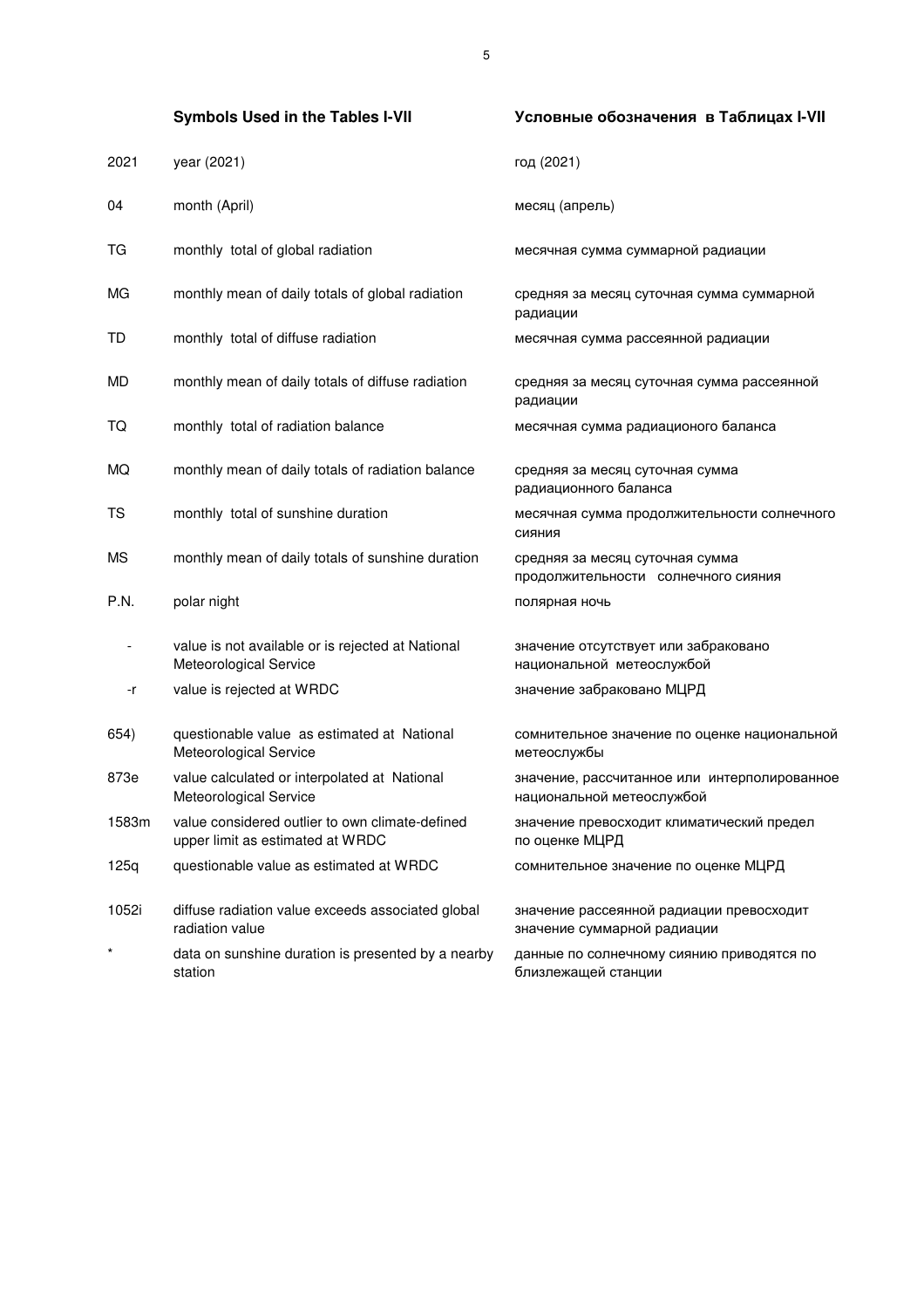|              | <b>Symbols Used in the List of Stations</b>                  | Условные обозначения в Списке станций                        |
|--------------|--------------------------------------------------------------|--------------------------------------------------------------|
| CDI          | Bellani pyranometer                                          | пиранометр Беллани                                           |
| ΚZ           | Kipp and Zonen pyranometer                                   | пиранометр Кипп-Зонена                                       |
| <b>PSP</b>   | Eppley precision spectral pyranometer                        | прецизионный спектральный пиранометр Эппли                   |
| TB/R/        | bimetallic actinograph                                       | актинограф биметаллический                                   |
| TT           | thermoelectric pyranometer                                   | пиранометр термоэлектрический                                |
| TT/E/        | Eppley pyranometer                                           | пиранометр Эппли                                             |
| TT/EKO/      | EKO pyranometer                                              | пиранометр ЭКО                                               |
| TT/IS/       | SODECO integrated pyranometer                                | интегрирующий регистратор суммарной радиации<br>SODECO       |
| TT/LICOR/    | Li-Cor pyranometer                                           | пиранометр Li-Cor                                            |
| TT/M/        | M-80 pyranometer                                             | пиранометр М-80                                              |
| TT/MG/       | Moll-Gorczynsky pyranometer                                  | пиранометр Молля-Горчинского                                 |
| TT/S/        | stellar pyranometer                                          | пиранометр звездчатый                                        |
| TT/SN/       | Sonntag pyranometer                                          | пиранометр Зонтага                                           |
| <b>SR-75</b> | Spectrolab SR-75 pyranometer                                 | спектральный пиранометр SR-75                                |
| <b>NIP</b>   | Normal incidence pyrheliometer                               | пиргелиометр на перпендикулярную к солнечному                |
| BT/F/        | Funk net pyrradiometer                                       | лучу поверхность<br>балансомер Функа                         |
| BT/GD/       | Gier and Duncle net pyrradiometer                            | балансомер Гира и Данкла                                     |
| BT/M/        | M-10 net pyrradiometer                                       | балансомер М-10                                              |
| BT/S/        | Schulze net pyrradiometer                                    | балансомер Шульце                                            |
| BT/SF/       | Suomi-Franssila net pyrradiometer                            | балансомер Суоми-Франсила                                    |
| BT/.         | other designs of net pyrradiometer                           | прочие модели балансомера                                    |
| SS/A/        | automatic heliographe                                        | автоматический гелиограф                                     |
| SS/C/        | Campbell-Stokes sunshine recorder                            | регистратор солнечного сияния Кемпбелла-<br>Стокса           |
| SS/CS/       | Casella sunshine recorder                                    | регистратор солнечного сияния Казеллы                        |
| SS/EKO/      | EKO sunshine recorder                                        | регистратор солнечного сияния ЕКО                            |
| SS/FO/       | CIMEL Fibre optique sunshine recorder                        | регистратор солнечного сияния с оптическим<br>волокном CIMEL |
| SS/H/        | Haenni-type sunshine recorder                                | регистратор солнечного сияния Хэнни                          |
| SS/J/        | Jordan sunshine recorder                                     | регистратор солнечного сияния Джордана                       |
| SS/PREDE/    | PREDE sunshine recorder                                      | регистратор солнечного сияния PREDE                          |
| SS/SONI/     | SONI sunshine recorder                                       | регистратор солнечного сияния SONI                           |
| SS/SD6/      | electronic sunshine recorder SD6                             | электронный регистратор солнечного сияния SD6                |
| KZ/CSD/      | Kipp and Zonen CSD sunshine sensor                           | датчик солнечного сияния Кипп-Зонена CSD                     |
| +            | - information on instrument type is not<br>available at WRDC | сведения о типе прибора в МЦРД отсутствуют                   |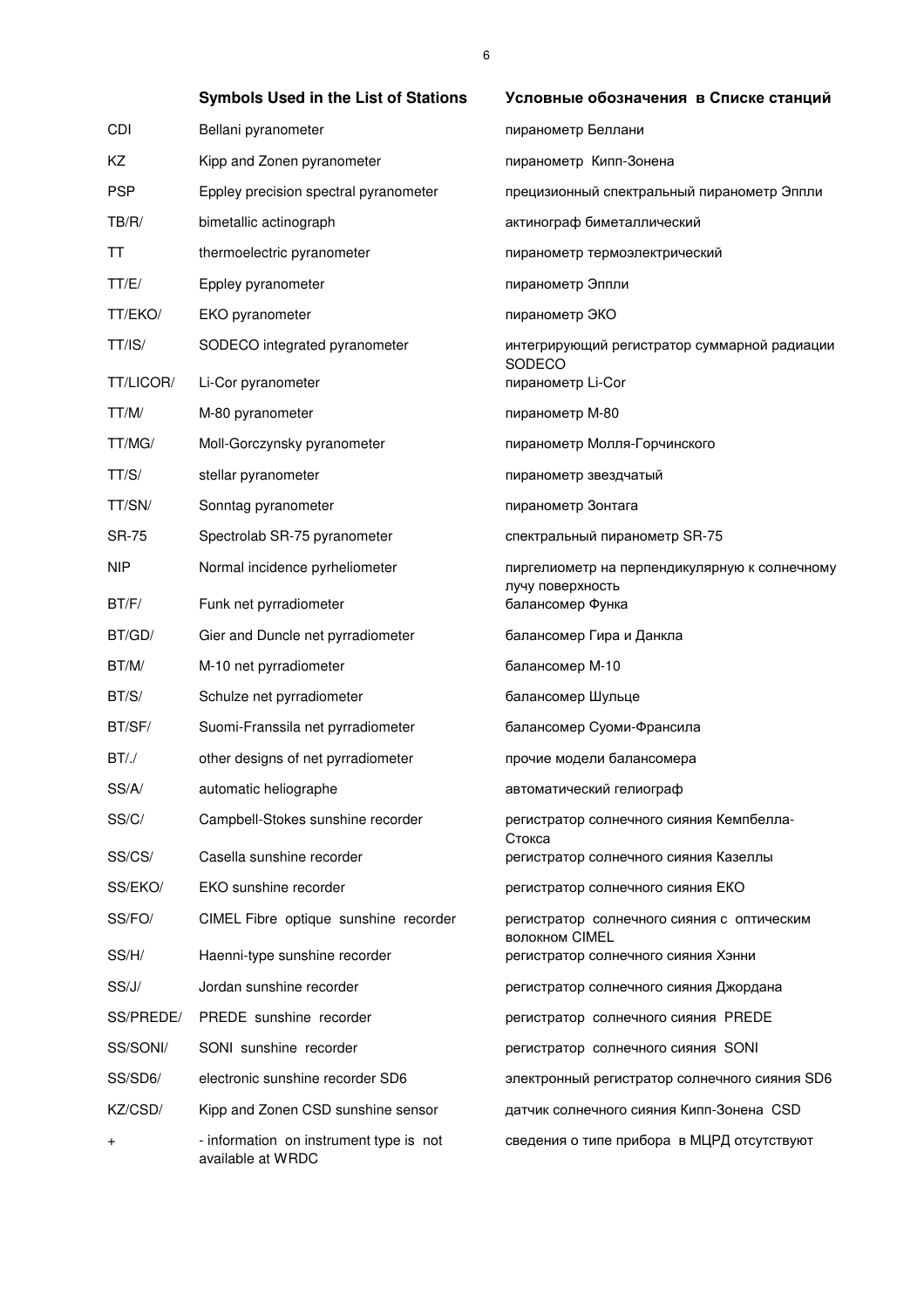#### **TABLE I. DAILY AND MONTHLY TOTALS OF GLOBAL RADIATION (J cm-2) MONTHLY TOTALS OF SUNSHINE DURATION (hour) ТАБЛИЦА I. СУТОЧНЫЕ И МЕСЯЧНЫЕ СУММЫ СУММАРНОЙ РАДИАЦИИ (Дж.см-2) МЕСЯЧНЫЕ СУММЫ ПРОДОЛЖИТЕЛЬНОСТИ СОЛНЕЧНОГО СИЯНИЯ (час)**

|                                            |                                                                                                                                            |                                                      |                                                      |                          | <b>REGION I</b>          |                                                      | <b>AFRICA</b>                   |                                                                                     | PETMOH I     |              | АФРИКА       |              |              |                                                                          |              |
|--------------------------------------------|--------------------------------------------------------------------------------------------------------------------------------------------|------------------------------------------------------|------------------------------------------------------|--------------------------|--------------------------|------------------------------------------------------|---------------------------------|-------------------------------------------------------------------------------------|--------------|--------------|--------------|--------------|--------------|--------------------------------------------------------------------------|--------------|
| <b>COUNTRY</b><br>СТРАНА<br><b>STATION</b> | <b>ALGERIA</b><br><b>MADEIRA</b><br>МАЛЕЙРА<br>АЛЖИР<br>TAMANRASSET PORTO SANTO ARPT<br>СТАНЦИЯ ТАМАНРАССЕТ ПОРТУ-САНТУ, АЭР. ФУНШАЛ, ОБС. |                                                      |                                                      |                          | FUNCHAL OBS.             |                                                      |                                 | <b>REUNION</b><br><b>PEIOHLOH</b><br>ST-DENIS /<br><b>GILLOT ARPT</b><br>СЕН-ДЕНИ / |              | LE PORT      | ЛЕ ПОР       |              |              | <b>SPAIN</b><br>ИСПАНИЯ<br><b>ARRECIFE</b><br>LANZAROTE IS.<br>АРРЕСИФЕ, |              |
|                                            |                                                                                                                                            |                                                      |                                                      |                          |                          |                                                      |                                 | ЖИЙО, АЭР.                                                                          |              |              |              |              |              | О. ЛАНСАРОТЕ                                                             |              |
| DATE/ JATA 04                              |                                                                                                                                            | 04                                                   | 05                                                   | 06                       | 04                       | 05                                                   | 06                              | 04                                                                                  | 05           | 06           | 04           | 05           | 06           | 04                                                                       | 05           |
| $\mathbf{1}$                               | 2955                                                                                                                                       | 2298                                                 | 2641                                                 | 1848                     | 2381                     | 804                                                  | 1773                            | 2050                                                                                | 1700         | 1737         | 2280         | 1924         | 1682         | 2232                                                                     | 1120         |
| $\overline{\mathbf{2}}$                    | 2962                                                                                                                                       | 1495                                                 | 1198                                                 | 2140                     | 1385                     | 1044                                                 | 1476                            | 2027                                                                                | 1714         | 1625         | 1163         | 1766         | 1529         | 2369                                                                     | 2129         |
| 3                                          | 2967                                                                                                                                       | 2015                                                 | 2589                                                 | 2917                     | 1306                     | 1320                                                 | 1899                            | 2063                                                                                | 1924         | 1513         | 1620         | 1390         | 1565         | 2494                                                                     | 2000         |
| $\overline{\mathbf{4}}$                    | 2907                                                                                                                                       | 1681                                                 | 2231                                                 | 2206                     | 1183                     | 2171                                                 | 1495                            | 2295                                                                                | 1702         | 1567         | 1850         | 1872         | 1635         | 2430                                                                     | 2467         |
| 5                                          | 2785                                                                                                                                       | 1744                                                 | 1969                                                 | 2210                     | 1018                     | 2862                                                 | 1780                            | 2245                                                                                | 1037         | 797          | 2300         | 712          | 971          | 1410                                                                     | 2414         |
| 6                                          | 2963                                                                                                                                       | 2562                                                 | 2451                                                 | 2875                     | 2280                     | 2362                                                 | 2893                            | 2089                                                                                | 722          | 1446         | 2230         | 880          | 1601         | 1764                                                                     | 2945         |
| $\overline{7}$                             | 3050                                                                                                                                       | 1794                                                 | 2267                                                 | 2580                     | 2314                     | 1147                                                 | 3027                            | 1944                                                                                | 1925         | 1504         | 1653         | 1957         | 1514         | 2622                                                                     | 2683         |
| 8                                          | 3046                                                                                                                                       | $\overline{\phantom{0}}$                             | 2845                                                 | 1958                     | 2243                     | 2471                                                 | 1818                            | 1545                                                                                | 1385         | 1694         | 1416         | 1959         | 1681         | 2321                                                                     | 2918         |
| 9                                          | 3040                                                                                                                                       | 2433                                                 | 2714                                                 | 2802                     | 2305                     | 2774                                                 | 2659                            | 1761                                                                                | 1641         | 1581         | 2002         | 1896         | 1654         | 2271                                                                     | 2432         |
| 10                                         | 3066                                                                                                                                       | 2193                                                 | 2783                                                 | 3176                     | 1911                     | 2015                                                 | 3036                            | 1293                                                                                | 1926         | 1579         | 1536         | 1785         | 1614         | 2831                                                                     | 2971         |
| 11                                         | 2709                                                                                                                                       | 2057                                                 | 3041                                                 | 3045                     | 1686                     | 1160                                                 | 3045                            | 1692                                                                                | 1886         | 893          | 1293         | 1864         | 924          | 2241                                                                     | 2716         |
| 12                                         | 3000                                                                                                                                       | 2037                                                 | 2662<br>2909                                         | 2374                     | 2110                     | 2451                                                 | 1208                            | 1470                                                                                | 1719         | 989          | 1191         | 1631         | 906<br>1289  | 2749                                                                     | 2778         |
| 13                                         | 2719                                                                                                                                       | 1027<br>2403                                         | 3034                                                 | 2825                     | 950<br>2804              | 2267<br>2943                                         | 1115<br>1075                    | 1314<br>908                                                                         | 1754<br>1782 | 1015         | 1372         | 1651<br>1475 | 1581         | 2474                                                                     | 2915         |
| 14<br>15                                   | 2901<br>2848                                                                                                                               | 2467                                                 | 2892                                                 | 2063<br>2694             | 2031                     | 2899                                                 | 1466                            | 1197                                                                                | 1857         | 1463<br>877  | 1019<br>1075 | 1816         | 943          | 1772<br>2384                                                             | 2987<br>2218 |
| 16                                         | 2923                                                                                                                                       | 1982                                                 | 1961                                                 | 1302                     | 2335                     | 2907                                                 | 1457                            | 1842                                                                                | 1786         | 1138         | 1768         | 1797         | 1656         | 2352                                                                     | 2736         |
| 17                                         | 2159                                                                                                                                       | 2184                                                 | 2803                                                 | 2643                     | 1452                     | 2872                                                 | 1936                            | 830                                                                                 | 1713         | 1334         | 637          | 1798         | 1539         | 2733                                                                     | 2394         |
| 18                                         | 2393                                                                                                                                       | 2750                                                 | 2890                                                 | 2972                     | 2161                     | 3005                                                 | 1205                            | 1280                                                                                | 1511         | 852          | 1384         | 1719         | 1557         | 2778                                                                     | 1940         |
| 19                                         | 2798                                                                                                                                       | 2267                                                 | 2890                                                 | 3130                     | 2404                     | 3005                                                 | 2417                            | 1634                                                                                | 1708         | 1630         | 1086         | 1732         | 1572         | 2803                                                                     | 1950         |
| 20                                         | 2895                                                                                                                                       | 2748                                                 | 3122                                                 | 1508                     | 1660                     | 2959                                                 | 2407                            | 1644                                                                                | 1797         | 1686         | 1672         | 1630         | 1657         | 2846                                                                     | 2785         |
| 21                                         | 2219                                                                                                                                       | 2593                                                 | 3119                                                 | 2301                     | 2009                     | 2963                                                 | 1152                            | 1444                                                                                | 1797         | 1462         | 1383         | 1735         | 1356         | 2762                                                                     | 2767         |
| 22                                         | 3088                                                                                                                                       | 2230                                                 | 1290                                                 | 2162                     | 1382                     | 2430                                                 | 1529                            | 931                                                                                 | 1690         | 1662         | 996          | 1417         | 1625         | 2636                                                                     | 2819         |
| 23                                         | 3031                                                                                                                                       | 2538                                                 | 2609                                                 | 2381                     | 2211                     | 2418                                                 | 1904                            | 572                                                                                 | 1795         | 1308         | 653          | 1663         | 1427         | 2189                                                                     | 2682         |
| 24                                         | 3094                                                                                                                                       | 2563                                                 | 2046                                                 | 2422                     | 2648                     | 3034                                                 | 2476                            | 1765                                                                                | 1313         | 1681         | 1850         | 975          | 1590         | 2664                                                                     | 2917         |
| 25                                         | 2452                                                                                                                                       | 1901                                                 | 2630                                                 | 2897                     | 2589                     | 1522                                                 | 2168                            | 1212                                                                                | 1703         | 1662         | 1619         | 1559         | 1409         | 2637                                                                     | 2693         |
| 26                                         | 2124                                                                                                                                       | 2257                                                 | 1890                                                 | 2642                     | 2287                     | 1638                                                 | 2678                            | 702                                                                                 | 1758         | 1582         | 648          | 1202         | 1543         | 2554                                                                     | 2971         |
| 27                                         | 2292                                                                                                                                       | 2135                                                 | 2812                                                 | 1629                     | 1530                     | 1469                                                 | 2263                            | 600                                                                                 | 1720         | 1212         | 629          | 1702         | 1401         | 2001                                                                     | 1963         |
| 28                                         | 2821                                                                                                                                       | 2559                                                 | 3125                                                 | 1947                     | 1095                     | 1976                                                 | 2839                            | 1027                                                                                | 1264         | 1590         | 1177         | 1688         | 1630         | 1903                                                                     | 2405         |
| 29                                         | 2603                                                                                                                                       | 2146                                                 | 2048                                                 | 1559                     | 1256                     | 2931                                                 | 1329                            | 1682                                                                                | 1715         | 1515         | 1600         | 1670         | 1701         | 2002                                                                     | 2847         |
| 30                                         | 2999                                                                                                                                       | 2644                                                 | 2121                                                 | 2662                     | 2617                     | 1355                                                 | 611                             | 1873                                                                                | 1721         | 1577         | 1501         | 1666         | 1554         | 1393                                                                     | 2253         |
| 31                                         |                                                                                                                                            |                                                      | 2348                                                 |                          |                          | 847                                                  |                                 |                                                                                     | 1503         |              |              | 1701         |              |                                                                          | 1948         |
| TG                                         | 83809                                                                                                                                      | 65900                                                | 77930                                                | 71870                    | 57543                    | 68021                                                | 58136                           | 44931                                                                               | 51168        | 42171        | 42603        | 50232        | 44306        | 70617                                                                    | 77763        |
| MG                                         | 2794                                                                                                                                       | 2197                                                 | 2514                                                 | 2396                     | 1918                     | 2194                                                 | 1938                            | 1498                                                                                | 1651         | 1406         | 1420         | 1620         | 1477         | 2354                                                                     | 2508         |
| TS<br>MS                                   | 300.1<br>10.0                                                                                                                              | $\overline{\phantom{a}}$<br>$\overline{\phantom{0}}$ | $\overline{\phantom{m}}$<br>$\overline{\phantom{a}}$ | $\overline{\phantom{a}}$ | $\overline{\phantom{0}}$ | $\overline{\phantom{a}}$<br>$\overline{\phantom{a}}$ | $-$<br>$\overline{\phantom{a}}$ | 142.9<br>4.8                                                                        | 243.3<br>7.8 | 200.8<br>6.7 | 131.5<br>4.4 | 250.6<br>8.1 | 235.8<br>7.9 | 279.0<br>9.3                                                             | 298.0<br>9.6 |

 **REGION I AFRICA / PEГИOH I AФPИKA** 

 **COUNTRY SPAIN** 

| СТРАНА ИСПАНИЯ          | STATION ARRECIFE<br>LANZAROTE<br>СТАНЦИЯ АРРЕСИФЕ<br><b>JIAHCAPOTE</b> | <b>TENERIFE</b><br>ТЕНЕРИФЕ | LOS RODEOS FUERTEVENTURA<br><b>ARPT</b><br>A <sub>9</sub> P. | ЛОС-РОДЕОС ФУЭРТЕВЕНТУРА, | <b><i>MCAHA</i></b> | <b>IZANA</b> |       |       | SANTA CRUZ,<br><b>TENERIFE</b><br>САНТА КРУЗ,<br><b>ТЕНЕРИФЕ</b> |             | <b>TENERIFE</b><br>ТЕНЕРИФЕ |       |       |       | <b>LAS PALMAS</b><br><b>ARPT</b><br>ЛАС-ПАЛЬМАС,<br>АЭР. |
|-------------------------|------------------------------------------------------------------------|-----------------------------|--------------------------------------------------------------|---------------------------|---------------------|--------------|-------|-------|------------------------------------------------------------------|-------------|-----------------------------|-------|-------|-------|----------------------------------------------------------|
| DATE/ JATA 06           |                                                                        | 04                          | 04                                                           | 05                        | 06                  | 04           | 05    | 06    | 04                                                               | 05          | 06                          | 04    | 05    | 06    | 05                                                       |
| 1                       | 2964                                                                   | 2304                        | 2549                                                         | 2273                      | 3075                | 2894         | 2909  | 3380  | 2258                                                             | 2099        | 3009                        | 2126  | 2618  | 2830  | 2401                                                     |
| $\overline{\mathbf{2}}$ | 2652                                                                   | 2140                        | 2520                                                         | 2582                      | 3114                | 2892         | 2785  | 3418  | 2455                                                             | 2057        | 2104                        | 2697  | 1235  | 2521  | 2553                                                     |
| 3                       | 2007                                                                   | 2500                        | 2395                                                         | 2679                      | 2781                | 3046         | 2551  | 2719  | 2541                                                             | 2390        | 1964                        | 2727  | 1863  | 2403  | 2001                                                     |
| 4                       | 2314                                                                   | 2361                        | 2504                                                         | 2177                      | 2329                | 2955         | 3397  | 3497  | 2446                                                             | 2219        | 2232                        | 2316  | 3085  | 2863  | 2596                                                     |
| 5                       | 2925                                                                   | 1572                        | 2263                                                         | 2132                      | 2952                | 2869         | 3362  | 3430  | 1805                                                             | 1847        | 3099                        | 1956  | 2963  | 3151  | 2684                                                     |
| 6                       | 2895                                                                   | 2240                        | 2305                                                         | 3113                      | 3095                | 2455         | 3319  | 3418  | 2368                                                             | 3033        | 3125                        | 2396  | 3029  | 3251  | 2946                                                     |
| $\overline{7}$          | 1581                                                                   | 1781                        | 2752                                                         | 2748                      | 1725                | 2937         | 3352  | 2415  | 2441                                                             | 3025        | 2174                        | 2451  | 2981  | 2107  | 2704                                                     |
| 8                       | 1797                                                                   | 1559                        | 2603                                                         | 2944                      | 2153                | 2909         | 3366  | 2214  | 2517                                                             | 3018        | 2156                        | 2716  | 1532  | 2167  | 2862                                                     |
| 9                       | 2449                                                                   | 2512                        | 2501                                                         | 2825                      | 2516                | 2488         | 3155  | 1582  | 2284                                                             | 2959        | 844                         | 1458  | 3031  | 968   | 2900                                                     |
| 10                      | 2479                                                                   | 2332                        | $\sim$ $-$                                                   | 2520                      | 2080                | 2905         | 3354  | 1850  | 2644                                                             | 2663        | 1609                        | 2663  | 1550  | 1820  | 2585                                                     |
| 11                      | 2728                                                                   | 2502                        | 2556                                                         | 3123                      | 2762                | 2813         | 3327  | 3101  | 2578                                                             | 2840        | 2830                        | 2777  | 3029  | 2910  | 2671                                                     |
| 12                      | 3081                                                                   | 2706                        | 2886                                                         | 2970                      | 3125                | 2988         | 3285  | 3256  | 2707                                                             | 3021        | 3092                        | 2790  | 3063  | 3080  | 2477                                                     |
| 13                      | 2635                                                                   | 2552                        | 2672                                                         | 2678                      | 2756                | 1455         | 3351  | 3143  | 2350                                                             | 2328        | 2968                        | 2616  | 2100  | 3003  | 1891                                                     |
| 14                      | 2607                                                                   | 1761                        | 2283                                                         | 3064                      | 2918                | 2796         | 3328  | 3161  | 2493                                                             | 2585        | 2955                        | 2796  | 3030  | 3022  | $\overline{\phantom{a}}$                                 |
| 15                      | 2659                                                                   | 1276                        | 2226                                                         | 1869                      | 2974                | 2560         | 3209  | 3337  | 2241                                                             | 2951        | 2941                        | 2163  | 2957  | 2225  |                                                          |
| 16                      | 2803                                                                   | 1792                        | 2238                                                         | 2606                      | 2994                | 3214         | 3141  | 3427  | 1590                                                             | 2843        | 2651                        | 1876  | 2864  | 3077  |                                                          |
| 17                      | 1781                                                                   | 1352                        | 2885                                                         | 2599                      | 2062                | 3181         | 2223  | 3367  | 1648                                                             | 2107        | 2116                        | 2812  | 2053  | 2408  | $\overline{\phantom{a}}$                                 |
| 18                      | 2448                                                                   | 2906                        | 2934                                                         | 2233                      | 2657                | 3136         | 2352  | 3224  | 2854                                                             | 2187        | 2566                        | 2978  | 2049  | 1531  | $\overline{\phantom{a}}$                                 |
| 19                      | 2613                                                                   | 2951                        | 2952                                                         | 1267                      | 2629                | 3094         | 3197  | 3440  | 2916                                                             | 2948        | 1509                        | 2896  | 2983  | 2506  | $\overline{\phantom{a}}$                                 |
| 20                      | 2223                                                                   | 2800                        | 3026                                                         | 2950                      | 2642                | 3191         | 3209  | 3330  | 2923                                                             | 2910        | 2931                        | 2967  | 2945  | 2692  | 2419                                                     |
| 21                      | 2650                                                                   | 2433                        | 2819                                                         | 2802                      | 2166                | 3175         | 3119  | 3404  | 2836                                                             | 2823        | 1798                        | 2733  | 2836  | 1822  | 2338                                                     |
| 22                      | 2787                                                                   | 2849                        | 2926                                                         | 2899                      | 2258                | 3142         | 3136  | 3465  | 2876                                                             | 2809        | 2669                        | 2890  | 2787  | 2841  | 2559                                                     |
| 23                      | 2255                                                                   | 1902                        | 2497                                                         | 2993                      | 2249                | 3189         | 3288  | 3466  | 1674                                                             | 2419        | 2164                        | 2599  | 3035  | 2988  | 2311                                                     |
| 24                      | 2944                                                                   | 2234                        | 2793                                                         | 3117                      | 3067                | 3055         | 2894  | 3448  | 1505                                                             | 1783        | 2846                        | 2819  | 2887  | 3008  | 2523                                                     |
| 25                      | 3006                                                                   | 1866                        | 2778                                                         | 2391                      | 3267                | 3272         | 3435  | 3399  | 1985                                                             | 1748        | 3151                        | 1406  | 3019  | 3159  | 2313                                                     |
| 26                      | 3023                                                                   | $\sim$ $-$                  | 2253                                                         | 3050                      | 2970                | 3268         | 3408  | 3317  | 1482                                                             | 2565        | 3116                        | 1544  | 2606  | 3200  | 2561                                                     |
| 27                      | 3047                                                                   | $\sim$ $-$                  | 2679                                                         | 2747                      | 3245                | 3219         | 3191  | 3379  | 1826                                                             | 2818        | 3138                        | 1167  | 2393  | 3188  | 2182                                                     |
| 28                      | 2911                                                                   | 3562                        | 2257                                                         | 2207                      | 3091                | 3045         | 3344  | 3511  | 2304                                                             | 3022        | 3219                        | 2301  | 2960  | 3255  | 2451                                                     |
| 29                      | 2982                                                                   | 2650                        | 2599                                                         | 2799                      | 3211                | 783          | 3365  | 3413  | 1498                                                             | 3135        | 3121                        | 2353  | 3187  | 3219  | 2666                                                     |
| 30                      | 2958                                                                   | 3071                        | 2082                                                         | 2013                      | 3129                | 2779         | 3370  | 3441  | 2063                                                             | 2580        | 3132                        | 2737  | 3039  | 3191  | 2472                                                     |
| 31                      |                                                                        |                             |                                                              | 2374                      |                     |              | 3401  |       |                                                                  | 2896        |                             |       | 3075  |       | 2436                                                     |
| TG                      | 78204                                                                  | 69071                       | 77310                                                        | 80744                     | 81992               | 85705        | 98123 | 94952 | 68108                                                            | 80628       | 77229                       | 72726 | 82784 | 80406 | 77502)                                                   |
| МG                      | 2607                                                                   | 2302                        | 2577                                                         | 2605                      | 2733                | 2857         | 3165  | 3165  | 2270                                                             | 2601        | 2574                        | 2424  | 2670  | 2680  | 2500)                                                    |
| TS                      | 283.0                                                                  | 189.0                       | 228.0                                                        | 236.0                     | 260.0               | 337.0        | 389.0 | 376.0 | 274.0                                                            | 308.0       | 293.0                       | 267.0 | 318.0 | 293.0 | 242.0                                                    |
| МS                      | 9.4                                                                    | 6.3                         | 7.6 7.6                                                      |                           | 8.7                 | 11.2         | 12.5  | 12.5  |                                                                  | $9.1$ $9.9$ | 9.8                         | 8.9   | 10.3  | 9.8   | 7.8                                                      |

 **-------------------------------------------------------------------------------------------------------------------------------------------------**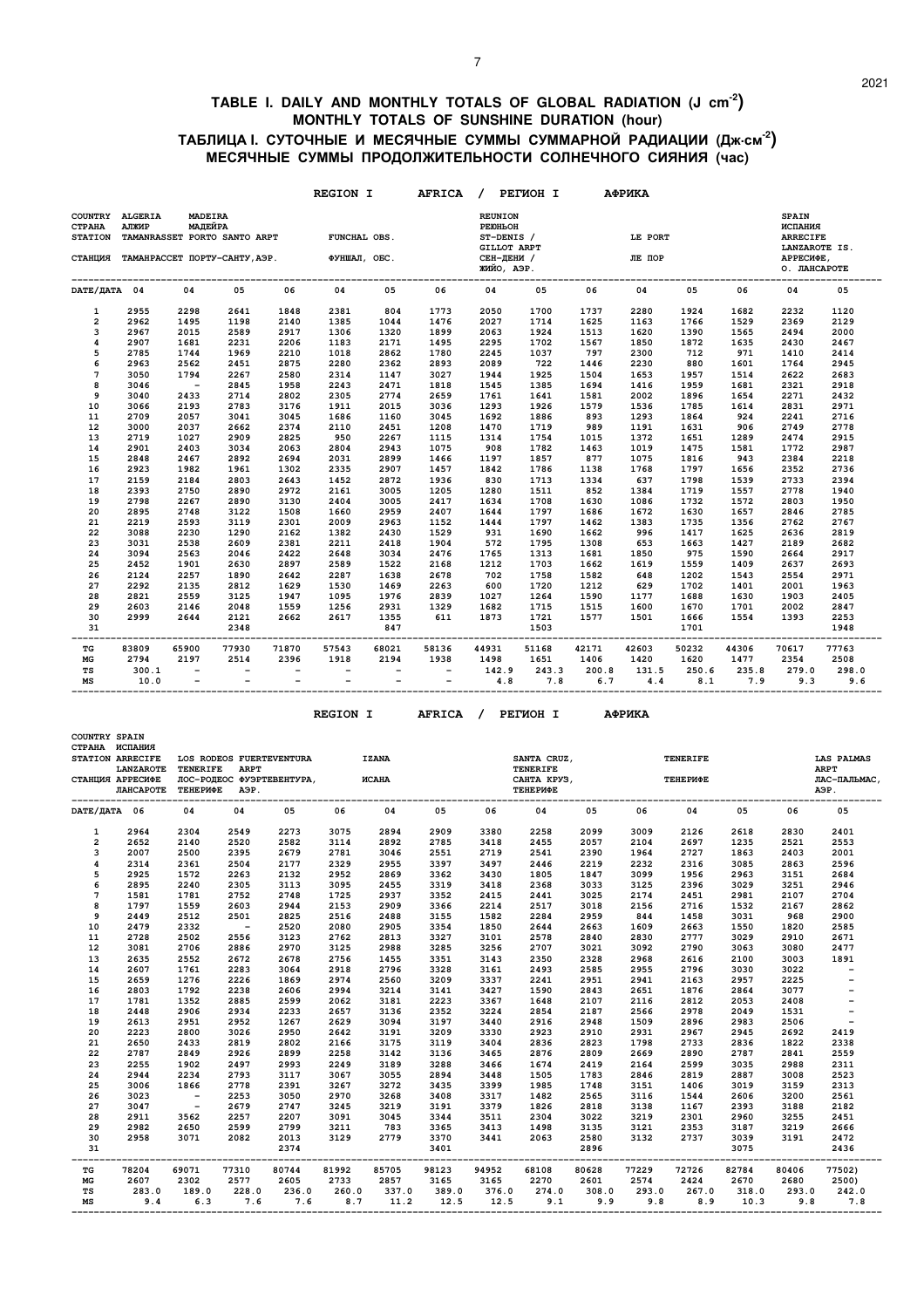# **REGION I AFRICA / PEГИOH I AФPИKA**

| COUNTRY SPAIN                   |             |                          |                                   |                          |  |
|---------------------------------|-------------|--------------------------|-----------------------------------|--------------------------|--|
| <b>CTPAHA</b>                   | ИСПАНИЯ     |                          |                                   |                          |  |
| STATION LAS PALMAS LAS PALMAS / |             |                          |                                   |                          |  |
|                                 | <b>ARPT</b> |                          | <b>MASPALOMAS</b>                 |                          |  |
|                                 |             |                          | СТАНЦИЯ ЛАС-ПАЛЬМАС ЛАС-ПАЛЬМАС / |                          |  |
|                                 | АЭР.        |                          | МАСПАЛОМАС                        |                          |  |
|                                 |             |                          |                                   |                          |  |
| DATE/ДАТА 06                    |             | 04                       | 05                                | 06                       |  |
|                                 |             |                          |                                   |                          |  |
| 1                               | 2699        | 2435                     | 2267                              | 2786                     |  |
| $\mathbf{2}$                    | 2932        | 2453                     | 2048                              | 2391                     |  |
| 3                               | 2852        | 2518                     | 1634                              | 2056                     |  |
| 4                               | 1452        | 2482                     | 2970                              | 1959                     |  |
| 5                               | 3064        | 1473                     | 2968                              | 2984                     |  |
| 6                               | 2953        | 1449                     | 2952                              | 2996                     |  |
| 7                               | 1738        | 2714                     | 2942                              | 1594                     |  |
| 8                               | 2032        | 2400                     | 2097                              | 2002                     |  |
| 9                               | 1608        | 2156                     | 2921                              | 1493                     |  |
| 10                              | 2181        | 2684                     | 1757                              | 2132                     |  |
| 11                              | 2695        | 2689                     | 2816                              | 2660                     |  |
| 12                              | 2878        | 2721                     | 2956                              | 2862                     |  |
| 13                              | 2752        | 2530                     | 2998                              | 2803                     |  |
| 14                              | 2737        | 2696                     | 3003                              | 2812                     |  |
| 15                              | 2752        | 2724                     | 2850                              | 2838                     |  |
| 16                              | 2853        | 2852                     | 2718                              | 2902                     |  |
| 17                              | 2685        | 2862                     | 2213                              | 3035                     |  |
| 18                              | 2506        | 2843                     | 1577                              | 2481                     |  |
| 19                              | 2181        | 2849                     | 2852                              | 2512                     |  |
| 20                              | 2535        | 2833                     | 2830                              | 2806                     |  |
| 21                              | 2389        | 2890                     | 2728                              | 2022                     |  |
| 22                              | 2476        | 2614                     | 2727                              | 2209                     |  |
| 23                              | 2177        | 1311                     | 2874                              | 2986                     |  |
| 24                              | 2649        | 2829                     | 2914                              | 3000                     |  |
| 25                              | 2719        | 2908                     | 2955                              | 2786                     |  |
| 26                              | 2810        | 2431                     | 2973                              | 2852                     |  |
| 27                              | 2726        | 784                      | 2637                              | 2944                     |  |
| 28                              | 2788        | 1805                     | 2840                              | 2983                     |  |
| 29                              | 2734        | 2949                     | 3028                              | 2964                     |  |
| 30                              | 2671        | 2493                     | 2937                              | 3030                     |  |
| 31                              |             |                          | 2794                              |                          |  |
| ---                             |             | -------                  | ------                            |                          |  |
| TC                              | 76224       | 73377                    | 82776                             | 77880                    |  |
| МG                              | 2541        | 2446                     | 2670                              | 2596                     |  |
| TS                              | 289.0       | $\overline{\phantom{a}}$ | $\overline{\phantom{a}}$          | $\overline{\phantom{a}}$ |  |
| МS                              | 9.6         | $\overline{\phantom{a}}$ | $\overline{\phantom{a}}$          | $\overline{\phantom{0}}$ |  |

 **REGION II ASIA / PEГИOH II AЗИЯ**

| COUNTRY<br><b>CTPAHA</b><br><b>STATION</b> | HONG KONG<br>ГОНКОНГ<br>KING'S PARK |       |       | INDIA<br>индия<br>NEW DELHI /                         |       |                          | <b>JODHPUR</b><br><b>SHILLONG</b> |       |       |         |                          |                          | <b>AHMADABAD</b>         |                          | CALCUTTA /<br>DUM DUM    |
|--------------------------------------------|-------------------------------------|-------|-------|-------------------------------------------------------|-------|--------------------------|-----------------------------------|-------|-------|---------|--------------------------|--------------------------|--------------------------|--------------------------|--------------------------|
| СТАНЦИЯ                                    | КИНГС-ПАРК                          |       |       | <b>SAFDARJUNG</b><br>НЬЮ-ДЕЛИ /<br><b>САФДАРДЖУНГ</b> |       |                          | <b>ДЖОДХПУР</b>                   |       |       | ШИЛЛОНГ |                          |                          | АХМАДАБАД                |                          | КАЛЬКУТТА/<br>ДУМ-ДУМ    |
| DATE/ JATA 04                              |                                     | 05    | 06    | 04                                                    | 05    | 06                       | 04                                | 05    | 06    | 04      | 05                       | 06                       | 04                       | 06                       | 05                       |
| 1                                          | 1334                                | 1911  | 734   | 2281                                                  | 1974  | 1612                     | 2477                              | 2521  | 2640  | 2513    | $\overline{\phantom{a}}$ | 1032                     | 2518                     | 2604                     |                          |
| $\overline{2}$                             | 1854                                | 1433  | 973   | 2276                                                  | 1798  | 2108                     | 2479                              | 2041  | 2602  | 2490    | $\overline{\phantom{a}}$ | 2174                     | 2496                     | 2643                     |                          |
| 3                                          | 1902                                | 423   | 2402  | 2236                                                  | 2212  | 2339                     | 2424                              | 2647  | 2774  | 2210    | $\overline{\phantom{0}}$ | 2091                     | 2404                     | 2467                     | -                        |
| 4                                          | 346                                 | 2133  | 1102  | 2185                                                  | 1987  | 2042                     | 2444                              | 2601  | 2492  | 2052    | $\qquad \qquad -$        | 2246                     | 2271                     | 2418                     |                          |
| 5                                          | 524                                 | 2234  | 1404  | 1816                                                  | 2197  | 2213                     | 2346                              | 2646  | 2603  | 2345    | $\overline{\phantom{a}}$ | 1540                     | 2364                     | 2612                     | $\overline{a}$           |
| 6                                          | 1951                                | 1954  | 1352  | 1692                                                  | 1643  | 2424                     | 2447                              | 2240  | 2497  | 1772    | $\qquad \qquad -$        | 1538                     | 2411                     | 2422                     |                          |
| $\overline{7}$                             | 1382                                | 2082  | 2193  | 1870                                                  | 2298  | 2411                     | 2007                              | 2578  | 2614  | 1760    | $\overline{\phantom{a}}$ | 2381                     | 2469                     | 2545                     |                          |
| 8                                          | 1202                                | 2536  | 2506  | 2212                                                  | 2226  | 2209                     | 2263                              | 2622  | 2737  | 1648    | $\overline{\phantom{a}}$ | 2455                     | 2371                     | 2459                     | -                        |
| 9                                          | 558                                 | 2215  | 1307  | 2275                                                  | 1897  | 2202                     | 2444                              | 2369  | 2807  | 1411    | $\overline{\phantom{0}}$ | 985                      | 2233                     | 2366                     |                          |
| 10                                         | 2414                                | 2297  | 2199  | 2163                                                  | 1788  | 1983                     | $\overline{\phantom{a}}$          | 2641  | 2831  | 1906    | $\qquad \qquad -$        | 1554                     | 2258                     | 2322                     |                          |
| 11                                         | 2167                                | 1677  | 2122  | 2170                                                  | 2239  | 2091                     | 2395                              | 2265  | 2788  | 2242    | $\qquad \qquad -$        | 1293                     | 2358                     | 2431                     |                          |
| 12                                         | 1778                                | 1491  | 833   | 1944                                                  | 2236  | 2032                     | 2405                              | 2381  | 2655  | 2279    | $\overline{\phantom{a}}$ | 955                      | 2298                     | 2402                     |                          |
| 13                                         | 2371                                | 1590  | 1319  | 2058                                                  | 1923  | 1881                     | 1996                              | 2632  | 2572  | 2190    | $\overline{\phantom{a}}$ | 1585                     | 2360                     | 2142                     | -                        |
| 14                                         | 1138                                | 1955  | 1367  | 2020                                                  | 2254  | 2402                     | 2296                              | 2568  | 2483  | 2073    | $\qquad \qquad -$        | 1447                     | 2375                     | 2452                     |                          |
| 15                                         | 389                                 | 2689  | 2061  | 1932                                                  | 1706  | 2121                     | 2369                              | 2439  | 2576  | 2162    | $\overline{\phantom{0}}$ | 2056                     | 2390                     | 2397                     |                          |
| 16                                         | 710                                 | 2580  | 1971  | 1593                                                  | 2451  | 1823                     | 2153                              | 1934  | 2469  | 1425    | $\overline{\phantom{0}}$ | 2340                     | 2491                     | 2136                     |                          |
| 17                                         | 275                                 | 2113  | 2371  | 2354                                                  | 1069  | 1823                     | 2162                              | 1474  | 1902  | 1571    | $\qquad \qquad -$        | $\overline{\phantom{a}}$ | 2465                     | 1449                     |                          |
| 18                                         | 1508                                | 1749  | 2636  | 2237                                                  | 499   | 2080                     | 2372                              | 456   | 1363  | 1774    | $\overline{\phantom{a}}$ | 1428                     | 2439                     | 1354                     |                          |
| 19                                         | 1438                                | 1843  | 2352  | 2319                                                  | 276   | 1997                     | 1926                              | 1551  | 1712  | 2571    | 2465                     | 1344                     | 2538                     | 826                      |                          |
| 20                                         | 1811                                | 1886  | 2153  | 1206                                                  | 1876  | 1845                     | 1699                              | 2676  | 1980  | 2529    | 1733                     | $\overline{\phantom{a}}$ | 2392                     | 1162                     | $\overline{\phantom{0}}$ |
| 21                                         | 2515                                | 2343  | 1700  | 2297                                                  | 1790  | 2107                     | 2110                              | 2744  | 1832  | 2173    | 2160                     | 1221                     | 2506                     | 1108                     | 2417                     |
| 22                                         | 2514                                | 1872  | 647   | 2271                                                  | 2696  | 2322                     | 2423                              | 2620  | 2404  | 1835    | 2102                     | 1757                     | 2463                     | 1251                     | 1710                     |
| 23                                         | 2489                                | 2652  | 528   | 1900                                                  | 1959  | 2359                     | 2445                              | 2588  | 2572  | 2557    | 1640                     | 1173                     | 2534                     | 2166                     | 2226                     |
| 24                                         | 1281                                | 1509  | 663   | 2578                                                  | 2654  | 1993                     | 2675                              | 2673  | 2529  | 2482    | 2270                     | 1432                     | 1756                     | 1350                     | 1384                     |
| 25                                         | 1169                                | 1085  | 1039  | 2539                                                  | 2713  | 2226                     | 2506                              | 2719  | 2586  | 2319    | 1224                     | 2158                     | 2447                     | 2057                     | 856                      |
| 26                                         | 845                                 | 2215  | 861   | 2340                                                  | 2628  | 1959                     | 2618                              | 2583  | 2328  | 2000    | 1420                     | 1597                     | 2417                     | 2359                     | 745                      |
| 27                                         | 428                                 | 2810  | 730   | 2169                                                  | 2615  | 2111                     | 2664                              | 2644  | 2213  | 1763    | 1083                     | 1656                     | 2281                     | 2294                     | 754                      |
| 28                                         | 1048                                | 2773  | 435   | 2051                                                  | 2497  | 2208                     | 2289                              | 2701  | 2595  | 1971    | 1997                     | 1734                     | 2283                     | 1056                     | 2279                     |
| 29                                         | 1592                                | 2114  | 991   | 1942                                                  | 2318  | 2383                     | 2344                              | 2619  | 2408  | 1569    | 1660                     | 434                      | 2212                     | 1990                     | 1594                     |
| 30                                         | 2318                                | 1788  | 1465  | 1972                                                  | 2130  | 2285                     | 2215                              | 2624  | 2675  | 1105    | 2042                     | 920                      | $\overline{\phantom{a}}$ | $\overline{\phantom{a}}$ | 1639                     |
| 31                                         |                                     | 933   |       |                                                       | 2260  |                          |                                   | 2651  |       |         | 247                      |                          |                          |                          | 360                      |
| TG                                         | 43251                               | 60885 | 44416 | 62898                                                 | 62809 | 63591                    | 69717                             | 74448 | 73239 | 60697   | $\overline{\phantom{a}}$ | 47706                    | 71172                    | 61283                    | $\overline{\phantom{0}}$ |
| МG                                         | 1442                                | 1964  | 1481  | 2097                                                  | 2026  | 2120                     | 2324                              | 2402  | 2441  | 2023    | $\qquad \qquad -$        | 1590                     | 2372                     | 2043                     |                          |
| TS                                         | 131.4                               | 214.0 | 122.2 | $\overline{\phantom{0}}$                              |       |                          | 288.0                             | 297.3 | 264.2 | 239.1   | 160.4                    | 132.0                    | 308.6                    | 229.1                    | 211.5                    |
| MS                                         | 4.4                                 | 6.9   | 4.1   | $\overline{\phantom{0}}$                              |       | $\overline{\phantom{a}}$ | 9.6                               | 9.6   | 8.9   | 8.0     | 5.2                      | 4.4                      | 10.3                     | 7.7                      | 6.9                      |

2021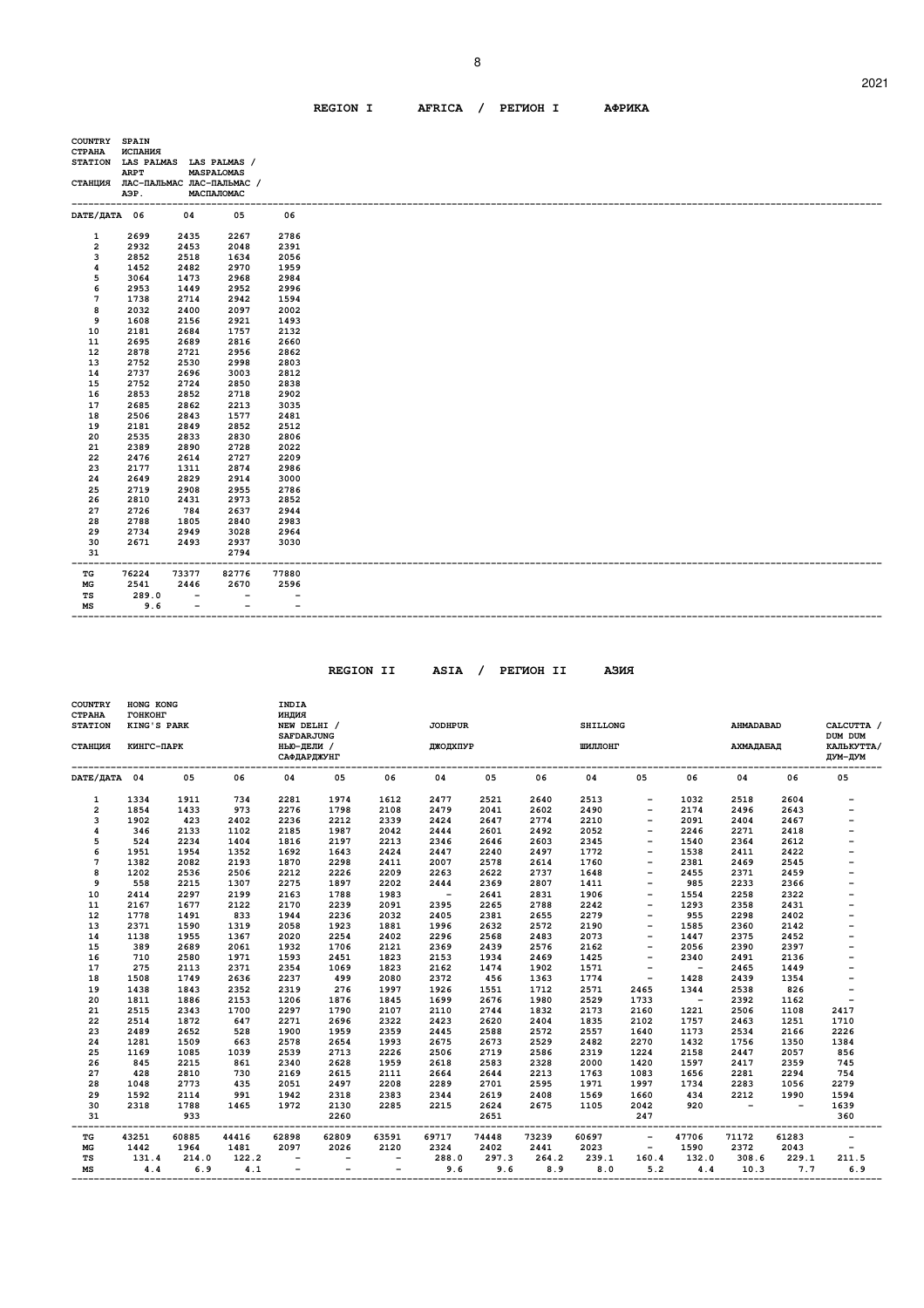# **REGION II ASIA / PEГИOH II AЗИЯ**

| <b>COUNTRY</b>                  | INDIA                       |                 |            |       |                          |                          |                          |                          |                          |       |                      |        |       |                          |                          |  |
|---------------------------------|-----------------------------|-----------------|------------|-------|--------------------------|--------------------------|--------------------------|--------------------------|--------------------------|-------|----------------------|--------|-------|--------------------------|--------------------------|--|
| <b>CTPAHA</b><br><b>STATION</b> | индия<br>CALCUTTA/          | NAGPUR /        |            |       | BOMBAY /                 |                          |                          | <b>PUNE</b>              |                          |       |                      |        |       | GOA / PANJIM             |                          |  |
|                                 | DUM DUM                     | <b>SONEGAON</b> |            |       | <b>SANTACRUZ</b>         |                          |                          |                          |                          |       | VISHAKHAPATNAM       |        |       |                          |                          |  |
|                                 | СТАНЦИЯ КАЛЬКУТТА/ НАГПУР / |                 |            |       | БОМБЕЙ /                 |                          |                          | ПУНА                     |                          |       | <b>ВИШАКХАПАТНАМ</b> |        |       | ГОА / ПАНДЖИМ            |                          |  |
|                                 | ДУМ-ДУМ                     | COHETAOH        |            |       | САНТА-КРУС               |                          |                          |                          |                          |       |                      |        |       |                          |                          |  |
| DATE/JATA 06                    |                             | 04              | 05         | 06    | 04                       | 05                       | 06                       | 04                       | 05                       | 06    | 04                   | 05     | 06    | 05                       | 06                       |  |
| $\mathbf{1}$                    | 1753                        | 2244            | 1750       | 1071  | 2251                     | 1623                     | 2109                     | 2587                     | $\overline{\phantom{a}}$ | 1928  | 1895                 | 1406   | 2184  | $\overline{\phantom{a}}$ | 2348                     |  |
| $\overline{a}$                  | 1706                        | 2143            | 1042       | 1658  | 2348                     | 1887                     | 1452                     | 2590                     |                          | 1753  | 1473                 | $\sim$ | 1898  | $\overline{\phantom{a}}$ | 2114                     |  |
| 3                               | 2177                        | 1982            | 2135       | 1553  | 2135                     | 2214                     | 2406                     | 2389                     |                          | 2223  | 1582                 | 2193   | 2369  | 2269                     | $\overline{\phantom{a}}$ |  |
| 4                               | 1886                        | 1912            | 2397       | 1342  | 2195                     | 2388                     | 2367                     | 2399                     | $\overline{\phantom{a}}$ | 1630  | 1913                 | 1982   | 2510  | 2367                     | $\overline{\phantom{0}}$ |  |
| 5                               | 2180                        | 2233            | 2252       | 2152  | 2258                     | 2342                     | 1661                     | 2245                     |                          | 1231  | 2066                 | 2235   | 2608  | 2258                     |                          |  |
| 6                               | 2278                        | 1995            | 2055       | 2380  | 2242                     | 2316                     | 2410                     | 2246                     | $\overline{\phantom{a}}$ | 2035  | 2297                 | 2400   | 2663  | 2116                     | $\overline{\phantom{a}}$ |  |
| 7                               | 1644                        | 2042            | 1748       | 1887  | 2125                     | 2225                     | $\sim$ $-$               | 2119                     | $\overline{\phantom{a}}$ | 2070  | 2101                 | 2595   | 2618  | 1197                     | 2298                     |  |
| 8                               | 2162                        | 1924            | 1991       | 1635  | 1600                     | 2380                     | 1403                     | 873                      | 1998                     | 2123  | 2000                 | 2421   | 1753  | 2380                     | 1245                     |  |
| 9                               | 1399                        | 1108            | 2326       | 1727  | 1965                     | 2317                     | 100                      | 2112                     | 2036                     | 810   | 1901                 | 2321   | 1741  | 1232                     | 945                      |  |
| 10                              | 1473                        | 1999            | 2052       | 750   | 1981                     | 2495                     | 620                      | 1661                     | 2484                     | 1902  | 1906                 | 2298   | 1057  | 2323                     | 1875                     |  |
| 11                              | 1625                        | 1249            | 2183       | 824   | 2036                     | 2479                     | 818                      | 2094                     | 2558                     | 1782  | 2268                 | 1993   | 893   | 2406                     | 2219                     |  |
| 12                              | 1462                        | 1796            | 2347       | 898   | 2081                     | 2610                     | 841                      | 1783                     | 2619                     | 1498  | 2191                 | 2525   | 1185  | 2072                     | 1572                     |  |
| 13                              | 1611                        | 2083            | 2184       | 1924  | 1936                     | 2319                     | 1870                     | 1950                     | 2267                     | 2094  | 2171                 | 2235   | 1012  | 2019                     | 793                      |  |
| 14                              | 1445                        | 2127            | 2121       | 2035  | 1966                     | 2352                     | 2340                     | 1811                     | 1832                     | 1922  | 2403                 | 2118   | 838   | 2268                     | 856                      |  |
| 15                              | 754                         | 1461            | 2243       | 1873  | 2161                     | 1140                     | 1101                     | 2376                     | 1902                     | 1480  | 1232                 | 2652   | 1277  | $\overline{\phantom{a}}$ | 718                      |  |
| 16                              | 422                         | 2300            | 2440       | 2009  | 2290                     | 1094                     | 835                      | 2452                     | 953                      | 1352  | 2462                 | 2568   | 1783  | $\overline{\phantom{a}}$ | 525                      |  |
| 17                              | 321                         | 2020            | 1705       | 2036  | 2236                     | 72                       | 767                      | 2303                     | 573                      | 1037  | 2486                 | 2751   | 1409  | $\overline{\phantom{a}}$ | 1523                     |  |
| 18                              | 1306                        | 2215            | 2156       | 1781  | 2242                     | 571                      | 2134                     | 2451                     | 1599                     | 1442  | 2195                 | 2765   | 841   |                          | 1506                     |  |
| 19                              | 182                         | 2074            | 1659       | 1335  | 2338                     | 1414                     | 1814                     | 2455                     | 1852                     | 1734  | 2020                 | 2617   | 1436  | $\overline{\phantom{a}}$ | 465                      |  |
| 20                              | 765                         | 2017            | 2228       | 2232  | 2322                     | 2347                     | 1892                     | $\sim$                   | 2484                     | 2086  | 2139                 | 2627   | 1697  | $\overline{\phantom{a}}$ | 2245                     |  |
| 21                              | 1341                        | 1756            | $\sim$ $-$ | 2440  | 2140                     | 2430                     | 2125                     | 2563                     | 2046                     | 1902  | 2173                 | 2271   | 2283  | $\overline{\phantom{a}}$ | 2120                     |  |
| 22                              | 1214                        | 2245            | 2198       | 1981  | 2108                     | 1937                     | 2146                     | $\overline{\phantom{0}}$ | 2183                     | 2407  | 2104                 | 1802   | 1205  | $\overline{\phantom{0}}$ | 1908                     |  |
| 23                              | 1679                        | 1904            | 1905       | 912   | 2362                     | 2186                     | 1963                     | $\overline{\phantom{a}}$ | 2189                     | 2350  | 1717                 | 1664   | 664   | $\overline{\phantom{a}}$ | 1489                     |  |
| 24                              | 1809                        | 2160            | 2338       | 749   | 2442                     | 2453                     | 1184                     |                          | 2533                     | 942   | 2363                 | 458    | 1988  | $\overline{\phantom{a}}$ | 937                      |  |
| 25                              | 1986                        | 2284            | 1898       | 1255  | 2413                     | 2064                     | 576                      | $\qquad \qquad -$        | 2520                     | 1207  | 2440                 | 755    | 1798  | 2307                     | 1369                     |  |
| 26                              | 1526                        | 2299            | 2306       | 2237  | 2132                     | 2396                     | 2410                     |                          | 2627                     | 1923  | 2331                 | 2361   | 1498  | 2304                     | 1056                     |  |
| 27                              | 1257                        | 2308            | 2275       | 1901  | 2204                     | 2255                     | 673                      | $\overline{\phantom{0}}$ | 2537                     | 806   | 2170                 | 2321   | 2274  | 2289                     | 1227                     |  |
| 28                              | 1747                        | 2243            | 2347       | 1642  | 2190                     | 2365                     | 1533                     |                          | 2260                     | 1688  | 2296                 | 2323   | 2518  | 1973                     | 993                      |  |
| 29                              | 1451                        | 1805            | 2211       | 1989  | 2173                     | 2260                     | 1686                     |                          | 2139                     | 2282  | 2087                 | 2258   | 2322  | 1582                     | 2296                     |  |
| 30                              | 1168                        | 2011            | 2443       | 2108  | 2157                     | 2144                     | 1682                     |                          | 2391                     | 2044  | 2190                 | 2181   | 2238  | 2384                     | 2399                     |  |
| 31                              |                             |                 | 1744       |       |                          | 999                      |                          |                          | 1743                     |       |                      | 1129   |       | 2357                     |                          |  |
| TG                              | 43729                       | 59939           | 64768      | 50316 | 65029                    | 62074                    | 46467                    | $\overline{\phantom{a}}$ | 65003)                   | 51683 | 62572                | 66366  | 52560 | $\overline{\phantom{a}}$ | 45047                    |  |
| MG                              | 1458                        | 1998            | 2089       | 1677  | 2168                     | 2002                     | 1549                     | $\overline{\phantom{a}}$ | 2097)                    | 1723  | 2086                 | 2141   | 1752  | $\overline{\phantom{a}}$ | 1502                     |  |
| TS                              | 108.0                       | 244.6           | 255.8      | 136.2 | $\overline{\phantom{a}}$ | $\overline{\phantom{a}}$ | $\overline{\phantom{a}}$ | 262.5                    | 227.5                    | 147.6 | 232.5                | 248.3  | 146.8 | 204.3                    | 110.9                    |  |
| MS                              | 3.6                         | 8.2             | 8.3        | 4.6   | $\qquad \qquad -$        |                          |                          | 8.8                      | 7.4                      | 5.0   | 7.8                  | 8.1    | 4.9   | 6.6                      | 3.7                      |  |

 **REGION II ASIA / PEГИOH II AЗИЯ**

| <b>COUNTRY</b><br><b>CTPAHA</b><br><b>STATION</b><br>СТАНЦИЯ | INDIA<br>индия<br>MADRAS /<br>MINAMBAKKAM<br>МАДРАС /<br>MUHAMBAKKAM |       |            | KODAIKANAL<br><b>КОДАИКАНАЛЬ</b> |            |                      | TRIVANDRUM<br>ТРИВАНДРАМ     |       |       | <b>JAPAN</b><br>RNHOIIR<br><b>ABASHIRI</b><br>АБАШИРИ |       |           | <b>AKITA</b><br>АКИТА |       |       |
|--------------------------------------------------------------|----------------------------------------------------------------------|-------|------------|----------------------------------|------------|----------------------|------------------------------|-------|-------|-------------------------------------------------------|-------|-----------|-----------------------|-------|-------|
| DATE/ДАТА 04                                                 |                                                                      | 05    | 06         | 04                               | 05         | 06                   | 04                           | 05    | 06    | 04                                                    | 05    | 06        | 04                    | 05    | 06    |
| $\mathbf{1}$                                                 | 2167                                                                 | 2239  | 2487       | 1562                             | 2177       | 1222                 | 1916                         | 1915  | 2304  | 1721                                                  | 683   | 2984      | 2297                  | 1478  | 2662  |
| $\overline{a}$                                               | 2244                                                                 | 2404  | 2408       | 2021                             | 1763       | 1496                 | 2428                         | 2362  | 2363  | 2127                                                  | 950   | 2262      | 2214                  | 1096  | 2790  |
| 3                                                            | 2136                                                                 | 2330  | 2040       | 2218                             | 1532       | $\sim$ $-$           | 2228                         | 1195  | 2096  | 442                                                   | 1205  | 2513      | 1558                  | 2023  | 2596  |
| $\overline{\mathbf{4}}$                                      | 1888                                                                 | 2460  | 2317       | 1818                             | 1471       | 1025                 | 2420                         | 1454  | 1817  | 694                                                   | 999   | 463       | 403                   | 2250  | 253   |
| 5                                                            | 1904                                                                 | 2478  | 2375       | 2455                             | 2190       | $\sim 100$ m $^{-1}$ | 2288                         | 1986  | 810   | 2122                                                  | 1500  | 2736      | 1439                  | 718   | 2399  |
| 6                                                            | 2092                                                                 | 2406  | 2291       | 2368                             | 2127       | 1133                 | 2195                         | 1959  | 2223  | 2361                                                  | 2178  | 2650      | 1795                  | 2927  | 2367  |
| $\overline{7}$                                               | 2161                                                                 | 2334  | $\sim$     | $\sim$ $-$                       | 1351       | 1080                 | 2070                         | 1502  | 2284  | 1838                                                  | 2388  | 2715      | 1916                  | 1843  | 2181  |
| 8                                                            | 2193                                                                 | 2327  | 2153       | 2335                             | 2154       | $\sim$ $-$           | 2284                         | 2044  | 1371  | 1424                                                  | 1541  | 852       | 2175                  | 2403  | 807   |
| 9                                                            | 2139                                                                 | 2549  | 2435       | 2122                             | 2013       | $\sim$ $-$           | 2081                         | 1355  | 1991  | 1088                                                  | 1779  | 3046      | 1913                  | 2095  | 2658  |
| 10                                                           | 2096                                                                 | 2257  | 1718       | 2072                             | 1438       | 2396                 | 2139                         | 1524  | 2039  | 2259                                                  | 589   | 2930      | 1240                  | 1950  | 2978  |
| 11                                                           | 2279                                                                 | 2138  | 1198       | 1809                             | 1757       | 2557                 | 1733                         | 1472  | 2312  | 2459                                                  | 583   | 2563      | 2617                  | 2056  | 2635  |
| 12                                                           | 2209                                                                 | 1918  | 1870       | 1082                             | 1662       | 1349                 | 2115                         | 1658  | 1114  | 2335                                                  | 2092  | 1511      | 2549                  | 2949  | 1195  |
| 13                                                           | 1815                                                                 | 2071  | 1787       | 1386                             | 902        | 1009                 | 2075                         | 902   | 742   | 616                                                   | 868   | 2814      | 1026                  | 2862  | 2166  |
| 14                                                           | 1045                                                                 | 2218  | 1464       | 1996                             | 1733       | $\sim$ $-$           | 2319                         | 861   | 1595  | 1060                                                  | 2515  | 1258      | 850                   | 2252  | 2569  |
| 15                                                           | 1454                                                                 | 2220  | 2124       | 869                              | 781        | 1450                 | 2445                         | 599   | 2072  | 1676                                                  | 2134  | 919       | 2170                  | 2875  | 2169  |
| 16                                                           | 2032                                                                 | 1958  | 1734       | 2166                             | 1505       | 1758                 | 1955                         | 1127  | 1941  | 1937                                                  | 510   | 2511      | 2251                  | 1068  | 2968  |
| 17                                                           | 2288                                                                 | 2530  | 2000       | 1806                             | $\sim$ $-$ | 1286                 | 2404                         | 2420  | 1988  | 1308                                                  | 564   | 2683      | 415                   | 262   | 2764  |
| 18                                                           | 2353                                                                 | 2478  | 1570       | 1473                             | 1313       | 2173                 | 1912                         | 2234  | 1890  | 582                                                   | 2463  | 3174      | 671                   | 2517  | 2160  |
| 19                                                           | 2221                                                                 | 2352  | 1871       | 1920                             | 884        | 2116                 | 2056                         | 1108  | 2128  | 1001                                                  | 2728  | 1311      | 1746                  | 459   | 664   |
| 20                                                           | 2130                                                                 | 2187  | 2325       | 1688                             | 1092       | 2477                 | 1402                         | 2119  | 2275  | 2024                                                  | 2874  | 1051      | 790                   | 1909  | 2024  |
| 21                                                           | 2353                                                                 | 1738  | 2439       | 2234                             | 1025       | 1846                 | 2280                         | 1504  | 2121  | 1540                                                  | 1249  | 2002      | 2701                  | 254   | 2277  |
| 22                                                           | 2238                                                                 | 852   | 1953       | 2251                             | 1547       | 1301                 | 2104                         | 217   | 1698  | 606                                                   | 895   | 2876      | 2618                  | 1067  | 1896  |
| 23                                                           | 2225                                                                 | 1267  | 1801       | $\sim$ $-$                       | 1960       | 1146                 | 1985                         | 969   | 2225  | 1800                                                  | 599   | 3073      | 2759                  | 616   | 670   |
| 24                                                           | 1959                                                                 | 1326  | 1961       | 1460                             | 1993       | 2098                 | 2264                         | 2087  | 2050  | 1323                                                  | 605   | 2233      | 2104                  | 1148  | 2154  |
| 25                                                           | 2231                                                                 | 1288  | 2269       | 2083                             | 2457       | 2697                 | 2270                         | 988   | 2272  | 769                                                   | 1449  | 2514      | 1797                  | 1685  | 2817  |
| 26                                                           | 2393                                                                 | 2381  | 1016       | 1651                             | 1172       | 2139                 | 1952                         | 974   | 2088  | 2653                                                  | 2496  | 2838      | 2934                  | 2645  | 2657  |
| 27                                                           | 2195                                                                 | 2425  | 1066       | 1802                             | 2645       | 1386                 | 2037                         | 1340  | 1975  | 2644                                                  | 2131  | 2801      | 2802                  | 548   | 2562  |
| 28                                                           | 2344                                                                 | 2462  | 1552       | 2174                             | 2494       | $\sim$ $-$           | 2133                         | 2286  | 1860  | 1773                                                  | 1275  | 2606      | 467                   | 1288  | 2870  |
| 29                                                           | 2292                                                                 | 2452  | 2330       | 2067                             | 1193       | 1526                 | 1640                         | 1882  | 2346  | 1977                                                  | 921   | 1602      | 531                   | 979   | 1085  |
| 30                                                           | 2279                                                                 | 2430  | 2365       | 2033                             | 2321       | 1973                 | 1972                         | 2326  | 2265  | 163                                                   | 1236  | 798       | 1507                  | 864   | 2804  |
| 31<br>----                                                   |                                                                      | 2479  |            | -----------------------------    | 1226       |                      | ---------------------------- | 2270  |       | ---------------------------                           | 1293  | --------- | ----------------      | 1820  |       |
| TG                                                           | 63355                                                                | 66954 | 58882      | 56701                            | 51541      | 50799)               | 63102                        | 48639 | 58255 | 46322                                                 | 45292 | 66289     | 52255                 | 50906 | 64797 |
| $_{\rm MG}$                                                  | 2112                                                                 | 2160  | 1963       | 1890                             | 1663       | 1693)                | 2103                         | 1569  | 1942  | 1544                                                  | 1461  | 2210      | 1742                  | 1642  | 2160  |
| TS                                                           | 261.8                                                                | 269.9 | $\sim$ $-$ | 171.7                            | 130.2      | 120.0                | 179.3                        | 111.2 | 161.1 | 181.0                                                 | 132.0 | 246.0     | 209.0                 | 156.0 | 243.0 |
| MS                                                           | 8.8                                                                  | 8.8   | $ \,$      | 5.8                              | 4.2        | 4.0                  | 6.0                          | 3.6   | 5.4   | 6.0                                                   | 4.3   | 8.2       | 7.0                   | 5.0   | 8.1   |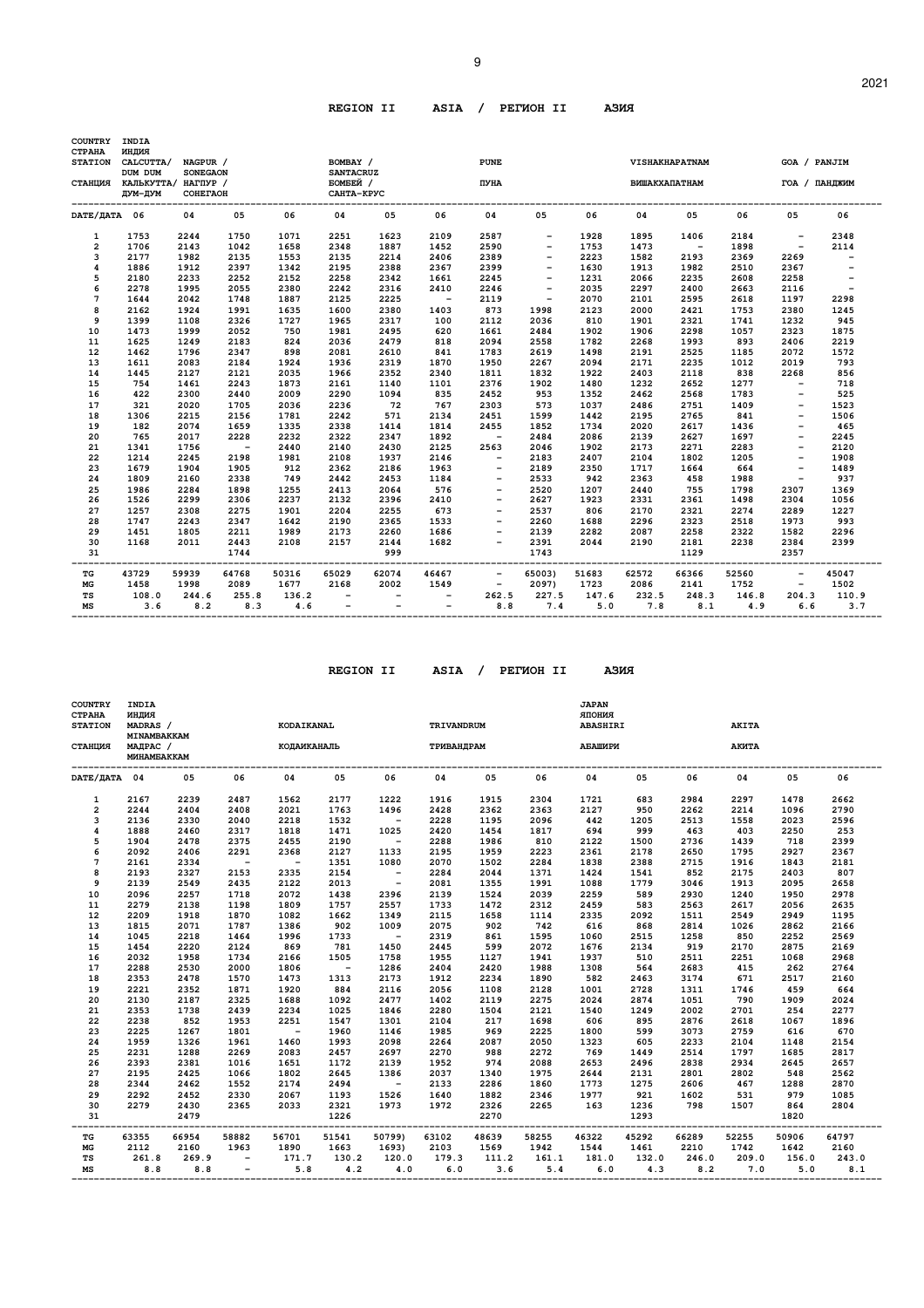# **REGION II ASIA / PEГИOH II AЗИЯ**

| <b>COUNTRY</b><br><b>CTPAHA</b><br><b>STATION</b> | <b>JAPAN</b><br><b>RNHOIIR</b><br><b>TATENO</b> |              |              | <b>KAGOSHIMA</b><br><b>FUKUOKA</b><br>CHICHIJIMA<br><b>NAHA</b> |             |              |                              |             |              |             |              |                  |                   |                    |             |  |
|---------------------------------------------------|-------------------------------------------------|--------------|--------------|-----------------------------------------------------------------|-------------|--------------|------------------------------|-------------|--------------|-------------|--------------|------------------|-------------------|--------------------|-------------|--|
| СТАНЦИЯ                                           | <b>TATEHO</b>                                   |              |              | ФУКУОКА                                                         |             |              | КАГОСИМА                     |             |              | АМКЕДИРИР   |              |                  | <b>HAXA</b>       |                    |             |  |
| DATE/ <b>ДАТА</b> 04                              |                                                 | 05           | 06           | 04                                                              | 05          | 06           | 04                           | 05          | 06           | 04          | 05           | 06               | 04                | 05                 | 06          |  |
| 1                                                 | 1975                                            | 2085         | 2660         | 2025                                                            | 1900        | 2851         | 472                          | 1883        | 2904         | 1151        | 2646         | 540              | 1548              | 2063               | 2096        |  |
| $\overline{a}$                                    | 2009                                            | 1356         | 1665         | 1619                                                            | 1386        | 1596         | 605                          | 1624        | 882          | 614         | 1483         | 293              | 750               | 2728               | 1867        |  |
| 3                                                 | 1754                                            | 2344         | 2326         | 1607                                                            | 2778        | 509          | 938                          | 2727        | 196          | 978         | 2601         | 1590             | 1316              | 2538               | 2434        |  |
| 4                                                 | 985                                             | 2636         | 381          | 310                                                             | 1319        | 773          | 879                          | 2172        | 678          | 2176        | 2827         | 2239             | 471               | 1256               | 2451        |  |
| 5                                                 | 346                                             | 1006         | 1522         | 2014                                                            | 1813        | 1336         | 2514                         | 1013        | 551          | 1130        | 2528         | 2799             | 2154              | 887                | 1484        |  |
| 6                                                 | 1941                                            | 2138         | 950          | 2574                                                            | 2864        | 1939         | 2055                         | 2732        | 1103         | 2263        | 2641         | 2772             | 2295              | 1650               | 1857        |  |
| $\overline{7}$                                    | 2529                                            | 803          | 1654         | 2484                                                            | 1614        | 2679         | 2497                         | 474         | 2235         | 1525        | 2532         | 2793             | 2754              | 2303               | 1600        |  |
| 8                                                 | 2159                                            | 1997         | 2391         | 2127                                                            | 1160        | 2708         | 767                          | 963         | 2235         | 2530        | 2521         | 2791             | 1645              | 1869               | 1501        |  |
| 9                                                 | 2175                                            | 2239         | 2996         | 2447                                                            | 2647        | 2722         | 1855                         | 2608        | 2317         | 2548        | 2505         | 2109             | 1626              | 959                | 1941        |  |
| 10                                                | 2634                                            | 2744         | 2647         | 2523                                                            | 2514        | 2351         | 2460                         | 2632        | 2364         | 1548        | 1562         | 1080             | 2212              | 651                | 2422        |  |
| 11                                                | 2144                                            | 799          | 2701         | 2579                                                            | 1051        | 499          | 2253                         | 954         | 1023         | 506         | 2303         | 1920             | 1781              | 2067               | 2245        |  |
| 12                                                | 1999                                            | 2029         | 2405         | 740                                                             | 502         | 1134         | 1411                         | 404         | 570          | 1649        | 2369         | 2621             | 1759              | 2397               | 2691        |  |
| 13                                                | 972                                             | 570          | 1855         | 1474                                                            | 1419        | 1366         | 1183                         | 1145        | 1231         | 1952        | 1750         | 2324             | 2288              | 2468               | 1662        |  |
| 14                                                | 428                                             | 2519         | 833          | 1432                                                            | 2098        | 2332         | 1404                         | 569         | 2489         | 2104        | 1490         | 920              | 751               | 2594               | 237         |  |
| 15                                                | 2665                                            | 1669         | 1766         | 2443                                                            | 452         | 747          | 2353                         | 341         | 1047         | 2036        | 966          | 760              | 1102              | 2586               | 1258        |  |
| 16                                                | 1353                                            | 1456         | 1495         | 872                                                             | 1513        | 838          | 698                          | 1455        | 443          | 1370        | 1129         | 1914             | 1541              | 2654               | 2285        |  |
| 17                                                | 555                                             | 931          | 2225         | 1618                                                            | 499         | 2107         | 1246                         | 439         | 1644         | 1453        | 2787         | 592              | 1618              | 2417               | 1007        |  |
| 18                                                | 2428                                            | 690          | 2452         | 2312                                                            | 474         | 419          | 2461                         | 669         | 1389         | 2096        | 2825         | 1641             | 2668              | 2387               | 1677        |  |
| 19                                                | 2707                                            | 366          | 504          | 2734                                                            | 2486        | 2360         | 2734                         | 855         | 1550         | 1593        | 2671         | 1001             | 2199              | 2098               | 2221        |  |
| 20                                                | 2605                                            | 1122         | 1707         | 2737                                                            | 252         | 2866         | 2829                         | 530         | 2292         | 2489        | 2493         | 2050             | 2386              | 2346               | 1878        |  |
| 21                                                | 2704                                            | 645          | 2236         | 2492                                                            | 1204        | 2801         | 2730                         | 439         | 2291         | 2198        | 2749         | 2398             | 1010              | 1827               | 687         |  |
| 22                                                | 2486                                            | 484          | 1545         | 2233                                                            | 2503        | 2448         | 2592                         | 754         | 1823<br>2799 | 2536        | 2665         | 2198             | 524               | 857                | 774         |  |
| 23                                                | 2806<br>2597                                    | 2199<br>2134 | 1238         | 1345                                                            | 2907<br>751 | 2570<br>2719 | 2114                         | 2963        | 2125         | 1318<br>800 | 1936<br>2131 | 2627<br>1743     | 391<br>792        | 1450<br>2497       | 1011<br>429 |  |
| 24<br>25                                          | 1970                                            | 2127         | 1820<br>1403 | 1968<br>2456                                                    | 2067        | 2395         | 1814<br>2108                 | 300<br>2298 | 2572         | 347         | 2718         | 1853             | 1877              | 822                | 1283        |  |
| 26                                                | 2869                                            | 2626         | 1964         | 2827                                                            | 1046        | 1673         | 2534                         | 807         | 837          | 2357        | 1515         | 1775             | 2744              | 2375               | 2095        |  |
| 27                                                | 2400                                            | 399          | 1427         | 1123                                                            | 1801        | 1798         | 1945                         | 744         | 733          | 2227        | 2730         | 1907             | 2069              | 2194               | 1198        |  |
| 28                                                | 1860                                            | 1845         | 2470         | 541                                                             | 1635        | 2029         | 1091                         | 1258        | 421          | 2461        | 2782         | 1987             | 2250              | 1010               | 922         |  |
| 29                                                | 443                                             | 1746         | 1412         | 1186                                                            | 2870        | 2826         | 564                          | 2478        | 2435         | 2531        | 2542         | 2728             | 458               | 393                | 93          |  |
| 30                                                | 2798                                            | 2697         | 1060         | 2336                                                            | 2901        | 2079         | 2310                         | 2419        | 2496         | 1099        | 2243         | 2820             | 2818              | 630                | 335         |  |
| 31                                                |                                                 | 2020         |              | -------------------------------------                           | 2785        |              | ---------------------------- | 2880        |              |             | 637          |                  |                   | 1582<br>. <u>.</u> |             |  |
| ----<br>TG                                        | 59296                                           | 50421        | 53710        | 57178                                                           | 53211       | 57470        | 53416                        | 43529       | 47675        | 51585       | 69277        | -------<br>56785 | --------<br>49797 | 56555              | 45641       |  |
| МG                                                | 1977                                            | 1626         | 1790         | 1906                                                            | 1716        | 1916         | 1781                         | 1404        | 1589         | 1720        | 2235         | 1893             | 1660              | 1824               | 1521        |  |
| TS                                                | 230.0                                           | 148.0        | 141.0        | 215.0                                                           | 180.0       | 187.0        |                              | 185.0 127.0 |              | 130.0 132.0 | 226.0        |                  | 155.0 145.0       | 150.0              | 112.0       |  |
| МS                                                | 7.7                                             | 4.8          |              | 4.7 7.2                                                         | 5.8         | 6.2          | 6.2                          | 4.1         |              | $4.3$ $4.4$ | 7.3          |                  | $5.2$ $4.8$       | 4.8                | 3.7         |  |

10

 **REGION II ASIA / PEГИOH II AЗИЯ**

| אזכ<br>ия<br>ш<br>۰. |
|----------------------|
|----------------------|

| <b>COUNTRY</b><br><b>CTPAHA</b><br><b>STATION</b> | <b>JAPAN</b><br><b>RNHOIIR</b><br>ISHIGAKIJIMA |                   |             | MINAMITORISHIMA                                      |            |                                                 | <b>MACAO</b><br><b>MAKAO</b><br><b>TAIPA GRANDE</b> |       |       | MONGOLIA<br>МОНГОЛИЯ<br>ULAANGOM |       |       | <b>MUREN</b> |       |       |
|---------------------------------------------------|------------------------------------------------|-------------------|-------------|------------------------------------------------------|------------|-------------------------------------------------|-----------------------------------------------------|-------|-------|----------------------------------|-------|-------|--------------|-------|-------|
| СТАНЦИЯ                                           | ИСИГАКИДЗИМА                                   |                   |             | МИНАМИТОРИ-СИМА ТАИПА - ГРАНДЕ                       |            |                                                 |                                                     |       |       | <b>УЛАНГОМ</b>                   |       |       | <b>MYP9H</b> |       |       |
| DATA 04 05                                        |                                                |                   | 06          | 04                                                   | 0.5        | 06                                              | 04                                                  | 05    | 06    | 04                               | 05    | 06    | 04           | 0.5   | 06    |
| $\mathbf{1}$                                      | 1377                                           | 2042              | 1884        | 1142                                                 | 2452       | 2725                                            | 1737                                                | 1889  | 140   | 2007                             | 1269  | 2929  | 2249         | 2111  | 2474  |
| $\overline{2}$                                    | 2131                                           | 2254              | 2062        | 668                                                  | 2817       | 2166                                            | 1619                                                | 1181  | 693   | 2022                             | 1840  | 2306  | 2298         | 1199  | 3297  |
| 3                                                 | 2075                                           | 1921              | 2791        | 1155                                                 | 2660       | 2644                                            | 1908                                                | 675   | 1114  | 2046                             | 2660  | 2491  | 2329         | 2436  | 2908  |
| 4                                                 | 263                                            | 1673              | 1930        | 2048                                                 | 2654       | 1880                                            | 684                                                 | 1911  | 568   | 2062                             | 2282  | 2198  | 2286         | 2934  | 3078  |
| 5                                                 | 1877                                           | 1920              | 461         | 2099                                                 | 2511       | 2552                                            | 314                                                 | 2092  | 1202  | 2059                             | 2667  | 1845  | 2338         | 2600  | 1862  |
| 6                                                 | 2240                                           | 2126              | 656         | 2119                                                 | 2495       | 2942                                            | 2295                                                | 2015  | 1170  | 2022                             | 2263  | 1863  | 2207         | 2457  | 3144  |
| $\overline{7}$                                    | 1945                                           | 2688              | 1151        | 2546                                                 | 2524       | 2509                                            | 1894                                                | 2342  | 1194  | 2036                             | 2248  | 2949  | 2341         | 2366  | 1985  |
| 8                                                 | 2553                                           | 2184              | 905         | 1881                                                 | 2686       | 2615                                            | 931                                                 | 2202  | 1178  | 2086                             | 2263  | 2961  | 2180         | 1542  | 3329  |
| 9                                                 | 1122                                           | 2509              | 1077        | 1181                                                 | 2810       | 1624                                            | 155                                                 | 2196  | 1431  | 1491                             | 2657  | 2231  | 2353         | 2649  | 2701  |
| 10                                                | 1964                                           | 2371              | 2240        | 2597                                                 | 2819       | 1322                                            | 2351                                                | 2509  | 1470  | 28                               | 2395  | 2022  | 503          | 1118  | 2364  |
| 11                                                | 2242                                           | 2637              | 2377        | 2600                                                 | 2598       | 2601                                            | 2816                                                | 2378  | 1214  | 2280                             | 2171  | 1041  | 1397         | 2472  | 3067  |
| 12                                                | 2330                                           | 2660              | 2467        | 1562                                                 | 2804       | 1957                                            | 2526                                                | 1296  | 1037  | 2273                             | 1732  | 1663  | 2170         | 3014  | 1951  |
| 13                                                | 2475                                           | 2741              | 1374        | 1805                                                 | 2762       | 2264                                            | 2739                                                | 1938  | 833   | 248                              | 1180  | 1969  | 1773         | 1970  | 3409  |
| 14                                                | 965                                            | 2750              | 2020        | 2265                                                 | 2792       | 2194                                            | 1664                                                | 1706  | 1274  | 1844                             | 2540  | 2381  | 731          | 3138  | 2362  |
| 15                                                | 639                                            | $\sim$ $-$        | 2256        | 2592                                                 | 2004       | 2507                                            | 266                                                 | 2462  | 1455  | 2121                             | 2369  | 2387  | 1789         | 2878  | 3164  |
| 16                                                | 1349                                           | 2369              | 2217        | 2152                                                 | 2473       | 2584                                            | 752                                                 | 2299  | 1203  | 1845                             | 2630  | 2918  | 2591         | 2688  | 1731  |
| 17                                                | 1235                                           | 2520              | 2265        | 2564                                                 | 1953       | 2758                                            | 225                                                 | 2122  | 1235  | 2306                             | 1865  | 2464  | 2465         | 1687  | 3400  |
| 18                                                | 2596                                           | 2695              | 2683        | 2238                                                 | 2052       | 2710                                            | 1144                                                | 2050  | 1366  | 1805                             | 1850  | 1219  | 2214         | 2117  | 3182  |
| 19                                                | 2004                                           | 2515              | 2674        | 2173                                                 | 2571       | 2400                                            | 628                                                 | 2400  | 1525  | 2341                             | 1882  | 2729  | 2624         | 1400  | 3293  |
| 20                                                | 2317                                           | 2171              | 1894        | 1679                                                 | 2320       | 2724                                            | 1412                                                | 1915  | 1557  | 1812                             | 1063  | 1899  | 2386         | 2103  | 3353  |
| 21                                                | 573                                            | 2530              | 1348        | 2073                                                 | 2271       | 2866                                            | 2458                                                | 2145  | 1172  | 1305                             | 1264  | 2505  | 1810         | 3043  | 2001  |
| 22                                                | 394                                            | 2330              | $\sim$ $ -$ | 1364                                                 | 2601       | 2747                                            | 2607                                                | 2124  | 622   | 1612                             | 1001  | 2605  | 741          | 1514  | 1986  |
| 23                                                | 768                                            | 2483              | 1162        | 2591                                                 | 2814       | 2746                                            | 2582                                                | 2575  | 264   | 2508                             | 2317  | 2126  | 968          | 2307  | 2309  |
| 24                                                | 2431                                           | 2589              | 2147        | 2390                                                 | 2652       | 2730                                            | 1566                                                | 1558  | 343   | 994                              | 2331  | 2689  | 1889         | 1157  | 2437  |
| 25                                                | 1653                                           | 2229              | 1807        | 885                                                  | 2913       | 2696                                            | 722                                                 | 1973  | 779   | 2283                             | 2347  | 769   | 2733         | 2003  | 3294  |
| 26                                                | 2575                                           | 2799              | 2359        | 1514                                                 | 2895       | 1966                                            | 366                                                 | 2505  | 925   | 2098                             | 1687  | 2931  | 2483         | 885   | 2576  |
| 27                                                | 2536                                           | 2655              | 2271        | 1534                                                 | 2733       | 2568                                            | 309                                                 | 2686  | 892   | 2305                             | 2848  | 1927  | 2733         | 2773  | 2446  |
| 28                                                | 2277                                           | 1988              | 1281        | 1658                                                 | 2749       | $\sim 100$ km s $^{-1}$                         | 824                                                 | 2135  | 456   | 2092                             | 1620  | 2928  | 1706         | 2695  | 403   |
| 29                                                | 935                                            | 1598              | 1639        | 1295                                                 | 2701       | 2836                                            | 1597                                                | 1662  | 695   | 1388                             | 2377  | 2705  | 2576         | 2968  | 2771  |
| 30                                                | 2687                                           | 1392              | 2311        | 1579                                                 | $\sim$ $-$ | 2747                                            | 2391                                                | 2356  | 1032  | 2345                             | 2900  | 2801  | 1203         | 2272  | 2512  |
| 31<br>------                                      |                                                | 1760              |             |                                                      | 2689       |                                                 | ----------------------------                        | 1208  |       |                                  | 1984  |       |              | 1679  |       |
| TG                                                | 52528                                          | 71402             | 55561       | 55949                                                | 80368      | 74048                                           | 43482                                               | 62505 | 30039 | 55664                            | 64502 | 68451 | 60066        | 68175 | 78789 |
| МG                                                | 1751                                           | 2303              | 1852        | 1865                                                 | 2593       | 2468                                            | 1449                                                | 2016  | 1001  | 1855                             | 2081  | 2282  | 2002         | 2199  | 2626  |
| TS                                                |                                                | 167.0 244.0 168.0 |             | 163.0                                                | 314.0      | 279.0 126.7 241.0 150.5 271.1 264.7 278.9 248.5 |                                                     |       |       |                                  |       |       |              | 267.3 | 293.4 |
| МS                                                | 5.6                                            |                   |             | 7.9 5.6 5.4 10.1 9.3 4.2 7.8 5.0 9.0 8.5 9.3 8.3 8.6 |            |                                                 |                                                     |       |       |                                  |       |       |              |       | 9.8   |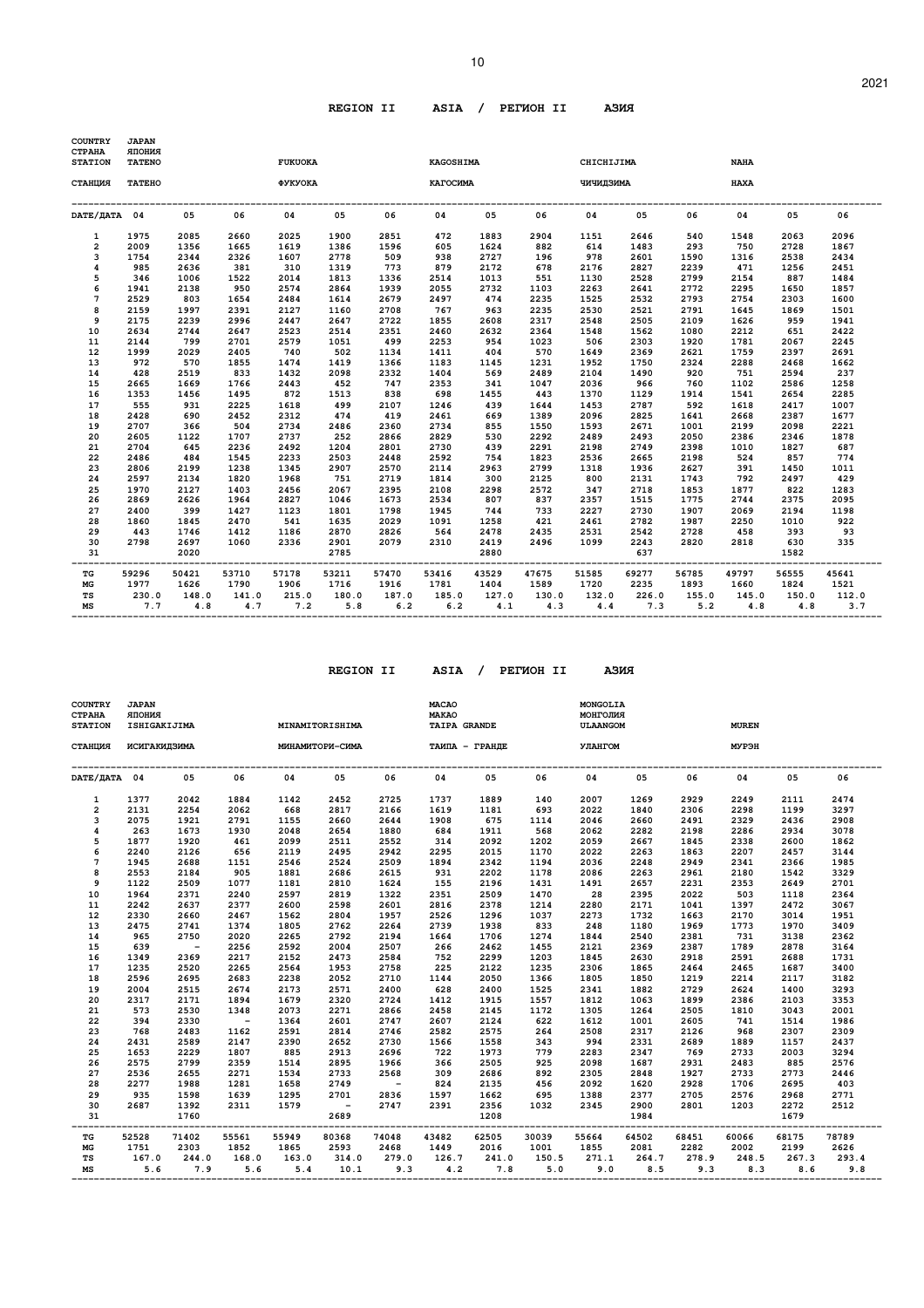# **REGION II ASIA / PEГИOH II AЗИЯ**

11

| <b>COUNTRY</b><br><b>CTPAHA</b><br><b>STATION</b> | MONGOLIA<br><b>RNITOTHOM</b><br><b>ULAN BATOR</b> |               |               | ULIASUTAI    |              |              | DALANZADGAD              |              |                                 | <b>GANGNEUNG</b> | REPUBLIC OF KOREA<br>РЕСПУБЛИКА КОРЕЯ |              | <b>SEOUL</b> |              |              |
|---------------------------------------------------|---------------------------------------------------|---------------|---------------|--------------|--------------|--------------|--------------------------|--------------|---------------------------------|------------------|---------------------------------------|--------------|--------------|--------------|--------------|
| СТАНЦИЯ                                           | УЛАН-БАТОР                                        |               |               | УЛЯСУТАЙ     |              |              | ДАЛАНДЗАДГАД             |              |                                 | ГАННЫН           |                                       |              | СЕУЛ         |              |              |
| DATE/ JATA 04                                     |                                                   | 05            | 06            | 04           | 05           | 06           | 04                       | 05           | 06                              | 04               | 05                                    | 06           | 04           | 05           | 06           |
| 1                                                 | 1277                                              | 2277          | 3106          | 1949         | 2571         | 3238         | 1967                     | 2624         | 3005                            | 1437             | 685                                   | 1225         | 2091         | 1189         | 1301         |
| $\overline{2}$                                    | 2184                                              | 1730          | 2339          | 2018         | 2277         | 3198         | 1818                     | 2234         | 2373                            | 1959             | 2619                                  | 2604         | 1537         | 2771         | 2682         |
| 3                                                 | 1887                                              | 2130          | 3269          | 2336         | 2626         | 2863         | 1883                     | 2299         | 3059                            | 302              | 2791                                  | 1005         | 198          | 2770         | 511          |
| 4<br>5                                            | 2412<br>2431                                      | 2394<br>2013  | 3314<br>3169  | 2327<br>2336 | 2838<br>2384 | 2601<br>2392 | 2288<br>2027             | 2934<br>2289 | 2742<br>2767                    | 1164<br>2493     | 1056<br>2748                          | 2885<br>2882 | 1291<br>2581 | 368<br>2834  | 2901<br>2311 |
| 6                                                 | 1947                                              | 2693          | 2339          | 2371         | 2791         | 3008         | 2466                     | 2949         | 2523                            | 1989             | 2560                                  | 2759         | 2334         | 2381         | 2346         |
| 7                                                 | 2431                                              | 2398          | 1537          | 1659         | 2699         | 2011         | 2337                     | 2563         | 3181                            | 2202             | 2094                                  | 1634         | 2449         | 1712         | 702          |
| 8                                                 | 2244                                              | 1612          | 936           | 2356         | 1023         | 3236         | 1991                     | 2396         | 3219                            | 2184             | 2550                                  | 1793         | 2585         | 2301         | 2125         |
| 9                                                 | 2429                                              | 2827          | 3104          | 1859         | 2663         | 2127         | 1727                     | 1586         | 3117                            | 2464             | 2779                                  | 2559         | 2530         | 3044         | 2478         |
| 10                                                | 1898                                              | 2127          | 1897          | 1421         | 2753         | 1897         | 2374                     | 2807         | 2459                            | 2516             | 1017                                  | 781          | 2377         | 469          | 1413         |
| 11                                                | 948                                               | 1919          | 1857          | 2500         | 2268         | 2485         | 1130                     | 2291         | 3000                            | 2197             | 2639                                  | 2333         | 2257         | 2717         | 1008         |
| 12                                                | 2707                                              | 2235          | 2539          | 2515         | 2205         | 2480         | 1950                     | 1421         | 2216                            | 883              | 2419                                  | 2885         | 539          | 2651         | 2692         |
| 13                                                | 2612                                              | 2116          | 1402          | 2340         | 1765         | 3110         | 2570                     | 1045         | 2094                            | 2113             | 2666                                  | 2899         | 1495         | 2730         | 2648         |
| 14                                                | 1721                                              | 3255          | 1879          | 1176         | 2552         | 2662         | 2155                     | 1072         | 2550                            | 2646             | 2477                                  | 1810         | 2731         | 2438         | 2229         |
| 15                                                | 2203                                              | 3085          | 587           | 1985         | 2722         | 2376         | 2177                     | 2876         | 668                             | 2520             | 629                                   | 586          | 2478         | 942          | 761          |
| 16                                                | 2677                                              | 3182          | 2305          | 2577         | 2951         | 3209         | 2594                     | 2072         | 2230                            | 1920             | 342                                   | 577          | 859          | 305          | 2730         |
| 17                                                | 2712                                              | 2978          | 1609          | 2520         | 2772         | 3060         | 2635                     | 2277         | 3216                            | 1262             | 455                                   | 1024         | 1362         | 521          | 959          |
| 18                                                | 2688                                              | 2502          | 3283          | 2101         | 1608         | 2942         | 2493                     | 2176         | 3134                            | 2515             | 2380                                  | 1886         | 2694         | 2412         | 450          |
| 19                                                | 2457                                              | 2836          | 3306          | 2589         | 2691         | 3303         | 2564                     | 2580         | 2986                            | 2518             | 2926                                  | 2856         | 2618         | 2993         | 2647         |
| 20                                                | 1971                                              | 2892          | 3123          | 2415         | 1947         | 2606         | 2362                     | 2555         | 1253                            | 2383             | 534                                   | 2578         | 2480         | 680          | 2587         |
| 21                                                | 2639                                              | 2572          | 3184          | 2226         | 1633         | 1783         | 2334                     | 2166         | 1493                            | 2404             | 538                                   | 1446         | 2512         | 735          | 2572         |
| 22<br>23                                          | 2480<br>1675                                      | 773<br>2902   | 1448<br>3230  | 1503<br>902  | 1855<br>1915 | 3209<br>2540 | 1850<br>2119             | 2378<br>2420 | 1469<br>1355                    | 1563<br>859      | 2861<br>2091                          | 591<br>1386  | 1570<br>836  | 2869<br>1928 | 2023<br>1949 |
| 24                                                | 1135                                              | 2611          | 2174          | 1562         | 1930         | 3097         | 819                      | 2945         | 2265                            | 1485             | 2273                                  | 2714         | 1365         | 2690         | 1780         |
| 25                                                | 261                                               | 2273          | 1954          | 1398         | 1779         | 3205         | 1688                     | 2016         | 3217                            | 2451             | 2132                                  | 2482         | 2712         | 1929         | 2474         |
| 26                                                | 1453                                              | 1729          | 3197          | 2535         | 915          | 2500         | 1509                     | 2918         | 3148                            | 2483             | 2401                                  | 731          | 2157         | 1795         | 1424         |
| 27                                                | 2481                                              | 2579          | 2482          | 2790         | 2634         | 2877         | 2741                     | 3125         | 1886                            | 1529             | 1067                                  | 1907         | 1037         | 508          | 2248         |
| 28                                                | 2181                                              | 2575          | 2007          | 1735         | 2760         | 1311         | 2615                     | 3124         | 1542                            | 2221             | 744                                   | 1259         | 1609         | 1126         | 1352         |
| 29                                                | 1256                                              | 1428          | 691           | 2480         | 3169         | 2375         | 1837                     | 2918         | 3194                            | 1235             | 1769                                  | 2327         | 1599         | 1045         | 1410         |
| 30                                                | 2514                                              | 1095          | 851           | 2256         | 2449         | 1996         | 2046                     | 2215         | 2989                            | 1227             | 3002                                  | 872          | 945          | 2945         | 1622         |
| 31                                                |                                                   | 3223          |               |              | 2232         |              |                          | 2420         |                                 |                  | 808                                   |              |              | 1252         |              |
| TG                                                | 61911                                             | 72961         | 68118         | 62737        | 71377        | 79697        | 63066                    | 73691        | 74350                           | 57124            | 58052                                 | 55276        | 55828        | 57050        | 56335        |
| MG                                                | 2064                                              | 2354          | 2271          | 2091         | 2302         | 2657         | 2102                     | 2377         | 2478                            | 1904             | 1873                                  | 1843         | 1861         | 1840         | 1878         |
| TS                                                | 299.9                                             | 332.4<br>10.7 | 309.3<br>10.3 | 260.1<br>8.7 | 299.4<br>9.7 | 339.5        | $\overline{\phantom{a}}$ |              | $\overline{\phantom{a}}$<br>$-$ | 217.6<br>7.3     | 205.4<br>6.6                          | 159.1        | 208.6<br>7.0 | 203.7<br>6.6 | 185.5        |
| MS                                                | 10.0                                              |               |               |              |              | 11.3         | $\overline{\phantom{a}}$ | $-$          |                                 |                  |                                       | 5.3          |              |              | 6.2          |

 **REGION II ASIA / PEГИOH II AЗИЯ**

| АЗИЯ |  |
|------|--|
|      |  |

| COUNTRY<br><b>CTPAHA</b><br><b>STATION</b> | <b>BUSAN</b> | REPUBLIC OF KOREA<br>РЕСПУБЛИКА КОРЕЯ |       | <b>MOKPO</b> |       |       | <b>RUSSIA</b><br>РОССИЯ<br>OIMYAKON |         |       | YAKUTSK       |           |       | <b>EKATERINBURG</b> |                          |                          |
|--------------------------------------------|--------------|---------------------------------------|-------|--------------|-------|-------|-------------------------------------|---------|-------|---------------|-----------|-------|---------------------|--------------------------|--------------------------|
| СТАНЦИЯ                                    | <b>EYCAH</b> |                                       |       | MOKIIXO      |       |       | ОЙМЯКОН                             |         |       | <b>ЯКУТСК</b> |           |       | <b>EKATEPMHEYPT</b> |                          |                          |
| DATE/ДАТА 04                               |              | 05                                    | 06    | 04           | 05    | 06    | 04                                  | 05      | 06    | 04            | 05        | 06    | 04                  | 05                       | 06                       |
| 1                                          | 1795         | 1372                                  | 2767  | 1050         | 2112  | 2674  | 1550                                | 2074    | 1334  | 1051          | 1820      | 1536  | 485                 | 1870                     | 2782                     |
| $\overline{a}$                             | 1863         | 1837                                  | 2125  | 1416         | 2418  | 1933  | 1416                                | 2076    | 1405  | 1241          | 1715      | 2796  | 236                 | $\overline{\phantom{a}}$ | 1738                     |
| 3                                          | 855          | 2876                                  | 269   | 362          | 2732  | 479   | 1442                                | 2008    | 2042  | 1621          | 1561      | 2698  | 1492                | 2404                     | 2095                     |
| 4                                          | 488          | 737                                   | 2655  | 387          | 607   | 3058  | 1254                                | 1940    | 2932  | 1631          | 1890      | 2717  | 683                 | 2037                     | $\sim$                   |
| 5                                          | 2622         | 2699                                  | 2668  | 2531         | 2778  | 2150  | 1277                                | 1819    | 2657  | 1424          | 964       | 2640  | 600                 | 2057                     | 2745                     |
| 6                                          | 2124         | 2225                                  | 2687  | 2296         | 2004  | 2718  | 1360                                | 1855    | 2172  | 1503          | 1168      | 1274  | 1095                | 1698                     | 2811                     |
| $\overline{7}$                             | 2534         | 2096                                  | 2838  | 2484         | 1816  | 2230  | 1690                                | 1767    | 1029  | 1699          | 1817      | 1751  | 756                 | 2409                     | 2559                     |
| 8                                          | 2374         | 2712                                  | 2842  | 2511         | 2152  | 2736  | 1120                                | 1472    | 2930  | 1673          | 1301      | 2384  | 199                 | 1815                     | $\overline{\phantom{a}}$ |
| 9                                          | 2195         | 2935                                  | 2897  | 2385         | 2779  | 2745  | 1714                                | 1865    | 1410  | 871           | 1838      | 2393  | 1241                | 1623                     | 1806                     |
| 10                                         | 2516         | 1510                                  | 1938  | 2261         | 1277  | 924   | 1377                                | 2052    | 1860  | 729           | 1929      | 2833  | $\sim$ $-$          | 2281                     | 1338                     |
| 11                                         | 2627         | 947                                   | 315   | 2491         | 1275  | 2340  | 1122                                | 1380    | 2601  | 850           | 1689      | 2803  | 1345                | 1995                     | 2535                     |
| 12                                         | 502          | 2270                                  | 452   | 312          | 2719  | 2437  | 1511                                | 1357    | 2911  | 1260          | 1568      | 2177  | 1160                | 2372                     | 2740                     |
| 13                                         | 2122         | 2678                                  | 2395  | 1337         | 2675  | 2700  | 1943                                | 901     | 2423  | 1899          | 2406      | 981   | 1952                | 2479                     | 2824                     |
| 14                                         | 2482         | 2495                                  | 1867  | 2691         | 1773  | 1684  | 1970                                | 2716    | 1664  | 1920          | 2538      | 2632  | 1794                | 2408                     | 2133                     |
| 15                                         | 2200         | 315                                   | 479   | 2333         | 1201  | 494   | 1530                                | 2205    | 2283  | 1918          | 2554      | 1671  | 1934                | 2250                     | 1713                     |
| 16                                         | 2229         | 238                                   | 866   | 1447         | 501   | 1915  | 1946                                | 1381    | 2670  | 1710          | 2019      | 2375  | $\sim 100$          | 2276                     | 2274                     |
| 17                                         | 2170         | 387                                   | 1349  | 2482         | 676   | 1059  | 1570                                | 2055    | 3248  | 469           | 567       | 2712  | 2044                | $\overline{\phantom{a}}$ | $\overline{\phantom{a}}$ |
| 18                                         | 2588         | 555                                   | 868   | 2677         | 2439  | 946   | 1489                                | 1464    | 3202  | 1558          | 1675      | 1818  | 1610                | $\sim$                   | 2425                     |
| 19                                         | 2787         | 2649                                  | 3005  | 2722         | 2547  | 2879  | 1641                                | 1542    | 3095  | 855           | 2062      | 2630  | 2147                | $\overline{\phantom{a}}$ | 1121                     |
| 20                                         | 2528         | 263                                   | 2739  | 2626         | 367   | 2709  | 1074                                | 1276    | 2288  | 1411          | 1986      | 2657  | 2025                | 2528                     | 2893                     |
| 21                                         | 2499         | 2044                                  | 2964  | 1954         | 2752  | 2403  | 655                                 | 1455    | 2516  | 2140          | 2062      | 2418  | 2101                | 2569                     | 2813                     |
| 22                                         | 1715         | 2969                                  | 2602  | 646          | 2874  | 2601  | 1649                                | 1340    | 1957  | 1975          | 2165      | 2611  | 1116                | 2470                     | 1944                     |
| 23                                         | 1364         | 2631                                  | 2067  | 2093         | 2606  | 2532  | 1978                                | 1467    | 2381  | 1369          | 2632      | 2025  | 944                 | 1231                     | 2077                     |
| 24                                         | 2605         | 1585                                  | 2036  | 2452         | 2337  | 1802  | 1081                                | 2373    | 2812  | 1361          | 915       | 1253  | 921                 | 2555                     | 1738                     |
| 25                                         | 2493         | 2253                                  | 2858  | 2667         | 2598  | 2377  | 1688                                | 1607    | 2739  | 1264          | 1240      | 2552  | 1188                | 2479                     | 1705                     |
| 26                                         | 2792         | 1657                                  | 1961  | 2631         | 1194  | 2395  | 1744                                | 2452    | 2379  | 837           | 2370      | 2503  | 1422                | 2127                     | 1616                     |
| 27                                         | 2050         | 1226                                  | 2844  | 1285         | 1735  | 1748  | 1721                                | 1578    | 2688  | 749           | 1106      | 2512  | 1910                | 1609                     | 1735                     |
| 28                                         | 2521         | 1928                                  | 2746  | 2014         | 1639  | 1790  | 1676                                | 1473    | 2606  | 1267          | 2029      | 2494  | 1781                | 2442                     | 2578                     |
| 29                                         | 2227         | 2945                                  | 2455  | 2612         | 2937  | 2230  | 1266                                | 782     | 2633  | 1633          | 1881      | 2211  | 1108                | 2575                     | 2577                     |
| 30                                         | 2740         | 2958                                  | 2539  | 2757         | 2793  | 2072  | 2089                                | 1497    | 2237  | 1370          | 1242      | 2311  | 1311                | 1941                     | 2576                     |
| 31                                         |              | 2604                                  |       |              | 2777  |       |                                     | 2675    |       |               | 2066      |       |                     | 487                      |                          |
| TG                                         | 64607        | 58596                                 | 63093 | 59912        | 63090 | 62760 | 45543                               | 53904   | 71104 | 41258         | 54775     | 68368 | 39214               | 65430                    | 66546                    |
| MG                                         | 2154         | 1890                                  | 2103  | 1997         | 2035  | 2092  | 1518                                | 1739    | 2370  | 1375          | 1767      | 2279  | 1307                | 2111                     | 2218                     |
| TS                                         | 242.8        | 190.8                                 | 208.0 | 241.0        | 239.6 | 243.9 | 267.9                               | 255.5   | 391.6 | 230.7         | 281.3     | 409.1 | 219.2               | 366.2                    | 354.2                    |
| MS                                         | 8.1          | 6.2                                   | 6.9   | 8.0          | 7.7   | 8.1   |                                     | 8.9 8.2 | 13.1  |               | $7.7$ 9.1 | 13.6  | 7.3                 | 11.8                     | 11.8                     |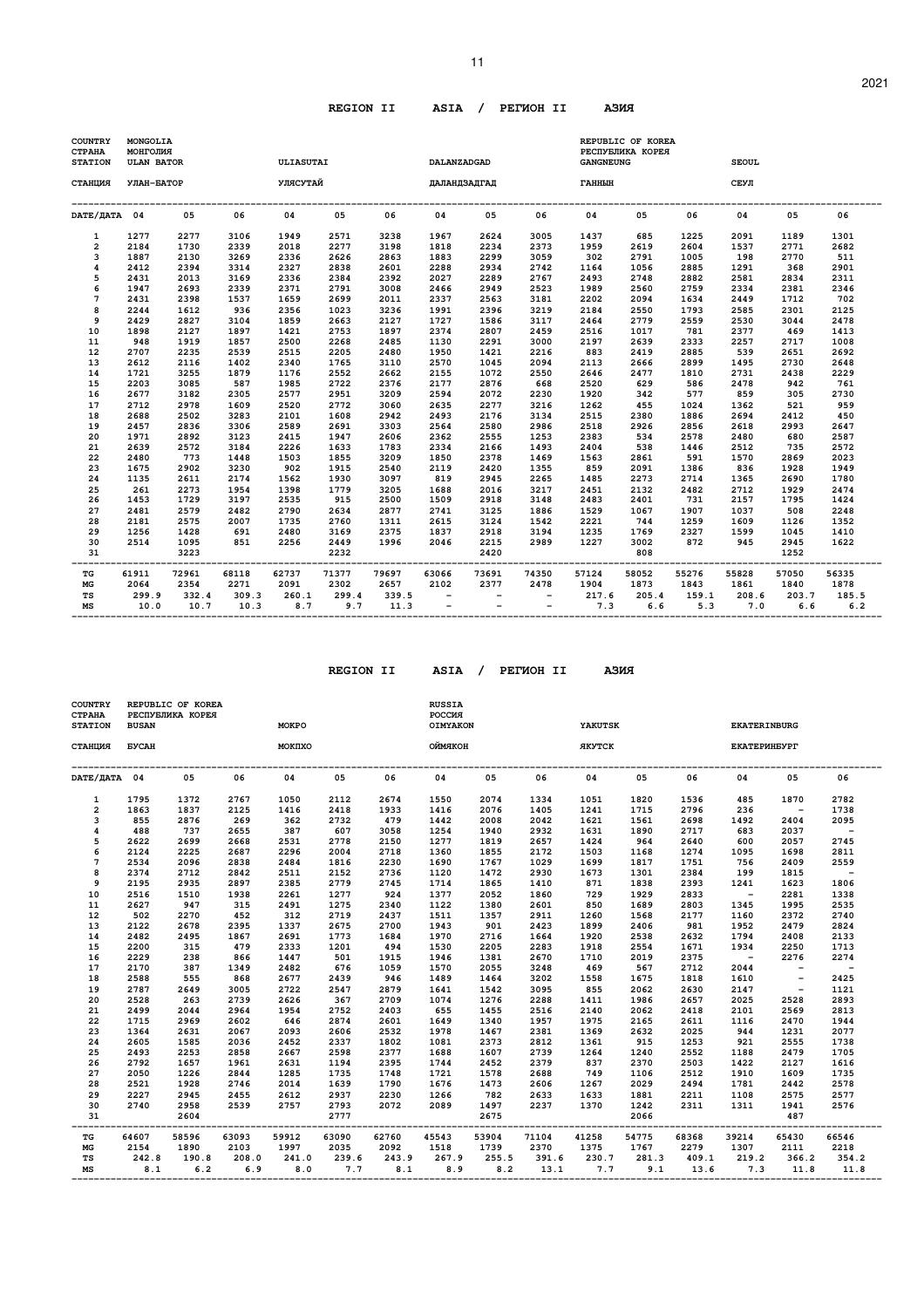#### 12

# **REGION II ASIA / PEГИOH II AЗИЯ**

| <b>COUNTRY</b><br><b>CTPAHA</b><br><b>STATION</b> | <b>RUSSIA</b><br><b>POCCMA</b><br><b>OMSK</b> |       |       | <b>SAMARA</b>           |       |                              | <b>IRKUTSK</b>                            |       |       | YUZHNO-                                               |       |       |  |
|---------------------------------------------------|-----------------------------------------------|-------|-------|-------------------------|-------|------------------------------|-------------------------------------------|-------|-------|-------------------------------------------------------|-------|-------|--|
| СТАНЦИЯ                                           | OMCK                                          |       |       | CAMAPA                  |       |                              | <b>MPKYTCK</b>                            |       |       | <b>SAKHALINSK</b><br><b>ЮЖНО-</b><br><b>САХАЛИНСК</b> |       |       |  |
| DATE/IATA 04                                      |                                               | 05    | 06    | 04                      | 05    | 06                           | 04                                        | 05    | 06    | 04                                                    | 05    | 06    |  |
| 1                                                 | 1976                                          | 2387  | 1547  | 942                     | 423   | 2500                         | 1982                                      | 754   | 657   | 848                                                   | 896   | 3011  |  |
| $\mathbf{2}$                                      | 995                                           | 2448  | 2957  | 1573                    | 1915  | 1896                         | 2021                                      | 1089  | 2824  | 1843                                                  | 1791  | 1102  |  |
| 3                                                 | 2013                                          | 538   | 2521  | 1617                    | 2287  | 516                          | 1689                                      | 1758  | 3130  | 1142                                                  | 710   | 1491  |  |
| 4                                                 | 1450                                          | 2528  | 1304  | 686                     | 2120  | 268                          | 1815                                      | 2005  | 3114  | 2000                                                  | 1772  | 595   |  |
| 5                                                 | 892                                           | 1834  | 3022  | 1993                    | 1550  | 2717                         | 1433                                      | 1206  | 2155  | 2230                                                  | 988   | 2236  |  |
| 6                                                 | 2028                                          | 2300  | 3003  | 434                     | 2495  | 2664                         | 1997                                      | 1322  | 599   | 1956                                                  | 1491  | 1390  |  |
| 7                                                 | 2031                                          | 2555  | 3008  | 1266                    | 2286  | 1844                         | 2158                                      | 1457  | 1570  | 1763                                                  | 2253  | 2957  |  |
| 8                                                 | 1375                                          | 2558  | 2401  | 1386                    | 2410  | 2283                         | 1783                                      | 1395  | 2172  | 590                                                   | 863   | 2536  |  |
| 9                                                 | 341                                           | 2128  | 3104  | 661                     | 1834  | 2537                         | 1480                                      | 1472  | 3028  | 1487                                                  | 753   | 2861  |  |
| 10                                                | 2139                                          | 2336  | 2374  | 1449                    | 2129  | 1784                         | 1386                                      | 1335  | 2850  | 2317                                                  | 1484  | 2787  |  |
| 11                                                | 2070                                          | 2699  | 2058  | 1123                    | 1580  | 2160                         | 2337                                      | 2254  | 814   | 2157                                                  | 2365  | 2918  |  |
| 12                                                | 1809                                          | 1819  | 2488  | 1767                    | 2051  | 1409                         | 1774                                      | 2020  | 2216  | 607                                                   | 2500  | 787   |  |
| 13                                                | 2176                                          | 1008  | 1870  | 2156                    | 1339  | 2175                         | 1131                                      | 1689  | 684   | 932                                                   | 886   | 2426  |  |
| 14                                                | 1939                                          | 2731  | 2626  | 2012                    | 2481  | 2220                         | 1451                                      | 2996  | 2408  | 2376                                                  | 2524  | 2420  |  |
| 15                                                | 2076                                          | 2164  | 2894  | $\sim$ $-$              | 2584  | 1952                         | 1187                                      | 2320  | 1066  | 1655                                                  | 1093  | 2709  |  |
| 16                                                | 2047                                          | 2067  | 2698  | 2101                    | 2394  | 2599                         | 2354                                      | 1446  | 317   | 1618                                                  | 1882  | 2417  |  |
| 17                                                | 2306                                          | 2407  | 2264  | 2146                    | 2418  | 2642                         | 2264                                      | 989   | 2279  | 214                                                   | 2222  | 2472  |  |
| 18                                                | 865                                           | 1938  | 1944  | 2115                    | 2727  | 2937                         | 1963                                      | 1418  | 3018  | 461                                                   | 2797  | 2688  |  |
| 19                                                | 2308                                          | 2119  | 2240  | 1457                    | 2728  | 3002                         | 2400                                      | 1227  | 2707  | 749                                                   | 2891  | 1680  |  |
| 20                                                | 2387                                          | 2517  | 991   | 2284                    | 1426  | 2915                         | 861                                       | 618   | 2952  | 602                                                   | 2684  | 2984  |  |
| 21                                                | 2269                                          | 1868  | 780   | 700                     | 2554  | $\sim$ $ -$                  | 1286                                      | 1051  | 2670  | 720                                                   | 2591  | 3014  |  |
| 22                                                | 2378                                          | 2686  | 2490  | 1202                    | 2354  | 2861                         | 1291                                      | 2303  | 937   | 1824                                                  | 1979  | 2253  |  |
| 23                                                | 2297                                          | 2629  | 1733  | 1720                    | 2073  | 2615                         | 1485                                      | 1822  | 2747  | 2181                                                  | 2538  | 2832  |  |
| 24                                                | 2317                                          | 2178  | 2573  | 543                     | 1607  | 1962                         | 666                                       | 2156  | 1126  | 1184                                                  | 1265  | 2867  |  |
| 25                                                | 1797                                          | 2757  | 1531  | 1615                    | 2217  | 2514                         | 1059                                      | 904   | 3011  | 1535                                                  | 809   | 1903  |  |
| 26                                                | 1743                                          | 2287  | 2467  | 2409                    | 2863  | 2605                         | 1353                                      | 1280  | 1535  | 1847                                                  | 1458  | 716   |  |
| 27                                                | 799                                           | 1480  | 2145  | 613                     | 2905  | 2757                         | 1299                                      | 2570  | 790   | 2475                                                  | 2896  | 1468  |  |
| 28                                                | 1770                                          | 2400  | 2408  | 2313                    | 2825  | 2686                         | 2704                                      | 1851  | 653   | 820                                                   | 1077  | 1772  |  |
| 29                                                | 1761                                          | 2650  | 2906  | 2438                    | 1219  | 2040                         | 827                                       | 2175  | 1507  | 2299                                                  | 599   | 907   |  |
| 30                                                | 2084                                          | 2840  | 2079  | 2397                    | 2302  | 2369                         | 1849                                      | 1402  | 645   | 582                                                   | 1258  | 1647  |  |
| 31                                                |                                               | 1710  |       |                         | 1292  |                              |                                           | 1373  |       |                                                       | 1119  |       |  |
| -----<br>TG                                       | 54438                                         | 68566 | 68426 | 46674                   | 65388 | 67685                        | 49285                                     | 49657 | 56181 | 43014                                                 | 52434 | 63846 |  |
| МG                                                | 1815                                          | 2212  | 2281  | 1556                    | 2109  | 2256                         | 1643 1602                                 |       | 1873  | 1434                                                  | 1691  | 2128  |  |
| TS                                                | 294.5                                         |       |       | 359.1 335.9 238.6 318.6 |       |                              | 301.9 221.5 204.2 240.4 184.0 172.8 238.0 |       |       |                                                       |       |       |  |
| МS                                                | 9.8                                           | 11.6  |       | 11.2 8.0 10.3           |       | 10.1 7.4 6.6 8.0 6.1 5.6 7.9 |                                           |       |       |                                                       |       |       |  |

 **REGION III SOUTH AMERICA / PEГИOH III ЮЖHAЯ AMEPИKA** 

| <b>COUNTRY</b><br><b>CTPAHA</b><br><b>STATION</b> | <b>ARGENTINA</b><br><b>АРГЕНТИНА</b><br>LA QUIACA OBS. |                |       | PILAR OBS.                 |       |                          | <b>BUENOS AIRES</b><br>CENTR. OBS.   |       |       | <b>USHUAIA</b>    |                 |      | <b>CHILE</b><br>чили<br>ARICA |       |       |
|---------------------------------------------------|--------------------------------------------------------|----------------|-------|----------------------------|-------|--------------------------|--------------------------------------|-------|-------|-------------------|-----------------|------|-------------------------------|-------|-------|
| СТАНЦИЯ                                           |                                                        | ЛА-КЬЯКА, ОБС. |       | ПИЛАР, ОБС.                |       |                          | БУЭНОС-АЙРЕС,<br><b>ILEHTP. OEC.</b> |       |       | УШУАЯ             |                 |      | АРИКА                         |       |       |
| DATE/JATA 04                                      |                                                        | 05             | 06    | 04                         | 05    | 06                       | 04                                   | 05    | 06    | 04                | 05              | 06   | 04                            | 05    | 06    |
| 1                                                 | 2207                                                   | 2305           | 1990  | 1189                       | 1544  | 1097                     | 1473                                 | 1438  | 417   | 1087              | 551             | 169  | 1341                          | 1452  | 985   |
| $\overline{2}$                                    | 2625                                                   | 2267           | 1960  | 1630                       | 1536  | 1111                     | 1686                                 | 1217  | 1000  | 851               | 220             | 248  | 2020                          | 1725  | 868   |
| 3                                                 | 2024                                                   | 2241           | 1979  | 1932                       | 1415  | 1207                     | 1932                                 | 392   | 868   | 243               | 293             | 235  | 1147                          | 1688  | 847   |
| 4                                                 | 1346                                                   | 2199           | 1414  | 1871                       | 332   | 1163                     | 1763                                 | 1316  | 335   | 1018              | 302             | 210  | 1831                          | 1524  | 780   |
| 5                                                 | 1722                                                   | 1984           | 1909  | 1034                       | 477   | 1193                     | 1850                                 | 1418  | 545   | 828               | 335             | 211  | 1801                          | 1657  | 1158  |
| 6                                                 | 2510                                                   | 1747           | 1936  | 1776                       | 1614  | 1115                     | 1836                                 | 1421  | 1108  | 344               | 251             | 78   | 2011                          | 755   | 1242  |
| $\overline{7}$                                    | 2505                                                   | 2209           | 1718  | 768                        | 1091  | 704                      | 1796                                 | 1399  | 798   | 372               | 236             | 216  | 1579                          | 699   | 1109  |
| 8                                                 | 2369                                                   | 1512           | 1835  | 1392                       | 1584  | 1291                     | 640                                  | 1340  | 821   | 553               | 465             | 112  | 990                           | 1052  | 1124  |
| 9                                                 | 2401                                                   | 1978           | 1775  | 254                        | 588   | 793                      | 394                                  | 832   | 411   | 598               | 379             | 148  | 987                           | 663   | 1414  |
| 10                                                | 2287                                                   | 2093           | 1930  | 608                        | 1541  | 952                      | 199                                  | 1171  | 916   | 1031              | 438             | 157  | 1170                          | 1610  | 1181  |
| 11                                                | 2060                                                   | 1471           | 1904  | 2041                       | 1118  | 1286                     | 799                                  | 1331  | 980   | 870               | 172             | 131  | 1744                          | 1399  | 1475  |
| 12                                                | 1872                                                   | 1804           | 1933  | 2038                       | 1559  | 1283                     | 1808                                 | 1348  | 1029  | 956               | 350             | 186  | 1762                          | 1355  | 1150  |
| 13                                                | 1653                                                   | 1737           | 1929  | 1998                       | 1275  | 1291                     | 1778                                 | 1244  | 1062  | 623               | 411             | 79   | 1428                          | 1568  | 1371  |
| 14                                                | 2391                                                   | 2074           | 1925  | 1916                       | 1519  | 861                      | 1762                                 | 1247  | 705   | 927               | 343             | 169  | 1499                          | 1578  | 1563  |
| 15                                                | 2493                                                   | 2060           | 1870  | 1850                       | 1495  | 376                      | 1543                                 | 1106  | 970   | 884               | 347             | 68   | 1216                          | 1182  | 977   |
| 16                                                | 2327                                                   | 2064           | 1901  | 1728                       | 1319  | 271                      | 1626                                 | 743   | 506   | 675               | 323             | 190  | 1778                          | 1031  | 1629  |
| 17                                                | 2201                                                   | 1990           | 1912  | 1666                       | 1385  | 363                      | 1658                                 | 1199  | 880   | 684               | 283             | 157  | 1927                          | 1148  | 1265  |
| 18                                                | 2332                                                   | 1895           | 1811  | 1648                       | 781   | $\sim 100$ km s $^{-1}$  | 779                                  | 1241  | 653   | 689               | 92              | 159  | 1706                          | 987   | 704   |
| 19                                                | 2060                                                   | 2040           | 1927  | 1531                       | 882   |                          | 1669                                 | 1105  | 828   | 133               | 62              | 164  | 1815                          | 1040  | 1119  |
| 20                                                | 2316                                                   | 1991           | 1817  | 1438                       | 183   | $\overline{\phantom{a}}$ | 1569                                 | 1005  | 1033  | 775               | 105             | 203  | 1868                          | 1225  | 594   |
| 21                                                | 2421                                                   | 2066           | 1551  | 733                        | 708   | $\overline{\phantom{a}}$ | 1483                                 | 187   | 300   | 713               | 139             | 56   | 1360                          | 1036  | 580   |
| 22                                                | $\sim$                                                 | 2060           | 1730  | 936                        | 1450  | $\overline{\phantom{a}}$ | 1005                                 | 170   | 1029  | 250               | 213             | 227  | 1246                          | 917   | 879   |
| 23                                                | 2374                                                   | 1906           | 1621  | 1149                       | 1463  | $\sim$ $-$               | 1511                                 | 555   | 366   | 305               | 161             | 165  | 1588                          | 895   | 1200  |
| 24                                                | 2308                                                   | 1795           | 1901  | 1427                       | 1443  | 1283                     | 885                                  | 1129  | 799   | 719               | 125             | 119  | 1514                          | 1174  | 1018  |
| 25                                                | 2287                                                   | 1930           | 1919  | 1762                       | 1418  | 1058                     | 1310                                 | 1164  | 840   | 477               | 165             | 88   | 1823                          | 1525  | 653   |
| 26                                                | 2334                                                   | 1859           | 1612  | $\overline{\phantom{a}}$   | 1370  | 932                      | 1274                                 | 1079  | 553   | 123               | 149             | 169  | 1819                          | 1370  | 1271  |
| 27                                                | 2285                                                   | 1108           | 1830  | $\overline{\phantom{a}}$   | 1380  | 1179                     | 1332                                 | 1117  | 341   | 230               | 224             | 128  | 1782                          | 1007  | 1283  |
| 28                                                | 2288                                                   | 1892           | 1955  | $\overline{\phantom{a}}$   | 1158  | 1337                     | 1425                                 | 1035  | 376   | 442               | 162             | 113  | 1633                          | 1212  | 1310  |
| 29                                                | 2272                                                   | 1732           | 1969  | $\overline{\phantom{a}}$   | 1333  | 1360                     | 1507                                 | 1184  | 325   | 609               | 146             | 143  | 1766                          | 1210  | 1453  |
| 30                                                | 2287                                                   | 1703           | 1940  | 1681                       | 1283  | 1159                     | 1522                                 | 1152  | 742   | 189               | 89              | 168  | 1512                          | 1120  | 1314  |
| 31                                                |                                                        | 1907           |       | -------------------------- | 1240  |                          | --------------------------           | 1037  |       | ----------------- | 149<br>-------- |      |                               | 1129  |       |
| TG                                                | 66783                                                  | 59619          | 55403 | 43842                      | 37484 | 30831)                   | 41814                                | 33322 | 21536 | 18198             | 7680            | 4666 | 47663                         | 37933 | 33516 |
| МG                                                | 2226                                                   | 1923           | 1847  | 1461                       | 1209  | 1028)                    | 1394                                 | 1075  | 718   | 607               | 248             | 156  | 1589                          | 1224  | 1117  |
| TS                                                | 269.3                                                  | 297.7          | 282.6 | 223.7                      | 220.0 | 185.7                    | 193.2                                | 195.3 | 114.6 | 104.9             | 52.7            | 45.2 | $-$                           |       |       |
| MS                                                | 9.0                                                    | 9.6            | 9.4   | 7.5                        | 7.1   | 6.2                      | 6.4                                  | 6.3   |       | 3.8<br>3.5        | 1.7             | 1.5  | $\overline{\phantom{a}}$      |       |       |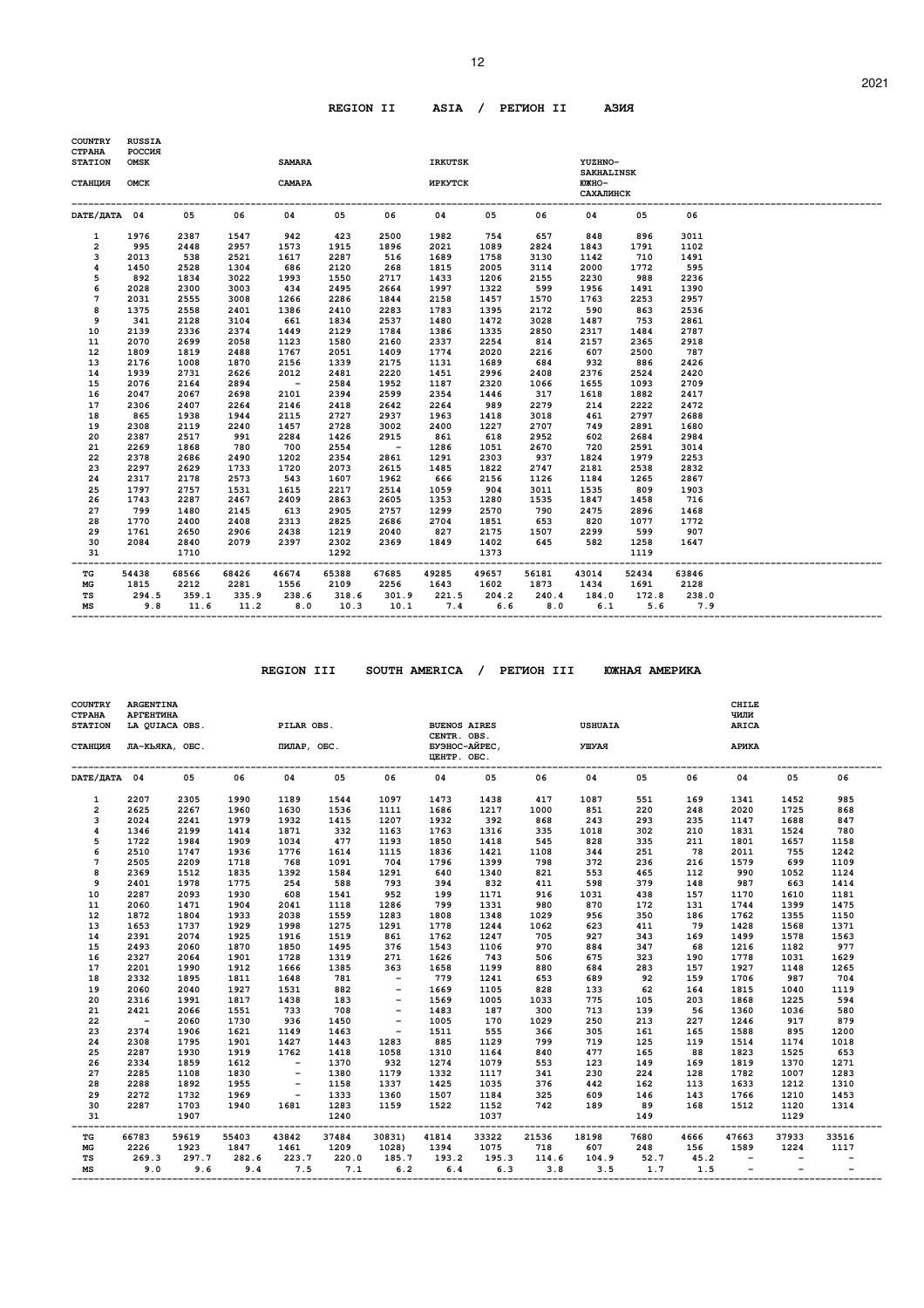# **REGION III SOUTH AMERICA / PEГИOH III ЮЖHAЯ AMEPИKA**

| <b>COUNTRY</b><br><b>CTPAHA</b> | <b>CHILE</b><br>ЧИЛИ |                   |                               |                          |                          |                          |                             |                          |       |                                        |       |            |                                    |      |      |
|---------------------------------|----------------------|-------------------|-------------------------------|--------------------------|--------------------------|--------------------------|-----------------------------|--------------------------|-------|----------------------------------------|-------|------------|------------------------------------|------|------|
| <b>STATION</b>                  | CALDERA /            | DESIERTO ATACAMA  |                               | EL TOLOLO                |                          |                          |                             | QUINTA NORMAL            |       | PUERTO MONTT                           |       |            | PUNTA ARENAS                       |      |      |
| СТАНЦИЯ                         | КАЛЬДЕРА /           | ДИЗЕРТО АТАКАМА   |                               | ЭЛЬ-ТОЛОЛО               |                          |                          |                             | КВИНТА-НОРМАЛЬ           |       | ПУЭРТО-МОНТ                            |       |            | ПУНТА-АРЕНАС                       |      |      |
| DATE/ JATA 04                   |                      | 0.5               | 06                            | 04                       | 05                       | 06                       | 04                          | 05                       | 06    | 04                                     | 05    | 06         | 04                                 | 05   | 06   |
| $\mathbf{1}$                    | 1841                 | 1837              | 726                           | 2380                     | 1785                     | 1377                     | 1570                        | 873                      | 390   | 481                                    | 367   | 409        | 1119                               | 592  | 202  |
| $\overline{2}$                  | 1926                 | 1842              | 1230                          | 2110                     | 1816                     | 1413                     | 1551                        | 793                      | 989   | 1055                                   | 913   | 210        | 506                                | 359  | 437  |
| 3                               | 1295                 | 1752              | 1234                          | 2220                     | 1773                     | 1426                     | 1945                        | 1189                     | 1038  | 1763                                   | 1025  | 275        | 1185                               | 395  | 67   |
| 4                               | 2058                 | 1797              | 402                           | 2233                     | 1515                     | 1395                     | 1156                        | 819                      | 565   | 1545                                   | 1284  | 310        | 1283                               | 392  | 195  |
| 5                               | 2255                 | 1823              | 921                           | 2301                     | 1761                     | 1445                     | 1389                        | 1311                     | 838   | 697                                    | 1193  | 786        | 1174                               | 610  | 370  |
| 6                               | 2276                 | 1475              | 977                           | 2260                     | 1681                     | 1444                     | 1838                        | 1370                     | 787   | 947                                    | 1202  | 516        | 297                                | 178  | 137  |
| 7                               | 1166                 | 1223              | 1283                          | 2112                     | 1730                     | 1441                     | 1853                        | 1134                     | 953   | 723                                    | 745   | 513        | 871                                | 408  | 139  |
| 8                               | 1375                 | 1652              | 859                           | $\sim$                   | 1633                     | 1442                     | 1596                        | 716                      | 1067  | 502                                    | 372   | 307        | 912                                | 359  | 231  |
| 9                               | 1783                 | 1686              | 1285                          | 2244                     | 1586                     | 1413                     | 1812                        | 1260                     | 840   | 941                                    | 767   | 472        | 722                                | 646  | 233  |
| 10                              | 1964                 | 1190              | 1349                          | 2227                     | 1608                     | 1430                     | 1804                        | 1314                     | 924   | 968                                    | 1169  | 447        | 802                                | 533  | 102  |
| 11                              | 1337                 | 402               | 1506                          | 2227                     | 1694                     | 1404                     | 1905                        | 1293                     | 1057  | 415                                    | 852   | 190        | 802                                | 101  | 133  |
| 12                              | 1914                 | 475               | 793                           | 2199                     | 1563                     | 1427                     | 1851                        | 1298                     | 1065  | 773                                    | 386   | 125        | 923                                | 309  | 302  |
| 13                              | 1512                 | 1556              | 904                           | 2172                     | 1422                     | 1450                     | 1833                        | 373                      | 1023  | 1409                                   | 824   | 475        | 285                                | 442  | 326  |
| 14                              | 1394                 | 1519              | 1253                          | 2126                     | 1607                     | 1405                     | 1750                        | 1048                     | 970   | 685                                    | 563   | 855        | 643                                | 469  | 373  |
| 15                              | 1270                 | 393               | 418                           | 2126                     | 1054                     | 589                      | 1693                        | 463                      | 523   | 1372                                   | 624   | 897        | 814                                | 217  | 196  |
| 16                              | 639                  | 738               | 1531                          | 2098                     | 1541                     | 1322                     | 1661                        | 740                      | 964   | 1623                                   | 769   | 829        | 1041                               | 146  | 377  |
| 17                              | 1946                 | 458               | 1523                          | 2086                     | 1613                     | 1393                     | 1487                        | 1182                     | 946   | 606                                    | 474   | 898        | 537                                | 166  | 432  |
| 18                              | 1785                 | 514               | 769                           | 2062                     | 1473                     | 1320                     | 1344                        | 210                      | 876   | 355                                    | 521   | 900        | 227                                | 88   | 98   |
| 19                              | 589                  | 1410              | 1569                          | 2059                     | 993                      | 1358                     | 1621                        | 806                      | 808   | 159                                    | 498   | 323        | 600                                | 246  | 156  |
| 20                              | 1717                 | 1384              | 1143                          | 1977                     | 1265                     | 1433                     | 1057                        | 420                      | 466   | 255                                    | 427   | 556        | 1001                               | 120  | 94   |
| 21                              | 2056                 | 1461              | 1567                          | 1985                     | 1510                     | 1444                     | 1620                        | 622                      | 955   | 1116                                   | 446   | 359        | 952                                | 264  | 233  |
| 22                              | 1306                 | 1508              | 451                           | 1980                     | 1593                     | 1428                     | 1446                        | 1227                     | 853   | 655                                    | 512   | 100        | 465                                | 251  | 101  |
| 23                              | 1695                 | 1338              | 469                           | 1899                     | 1561                     | 309                      | 232                         | 1244                     | 184   | 552                                    | 211   | 567        | 334                                | 116  | 282  |
| 24                              | 1973                 | 1147              | 1558                          | 1939                     | 1549                     | 1431                     | 1547                        | 1189                     | 503   | 1345                                   | 162   | 378        | 245                                | 203  | 90   |
| 25                              | 1546                 | 1190              | 1261                          | 1932                     | 1463                     | 1182                     | 1533                        | 1169                     | 140   | 810                                    | 180   | 502        | 552                                | 304  | 294  |
| 26                              | 1166                 | 1365              | 1432                          | 1905                     | 1546                     | 1472                     | 1489                        | 1146                     | 751   | 1157                                   | 162   | 633        | 131                                | 366  | 282  |
| 27                              | 1880                 | 514               | $\sim$ $-$                    | 1904                     | 605                      | 1474                     | 1420                        | 1123                     | 1105  | 294                                    | 633   | 855        | 308                                | 462  | 99   |
| 28                              | 1885                 | 1183              | 1639                          | 1861                     | 1301                     | 1475                     | 1453                        | 1083                     | 1123  | 487                                    | 494   | 926        | 489                                | 366  | 295  |
| 29                              | 1878                 | 1379              | 1553                          | 1864                     | 1419                     | 1459                     | 1436                        | 595                      | 988   | 875                                    | 336   | 565        | 324                                | 423  | 140  |
| 30                              | 1833                 | 1130              | 1049                          | 1865                     | 1490                     | 1368                     | 434                         | 1066                     | 544   | 120                                    | 222   | $\sim$ $-$ | 121                                | 247  | 376  |
| 31                              |                      | 1353              |                               |                          | 1441<br>-------          |                          | --------------------------- | 1066                     |       |                                        | 152   |            |                                    | 142  |      |
| ----<br>TG                      | 49260                | --------<br>38694 | --------------------<br>33780 | 62434                    | 46591                    | 40369                    | 45326                       | 30142                    | 24235 | -----------------------------<br>24685 | 18485 | 15701      | -------------------------<br>19665 | 9920 | 6792 |
| MG                              | 1642                 | 1248              | 1126                          | 2081                     | 1503                     | 1346                     | 1511                        | 972                      | 808   | 823                                    | 596   | 523        | 656                                | 320  | 226  |
| TS                              | 216.7                | 214.9             | 177.4                         | $\overline{\phantom{a}}$ |                          |                          |                             | $\overline{\phantom{a}}$ | 135.0 | 110.2                                  | 100.4 | 112.0      | 103.4                              | 79.5 | 63.3 |
| MS                              | 7.2                  | 6.9               | 5.9                           | $\overline{\phantom{0}}$ | $\overline{\phantom{a}}$ | $\overline{\phantom{a}}$ | $\overline{\phantom{0}}$    | $\overline{\phantom{0}}$ | 4.5   | 3.7                                    | 3.2   | 3.7        | 3.4                                | 2.6  | 2.1  |

 **REGION III SOUTH AMERICA / PEГИOH III ЮЖHAЯ AMEPИKA** 

| <b>COUNTRY</b><br><b>CTPAHA</b><br><b>STATION</b> | <b>GUIANA</b><br><b>ГВИАНА</b><br>SAINT LAURENT |       |       | CAYENNE /                                 |       | SAINT GEORGES        |                         |                  |       | MARIPASOULA              |       |       |  |
|---------------------------------------------------|-------------------------------------------------|-------|-------|-------------------------------------------|-------|----------------------|-------------------------|------------------|-------|--------------------------|-------|-------|--|
| СТАНЦИЯ                                           | СЕН-ЛОРАН                                       |       |       | <b>ROCHAMBEAU</b><br>КАЙЕННА /<br>POWAMEO |       | СЕН-ДЖОРДЖ МАРИПАУЛА |                         |                  |       |                          |       |       |  |
| DATE/ДАТА 04                                      |                                                 | 05    | 06    | 04                                        | 05    | 06                   | 04                      | 05               | 06    | 04                       | 05    | 06    |  |
| 1                                                 | 989                                             | 1324  | 1103  | 2056                                      | 2393  | 1230                 | 779                     | 2165             | 1602  | 1918                     | 1818  | 1807  |  |
| $\overline{a}$                                    | 1215                                            | 1196  | 1647  | 681                                       | 1424  | 2055                 | 503                     | 1504             | 1969  | 1417                     | 1959  | 1623  |  |
| 3                                                 | 843                                             | 1772  | 1355  | 1764                                      | 1448  | 1305                 | 1523                    | 1432             | 1254  | 1849                     | 1904  | 1491  |  |
| 4                                                 | 1520                                            | 1674  | 1422  | 1001                                      | 1795  | 1895                 | 1109                    | 1509             | 1353  | 1177                     | 1728  | 1962  |  |
| 5                                                 | 824                                             | 2136  | 1040  | 1209                                      | 1423  | 1498                 | 1163                    | 1397             | 1147  | 1480                     | 1926  | 1678  |  |
| 6                                                 | 1856                                            | 1060  | 1572  | 1065                                      | 2083  | 1726                 | 958                     | 1846             | 1633  | 1689                     | 2241  | 1963  |  |
| 7                                                 | 684                                             | 1323  | 1406  | 416                                       | 1849  | 1993                 | 536                     | 1587             | 1925  | 1348                     | 1627  | 1875  |  |
| 8                                                 | 1601                                            | 1939  | 1522  | 1177                                      | 2163  | 1369                 | 1326                    | 1559             | 1091  | 1245                     | 1441  | 1628  |  |
| 9                                                 | 1638                                            | 1220  | 466   | 992                                       | 1424  | 312                  | 1587                    | 1107             | 953   | 1010                     | 1373  | 1193  |  |
| 10                                                | 1826                                            | 1140  | 1601  | 1084                                      | 719   | 2072                 | 1417                    | 408              | 1165  | 1547                     | 682   | 859   |  |
| 11                                                | 1639                                            | 1915  | 1044  | 2502                                      | 1325  | 858                  | 2038                    | 471              | 689   | 1329                     | 751   | 646   |  |
| 12                                                | 1724                                            | 1946  | 1572  | 2109                                      | 706   | 1783                 | 1957                    | 898              | 2053  | 1997                     | 1091  | 2293  |  |
| 13                                                | 841                                             | 1173  | 2169  | 2116                                      | 1606  | 1780                 | 993                     | 775              | 2066  | 1488                     | 1271  | 1961  |  |
| 14                                                | 1473                                            | 757   | 1699  | 2084                                      | 894   | 2143                 | 1368                    | 925              | 2038  | 1532                     | 1144  | 2002  |  |
| 15                                                | 1613                                            | 1568  | 2064  | 1188                                      | 721   | 1587                 | 209                     | 1415             | 1599  | 702                      | 2062  | 1758  |  |
| 16                                                | 2029                                            | 1927  | 1412  | 1965                                      | 1902  | 1419                 | 1439                    | 1240             | 1612  | 1868                     | 1009  | 1434  |  |
| 17                                                | 2076                                            | 1623  | 1017  | 1635                                      | 2200  | 1512                 | 1059                    | 922              | 993   | 1869                     | 1496  | 1709  |  |
| 18                                                | 2017                                            | 1508  | 1800  | 1578                                      | 1392  | 1952                 | 1781                    | 1085             | 1500  | 2063                     | 1890  | 1857  |  |
| 19                                                | 1406                                            | 979   | 1880  | 405                                       | 1800  | 2310                 | 993                     | 1600             | 1944  | 1040                     | 1935  | 1895  |  |
| 20                                                | 1565                                            | 303   | 1113  | 1111                                      | 912   | 1872                 | 784                     | 1076             | 2024  | 1191                     | 1663  | 2117  |  |
| 21                                                | 672                                             | 828   | 2070  | 1641                                      | 511   | 1404                 | 1940                    | 881              | 2166  | 1812                     | 1913  | 1939  |  |
| 22                                                | 1351                                            | 1401  | 2204  | 1878                                      | 1945  | 1857                 | 1836                    | 1618             | 1870  | 1289                     | 2144  | 2110  |  |
| 23                                                | 1416                                            | 923   | 1152  | 1300                                      | 127   | 1279                 | 841                     | 518              | 1177  | 1317                     | 1351  | 1811  |  |
| 24                                                | 1635                                            | 449   | 1796  | 725                                       | 561   | 1983                 | 1094                    | 643              | 1456  | 1146                     | 1395  | 2087  |  |
| 25                                                | 1805                                            | 978   | 1987  | 1292                                      | 1577  | 1810                 | 1219                    | 1692             | 1551  | 1749                     | 1642  | 1937  |  |
| 26                                                | 602                                             | 859   | 2068  | 225                                       | 1247  | 2374                 | 515                     | 1345             | 1834  | 1113                     | 1514  | 1919  |  |
| 27                                                | 434                                             | 1155  | 2073  | 756                                       | 765   | 2409                 | 1624                    | 1126             | 1568  | 1687                     | 610   | 2091  |  |
| 28                                                | 1425                                            | 1277  | 1259  | 1280                                      | 2003  | 1264                 | 1600                    | 1645             | 1635  | 2296                     | 1830  | 1767  |  |
| 29                                                | 1015                                            | 1302  | 2299  | 1190                                      | 1717  | 2104                 | 1509                    | 1496             | 2261  | 1588                     | 1681  | 1929  |  |
| 30                                                | 1412                                            | 1453  | 2080  | 1267                                      | 1268  | 1618                 | 1321                    | 1163             | 1432  | 1238                     | 1821  | 1771  |  |
| 31                                                |                                                 | 532   |       |                                           | 900   |                      |                         | 1215             |       |                          | 1618  |       |  |
| TG                                                | 41146                                           | 39640 | 47892 | 39692                                     | 42800 | 50773                | 37021                   | 38263            | 47560 | 44994                    | 48530 | 53112 |  |
| МG                                                | 1372                                            | 1279  | 1596  | 1323                                      | 1381  | 1692                 | 1234                    | 1234             | 1585  | 1500                     | 1565  | 1770  |  |
| TS                                                | 105.9                                           |       |       | 106.6 154.7 99.0 122.2                    |       | 182.4                |                         | 93.0 102.4 169.2 |       | $\overline{\phantom{a}}$ |       |       |  |
| МS                                                | 3.5                                             |       |       | $3.4$ $5.2$ $3.3$ $3.9$                   |       |                      | $6.1$ $3.1$ $3.3$ $5.6$ |                  |       | $\overline{\phantom{a}}$ |       |       |  |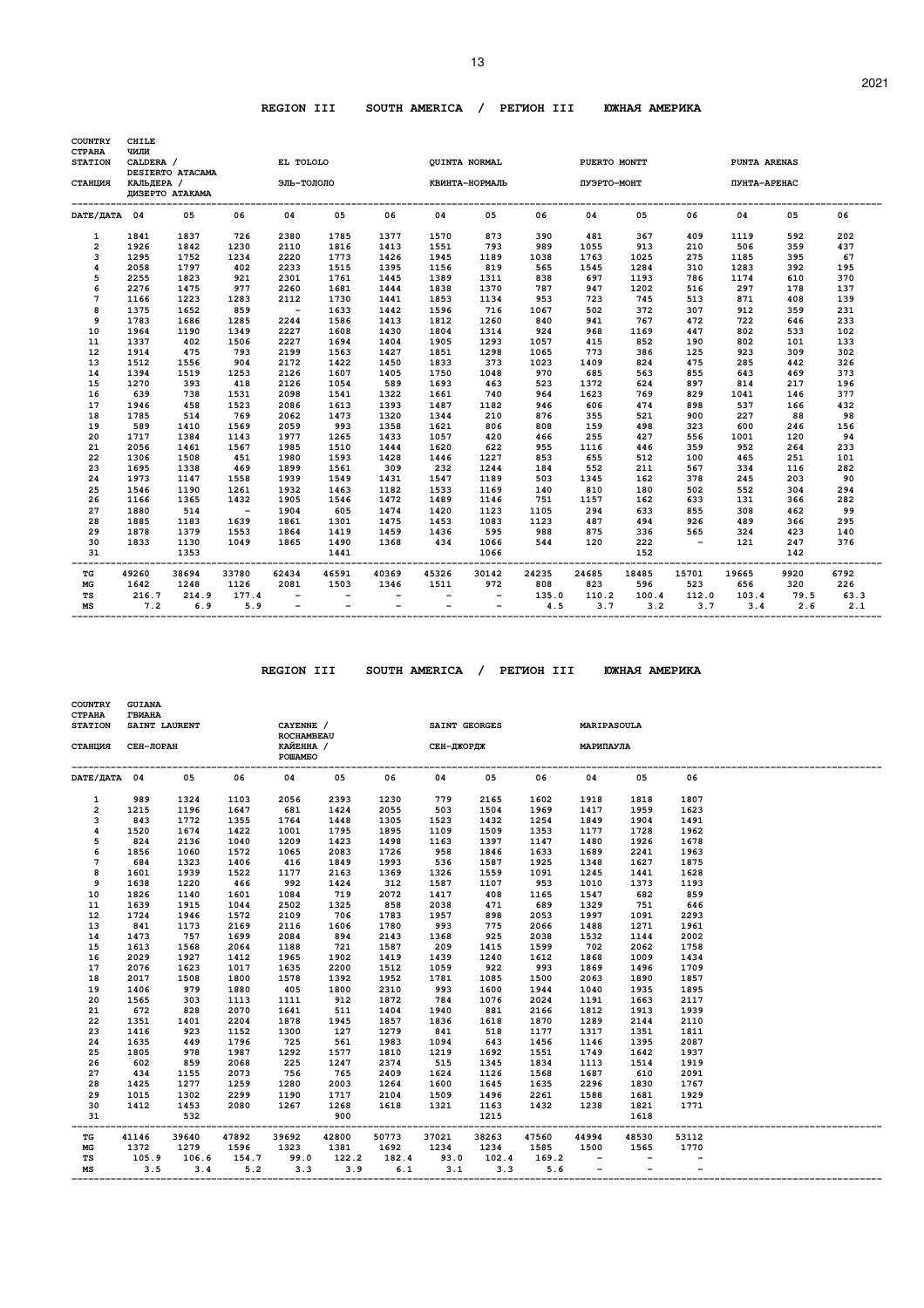#### **REGION IV NORTH AND CENTRAL AMERICA / PEГИOH IV CEBEPHAЯ И ЦEHTPAЛЬHAЯ AMEPИKA**

| <b>COUNTRY</b><br><b>CTPAHA</b><br><b>STATION</b> | <b>BARBADOS</b><br>БАРБАДОС<br><b>HUSBANDS</b> |              |              | <b>GUADELOUPE</b><br><b>ГВАДЕЛУПА</b> | LA DESIRADE METEO        |              | LE RAIZET                    |              |              | <b>MARTINIQUE</b><br><b>МАРТИНИКА</b> | TRINITE-CARAVEL  |              | LE LAMENTIN  |              |              |
|---------------------------------------------------|------------------------------------------------|--------------|--------------|---------------------------------------|--------------------------|--------------|------------------------------|--------------|--------------|---------------------------------------|------------------|--------------|--------------|--------------|--------------|
| СТАНЦИЯ                                           | ХАСБАНДС                                       |              |              |                                       |                          |              | ЛА ДЕСИРЕЙД, МЕТЕО ЛЕ-РАЙЗЕТ |              |              |                                       | ТРИНИТЕ-КАРАВЕЛЬ |              | ЛЕ-ЛАМАНТЕН  |              |              |
| DATE/ JATA 04                                     |                                                | 05           | 06           | 04                                    | 05                       | 06           | 04                           | 05           | 06           | 04                                    | 05               | 06           | 04           | 05           | 06           |
| $\mathbf{1}$                                      | 2544                                           | 2668         | 1942         | 2522                                  | 2072                     | 2335         | 2308                         | 1806         | 1999         | 2253                                  | 2332             | 2566         | 2102         | 2559         | 2537         |
| 2                                                 | 2626                                           | 2783         | 2310         | 2134                                  | 2513                     | 1669         | 1927                         | 2141         | 1704         | 1974                                  | 2323             | 1767         | 2126         | 2216         | 1956         |
| 3                                                 | 2639                                           | 1969         | 2376         | 2512                                  | 2452                     | 2513         | 2587                         | 1860         | 2567         | 2523                                  | 1882             | 2483         | 2595         | 1667         | 2582         |
| 4                                                 | 2591                                           | 2701         | 2155         | 2518                                  | 2576                     | 2141         | 2622                         | 2333         | 2276         | 2392                                  | 2387             | 1893         | 2474         | 2573         | 1731         |
| 5                                                 | 2423                                           | 2495         | 1844         | 2132                                  | 2676                     | 1907         | 2308                         | 2545         | 1949         | 2113                                  | 2517             | 1568         | 2116         | 2371         | 1461         |
| 6                                                 | 2272                                           | 2125         | 2577         | 1736                                  | 2625                     | 1523         | 1623                         | 2000         | 1152         | 2269                                  | 2255             | 1954         | 2231         | 2562         | 1545         |
| $\overline{7}$                                    | $-$<br>$\overline{\phantom{a}}$                | 2696         | 2245         | 2014                                  | 2408                     | 1149         | 1044                         | 2581         | 1141         | 2339                                  | 2371             | 1753         | 2260         | 2205         | 1848         |
| 8<br>9                                            | $-$                                            | 2098<br>2279 | 1756<br>2007 | 2315                                  | 2555<br>1903             | 1709<br>2095 | 767<br>674                   | 2533<br>1766 | 1261<br>2001 | 2219<br>1278                          | 1064             | 1391<br>1351 | 2291<br>1367 | 1130<br>2062 | 1683<br>1672 |
| 10                                                | $\overline{\phantom{a}}$                       | 2797         | 1964         | 1295<br>2449                          | 2449                     | 2059         | 2321                         | 2098         | 2233         | 1675                                  | 2026<br>2479     | 1722         | 1305         | 2617         | 1694         |
| 11                                                | $\qquad \qquad -$                              | 2497         | 1864         | 2553                                  | 2020                     | 1926         | 2075                         | 1819         | 1742         | 1814                                  | 1934             | 1986         | 1889         | 1475         | 2288         |
| 12                                                | $-$                                            | 2781         | 2152         | 2181                                  | 2230                     | 2537         | 1536                         | 2095         | 2102         | 829                                   | 1605             | 2250         | 466          | 1876         | 2101         |
| 13                                                | $-$                                            | 2348         | 2220         | 2067                                  | 2334                     | 2490         | 1700                         | 2597         | 1905         | 2187                                  | 2318             | 2448         | 2099         | 2432         | 2498         |
| 14                                                | $\overline{\phantom{0}}$                       | 2481         | 2205         | 2235                                  | 1808                     | 1825         | 2096                         | 2119         | 1928         | 1985                                  | 2292             | 1365         | 1990         | 2136         | 1372         |
| 15                                                | $\qquad \qquad -$                              | 2553         | 2530         | 2073                                  | 2426                     | 2315         | 1368                         | 2628         | 1982         | 2192                                  | 2322             | 1787         | 2292         | 2342         | 2051         |
| 16                                                | $-$                                            | 2353         | 2293         | 2426                                  | 2481                     | 2240         | 2341                         | 2616         | 1973         | 2263                                  | 2351             | 1994         | 2424         | 2160         | 1904         |
| 17                                                | $\overline{\phantom{a}}$                       | 2529         | $\sim$ $-$   | 2341                                  | 2458                     | 1418         | 2492                         | 2689         | 1192         | 2120                                  | 2505             | 380          | 2491         | 2512         | 495          |
| 18                                                | $\overline{\phantom{a}}$                       | 2544         | 2517         | 2508                                  | 2622                     | 2167         | 2375                         | 2684         | 1875         | 2272                                  | 2322             | 1893         | 2568         | 2025         | 1836         |
| 19                                                | 2720                                           | 2690         | 2325         | 2581                                  | 2429                     | 2000         | 2411                         | 2536         | 1937         | 2164                                  | 2485             | 2245         | 2478         | 2160         | 1822         |
| 20                                                | 2636                                           | 2462         | 2461         | 2358                                  | 2455                     | 1480         | 2022                         | 2602         | 1875         | 1938                                  | 2513             | 1833         | 1984         | 2229         | 2032         |
| 21                                                | 2116                                           | 2398         | 2869         | 2667                                  | 2480                     | 2102         | 2738                         | 2633         | 1717         | 2013                                  | 2517             | 2132         | 2604         | 2245         | 1908         |
| 22                                                | 2406                                           | 2259         | 1903         | 2487                                  | 1865                     | 2454         | 2480                         | 1958         | 2176         | 2156                                  | 2150             | 2295         | 2358         | 1810         | 2480         |
| 23                                                | 2386                                           | 2362         | 2449         | 2302                                  | 2387                     | 2378         | 2188                         | 2339         | 1720         | 2124                                  | 2245             | 2064         | 2643         | 2101         | 2520         |
| 24                                                | 2833                                           | 2785         | 2145         | 2625                                  | 1498                     | 2430         | 2592                         | 1892         | 2304         | 1669                                  | 1738             | 1654         | 2722         | 1816         | 2055         |
| 25                                                | 2784                                           | $\sim$       | 2397         | 2441                                  | 2544                     | 1318         | 2521                         | 2051         | 2118         | 2054                                  | 2520             | 1794         | 2618         | 2158         | 1501         |
| 26                                                | 1886                                           | 2566         | 2713         | 2608                                  | 2556                     | 2205         | 2383                         | 2546         | 2117         | 1190                                  | 2599             | 2163         | 1763         | 2412         | 2372         |
| 27                                                | 2538                                           | 2441         | 2590         | 2272                                  | 1960                     | 2376         | 2543                         | 1865         | 2598         | 1987                                  | 2417             | 2261         | 2352         | 2112         | 2515         |
| 28                                                | 1141                                           | 2726         | 2583         | 1909                                  | 2599                     | 2522         | 1465                         | 2782         | 2073         | 1354                                  | 2590             | 2035         | 1619         | 2623         | 2343         |
| 29                                                | 680                                            | 2853         | 2336         | 1252                                  | 2532                     | 2403         | 1121                         | 2215         | 2459         | 721                                   | 2319             | 2202         | 758          | 2282         | 2239         |
| 30                                                | 1842                                           | 2271         | 256          | 2092                                  | 2558                     | 1689         | 1770                         | 2645         | 1596         | 1968                                  | 2451             | 340          | 1743         | 2407         | 608          |
| 31                                                |                                                | 2596         |              |                                       | 2536                     |              |                              | 2323         |              |                                       | 2569             |              |              | 2600         |              |
| TG                                                | $\overline{\phantom{a}}$                       | 77610        | 66190        | 67605                                 | 73007                    | 61375        | 60398                        | 71297        | 57672        | 58035                                 | 70398            | 55569        | 62728        | 67875        | 57649        |
| MG                                                | $\overline{\phantom{a}}$                       | 2504         | 2206         | 2254                                  | 2355                     | 2046         | 2013                         | 2300         | 1922         | 1935                                  | 2271             | 1852         | 2091         | 2190         | 1922         |
| TS                                                | 236.6                                          | 291.9        | 242.0        | $\overline{\phantom{a}}$              |                          | $-$          | 198.8                        | 254.3        | 182.5        | 196.7                                 | 259.9            | 185.3        | 212.8        | 241.4        | 187.5        |
| MS                                                | 7.9                                            | 9.4          | 8.1          | $\overline{\phantom{0}}$              | $\overline{\phantom{a}}$ | $-$          | 6.6                          | 8.2          | 6.1          | 6.6                                   | 8.4              | 6.2          | 7.1          | 7.8          | 6.3          |

 **REGION IV NORTH AND CENTRAL AMERICA / PEГИOH IV CEBEPHAЯ И ЦEHTPAЛЬHAЯ AMEPИKA** 

| <b>COUNTRY</b><br><b>CTPAHA</b><br><b>STATION</b><br>СТАНЦИЯ | <b>MEXICO</b><br><b>МЕКСИКА</b><br>CIUDAD UNIV.<br>СЬЮДАД, УН-Т |       |                            | ST-PIERRE<br>СЕН-ПЬЕР | СЕН-ПЬЕР И МИКЕЛОН | SAINT-PIERRE AND MIQUELON ST-BARTHELEMY | СЕН-БАРТЕЛЕМИ<br><b>ST-BARTHELEMY</b><br><b>METEO</b><br>СЕН-БАРТЕЛЕМИ,<br><b>METEO</b> |       |       | TRINIDAD<br>(ТРИНИДАД) | TRINIDAD AND TOBAGO<br>ТРИНИДАД И ТОБАГО<br>PIARCO INT. ARPT,<br>ПЬЯРКО, МЕЖД. АЭР. ФОРТ-ПЕК |                   | <b>USA</b><br><b>CIIA</b><br>FORT PECK |                |       |
|--------------------------------------------------------------|-----------------------------------------------------------------|-------|----------------------------|-----------------------|--------------------|-----------------------------------------|-----------------------------------------------------------------------------------------|-------|-------|------------------------|----------------------------------------------------------------------------------------------|-------------------|----------------------------------------|----------------|-------|
| DATE/JATA 04                                                 |                                                                 | 05    | 06                         | 04                    | 05                 | 06                                      | 04                                                                                      | 05    | 06    | 04                     | 05                                                                                           | 06                | 04                                     | 05             | 06    |
| $\mathbf{1}$                                                 | 2292                                                            | 2370  | 2795                       | 1014                  | 790                | 937                                     | 2199                                                                                    | 1470  | 1917  | 2712                   | 1457                                                                                         | 2639              | 1868                                   | 2274           | 2957  |
| $\overline{2}$                                               | 2486                                                            | 2424  | 1503                       | 1419                  | 2681               | 2988                                    | 2250                                                                                    | 2649  | 2181  | 2350                   | 1229                                                                                         | 2612              | 1982                                   | 958            | 3042  |
| 3                                                            | 3081                                                            | 3240  | 1592                       | 1237                  | 1998               | 2861                                    | 2408                                                                                    | 2671  | 2156  | 2170                   | 999                                                                                          | 2431              | 2173                                   | 2821           | 3000  |
| 4                                                            | 3150                                                            | 2957  | 1390                       | 746                   | 2769               | 363                                     | 2665                                                                                    | 1983  | 1646  | 2495                   | 339                                                                                          | 445               | 1958                                   | 959            | 2219  |
| 5                                                            | 2141                                                            | 1953  | 1347                       | 413                   | 2674               | 1725                                    | 2100                                                                                    | 2493  | 1735  | 2153                   | 1153                                                                                         | 403               | 1457                                   | 1959           | 2876  |
| 6                                                            | 1995                                                            | 2864  | 2697                       | 539                   | 690                | 2026                                    | 1578                                                                                    | 2286  | 1969  | 2615                   | 2409                                                                                         | 2333              | 1970                                   | 2677           | 2868  |
| $\overline{7}$                                               | 3006                                                            | 2770  | 2751                       | 989                   | 1150               | 1589                                    | 1864                                                                                    | 1879  | 1582  | 1838                   | 1022                                                                                         | 2085              | 2292                                   | 2290           | 2849  |
| 8                                                            | 2534                                                            | 2501  | 2998                       | 1335                  | 957                | 2811                                    | 1551                                                                                    | 2425  | 1191  | 2357                   | 518                                                                                          | 1454              | 2187                                   | 295            | 1710  |
| 9                                                            | 2365                                                            | 1705  | 2069                       | 1989                  | 836                | 1208                                    | 2620                                                                                    | 1365  | 1155  | 1859                   | 2121                                                                                         | 1643              | 2418                                   | 1769           | 3030  |
| 10                                                           | 2707                                                            | 2439  | 2619                       | 1820                  | 2545               | 528                                     | 2562                                                                                    | 2033  | 1223  | 1233                   | 2121                                                                                         | 1896              | 2063                                   | 2962           | 2612  |
| 11                                                           | 2379                                                            | 1738  | 1748                       | 1477                  | 2725               | 3119                                    | 2697                                                                                    | 2245  | 1208  | 1993                   | 2451                                                                                         | 1569              | 1285                                   | 2681           | 2074  |
| 12                                                           | 2204                                                            | 2132  | 1174                       | 589                   | 1518               | 1377                                    | 2478                                                                                    | 2121  | 1819  | 1545                   | 2484                                                                                         | 2383              | 1096                                   | 2176           | 3118  |
| 13                                                           | 1933                                                            | 1171  | 1338                       | 277                   | 2925               | 1593                                    | 2212                                                                                    | 1724  | 1961  | 2518                   | 2277                                                                                         | 2104              | 1093                                   | 2327           | 3135  |
| 14                                                           | 2091                                                            | 1529  | 1326                       | 1182                  | 2608               | 3149                                    | 2323                                                                                    | 2356  | 1481  | 2182                   | 2179                                                                                         | 1514              | 797                                    | 2037           | 3112  |
| 15                                                           | 2374                                                            | 1869  | 1858                       | 1884                  | 2677               | 1796                                    | 2405                                                                                    | 2615  | 2238  | 2157                   | 2351                                                                                         | 2040              | 1468                                   | 2903           | 2895  |
| 16                                                           | 2470                                                            | 2268  | 2757                       | 2048                  | 2698               | 1245                                    | 1294                                                                                    | 2606  | 2336  | 2383                   | 2321                                                                                         | 755               | 2291                                   | 2808           | 3175  |
| 17                                                           | 2786                                                            | 2458  | 1425                       | 1021                  | 2757               | 1835                                    | 2616                                                                                    | 2571  | 2429  | 2400                   | 1993                                                                                         | 1259              | 2191                                   | 2984           | 3209  |
| 18                                                           | 3096                                                            | 2250  | 1217                       | 400                   | 1567               | 2682                                    | 2431                                                                                    | 2640  | 2195  | 2155                   | 2237                                                                                         | 2360              | 1054                                   | 2653           | 3073  |
| 19                                                           | 3107                                                            | 2747  | 1598                       | 933                   | 1623               | 3015                                    | 2095                                                                                    | 2505  | 1700  | 2573                   | 2092                                                                                         | 1754              | 1871                                   | 2275           | 2492  |
| 20                                                           | 2962                                                            | 3183  | 2243                       | 2167                  | 1126               | 693                                     | 1876                                                                                    | 2637  | 1988  | 2035                   | 2236                                                                                         | 2136              | 1887                                   | 207            | 2862  |
| 21                                                           | 2709                                                            | 3155  | 2646                       | 2455                  | 2224               | 2334                                    | 1808                                                                                    | 1875  | 2441  | 2142                   | 2255                                                                                         | 2551              | 2611                                   | 497            | 3157  |
| 22                                                           | 2048                                                            | 3242  | 1958                       | 812                   | 1231               | 1066                                    | 2338                                                                                    | 1798  | 2148  | 2446                   | 1872                                                                                         | 1013              | 2615                                   | 1227           | 3148  |
| 23                                                           | 2570                                                            | 2903  | 1911                       | 2134                  | 560                | 977                                     | 2337                                                                                    | 1466  | 2547  | 2294                   | 2063                                                                                         | 725               | 2592                                   | 408            | 2608  |
| 24                                                           | 2390                                                            | 2599  | 2025                       | 2263                  | 2841               | 3139                                    | 2131                                                                                    | 1653  | 2195  | 2271                   | 2404                                                                                         | 1452              | 2124                                   | 2083           | 1710  |
| 25                                                           | 2549                                                            | 2788  | 1806                       | 2606                  | 2050               | 3000                                    | 2327                                                                                    | 2343  | 1746  | 2559                   | 2631                                                                                         | 2519              | 1785                                   | 1099           | 2166  |
| 26                                                           | 2238                                                            | 2607  | 3009                       | 337                   | 1414               | 1973                                    | 2533                                                                                    | 2224  | 2252  | 2213                   | 1964                                                                                         | 1207              | 2012                                   | 778            | 2264  |
| 27                                                           | 2289                                                            | 2967  | 1081                       | 1298                  | 678                | 639                                     | 2326                                                                                    | 2416  | 1835  | 2213                   | 1255                                                                                         | 2440              | 2278                                   | 2267           | 2807  |
| 28                                                           | 2333                                                            | 3213  | 1795                       | 932                   | 2868               | 1213                                    | 1422                                                                                    | 2248  | 1930  | 2073                   | 2438                                                                                         | 2447              | 2394                                   | 2467           | 3133  |
| 29                                                           | 2394                                                            | 2926  | 2189                       | 2695                  | 2505               | 3009                                    | 1414                                                                                    | 2175  | 2395  | 824                    | 2579                                                                                         | 1544              | 2463                                   | 2442           | 3112  |
| 30                                                           | 2296                                                            | 2925  | 1485                       | 1199                  | 2572               | 1171                                    | 2092                                                                                    | 2081  | 956   | 699                    | 1902                                                                                         | 1588              | 2126                                   | 3117           | 3050  |
| 31                                                           |                                                                 | 2769  |                            |                       | 1409<br>------     |                                         |                                                                                         | 1914  |       |                        | 1549<br>--------                                                                             |                   |                                        | 2426<br>------ |       |
| TG                                                           | 74975                                                           | 78662 | -----------------<br>58350 | 40210                 | 59666              | 56061                                   | 64952                                                                                   | 67467 | 56555 | 63457                  | 58901                                                                                        | --------<br>53301 | -------<br>58401                       | 60826          | 83463 |
| MG                                                           | 2499                                                            | 2537  | 1945                       | 1340                  | 1925               | 1869                                    | 2165                                                                                    | 2176  | 1885  | 2115                   | 1900                                                                                         | 1777              | 1947                                   | 1962           | 2782  |
| TS                                                           | 254.3                                                           | 243.4 | 129.3                      | 101.7                 | 176.5              | 160.8                                   | 205.4                                                                                   | 221.0 | 164.1 | 249.6                  | 229.6                                                                                        | 188.3             | $-$                                    |                |       |
| MS                                                           | 8.5                                                             | 7.9   | 4.3                        | 3.4                   | 5.7                | 5.4                                     | 6.8                                                                                     | 7.1   | 5.5   | 8.3                    | 7.4                                                                                          | 6.3               | $\overline{\phantom{a}}$               |                |       |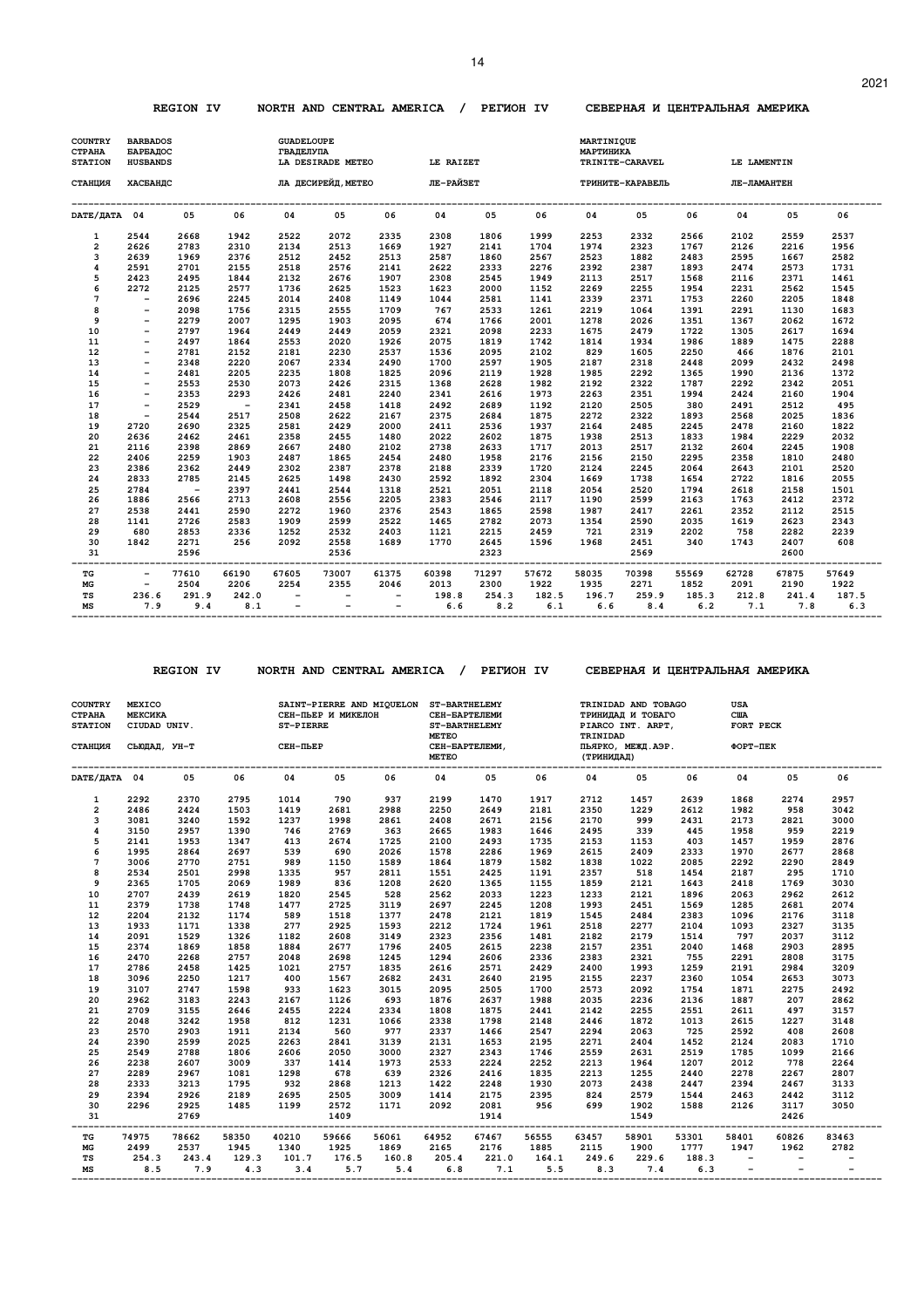#### **REGION IV NORTH AND CENTRAL AMERICA / PEГИOH IV CEBEPHAЯ И ЦEHTPAЛЬHAЯ AMEPИKA**

| <b>COUNTRY</b><br><b>CTPAHA</b> | <b>USA</b><br><b>CIIA</b>                  |                          |                          |                          |                          |                                                      |                          |                          |                   |                                                      |              |                          |                          |                                  |                                            |
|---------------------------------|--------------------------------------------|--------------------------|--------------------------|--------------------------|--------------------------|------------------------------------------------------|--------------------------|--------------------------|-------------------|------------------------------------------------------|--------------|--------------------------|--------------------------|----------------------------------|--------------------------------------------|
| <b>STATION</b>                  | SIOUX FALLS                                |                          |                          | PENN STATE               | ROCKSPRINGS /            |                                                      | BOULDER /                | TABLE MOUNTAIN           |                   | <b>BONDVILLE</b>                                     |              |                          |                          | SOLAR RADIATION<br>RESEARCH LAB. |                                            |
| СТАНЦИЯ                         | СИУКС-ФОЛС                                 |                          |                          | РОКСПРИНГС /             |                          |                                                      | БОУЛДЕР /                |                          |                   | БОНДВИЛЛЬ                                            |              |                          |                          | ИССЛ. ЛАБОРАТОРИЯ                |                                            |
|                                 |                                            |                          |                          | ПЕНН-СТЕЙТ               |                          |                                                      |                          | ТЕЙБЛ-МАУНТИН            |                   |                                                      |              |                          |                          | ПО СОЛН. РАДИАЦИИ                |                                            |
| DATE/ JATA 04                   |                                            | 05                       | 06                       | 04                       | 05                       | 06                                                   | 04                       | 05                       | 06                | 04                                                   | 05           | 06                       | 04                       | 05                               | 06                                         |
| $\mathbf{1}$                    | 2337                                       | 2654                     | 2898                     | 1003                     | 2949                     | 2365                                                 | 2563                     | 2136                     | 1903              | 2467                                                 | 2719         | 1496                     | 2587                     | 2261                             | 1911                                       |
| $\overline{\mathbf{c}}$         | 2309                                       | 871                      | 3028                     | 2514                     | 2225                     | 1233                                                 | 2229                     | 1381                     | 2918              | 2486                                                 | 1635         | 1915                     | 2175                     | 1198                             | 3089                                       |
| 3                               | 2200                                       | 2288                     | 2825                     | 2226                     | 735                      | 1407                                                 | 2553                     | 384                      | 3153              | 2368                                                 | 926          | 2918                     | 2597                     | 463                              | 3141                                       |
| 4                               | 2072                                       | 2932                     | 3056                     | 2411                     | 1447                     | 2517                                                 | 1953                     | 2323                     | 3211              | 2296                                                 | 437          | 3030                     | 1972                     | 2134                             | 3220                                       |
| 5                               | 2097                                       | 515                      | 2986                     | 2010                     | 790                      | 2982                                                 | 2215                     | 2270                     | 2682              | 2107                                                 | 2885         | 2902                     | 1497                     | 2313                             | 2913                                       |
| 6                               | 1315                                       | 2818                     | 2942                     | 2078                     | 2562                     | 2579                                                 | 1363                     | 2985                     | 1985              | 2075                                                 | 1193         | 1881                     | 1698                     | 3010                             | 1580                                       |
| 7<br>8                          | 554<br>315                                 | 2976<br>322              | 2959<br>2694             | 1627                     | 805<br>1366              | 2133<br>1695                                         | 2390<br>2396             | 2377<br>2292             | 2799<br>3047      | 1796<br>531                                          | 2445         | 1921<br>2089             | 2465<br>2106             | 2377<br>2434                     | 2625<br>3091                               |
| 9                               | 817                                        | 1925                     | 2899                     | 2283<br>755              | 457                      | 1288                                                 | 2098                     | 1650                     | 3193              | 2158                                                 | 2220<br>772  | 1976                     | 2490                     | 1434                             | 3254                                       |
| 10                              | 2469                                       | 2745                     | 2959                     | 711                      | 2227                     | 1824                                                 | 2701                     | 645                      | 2483              | 816                                                  | 2324         | 2591                     | 2723                     | 500                              | 2581                                       |
| 11                              | 2305                                       | 3020                     | 2075                     | 1227                     | 1744                     | 599                                                  | 2411                     | 940                      | 3197              | 474                                                  | 2658         | 2730                     | 2587                     | 708                              | 3225                                       |
| 12                              | 1289                                       | 2752                     | 3047                     | 616                      | 2556                     | 1615                                                 | 1101                     | 2837                     | 3209              | 2485                                                 | 3075         | 2669                     | 1456                     | 2979                             | 3032                                       |
| 13                              | 1061                                       | 1916                     | 2558                     | 1413                     | 2148                     | 2427                                                 | 1007                     | 2773                     | 3027              | 2622                                                 | 2964         | 3084                     | 1750                     | 3029                             | 2747                                       |
| 14                              | 1690                                       | 1699                     | 2881                     | 1384                     | 2972                     | 2217                                                 | 943                      | 2256                     | 3129              | 2571                                                 | 2721         | 2853                     | 1392                     | 2031                             | 3140                                       |
| 15                              | 1506                                       | 2651                     | 3133                     | 1044                     | 2586                     | 2096                                                 | 382                      | 1088                     | 3096              | 2463                                                 | 852          | 2788                     | 409                      | 1190                             | 3117                                       |
| 16                              | 473                                        | 1074                     | 2529                     | 1259                     | 1028                     | 3159                                                 | 1638                     | 802                      | 2266              | 2256                                                 | 1630         | 3189                     | $\overline{\phantom{a}}$ | 795                              | 2255                                       |
| 17                              | 1560                                       | 1661                     | 2185                     | 1360                     | 2340                     | 3220                                                 | 2079                     | 1065                     | 2439              | 1678                                                 | 713          | 3006                     | 2022                     | 1211                             | 2203                                       |
| 18                              | 2164                                       | 624                      | 3019                     | 1794                     | 2917                     | 2355                                                 | 1716                     | 1897                     | 2680              | 1666                                                 | 835          | 1521                     | 2303                     | 1186                             | 2669                                       |
| 19                              | 2173                                       | 876                      | 2473                     | 1951                     | 2896                     | 1223                                                 | 432                      | 2467                     | 1998              | 2200                                                 | 1231         | 1738                     | 401                      | 2570                             | 1906                                       |
| 20                              | 1998                                       | 1140                     | 1543                     | 2183                     | 2894                     | 2833                                                 | $\overline{\phantom{a}}$ | 2167                     | 2594              | 398                                                  | 2420         | 2195                     | $\overline{\phantom{0}}$ | 2697                             | 2556                                       |
| 21                              | 2508                                       | 2235                     | 3041                     | 674                      | 2776                     | 2257                                                 | 1137                     | 1256                     | 2315              | 2178                                                 | 2445         | 1266                     | 802                      | 1244                             | 1615                                       |
| 22                              | 2297                                       | 1904                     | 2753                     | 1343                     | 1729                     | 1441                                                 | 2123                     | 1261                     | 2657              | 2653                                                 | 2080         | 3036                     | 1969                     | 1989                             | 2760                                       |
| 23                              | 1799                                       | 2514                     | 2980                     | 2351                     | 1944                     | 2990                                                 | 2007                     | 2367                     | 2076              | 1313                                                 | 2452         | 2464                     | 1779                     | 2893                             | 2070                                       |
| 24<br>25                        | 2781<br>1606                               | 2404<br>3013             | 1291<br>2109             | 1804<br>1233             | 460<br>1769              | 3162<br>2770                                         | 2227<br>2653             | 3221<br>2951             | 2079<br>1747      | 693<br>2656                                          | 2521<br>2006 | 788<br>1160              | 2559<br>2569             | 3234<br>3166                     | 1891<br>1918                               |
| 26                              | 1588                                       | 2809                     | 1091                     | 2840                     | 2038                     | 2839                                                 | 2415                     | 2071                     | 1656              | 2599                                                 | 2503         | 2015                     | 2503                     | 1773                             | 1511                                       |
| 27                              | 1090                                       | 445                      | 2428                     | 2558                     | 3046                     | 2611                                                 | 1289                     | 3142                     | 2213              | 2367                                                 | 1165         | 2004                     | 1253                     | 3156                             | 2167                                       |
| 28                              | 2090                                       | 1676                     | 2780                     | 1543                     | 718                      | 3020                                                 | 2126                     | 2471                     | 2310              | 415                                                  | 437          | 2318                     | 1579                     | 2517                             | 2312                                       |
| 29                              | 2783                                       | 1858                     | 2808                     | 554                      | 471                      | 2722                                                 | 2875                     | 1940                     | 2903              | 1559                                                 | 3110         | 2410                     | 2885                     | 2021                             | 2349                                       |
| 30                              | 2471                                       | 1855                     | 2644                     | 1533                     | 458                      | 2091                                                 | 2918                     | 296                      | 2649              | 2692                                                 | 3110         | 1038                     | 2964                     | 297                              | 2470                                       |
| 31                              |                                            | 3118                     |                          |                          | 3033                     |                                                      |                          | 1326                     |                   |                                                      | 1572         |                          |                          | 1023                             |                                            |
| TG                              | 53717                                      | 61290                    | 78614                    | 48282                    | 58086                    | 67670                                                | 57869                    | 59037                    | 77614             | 57038                                                | 60056        | 66991                    | 59456                    | 59833                            | 75318                                      |
| MG                              | 1791                                       | 1977                     | 2620                     | 1609                     | 1874                     | 2256                                                 | 1929                     | 1904                     | 2587              | 1901                                                 | 1937         | 2233                     | 1982                     | 1930                             | 2511                                       |
| TS<br>MS                        | $\overline{\phantom{0}}$<br>$\overline{a}$ | $\overline{\phantom{0}}$ | $\overline{\phantom{0}}$ | $\overline{\phantom{0}}$ | $\overline{\phantom{a}}$ | $\overline{\phantom{a}}$<br>$\overline{\phantom{0}}$ |                          | $\overline{\phantom{0}}$ | $\qquad \qquad -$ | $\overline{\phantom{a}}$<br>$\overline{\phantom{0}}$ |              | $\overline{\phantom{0}}$ | $\overline{\phantom{0}}$ |                                  | $\overline{\phantom{0}}$<br>$\overline{a}$ |

 **COUNTRY USA** 

 **REGION IV NORTH AND CENTRAL AMERICA / PEГИOH IV CEBEPHAЯ И ЦEHTPAЛЬHAЯ AMEPИKA** 

| <b>CTPAHA</b><br><b>STATION</b> | <b>CIIA</b><br>MERCURY /<br>DESERT ROCK |                           |                          |                             | <b>GOODWIN CREEK</b>     |                          |
|---------------------------------|-----------------------------------------|---------------------------|--------------------------|-----------------------------|--------------------------|--------------------------|
| СТАНЦИЯ                         | МЕРКУРИ /<br>ДЕЗЕРТ-РОК                 |                           |                          | ГУДВИН-КРИК                 |                          |                          |
| DATE/ <b>JATA 04</b>            |                                         | 05                        | 06                       | 04                          | 05                       | 06                       |
| 1                               | 2452                                    | 2438                      | 2963                     | 2633                        | 2634                     | 925                      |
| $\overline{2}$                  | 2599                                    | 2967                      | 3135                     | 2637                        | 781                      | 1901                     |
| з                               | 2647                                    | 3066                      | 3154                     | 2553                        | 1764                     | 2357                     |
| $\overline{\mathbf{4}}$         | 2514                                    | 3053                      | 3066                     | 2516                        | 1274                     | 2232                     |
| 5                               | 2652                                    | 3014                      | 3187                     | 2017                        | 2711                     | 910                      |
| 6                               | 2713                                    | 3016                      | 3205                     | 2312                        | 2814                     | 743                      |
| 7                               | 2560                                    | 3020                      | 1983                     | 1380                        | 2943                     | 1344                     |
| 8                               | 2642                                    | 3073                      | 3254                     | 2590                        | 2492                     | 191                      |
| 9                               | 2593                                    | 3075                      | 2856                     | 1914                        | 953                      | 500                      |
| 10                              | 2765                                    | 3076                      | 3334                     | 1852                        | 1052                     | 1063                     |
| 11                              | 2485                                    | 3100                      | 3337                     | 2646                        | 1142                     | 2628                     |
| 12                              | 2780                                    | 3100                      | 3295                     | 2599                        | 2764                     | 2750                     |
| 13                              | 2730                                    | 3091                      | 3310                     | 1816                        | 3018                     | 2014                     |
| 14                              | 2714                                    | 3058                      | 3280                     | 647                         | 3021                     | 2897                     |
| 15                              | 2820                                    | 3073                      | 3017                     | 2525                        | 2731                     | 2947                     |
| 16                              | 2342                                    | 2584                      | 2611                     | 934                         | 2562                     | 3015                     |
| 17                              | 2856                                    | 2893                      | 2018                     | 1668                        | 1498                     | 2992                     |
| 18                              | 2901                                    | 3054                      | 2773                     | 1485                        | 887                      | 2727                     |
| 19                              | 2900                                    | 2961                      | 2840                     | 2695                        | 1508                     | 1697                     |
| 20                              | 2379                                    | 3164                      | 3136                     | 2669                        | 2631                     | 2784                     |
| 21                              | 2341                                    | 1964                      | 3195                     | 2833                        | 2799                     | 721                      |
| 22                              | 2842                                    | 1962                      | 3027                     | 2257                        | 2423                     | 3155                     |
| 23                              | 2847                                    | 3166                      | 1311                     | 1573                        | 2660                     | 3064                     |
| 24                              | 2335                                    | 3194                      | 2859                     | 1252                        | 2437                     | 2463                     |
| 25                              | 1792                                    | 2786                      | 3205                     | 2802                        | 2618                     | 1366                     |
| 26                              | 2501                                    | 2863                      | 3176                     | 2701                        | 1502                     | 2683                     |
| 27                              | 2161                                    | 3198                      | 3149                     | 1936                        | 2566                     | 2923                     |
| 28                              | 3015                                    | 3197                      | 3062                     | 1379                        | 1710                     | 2717                     |
| 29                              | 2967                                    | 1693                      | $\sim$ $-$               | 920                         | 1066                     | 2787                     |
| 30                              | 2931                                    | 2837                      | 2220                     | 1810                        | 2962                     | 1454                     |
| 31<br>_____                     |                                         | 2509<br>----------------- |                          | --------------------------- | 2795                     |                          |
| TG                              | 78776                                   | 89245                     | 87888                    | 61551                       | 66718                    | 61950                    |
| МG                              | 2626                                    | 2879                      | 2930                     | 2052                        | 2152                     | 2065                     |
| TS                              | $-$                                     | $\overline{\phantom{a}}$  | $\overline{\phantom{a}}$ | $\overline{\phantom{a}}$    | $\overline{\phantom{a}}$ | $\overline{\phantom{a}}$ |
| MS                              | $\overline{\phantom{a}}$                | $-$                       | $\overline{\phantom{a}}$ | $\overline{\phantom{a}}$    | $\overline{\phantom{0}}$ | $\overline{\phantom{a}}$ |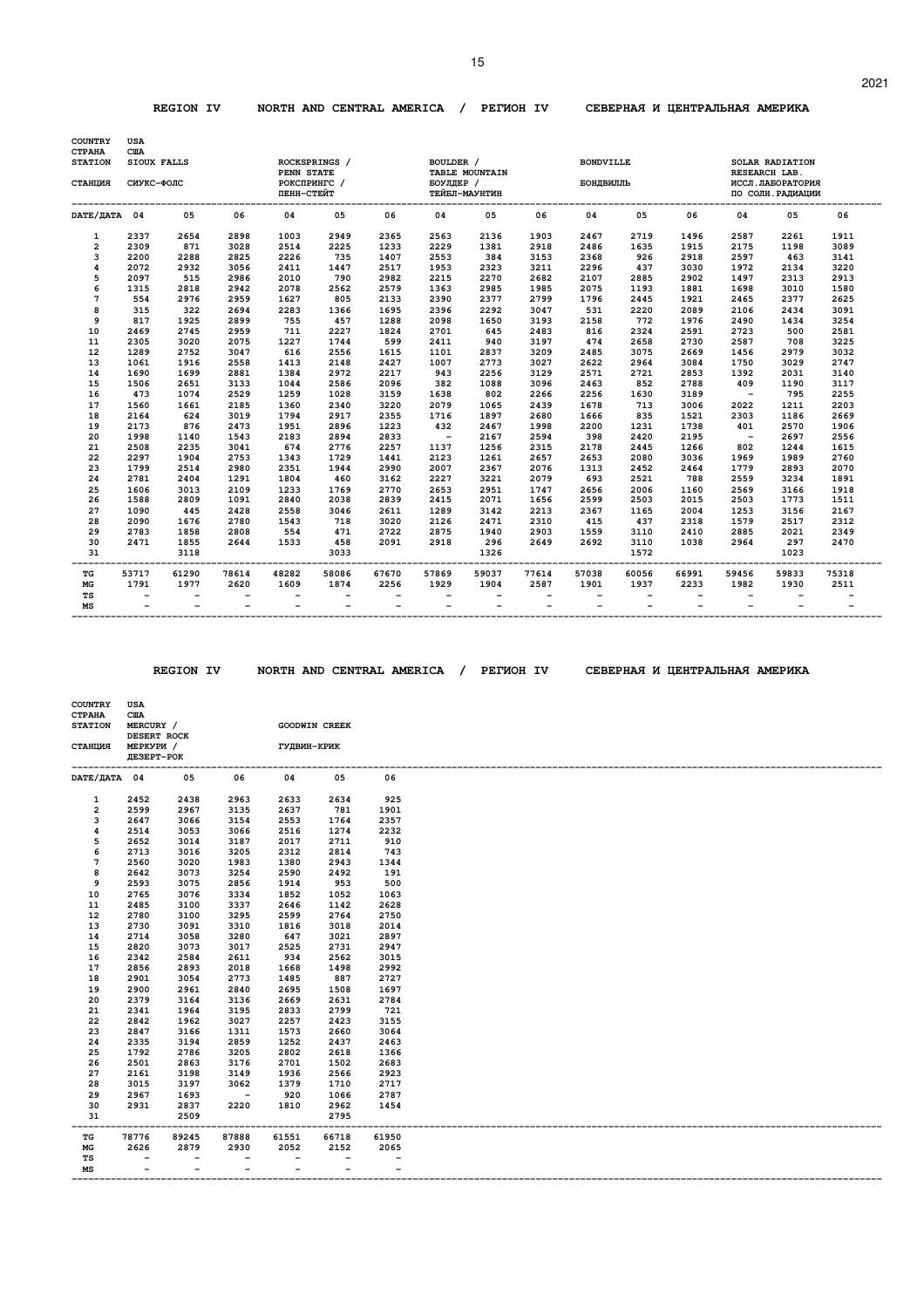**REGION V SOUTH-WEST PACIFIC / PEГИOH V ЮГO-ЗAПAД TИXOГO OKEAHA** 

| <b>COUNTRY</b><br><b>CTPAHA</b><br><b>STATION</b> | <b>AUSTRALIA</b><br>АВСТРАЛИЯ<br>cocos<br><b>ISLAND</b><br>СТАНЦИЯ КОКОСОВЫЕ ДЖЕРАЛДТОН КАЛГУРЛИ УОГГА- КУМАК<br>$O-BA$ | <b>ARPT</b><br>АЭР.                                  | GERALDTON KALGOORLIE WAGGA KOUMAC<br><b>ARPT</b><br>АЭР. | <b>WAGGA</b><br><b>YOTTA</b> |                          | NEW CALEDONIA<br>НОВАЯ КАЛЕДОНИЯ |                          | <b>KONE</b><br><b>KOHE</b> |                          |                          | PHILIPPINES<br>ФИЛИППИНЫ<br>QUEZON CITY<br>КЕСОН-СИТИ |                 |              |  |
|---------------------------------------------------|-------------------------------------------------------------------------------------------------------------------------|------------------------------------------------------|----------------------------------------------------------|------------------------------|--------------------------|----------------------------------|--------------------------|----------------------------|--------------------------|--------------------------|-------------------------------------------------------|-----------------|--------------|--|
| DATE/ JATA 04                                     |                                                                                                                         | 04                                                   | 04                                                       | 04                           | 04                       | 05                               | 06                       | 04                         | 05                       | 06                       | 04                                                    | 05              | 06           |  |
| 1                                                 | 2264                                                                                                                    | 2263                                                 | 2267                                                     | $\sim$ $-$                   | 1153                     | 1414                             | 1674                     | 1012                       | 1426                     | 1109                     | 2312                                                  | 2438            | 1732         |  |
| $\overline{2}$                                    | 2515                                                                                                                    | 2118                                                 | 2255                                                     | 1995                         | 889                      | 986                              | 1709                     | 717                        | 947                      | 1683                     | 2558                                                  | 2694            | 592          |  |
| 3                                                 | 2198                                                                                                                    | 1135                                                 | 2202                                                     | 2013                         | 1271                     | 1418                             | 1499                     | 989                        | 1448                     | 880                      | 2528                                                  | 2203            | 1567         |  |
| 4                                                 | 2076                                                                                                                    | 2134                                                 | 2135                                                     | 1881                         | 879                      | 173                              | 1602                     | 1271                       | 166                      | 1483                     | 1853                                                  | 2012            | 2051         |  |
| 5                                                 | 1935                                                                                                                    | 2010                                                 | 2058                                                     | 1913                         | 2302                     | 1778                             | 1548                     | 2274                       | 1638                     | 1479                     | 1874                                                  | 1892            | 2536         |  |
| 6                                                 | 2331                                                                                                                    | $\sim$ $-$                                           | 2097                                                     | 1890                         | 2152                     | 1765                             | 1438                     | 2304                       | 1412                     | 1037                     | 1691                                                  | 2317            | 1809         |  |
| 7                                                 | 2335                                                                                                                    | 1569                                                 | 1874                                                     | 1857                         | 2234                     | 1345                             | 1385                     | 2049                       | 1455                     | 1000                     | 1655                                                  | 1558            | 1372         |  |
| 8                                                 | 1318                                                                                                                    | 1208                                                 | 537                                                      | 1855                         | 2091                     | 1112                             | 775                      | 2187                       | 1083                     | 806                      | 1448                                                  | 1862            | 560          |  |
| 9                                                 | 902                                                                                                                     | 1747                                                 | 1265                                                     | 1525                         | 879                      | 1548                             | 1541                     | 670                        | 1686                     | 1281                     | 1964                                                  | 1661            | 673          |  |
| 10                                                | 1326                                                                                                                    | 646                                                  | 2094                                                     | 877                          | 366                      | 1421                             | 1328                     | 412                        | 1677                     | 1319                     | 2016                                                  | 1260            | 1944         |  |
| 11                                                | 1749                                                                                                                    | 1342                                                 | 610                                                      | 1467                         | 1858                     | 1612                             | 1106                     | 1473                       | 1413                     | 1050                     | 2120                                                  | 1610            | 1345         |  |
| 12                                                | 1515                                                                                                                    | 894                                                  | 1580                                                     | 1889                         | 984                      | 867                              | 570                      | 675                        | 874                      | 574                      | 1612                                                  | 2143            | 1010         |  |
| 13                                                | 2117                                                                                                                    | $\sim$ $-$                                           | 2018                                                     | 1700                         | 1699                     | 826                              | 1588                     | 1173                       | 779                      | 1586                     | 1375                                                  | 2671            | 1489         |  |
| 14                                                | 1847                                                                                                                    | $\overline{\phantom{a}}$                             | 2068                                                     | 907                          | 1488                     | 1527                             | 1481                     | 904                        | 985                      | 1510                     | 1672                                                  | 1965            | 2372         |  |
| 15                                                | 2439                                                                                                                    | $\overline{\phantom{a}}$                             | 2028                                                     | 1592                         | 902                      | 1608                             | 1336                     | 520                        | 1327                     | 520                      | 1661                                                  | 1610            | 2109         |  |
| 16                                                | 1957                                                                                                                    | $\overline{\phantom{a}}$                             | 1981                                                     | 1817                         | 1840                     | 1519                             | 1547                     | 988                        | 931                      | 1242                     | 1934                                                  | 1948            | 2358         |  |
| 17                                                | 1824                                                                                                                    | $\overline{\phantom{a}}$                             | 1883                                                     | 1765                         | 2087                     | 1438                             | 1496                     | 1675                       | 1209                     | 1200                     | 1865                                                  | 2182            | 2533         |  |
| 18                                                | 1832                                                                                                                    | $\overline{\phantom{a}}$                             | 1902                                                     | 1704                         | 1896                     | 871                              | 1444                     | 2000                       | 963                      | 1276                     | 1648                                                  | 1931            | 2239         |  |
| 19                                                | 2159                                                                                                                    | $\overline{\phantom{a}}$                             | 1931                                                     | 1592                         | 1228                     | 419                              | 1205                     | 1021                       | 521                      | 733                      | 2324                                                  | 2255            | 2206         |  |
| 20                                                | 1966                                                                                                                    | $\overline{\phantom{a}}$                             | 1869                                                     | 1447                         | 2097                     | 1718                             | 991                      | 996                        | 1226                     | 540                      | 1685                                                  | 1989            | 1676         |  |
| 21                                                | 2256                                                                                                                    | $\overline{\phantom{a}}$                             | 1754                                                     | 1753                         | 1264                     | 1594                             | 1050                     | 718                        | 719                      | 829                      | 1713                                                  | 1460            | 886          |  |
| 22                                                | $\overline{\phantom{a}}$                                                                                                | $\overline{\phantom{a}}$                             | 1795                                                     | 1199                         | 1988                     | 1704                             | 1552                     | 829                        | 896                      | 1135                     | 1822                                                  | 2086            | 2022         |  |
| 23                                                | 2288                                                                                                                    | $\overline{\phantom{a}}$                             | 1453                                                     | 1248                         | 2102                     | 1705                             | 1618                     | 1187                       | 1723                     | 1226                     | 2170                                                  | 2094            | 2098         |  |
| 24                                                | 2228                                                                                                                    | $\overline{\phantom{a}}$                             | 1562                                                     | 1586                         | 1585                     | 1684                             | 1487                     | 906                        | 1168                     | 1528                     | 2575                                                  | 1462            | 1936         |  |
| 25                                                | 2357                                                                                                                    |                                                      | 1760                                                     | 1639                         | 818                      | 1760                             | 1250                     | 668                        | 1450<br>1317             | 1150                     | 2193                                                  | 2434            | 1026         |  |
| 26<br>27                                          | 1799<br>1994                                                                                                            | $\overline{\phantom{a}}$<br>$\overline{\phantom{a}}$ | 1791<br>1081                                             | 1624<br>1546                 | 1726<br>1783             | 1800<br>1683                     | 896<br>1143              | 1326<br>1128               | 1440                     | 764<br>885               | 1051<br>1158                                          | 1979<br>1504    | 1870<br>1193 |  |
| 28                                                | 2210                                                                                                                    | $\overline{\phantom{a}}$                             | 1740                                                     | 1382                         | 2115                     | 1505                             | 1547                     | 1869                       | 1276                     | 1439                     | 1852                                                  | 1646            | 1668         |  |
| 29                                                | 2279                                                                                                                    | $\overline{\phantom{a}}$                             | 1159                                                     | 1465                         |                          | 1574                             | 1253                     | 1699                       | 1267                     | 581                      | 1894                                                  | 2299            | 2011         |  |
| 30                                                | 1971                                                                                                                    | $\overline{\phantom{a}}$                             | 1132                                                     | 1411                         | $\sim$ $-$<br>1487       | 1530                             | 1593                     | 1715                       | 1102                     | 1185                     | 1853                                                  | 2194            | 2049         |  |
| 31                                                |                                                                                                                         |                                                      |                                                          |                              |                          | 1560                             |                          |                            | 1011                     |                          |                                                       | 1883            |              |  |
| TG                                                | 59987                                                                                                                   |                                                      | 51881                                                    | 48144                        | 46720                    | -------<br>43464                 | ---------<br>40652       | 37355                      | -------<br>36535         | -------<br>33030         | 56076                                                 | ------<br>61242 | 50932        |  |
| MG                                                | 2000                                                                                                                    | $\overline{\phantom{a}}$                             | 1729                                                     | 1605                         | 1557                     | 1402                             | 1355                     | 1245                       | 1179                     | 1101                     | 1869                                                  | 1976            | 1698         |  |
| TS                                                | $\overline{\phantom{a}}$                                                                                                |                                                      | $\overline{\phantom{a}}$                                 | $\qquad \qquad -$            | $\overline{\phantom{a}}$ | $\overline{\phantom{a}}$         | $\overline{\phantom{a}}$ | $\overline{\phantom{a}}$   | $\overline{\phantom{a}}$ | $\overline{\phantom{a}}$ | 211.9                                                 | 247.8 182.2     |              |  |
| MS                                                |                                                                                                                         |                                                      | $\overline{\phantom{a}}$                                 | $\overline{\phantom{a}}$     | $\overline{\phantom{a}}$ | $-$                              | $\overline{\phantom{a}}$ | $\overline{\phantom{0}}$   | $\overline{\phantom{a}}$ | $-$                      | 7.1                                                   | 8.0             | 6.1          |  |

| <b>COUNTRY</b><br><b>CTPAHA</b><br><b>STATION</b><br>СТАНЦИЯ | <b>AUSTRIA</b><br>АВСТРИЯ<br>WIEN /<br>HOHE WARTE<br>BEHA /<br>XO9-BAPTE |       |       | <b>ГРОСЭНЦЕРСДОРФ</b>               | <b>GROSSENZERSDORF</b> |       | SALZBURG/FREISAAL<br>ЗАЛЬЦБУРГ/ФРЕЙСАЛ |       |       | <b>BREGENZ</b><br><b><i>EPETEHU</i></b> |       |       | ИНСБРУК, АЭР. | <b>INNSBRUCK ARPT</b>     |       |
|--------------------------------------------------------------|--------------------------------------------------------------------------|-------|-------|-------------------------------------|------------------------|-------|----------------------------------------|-------|-------|-----------------------------------------|-------|-------|---------------|---------------------------|-------|
| DATE/ДАТА 04                                                 |                                                                          | 05    | 06    | 04                                  | 05                     | 06    | 04                                     | 05    | 06    | 04                                      | 05    | 06    | 04            | 05                        | 06    |
| $\mathbf{1}$                                                 | 1813                                                                     | 2131  | 2940  | 1730                                | 2125                   | 2584  | 1731                                   | 1586  | 2860  | 1926                                    | 203   | 2985  | 1995          | 1979                      | 3030  |
| $\overline{2}$                                               | 1245                                                                     | 1045  | 2809  | 1270                                | 1047                   | 2758  | 929                                    | 528   | 2694  | 1897                                    | 1214  | 2710  | 1680          | 1114                      | 2439  |
| 3                                                            | 1285                                                                     | 1851  | 3032  | 1227                                | 1750                   | 2790  | 501                                    | 1850  | 2818  | 880                                     | 2191  | 2752  | 1029          | 2802                      | 2412  |
| $\overline{\mathbf{4}}$                                      | 1342                                                                     | 2560  | 3014  | 1236                                | 2329                   | 2811  | 1870                                   | 2218  | 2637  | 2144                                    | 1500  | 2164  | 2220          | 1913                      | 1654  |
| 5                                                            | 1919                                                                     | 1151  | 2296  | 1836                                | 1150                   | 2265  | 1671                                   | 596   | 1973  | 1452                                    | 682   | 752   | 1850          | 996                       | 1936  |
| 6                                                            | 1061                                                                     | 1557  | 1693  | 940                                 | 1555                   | 1699  | 1064                                   | 1481  | 819   | 1141                                    | 668   | 763   | 1801          | 1483                      | 1792  |
| $\overline{7}$                                               | 1297                                                                     | 921   | 3021  | 1329                                | 849                    | 2690  | 967                                    | 1105  | 1818  | 761                                     | 861   | 1688  | 1449          | 1849                      | 1288  |
| 8                                                            | 1517                                                                     | 2909  | 3014  | 1690                                | 2677                   | 2396  | 952                                    | 2505  | 2558  | 1964                                    | 2615  | 1973  | 2217          | 2705                      | 1399  |
| 9                                                            | 2338                                                                     | 2870  | 2937  | 2157                                | 2661                   | 2698  | 1902                                   | 2584  | 2430  | 1813                                    | 2555  | 2116  | 2000          | 2679                      | 2311  |
| 10                                                           | 2228                                                                     | 2702  | 2966  | 2123                                | 2527                   | 2603  | 2022                                   | 2534  | 2169  | 1602                                    | 1360  | 2851  | 2125          | 2104                      | 2106  |
| 11                                                           | 1625                                                                     | 2703  | 2078  | 1544                                | 2546                   | 2282  | 1686                                   | 1543  | 2203  | 1967                                    | 840   | 2456  | 1799          | 1914                      | 1855  |
| 12                                                           | 1396                                                                     | 776   | 2163  | 1540                                | 838                    | 2151  | 493                                    | 661   | 2052  | 382                                     | 869   | 2461  | 328           | 1003                      | 2388  |
| 13                                                           | 488                                                                      | 650   | 3104  | 441                                 | 763                    | 2880  | 891                                    | 482   | 2599  | 1256                                    | 1465  | 2742  | 1391          | 902                       | 2762  |
| 14                                                           | 1366                                                                     | 1265  | 3034  | 1182                                | 1147                   | 2733  | 1189                                   | 1814  | 2860  | 1887                                    | 2545  | 2991  | 2376          | 1907                      | 3045  |
| 15                                                           | 1221                                                                     | 1798  | 2966  | 1274                                | 1429                   | 2803  | 1523                                   | 1987  | 2799  | 1112                                    | 1690  | 3011  | 1951          | 1831                      | 2970  |
| 16                                                           | 1062                                                                     | 2728  | 3072  | 1087                                | 2368                   | 2837  | 1955                                   | 2112  | 2801  | 1789                                    | 1271  | 2615  | 2405          | 1601                      | 2871  |
| 17                                                           | 867                                                                      | 688   | 3086  | 870                                 | 609                    | 2839  | 708                                    | 1239  | 2712  | 1351                                    | 841   | 2915  | 1884          | 2341                      | 2951  |
| 18                                                           | 648                                                                      | 1961  | 2973  | 466                                 | 1834                   | 2779  | 647                                    | 1202  | 2680  | 1369                                    | 1234  | 2608  | 1345          | 1884                      | 2509  |
| 19                                                           | 990                                                                      | 1225  | 2766  | 1100                                | 1272                   | 2740  | 876                                    | 860   | 2586  | 1920                                    | 1543  | 2482  | 1414          | 1073                      | 2515  |
| 20                                                           | 1314                                                                     | 1924  | 2679  | 1426                                | 2001                   | 2581  | 1242                                   | 1211  | 1970  | 2236                                    | 1237  | 1698  | 1800          | 2349                      | 1835  |
| 21                                                           | 2331                                                                     | 2096  | 1963  | 1895                                | 2182                   | 2169  | 2208                                   | 1755  | 2498  | 2361                                    | 592   | 2749  | 2465          | 1438                      | 2638  |
| 22                                                           | 1305                                                                     | 836   | 2847  | 1341                                | 813                    | 2479  | 841                                    | 1892  | 2389  | 2173                                    | 2263  | 1673  | 1530          | 2233                      | 2749  |
| 23                                                           | 2143                                                                     | 904   | 2595  | 2197                                | 853                    | 2125  | 2431                                   | 1441  | 1288  | 2492                                    | 1905  | 2072  | 2509          | 2417                      | 2879  |
| 24                                                           | 2497                                                                     | 1116  | 1992  | 2407                                | 1099                   | 2059  | 2409                                   | 1035  | 2042  | 2532                                    | 716   | 2013  | 2607          | 1194                      | 2667  |
| 25                                                           | 2252                                                                     | 739   | 1815  | 2248                                | 834                    | 1645  | 2122                                   | 675   | 1478  | 2420                                    | 1147  | 1927  | 2270          | 2085                      | 1699  |
| 26                                                           | 2558                                                                     | 3053  | 2580  | 2449                                | 2885                   | 2392  | 2300                                   | 2618  | 2789  | 2327                                    | 896   | 2867  | 2309          | 2303                      | 2777  |
| 27                                                           | 2169                                                                     | 1084  | 2832  | 1973                                | 1123                   | 2800  | 2387                                   | 957   | 2668  | 2478                                    | 1212  | 2621  | 2592          | 1037                      | 2444  |
| 28                                                           | 2464                                                                     | 1622  | 2935  | 2392                                | 1699                   | 2731  | 2288                                   | 1466  | 2692  | 1977                                    | 2868  | 2519  | 2249          | 2856                      | 2622  |
| 29                                                           | 1977                                                                     | 2495  | 2847  | 2063                                | 2405                   | 2670  | 1148                                   | 2058  | 1741  | 476                                     | 2239  | 1666  | 1667          | 1413                      | 2380  |
| 30                                                           | 1894                                                                     | 1619  | 2300  | 1889                                | 1851                   | 2568  | 2212                                   | 2429  | 687   | 1807                                    | 2940  | 1147  | 2175          | 2793                      | 774   |
| 31                                                           |                                                                          | 2355  |       |                                     | 2062                   |       |                                        | 2876  |       | --------------------------              | 3007  |       |               | 3043<br>----------------- |       |
| ----<br>TG                                                   | 48612                                                                    | 53334 | 80349 | --------------------------<br>47322 | 51283                  | 75557 | ----------------------------<br>45165  | 49300 | 68310 | 51892                                   | 47169 | 67987 | 57432         | 59241                     | 69697 |
| МG                                                           | 1620                                                                     | 1720  | 2678  | 1577                                | 1654                   | 2519  | 1506                                   | 1590  | 2277  | 1730                                    | 1522  | 2266  | 1914          | 1911                      | 2323  |
| TS                                                           | 186.2                                                                    | 182.1 | 345.1 | 199.8                               | 191.3                  | 357.8 | 167.7                                  | 140.5 | 251.1 | 206.6                                   | 153.9 | 261.1 | 222.5         | 180.2                     | 244.5 |
| MS                                                           | 6.2                                                                      | 5.9   | 11.5  | 6.7                                 | 6.2                    | 11.9  | 5.6                                    | 4.5   | 8.4   | 6.9                                     | 5.0   |       | 8.7 7.4       | 5.8                       | 8.2   |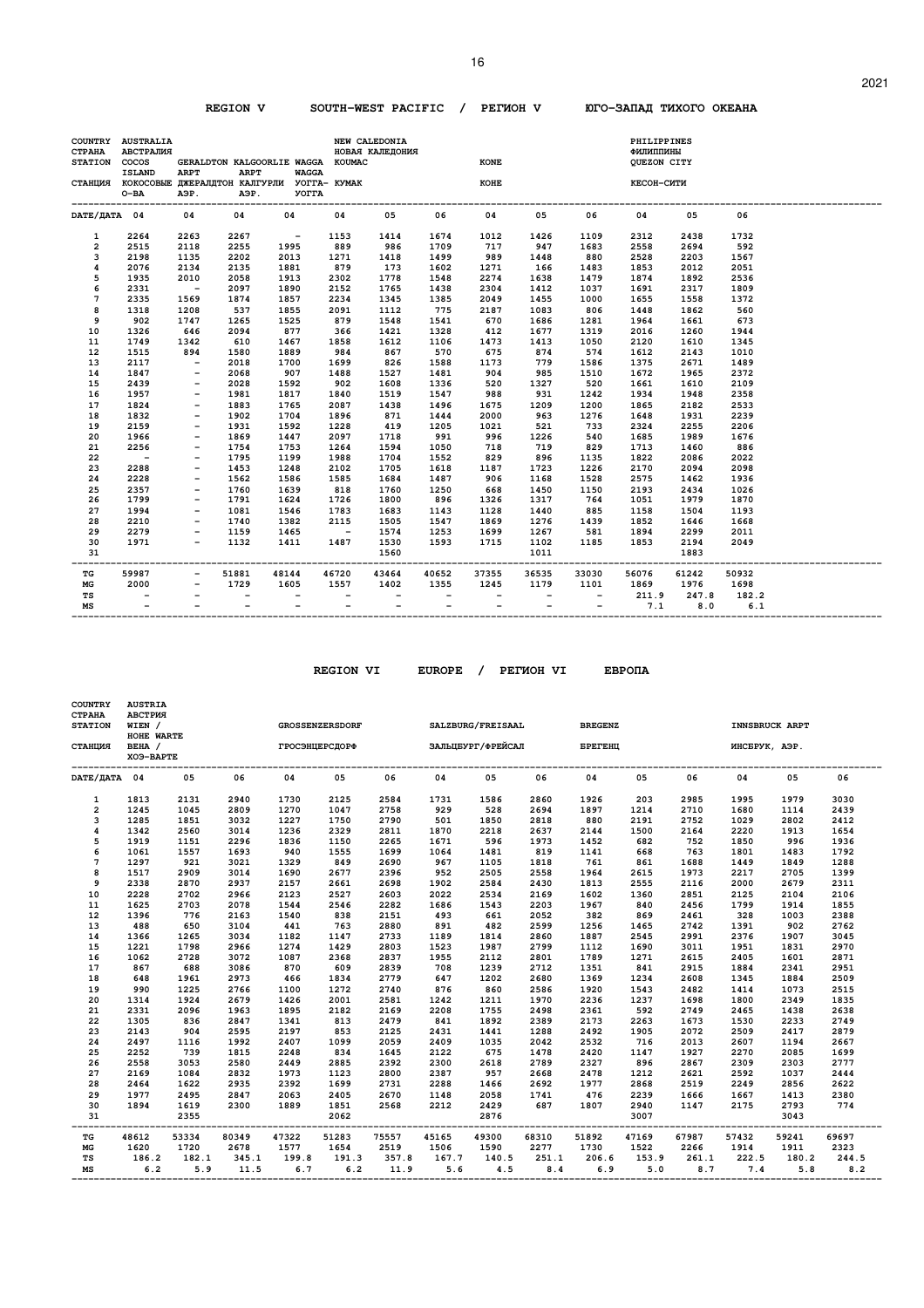| <b>COUNTRY</b><br><b>CTPAHA</b><br><b>STATION</b> | <b>AUSTRIA</b><br>АВСТРИЯ<br>GRAZ UNIV. |              |                  | <b>SONNBLICK</b> |              |                            | <b>KLAGENFURT</b> |              |               |                            | <b>CZECH REPUBLIC</b><br>ЧЕШСКАЯ РЕСУБЛИКА<br>HRADEC KRALOVE |                  | PRAHA / KARLOV            |              |              |
|---------------------------------------------------|-----------------------------------------|--------------|------------------|------------------|--------------|----------------------------|-------------------|--------------|---------------|----------------------------|--------------------------------------------------------------|------------------|---------------------------|--------------|--------------|
| СТАНЦИЯ                                           | ГРАЦ, УН-Т                              |              |                  | ЗОННЕЛИК         |              |                            | КЛАГЕНФУРТ        |              |               |                            | ГРАДЕЦ-КРАЛОВЕ                                               |                  | ПРАГА / КАРЛОВ            |              |              |
| DATE/ JATA 04                                     |                                         | 05           | 06               | 04               | 05           | 06                         | 04                | 05           | 06            | 04                         | 05                                                           | 06               | 04                        | 05           | 06           |
| 1                                                 | 2003                                    | 2224         | 2686             | 2337             | 1475         | 3430                       | 2199              | 2482         | 2993          | 1278                       | 1643                                                         | 2770             | 1429                      | 908          | 2680         |
| $\overline{2}$                                    | 950                                     | 1086         | 2616             | 1627             | 2308         | 3006                       | 1296              | 639          | 2440          | 880                        | 602                                                          | 1983             | 633                       | 886          | 2399         |
| 3                                                 | 1570                                    | 1895         | 2522             | 1420             | 2858         | 3318                       | 1636              | 2446         | 3123          | 979                        | 1935                                                         | 2975             | 1111                      | 1559         | 2603         |
| 4                                                 | 1816                                    | 2562         | 2819             | 2222             | 2536         | 2323                       | 2284              | 2471         | 2447          | 1727                       | 1563                                                         | 2991             | 1895                      | 1295         | 2813         |
| 5                                                 | 2026                                    | 2004         | 2051             | 2310             | 1294         | 2535                       | 2114              | 1584         | 2660          | 1205                       | 946                                                          | 2172             | 807                       | 1493         | 2132         |
| 6<br>$\overline{7}$                               | 1067                                    | 1048         | 761              | 1657             | 1846         | 1361                       | 974               | 1572         | 929           | 1071                       | 1532                                                         | 2458             | 1115                      | 1210         | 1872         |
| 8                                                 | 1421<br>1697                            | 549<br>2858  | 2227<br>2801     | 1559<br>2349     | 2497<br>3117 | 1749<br>2336               | 1278<br>2228      | 789<br>2785  | 1762<br>2338  | 1259<br>1320               | 1569<br>2333                                                 | 2462<br>2957     | 1400<br>1268              | 1629<br>2553 | 2575<br>2683 |
| 9                                                 | 2276                                    | 2837         | 1840             | 2291             | 3114         | 2267                       | 2185              | 2917         | 2099          | 1813                       | 2751                                                         | 2112             | 1832                      | 2632         | 1558         |
| 10                                                | 1932                                    | 2710         | 1575             | 2103             | 2756         | 1859                       | 1559              | 2839         | 2178          | 1173                       | 2742                                                         | 2078             | 714                       | 2587         | 2126         |
| 11                                                | 1281                                    | 2760         | 1878             | 1105             | 993          | 1720                       | 1513              | 2434         | 1812          | 1916                       | 2699                                                         | 2304             | 1692                      | 2545         | 1887         |
| 12                                                | 1092                                    | 857          | 2231             | 1393             | 1968         | 2263                       | 726               | 773          | 2492          | 475                        | 1896                                                         | 1656             | 363                       | 684          | 1465         |
| 13                                                | 450                                     | 1345         | 2487             | 1750             | 2134         | 2222                       | 748               | 1403         | 2984          | 865                        | 457                                                          | 1707             | 1173                      | 209          | 1587         |
| 14                                                | 1833                                    | 1744         | 3118             | 2284             | 1915         | 3430                       | 1419              | 1744         | 3219          | 1110                       | 879                                                          | 3074             | 1484                      | 928          | 2954         |
| 15                                                | 1884                                    | 1538         | 2939             | 2544             | 1696         | 3381                       | 2152              | 1721         | 3113          | 730                        | 1505                                                         | 2732             | 1056                      | 1642         | 2600         |
| 16                                                | 2168                                    | 1961         | 2877             | 2831             | 1986         | 3075                       | 2596              | 2433         | 3069          | 377                        | 1994                                                         | 2549             | 358                       | 2031         | 2365         |
| 17                                                | 1364                                    | 1147         | 2896             | 2376             | 2231         | 3037                       | 1901              | 1637         | 2728          | 431                        | 1240                                                         | 3024             | 376                       | 1534         | 2922         |
| 18                                                | 663                                     | 2336         | 2581             | 1930             | 2232         | 2265                       | 1055              | 2396         | 2641          | 1067                       | 1650                                                         | 3007             | 1002                      | 1822         | 2871         |
| 19                                                | 939                                     | 848          | 2394             | 1858             | 1979         | 2788                       | 1565              | 946          | 2899          | 694                        | 1581                                                         | 3010             | 820                       | 1784         | 2429         |
| 20                                                | 1515                                    | 2689         | 2284             | 2165             | 2619         | 2551                       | 1614              | 2653         | 2686          | 1512                       | 2274                                                         | 2756             | 2038                      | 1570         | 2417         |
| 21                                                | 2074                                    | 2208         | 2711             | 2789             | 1687         | 2406                       | 2468              | 2260         | 2964          | 2004                       | 1866                                                         | 2225             | 1647                      | 1257         | 2442         |
| 22                                                | 1787                                    | 627          | 2849             | 2085             | 1679         | 2890                       | 2268              | 859          | 3010          | 2166                       | 1449                                                         | 1314             | 1786                      | 1736         | 895          |
| 23                                                | 2604                                    | 939          | 2906             | 2797             | 2429         | 2172                       | 2698              | 753          | 2909          | 1144                       | 1152                                                         | 2515             | 2220                      | 1614         | 992          |
| 24                                                | 2564                                    | 532          | 2854             | 3014             | 1197         | 2420                       | 2758              | 560          | 2835          | 1957                       | 1932                                                         | 2092             | 1939                      | 1730         | 1830         |
| 25                                                | 1840                                    | 456          | 1509             | 2859             | 1914         | 1182                       | 2219              | 645          | 2819          | 1781                       | 1019                                                         | 1228             | 1755                      | 1389         | 989          |
| 26<br>27                                          | 774<br>353                              | 2915<br>1710 | 2568<br>2811     | 2315<br>2830     | 2540<br>1863 | 2909<br>3031               | 645<br>472        | 2681<br>2167 | 3150<br>2927  | 2645<br>2626               | 1064                                                         | 2063<br>2771     | 2400<br>2464              | 978<br>1677  | 1989<br>2622 |
| 28                                                | 912                                     | 2369         | 2954             | 2462             | 3293         | 2419                       | 1660              | 2905         | 3071          | 2571                       | 1813<br>1471                                                 | 2560             | 2331                      | 1607         | 2129         |
| 29                                                | 2158                                    | 1981         | 2492             | 1537             | 2487         | 1577                       | 2054              | 1345         | 2869          | 1270                       | 2146                                                         | 2011             | 1218                      | 2101         | 2377         |
| 30                                                | 999                                     | 1927         | 2359             | 1692             | 2185         | 1503                       | 1580              | 1844         | 3078          | 2489                       | 1816                                                         | 1727             | 2314                      | 1875         | 2134         |
| 31                                                |                                         | 2158         |                  |                  | 3502         |                            |                   | 3119         |               |                            | 2470                                                         |                  |                           | 2453         |              |
| ТG                                                | 46012                                   | 54820        | -------<br>73596 | 64491            | 68330        | -----------------<br>73425 | 51864             | 57802        | 80244         | -----------------<br>42535 | 51989                                                        | -------<br>71283 | ----------------<br>42640 | 49918        | 65337        |
| MG                                                | 1534                                    | 1768         | 2453             | 2150             | 2204         | 2448                       | 1729              | 1865         | 2675          | 1418                       | 1677                                                         | 2376             | 1421                      | 1610         | 2178         |
| TS<br>MS                                          | 181.7<br>6.1                            | 191.8<br>6.2 | 302.5<br>10.1    | 150.6<br>5.0     | 117.1<br>3.8 | 211.6<br>7.1               | 187.9<br>6.3      | 181.3<br>5.8 | 316.5<br>10.6 | 154.0<br>5.1               | 175.7<br>5.7                                                 | 301.0<br>10.0    | 163.9<br>5.5              | 150.9<br>4.9 | 266.6<br>8.9 |

| <b>COUNTRY</b><br><b>CTPAHA</b><br><b>STATION</b> | CZECH REPUBLIC | ЧЕШСКАЯ РЕСПУБЛИКА<br>OSTRAVA / PORUBA |        | <b>KOSETICE</b> |       |        | <b>CHURANOV</b> |       |         | <b>KUCHAROVICE</b> |       |       | <b>FRANCE</b><br>ФРАНЦИЯ<br><b>CALAIS-MARCK</b> |                |       |
|---------------------------------------------------|----------------|----------------------------------------|--------|-----------------|-------|--------|-----------------|-------|---------|--------------------|-------|-------|-------------------------------------------------|----------------|-------|
| СТАНЦИЯ                                           |                | ОСТРАВА / ПОРУБА                       |        | <b>КОШЕТИЦЕ</b> |       |        | <b>XYPAHLOB</b> |       |         | <b>КУХАРЖОВИЦЕ</b> |       |       | КАЛЕ-МАРК                                       |                |       |
| DATE/ JATA 04                                     |                | 05                                     | 06     | 04              | 05    | 06     | 04              | 05    | 06      | 04                 | 05    | 06    | 04                                              | 05             | 06    |
| $\mathbf{1}$                                      | 1593           | 917                                    | 2316   | 1757            | 1259  | 2756   | 1828            | 1200  | 2818    | 1821               | 1386  | 2747  | 1101                                            | 2503           | 3036  |
| $\overline{2}$                                    | 924            | 305                                    | 2931   | 489             | 807   | 2947   | 1817            | 724   | 2779    | 1663               | 1145  | 2835  | 770                                             | 2334           | 2785  |
| 3                                                 | 991            | 1273                                   | 2935   | 1146            | 2189  | 2870   | 816             | 1782  | 3073    | 1275               | 2106  | 2900  | 543                                             | 1925           | 2493  |
| 4                                                 | 1190           | 2106                                   | 2905   | 2132            | 1640  | 2999   | 2099            | 1829  | 2709    | 1295               | 2387  | 3013  | 1093                                            | 2283           | 894   |
| 5                                                 | 1431           | 1154                                   | 2038   | 1204            | 1113  | 1839   | 1286            | 925   | 1002    | 1535               | 862   | 1938  | 1096                                            | 2252           | 2001  |
| 6                                                 | 1408           | 1729                                   | 2716   | 1789            | 1598  | 1772   | 1040            | 1280  | 786     | 1935               | 1515  | 1998  | 1971                                            | 1261           | 2957  |
| $\overline{7}$                                    | 1094           | 1287                                   | 2748   | 1448            | 1422  | 3032   | 1400            | 1462  | 2384    | 1289               | 1491  | 2857  | 1339                                            | 2595           | 2943  |
| 8                                                 | 1158           | 1626                                   | 2775   | 1596            | 2757  | 2964   | 1264            | 2754  | 2410    | 1651               | 2716  | 2260  | 1748                                            | 1439           | 2927  |
| 9                                                 | 1969           | 2746                                   | 2962   | 1896            | 2817  | 1840   | 1774            | 2851  | 1529    | 2075               | 2811  | 2453  | 1617                                            | 1544           | 2975  |
| 10                                                | 2020           | 2658                                   | 2500   | 1977            | 2769  | 2696   | 1678            | 2751  | 2295    | 2130               | 2725  | 2546  | 366                                             | 2007           | 2875  |
| 11                                                | 1379           | 2763                                   | 2204   | 2056            | 2665  | 2213   | 1669            | 2297  | 1659    | 1869               | 2756  | 1720  | 1932                                            | 2472           | 2349  |
| 12                                                | 1279           | 1850                                   | 1673   | 262             | 680   | 2154   | 337             | 473   | 2160    | 1337               | 1208  | 1880  | 1694                                            | 1957           | 2628  |
| 13                                                | 410            | 519                                    | 1862   | 936             | 275   | 1954   | 896             | 394   | 2918    | 450                | 347   | 2846  | 1859                                            | 1147           | 2972  |
| 14                                                | 642            | 289                                    | 2755   | 1454            | 1009  | 3031   | 1424            | 1547  | 3189    | 1285               | 1299  | 2936  | 2219                                            | 1024           | 2984  |
| 15                                                | 679            | 2182                                   | 2878   | 1037            | 1864  | 2946   | 1126            | 1381  | 2716    | 1346               | 1760  | 2857  | 1487                                            | 1082           | 2308  |
| 16                                                | 341            | 1441                                   | 2649   | 402             | 1901  | 2655   | 1013            | 1780  | 2107    | 1136               | 2292  | 3008  | 2309                                            | 2192           | 2718  |
| 17                                                | 472            | 617                                    | 2868   | 420             | 1632  | 3070   | 444             | 1204  | 3044    | 631                | 1047  | 3039  | 2357                                            | 1332           | 1909  |
| 18                                                | 576            | 1506                                   | 2935   | 826             | 2269  | 3051   | 788             | 1371  | 2819    | 527                | 1994  | 2974  | 1802                                            | 2484           | 1422  |
| 19                                                | 556            | 1241                                   | 2880   | 790             | 1462  | 2854   | 573             | 1445  | 2390    | 572                | 1914  | 2912  | 2104                                            | 2132           | 650   |
| 20                                                | 1359           | 2449                                   | 2873   | 1846            | 2341  | 2670   | 1291            | 1885  | 2339    | 1811               | 2363  | 2725  | 1808                                            | 1223           | 1957  |
| 21                                                | 1135           | 2096                                   | 2560   | 1769            | 1610  | 2654   | 1229            | 1370  | 2053    | 1849               | 1928  | 2185  | 1229                                            | 2386           | 390   |
| 22                                                | 1179           | 1138                                   | 1981   | 1774            | 2098  | 685    | 1753            | 1779  | 1525    | 1484               | 1564  | 2536  | 2464                                            | 901            | 612   |
| 23                                                | 1146           | 1084                                   | 664    | 2500            | 1344  | 1690   | 2475            | 1378  | 990     | 2306               | 1110  | 2159  | 2551                                            | 2099           | 1421  |
| 24                                                | 1450           | 1936                                   | 1809   | 2483            | 1730  | 2271   | 2529            | 1542  | 1909    | 2504               | 1446  | 2208  | 2509                                            | 1643           | 3077  |
| 25                                                | 1886           | 690                                    | 1033   | 2350            | 994   | 2220   | 2572            | 1562  | 1689    | 2214               | 810   | 2649  | 1885                                            | 1680           | 1007  |
| 26                                                | 2107           | 2431                                   | 2072   | 2650            | 1535  | 2251   | 2566            | 1433  | 1948    | 2470               | 2365  | 2281  | 2562                                            | 2025           | 2109  |
| 27                                                | 2563           | 1543                                   | 2428   | 2647            | 1799  | 2756   | 2553            | 1509  | 2119    | 2230               | 1707  | 2769  | 2516                                            | 2902           | 1106  |
| 28                                                | 2243           | 1536                                   | 2868   | 2542            | 1568  | 2561   | 2369            | 1095  | 2687    | 2110               | 1755  | 2925  | 1812                                            | 2546           | 1189  |
| 29                                                | 1541           | 2089                                   | 2523   | 1684            | 2138  | 2297   | 1748            | 1497  | 1893    | 1365               | 2426  | 2687  | 1920                                            | 2580           | 597   |
| 30                                                | 2088           | 1198                                   | 2723   | 2380            | 1202  | 2264   | 1739            | 1492  | 1282    | 2223               | 1610  | 2387  | 2483                                            | 2715           | 704   |
| 31                                                |                | 2266                                   | ------ |                 | 2367  | ------ |                 | 2341  | ------- | ------             | 1914  |       | ------                                          | 2949<br>------ |       |
| TG                                                | 38809          | 48665                                  | 73064  | 48242           | 52854 | 73962  | 46096           | 48333 | 65221   | 48388              | 54759 | 77230 | 53146                                           | 61614          | 59995 |
| МG                                                | 1294           | 1570                                   | 2435   | 1608            | 1705  | 2465   | 1537            | 1559  | 2174    | 1613               | 1766  | 2574  | 1772                                            | 1988           | 2000  |
| TS                                                | 142.7          | 158.9                                  | 311.1  | 171.6           | 145.9 | 286.2  | 171.5           | 132.1 | 248.5   | 206.2              | 198.4 | 340.4 | 231.4                                           | 227.4          | 226.0 |
| MS                                                | 4.8            | 5.1                                    | 10.4   | 5.7             | 4.7   | 9.5    | 5.7             | 4.3   | 8.3     | 6.9                | 6.4   | 11.3  | 7.7                                             | 7.3            | 7.5   |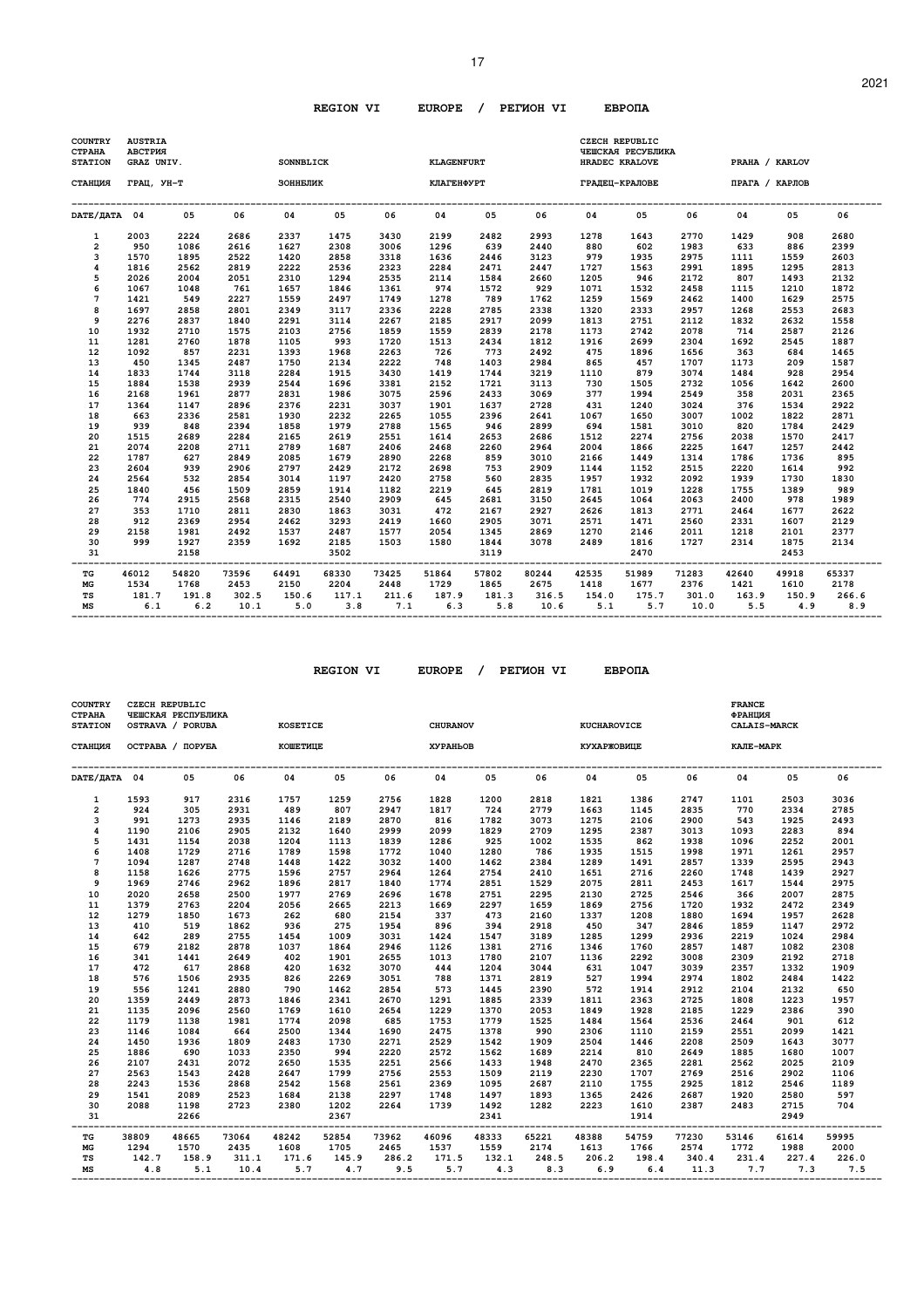| <b>STATION</b><br>СТАНЦИЯ<br>DATE/JATA 04<br>1542<br>$\mathbf{1}$<br>$\overline{\mathbf{2}}$<br>1493<br>3<br>672<br>4<br>1240<br>5<br>1341<br>6<br>1735<br>$\overline{7}$<br>1443<br>8<br>1883<br>9<br>1536 | LE TOUQUET<br>ЛЕ-ТУКЕ<br>05<br>2625<br>2343<br>2143<br>2355<br>2488<br>1388<br>2705<br>1618<br>1715<br>2266<br>2530 | 06<br>3020<br>2799<br>1910<br>775<br>1729<br>1937<br>2849<br>2616<br>2942<br>1276 | ST-QUENTIN<br>СЕН-КАНТЕН<br>04<br>1667<br>2063<br>1583<br>1731<br>933<br>1670<br>1935<br>1991<br>1564 | 05<br>2115<br>2046<br>1863<br>1811<br>2082<br>896<br>2627<br>1701 | 06<br>3237<br>2537<br>2140<br>1166<br>480<br>2885<br>2755 | CHARLEVILLE-<br><b>MEZIERES</b><br>ШАРЛЕВИЛЬ-<br>ME3LEP<br>04<br>1600<br>2022<br>1564<br>2030<br>599<br>1641<br>1241 | 05<br>1752<br>1585<br>1594<br>1410<br>1638<br>888 | 06<br>3002<br>2704<br>2013<br>1698<br>429 | <b>GONNEVILLE</b><br>ГОНВИЛЬ<br>04<br>1719<br>1273<br>654<br>1493<br>1138 | 05<br>2055<br>2145<br>2087<br>1775<br>2024 | 06<br>3020<br>1165<br>1181<br>2270<br>3025 | <b>BEAUVAIS-TILLE</b><br>БОВЕ-ТИЛЬ<br>04<br>1647<br>2093<br>1295<br>1694<br>528 | 05<br>1308<br>1781<br>2106<br>1779 | 06<br>3042<br>2055<br>1639<br>954 |
|-------------------------------------------------------------------------------------------------------------------------------------------------------------------------------------------------------------|---------------------------------------------------------------------------------------------------------------------|-----------------------------------------------------------------------------------|-------------------------------------------------------------------------------------------------------|-------------------------------------------------------------------|-----------------------------------------------------------|----------------------------------------------------------------------------------------------------------------------|---------------------------------------------------|-------------------------------------------|---------------------------------------------------------------------------|--------------------------------------------|--------------------------------------------|---------------------------------------------------------------------------------|------------------------------------|-----------------------------------|
|                                                                                                                                                                                                             |                                                                                                                     |                                                                                   |                                                                                                       |                                                                   |                                                           |                                                                                                                      |                                                   |                                           |                                                                           |                                            |                                            |                                                                                 |                                    |                                   |
|                                                                                                                                                                                                             |                                                                                                                     |                                                                                   |                                                                                                       |                                                                   |                                                           |                                                                                                                      |                                                   |                                           |                                                                           |                                            |                                            |                                                                                 |                                    |                                   |
|                                                                                                                                                                                                             |                                                                                                                     |                                                                                   |                                                                                                       |                                                                   |                                                           |                                                                                                                      |                                                   |                                           |                                                                           |                                            |                                            |                                                                                 |                                    |                                   |
|                                                                                                                                                                                                             |                                                                                                                     |                                                                                   |                                                                                                       |                                                                   |                                                           |                                                                                                                      |                                                   |                                           |                                                                           |                                            |                                            |                                                                                 |                                    |                                   |
|                                                                                                                                                                                                             |                                                                                                                     |                                                                                   |                                                                                                       |                                                                   |                                                           |                                                                                                                      |                                                   |                                           |                                                                           |                                            |                                            |                                                                                 |                                    |                                   |
|                                                                                                                                                                                                             |                                                                                                                     |                                                                                   |                                                                                                       |                                                                   |                                                           |                                                                                                                      |                                                   |                                           |                                                                           |                                            |                                            |                                                                                 |                                    |                                   |
|                                                                                                                                                                                                             |                                                                                                                     |                                                                                   |                                                                                                       |                                                                   |                                                           |                                                                                                                      |                                                   |                                           |                                                                           |                                            |                                            |                                                                                 |                                    |                                   |
|                                                                                                                                                                                                             |                                                                                                                     |                                                                                   |                                                                                                       |                                                                   |                                                           |                                                                                                                      |                                                   |                                           |                                                                           |                                            |                                            |                                                                                 | 1930                               | 994                               |
|                                                                                                                                                                                                             |                                                                                                                     |                                                                                   |                                                                                                       |                                                                   |                                                           |                                                                                                                      |                                                   | 1875                                      | 1627                                                                      | 1081                                       | 1380                                       | 1291                                                                            | 668                                | 2655                              |
|                                                                                                                                                                                                             |                                                                                                                     |                                                                                   |                                                                                                       |                                                                   |                                                           |                                                                                                                      | 2244                                              | 2186                                      | 1289                                                                      | 1781                                       | 1538                                       | 1809                                                                            | 2407                               | 2929                              |
|                                                                                                                                                                                                             |                                                                                                                     |                                                                                   |                                                                                                       |                                                                   | 2477                                                      | 1371                                                                                                                 | 1350                                              | 2236                                      | 2138                                                                      | 2379                                       | 2918                                       | 2077                                                                            | 1491                               | 2769                              |
|                                                                                                                                                                                                             |                                                                                                                     |                                                                                   |                                                                                                       | 1853                                                              | 3094                                                      | 1659                                                                                                                 | 1990                                              | 2693                                      | 1680                                                                      | 1842                                       | 2813                                       | 1363                                                                            | 1943                               | 2551                              |
| 10<br>498                                                                                                                                                                                                   |                                                                                                                     |                                                                                   | 321                                                                                                   | 1889                                                              | 2970                                                      | 236                                                                                                                  | 1410                                              | 2496                                      | 493                                                                       | 2062                                       | 1939                                       | 282                                                                             | 2071                               | 2656                              |
| 11<br>1732                                                                                                                                                                                                  |                                                                                                                     | 1257                                                                              | 823                                                                                                   | 1907                                                              | 2719                                                      | 496                                                                                                                  | 1101                                              | 2953                                      | 1786                                                                      | 2288                                       | 2043                                       | 758                                                                             | 1990                               | 2630                              |
| 12<br>897                                                                                                                                                                                                   | 2064                                                                                                                | 2387                                                                              | 1291                                                                                                  | 2129                                                              | 2049                                                      | 1507                                                                                                                 | 1606                                              | 1844                                      | 1396                                                                      | 1151                                       | 2727                                       | 1357                                                                            | 1453                               | 1661                              |
| 13<br>2143                                                                                                                                                                                                  | 1456                                                                                                                | 2932                                                                              | 2197                                                                                                  | 1767                                                              | 3099                                                      | 1911                                                                                                                 | 1293                                              | 3034                                      | 2341                                                                      | 819                                        | 3035                                       | 2295                                                                            | 2160                               | 3032                              |
| 14<br>2041                                                                                                                                                                                                  | 1139                                                                                                                | 2987                                                                              | 1677                                                                                                  | 1159                                                              | 3101                                                      | 1440                                                                                                                 | 1636                                              | 3044                                      | 2271                                                                      | 1442                                       | 3028                                       | 1559                                                                            | 1147                               | 3013                              |
| 15<br>1471                                                                                                                                                                                                  | 1695                                                                                                                | 2572                                                                              | 1812                                                                                                  | 1347                                                              | 2814                                                      | 1805                                                                                                                 | 1099                                              | 2533                                      | 1676                                                                      | 1915                                       | 2987                                       | 2052                                                                            | 1740                               | 2742                              |
| 16<br>1968                                                                                                                                                                                                  | 2153                                                                                                                | 2785                                                                              | 1718                                                                                                  | 1804                                                              | 2922                                                      | 1132                                                                                                                 | 1549                                              | 2790                                      | 1456                                                                      | 1440                                       | 1875                                       | 1673                                                                            | 1915                               | 2353                              |
| 17<br>2205                                                                                                                                                                                                  | 1909                                                                                                                | 1799                                                                              | 2260                                                                                                  | 1883                                                              | 2327                                                      | 2105                                                                                                                 | 1390                                              | 2510                                      | 2244                                                                      | 1476                                       | 578                                        | 2274                                                                            | 1857                               | 1714                              |
| 18<br>2139                                                                                                                                                                                                  | 2264                                                                                                                | 1314                                                                              | 2067                                                                                                  | 1704                                                              | 2734                                                      | 1726                                                                                                                 | 1544                                              | 2447                                      | 2170                                                                      | 2243                                       | 352                                        | 1996                                                                            | 1791                               | 2270                              |
| 19<br>2046                                                                                                                                                                                                  | 1944                                                                                                                | 509                                                                               | 2308                                                                                                  | 1201                                                              | 1336                                                      | 1615                                                                                                                 | 1064                                              | 2410                                      | 2378                                                                      | 2517                                       | 592                                        | 2309                                                                            | 1451                               | 820                               |
| 20<br>2203                                                                                                                                                                                                  | 1096                                                                                                                | 2306                                                                              | 1987                                                                                                  | 1378                                                              | 2449                                                      | 1656                                                                                                                 | 1360                                              | 1811                                      | 2388                                                                      | 1374                                       | 2021                                       | 2344                                                                            | 1493                               | 2176                              |
| 2249<br>21                                                                                                                                                                                                  | 2065                                                                                                                | 807                                                                               | 1843                                                                                                  | 2393                                                              | 1651                                                      | 1325                                                                                                                 | 1732                                              | 1781                                      | 2183                                                                      | 1985                                       | 338                                        | 2073                                                                            | 2072                               | 2178                              |
| 22<br>2446                                                                                                                                                                                                  | 643                                                                                                                 | 612                                                                               | 2643                                                                                                  | 1451                                                              | 428                                                       | 2484                                                                                                                 | 1367                                              | 387                                       | 2490                                                                      | 1376                                       | 541                                        | 2520                                                                            | 1561                               | 622                               |
| 23<br>2547                                                                                                                                                                                                  | 2140                                                                                                                | 1648                                                                              | 2709                                                                                                  | 2104                                                              | 733                                                       | 2557                                                                                                                 | 1825                                              | 1554                                      | 2582                                                                      | 1594                                       | 2487                                       | 2574                                                                            | 2087                               | 708                               |
| 24<br>2483                                                                                                                                                                                                  | 2011                                                                                                                | 3002                                                                              | 2668                                                                                                  | 1455                                                              | 1349                                                      | 2492                                                                                                                 | $\overline{\phantom{0}}$                          | 804                                       | 2517                                                                      | 1799                                       | 2946                                       | 2536                                                                            | 1490                               | 2681                              |
| 2560<br>25                                                                                                                                                                                                  | 2278                                                                                                                | 615                                                                               | 2730                                                                                                  | 1581                                                              | 1416                                                      | 2566                                                                                                                 | $\sim$ $-$                                        | 2098                                      | 2386                                                                      | 1403                                       | 765                                        | 2576                                                                            | 1783                               | $\sim$                            |
| 26<br>2522                                                                                                                                                                                                  | 2485                                                                                                                | 1609                                                                              | 2735                                                                                                  | 2031                                                              | 1586                                                      | 2587                                                                                                                 | 1668                                              | 1306                                      | 2261                                                                      | 2430                                       | 1753                                       | 2631                                                                            | 1742                               | 1704                              |
| 27<br>2505                                                                                                                                                                                                  | 2846                                                                                                                | 557                                                                               | 2729                                                                                                  | 2018                                                              | 1235                                                      | 2557                                                                                                                 | 1488                                              | 1146                                      | 2437                                                                      | 2855                                       | 1060                                       | 2586                                                                            | 2153                               | 1035                              |
| 28<br>1282                                                                                                                                                                                                  | 2252                                                                                                                | 1342                                                                              | 2178                                                                                                  | 2596                                                              | 2247                                                      | 1878                                                                                                                 | 2472                                              | 1332                                      | 1513                                                                      | 2521                                       | 2858                                       | 2042                                                                            | 2485                               | 1669                              |
| 29<br>2174                                                                                                                                                                                                  | 2206                                                                                                                | 582                                                                               | 891                                                                                                   | 2839                                                              | 1761                                                      | 1124                                                                                                                 | 2812                                              | 1202                                      | 2388                                                                      | 2188                                       | 1224                                       | 1219                                                                            | 2693                               | 1212                              |
| 2339<br>30                                                                                                                                                                                                  | 2709                                                                                                                | 604                                                                               | 1713                                                                                                  | 3187                                                              | 743                                                       | 1863                                                                                                                 | 2969                                              | 530                                       | 2005                                                                      | 1906                                       | 2735                                       | 1341                                                                            | 3002                               | 624                               |
| 31                                                                                                                                                                                                          | 2937                                                                                                                |                                                                                   |                                                                                                       | 3189                                                              |                                                           |                                                                                                                      | 2963                                              |                                           |                                                                           | 2958                                       |                                            |                                                                                 | 3038                               |                                   |
| TG<br>55335                                                                                                                                                                                                 | 64468                                                                                                               | 54079                                                                             | 56437                                                                                                 | 60006                                                             | .<br>62440                                                | 50789                                                                                                                | 52164                                             | 58848                                     | 56372                                                                     | 58911                                      | 57194                                      | 54794                                                                           | 58587                              | 59057                             |
| MG<br>1845                                                                                                                                                                                                  | 2080                                                                                                                | 1803                                                                              | 1881                                                                                                  | 1936                                                              | 2081                                                      | 1693                                                                                                                 | 1683                                              | 1962                                      | 1879                                                                      | 1900                                       | 1906                                       | 1826                                                                            | 1890                               | 1969                              |
| TS                                                                                                                                                                                                          | 260.4<br>249.2                                                                                                      | 189.4                                                                             | 248.8                                                                                                 | 206.0                                                             | 223.7                                                     | 224.8                                                                                                                | 159.7                                             | 212.0                                     | 254.3                                                                     | 204.9                                      | 210.3                                      | 243.0                                                                           | 196.3                              | 200.3                             |
| MS                                                                                                                                                                                                          | 8.7<br>8.0                                                                                                          | 6.3                                                                               | 8.3                                                                                                   | 6.6                                                               | 7.5                                                       | 7.5                                                                                                                  | 5.2                                               | 7.1                                       | 8.5                                                                       | 6.6                                        | 7.0                                        | 8.1                                                                             | 6.3                                | 6.7                               |

| <b>COUNTRY</b><br><b>CTPAHA</b><br><b>STATION</b><br>СТАНЦИЯ | <b>FRANCE</b><br>ФРАНЦИЯ<br>CREIL<br>КРЕЙ |            |                          | <b>REIMS-PRUNAY</b><br>РЕЙМС-ПРЕНЕ            |            |       | <b>CAEN-CARPIQUET</b><br>КАН-КАРПИКЕ |             |       |       | <b>ROISSY-EN-FRANCE</b><br>РУАССИ-АН-ФРАНС |       | METZ-NANCY-<br>LORRAINE ARPT<br>МЕЦ-НАНСИ- |                  |       |
|--------------------------------------------------------------|-------------------------------------------|------------|--------------------------|-----------------------------------------------|------------|-------|--------------------------------------|-------------|-------|-------|--------------------------------------------|-------|--------------------------------------------|------------------|-------|
|                                                              |                                           |            |                          |                                               |            |       |                                      |             |       |       |                                            |       |                                            | ЛОТАРИНГИЯ, АЭР. |       |
| DATE/IATA 04                                                 |                                           | 05         | 06                       | 04                                            | 05         | 06    | 04                                   | 05          | 06    | 04    | 05                                         | 06    | 04                                         | 05               | 06    |
| $\mathbf{1}$                                                 | 1644                                      | 991        | 3006                     | 1670                                          | 1353       | 3063  | 1741                                 | 2387        | 2990  | 1687  | 753                                        | 2999  | 1804                                       | 1316             | 3059  |
| $\overline{2}$                                               | 2058                                      | 1778       | $\overline{\phantom{0}}$ | 2107                                          | 2044       | 2343  | 1838                                 | 1856        | 1866  | 2096  | 1883                                       | 1906  | 2141                                       | 2023             | 2482  |
| 3                                                            | 1312                                      | 1786       | $\sim$ $-$               | 1348                                          | 1630       | 1866  | 927                                  | 2198        | 1462  | 1453  | 1996                                       | 1665  | 1497                                       | 2030             | 1536  |
| 4                                                            | 1962                                      | 1425       | 1310                     | 2059                                          | 1058       | 1831  | 1978                                 | 1903        | 711   | 2058  | 1236                                       | 1302  | 2109                                       | 691              | 2247  |
| 5                                                            | 407                                       | 1734       | 570                      | 473                                           | 1685       | 319   | 889                                  | 2028        | 2891  | 384   | 1680                                       | 862   | 486                                        | 1824             | 736   |
| 6                                                            | 1429                                      | 694        | 2541                     | 1357                                          | 615        | 1682  | 1652                                 | 742         | 2239  | 1513  | 668                                        | 2570  | 1713                                       | 709              | 886   |
| $\overline{7}$                                               | 1944                                      | 2355       | 2981                     | 2132                                          | 2529       | 2546  | 1685                                 | 2097        | 2247  | 2115  | 2586                                       | 2985  | 1108                                       | 2390             | 1181  |
| 8                                                            | 1887                                      | 1413       | 2655                     | 1719                                          | 1597       | 2753  | 1982                                 | 2244        | 2755  | 1821  | 1585                                       | 2721  | 1794                                       | 1753             | 1902  |
| 9                                                            | 1371                                      | 1816       | 2609                     | 1600                                          | 1741       | 2616  | 1540                                 | 1378        | 2857  | 1252  | 1961                                       | 2886  | 1714                                       | 2180             | 2588  |
| 10                                                           | 304                                       | 1859       | 2496                     | 450                                           | 1572       | 2413  | 388                                  | 1923        | 2274  | 293   | 1931                                       | 2575  | 422                                        | 674              | 2742  |
| 11                                                           | 762                                       | 1408       | 2692                     | 519                                           | 1308       | 2926  | 1370                                 | 2052        | 2795  | 585   | 1395                                       | 2892  | 368                                        | 986              | 2819  |
| 12                                                           | 1531                                      | 1440       | 1573                     | 1779                                          | $\sim$ $-$ | 2308  | 1518                                 | 1385        | 2154  | 1802  | 1425                                       | 2007  | 1758                                       | 1786             | 2526  |
| 13                                                           | 2101                                      | 1751       | 3024                     | 2141                                          | 1552       | 3123  | 2352                                 | 1319        | 3013  | 2306  | 1701                                       | 3043  | 2182                                       | 1445             | 3099  |
| 14                                                           | 1897                                      | 1155       | 3004                     | 1528                                          | 1901       | 3126  | 2315                                 | 1426        | 2987  | 1739  | 1164                                       | 3030  | 2000                                       | 1804             | 3120  |
| 15                                                           | 1470                                      | 1412       | 2698                     | 2003                                          | 1260       | 2861  | 2180                                 | 2022        | 2963  | 2039  | 1156                                       | 2859  | 1870                                       | 938              | 2821  |
| 16                                                           | 1382                                      | 2043       | 2651                     | 1078                                          | 1609       | 2965  | 2293                                 | 1985        | 1875  | 1293  | 1454                                       | 2712  | 1020                                       | 1466             | 2933  |
| 17                                                           | 2208                                      | 1781       | 2008                     | 2063                                          | 1916       | 2435  | 2385                                 | 1739        | 935   | 2089  | 1960                                       | 2143  | 2104                                       | 1659             | 2758  |
| 18                                                           | 1783                                      | 1968       | 2209                     | 2003                                          | 1350       | 2838  | 2248                                 | 2539        | 1282  | 1687  | 1315                                       | 2180  | 1104                                       | 1455             | 2113  |
| 19                                                           | 2296                                      | 1421       | 1317                     | 2162                                          | 1312       | 2185  | 2201                                 | 2333        | 646   | 2368  | 1522                                       | 1504  | 1441                                       | 2043             | 2460  |
| 20                                                           | 1455                                      | 1582       | 2121                     | 2002                                          | 2006       | 1757  | 2366                                 | 1587        | 2103  | 2360  | 1663                                       | 2094  | 2171                                       | 1793             | 1455  |
| 21                                                           | 1719                                      | 1837       | 2213                     | 1946                                          | 1898       | 1970  | 1971                                 | 2414        | 1911  | 2277  | 1989                                       | 1912  | 2356                                       | 1412             | 2308  |
| 22                                                           | 2467                                      | 1812       | 452                      | 2494                                          | 1922       | 605   | 2435                                 | 2228        | 282   | 2487  | 1803                                       | 492   | 2418                                       | 1797             | 1005  |
| 23                                                           | 2547                                      | 1829       | 642                      | 2581                                          | 2024       | 2037  | 2579                                 | 1846        | 1642  | 2598  | 1704                                       | 628   | 2588                                       | 1866             | 2000  |
| 24                                                           | 2517                                      | 1404       | 1643                     | 2560                                          | 1078       | 1011  | 2543                                 | 1948        | 2892  | 2560  | 1371                                       | 1398  | 2580                                       | 1151             | 810   |
| 25                                                           | 2512                                      | 1750       | 1408                     | 2594                                          | 2026       | 2477  | 2330                                 | 1340        | 838   | 2574  | 1730                                       | 1518  | 2637                                       | 1446             | 2244  |
| 26                                                           | 2594                                      | 1634       | 1321                     | 2656                                          | 1400       | 1529  | 2594                                 | 1773        | 1466  | 2644  | 1285                                       | 1273  | 2659                                       | 967              | 2220  |
| 27                                                           | 2571                                      | $\sim$ $-$ | 1097                     | 2617                                          | 2318       | 1032  | 2622                                 | 2795        | 916   | 2613  | 2534                                       | 1131  | 2604                                       | 1868             | 1212  |
| 28                                                           | 1584                                      | 2685       | 1762                     | 2060                                          | 2852       | 1817  | 1358                                 | 2062        | 1675  | 1957  | 2746                                       | 1656  | 1735                                       | 2753             | 1486  |
| 29                                                           | 971                                       | 2565       | 897                      | 1602                                          | 2850       | 1015  | 2177                                 | 1851        | 1812  | 1422  | 2521                                       | 912   | 1612                                       | 2822             | 1146  |
| 30                                                           | 1440                                      | 2856       | 817                      | 2052                                          | 3051       | 623   | 2211                                 | 2734        | 1888  | 1681  | 3005                                       | 813   | 1541                                       | 3064             | 702   |
| 31                                                           |                                           | 3025       |                          |                                               | 3102       |       |                                      | 3002        |       |       | 3026                                       |       |                                            | 3107             |       |
| ----<br>TG                                                   | 52125                                     | 54983      | 57554                    | ------------------------------------<br>55355 | 56378      | 62072 | ---------------------------<br>58668 | 61136       | 58367 | 55753 | ---------------------------<br>54748       | 58668 | --------------------------<br>53536        | 53218            | 60596 |
| $_{\rm MG}$                                                  | 1738                                      | 1774       | 1918                     | 1845                                          | 1819       | 2069  | 1956                                 | 1972        | 1946  | 1858  | 1766                                       | 1956  | 1785                                       | 1717             | 2020  |
| TS                                                           | 245.8                                     | 181.6      | 205.8                    | 258.8                                         | 184.3      | 233.8 |                                      | 277.8 213.6 | 210.9 | 255.0 | 181.5                                      | 209.7 | 237.7                                      | 170.4            | 225.0 |
| MS                                                           | 8.2                                       | 5.9        | 6.9                      | 8.6                                           | 5.9        | 7.8   | 9.3                                  | 6.9         | 7.0   | 8.5   | 5.9                                        | 7.0   | 7.9                                        | 5.5              | 7.5   |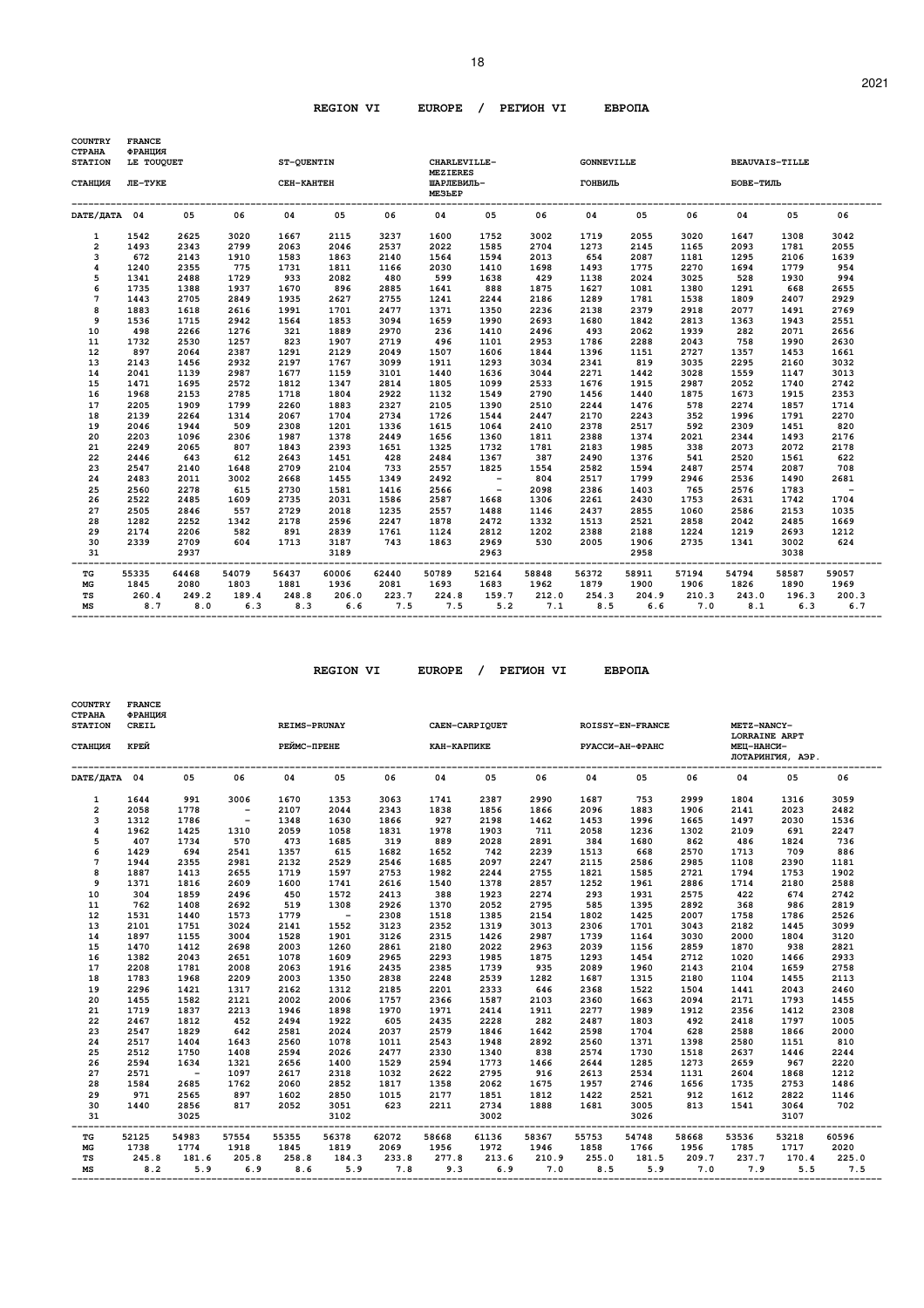| <b>COUNTRY</b><br><b>CTPAHA</b><br><b>STATION</b> | <b>FRANCE</b><br>ФРАНЦИЯ | PARIS-MONTSOURIS |             | <b>TRAPPES</b> |       |       | PARIS - ORLY                  |       |       |                     |                         | NANCY - ESSEY                                   | ST-DIZIER                  |             |       |
|---------------------------------------------------|--------------------------|------------------|-------------|----------------|-------|-------|-------------------------------|-------|-------|---------------------|-------------------------|-------------------------------------------------|----------------------------|-------------|-------|
| СТАНЦИЯ                                           |                          | ПАРИЖ - МОНСУРИ  |             | $TPA\Pi$       |       |       | ПАРИЖ - ОРЛИ                  |       |       | <b>НАНСИ - ЭССЕ</b> |                         | СЕН-ДИЗЬЕ                                       |                            |             |       |
| DATE/HATA 04                                      |                          | 0.5              | 06          | 04             | 05    | 06    | 04                            | 05    | 06    | 04                  | 05                      | 06                                              | 04                         | 0.5         | 06    |
| 1                                                 | 1708                     | 724              | 3036        | 1746           | 944   | 3028  | 1754                          | 853   | 3013  | 1872                | 1196                    | 3042                                            | 1806                       | 1297        | 2606  |
| $\overline{a}$                                    | 2092                     | 1673             | 2449        | 2070           | 2040  | 2166  | 2055                          | 1910  | 2492  | 2144                | 1736                    | 2828                                            | 2086                       | 1917        | 2025  |
| 3                                                 | 1540                     | 1918             | 2120        | 1496           | 2139  | 2104  | 1406                          | 2106  | 2295  | 1453                | 1689                    | 1704                                            | 1741                       | 2304        | 1503  |
| 4                                                 | 2094                     | 1048             | 1232        | 2117           | 1065  | 1151  | 2056                          | 928   | 1484  | 2132                | 564                     | 2277                                            | 2054                       | 512         | 1937  |
| 5                                                 | 363                      | 1575             | 1183        | 349            | 1760  | 1468  | 401                           | 1830  | 1421  | 686                 | 1775                    | 743                                             | 542                        | $\sim$ $-$  | 314   |
| 6                                                 | 1521                     | 629              | 2539        | 1534           | 718   | 2727  | 1445                          | 670   | 2406  | 1832                | 637                     | 840                                             | 1432                       | 678         | 1151  |
| 7                                                 | 2177                     | 2448             | 2479        | 2161           | 2529  | 2776  | 2027                          | 2568  | 2354  | 1190                | 2522                    | 847                                             | 1921                       | 2219        | 1460  |
| 8                                                 | 1724                     | 1666             | 2417        | 1650           | 1695  | 2780  | 1794                          | 1707  | 2259  | 1589                | 1844                    | 1507                                            | 1920                       | 1382        | 2007  |
| 9                                                 | 1285                     | 1865             | 2717        | 1361           | 2043  | 2505  | 1544                          | 2014  | 2731  | 1487                | 2279                    | 2218                                            | 1532                       | 1943        | 1852  |
| 10                                                | 601                      | 1992             | 2662        | 535            | 2129  | 2640  | 598                           | 1858  | 2617  | 638                 | 525                     | 2652                                            | 408                        | 1151        | 2776  |
| 11                                                | 445                      | 1281             | 2930        | 604            | 1402  | 2861  | 502                           | 1211  | 2924  | 307                 | 746                     | 2631                                            | 352                        | 1111        | 2802  |
| 12                                                | 1838                     | 1537             | 2566        | 2113           | 1609  | 2108  | 1781                          | 1390  | 2648  | 1662                | 1718                    | 2573                                            | 1780                       | 2322        | 2480  |
| 13                                                | 2338                     | 1837             | 3111        | 2368           | 2019  | 3074  | 2364                          | 1796  | 3086  | 2034                | 945                     | 3128                                            | 2004                       | 1864        | 2973  |
| 14                                                | 1808                     | 1098             | 3082        | 1834           | 1503  | 3082  | 1764                          | 1292  | 3086  | 1705                | 1870                    | 3149                                            | 1512                       | 1680        | 2994  |
| 15                                                | 1685                     | 1456             | 2906        | 1833           | 1487  | 2821  | 1750                          | 1315  | 2883  | 1925                | 1097                    | 2909                                            | 1828                       | 1096        | 2812  |
| 16                                                | 1281                     | 1569             | 2737        | 1291           | 1730  | 2592  | 1325                          | 1431  | 2762  | 1148                | 1120                    | 3015                                            | 919                        | 1644        | 2846  |
| 17                                                | 2113                     | 1715             | 1956        | 2110           | 1512  | 1691  | 2048                          | 1611  | 2085  | 1891                | 1712                    | 2822                                            | 1667                       | 1742        | 2412  |
| 18                                                | 1551                     | 1596             | 2309        | 1806           | 1941  | 2254  | 1741                          | 1988  | 2214  | 1081                | 1624                    | 1895                                            | 1178                       | 1537        | 1998  |
| 19                                                | 2372                     | 1759             | 1256        | 2399           | 1816  | 1221  | 2380                          | 1648  | 1624  | 1148                | 1637                    | 2606                                            | 1854                       | 1617        | 2266  |
| 20                                                | 2022                     | 1554             | 2128        | 1912           | 1728  | 2211  | 2138                          | 1664  | 2166  | 2236                | 1682                    | 1565                                            | 2016                       | 2177        | 1342  |
| 21                                                | 1760                     | 1945             | 2289        | 1689           | 2117  | 2628  | 1606                          | 2082  | 2173  | 2048                | 1340                    | 2536                                            | 1800                       | 1579        | 2194  |
| 22                                                | 2454                     | 1810             | 505         | 2449           | 1681  | 600   | 2420                          | 1829  | 803   | 2401                | 1964                    | 1369                                            | 2392                       | 1740        | 1452  |
| 23                                                | 2599                     | 2024             | 517         | 2602           | 1999  | 607   | 2595                          | 2105  | 705   | 2596                | 1976                    | 1698                                            | 2542                       | 2017        | 1929  |
| 24                                                | 2588                     | 1588             | 1386        | 2592           | 1389  | 2345  | 2555                          | 1438  | 1396  | 2577                | 1254                    | 696                                             | 2511                       | 905         | 371   |
| 25                                                | 2561                     | 1760             | 1430        | 2501           | 2029  | 1381  | 2479                          | 2083  | 1428  | 2621                | 1586                    | 1857                                            | 2552                       | 1980        | 2835  |
| 26                                                | 2607                     | 1363             | 1141        | 2657           | 1637  | 1331  | 2675                          | 1447  | 1233  | 2643                | 916                     | 2429                                            | 2579                       | 994         | 2208  |
| 27                                                | 2654                     | 2542             | 1331        | 2626           | 2476  | 1115  | 2622                          | 2654  | 1315  | 2674                | 2156                    | 1177                                            | 2523                       | 2400        | 955   |
| 28                                                | 1813                     | 2883             | 1712        | 1833           | 2847  | 1923  | 1803                          | 2891  | 1913  | 1399                | 2900                    | 1299                                            | 1461                       | 2783        | 1825  |
| 29                                                | 1457                     | 2511             | 1142        | 1441           | 2505  | 1168  | 1344                          | 2572  | 1172  | 1727                | 2933                    | 1003                                            | 1965                       | 2738        | 1576  |
| 30                                                | 1421                     | 2956             | 911         | 1531           | 2881  | 1002  | 1521                          | 2875  | 982   | 1186                | 3073                    | 695                                             | 1890                       | 2882        | 545   |
| 31                                                |                          | 3092             |             |                | 3070  |       |                               | 3059  |       |                     | 3122                    |                                                 |                            | 2921        |       |
| TG                                                | 54472                    | 55414            | 60179       | 55210          | 58440 | 61360 | --------------------<br>54493 | 56825 | 61670 | 52032               | 52138                   | 59710                                           | -----------------<br>52767 | 54903       | 58446 |
| МG                                                | 1816                     | 1788             | 2006        | 1840           | 1885  | 2045  | 1816                          | 1833  | 2056  | 1734                | 1682                    | 1990                                            | 1759                       | 1771        | 1948  |
| TS                                                | 248.9                    |                  | 188.7 216.4 | 240.7          | 191.0 | 220.8 | 250.6                         |       |       |                     | 197.9 220.3 226.1 168.0 |                                                 | 222.1 236.0                | 181.0 229.3 |       |
| MS                                                | 8.3                      | 6.1              | 7.2         | 8.0            | 6.2   | 7.4   | 8.4                           |       |       |                     |                         | $6.4$ $7.3$ $7.5$ $5.4$ $7.4$ $7.9$ $5.8$ $7.6$ |                            |             |       |

| <b>COUNTRY</b><br><b>CTPAHA</b><br><b>STATION</b><br>СТАНЦИЯ | <b>FRANCE</b><br>ФРАНЦИЯ<br><b>MELUN</b><br><b>MEJIEH</b> |       |       | <b>DINARD</b><br>ЛИНАР               |       |       | ST-BRIEUC<br>СЕН-БРИЕ |                                      |       | <b>STRASBOURG-</b><br><b>ENTZHEIM</b><br>CTPACEYPT-<br>ЭНЦХЕЙМ |       |       | <b>CHARTRES</b><br><b><i>IIAPTP</i></b> |                 |       |
|--------------------------------------------------------------|-----------------------------------------------------------|-------|-------|--------------------------------------|-------|-------|-----------------------|--------------------------------------|-------|----------------------------------------------------------------|-------|-------|-----------------------------------------|-----------------|-------|
| DATE/IATA 04                                                 |                                                           | 05    | 06    | 04                                   | 05    | 06    | 04                    | 05                                   | 06    | 04                                                             | 05    | 06    | 04                                      | 05              | 06    |
| $\mathbf{1}$                                                 | 1766                                                      | 896   | 2950  | 1829                                 | 2575  | 2886  | 1765                  | 1895                                 | 2768  | 1823                                                           | 830   | 3021  | 1781                                    | 965             | 2965  |
| $\overline{2}$                                               | 2040                                                      | 1491  | 2157  | 1808                                 | 2479  | 1546  | 1478                  | 1526                                 | 1451  | 2028                                                           | 1488  | 2348  | 1959                                    | 1976            | 1901  |
| 3                                                            | 1551                                                      | 2023  | 2060  | 1382                                 | 2325  | 1195  | 818                   | 2325                                 | 774   | 1848                                                           | 2160  | 1834  | 1402                                    | 2247            | 2075  |
| 4                                                            | 2029                                                      | 854   | 1485  | 2137                                 | 1399  | 2559  | 2100                  | 1414                                 | 2771  | 2065                                                           | 918   | 2276  | 2093                                    | 955             | 864   |
| 5                                                            | 507                                                       | 1609  | 1470  | 938                                  | 1987  | 2978  | 606                   | 1868                                 | 1500  | 790                                                            | 1724  | 1116  | 554                                     | 1741            | 2605  |
| 6                                                            | 1420                                                      | 803   | 2287  | 1698                                 | 1406  | 2249  | 1347                  | 1192                                 | 1430  | 1446                                                           | 540   | 486   | 1446                                    | 1047            | 2913  |
| $\overline{7}$                                               | 2092                                                      | 2544  | 2658  | 1973                                 | 2126  | 1665  | 1542                  | 2064                                 | 1489  | 699                                                            | 2151  | 893   | 2101                                    | 2461            | 2738  |
| 8                                                            | 1866                                                      | 1743  | 2574  | 2063                                 | 1826  | 2909  | 1918                  | 2038                                 | 2580  | 1658                                                           | 2032  | 1484  | 1809                                    | 1754            | 3054  |
| 9                                                            | 1619                                                      | 1850  | 2806  | 1060                                 | 1353  | 2965  | 1444                  | 1365                                 | 2686  | 1390                                                           | 2419  | 2319  | 1439                                    | 2034            | 2324  |
| 10                                                           | 871                                                       | 1962  | 2553  | 680                                  | 2237  | 2026  | 663                   | 2205                                 | 2080  | 1023                                                           | 389   | 2642  | 559                                     | 2322            | 2742  |
| 11                                                           | 487                                                       | 1129  | 2748  | 1308                                 | 1956  | 2593  | 1299                  | 2148                                 | 2148  | 593                                                            | 384   | 2783  | 697                                     | 1388            | 2690  |
| 12                                                           | 1746                                                      | 1471  | 2571  | 2348                                 | 1305  | 2109  | 2114                  | 936                                  | 2310  | 1525                                                           | 1356  | 2551  | 1876                                    | 1332            | 2785  |
| 13                                                           | 2358                                                      | 1649  | 2997  | 2395                                 | 2693  | 3021  | 2333                  | 2654                                 | 2967  | 1854                                                           | 1034  | 2946  | 2352                                    | 1416            | 3018  |
| 14                                                           | 1809                                                      | 1361  | 3025  | 2260                                 | 1646  | 3004  | 2322                  | 1508                                 | 2968  | 1529                                                           | 1939  | 2959  | 1861                                    | 1507            | 3044  |
| 15                                                           | 1777                                                      | 1398  | 2776  | 2163                                 | 1919  | 2919  | 2305                  | 2031                                 | 2817  | 1874                                                           | 905   | 2814  | 1789                                    | 1540            | 2855  |
| 16                                                           | 1197                                                      | 1536  | 2820  | 2183                                 | 1866  | 1584  | 2116                  | 1899                                 | 1342  | 1271                                                           | 1413  | 2821  | 1343                                    | 1719            | 2395  |
| 17                                                           | 1804                                                      | 1676  | 2155  | 2280                                 | 1939  | 572   | 2071                  | 1743                                 | 914   | 2074                                                           | 1206  | 2540  | 1960                                    | 1958            | 1662  |
| 18                                                           | 1556                                                      | 1762  | 2227  | 2440                                 | 2017  | 450   | 2416                  | 1847                                 | 482   | 962                                                            | 1380  | 2058  | 1717                                    | 2023            | 2250  |
| 19                                                           | 2208                                                      | 1758  | 1888  | 2221                                 | 2556  | 696   | 2286                  | 2585                                 | 699   | 550                                                            | 1807  | 2485  | 2285                                    | 2014            | 1025  |
| 20                                                           | 2223                                                      | 1774  | 2013  | 2317                                 | 1471  | 1242  | 1935                  | 1628                                 | 1239  | 2093                                                           | 1485  | 1430  | 2156                                    | 1841            | 2123  |
| 21                                                           | 1847                                                      | 1988  | 2138  | 2055                                 | 2343  | 1679  | 2191                  | 2447                                 | 1354  | 2279                                                           | 649   | 2385  | 1954                                    | 2280            | 2309  |
| 22                                                           | 2363                                                      | 2013  | 1237  | 2376                                 | 1408  | 248   | 2297                  | 1618                                 | 313   | 2391                                                           | 2362  | 1195  | 2364                                    | 1994            | 1521  |
| 23                                                           | 2557                                                      | 2160  | 885   | 2501                                 | 1832  | 2161  | 2434                  | 1595                                 | 2431  | 2587                                                           | 1843  | 1698  | 2568                                    | 2006            | 660   |
| 24                                                           | 2530                                                      | 1280  | 1291  | 2382                                 | 1841  | 2895  | 2209                  | 1795                                 | 2612  | 2579                                                           | 1889  | 1450  | 2545                                    | 1549            | 2865  |
| 25                                                           | 2470                                                      | 1846  | 1652  | 2055                                 | 1250  | 538   | 2270                  | 1611                                 | 748   | 2605                                                           | 1509  | 1506  | 2494                                    | 1849            | 1423  |
| 26                                                           | 2626                                                      | 1326  | 1571  | 2470                                 | 984   | 583   | 2178                  | 760                                  | 685   | 2643                                                           | 820   | 2532  | 2081                                    | 1112            | 1520  |
| 27                                                           | 2599                                                      | 2580  | 1265  | 2579                                 | 1850  | 1923  | 2402                  | 1587                                 | 2020  | 2609                                                           | 1611  | 1682  | 2592                                    | 2515            | 823   |
| 28                                                           | 1607                                                      | 2872  | 1862  | 2137                                 | 2308  | 1230  | 1646                  | 2058                                 | 1181  | 1984                                                           | 2911  | 1805  | 2020                                    | 2819            | 1685  |
| 29                                                           | 1400                                                      | 2592  | 983   | 2503                                 | 1552  | 2328  | 2322                  | 1221                                 | 1514  | 1149                                                           | 2969  | 1360  | 1301                                    | 2350            | 1120  |
| 30                                                           | 1717                                                      | 2872  | 872   | 2615                                 | 2771  | 1137  | 2494                  | 2701                                 | 829   | 609                                                            | 3016  | 843   | 1632                                    | 2960            | 1096  |
| 31<br>----                                                   |                                                           | 3003  |       | ------------------------------------ | 3022  |       |                       | 2903<br>---------------------------- |       | ---------------------------                                    | 3071  |       |                                         | 3032<br>------- |       |
| TG                                                           | 54642                                                     | 55821 | 61976 | 61156                                | 60242 | 55890 | 57321                 | 57167                                | 51102 | 50530                                                          | 50210 | 60262 | ----------<br>54730                     | 58706           | 63050 |
| МG                                                           | 1821                                                      | 1801  | 2066  | 2039                                 | 1943  | 1863  | 1911                  | 1844                                 | 1703  | 1684                                                           | 1620  | 2009  | 1824                                    | 1894            | 2102  |
| TS                                                           | 256.3                                                     | 182.7 | 217.7 | 296.7                                | 211.6 | 207.7 | 265.2                 | 192.0                                | 171.4 | 216.3                                                          | 165.4 | 240.7 | 238.0                                   | 195.0           | 234.3 |
| MS                                                           | 8.5                                                       | 5.9   | 7.3   | 9.9                                  | 6.8   | 6.9   | 8.8                   | 6.2                                  |       | $5.7$ $7.2$                                                    | 5.3   | 8.0   | 7.9                                     | 6.3             | 7.8   |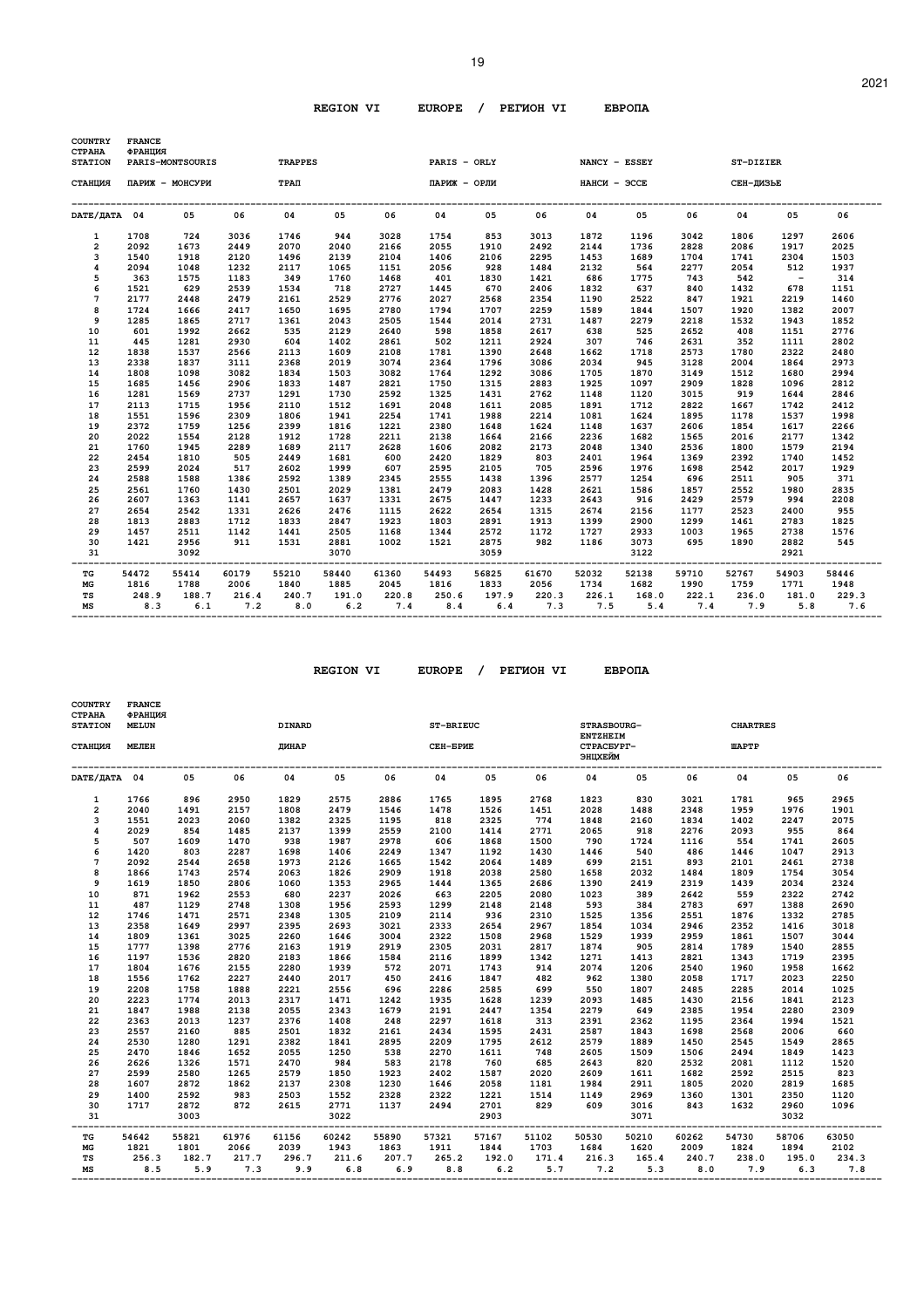| <b>COUNTRY</b><br><b>CTPAHA</b><br><b>STATION</b> | <b>FRANCE</b><br>ФРАНЦИЯ | <b>BREST-GUIPAVAS</b> |              | <b>ALENCON</b> |              |              |              | TROYES-BARBEREY |              |              | RENNES-ST JACQUES CHATEAUDUN |              |              |              |              |
|---------------------------------------------------|--------------------------|-----------------------|--------------|----------------|--------------|--------------|--------------|-----------------|--------------|--------------|------------------------------|--------------|--------------|--------------|--------------|
| СТАНЦИЯ                                           |                          | БРЕСТ-ГУИПАВАС        |              | АЛАНСОН        |              |              | TPYA-BAPBEPИ |                 |              | PEH- CEH-ЖАК |                              |              | ШАТОЛЕН      |              |              |
| DATE/ JATA 04                                     |                          | 05                    | 06           | 04             | 05           | 06           | 04           | 05              | 06           | 04           | 05                           | 06           | 04           | 05           | 06           |
| 1                                                 | 1719                     | 2337                  | 2598         | 1808           | 2120         | 2950         | 1946         | 1553            | 2714         | 1859         | 2124                         | 2704         | 1920         | 1430         | 2868         |
| $\overline{\mathbf{2}}$                           | 1768                     | 1642                  | 1145         | 1865           | 2057         | 1409         | 2113         | 1999            | 1944         | 1784         | 2166                         | 1183         | 1920         | 2197         | 1682         |
| 3                                                 | 2062                     | 1906                  | 1397         | 1603           | 2342         | 1606         | 1508         | 1794            | 1730         | 2053         | 2467                         | 1014         | 1600         | 2346         | 2268         |
| 4                                                 | 2177                     | 1651                  | 2215         | 2114           | 1170         | 670          | 2148         | 661             | 2049         | 2158         | 1014                         | 1991         | 2130         | 763          | 773          |
| 5                                                 | 991                      | 1585                  | 2242         | 840            | 2154         | 2798         | 796          | 1900            | 901          | 848          | 1901                         | 3019         | 847          | 2316         | 2599         |
| 6                                                 | 971                      | 1291                  | 1006         | 1557           | 1358         | 2684         | 1607         | 826             | 1364         | 1775         | 1445                         | 1858         | 1608         | 1126         | 2984         |
| 7                                                 | 1322                     | 1531                  | 1326         | 2012           | 2197         | 2468         | 2221         | 2523            | 2509         | 2013         | 2123                         | 2223         | 2140         | 2574         | 2374         |
| 8                                                 | 2105                     | 559                   | 2655         | 1823           | 1606         | 2559         | 1972         | 1853            | 2759         | 2065         | 2046                         | 2553         | 2069         | 1965         | 2843         |
| 9                                                 | 653                      | 1221                  | 1470         | 1240           | 1379         | 2736         | 1550         | 1771            | 2679         | 1039         | 1413                         | 2723         | 1458         | 2000         | 2618         |
| 10                                                | 995                      | 2449                  | 1488         | 309            | 2191         | 2385         | 545          | 1792            | 2828         | 612          | 2293                         | 2084         | 801          | 2154         | 2452         |
| 11                                                | 1965                     | 1529                  | 1815         | 970            | 1702         | 2525         | 330          | 905             | 2919         | 774          | 2267                         | 2917         | 644          | 1362         | 2515         |
| 12                                                | 2071                     | 805                   | 2832         | 2113           | 1421         | 2801         | 1858         | 2306            | 2611         | 2183         | 1104                         | 2380         | 2070         | 1727         | 2558         |
| 13                                                | 2004                     | 2678                  | 3052         | 2373           | 1534         | 3020         | 2068         | 1661            | 2990         | 2405         | 1754                         | 3004         | 2269         | 1447         | 3004         |
| 14                                                | 2400                     | 1531                  | 3062         | 2130           | 1315         | 2904         | 1958         | 1597            | 3036         | 2213         | 1289                         | 2955         | 2260         | 1272         | 3045         |
| 15                                                | 2070                     | 1578                  | 3058         | 1777           | 1575         | 2683         | 2060         | 1488            | 2905         | 2065         | 1537                         | 2726         | 1813         | 1764         | 2925         |
| 16                                                | 1982                     | 1431                  | 1797         | 1708           | 1479         | 2333         | 1265         | 1712            | 2964         | 2256         | 2131                         | 1372         | 1303         | 1823         | 2297         |
| 17                                                | 2357                     | 1734                  | 1903         | 2031           | 1795         | 1240         | 1849         | 1877            | 2379         | 1817         | 2065                         | 668          | 1892         | 1625         | 1567         |
| 18                                                | 2303                     | 1991                  | 1365         | 2244           | 2135         | 1072         | 1533         | 1906            | 2793         | 2433         | 2132                         | 652          | 1863         | 2015         | 1679         |
| 19                                                | 1458                     | 2057                  | 843          | 2324           | 1951         | 965          | 1989         | 1805            | 2187         | 1999         | 2384                         | 1053         | 2399         | 2001         | 1369         |
| 20                                                | 1901                     | 1127                  | 784          | 1748           | 1840         | 1970         | 2151         | 2204            | 1458         | 1708         | 1516                         | 1320         | 1805         | 1939         | 2241         |
| 21                                                | 1440                     | 2006                  | 1224         | 2173           | 2250         | 1981         | 2218         | 1618            | 1954         | 2131         | 2329                         | 1320         | 2156         | 2197         | 2237         |
| 22                                                | 2231                     | 2002                  | 2038         | 2385           | 1856         | 922          | 2381         | 1930            | 1379         | 2386         | 2005                         | 624          | 2342         | 2289         | 1618         |
| 23                                                | 2457                     | 972                   | 3014         | 2581           | 1918         | 932          | 2609         | 2114            | 1718         | 2531         | 1940                         | 1267         | 2598         | 2191         | 1116         |
| 24                                                | 1780                     | 2009                  | 1063         | 2572           | 1819         | 2531         | 2598         | 1252            | 962          | 2433         | 1946                         | 2632         | 2548         | 1338         | 2754         |
| 25                                                | 2157                     | 1599                  | 639          | 2357           | 1392         | 1156         | 2565         | 2305            | 2640         | 1880         | 1650                         | 1010         | 2393         | 2213         | 1554         |
| 26                                                | 2383                     | 814                   | 1789         | 2078           | 1002         | 1231         | 2381         | 957             | 1709         | 1382         | 779                          | 582          | 2354         | 827          | 1385         |
| 27                                                | 2659                     | 1266                  | 1397         | 2602           | 2366         | 714          | 2610         | 2423            | 960          | 2616         | 1941                         | 1628         | 2623         | 2041         | 759          |
| 28                                                | 1703                     | 1986                  | 1880         | 2214           | 2356         | 1723         | 1132         | 2959            | 1589         | 1834         | 2626                         | 988          | 1922         | 2852         | 1652         |
| 29                                                | 2332                     | 1664                  | 991          | 1543           | 2339         | 1788         | 1583         | 2837            | 1380         | 1557         | 1572                         | 2120         | 1641         | 2568         | 1351         |
| 30<br>31                                          | 1878                     | 1799<br>2628          | 1379         | 1928           | 2710<br>3057 | 860          | 2043         | 2997<br>3050    | 800          | 2027         | 2595<br>3023                 | 1018         | 1305         | 2759<br>3020 | 800          |
| TG                                                | 56294                    | 51378                 | 53467        | 57022          | 58386        | 57616        | 55587        | 58575           | 62810        | 56836        | 59577                        | 53588        | 56693        | 60141        | 61887        |
| MG                                                | 1876                     | 1657                  | 1782         | 1901           | 1883         | 1921         | 1853         | 1890            | 2094         | 1895         | 1922                         | 1786         | 1890         | 1940         | 2063         |
| TS<br>MS                                          | 248.8<br>8.3             | 145.3<br>4.7          | 154.7<br>5.2 | 259.6<br>8.7   | 192.2<br>6.2 | 211.8<br>7.1 | 257.2<br>8.6 | 195.5<br>6.3    | 233.5<br>7.8 | 262.3<br>8.7 | 202.0<br>6.5                 | 189.7<br>6.3 | 262.8<br>8.8 | 206.7<br>6.7 | 225.8<br>7.5 |

| <b>COUNTRY</b><br><b>CTPAHA</b><br><b>STATION</b> | <b>FRANCE</b><br>ФРАНЦИЯ<br><b>LAVAL</b> |       |             | <b>ORLEANS</b> |       |       | <b>OUIMPER</b> |             |       | LE MANS                              |       |       | <b>COLMAR</b>             |       |       |
|---------------------------------------------------|------------------------------------------|-------|-------------|----------------|-------|-------|----------------|-------------|-------|--------------------------------------|-------|-------|---------------------------|-------|-------|
| СТАНЦИЯ                                           | ЛАВАЛЬ                                   |       |             | <b>ОРЛЕАН</b>  |       |       | <b>KEMTEP</b>  |             |       | JIE-MAH                              |       |       | КОЛЬМАР                   |       |       |
| DATE/IATA 04                                      |                                          | 05    | 06          | 04             | 05    | 06    | 04             | 05          | 06    | 04                                   | 05    | 06    | 04                        | 05    | 06    |
| $\mathbf{1}$                                      | 1836                                     | 2049  | 2784        | 1962           | 1184  | 2898  | 1621           | 2596        | 2502  | 1838                                 | 1885  | 2888  | 1939                      | 701   | 3031  |
| $\overline{2}$                                    | 1781                                     | 1919  | 1380        | 1954           | 2031  | 1694  | 1736           | 1975        | 1123  | 1814                                 | 2161  | 1408  | 2065                      | 1470  | 2431  |
| 3                                                 | 1938                                     | 2549  | 1281        | 1762           | 2470  | 2340  | 2095           | 2219        | 911   | 1833                                 | 2305  | 1751  | 1972                      | 2573  | 2660  |
| 4                                                 | 2123                                     | 914   | 930         | 2132           | 644   | 1155  | 2093           | 1385        | 2209  | 2112                                 | 704   | 497   | 2187                      | 1185  | 2417  |
| 5                                                 | 747                                      | 1847  | 2955        | 950            | 2302  | 2305  | 874            | 1419        | 1315  | 651                                  | 1991  | 3077  | 820                       | 2023  | 1274  |
| 6                                                 | 1564                                     | 1348  | 2609        | 1547           | 796   | 2766  | 1079           | 1699        | 1280  | 1348                                 | 1089  | 2845  | 1257                      | 473   | 960   |
| $\overline{7}$                                    | 1879                                     | 2343  | 2162        | 2140           | 2368  | 2762  | 1667           | 1220        | 1693  | 2028                                 | 2649  | 2594  | 1099                      | 1759  | 1081  |
| 8                                                 | 2032                                     | 1919  | 2925        | 1951           | 2021  | 2956  | 1955           | 1191        | 2585  | 2049                                 | 1912  | 2665  | 2064                      | 2603  | 1284  |
| 9                                                 | 1437                                     | 1404  | 2769        | 1452           | 1933  | 2890  | 584            | 846         | 2475  | 1283                                 | 1570  | 2708  | 1357                      | 2567  | 2366  |
| 10                                                | 393                                      | 1936  | 2217        | 809            | 2141  | 2558  | 642            | 2129        | 1481  | 521                                  | 1983  | 2307  | 1552                      | 521   | 2438  |
| 11                                                | 1190                                     | 1950  | 2491        | 491            | 1106  | 2763  | 1712           | 1830        | 2424  | 737                                  | 1562  | 2458  | 1169                      | 553   | 2948  |
| 12                                                | 1974                                     | 1174  | 2685        | 2232           | 1584  | 2637  | 2173           | 1080        | 2400  | 2014                                 | 1324  | 2821  | 1210                      | 1832  | 2525  |
| 13                                                | 2393                                     | 1318  | 2959        | 2300           | 1366  | 3041  | 2185           | 1818        | 3001  | 2395                                 | 1345  | 2985  | 1525                      | 1641  | 3088  |
| 14                                                | 2106                                     | 1050  | 2894        | 2234           | 1425  | 3096  | 2375           | 1399        | 3027  | 2244                                 | 1330  | 3006  | 2076                      | 2243  | 3135  |
| 15                                                | 1862                                     | 1605  | 2763        | 1968           | 1621  | 2980  | 2316           | 1243        | 2964  | 1921                                 | 1537  | 2987  | 1959                      | 957   | 2923  |
| 16                                                | 1754                                     | 2063  | 1909        | 1363           | 1719  | 2510  | 1966           | 1799        | 1643  | 1572                                 | 1662  | 2183  | 2226                      | 1363  | 2982  |
| 17                                                | 2026                                     | 1813  | 1134        | 1752           | 1815  | 1857  | 2399           | 1178        | 1392  | 1977                                 | 1628  | 1192  | 1693                      | 1452  | 2745  |
| 18                                                | 2400                                     | 2271  | 942         | 1822           | 1979  | 1969  | 2436           | 2114        | 1773  | 2286                                 | 2045  | 1042  | 1005                      | 1908  | 2626  |
| 19                                                | 2100                                     | 2404  | 1107        | 2380           | 1969  | 1457  | 1612           | 2069        | 860   | 2207                                 | 2187  | 871   | 807                       | 1867  | 2440  |
| 20                                                | 2037                                     | 1637  | 1089        | 1563           | 1841  | 2083  | 1956           | 1111        | 847   | 1608                                 | 1747  | 1686  | 2008                      | 2003  | 1283  |
| 21                                                | 2087                                     | 2207  | 1989        | 2243           | 2277  | 2260  | 1643           | 2184        | 1766  | 1794                                 | 2014  | 1670  | 2011                      | 537   | 2232  |
| 22                                                | 2364                                     | 1903  | 1226        | 2427           | 2432  | 1404  | 2282           | 2301        | 1432  | 2261                                 | 2169  | 1263  | 2378                      | 2921  | 1713  |
| 23                                                | 2521                                     | 2049  | 931         | 2632           | 2356  | 767   | 2483           | 1150        | 2388  | 2373                                 | 1956  | 880   | 2595                      | 2540  | 1952  |
| 24                                                | 2473                                     | 1640  | 2584        | 2597           | 1467  | 2483  | 2105           | 2058        | 2230  | 2354                                 | 1242  | 2652  | 2558                      | 1830  | 1983  |
| 25                                                | 2078                                     | 1451  | 729         | 2612           | 2380  | 1836  | 1883           | 1820        | 788   | 2169                                 | 1703  | 933   | 2595                      | 1849  | 1994  |
| 26                                                | 1911                                     | 850   | 789         | 2199           | 755   | 1494  | 2138           | 680         | 1500  | 1861                                 | 934   | 1283  | 2324                      | 925   | 2491  |
| 27                                                | 2597                                     | 1722  | 1174        | 2664           | 2241  | 1203  | 2629           | 2157        | 1841  | 2452                                 | 1781  | 932   | 2621                      | 2288  | 1838  |
| 28                                                | 1890                                     | 2699  | 1171        | 1233           | 2901  | 1876  | 1973           | 2345        | 1410  | 2174                                 | 2848  | 1473  | 1835                      | 2965  | 2004  |
| 29                                                | 1534                                     | 1678  | 2046        | 1745           | 2677  | 1603  | 1211           | 1109        | 1263  | 1401                                 | 2089  | 2365  | 1796                      | 2847  | 1441  |
| 30                                                | 2320                                     | 2683  | 1039        | 1155           | 2971  | 594   | 1869           | 1936        | 1321  | 1968                                 | 2349  | 775   | 494                       | 3094  | 1103  |
| 31                                                |                                          | 2972  |             |                | 3074  |       |                | 2789        |       |                                      | 3018  |       |                           | 3116  |       |
| TG                                                | 57347                                    | 57367 | 55663       | 56271          | 59846 | 64237 | 55692          | 52849       | 53844 | ---------------------------<br>55245 | 56719 | 58197 | ----------------<br>53197 | 56606 | 65388 |
| МG                                                | 1912                                     | 1851  | 1855        | 1876           | 1931  | 2141  | 1856           | 1705        | 1795  | 1842                                 | 1830  | 1940  | 1773                      | 1826  | 2180  |
| TS                                                | 265.5                                    |       | 194.7 199.1 | 259.9          | 206.0 | 240.0 |                | 259.9 164.3 | 171.2 | 250.2                                | 184.4 | 217.1 | 224.7                     | 191.3 | 248.6 |
| MS                                                | 8.9                                      | 6.3   |             | $6.6$ $8.7$    | 6.6   | 8.0   |                | 8.7 5.3     |       | 5.7 8.3 5.9 7.2 7.5 6.2              |       |       |                           |       | 8.3   |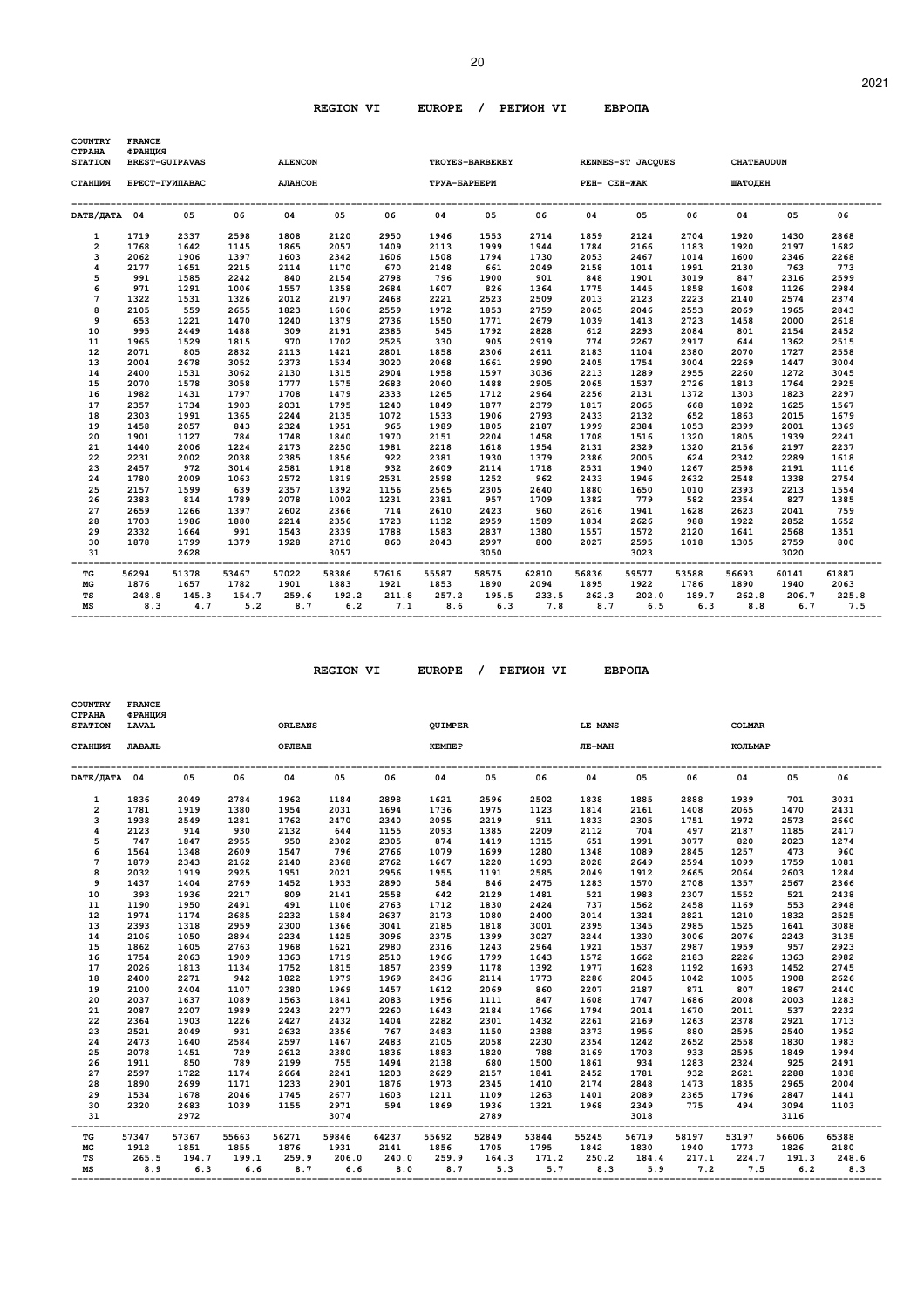| <b>COUNTRY</b><br><b>CTPAHA</b> | <b>FRANCE</b><br>ФРАНЦИЯ | CHATILLON / SEINE |              | <b>LANGRES</b> |              |                     |              |                         |                   | LUXEUIL      |              |                  |                                                      |              |              |
|---------------------------------|--------------------------|-------------------|--------------|----------------|--------------|---------------------|--------------|-------------------------|-------------------|--------------|--------------|------------------|------------------------------------------------------|--------------|--------------|
| <b>STATION</b><br>СТАНЦИЯ       | ШАТИЙОН / СЕНА           |                   |              | ЛАНГР          |              |                     | ОСЕР-ПЕРИНЬИ | <b>AUXERRE-PERRIGNY</b> |                   | люксей       |              |                  | LORIENT-LANN<br><b>BIHOUE</b><br>ЛОРЬЯН-ЛАН-<br>БИХУ |              |              |
| DATE/JATA 04                    |                          | 05                | 06           | 04             | 05           | 06                  | 04           | 05                      | 06                | 04           | 05           | 06               | 04                                                   | 05           | 06           |
| 1                               | 1991                     | 1189              | 2816         | 2054           | 988          | 2887                | 1940         | 1621                    | 2938              | 1896         | 669          | 3001             | 1765                                                 | 2138         | 2743         |
| $\overline{a}$                  | 2064                     | 1693              | 2482         | 2110           | 2019         | 2812                | 2063         | 1993                    | 2119              | 2056         | 1757         | 2564             | 1690                                                 | 1882         | 958          |
| 3                               | 2073                     | 2324              | 2152         | 2156           | 2253         | 2332                | 1795         | 2244                    | 1946              | 2126         | 2532         | 2316             | 1938                                                 | 2366         | 1017         |
| 4                               | 2145                     | 596               | 2097         | 2188           | 601          | 1943                | 2169         | 515                     | 2099              | 2144         | 696          | 2352             | 2161                                                 | 1058         | 3005         |
| 5                               | 1235                     | 2059              | 474          | 1346           | 2147         | 575                 | 1323         | 1903                    | 780               | 1306         | 2203         | 767              | 958                                                  | 2016         | 2670         |
| 6                               | 1770                     | 461               | 630          | 1541           | 513          | 723                 | 1518         | 782                     | 1042              | 1339         | 383          | 1389             | 1678                                                 | 1999         | 1659         |
| $\overline{7}$                  | 2175                     | 2468              | 1670         | 2095           | 2345         | 1709                | 2179         | 2573                    | 2141              | 1292         | 2210         | 1136             | 2073                                                 | 1563         | 2528         |
| 8                               | 2053                     | 1957              | 2026         | 1873           | 2187         | 1942                | 2165         | 2249                    | 2850              | 2003         | 2536         | 1462             | 2168                                                 | 2315         | 3035         |
| 9                               | 1446                     | 2011              | 2083         | 1753           | 2091         | 2277                | 1404         | 1730                    | 2595              | 1898         | 2567         | 2079             | 916                                                  | 1299         | 2922         |
| 10                              | 608                      | 975               | 2896         | 1069           | 403          | 2665                | 488          | 1682                    | 2741              | 1525         | 338          | 2394             | 677                                                  | 2560         | 2325         |
| 11                              | 412                      | 979               | 2712         | 419            | 1000         | 2760                | 269          | 1072                    | 2806              | 341          | 925          | 2162             | 1646                                                 | 2033         | 2822         |
| 12                              | 2231                     | 2032              | 2390         | 1872           | 1954         | 2828                | 1718         | 1834                    | 2568              | 1585         | 2200         | 2794             | 2306                                                 | 1328         | 2880         |
| 13                              | 1582                     | 1688              | 2962         | 1543           | 1575         | 3079                | 1608         | 1837                    | 3038              | 1189         | 1471         | 3008             | 2333                                                 | 1751         | 3004         |
| 14                              | 1878                     | 1654              | 3006         | 1876           | 1647         | 3117                | 2011         | 1364                    | 3081              | 1842         | 1604         | 3129             | 2342                                                 | 1577         | 2989         |
| 15                              | 1837                     | 1299              | 2967         | 1782           | 1239         | 3002                | 1888         | 1469                    | 2991              | 1650         | 618          | 3018             | 2335                                                 | 1600         | 2884         |
| 16                              | 1541                     | 1752              | 2894         | 1734           | 1471         | 3026                | 1554         | 1425                    | 2905              | 2048         | 1305         | 2966             | 1935                                                 | 2005         | 1263         |
| 17                              | 1640                     | 1785              | 2471         | 1862           | 1708         | 2656                | 1688         | 1984                    | 2228              | 1916         | 1922         | 2862             | 2207                                                 | 2308         | 1090         |
| 18                              | 1207                     | 1622              | 2414         | 1320           | 2185         | 2579                | 1361         | 1801                    | 2898              | 1008         | 1864         | 2541             | 2455                                                 | 2394         | 1716         |
| 19                              | 1642                     | 1717              | 2293         | 1529           | 1876         | 2542                | 1712         | 1523                    | 2117              | 1481         | 1174         | 2465             | 1612                                                 | 2466         | 917          |
| 20                              | 2086                     | 2460              | 1052         | 2186           | 2272         | 1366                | 2096         | 2181                    | 1400              | 1781         | 1940         | 1349             | 1858                                                 | 1220         | 1137         |
| 21                              | 2283                     | 1309              | 1678         | 2016           | 862          | 2034                | 2228         | 1154                    | 1765              | 2129         | 414          | 2073             | 1671                                                 | 2694         | 2370         |
| 22                              | 2375                     | 2124              | 1637         | 2429           | 2211         | 1811                | 2415         | 1931                    | 1876              | 2200         | 2083         | 1796             | 2222                                                 | 2676         | 1280         |
| 23                              | 2591                     | 2141              | 2192         | 2638           | 1741         | 1820                | 2628         | 2291                    | 1642              | 2611         | 2347         | 2402             | 2435                                                 | 1500         | 2372         |
| 24                              | 2560                     | 1026              | 550          | 2599           | 1100         | 706                 | 2614         | 1154                    | 846               | 2598         | 1641         | 606              | 2094                                                 | 2221         | 2971         |
| 25                              | 2531                     | 2231              | 2641         | 2603           | 1969         | 1959                | 2505         | 2294                    | 2474              | 2596         | 2109         | 1615             | 2083                                                 | 2097         | 991          |
| 26                              | 2343                     | 603               | 2178         | 2463           | 715          | 2677                | 2351         | 749                     | 1883              | 2478         | 503          | 2600             | 1840                                                 | 833          | 1098         |
| 27                              | 2591                     | 2732              | 862          | 2638           | 2273         | 1016                | 2647         | 2503                    | 879               | 2635         | 2578         | 1270             | 2590                                                 | 2393         | 1762         |
| 28                              | 762                      | 2979              | 1571         | 778            | 3027         | 1443                | 747          | 2998                    | 1680              | 1218         | 3015         | 917              | 1944                                                 | 2455         | 1265         |
| 29                              | 1600                     | 2786              | 1579         | 1871           | 2936         | 1506                | 1732         | 2584                    | 1655              | 1389         | 2663         | 1261             | 1091                                                 | 1229         | 1375         |
| 30<br>31                        | 1565                     | 3000<br>3038      | 593          | 1404           | 3074<br>3098 | 618                 | 1744         | 2950<br>3069            | 650               | 458          | 3098<br>3103 | 572              | 1805                                                 | 2021<br>2852 | 1944         |
| TG                              | 54817                    | 56690             | 59968        | 55747          | 55480        | ----------<br>62410 | 54560        | 57459                   | --------<br>62633 | 52738        | 54468        | -------<br>60866 | ________<br>56828                                    | 60849        | 60992        |
| МG                              | 1827                     | 1829              | 1999         | 1858           | 1790         | 2080                | 1819         | 1854                    | 2088              | 1758         | 1757         | 2029             | 1894                                                 | 1963         | 2033         |
| TS<br>MS                        | 237.5<br>7.9             | 183.5<br>5.9      | 227.7<br>7.6 | 245.1<br>8.2   | 185.8<br>6.0 | 234.8<br>7.8        | 241.0<br>8.0 | 194.3<br>6.3            | 230.1<br>7.7      | 228.2<br>7.6 | 182.0<br>5.9 | 225.8<br>7.5     | 259.3<br>8.6                                         | 217.5<br>7.0 | 216.8<br>7.2 |

| <b>COUNTRY</b><br><b>CTPAHA</b><br><b>STATION</b> | <b>FRANCE</b><br>ФРАНЦИЯ<br><b>BLOIS</b> |       |         | <b>VANNES</b>                        |       |       | <b>BEAUCOUZE</b>           |               |       | <b>TOURS</b>              |       |       | <b>DIJON</b> |       |         |
|---------------------------------------------------|------------------------------------------|-------|---------|--------------------------------------|-------|-------|----------------------------|---------------|-------|---------------------------|-------|-------|--------------|-------|---------|
| СТАНЦИЯ                                           | БЛУА                                     |       |         | <b>BAH</b>                           |       |       | <b>EOKY3</b>               |               |       | TYP                       |       |       | ДИЖОН        |       |         |
| DATE/ JATA 04                                     |                                          | 05    | 06      | 04                                   | 05    | 06    | 04                         | 05            | 06    | 04                        | 05    | 06    | 04           | 05    | 06      |
| $\mathbf{1}$                                      | 1945                                     | 1871  | 2773    | 1840                                 | 1911  | 2664  | 1896                       | 2336          | 2928  | 1959                      | 2213  | 2709  | 2056         | 958   | 2956    |
| $\overline{2}$                                    | 1863                                     | 2623  | 1124    | 1631                                 | 2309  | 895   | 1765                       | 1926          | 1897  | 1837                      | 2068  | 1182  | 2037         | 2055  | 2460    |
| 3                                                 | 1854                                     | 2492  | 2183    | 2036                                 | 2634  | 816   | 2070                       | 2588          | 1164  | 1950                      | 2722  | 2318  | 2161         | 2652  | 2584    |
| 4                                                 | 2148                                     | 483   | 899     | 2144                                 | 817   | 2956  | 2204                       | 642           | 618   | 2198                      | 473   | 572   | 2219         | 623   | 2383    |
| 5                                                 | 869                                      | 2203  | 2327    | 881                                  | 2092  | 3056  | 893                        | 1895          | 3142  | 840                       | 2051  | 3056  | 1671         | 1755  | 1236    |
| 6                                                 | 1790                                     | 1493  | 2993    | 1287                                 | 1581  | 1955  | 1593                       | 1617          | 2312  | 1789                      | 1441  | 2815  | 1352         | 619   | 812     |
| $\overline{7}$                                    | 2299                                     | 2565  | 2553    | 2207                                 | 1583  | 2377  | 2289                       | 2147          | 2496  | 2259                      | 2476  | 2266  | 1984         | 2036  | 2011    |
| 8                                                 | 2189                                     | 2140  | 2672    | 2151                                 | 2692  | 3055  | 2262                       | 2188          | 2712  | 2259                      | 2317  | 2899  | 2260         | 2506  | 1354    |
| 9                                                 | 1321                                     | 1802  | 2924    | 1109                                 | 1268  | 2961  | 1459                       | 1560          | 2947  | 1274                      | 1325  | 2659  | 1961         | 2087  | 2423    |
| 10                                                | 753                                      | 2209  | 2449    | 601                                  | 2161  | 2280  | 702                        | 2075          | 2198  | 774                       | 2437  | 2252  | 1408         | 306   | 2613    |
| 11                                                | 602                                      | 1298  | 2597    | 1173                                 | 2105  | 2924  | 843                        | 2015          | 2670  | 655                       | 1463  | 2711  | 401          | 951   | 2610    |
| 12                                                | 2104                                     | 1615  | 2675    | 2216                                 | 1090  | 2896  | 2250                       | 1333          | 2943  | 2296                      | 1369  | 2779  | 1788         | 2324  | 2734    |
| 13                                                | 1925                                     | 1287  | 2968    | 2302                                 | 2037  | 3010  | 2389                       | 1960          | 3063  | 1912                      | 1879  | 3058  | 1633         | 1682  | 3013    |
| 14                                                | 2320                                     | 1550  | 3031    | 2364                                 | 1678  | 2906  | 2427                       | 1170          | 3080  | 2421                      | 1207  | 3098  | 2207         | 1332  | 3117    |
| 15                                                | 1964                                     | 1608  | 3003    | 2199                                 | 1489  | 2985  | 2134                       | 1885          | 3035  | 2047                      | 1649  | 3004  | 1923         | 743   | 3064    |
| 16                                                | 1423                                     | 1863  | 2226    | 2146                                 | 1993  | 1187  | 2003                       | 1961          | 1997  | 1586                      | 1983  | 2081  | 2159         | 1429  | 2997    |
| 17                                                | 1608                                     | 1884  | 1396    | 2044                                 | 2227  | 1087  | 2121                       | 2198          | 1393  | 1727                      | 1968  | 1344  | 2265         | 1911  | 2466    |
| 18                                                | 1992                                     | 1834  | 2048    | 2482                                 | 2382  | 1162  | 2466                       | 2025          | 715   | 2307                      | 2021  | 1822  | 1010         | 1875  | 2499    |
| 19                                                | 2424                                     | 1799  | 1819    | 2368                                 | 2374  | 1097  | 2292                       | 2082          | 1177  | 2320                      | 1950  | 1800  | 2144         | 1781  | 2254    |
| 20                                                | 1826                                     | 1914  | 2166    | 1251                                 | 1209  | 836   | 1908                       | 2050          | 1431  | 1724                      | 2070  | 2365  | 2304         | 2518  | 1021    |
| 21                                                | 2335                                     | 2155  | 1943    | 1669                                 | 2414  | 2611  | 2160                       | 2419          | 1575  | 2338                      | 2173  | 2121  | 1616         | 342   | 1680    |
| 22                                                | 2374                                     | 2313  | 1932    | 2397                                 | 2792  | 593   | 2414                       | 2021          | 1767  | 2385                      | 2195  | 1607  | 2463         | 1785  | 1781    |
| 23                                                | 2595                                     | 2380  | 838     | 2471                                 | 1529  | 1516  | 2582                       | 2356          | 753   | 2631                      | 2347  | 683   | 2633         | 2186  | 2245    |
| 24                                                | 2538                                     | 1579  | 2845    | 2186                                 | 2454  | 2811  | 2477                       | 1872          | 2666  | 2561                      | 1842  | 2931  | 2560         | 1434  | 762     |
| 25                                                | 2429                                     | 2132  | 1831    | 1655                                 | 2385  | 1195  | 2287                       | 1932          | 1250  | 2437                      | 2140  | 1704  | 2481         | 2091  | 1732    |
| 26                                                | 2224                                     | 783   | 1416    | 2102                                 | 832   | 670   | 2028                       | 797           | 1410  | 2537                      | 665   | 1442  | 2070         | 751   | 2741    |
| 27                                                | 2661                                     | 1648  | 710     | 2588                                 | 2479  | 2467  | 2705                       | 1853          | 1170  | 2704                      | 1564  | 607   | 2657         | 1809  | 1373    |
| 28                                                | 1376                                     | 2873  | 1728    | 1934                                 | 2757  | 1219  | 2255                       | 2813          | 1447  | 1552                      | 2930  | 1578  | 682          | 2991  | 1181    |
| 29                                                | 2037                                     | 2499  | 1654    | 1255                                 | 1577  | 1903  | 1467                       | 2203          | 2244  | 1774                      | 2290  | 2229  | 1886         | 2751  | 1699    |
| 30                                                | 1259                                     | 2446  | 872     | 2166                                 | 2758  | 2747  | 2195                       | 2892          | 1366  | 1074                      | 2734  | 1411  | 1297         | 3099  | 580     |
| 31                                                |                                          | 3030  |         | ------------------------------------ | 2816  |       | -------------------------- | 3058          |       | ------------------------- | 3083  |       |              | 3073  |         |
| TG                                                | 57047                                    | 60371 | 62595   | 56855                                | 62425 | 60837 | 60536                      | 61869         | 59566 | 58127                     | 61045 | 63103 | 57288        | 54455 | 62381   |
| МG                                                | 1902                                     | 1947  | 2087    | 1895                                 | 2014  | 2028  | 2018                       | 1996          | 1986  | 1938                      | 1969  | 2103  | 1910         | 1757  | 2079    |
| TS                                                | 257.2                                    | 207.9 | 227.9   | 247.4                                | 211.0 | 219.2 |                            | 276.6 207.4   | 213.7 | 262.8                     | 210.4 | 234.6 | 252.9        | 190.6 | 226.7   |
| MS                                                | 8.6                                      |       | 6.7 7.6 | 8.2                                  | 6.8   | 7.3   |                            | $9.2$ 6.7 7.1 |       | 8.8                       | 6.8   | 7.8   | 8.4          |       | 6.1 7.6 |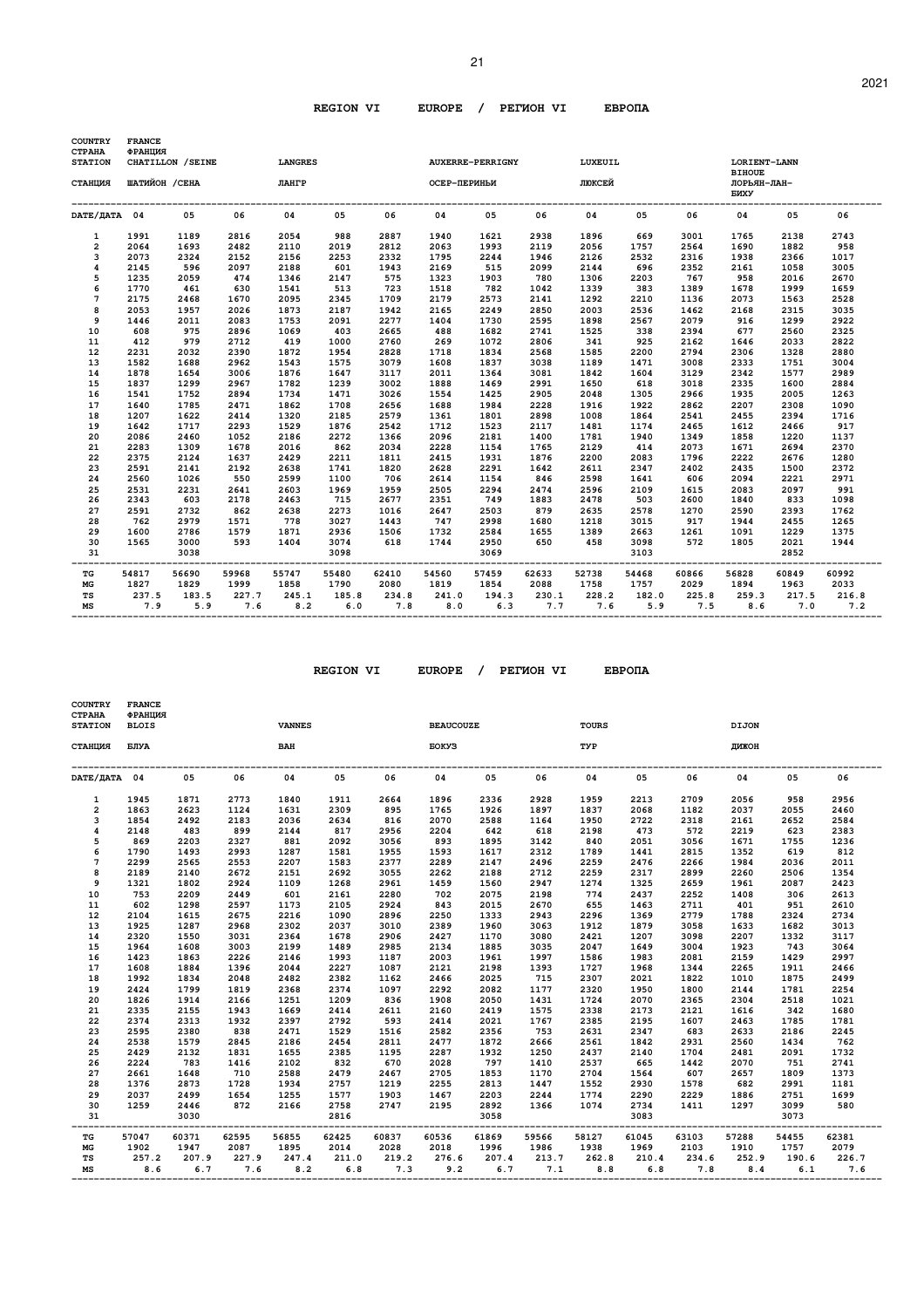| <b>COUNTRY</b><br>СТРАНА | <b>FRANCE</b><br>ФРАНЦИЯ |       |       |               |                          |       |                         |       |       |               |                                           |       |              |            |            |
|--------------------------|--------------------------|-------|-------|---------------|--------------------------|-------|-------------------------|-------|-------|---------------|-------------------------------------------|-------|--------------|------------|------------|
| <b>STATION</b>           | <b>BESANCON</b>          |       |       |               | <b>NANTES-BOUGUENAIS</b> |       | <b>BOURGES</b>          |       |       | <b>TAVAUX</b> |                                           |       | NEVERS-MARZY |            |            |
| СТАНЦИЯ                  | <b><i>GESAHCOH</i></b>   |       |       | НАНТ-БУГИНЕ   |                          |       | <b>EYPX</b>             |       |       | TABO          |                                           |       | HEBEP-MAP3И  |            |            |
| DATE/ДАТА 04             |                          | 05    | 06    | 04            | 05                       | 06    | 04                      | 05    | 06    | 04            | 05                                        | 06    | 04           | 05         | 06         |
| $\mathbf{1}$             | 2034                     | 545   | 2756  | 1879          | 2157                     | 2787  | 2053                    | 1536  | 2957  | 2037          | 654                                       | 2576  | 1994         | 1007       | 2981       |
| $\overline{a}$           | 2015                     | 1435  | 2404  | 1699          | 1910                     | 1669  | 1901                    | 1973  | 1869  | 2005          | 1598                                      | 2529  | 1855         | 2090       | 2149       |
| 3                        | 2140                     | 2549  | 2442  | 2064          | 2537                     | 580   | 2200                    | 2624  | 2714  | 2137          | 2746                                      | 2732  | 2098         | 2682       | 2493       |
| $\overline{\mathbf{4}}$  | 2183                     | 1046  | 2517  | 2169          | 561                      | 1417  | 2225                    | 604   | 1731  | 2192          | 937                                       | 2535  | 2151         | 663        | 1712       |
| 5                        | 1587                     | 1689  | 994   | 1082          | 2199                     | 2991  | 1890                    | 2162  | 1661  | 1714          | 1727                                      | 1211  | 1805         | 2293       | 733        |
| 6                        | 1318                     | 496   | 781   | 1612          | 1309                     | 2089  | 1505                    | 883   | 1568  | 1428          | 514                                       | 869   | 1500         | 824        | 803        |
| $\overline{7}$           | 1650                     | 2233  | 1127  | 2272          | 1975                     | 2469  | 2262                    | 2521  | 1804  | 2077          | 1950                                      | 1804  | 2248         | 2310       | 1867       |
| 8                        | 2290                     | 2521  | 1743  | 2167          | 2566                     | 2834  | 2308                    | 2570  | 2667  | 2330          | 2614                                      | 1313  | 2256         | 2320       | $\sim$ $-$ |
| 9                        | 1955                     | 2137  | 2525  | 1722          | 1739                     | 2979  | 1503                    | 1713  | 2747  | 1962          | 2229                                      | 2077  | 1581         | 1661       | 2848       |
| 10                       | 1584                     | 300   | 2522  | 485           | 2029                     | 1879  | 482                     | 2199  | 2368  | 1702          | 252                                       | 2592  | 594          | 1580       | 2978       |
| 11                       | 572                      | 1133  | 2765  | 1295          | 2098                     | 2713  | 308                     | 1181  | 2690  | 445           | 1182                                      | 2784  | 390          | 1334       | 2753       |
| 12                       | 1446                     | 2359  | 2682  | 2037          | 1323                     | 2999  | 1714                    | 1608  | 2775  | 1778          | 2651                                      | 2709  | 2049         | 1547       | 2635       |
| 13                       | 1528                     | 1286  | 2981  | 2336          | 2114                     | 3018  | 1624                    | 1848  | 3034  | 1728          | 1801                                      | 2497  | 1470         | 1712       | 3064       |
| 14                       | 2102                     | 1366  | 3033  | 2420          | 1410                     | 2972  | 2409                    | 1470  | 3129  | 2315          | 1433                                      | 2789  | 2368         | 1564       | 3105       |
| 15                       | 1923                     | 655   | 2979  | 2217          | 1764                     | 3006  | 2051                    | 1345  | 3011  | 2200          | 557                                       | 3009  | 2033         | 935        | 3061       |
| 16                       | 2254                     | 1179  | 2917  | 2296          | 1750                     | 1453  | 1763                    | 1900  | 2876  | 2393          | 1357                                      | 2930  | 1723         | 1531       | 2883       |
| 17                       | 2085                     | 1553  | 2681  | 2212          | 2060                     | 1352  | 1817                    | 1872  | 1736  | 2223          | 1946                                      | 2366  | 1840         | 1904       | 1870       |
| 18                       | 877                      | 1662  | 2379  | 2476          | 1707                     | 927   | 1738                    | 1475  | 2485  | 1056          | 1709                                      | 2269  | 1407         | 1429       | 2614       |
| 19                       | 1735                     | 1282  | 2376  | 2121          | 2495                     | 1306  | 1833                    | 1998  | 1925  | 2256          | 1938                                      | 2131  | 1937         | 1873       | 2013       |
| 20                       | 1931                     | 2103  | 1491  | 1450          | 2089                     | 966   | 1949                    | 2345  | 1138  | 2199          | 2454                                      | 1370  | 2177         | 2417       | 1035       |
| 21                       | 2208                     | 379   | 2010  | 1906          | 2303                     | 1481  | 2329                    | 1412  | 1566  | 1772          | 270                                       | 1603  | 1909         | 1243       | 1869       |
| 22                       | 2326                     | 1964  | 1656  | 2334          | 2450                     | 910   | 2321                    | 1952  | 1665  | 2418          | 2105                                      | 2036  | 2003         | 1452       | 2076       |
| 23                       | 2600                     | 2222  | 1728  | 2554          | 2376                     | 882   | 2631                    | 2149  | 1587  | 2619          | 2428                                      | 2638  | 2615         | 2005       | 1915       |
| 24                       | 2536                     | 1772  | 684   | 2329          | 2156                     | 2584  | 2591                    | 1602  | 1310  | 2535          | 1602                                      | 786   | 2558         | 1414       | 918        |
| 25                       | 2490                     | 2350  | 1370  | 1938          | 2290                     | 1758  | 2224                    | 2127  | 2424  | 2427          | 2264                                      | 1776  | 2222         | $\sim$ $-$ | 2601       |
| 26                       | 2166                     | 639   | 2686  | 2483          | 1014                     | 769   | 1977                    | 797   | 2539  | 2129          | 1461                                      | 2796  | 2045         | 638        | 2562       |
| 27                       | 2643                     | 2027  | 1363  | 2665          | 1681                     | 1782  | 2664                    | 1710  | 865   | 2642          | 1716                                      | 1405  | 2591         | 1897       | 1061       |
| 28                       | 876                      | 2994  | 925   | 2347          | 2635                     | 1898  | 602                     | 2924  | 1484  | 684           | 2983                                      | 685   | 474          | 2969       | 1500       |
| 29                       | 1223                     | 2764  | 1408  | 1853          | 2494                     | 2283  | 1791                    | 2846  | 1586  | 1548          | 2760                                      | 1385  | 1762         | 2902       | 1770       |
| 30                       | 598                      | 3025  | 672   | 2068          | 2849                     | 2247  | 1021                    | 2811  |       | 971 696       | 3039                                      | 654   | 1385         | 2764       | 840        |
| 31                       |                          | 2890  |       |               | 2904                     |       | ----------------------- | 3094  |       |               | 3016                                      |       |              | 3076       |            |
| TG                       | 54875                    | 52555 | 60597 | 60488         | 62944                    | 59000 | 55686                   | 59251 | 62882 | 57647         | 55893                                     | 60856 | 55040        | 55837      | 62802      |
| MG                       | 1829                     | 1695  | 2020  | 2016          | 2030                     | 1967  | 1856                    | 1911  | 2096  | 1922          | 1803                                      | 2029  | 1835         | 1801       | 2093       |
| TS                       | 233.5                    | 170.8 | 223.3 | 284.6         | 214.2                    | 216.4 | 246.9                   | 199.7 | 230.7 | 257.0         | 195.4                                     | 227.4 | 242.5        | 185.0      | 236.0      |
| МS                       | 7.8                      | 5.5   |       | $7.4$ 9.5 6.9 |                          |       |                         |       |       |               | $7.2$ $8.2$ $6.4$ $7.7$ $8.6$ $6.3$ $7.6$ |       | 8.1          | 6.0        | 7.9        |
|                          |                          |       |       |               |                          |       |                         |       |       |               |                                           |       |              |            |            |

 **REGION VI EUROPE / PEГИOH VI EBPOПA** 

 **COUNTRY FRANCE** 

| <b>CTPAHA</b><br><b>STATION</b> | ФРАНЦИЯ<br>CHATEAUROUX DEOLS |       |       | LA ROCHE-SUR-YON              |       |       | MT-ST-VINCENT              |       |       |                            | POITIERS-BIARD |          | <b>NIORT</b> |       |       |
|---------------------------------|------------------------------|-------|-------|-------------------------------|-------|-------|----------------------------|-------|-------|----------------------------|----------------|----------|--------------|-------|-------|
| СТАНЦИЯ                         | ШАТОРУ-ДЕОЛЬ                 |       |       | ЛА-РОШ-СЮР-ЙОН                |       |       | СЕН-ВИНСЕНТ, Г.            |       |       | ПУАТЬЕ-БИАРД               |                |          | HPOP         |       |       |
| DATE/ДАТА 04                    |                              | 05    | 06    | 04                            | 05    | 06    | 04                         | 05    | 06    | 04                         | 05             | 06       | 04           | 05    | 06    |
| $\mathbf{1}$                    | 2031                         | 1669  | 2730  | 1911                          | 1547  | 2683  | 2064                       | 868   | 2937  | 1988                       | 2016           | 2789     | 1960         | 1726  | 2486  |
| $\overline{2}$                  | 1840                         | 2329  | 1753  | 1847                          | 2367  | 1928  | 1925                       | 2070  | 1388  | 1817                       | 2002           | 1208     | 1879         | 2454  | 1625  |
| 3                               | 2170                         | 2567  | 2581  | 2213                          | 2779  | 789   | 2186                       | 2232  | 2662  | 2067                       | 2789           | 2367     | 2189         | 2759  | 1869  |
| $\overline{\mathbf{4}}$         | 2203                         | 714   | 1321  | 2263                          | 530   | 1255  | 2262                       | 1232  | 1512  | 2219                       | 524            | 538      | 2217         | 498   | 480   |
| 5                               | 1922                         | 2028  | 1838  | 1310                          | 2237  | 2816  | 2006                       | 1985  | 460   | 1928                       | 2093           | 3089     | 2030         | 2148  | 2729  |
| 6                               | 1802                         | 1086  | 1850  | 1761                          | 1340  | 2540  | 1592                       | 634   | 761   | 1899                       | 1323           | 2626     | 2085         | 1100  | 2339  |
| 7                               | 2298                         | 2199  | 1545  | 2371                          | 1887  | 2570  | 2285                       | 1739  | 1287  | 2297                       | 1952           | 1789     | 2328         | 2118  | 2435  |
| 8                               | 2285                         | 2673  | 2626  | 2276                          | 2666  | 2884  | 2347                       | 2463  | 1693  | 2289                       | 2634           | 2606     | 2284         | 2429  | 2552  |
| 9                               | 1431                         | 1872  | 2726  | 1920                          | 1738  | 2955  | 2144                       | 1931  | 1925  | 1430                       | 1319           | 2608     | 1527         | 1192  | 2899  |
| 10                              | 533                          | 1942  | 2760  | 530                           | 2562  | 2265  | 1584                       | 216   | 2728  | 973                        | 2171           | 2155     | 843          | 2373  | 2706  |
| 11                              | 394                          | 1399  | 2387  | 1614                          | 2292  | 2617  | 306                        | 1317  | 2641  | 815                        | 2105           | 2228     | 1282         | 1827  | 2116  |
| 12                              | 2077                         | 1492  | 2672  | 2341                          | 1323  | 2913  | 2006                       | 1941  | 2259  | 2167                       | 1403           | 2550     | 2322         | 1448  | 2604  |
| 13                              | 1428                         | 1856  | 3001  | 2413                          | 2175  | 2978  | 1433                       | 1697  | 2951  | 2397                       | 2143           | 2981     | 2386         | 2264  | 2984  |
| 14                              | 2406                         | 1367  | 3055  | 2491                          | 1827  | 2981  | 2447                       | 1639  | 3008  | 2459                       | 1431           | 3023     | 2459         | 2232  | 2992  |
| 15                              | 2038                         | 1422  | 3015  | 2437                          | 1721  | 2840  | 2245                       | 688   | 3006  | 2313                       | 1590           | 2928     | 2429         | 1432  | 2890  |
| 16                              | 1799                         | 1813  | 2623  | 2446                          | 1913  | 1603  | 2457                       | 1322  | 2903  | 1840                       | 2079           | 2022     | 1920         | 2038  | 1797  |
| 17                              | 1735                         | 2012  | 1393  | 2156                          | 2026  | 1191  | 2418                       | 1977  | 1806  | 1336                       | 2100           | 877      | 1485         | 2146  | 934   |
| 18                              | 1852                         | 1301  | 2087  | 2497                          | 1628  | 789   | 892                        | 1588  | 1847  | 2295                       | 1068           | 1841     | 2301         | 1255  | 1354  |
| 19                              | 2242                         | 2187  | 1859  | 2314                          | 2535  | 1350  | 1909                       | 1881  | 2406  | 2369                       | 2204           | 1679     | 2357         | 2347  | 1297  |
| 20                              | 1776                         | 2116  | 1361  | 1632                          | 2065  | 1509  | 2287                       | 2332  | 1106  | 1658                       | 2208           | 1970     | 1908         | 2381  | 1623  |
| 21                              | 2115                         | 1382  | 1833  | 2124                          | 2115  | 2048  | 1081                       | 419   | 1402  | 2048                       | 1982           | 2075     | 2344         | 1783  | 2024  |
| 22                              | 2352                         | 1872  | 1508  | 2402                          | 2385  | 2055  | 2469                       | 1771  | 1949  | 2507                       | 1838           | 1510     | 2421         | 1971  | 1532  |
| 23                              | 2607                         | 2127  | 1433  | 2536                          | 2439  | 912   | 2641                       | 2251  | 2126  | 2582                       | 2376           | 551      | 2543         | 2292  | 795   |
| 24                              | 2481                         | 1698  | 1729  | 2407                          | 2131  | 2546  | 2503                       | 1558  | 532   | 2532                       | 2057           | 1797     | 2495         | 2290  | 1872  |
| 25                              | 2007                         | 2208  | 2386  | 1741                          | 2314  | 2345  | 2260                       | 2177  | 2303  | 1870                       | 2188           | 2435     | 1682         | 2267  | 2734  |
| 26                              | 1526                         | 1058  | 2091  | 1803                          | 1623  | 1838  | 1136                       | 1684  | 2819  | 1570                       | 1537           | 2091     | 1501         | 1591  | 2073  |
| 27                              | 2607                         | 2348  | 776   | 2635                          | 1608  | 1474  | 2494                       | 1836  | 1341  | 2611                       | 2275           | 766      | 2549         | 2614  | 741   |
| 28                              | 795                          | 2782  | 2292  | 2493                          | 2507  | 1765  | 582                        | 2975  | 1429  | 1618                       | 2655           | 1507     | 2263         | 2671  | 1172  |
| 29                              | 1952                         | 2826  | 1683  | 1928                          | 2212  | 2340  | 1322                       | 2893  | 1667  | 2106                       | 2816           | 1864     | 1707         | 2183  | 1818  |
| 30                              | 540                          | 2798  | 1033  | 1386                          | 2829  | 1807  | 1246                       | 2831  | 1046  | 901                        | 2628           | 1425     | 1063         | 2867  | 2637  |
| 31                              |                              | 3042  |       | ----------------------------- | 3002  |       | -------------------------- | 3032  |       | -------------------------- | 3031           | -------- |              | 3014  |       |
| TG                              | 55244                        | 60185 | 61947 | 62198                         | 64323 | 62586 | 56529                      | 55179 | 57900 | 58901                      | 62537          | 59895    | 60759        | 63710 | 60109 |
| MG                              | 1841                         | 1941  | 2065  | 2073                          | 2075  | 2086  | 1884                       | 1780  | 1930  | 1963                       | 2017           | 1997     | 2025         | 2055  | 2004  |
| <b>TS</b>                       | 242.3                        | 203.8 | 225.4 | 280.7                         | 221.3 | 232.3 | 237.2                      | 181.0 | 199.9 | 263.5                      | 221.5          | 224.0    | 270.8        | 226.2 | 220.5 |
| МS                              | 8.1                          | 6.6   | 7.5   | 9.4                           | 7.1   |       | 7.7 7.9                    | 5.8   |       | 6.7<br>8.8                 | 7.1            | 7.5      | 9.0          | 7.3   | 7.4   |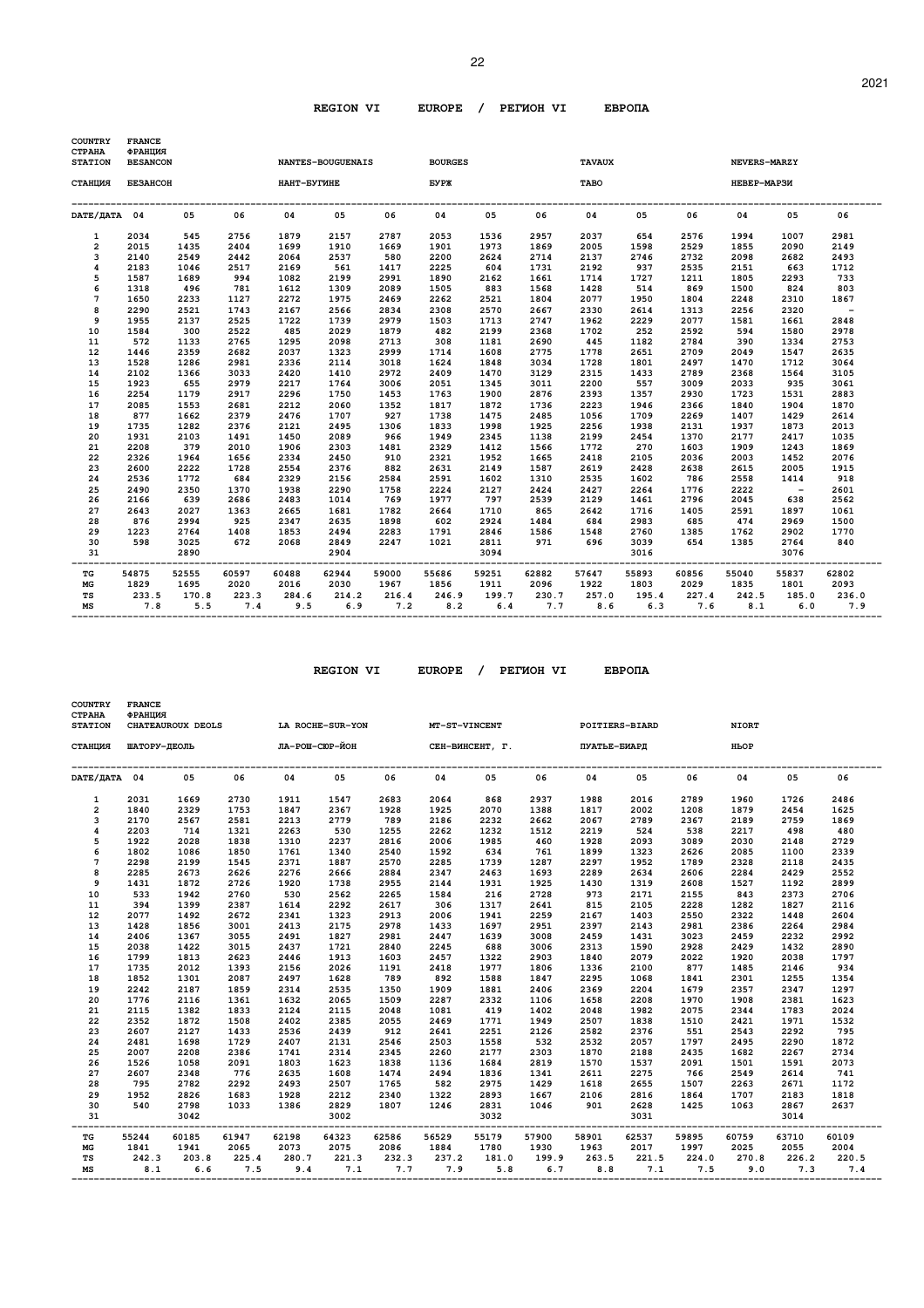| <b>COUNTRY</b><br><b>CTPAHA</b><br><b>STATION</b> | <b>FRANCE</b><br>ФРАНЦИЯ<br>LA PESSE<br><b>MACON</b> |              |              |              |              |              |              | LA ROCHELLE ARPT |              | GUERET /                                 |              |              | VICHY-CHARMEIL |                      |       |
|---------------------------------------------------|------------------------------------------------------|--------------|--------------|--------------|--------------|--------------|--------------|------------------|--------------|------------------------------------------|--------------|--------------|----------------|----------------------|-------|
| СТАНЦИЯ                                           | ЛА ПЕС                                               |              |              | МАКОН        |              |              |              | ЛА-РОШЕЛЬ, АЭР.  |              | <b>ST LAURENT</b><br>TEPE /<br>СЕН-ЛОРЕН |              |              | ВИШИ-ШАРМЕЛЬ   |                      |       |
| DATE/ДАТА 04                                      |                                                      | 05           | 06           | 04           | 05           | 06           | 04           | 05               | 06           | 04                                       | 05           | 06           | 04             | 05                   | 06    |
| 1                                                 | 1961                                                 | 476          | 2788         | 2115         | 656          | 3005         | 1955         | 2182             | 2203         | 2123                                     | 663          | 2732         | 2172           | 531                  | 2724  |
| $\overline{a}$                                    | 1969                                                 | 1138         | 833          | 1917         | 2503         | 1146         | 1983         | 2814             | 2552         | 1960                                     | 1828         | 1812         | 1882           | 2258                 | 1543  |
| 3                                                 | 2239                                                 | 2832         | 2306         | 2232         | 2820         | 2805         | 2254         | 2859             | 1331         | 1992                                     | 2843         | 2807         | 1866           | 2744                 | 2655  |
| $\overline{\mathbf{4}}$                           | 2251                                                 | 1398         | 2294         | 2269         | 1590         | 2240         | 2292         | 638              | 1249         | 2328                                     | 1428         | 827          | 2260           | 1542                 | 1231  |
| 5                                                 | 1967                                                 | 1700         | 1255         | 1927         | 2517         | 1439         | 2198         | 2405             | 3112         | 2160                                     | 2540         | 2304         | 2143           | 2382                 | 687   |
| 6                                                 | 1929                                                 | 474          | 900          | 1610         | 614          | 1370         | 2313         | 1080             | 3070         | 2056                                     | 902          | 1067         | 1500           | 470                  | 635   |
| 7                                                 | 1948                                                 | 950          | 710          | 2042         | 1804         | 1727         | 2413         | 1981             | 2953         | 2389                                     | 1783         | 1345         | 2345           | 1793                 | 1384  |
| 8                                                 | 2384                                                 | 2721         | 1233         | 2353         | 2599         | 1851         | 2324         | 2749             | 3043         | 2404                                     | 2672         | 2614         | 2373           | 2740                 | 2757  |
| 9                                                 | 1852                                                 | 2459         | 1155         | 1552         | 1829         | 2480         | 1383         | 1551             | 2966         | 1311                                     | 2081         | 2911         | 1971           | 1659                 | 2882  |
| 10                                                | 1488                                                 | 150          | 1769         | 1513         | 232          | 2782         | 1107         | 2746             | 2849         | 793                                      | 2046         | 2465         | 1128           | 667                  | 2984  |
| 11                                                | 1110                                                 | 859          | 2413         | 385          | 1340         | 2986         | 2195         | 2366             | 2402         | 420                                      | 1477         | 2790         | 278            | 1368                 | 2903  |
| 12                                                | 1388                                                 | 1443         | 2520         | 1919         | 2282         | 2662         | 2363         | 1847             | 2980         | 1761                                     | 1065         | 2779         | 1865           | 1716                 | 2827  |
| 13                                                | 1969                                                 | 1365         | 3128         | 1668         | 1603         | 3081         | 2456         | 2589             | 3006         | 1861                                     | 1843         | 2926         | 1569           | 1973                 | 3018  |
| 14                                                | 2201                                                 | 1214         | 3052         | 2454         | 1703         | 3119         | 2528         | 2078             | 3040         | 2547                                     | 1925         | 3035         | 2390           | 2043                 | 3132  |
| 15                                                | 1705                                                 | 701          | 3003         | 2199         | 576          | 3080         | 2490         | 1451             | 2978         | 2362                                     | 1051         | 2992         | 1912           | 772                  | 3119  |
| 16                                                | 1518                                                 | 662          | 3066         | 2066         | 1338         | 2891         | 2275         | 2348             | 1913         | 1862                                     | 1842         | 2574         | 1934           | 1566                 | 2853  |
| 17                                                | 1582                                                 | 1130         | 2539         | 2384         | 1706         | 1826         | 1684         | 1972             | 1183         | 1085                                     | 1980         | 1186         | 2242           | 1687                 | 1774  |
| 18                                                | 1025                                                 | 1514         | 2420         | 1169         | 1380         | 2629         | 2526         | 1795             | 1500         | 1899                                     | 1122         | 2783         | 1317           | 1289                 | 2282  |
| 19                                                | 1461                                                 | 956          | 2300         | 2375         | 1989         | 2445         | 2495         | 2828             | 1729         | 1980                                     | 1980         | 1949         | 2222           | 1894                 | 2284  |
| 20                                                | 1634                                                 | 2264         | 1319         | 2471         | 2681         | 1060         | 1739         | 2159             | 2088         | 1425                                     | 2632         | 1269         | 2073           | 2731                 | 1206  |
| 21                                                | 1092                                                 | 665          | 1799         | 1588         | 484          | 1078         | 2348         | 2351             | 2607         | 1878                                     | 730          | 1833         | 1934           | 174                  | 1807  |
| 22                                                | 1744                                                 | 2136         | 1535         | 2508         | 1934         | 2083         | 2516         | 2348             | 2070         | 2497                                     | 1379         | 1625         | 2503           | 1490                 | 1951  |
| 23                                                | 2515                                                 | 2265         | 2000         | 2606         | 2463         | 2000         | 2487         | 2976             | 858          | 2656                                     | 2062         | 1515         | 2619           | 2386                 | 2228  |
| 24                                                | 2367                                                 | 1517         | 750          | 2575         | 1752         | 779          | 2581         | 2489             | 2923         | 2573                                     | 1893         | 938          | 2421           | 1505                 | 908   |
| 25                                                | 1805                                                 | 1709         | 1799         | 2098         | 1730         | 1862         | 1424         | 1834             | 3069         | 1761                                     | 1865         | 2545         | 1929           | 1951                 | 2388  |
| 26                                                | 953                                                  | 2136         | 2904         | 1108         | 2431         | 2871         | 1398         | 1657             | 2153         | 1146                                     | 1900         | 2473         | 1026           | 3002                 | 2750  |
| 27                                                | 1400                                                 | 2112         | 2014         | 2436         | 2474         | 1651         | 2603         | 2606             | 1153         | 1913                                     | 3008         | 851          | 2558           | 3015                 | 1518  |
| 28                                                | 983                                                  | 3098         | 1323         | 780          | 3028         | 868          | 2682         | 2626             | 1822         | 524                                      | 2880         | 2427         | 660            | 2961                 | 1387  |
| 29                                                | 875                                                  | 2479         | 1338         | 1328         | 2968         | 1397         | 2746         | 2151             | 2154         | 1618                                     | 2755         | 1427         | 917            | 2904                 | 1251  |
| 30<br>31                                          | 372                                                  | 2907<br>2657 | 952          | 910          | 2900<br>3025 | 1018         | 1214         | 3046<br>3027     | 2863         | 1021                                     | 2065<br>3025 | 1903         | 1287           | 2780<br>3019         | 1713  |
| TG                                                | 49687                                                | 50087        | 57417        | 56557        | 58951        | 62231        | 64972        | 69549            | 69819        | 54305                                    | 59265        | 62704        | 55296          | 59012                | 62781 |
| MG                                                | 1656                                                 | 1616         | 1914         | 1885         | 1902         | 2074         | 2166         | 2244             | 2327         | 1810                                     | 1912         | 2090         | 1843           | 1904                 | 2093  |
| TS<br>MS                                          | 190.8<br>6.4                                         | 139.4<br>4.5 | 187.4<br>6.2 | 240.8<br>8.0 | 209.2<br>6.7 | 229.3<br>7.6 | 295.1<br>9.8 | 259.9<br>8.4     | 265.7<br>8.9 | 218.9<br>7.3                             | 192.6<br>6.2 | 221.4<br>7.4 | 230.4<br>7.7   | 206.6<br>$6.7$ $7.7$ | 231.6 |

| COUNTRY<br>СТРАНА    | <b>FRANCE</b><br>ФРАНЦИЯ |       |       |                                |       |       |       |                  |       |             |       |       |        |       |       |
|----------------------|--------------------------|-------|-------|--------------------------------|-------|-------|-------|------------------|-------|-------------|-------|-------|--------|-------|-------|
| <b>STATION</b>       | AMBERIEU                 |       |       | LIMOGES -<br><b>BELLEGARDE</b> |       |       |       | CLERMONT-FERRAND |       | LYON - BRON |       |       | COGNAC |       |       |
| СТАНЦИЯ              | <b>AMBEPLE</b>           |       |       | лимож -<br>БЕЛЬГАРД            |       |       |       | КЛЕРМОН-ФЕРРАН   |       | ЛИОН - БРОН |       |       | коньяк |       |       |
| DATE/ <b>ДАТА</b> 04 |                          | 05    | 06    | 04                             | 05    | 06    | 04    | 05               | 06    | 04          | 05    | 06    | 04     | 05    | 06    |
| 1                    | 2023                     | 553   | 2912  | 2110                           | 1552  | 2656  | 2238  | 671              | 2492  | 2097        | 480   | 2786  | 1955   | 1740  | 2078  |
| $\overline{2}$       | 1897                     | 1740  | 876   | 2038                           | 2297  | 879   | 1984  | 1763             | 1102  | 1893        | 1934  | 978   | 2028   | 2322  | 1687  |
| 3                    | 2184                     | 2738  | 2882  | 2262                           | 2814  | 2535  | 2135  | 2804             | 2076  | 2129        | 2743  | 2821  | 2210   | 2716  | 1495  |
| 4                    | 2206                     | 1723  | 2429  | 2293                           | 1117  | 738   | 2292  | 1210             | 1439  | 2206        | 1665  | 2476  | 2243   | 787   | 699   |
| 5                    | 1993                     | 1853  | 1641  | 2215                           | 2305  | 2253  | 2157  | 2212             | 669   | 2012        | 2032  | 2039  | 2199   | 2186  | 2376  |
| 6                    | 2253                     | 532   | 1310  | 2391                           | 423   | 2269  | 1794  | 1491             | 743   | 2359        | 621   | 1570  | 2292   | 627   | 2458  |
| $7\phantom{.0}$      | 2285                     | 1740  | 1052  | 2179                           | 2043  | 1954  | 2251  | 1831             | 1274  | 2124        | 2191  | 1171  | 2333   | 1870  | 2591  |
| 8                    | 2369                     | 2547  | 2189  | 2383                           | 2433  | 2747  | 2401  | 2611             | 2602  | 2321        | 2670  | 2219  | 2292   | 2320  | 2655  |
| 9                    | 1874                     | 2170  | 2301  | 1227                           | 1894  | 2936  | 1567  | 1785             | 2789  | 1845        | 1936  | 2345  | 1078   | 831   | 2432  |
| 10                   | 1149                     | 126   | 2637  | 608                            | 2091  | 2757  | 1401  | 631              | 2919  | 1133        | 148   | 2814  | 976    | 2237  | 2731  |
| 11                   | 753                      | 1338  | 2965  | 474                            | 1506  | 2962  | 288   | 1138             | 2929  | 668         | 1482  | 2827  | 1524   | 2221  | 2464  |
| 12                   | 1382                     | 2536  | 2870  | 2053                           | 1090  | 2676  | 2047  | 1675             | 2876  | 1730        | 2391  | 2851  | 2172   | 1550  | 2604  |
| 13                   | 2438                     | 1953  | 2990  | 2390                           | 1813  | 2976  | 1854  | 2148             | 2973  | 2380        | 1612  | 2997  | 2359   | 1618  | 2936  |
| 14                   | 2388                     | 1869  | 3030  | 2520                           | 2196  | 3049  | 2508  | 2230             | 3135  | 2339        | 1728  | 3019  | 2459   | 2170  | 2923  |
| 15                   | 2094                     | 669   | 2943  | 2488                           | 850   | 3019  | 2166  | 395              | 3118  | 2148        | 713   | 2924  | 2435   | 1109  | 2885  |
| 16                   | 1468                     | 1133  | 2897  | 2112                           | 1495  | 2384  | 1647  | 1896             | 2752  | 1594        | 1346  | 2836  | 2155   | 1931  | 1789  |
| 17                   | 2343                     | 1413  | 2132  | 1187                           | 1958  | 1012  | 2305  | 1499             | 1523  | 2237        | 1748  | 1525  | 1399   | 2022  | 741   |
| 18                   | 1471                     | 1643  | 2732  | 2445                           | 923   | 1978  | 1210  | 1110             | 2790  | 1094        | 1312  | 2528  | 1997   | 1025  | 2396  |
| 19                   | 2225                     | 1736  | 2310  | 2155                           | 1702  | 1734  | 2006  | 1862             | 2422  | 2343        | 2199  | 2320  | 2446   | 2433  | 1419  |
| 20                   | 2332                     | 2779  | 1281  | 1752                           | 2262  | 1538  | 1766  | 2721             | 1161  | 2352        | 2851  | 989   | 1444   | 2443  | 2266  |
| 21                   | 1307                     | 650   | 2090  | 2148                           | 540   | 2338  | 1830  | 385              | 1780  | 1268        | 868   | 1829  | 2369   | 1280  | 2032  |
| 22                   | 1968                     | 2645  | 2402  | 2231                           | 1565  | 1455  | 2403  | 1426             | 1909  | 2346        | 2415  | 2227  | 2356   | 1997  | 1244  |
| 23                   | 2504                     | 2797  | 2311  | 2619                           | 2000  | 1796  | 2622  | 2404             | 2010  | 2536        | 2450  | 1987  | 2539   | 2484  | 1562  |
| 24                   | 2443                     | 1372  | 1437  | 2588                           | 1480  | 1090  | 2594  | 1811             | 724   | 2434        | 1555  | 1764  | 2543   | 2073  | 1994  |
| 25                   | 2019                     | 1879  | 2063  | 1399                           | 1732  | 2865  | 1781  | 1806             | 2608  | 1937        | 1922  | 2012  | 1270   | 1749  | 2779  |
| 26                   | 980                      | 2880  | 2923  | 626                            | 1565  | 2565  | 860   | 2620             | 2949  | 835         | 2836  | 2851  | 775    | 1624  | 2137  |
| 27                   | 2205                     | 2703  | 2204  | 2217                           | 3030  | 619   | 2222  | 2935             | 1655  | 2091        | 2674  | 2274  | 1966   | 2868  | 593   |
| 28                   | 1098                     | 2952  | 719   | 733                            | 2761  | 2008  | 676   | 2929             | 1534  | 1094        | 2959  | 780   | 1821   | 2304  | 1258  |
| 29                   | 923                      | 2680  | 1520  | 1321                           | 2456  | 1245  | 523   | 2964             | 1613  | 900         | 2441  | 1533  | 1479   | 2005  | 1811  |
| 30                   | 403                      | 2864  | 1570  | 999                            | 2806  | 1555  | 871   | 2680             | 1623  | 556         | 3035  | 1710  | 995    | 2897  | 1779  |
| 31                   |                          | 2943  |       |                                | 2967  |       |       | 2965             |       |             | 2787  |       |        | 2947  |       |
| TG                   | 54977                    | 59156 | 65618 | 56163                          | 57666 | 62588 | 54399 | 58608            | 62189 | 55001       | 59744 | 65002 | 58109  | 60386 | 60814 |
| МG                   | 1833                     | 1908  | 2187  | 1872                           | 1860  | 2086  | 1813  | 1891             | 2073  | 1833        | 1927  | 2167  | 1937   | 1948  | 2027  |
| TS                   | 238.0                    | 210.7 | 230.3 | 231.4                          | 177.6 | 221.6 | 219.4 | 206.3            | 231.5 | 236.4       | 212.3 | 241.7 | 256.4  | 216.1 | 220.2 |
| MS                   | 7.9                      | 6.8   | 7.7   | 7.7                            | 5.7   | 7.4   | 7.3   | 6.7              | 7.7   | 7.9         | 6.8   | 8.1   | 8.5    | 7.0   | 7.3   |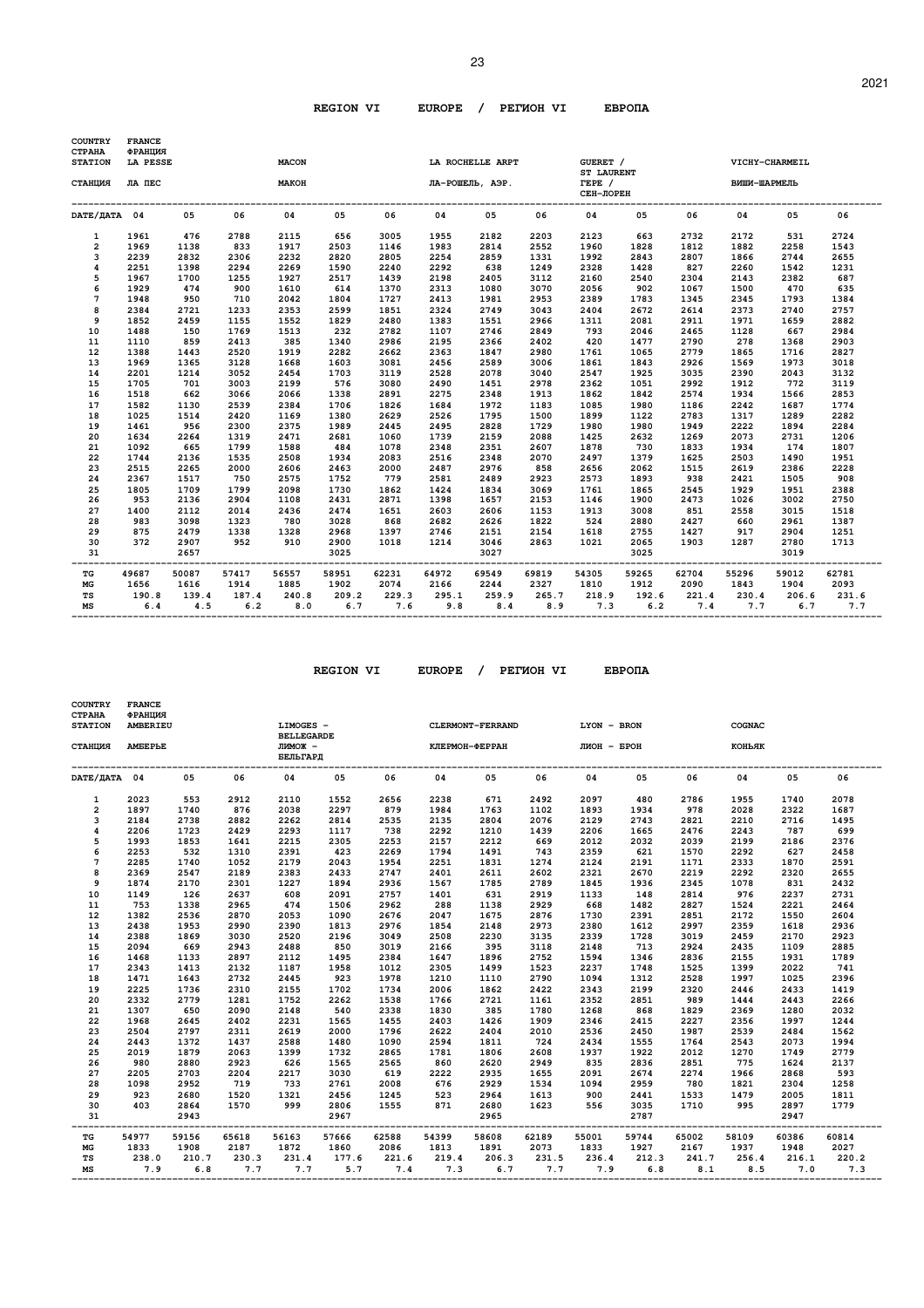| <b>COUNTRY</b><br><b>CTPAHA</b> | <b>FRANCE</b><br>ФРАНЦИЯ |              |              |               |                         |              |                                 |              |              |                                |              |              |              |       |       |
|---------------------------------|--------------------------|--------------|--------------|---------------|-------------------------|--------------|---------------------------------|--------------|--------------|--------------------------------|--------------|--------------|--------------|-------|-------|
| <b>STATION</b>                  | CHAMBERY-AIX             |              |              |               | <b>BOURG ST-MAURICE</b> |              | ST-ETIENNE -<br><b>BOUTHEON</b> |              |              | GRENOBLE -<br><b>ST GEOIRS</b> |              |              | <b>BRIVE</b> |       |       |
| СТАНЦИЯ                         | ШАМБЕРИ-ОКС              |              |              | БУР-СЕН-МОРИС |                         |              | СЕНТ-ЭТЬЕН -<br><b>EETIOH</b>   |              |              | ГРЕНОБЛЬ -<br>CEH-ЖУАР         |              |              | БРИВ         |       |       |
| DATE/JATA 04                    |                          | 05           | 06           | 04            | 05                      | 06           | 04                              | 05           | 06           | 04                             | 05           | 06           | 04           | 05    | 06    |
| $\mathbf{1}$                    | 1909                     | 403          | 2655         | 2154          | 480                     | 2368         | 2172                            | 562          | 2748         | 2173                           | 447          | 2424         | 2061         | 998   | 1972  |
| $\overline{2}$                  | 1823                     | 1789         | 887          | 1992          | 1561                    | 720          | 1990                            | 2050         | 1347         | 2062                           | 1934         | 1447         | 2064         | 2285  | 1143  |
| 3                               | 2007                     | 2668         | 2333         | 2172          | 2912                    | 1993         | 2170                            | 2780         | 2383         | 2161                           | 2907         | 2855         | 2247         | 2797  | 2612  |
| 4                               | 2037                     | 1584         | 2604         | 2011          | 2232                    | 2651         | 2251                            | 1338         | 1922         | 2283                           | 1915         | 2433         | 2274         | 2148  | 965   |
| 5                               | 1947                     | 1237         | 1862         | 2019          | 1937                    | 1658         | 2201                            | 1586         | 1896         | 2172                           | 1549         | 2684         | 2216         | 2090  | 2865  |
| 6                               | 2018                     | 361          | 1439         | 1832          | 319                     | 2977         | 1608                            | 485          | 912          | 2136                           | 327          | 1183         | 2292         | 377   | 2843  |
| 7                               | 2145                     | 1223         | 1300         | 2336          | 1768                    | 1442         | 2255                            | 2203         | 1326         | 2002                           | 1917         | 727          | 2351         | 2137  | 2040  |
| 8                               | 2191                     | 2650         | 1860         | 2455          | 2741                    | 2222         | 2367                            | 2543         | 2252         | 2428                           | 2691         | 1579         | 2384         | 2647  | 2980  |
| 9                               | 1954                     | 2237         | 2796         | 2261          | 2633                    | 1982         | 1833                            | 1539         | 2430         | 2263                           | 2239         | 2532         | 1036         | 1519  | 2929  |
| 10                              | 835                      | 183          | 2554         | 1450          | 462                     | 2776         | 1554                            | 222          | 2059         | 933                            | 213          | 2723         | 487          | 2315  | 2920  |
| 11                              | 1400                     | 1069         | 2878         | 1503          | 1455                    | 2948         | 462                             | 1386         | 2794         | 1268                           | 1085         | 3041         | 436          | 1465  | 2946  |
| 12                              | 557                      | 2275         | 2771         | 845           | 2703                    | 2854         | 1401                            | 2026         | 2921         | 1420                           | 2327         | 3004         | 2129         | 1397  | 3022  |
| 13                              | 2375                     | 1846         | 2943         | 2448          | 1635                    | 3007         | 1552                            | 1936         | 2746         | 2076                           | 2078         | 3079         | 2389         | 1667  | 3024  |
| 14                              | 2282                     | 1134         | 2934         | 2597          | 1468                    | 2906         | 2307                            | 1985         | 3031         | 2342                           | 1785         | 3130         | 2520         | 1982  | 3055  |
| 15                              | 2232                     | 870          | 2893         | 2596          | 707                     | 2491         | 1897                            | 658          | 2973         | 2302                           | 621          | 3025         | 2515         | 733   | 3026  |
| 16                              | 1268                     | 1131         | 2883         | 1812          | 907                     | 2968         | 1297                            | 1387         | 2661         | 1309                           | 1378         | 3059         | 2278         | 1546  | 2480  |
| 17                              | 2225                     | 1533         | 2400         | 2304          | 1228                    | 2618         | 2064                            | 1395         | 1413         | 2060                           | 1898         | 2066         | 2153         | 1997  | 969   |
| 18                              | 1602                     | 1541         | 2656         | 1681          | 1977                    | 2627         | 1165                            | 1400         | 2639         | 1480                           | 1688         | 2908         | 2406         | 963   | 2707  |
| 19                              | 2144                     | 2064         | 2341         | 2189          | 1580                    | 2397         | 1861                            | 2044         | 2253         | 2445                           | 1803         | 2389         | 2375         | 1770  | 1779  |
| 20                              | 2325                     | 2738         | 1501         | 2372          | 3075                    | 1613         | 2121                            | 2818         | 998          | 2503                           | 2867         | 1435         | 1452         | 2598  | 1150  |
| 21                              | 1317                     | 1435         | 2594         | 1645          | 1022                    | 2733         | 585                             | 758          | 1392         | 1266                           | 1464         | 2749         | 1364         | 791   | 1759  |
| 22                              | 2459                     | 2735         | 2209         | 2521          | 2425                    | 1952         | 2229                            | 2257         | 2342         | 2301                           | 2711         | 2677         | 2566         | 1528  | 1658  |
| 23                              | 2457                     | 2589         | 2546         | 2685          | 2834                    | 2262         | 2581                            | 2716         | 1632         | 2556                           | 2751         | 1573         | 2568         | 2125  | 2086  |
| 24                              | 2395                     | 1485         | 1146         | 2593          | 909                     | 1787         | 2520                            | 1529         | 1222         | 2533                           | 1465         | 1211         | 2555         | 1576  | 1399  |
| 25                              | 2114                     | 1975         | 2658         | 2388          | 2246                    | 2845         | 1824                            | 1986         | 2735         | 2058                           | 2427         | 2734         | 1351         | 1980  | 2868  |
| 26                              | 790                      | 2909         | 2934         | 683           | 2959                    | 3057         | 1074                            | 2942         | 2816         | 835                            | 2951         | 3114         | 766          | 2628  | 2702  |
| 27                              | 1299                     | 2752         | 2332         | 1535          | 2766                    | 2147         | 1902                            | 2886         | 1986         | 1688                           | 2782         | 2140         | 1093         | 3004  | 703   |
| 28                              | 587                      | 2933         | 1744         | 1181          | 3050                    | 1841         | 945                             | 2953         | 1309         | 425                            | 3066         | 1231         | 678          | 2943  | 2258  |
| 29                              | 726                      | 2311         | 1961         | 773           | 1610                    | 2250         | 1096                            | 2592         | 1861         | 1062                           | 2422         | $\sim$ $-$   | 1347         | 2548  | 1728  |
| 30                              | 497                      | 2786         | 2332         | 1358          | 2468                    | 1541         | 530                             | 2932         | 2321         | 425                            | 3041         | $\sim$ $-$   | 1691         | 2968  | 1554  |
| 31<br>---                       |                          | 2930         | ---------    |               | 2632                    | ----------   | -----------------               | 2515         | -------      |                                | 3051         | --------     | ---------    | 2777  |       |
| TG                              | 51917                    | 57376        | 68946        | 58391         | 58701                   | 69633        | 51814                           | 58409        | 63320        | 54967                          | 61800        | 69806        | 56044        | 60299 | 66142 |
| MG                              | 1731                     | 1851         | 2298         | 1946          | 1894                    | 2321         | 1727                            | 1884         | 2111         | 1832                           | 1994         | 2327         | 1868         | 1945  | 2205  |
|                                 |                          |              |              |               |                         |              |                                 |              |              |                                |              |              |              | 203.8 | 249.8 |
|                                 |                          |              |              |               |                         |              |                                 |              |              |                                |              |              |              | 6.6   | 8.3   |
| TS<br>MS                        | 205.6<br>6.9             | 179.8<br>5.8 | 235.1<br>7.8 | 202.8<br>6.8  | 177.5<br>5.7            | 230.8<br>7.7 | 206.0<br>6.9                    | 206.2<br>6.7 | 226.9<br>7.6 | 228.1<br>7.6                   | 220.1<br>7.1 | 260.3<br>8.7 | 243.5<br>8.1 |       |       |

| <b>COUNTRY</b><br><b>CTPAHA</b><br><b>STATION</b> | <b>FRANCE</b><br>ФРАНЦИЯ<br>LE PUY-LOUDES<br>ЛЕ-ПЮИ-ЛУДС |       |             | AURILLAC                   |       |                                                 |                                      | BORDEAUX-MERIGNAC |       | <b>BERGERAC</b>                               |       |             | <b>GOURDON</b>             |       |       |
|---------------------------------------------------|----------------------------------------------------------|-------|-------------|----------------------------|-------|-------------------------------------------------|--------------------------------------|-------------------|-------|-----------------------------------------------|-------|-------------|----------------------------|-------|-------|
| СТАНЦИЯ                                           |                                                          |       |             | <b>СЕРГУЛИЗАНИЕ ОРИЙАК</b> |       |                                                 |                                      | БОРДО-МЕРИНЬЯК    |       | <b><i>BEPXEPAK</i></b>                        |       |             | ГУРДОН                     |       |       |
| DATE/ДАТА 04                                      |                                                          | 05    | 06          | 04                         | 05    | 06                                              | 04                                   | 05                | 06    | 04                                            | 05    | 06          | 04                         | 05    | 06    |
| $\mathbf{1}$                                      | 2250                                                     | 590   | 2498        | 2149                       | 680   | 1507                                            | 1832                                 | 1892              | 1788  | 1896                                          | 1792  | 1504        | 2028                       | 1027  | 972   |
| $\overline{2}$                                    | 2200                                                     | 1906  | 901         | 2205                       | 2409  | 1445                                            | 1907                                 | 1998              | 2159  | 2074                                          | 2345  | 1464        | 2069                       | 2252  | 1599  |
| 3                                                 | 2300                                                     | 2863  | 2154        | 2346                       | 2876  | 2449                                            | 2293                                 | 2820              | 1292  | 2258                                          | 2714  | 1897        | 2301                       | 2836  | 2361  |
| $\overline{\mathbf{4}}$                           | 2350                                                     | 1808  | 2127        | 2347                       | 1911  | 715                                             | 2314                                 | 1895              | 677   | 2277                                          | 2109  | 733         | 2319                       | 2055  | 735   |
| 5                                                 | 2200                                                     | 2033  | 1811        | 2283                       | 2130  | 2631                                            | 2263                                 | 2269              | 2997  | 2235                                          | 2236  | 2681        | 2284                       | 2129  | 2791  |
| 6                                                 | 2314                                                     | 983   | 872         | 2413                       | 358   | 2426                                            | 2366                                 | 551               | 2755  | 2256                                          | 612   | 2079        | 2349                       | 577   | 2720  |
| $\overline{7}$                                    | 2195                                                     | 2095  | 485         | 2378                       | 1963  | 1693                                            | 2417                                 | 1455              | 2610  | 2393                                          | 1921  | 2470        | 2413                       | 2034  | 2001  |
| 8                                                 | 2451                                                     | 2718  | 1984        | 2447                       | 2722  | 2801                                            | 2293                                 | 2542              | 3018  | 2364                                          | 2621  | 2918        | 2423                       | 2709  | 3039  |
| 9                                                 | 1734                                                     | 2244  | 2541        | 1461                       | 1825  | 2917                                            | 1389                                 | 450               | 2760  | 760                                           | 1070  | 2798        | 884                        | 1406  | 3002  |
| 10                                                | 979                                                      | 237   | 2234        | 1144                       | 1442  | 2915                                            | 1485                                 | 2512              | 2753  | 930                                           | 2402  | 2553        | 907                        | 2288  | 2930  |
| 11                                                | 540                                                      | 1885  | 2885        | 294                        | 1297  | 2932                                            | 1756                                 | 1954              | 2590  | 693                                           | 1870  | 2558        | 458                        | 1261  | 2831  |
| 12                                                | 1198                                                     | 1871  | 2387        | 2094                       | 1410  | 3045                                            | 2185                                 | 1484              | 2574  | 2120                                          | 1172  | 2608        | 2215                       | 1393  | 2880  |
| 13                                                | 2262                                                     | 2234  | 3094        | 2481                       | 1579  | 3017                                            | 2119                                 | 862               | 3041  | 2312                                          | 1173  | 2964        | 2419                       | 1379  | 3011  |
| 14                                                | 2407                                                     | 2193  | 3170        | 2523                       | 2055  | 3013                                            | 2510                                 | 2200              | 3018  | 2472                                          | 2169  | 2968        | 2531                       | 1980  | 3002  |
| 15                                                | 2149                                                     | 999   | 3087        | 2661                       | 602   | 3085                                            | 2555                                 | 763               | 2948  | 2491                                          | 715   | 2889        | 2574                       | 617   | 2968  |
| 16                                                | 1176                                                     | 1558  | 2592        | 2293                       | 870   | 2816                                            | 2474                                 | 1472              | 1817  | 2270                                          | 1309  | 2257        | 2230                       | 1038  | 2441  |
| 17                                                | 2007                                                     | 2346  | 1394        | 2565                       | 1701  | 1199                                            | 1440                                 | 2139              | 899   | 1679                                          | 2238  | 969         | 2326                       | 1857  | 887   |
| 18                                                | 788                                                      | 1065  | 2554        | 1837                       | 930   | 2528                                            | 2243                                 | 1173              | 2439  | 2271                                          | 799   | 2319        | 2375                       | 817   | 2758  |
| 19                                                | 1775                                                     | 2274  | 2463        | 2529                       | 1618  | 2281                                            | 2535                                 | 2428              | 1831  | 2506                                          | 2204  | 1798        | 2593                       | 1884  | 1687  |
| 20                                                | 1828                                                     | 2767  | 1171        | 1313                       | 2814  | 1435                                            | 1809                                 | 2764              | 2641  | 1597                                          | 2706  | 2092        | 1484                       | 2758  | 1408  |
| 21                                                | 342                                                      | 1349  | 1144        | 756                        | 1731  | 1822                                            | 1800                                 | 699               | 2594  | 2193                                          | 558   | 1736        | 1217                       | 1031  | 1795  |
| 22                                                | 1892                                                     | 2200  | 2807        | 1963                       | 1624  | 2066                                            | 2586                                 | 1548              | 2084  | 2480                                          | 1682  | 1424        | 2569                       | 1484  | 1884  |
| 23                                                | 2649                                                     | 2418  | 1825        | 2569                       | 2177  | 2141                                            | 2644                                 | 2711              | 1356  | 2579                                          | 2365  | 1089        | 2619                       | 2431  | 1745  |
| 24                                                | 2614                                                     | 1928  | 1559        | 2565                       | 1345  | 1400                                            | 2478                                 | 1942              | 1589  | 2477                                          | 1694  | 1709        | 2634                       | 1551  | 1451  |
| 25                                                | 1733                                                     | 2690  | 2975        | 1336                       | 2207  | 2592                                            | 826                                  | 2320              | 2685  | 1235                                          | 2621  | 2893        | 1269                       | 2286  | 2769  |
| 26                                                | 799                                                      | 3071  | 2825        | 904                        | 3004  | 2959                                            | 455                                  | 2305              | 2340  | 651                                           | 2451  | 2790        | 706                        | 2899  | 2919  |
| 27                                                | 1713                                                     | 2938  | 2669        | 1514                       | 3058  | 1490                                            | 1185                                 | 3003              | 609   | 1661                                          | 2910  | 387         | 1319                       | 2990  | 763   |
| 28                                                | 654                                                      | 2997  | 1404        | 519                        | 3003  | 880                                             | 1759                                 | 2712              | 1471  | 1081                                          | 2775  | 1871        | 755                        | 2983  | 2293  |
| 29                                                | 715                                                      | 2086  | 1971        | 636                        | 2523  | 1388                                            | 1218                                 | 1987              | 2182  | 1218                                          | 2057  | 1951        | 1196                       | 2522  | 1511  |
| 30                                                | 615                                                      | 2778  | 1887        | 1664                       | 2530  | 1555                                            | 1823                                 | 2993              | 2344  | 1788                                          | 2940  | 2243        | 1539                       | 3000  | 2227  |
| 31                                                |                                                          | 2320  |             |                            | 2530  |                                                 |                                      | 2880              |       |                                               | 2898  |             |                            | 3029  |       |
| TG                                                | 50829                                                    | 63444 | 63470       | 56189                      | 58924 | 65143                                           | ---------------------------<br>58959 | 60723             | 65861 | ------------------------------------<br>57217 | 61128 | 62612       | -----------------<br>57005 | 60503 | 65380 |
| МG                                                | 1694                                                     | 2047  | 2116        | 1873                       | 1901  | 2171                                            | 1965                                 | 1959              | 2195  | 1907                                          | 1972  | 2087        | 1900                       | 1952  | 2179  |
| TS                                                | 198.4                                                    |       | 218.2 228.8 | 237.8                      | 197.9 | 241.0                                           |                                      | 243.6 213.5       | 241.2 | 242.6                                         |       | 221.1 232.1 | 230.7                      | 210.5 | 239.0 |
| МS                                                | 6.6                                                      |       |             | $7.0$ $7.6$ $7.9$ $6.4$    |       | $8.0$ $8.1$ $6.9$ $8.0$ $8.1$ $7.1$ $7.7$ $7.7$ |                                      |                   |       |                                               |       |             |                            | 6.8   | 8.0   |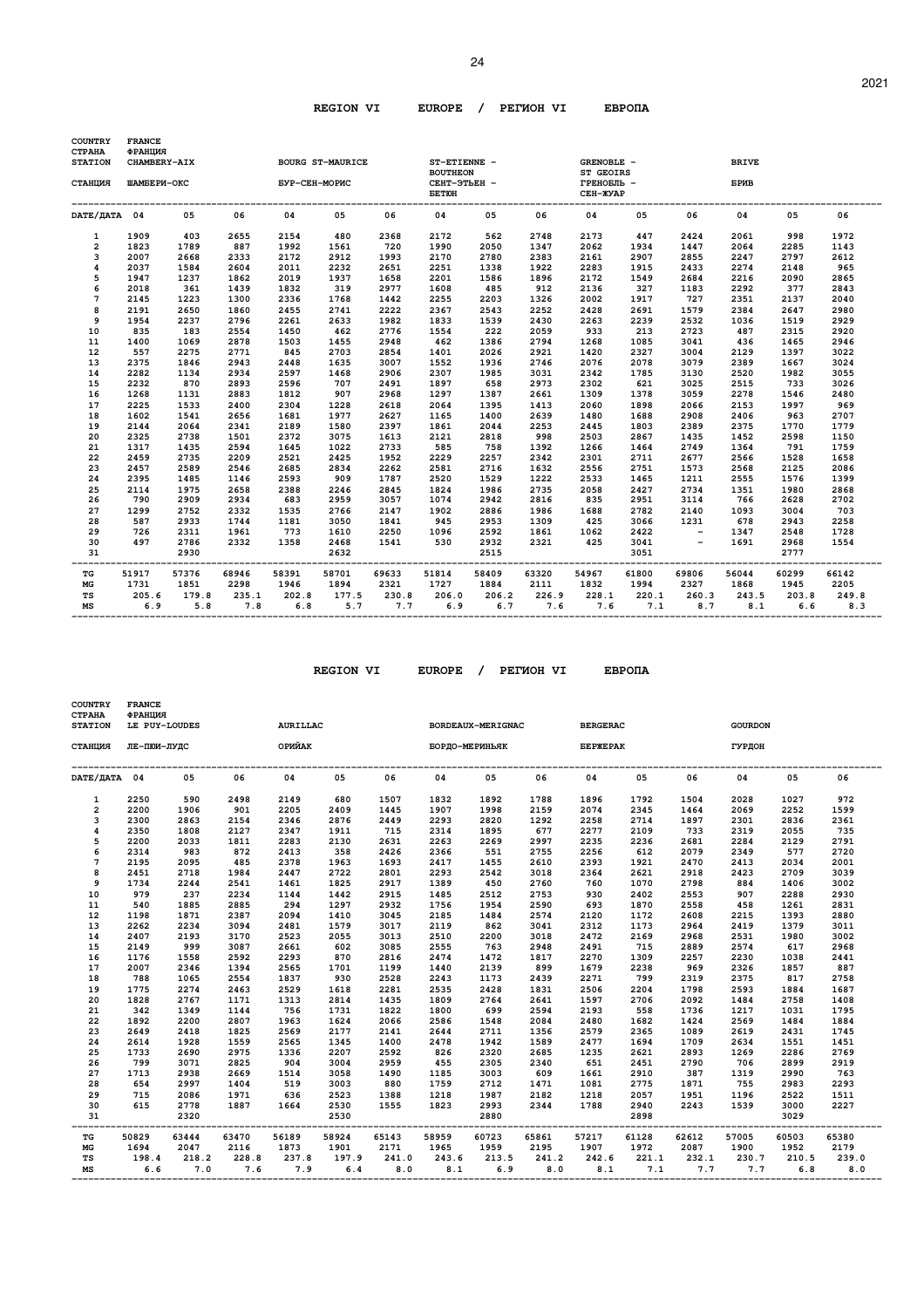| <b>COUNTRY</b><br>СТРАНА<br><b>STATION</b> | <b>FRANCE</b><br>ФРАНЦИЯ<br>MONTELIMAR |              |               | <b>EMBRUN</b> |              |              | <b>MENDE</b> |              |              | <b>BISCAROSSE</b> |              |              | RODEZ-AVEYRON |              |              |
|--------------------------------------------|----------------------------------------|--------------|---------------|---------------|--------------|--------------|--------------|--------------|--------------|-------------------|--------------|--------------|---------------|--------------|--------------|
| СТАНЦИЯ                                    | МОНТЕЛИМАР                             |              |               | <b>AMEPEH</b> |              |              | МАНД         |              |              | <b>БИСКАРРОС</b>  |              |              | РОДЕ-АВЕРОН   |              |              |
| DATE/JATA 04                               |                                        | 05           | 06            | 04            | 05           | 06           | 04           | 05           | 06           | 04                | 05           | 06           | 04            | 05           | 06           |
| 1                                          | 2239                                   | 340          | 2233          | 2199          | 378          | 2824         | 2138         | 776          | 1568         | 1646              | 2316         | 1604         | 2084          | 712          | 1134         |
| $\overline{2}$                             | 2154                                   | 2227         | 1364          | 2163          | 2428         | 958          | 1788         | 2179         | 630          | 1807              | 2794         | 2813         | 2140          | 2079         | 1197         |
| 3                                          | 2260                                   | 2812         | 2681          | 2014          | 2829         | 2043         | 2323         | 2855         | 2528         | 2239              | 2788         | 1301         | 2338          | 2855         | 2167         |
| 4                                          | 2262                                   | 2087         | 2192          | 2234          | 2318         | 2558         | 2306         | 1987         | 1636         | 2284              | 1895         | 738          | 2304          | 2056         | 645          |
| 5                                          | 2039                                   | 2133         | 2944          | 2028          | 2293         | 2741         | 2118         | 1813         | 2530         | 2252              | 2491         | 3104         | 2253          | 1868         | 2554         |
| 6                                          | 2408                                   | 975          | 2980          | 2372          | 1140         | 2427         | 2301         | 573          | 1647         | 2058              | 438          | 2981         | 2346          | 652          | 1855         |
| $\overline{7}$                             | 2367                                   | 2442         | 2562          | 2465          | 2746         | 2161         | 2363         | 2480         | 1008         | 2357              | 1796         | 2952         | 2383          | 2016         | 2010         |
| 8                                          | 2340                                   | 2671         | 2859          | 2427          | 2802         | 1759         | 2436         | 2633         | 2331         | 2252              | 2545         | 2922         | 2427          | 2737         | 2720         |
| 9                                          | 911                                    | 2127         | 2978          | 2321          | 1513         | 2615         | 356          | 1480         | 2525         | 1432              | 513          | 2966         | 1681          | 1498         | 2909         |
| 10                                         | 442                                    | 158          | 2989          | 537           | 134          | 2732         | 330          | 290          | 2348         | 2078              | 2704         | 2780         | 1394          | 1074         | 3033         |
| 11                                         | 709                                    | 1619         | 3005          | 1788          | 1375         | 2732         | 296          | 1057         | 2455         | 1580              | 2607         | 1828         | 420           | 1218         | 3058         |
| 12                                         | 2032                                   | 2353         | 2890          | 1470          | 2328         | 2998         | 2016         | 1831         | 2807         | 2293              | 1720         | 2097         | 2040          | 1496         | 2991         |
| 13                                         | 2503                                   | 2672         | 3072          | 2561          | 3054         | 3004         | 2503         | 1963         | 3007         | 2273              | 720          | 2974         | 2430          | 1995         | 3071         |
| 14                                         | 2460                                   | 2603         | 3018          | 1899          | 2427         | 2989         | 2554         | 2344         | 3051         | 2551              | 2451         | 2960         | 2578          | 1880         | 2986         |
| 15                                         | 2543                                   | 726          | 3026          | 2380          | 1129         | 2944         | 2560         | 713          | 3123         | 2588              | 607          | 2912         | 2556          | 730          | 3078         |
| 16                                         | 2504                                   | 369          | 2919          | 1546          | 608          | 2790         | 1855         | 783          | 2921         | 2543              | 1209         | 1665         | 2253          | 588          | 2877         |
| 17                                         | 2084                                   | 1868         | 1542          | 1633          | 2469         | 2325         | 2442         | 1446         | 1457         | 1521              | 2503         | 751          | 2372          | 1516         | 1148         |
| 18                                         | 2241                                   | 1462         | 2580          | 2335          | 2011         | 2337         | 1385         | 985          | 2376         | 2507              | 1582         | 2793         | 1808          | 895          | 2180         |
| 19                                         | 2546                                   | 2599         | 2302          | 2337          | 2892         | 2173         | 2302         | 2046         | 1869         | 2069              | 2654         | 1723         | 2456          | 1542         | 1969         |
| 20                                         | 2257                                   | 2861         | 1010          | 2470          | 3008         | 1207         | 1685         | 2846         | 1104         | 2170              | 2867         | 2282         | 1441          | 2826         | 1798         |
| 21                                         | 1807                                   | 1626         | 2308          | 1197          | 1797         | 2802         | 1026         | 2105         | 1259         | 2477              | 467          | 2941         | 939           | 2272         | 2249         |
| 22                                         | 2555                                   | 2553         | 3000          | 2343          | 1813         | 2449         | 1995         | 2223         | 2908         | 2373              | 1665         | 2542         | 2629          | 1729         | 1843         |
| 23                                         | 2590                                   | 2654         | 2481          | 2659          | 2698         | 2210         | 2468         | 2450         | 1971         | 2593              | 3000         | 1730         | 2626          | 2209         | 2015         |
| 24                                         | 2553                                   | 1811         | 2500          | 2615          | 1015         | 2326         | 2646         | 1509         | 1394         | 2438              | 2186         | 1935         | 2660          | 1146         | 1132         |
| 25                                         | 1782                                   | 2446         | 3112          | 2117          | 3095         | 3098         | 1566         | 1714         | 3073         | 835               | 2878         | 3099         | 1320          | 2178         | 2889         |
| 26                                         | 1094                                   | 2744         | 3058          | 677           | 2966         | 3094         | 877          | 2746         | 2846         | 311               | 2392         | 2624         | 843           | 2651         | 2814         |
| 27                                         | 1441                                   | 3016         | 2627          | 1612          | 3039         | 2017         | 1110         | 2866         | 2507         | 686               | 2920         | 587          | 1478          | 3048         | 1487         |
| 28                                         | 293                                    | 2839         | 1052          | 1101          | 2954         | 1827         | 303          | 2832         | 1266         | 1984              | 2334         | 1466         | 645           | 2938         | 856          |
| 29                                         | 1405                                   | 2398         | 2552          | 483           | 2104         | 2332         | 1041         | 2270         | 1487         | 1299              | 2190         | 2116         | 663           | 2401         | 1444         |
| 30                                         | 685                                    | 2907         | 2643          | 1203          | 2034         | 2999         | 1204         | 2428         | 2385         | 1826              | 2809         | 3005         | 1502          | 2839         | 2287         |
| 31                                         |                                        | 2825         |               |               | 2184         | ---------    |              | 1760         | --------     |                   | 2897         | ------       |               | 2872         |              |
| TG                                         | 57506                                  | 64923        | 76479         | 57186         | 65581        | 73471        | 52293        | 57983        | 64017        | 59322             | 64938        | 68191        | 57009         | 58516        | 64396        |
| MG                                         | 1917                                   | 2094         | 2549          | 1906          | 2116         | 2449         | 1743         | 1870         | 2134         | 1977              | 2095         | 2273         | 1900          | 1888         | 2147         |
| TS<br>MS                                   | 247.7<br>8.3                           | 242.2<br>7.8 | 315.0<br>10.5 | 199.2<br>6.6  | 207.5<br>6.7 | 250.6<br>8.4 | 209.3<br>7.0 | 188.9<br>6.1 | 230.0<br>7.7 | 255.1<br>8.5      | 242.3<br>7.8 | 256.4<br>8.5 | 228.5<br>7.6  | 199.4<br>6.4 | 234.3<br>7.8 |

| <b>COUNTRY</b><br><b>CTPAHA</b><br><b>STATION</b> | <b>FRANCE</b><br>ФРАНЦИЯ<br><b>AGEN</b> |       |             | MILLAU                                |             |                         | <b>CARPENTRAS</b>                     |             |       | <b>ST-AUBAN</b>            |       |            | <b>MONTAUBAN</b>          |       |       |
|---------------------------------------------------|-----------------------------------------|-------|-------------|---------------------------------------|-------------|-------------------------|---------------------------------------|-------------|-------|----------------------------|-------|------------|---------------------------|-------|-------|
| СТАНЦИЯ                                           | AXEH                                    |       |             | OŇNM                                  |             |                         | КАРПАНТРА                             |             |       | СЕНТ-ОБАН                  |       |            | MOHTOEAH                  |       |       |
| DATE/IATA 04                                      |                                         | 05    | 06          | 04                                    | 05          | 06                      | 04                                    | 05          | 06    | 04                         | 05    | 06         | 04                        | 05    | 06    |
| $\mathbf{1}$                                      | 1904                                    | 1176  | 1416        | 2202                                  | 680         | 1407                    | 2119                                  | 377         | 1960  | 2212                       | 303   | 1806       | 1884                      | 809   | 1303  |
| $\overline{a}$                                    | 1822                                    | 2452  | 2162        | 2183                                  | 2253        | 435                     | 2075                                  | 2612        | 1190  | 2208                       | 2835  | 1062       | 1820                      | 2515  | 1891  |
| 3                                                 | 2240                                    | 2833  | 1654        | 2401                                  | 2920        | 1533                    | 2123                                  | 2724        | 2559  | 1917                       | 2828  | 2623       | 2198                      | 2757  | 1690  |
| $\overline{\mathbf{4}}$                           | 2298                                    | 2311  | 744         | 2314                                  | 2392        | 1161                    | 1796                                  | 2500        | 2040  | 1563                       | 2122  | 2456       | 2276                      | 2218  | 391   |
| 5                                                 | 2162                                    | 1617  | 2650        | 2248                                  | 1866        | 2636                    | 2072                                  | 2340        | 2957  | 2154                       | 2232  | 2782       | 2036                      | 1864  | 2491  |
| 6                                                 | 2158                                    | 884   | 2263        | 2232                                  | 1247        | 2111                    | 2335                                  | 1822        | 2719  | 2498                       | 1896  | 2432       | 2078                      | 1122  | 2303  |
| $\overline{7}$                                    | 2404                                    | 1372  | 2589        | 2469                                  | 2125        | 1638                    | 2352                                  | 2727        | 2844  | 2507                       | 2406  | 2552       | 2370                      | 1425  | 2678  |
| 8                                                 | 2246                                    | 2741  | 3022        | 2430                                  | 2804        | 2642                    | 2216                                  | 2561        | 2779  | 2449                       | 2676  | 2231       | 2360                      | 2658  | 2989  |
| 9                                                 | 1085                                    | 1066  | 2766        | 440                                   | 1117        | 2933                    | 1391                                  | 2012        | 2878  | 2277                       | 2055  | 2619       | 1685                      | 853   | 2880  |
| 10                                                | 1819                                    | 2649  | 2891        | 286                                   | 559         | 2848                    | 236                                   | 343         | 2921  | 321                        | 129   | 2660       | 1709                      | 2182  | 2970  |
| 11                                                | 818                                     | 1818  | 2568        | 357                                   | 1331        | 2026                    | 526                                   | 2079        | 2754  | 1243                       | 1246  | 2521       | 530                       | 1425  | 2515  |
| 12                                                | 1902                                    | 1743  | 1758        | 2205                                  | 1848        | 2903                    | 2417                                  | 2692        | 2828  | 1711                       | 2372  | 2817       | 2025                      | 1539  | 1687  |
| 13                                                | 2362                                    | 1430  | 2988        | 2476                                  | 1738        | 3094                    | 2467                                  | 2862        | 2911  | 2595                       | 2750  | 2958       | 2322                      | 1748  | 2996  |
| 14                                                | 2475                                    | 2157  | 2898        | 2613                                  | 1804        | 2997                    | 2397                                  | 2652        | 2895  | 1887                       | 2698  | 2738       | 2531                      | 2032  | 2873  |
| 15                                                | 2567                                    | 634   | 2913        | 2617                                  | 998         | 3100                    | 2439                                  | 941         | 2859  | 2236                       | 1289  | 2876       | 2538                      | 698   | 2903  |
| 16                                                | 2454                                    | 834   | 2168        | 2047                                  | 739         | 2883                    | 2347                                  | 384         | 2762  | 1058                       | 672   | 2643       | 2344                      | 607   | 2528  |
| 17                                                | 1929                                    | 2093  | 933         | 2372                                  | 2286        | 1126                    | 1748                                  | 2589        | 1231  | 1625                       | 2687  | 1999       | 2221                      | 1664  | 635   |
| 18                                                | 2179                                    | 877   | 2598        | 1890                                  | 1023        | 2227                    | 2333                                  | 1734        | 2092  | 1992                       | 2005  | 2729       | 2090                      | 993   | 2863  |
| 19                                                | 2538                                    | 2130  | 1642        | 2457                                  | 2259        | 1408                    | 2454                                  | 2867        | 1871  | 2204                       | 2830  | 2086       | 2550                      | 2241  | 1612  |
| 20                                                | 1617                                    | 2847  | 1863        | 1757                                  | 2889        | 1311                    | 2174                                  | 2785        | 1130  | 2360                       | 2927  | 1519       | 1707                      | 2814  | 1657  |
| 21                                                | 1893                                    | 1234  | 2133        | 614                                   | 1737        | 1481                    | 1419                                  | 1965        | 2790  | 1424                       | 2034  | $\sim$ $-$ | 1042                      | 1871  | 1791  |
| 22                                                | 2537                                    | 1820  | 1949        | 2498                                  | 2037        | 2101                    | 2445                                  | 1843        | 2552  | 2634                       | 1650  | 2553       | 2513                      | 1921  | 1884  |
| 23                                                | 2697                                    | 2270  | 1224        | 2654                                  | 2272        | 1888                    | 2494                                  | 2313        | 2450  | 2480                       | 2434  | 2291       | 2643                      | 2256  | 1325  |
| 24                                                | 2610                                    | 1614  | 1798        | 2660                                  | 1359        | 1214                    | 2478                                  | 1735        | 2493  | 2594                       | 1537  | 2523       | 2591                      | 1483  | 1566  |
| 25                                                | 1137                                    | 2042  | 2786        | 1378                                  | 2218        | 3096                    | 1681                                  | 2861        | 3042  | 1968                       | 3070  | 3114       | 1204                      | 2296  | 2787  |
| 26                                                | 327                                     | 2189  | 2909        | 1117                                  | 2915        | 3023                    | 1253                                  | 2779        | 2988  | 1357                       | 2944  | 3070       | 649                       | 2369  | 2696  |
| 27                                                | 1300                                    | 2950  | 830         | 1299                                  | 3090        | 2350                    | 980                                   | 2958        | 2645  | 1354                       | 2922  | 2557       | 1004                      | 2941  | 707   |
| 28                                                | 1067                                    | 2881  | 2342        | 696                                   | 2733        | 1082                    | 554                                   | 2627        | 1690  | 666                        | 2857  | 2679       | 1028                      | 2481  | 2310  |
| 29                                                | 919                                     | 1810  | 1594        | 1030                                  | 2305        | 1983                    | 1496                                  | 2349        | 2803  | 649                        | 2318  | 3001       | 1263                      | 1773  | 1911  |
| 30                                                | 1304                                    | 2862  | 2406        | 1354                                  | 2444        | 2600                    | 918                                   | 2551        | 3004  | 1018                       | 2085  | 3118       | 1261                      | 2453  | 2325  |
| 31                                                |                                         | 2859  |             | ------------------------------------- | 3083        |                         |                                       | 2664        |       | -------------------------- | 2656  |            |                           | 2889  |       |
| TG                                                | 56770                                   | 60195 | 64457       | 55296                                 | 61071       | 63237                   | ----------------------------<br>55735 | 68248       | 74637 | 55161                      | 67465 | 75533      | ----------------<br>56472 | 58897 | 63157 |
| МG                                                | 1892                                    | 1942  | 2149        | 1843                                  | 1970        | 2108                    | 1858                                  | 2202        | 2488  | 1839                       | 2176  | 2518       | 1882                      | 1900  | 2105  |
| TS                                                | 230.0                                   |       | 207.4 230.7 |                                       | 224.7 207.8 | 234.9                   |                                       | 249.4 272.4 | 314.6 | 208.3                      | 249.8 |            | 298.0 230.2               | 206.6 | 233.7 |
| MS                                                | 7.7                                     |       |             | 6.7 7.7 7.5                           |             | $6.7$ $7.8$ $8.3$ $8.8$ |                                       |             |       | $10.5$ 6.9 8.1             |       |            | $9.9$ $7.7$ $6.7$ $7.8$   |       |       |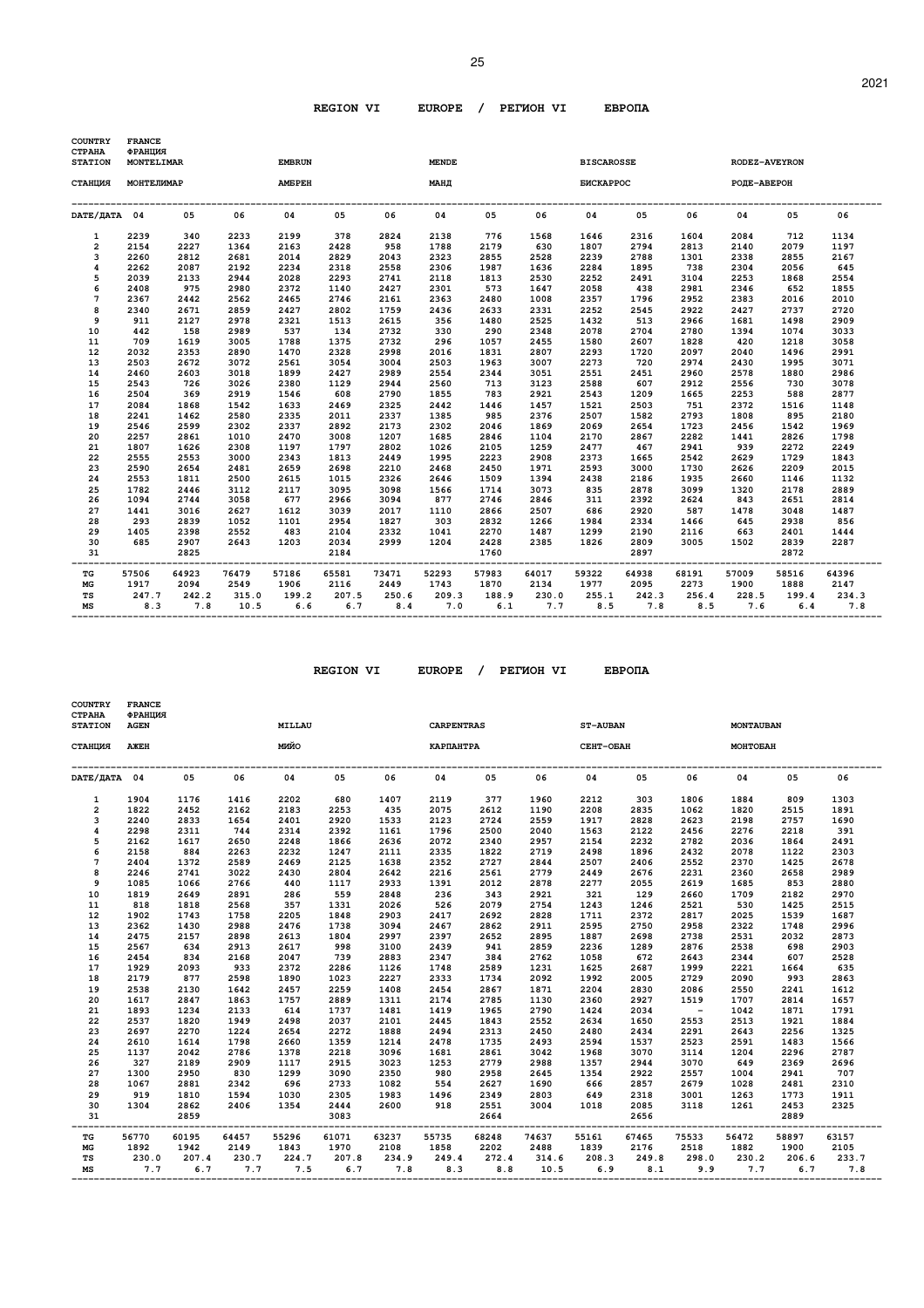| <b>COUNTRY</b><br><b>CTPAHA</b><br><b>STATION</b> | <b>FRANCE</b><br>ФРАНЦИЯ | MONT-DE-MARSAN | <b>ALBI</b>  |                                        |              |                         |                                      | NIMES-COURBESSAC |              | <b>DAX</b>     |              |              | <b>AUCH</b>  |                                                            |              |
|---------------------------------------------------|--------------------------|----------------|--------------|----------------------------------------|--------------|-------------------------|--------------------------------------|------------------|--------------|----------------|--------------|--------------|--------------|------------------------------------------------------------|--------------|
| СТАНЦИЯ                                           | МОН-ДЕ-МАРСАН            |                | <b>АЛЬБИ</b> |                                        |              |                         | HMM-KOPBECAK                         |                  |              | ДАК            |              |              | OШ           |                                                            |              |
| DATE/ДАТА 04                                      |                          | 05             | 06           | 04                                     | 05           | 06                      | 04                                   | 05               | 06           | 04             | 05           | 06           | 04           | 05                                                         | 06           |
| $\mathbf{1}$                                      | 1631                     | 1406           | 1234         | 2026                                   | 698          | 1742                    | 2131                                 | 383              | 1731         | 1679           | 2174         | 1372         | 1945         | 1297                                                       | 1471         |
| $\overline{2}$                                    | 1832                     | 2243           | 2755         | 2001                                   | 1989         | 1633                    | 2063                                 | 2379             | 1726         | 1771           | 2134         | 2774         | 1890         | 2539                                                       | 1903         |
| 3                                                 | 2173                     | 2685           | 1030         | 1745                                   | 2822         | 2117                    | 2225                                 | 2736             | 2902         | 1933           | 2696         | 1046         | 2207         | 2767                                                       | 1531         |
| $\overline{\mathbf{4}}$                           | 2240                     | 2156           | 725          | 2253                                   | 2297         | 586                     | 1986                                 | 2462             | 2060         | 2290           | 2347         | 435          | 2297         | 2375                                                       | 374          |
| 5                                                 | 2185                     | 1940           | 2439         | 2063                                   | 1708         | 2262                    | 2104                                 | 2575             | 2701         | 2147           | 1829         | 2349         | 2034         | 1732                                                       | 2266         |
| 6                                                 | 1654                     | 1457           | 2559         | 2004                                   | 1482         | 2164                    | 2345                                 | 2035             | 2810         | 1796           | 2058         | 2542         | 1486         | 1955                                                       | 2223         |
| 7                                                 | 2354                     | 1480           | 2455         | 2452                                   | 1533         | 2470                    | 2335                                 | 2559             | 2478         | 2473           | 1697         | 2391         | 2433         | 1556                                                       | 2720         |
| 8                                                 | 2201                     | 2572           | 2853         | 2382                                   | 2678         | 2931                    | 2065                                 | 2727             | 2823         | 2241           | 2561         | 2988         | 2344         | 2597                                                       | 2959         |
| 9                                                 | 465                      | 412            | 2636         | 1761                                   | 1120         | 3007                    | 964                                  | 2007             | 2746         | 565            | 377          | 2461         | 1424         | 911                                                        | 2715         |
| 10                                                | 1702                     | 2141           | 2615         | 1449                                   | 1328         | 2978                    | 215                                  | 247              | 2956         | 1651           | 2478         | 2945         | 2124         | 2467                                                       | 2900         |
| 11                                                | 1057                     | 1980           | 2079         | 504                                    | 1252         | 2310                    | 360                                  | 2202             | 2660         | 1014           | 2293         | 2496         | 715          | 1935                                                       | 2647         |
| 12                                                | 1781                     | 1587           | 2072         | 1747                                   | 1855         | 1850                    | 2379                                 | 2731             | 2955         | 2159           | 1601         | 2113         | 2059         | 1827                                                       | 2430         |
| 13                                                | 2123                     | 1194           | 2880         | 2410                                   | 2036         | $\sim 100$ km s $^{-1}$ | 2439                                 | 2826             | 3034         | 2109           | 1386         | 2728         | 2261         | 1764                                                       | 2914         |
| 14                                                | 2464                     | 2249           | 2633         | 2558                                   | 1876         | $\sim$ $-$              | 2336                                 | 2945             | 2938         | 2525           | 2153         | 2658         | 2518         | 2112                                                       | 2673         |
| 15                                                | 2510                     | 590            | 2731         | 2533                                   | 745          | 2954                    | 2495                                 | 997              | 2898         | 2591           | 806          | 2587         | 2569         | 795                                                        | 2834         |
| 16                                                | 2494                     | 701            | 1802         | 2165                                   | 471          | 2684                    | 2226                                 | 1028             | 2789         | 2434           | 632          | 1547         | 2308         | 667                                                        | 2193         |
| 17                                                | 1180                     | 2028           | 990          | 2257                                   | 1848         | 899                     | 1539                                 | 2322             | 1291         | 1310           | 2235         | 773          | 1785         | 2308                                                       | 908          |
| 18                                                | 2179                     | 834            | 2090         | 1736                                   | 1090         | 2523                    | 2227                                 | 1767             | 1742         | 2196           | 1083         | 2136         | 2084         | 1267                                                       | 2644         |
| 19                                                | 2365<br>1922             | 2175<br>2879   | 2135<br>1863 | 2551                                   | 2086         | 1448<br>1640            | 2425                                 | 2734<br>2850     | 1218<br>1038 | 2205<br>2303   | 2266         | 2117<br>1904 | 2530<br>1841 | 2374                                                       | 1890         |
| 20                                                |                          | 535            |              | 1866<br>789                            | 2789         | 2255                    | 2021                                 |                  | 2394         | 2354           | 2954         |              | 2183         | 2878                                                       | 1845         |
| 21                                                | 1961<br>2535             | 1355           | 2443         | 2310                                   | 2101<br>1912 | 2039                    | 1116<br>2519                         | 1099<br>2389     | 2681         | 2324           | 556<br>1607  | 2097<br>1722 | 2541         | 1291<br>1887                                               | 1762<br>2581 |
| 22                                                |                          |                | 1788<br>1273 | 2581                                   |              | 1692                    |                                      |                  | 2051         |                |              |              | 2634         |                                                            |              |
| 23<br>24                                          | 2560<br>2321             | 2378<br>1715   | 1307         | 2606                                   | 2135<br>1399 | 1695                    | 2582<br>2548                         | 2116<br>1975     | 2793         | 2564<br>2297   | 2587<br>1694 | 1333<br>1477 | 2515         | 2408<br>1478                                               | 666<br>2126  |
| 25                                                | 1024                     | 2049           | 2322         | 1198                                   | 2111         | 2663                    | 1583                                 | 2841             | 3068         | 987            | 2446         | 2227         | 1315         | 2142                                                       | 2576         |
| 26                                                | 358                      | 2006           | 2678         | 856                                    | 2659         | 2913                    | 1338                                 | 2802             | 2969         | 300            | 2219         | 2679         | 279          | 2415                                                       | 2828         |
| 27                                                | 775                      | 2862           | 526          | 1239                                   | 2955         | 1271                    | 1204                                 | 2968             | 2694         | 663            | 2931         | 481          | 1034         | 2915                                                       | 1143         |
| 28                                                | 1513                     | 2600           | 2201         | 579                                    | 2571         | 1265                    | 442                                  | 2746             | 1223         | 1672           | 2508         | 2175         | 1271         | 2249                                                       | 2635         |
| 29                                                | 963                      | 1954           | 1554         | 991                                    | 1883         | 1725                    | 1205                                 | 2234             | 2617         | 814            | 1842         | 1145         | 719          | 1591                                                       | 1931         |
| 30                                                | 1068                     | 2087           | 2513         | 1082                                   | 2415         | 2591                    | 1201                                 | 2725             | 2923         | 681            | 2549         | 2177         | 1008         | 2757                                                       | 2280         |
| 31                                                |                          | 2746           |              |                                        | 2855         |                         |                                      | 2878             |              |                | 2728         |              |              | 2690                                                       |              |
| TG                                                | 53590                    | 56996          | 61181        | 54694                                  | 58699        | 62472                   | ---------------------------<br>54618 | 69285            | 72909        | 54048          | 61427        | 59875        | 56353        | 61946                                                      | 64568        |
| MG                                                | 1786                     | 1839           | 2039         | 1823                                   | 1894         | 2082                    | 1821                                 | 2235             | 2430         | 1802           | 1982         | 1996         | 1878         | 1998                                                       | 2152         |
| TS<br>МS                                          | 223.4<br>7.4             | 6.3            |              | 196.8 205.5 224.3 200.8<br>$6.9$ $7.5$ | 6.5          | 232.2                   | $7.7$ $7.9$ 8.7                      | 236.4 269.9      |              | $10.1$ 7.2 6.9 |              | 6.6          |              | 301.9 216.1 214.0 198.3 225.8 214.9 224.5<br>$7.5$ 6.9 7.5 |              |

| <b>COUNTRY</b><br><b>CTPAHA</b><br><b>STATION</b> | <b>FRANCE</b><br>ФРАНЦИЯ<br><b>NICE</b> |       |             |       | <b>TOULOUSE-BLAGNAC</b> |                      | MONTPELLIER                                            |       |       |                                     | <b>BIARRITZ-ANGLET</b> |          | <b>MARIGNANE</b>          |         |       |
|---------------------------------------------------|-----------------------------------------|-------|-------------|-------|-------------------------|----------------------|--------------------------------------------------------|-------|-------|-------------------------------------|------------------------|----------|---------------------------|---------|-------|
| СТАНЦИЯ                                           | НИЦЦА                                   |       |             |       | ТУЛУЗА - БЛАНЬЯК        |                      | МОНПЕЛЬЕ                                               |       |       |                                     | БИАРРИЦ-АНГЛЕ          |          | МАРИНЬЯН                  |         |       |
| DATE/IATA 04                                      |                                         | 05    | 06          | 04    | 05                      | 06                   | 04                                                     | 05    | 06    | 04                                  | 05                     | 06       | 04                        | 05      | 06    |
| $\mathbf{1}$                                      | 1853                                    | 274   | 2215        | 2019  | 895                     | 1745                 | 2193                                                   | 600   | 1803  | 1598                                | 2111                   | 1161     | 2237                      | 360     | 2127  |
| $\overline{a}$                                    | 1832                                    | 2330  | 1023        | 1907  | 2251                    | 2156                 | 2042                                                   | 2304  | 1743  | 1304                                | 2441                   | 2869     | 2165                      | 2798    | 2222  |
| 3                                                 | 1438                                    | 2249  | 2417        | 2237  | 2780                    | 2313                 | 2310                                                   | 2701  | 2872  | 1829                                | 2690                   | 660      | 2165                      | 2798    | 2960  |
| 4                                                 | 912                                     | 2155  | 2098        | 2287  | 2444                    | 352                  | 2143                                                   | 2522  | 2096  | 2212                                | 2257                   | 192      | 2154                      | 2689    | 2220  |
| 5                                                 | 1787                                    | 2384  | 2505        | 2066  | 1973                    | 2269                 | 2122                                                   | 2659  | 3032  | 1933                                | 1705                   | 1978     | 2234                      | 2512    | 2991  |
| 6                                                 | 1976                                    | 2275  | 2235        | 1636  | 1643                    | 2414                 | 2368                                                   | 2373  | 2165  | 1883                                | 2316                   | 2606     | 2492                      | 2570    | 2928  |
| $\overline{7}$                                    | 1627                                    | 2407  | 2448        | 2416  | 1291                    | 2739                 | 2443                                                   | 2466  | 2465  | 2437                                | 2079                   | 2813     | 2503                      | 2727    | 2917  |
| 8                                                 | 2036                                    | 2361  | 2063        | 2367  | 2653                    | 3038                 | 2341                                                   | 2713  | 2660  | 2115                                | 2626                   | 2980     | 2370                      | 2788    | 2590  |
| 9                                                 | 1996                                    | 2073  | 1947        | 1508  | 855                     | 2900                 | 1214                                                   | 2051  | 2672  | 951                                 | 647                    | 2247     | 1779                      | 2164    | 2979  |
| 10                                                | 554                                     | 709   | 2296        | 1558  | 2223                    | 2930                 | 104                                                    | 196   | 2943  | 1881                                | 2274                   | 2636     | 339                       | 268     | 2966  |
| 11                                                | 1008                                    | 1557  | 2059        | 405   | 1610                    | 2414                 | 408                                                    | 2585  | 2330  | 998                                 | 2363                   | 2165     | 859                       | 2270    | 2901  |
| 12                                                | 690                                     | 2483  | 2495        | 2023  | 1995                    | 2168                 | 2483                                                   | 2730  | 2936  | 2110                                | 1472                   | 2050     | 2502                      | 2827    | 2876  |
| 13                                                | 1955                                    | 2479  | 2536        | 2295  | 2088                    | 3011                 | 2428                                                   | 2765  | 2995  | 1939                                | 1338                   | 2745     | 2566                      | 2926    | 3013  |
| 14                                                | 1299                                    | 1815  | 2506        | 2524  | 2367                    | 2924                 | 2484                                                   | 2882  | 2943  | 2500                                | 1935                   | 2737     | 2353                      | 2451    | 2948  |
| 15                                                | 1357                                    | 1692  | 2415        | 2540  | 866                     | 2708                 | 2536                                                   | 970   | 2943  | 2541                                | 768                    | 2830     | 2507                      | 1137    | 2976  |
| 16                                                | 1683                                    | 994   | 2340        | 2308  | 463                     | $\sim 100$ m $^{-1}$ | 2221                                                   | 1099  | 2595  | 2511                                | 388                    | 1878     | 2262                      | 835     | 2842  |
| 17                                                | 846                                     | 2452  | 2199        | 2168  | 2330                    | 525                  | 1578                                                   | 2320  | 1358  | 1688                                | 2681                   | 404      | 481                       | 2818    | 1312  |
| 18                                                | 1679                                    | 2199  | 2415        | 1892  | 1642                    | 2558                 | 1649                                                   | 1843  | 2307  | 2401                                | 1169                   | 2112     | 2546                      | 2158    | 2663  |
| 19                                                | 1872                                    | 2432  | 1600        | 2563  | 2013                    | 1698                 | 2530                                                   | 2868  | 1487  | 2291                                | 2306                   | 1426     | 2582                      | 2841    | 1799  |
| 20                                                | 2112                                    | 2591  | 1191        | 1965  | 2876                    | 1598                 | 1870                                                   | 2839  | 1202  | 2209                                | 2887                   | 1715     | 2189                      | 2946    | 1520  |
| 21                                                | 1284                                    | 2059  | 2450        | 2099  | 2043                    | 1905                 | 2009                                                   | 693   | 2862  | 2503                                | 551                    | 1764     | 1669                      | 2100    | 2874  |
| 22                                                | 2159                                    | 1551  | 2539        | 2486  | 1651                    | 1947                 | 2561                                                   | 2484  | 2912  | 1633                                | 1098                   | 1377     | 2495                      | 1456    | 2963  |
| 23                                                | 2184                                    | 1679  | 1796        | 2662  | 2020                    | 913                  | 2585                                                   | 1984  | 2578  | 2327                                | 2720                   | 366      | 2605                      | 1935    | 2575  |
| 24                                                | 2216                                    | 877   | 2587        | 2535  | 1373                    | 1875                 | 2572                                                   | 1996  | 2694  | 2125                                | 1765                   | 1731     | 2599                      | 2170    | 2985  |
| 25                                                | 1829                                    | 2659  | 2621        | 1222  | 2346                    | 2650                 | 1499                                                   | 2931  | 3001  | 871                                 | 2687                   | 2369     | 1908                      | 3075    | 3050  |
| 26                                                | 1453                                    | 2458  | 2437        | 319   | 2502                    | 2882                 | 1435                                                   | 2646  | 2891  | 348                                 | 2374                   | 2341     | 1253                      | 2819    | 2856  |
| 27                                                | 974                                     | 2138  | 2440        | 883   | 2961                    | 383                  | 1392                                                   | 2945  | 2518  | 428                                 | 2744                   | 453      | 1274                      | 3014    | 2477  |
| 28                                                | 950                                     | 2381  | 2272        | 777   | 2391                    | 1966                 | 771                                                    | 2696  | 1359  | 1446                                | 2351                   | 2151     | 739                       | 2594    | 2456  |
| 29                                                | 421                                     | 1727  | 2510        | 1007  | 1607                    | 2214                 | 1186                                                   | 2312  | 2942  | 747                                 | 1763                   | 691      | 1182                      | 2680    | 2830  |
| 30                                                | 1404                                    | 2083  | 2689        | 857   | 2694                    | 2392                 | 1751                                                   | 2693  | 3028  | 849                                 | 2434                   | 2441 926 |                           | 2711    | 3012  |
| 31                                                |                                         | 2427  |             |       | 2883                    |                      |                                                        | 2673  |       | -----------------------------       | 2795                   |          | ------------------------- | 2846    |       |
| -----<br>TG                                       | 45386                                   | 61950 | 67344       | 55531 | 61729                   | 63711                | ---------------------------<br>57228                   | 69539 | 74332 | 52608                               | 61735                  | 55888    | 57935                     | 72283   | 79828 |
| МG                                                | 1513                                    | 1998  | 2245        | 1851  | 1991                    | 2124                 | 1908                                                   | 2243  | 2478  | 1754                                | 1991                   | 1863     | 1931                      | 2332    | 2661  |
| TS                                                | 187.0                                   |       | 263.7 312.6 |       | 229.7 218.6             | 234.2                |                                                        |       |       | 244.3 274.7 310.3 205.8 218.7 185.1 |                        |          | 245.7                     | 290.2   | 349.8 |
| МS                                                | 6.2                                     |       | 8.5 10.4    |       |                         |                      | $7.7$ $7.1$ $7.8$ $8.1$ $8.9$ $10.3$ $6.9$ $7.1$ $6.2$ |       |       |                                     |                        |          |                           | 8.2 9.4 | 11.7  |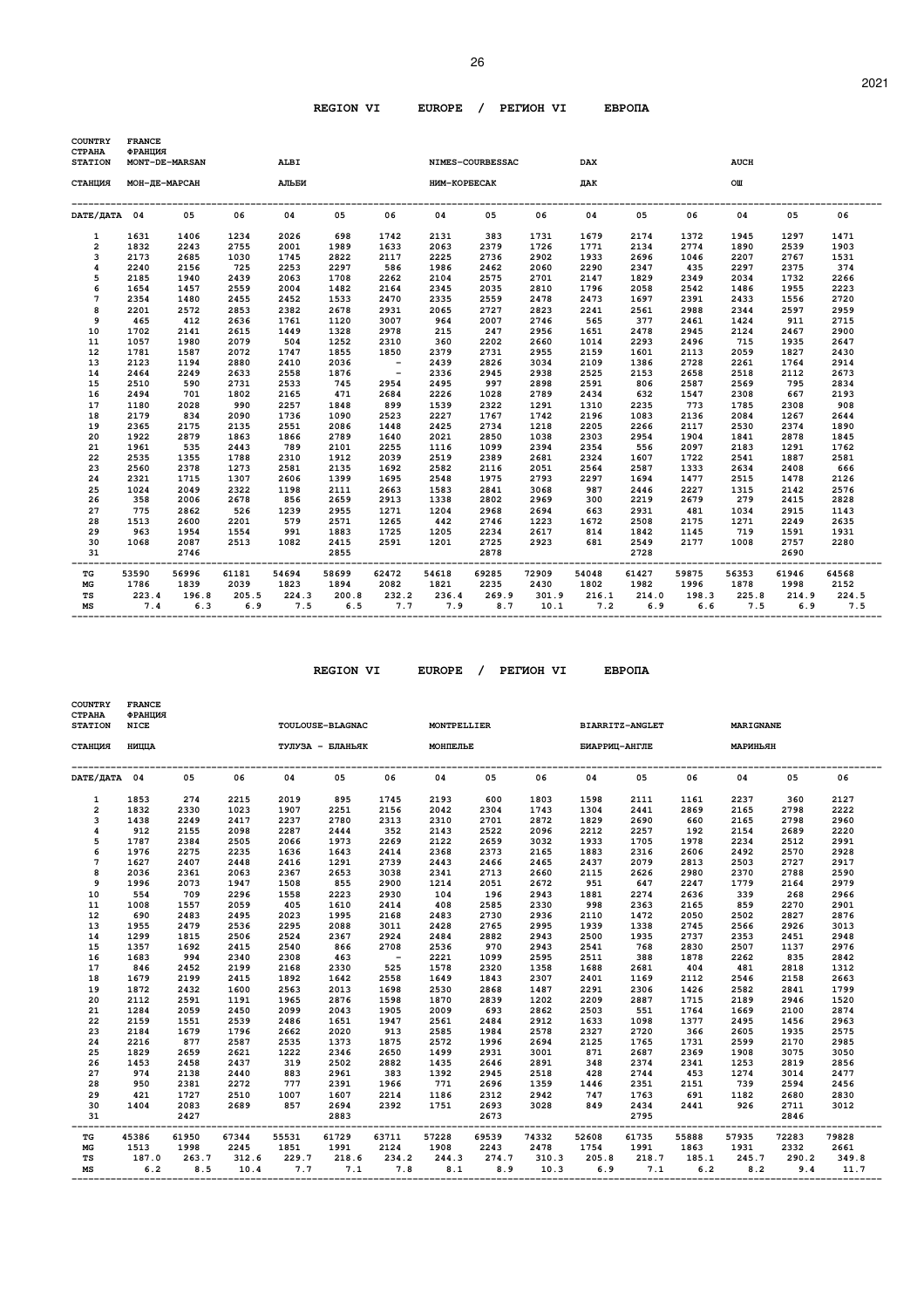| <b>COUNTRY</b><br><b>CTPAHA</b> | <b>FRANCE</b><br>ФРАНЦИЯ |              |              |              |              |                   |                    |              |              |                     |              |              |               |              |               |
|---------------------------------|--------------------------|--------------|--------------|--------------|--------------|-------------------|--------------------|--------------|--------------|---------------------|--------------|--------------|---------------|--------------|---------------|
| <b>STATION</b>                  | PAU-UZEIN                |              |              | LE LUC       |              |                   | <b>CARCASSONNE</b> |              |              | <b>TARBES-OSSUN</b> |              |              | ILE DU LEVANT |              |               |
| СТАНЦИЯ                         | по-узейн                 |              |              | ЛЕ-ЛЮК       |              |                   | <b>KAPKACOH</b>    |              |              | <b>TAPE-OCCYH</b>   |              |              | ИЛЬ-ДЮ-ЛЕВАН  |              |               |
| DATE/ JATA 04                   |                          | 05           | 06           | 04           | 05           | 06                | 04                 | 05           | 06           | 04                  | 05           | 06           | 04            | 05           | 06            |
| 1                               | 1850                     | 1242         | 1199         | 2152         | 257          | 2307              | 1833               | 795          | 719          | 1839                | 1050         | 1267         | 2264          | 228          | 2257          |
| $\overline{2}$                  | 1559                     | 2491         | 2396         | 2123         | 2590         | 2050              | 1668               | 2539         | 664          | 1771                | 1507         | 2044         | 2191          | 2609         | 2501          |
| 3                               | 1391                     | 2737         | 970          | 1953         | 2699         | 2752              | 1470               | 2558         | 1168         | 503                 | 2540         | 819          | 1985          | 2777         | 2867          |
| 4                               | 2349                     | 2214         | 437          | 1591         | 2732         | 2256              | 2186               | 2445         | 324          | 2260                | 2311         | 496          | 1974          | 2701         | 2433          |
| 5                               | 2340                     | 1544         | 2078         | 2078         | 2704         | 2727              | 2180               | 1915         | 2942         | 2311                | 1542         | 1503         | 2219          | 2752         | 2919          |
| 6                               | 1128                     | 2163         | 2652         | 2404         | 2707         | 2091              | 1028               | 2276         | 2565         | 1457                | 1654         | 2085         | 2453          | 2766         | 2245          |
| $\overline{7}$                  | 2488                     | 1791         | 2814         | 2222         | 2826         | 2030              | 2349               | 1544         | 2932         | 2405                | 2275         | 2578         | 1790          | 2526         | 2722          |
| 8                               | 2318                     | 2371         | 2947         | 2354         | 2767         | 2226              | 2277               | 2686         | 2963         | 2269                | 2393         | 3013         | 2422          | 2789         | 2902          |
| 9                               | 1049                     | 1145         | 2017         | 2220         | 2167         | 2642              | 1502               | 990          | 2935         | 1125                | 1372         | 1953         | 2171          | 2558         | 2517          |
| 10                              | 1554                     | 2384         | 2462         | 355          | 247          | 2896              | 379                | 1351         | 2915         | 1746                | 1885         | 2427         | 397           | 268          | 2932          |
| 11                              | 877                      | 2180         | 2195         | 483          | 1190         | 2226              | 403                | 1590         | 2436         | 585                 | 1884         | 1981         | 572           | 2099         | 2636          |
| 12                              | 2250                     | 1520         | 1772         | 2315         | 2935         | 2679              | 2106               | 2358         | 2759         | 2127                | 1755         | 2217         | 2466          | 2951         | 2908          |
| 13                              | 2050                     | 1542         | 2875         | 2459         | 2904         | 2971              | 2238               | 2315         | 2921         | 2050                | 1886         | 2886         | 2511          | 2964         | 2975          |
| 14                              | 2556                     | 1931         | 2337         | 1559         | 2910         | 2879              | 2356               | 2203         | 2746         | 2506                | 1923         | 2334         | 2259          | 2746         | 2936          |
| 15                              | 2602                     | 611          | 2762         | 1934         | 1855         | 2876              | 2468               | 1078         | 2771         | 2505                | 873          | 2239         | 2263          | 2073         | 2688          |
| 16                              | 2479                     | 477          | 1946         | 1078         | 997          | 2771              | 2176               | 1121         | 2557         | 2407                | 897          | 1656         | 1719          | 1279         | 2825          |
| 17                              | 1369                     | 2276         | 772          | 868          | 2883         | 1985              | 1824               | 2741         | 827          | 1561                | 2339         | 738          | 630           | 2939         | 1965          |
| 18                              | 2344                     | 1269         | 2546         | 1488         | 2506         | 2743              | 2112               | 2034         | 2492         | 2484                | 1346         | 2600         | 2241          | 2723         | 2510          |
| 19                              | 2124                     | 2430         | 2295         | 2103         | 2864         | 1594              | 2516               | 2279         | 1531         | 2333                | 2728         | 2649         | 2497          | 2914         | 1406          |
| 20                              | 1720                     | 2941         | 1730         | 2189         | 2874         | 1250              | 1881               | 2830         | 1558         | 1380                | 2868         | 2042         | 2311          | 2915         | 1086          |
| 21                              | 2261                     | 1056         | 2132         | 1468         | 2216         | 2650              | 1606               | 2133         | 2692         | 1978                | 1786         | 1996         | 2279          | 2013         | 2929          |
| 22                              | 2048                     | 1350         | 2608         | 2405         | 1676         | 2879              | 1640               | 2226         | 2530         | 1794                | 1252         | 1632         | 2624          | 1772         | 2753          |
| 23                              | 2605                     | 2459         | 1004         | 2556         | 2577         | 2207              | 2568               | 1148         | 1490         | 2592                | 2060         | 1112         | 2591          | 2495         | 2253          |
| 24                              | 2194                     | 950          | 1452         | 2546         | 1576         | 2852              | 2537               | 1681         | 2127         | 2310                | 1446         | 1393         | 2629          | 1492         | 2999          |
| 25                              | 1392                     | 2120         | 2354         | 2056         | 3079         | 3097              | 1152               | 2421         | 3001         | 996                 | 1822         | 1902         | 2078          | 3097         | 3050          |
| 26                              | 347                      | 2334         | 2738         | 1273         | 2875         | 2821              | 619                | 2450         | 2758         | 340                 | 2282         | 2664         | 1367          | 2928         | 2902          |
| 27                              | 782                      | 2900         | 741          | 1022         | 2942         | 2749              | 876                | 2898         | 1981         | 1071                | 2911         | 707          | 566           | 2971         | 2815          |
| 28                              | 957                      | 2335         | 2587         | 1024         | 2574         | 3004              | 799                | 1894         | 1710         | 749                 | 1626         | 1701         | 1333          | 1645         | 2927          |
| 29                              | 409                      | 2118         | 2155         | 535          | 2279         | 3014              | 1510               | 1885         | 1810         | 492                 | 1946         | 2340         | 667           | 2486         | 2929          |
| 30<br>31                        | 769                      | 2231<br>2870 | 1792         | 1331         | 2492<br>2719 | 3096              | 1804               | 2441<br>2844 | 2667         | 533                 | 2111<br>2872 | 1298         | 1214          | 2712<br>2873 | 3002          |
| TG                              | 52161                    | 59982        | 60765        | 52144        | 72619        | --------<br>76320 | 52063              | 63669        | 65491        | 50479               | 59142        | 56272        | 56683         | 74061        | 78789         |
| MG                              | 1739                     | 1935         | 2026         | 1738         | 2343         | 2544              | 1735               | 2054         | 2183         | 1683                | 1908         | 1876         | 1889          | 2389         | 2626          |
| TS<br>MS                        | 200.7<br>6.7             | 205.1<br>6.6 | 200.2<br>6.7 | 207.1<br>6.9 | 296.7<br>9.6 | 315.8<br>10.5     | 211.5<br>7.1       | 227.7<br>7.3 | 250.1<br>8.3 | 190.2<br>6.3        | 197.2<br>6.4 | 177.1<br>5.9 | 243.1<br>8.1  | 300.8<br>9.7 | 339.6<br>11.3 |

| <b>COUNTRY</b><br>СТРАНА<br><b>STATION</b> | <b>FRANCE</b><br>ФРАНЦИЯ<br>ST-GIRONS |       |       | PERPIGNAN |       |       | <b>BASTIA</b> |       |       | <b>AJACCIO</b> |       |       | <b>GERMANY</b><br><b>ГЕРМАНИЯ</b><br>HAMBURG -<br><b>FUHLSBUETTEL</b> |       |                          |
|--------------------------------------------|---------------------------------------|-------|-------|-----------|-------|-------|---------------|-------|-------|----------------|-------|-------|-----------------------------------------------------------------------|-------|--------------------------|
| СТАНЦИЯ                                    | СЕН-ЖИРОН                             |       |       | ПЕРПИНЬЯН |       |       | БАСТИЯ        |       |       | <b>AAYYO</b>   |       |       | TAMEYPT -<br><b>ФЮЛСБЮТТЕЛЬ</b>                                       |       |                          |
| DATE/ JATA 04                              |                                       | 05    | 06    | 04        | 05    | 06    | 04            | 05    | 06    | 04             | 05    | 06    | 04                                                                    | 05    | 06                       |
| 1                                          | 1977                                  | 876   | 1491  | 2050      | 841   | 1566  | 2104          | 900   | 2989  | 2181           | 529   | 2833  | 762                                                                   | 1410  | 2239                     |
| $\overline{2}$                             | 1656                                  | 1263  | 1394  | 1583      | 1672  | 1509  | 2136          | 2592  | 783   | 2265           | 2623  | 1929  | 603                                                                   | 1461  | 2626                     |
| 3                                          | 997                                   | 2649  | 1943  | 2222      | 2641  | 1945  | 2028          | 2501  | 2874  | 1816           | 2646  | 2916  | 1752                                                                  | 1427  | 1012                     |
| $\overline{\mathbf{4}}$                    | 2205                                  | 2166  | 609   | 1890      | 2575  | 1778  | 2313          | 1069  | 2821  | 2172           | 1122  | 2744  | 433                                                                   | 744   | 2515                     |
| 5                                          | 2337                                  | 1950  | 2030  | 2217      | 2025  | 2966  | 2291          | 2199  | 1735  | 2313           | 2561  | 2650  | 1338                                                                  | 663   | 2213                     |
| 6                                          | 863                                   | 1925  | 2267  | 2345      | 2407  | 2396  | 2236          | 2695  | 1089  | 1776           | 2748  | 1977  | 1381                                                                  | 1883  | 507                      |
| $7\phantom{.0}$                            | 2377                                  | 1826  | 2630  | 2441      | 2216  | 3008  | 1257          | 2407  | 2548  | 1328           | 2212  | 2930  | 827                                                                   | 1492  | 1362                     |
| 8                                          | 2317                                  | 2754  | 3079  | 2245      | 2677  | 3032  | 2438          | 2574  | 2224  | 2508           | 2814  | 2703  | 912                                                                   | 1894  | 2494                     |
| 9                                          | 1309                                  | 1740  | 2858  | 1626      | 1562  | 2970  | 2396          | 2661  | 2931  | 2363           | 2738  | 2963  | 782                                                                   | 2430  | 2717                     |
| 10                                         | 1455                                  | 1440  | 2792  | 401       | 668   | 2993  | 916           | 2636  | 2887  | 764            | 2716  | 2357  | 1550                                                                  | 1504  | 2739                     |
| 11                                         | 425                                   | 1565  | 1792  | 810       | 1207  | 1955  | 1579          | 474   | 2833  | 1746           | 764   | 2834  | 417                                                                   | 614   | 2398                     |
| 12                                         | 2089                                  | 2104  | 2866  | 2500      | 2355  | 2851  | 975           | 2819  | 2972  | 1103           | 2701  | 2941  | 1403                                                                  | 937   | 1940                     |
| 13                                         | 2106                                  | 2173  | 2950  | 2428      | 2662  | 2978  | 2083          | 2998  | 2959  | 2321           | 2032  | 2978  | 1767                                                                  | 559   | 2050                     |
| 14                                         | 2522                                  | 2259  | 2482  | 2392      | 2613  | 2738  | 2224          | 860   | 2661  | 2493           | 571   | 2986  | $\sim$                                                                | 348   | 2999                     |
| 15                                         | 2476                                  | 1076  | 2191  | 2523      | 2006  | 2600  | 1125          | 2438  | 2915  | 2486           | 2448  | 2925  | 1522                                                                  | 1335  | 2212                     |
| 16                                         | 2481                                  | 761   | 1982  | 2474      | 1065  | 2458  | 1083          | 1084  | 2361  | 1491           | 1426  | 2974  | 2066                                                                  | 1503  | 3023                     |
| 17                                         | 2181                                  | 2674  | 850   | 1325      | 2461  | 1383  | 2446          | 2644  | 2738  | 628            | 2571  | 2484  | 2068                                                                  | 1780  | 2899                     |
| 18                                         | 2406                                  | 1883  | 2475  | 2310      | 2417  | 2563  | 2248          | 2777  | 2758  | 1871           | 2581  | 2737  | 1918                                                                  | 1295  | 2430                     |
| 19                                         | 2584                                  | 2541  | 2105  | 2566      | 2779  | 1792  | 1468          | 2483  | 2245  | 2635           | 2676  | 2405  | 1711                                                                  | 1867  | 2787                     |
| 20                                         | 1216                                  | 2855  | 1926  | 1293      | 2875  | 1532  | 2521          | 2597  | 1186  | 2560           | 2925  | 1038  | 2391                                                                  | 1775  | 1684                     |
| 21                                         | 1647                                  | 2082  | 1984  | 1011      | 2339  | 2930  | 1150          | 1875  | 1789  | 842            | 2923  | 2253  | 1695                                                                  | 1611  | 493                      |
| 22                                         | 2235                                  | 1390  | 1506  | 2015      | 1254  | 1572  | 1476          | 1752  | 2458  | 2513           | 2609  | 2866  | 1147                                                                  | 881   | $\overline{\phantom{a}}$ |
| 23                                         | 2677                                  | 1069  | 773   | 2621      | 902   | 1811  | 2615          | 1995  | 2607  | 2610           | 1734  | 2595  | 2355                                                                  | 1529  | 1594                     |
| 24                                         | 2548                                  | 1181  | 1550  | 2571      | 1728  | 2574  | 2676          | 850   | 2388  | 2668           | 683   | 2893  | 2106                                                                  | 2123  | 1997                     |
| 25                                         | 1059                                  | 1406  | 2529  | 1245      | 2334  | 2946  | 2536          | 2942  | 2669  | 2479           | 2921  | 2985  | 2294                                                                  | 1314  | 2575                     |
| 26                                         | 531                                   | 2569  | 2756  | 1255      | 2482  | 2426  | 2146          | 3004  | 2880  | 2191           | 2894  | 3010  | 1922                                                                  | 1431  | 2127                     |
| 27                                         | 1093                                  | 2975  | 721   | 782       | 2946  | 2459  | 213           | 2962  | 3001  | 340            | 2932  | 2909  | 2562                                                                  | 926   | 2791                     |
| 28                                         | 770                                   | 1475  | 1255  | 566       | 2047  | 1742  | 1311          | 2681  | 2881  | 1241           | 2397  | 2808  | 2400                                                                  | 1549  | 2639                     |
| 29                                         | 529                                   | 1840  | 1051  | 772       | 1861  | 1616  | 1295          | 2690  |       | 1517           | 2545  | 2806  | 407                                                                   | 1993  | 1175                     |
| 30                                         | 418                                   | 1876  | 1916  | 993       | 1780  | 2814  | 1580          | 2617  | 3005  | 1536           | 2611  | 3083  | 870                                                                   | 2604  | 671                      |
| 31                                         |                                       | 2858  |       |           | 2341  |       |               | 2327  |       |                | 2881  |       |                                                                       | 3015  |                          |
| TG                                         | 51486                                 | 59201 | 58753 | 53472     | 63738 | 69903 | 54865         | 69103 | 74676 | 56757          | 70534 | 80512 | 44856                                                                 | 45897 | 63008                    |
| МG                                         | 1716                                  | 1910  | 1958  | 1782      | 2056  | 2330  | 1829          | 2229  | 2489  | 1892           | 2275  | 2684  | 1495                                                                  | 1481  | 2100                     |
| TS                                         | 193.2                                 | 185.7 | 186.0 | 216.3     | 229.7 | 262.7 | 225.6         | 273.3 | 313.4 | 236.3          | 289.6 | 351.2 | 198.2                                                                 | 140.3 | 251.8                    |
| MS                                         | 6.4                                   | 6.0   | 6.2   | 7.2       | 7.4   | 8.8   | 7.5           | 8.8   | 10.4  | 7.9            | 9.3   | 11.7  | 6.6                                                                   | 4.5   | 8.4                      |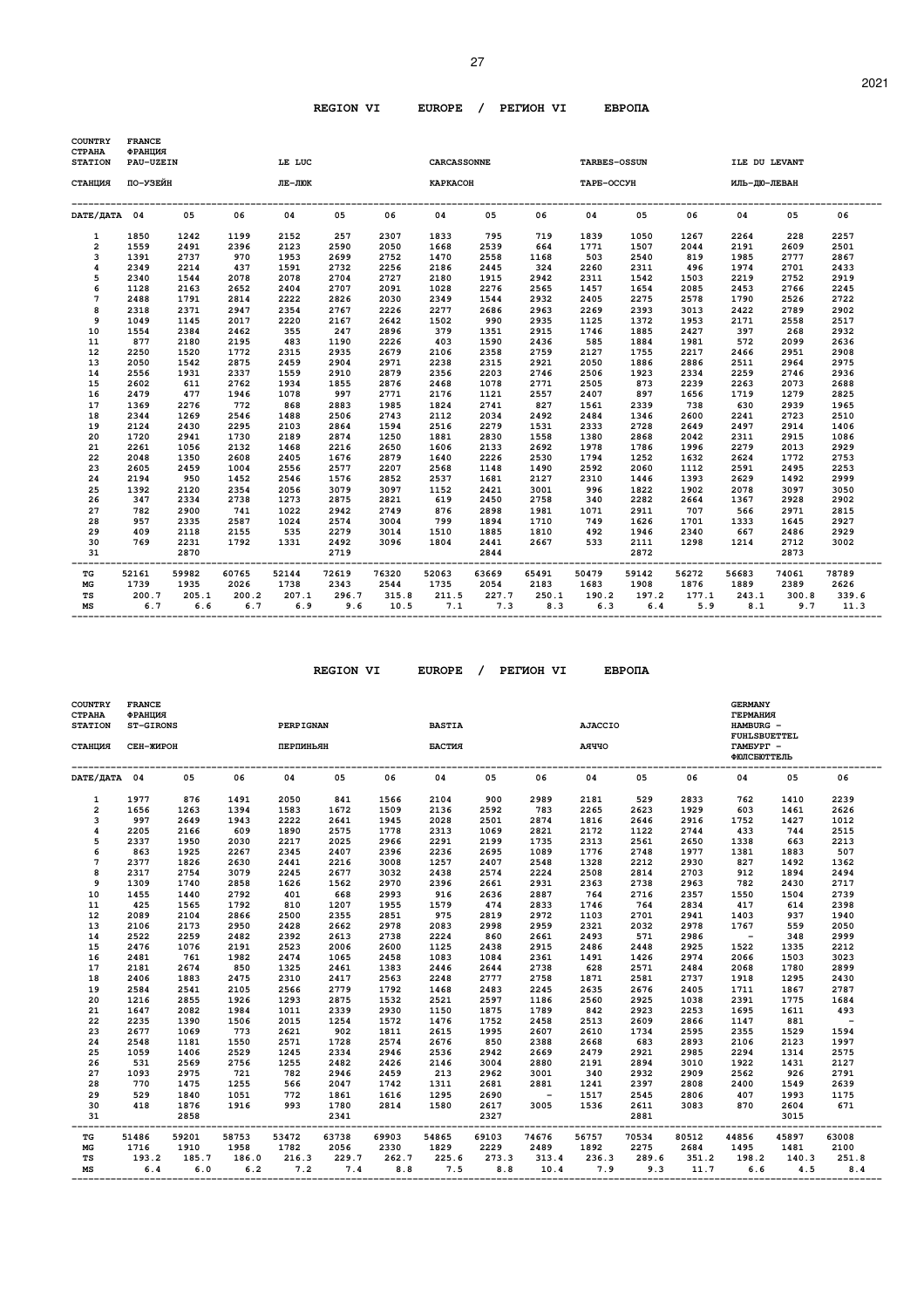| <b>COUNTRY</b><br><b>CTPAHA</b><br><b>STATION</b> | <b>GERMANY</b><br><b>ГЕРМАНИЯ</b><br><b>BRAUNSCHWEIG</b><br>БРАУНШВАЙГ |              |                          | LINDENBERG   |              |               |                          | <b>DRESDEN/KLOTZSCHE</b> |              | <b>WUERZBURG</b>  |                          |              | TRIER        |              |              |
|---------------------------------------------------|------------------------------------------------------------------------|--------------|--------------------------|--------------|--------------|---------------|--------------------------|--------------------------|--------------|-------------------|--------------------------|--------------|--------------|--------------|--------------|
| СТАНЦИЯ                                           |                                                                        |              |                          | ЛИНДЕНБЕРГ   |              |               | ДРЕЗДЕН/КЛОЩЕ            |                          |              | <b>BIOPLIEYPT</b> |                          |              | TPMP         |              |              |
| DATE/JATA 04                                      |                                                                        | 05           | 06                       | 04           | 05           | 06            | 04                       | 05                       | 06           | 04                | 05                       | 06           | 04           | 05           | 06           |
| 1                                                 | 1486                                                                   | 1292         | $\overline{\phantom{a}}$ | 887          | 1610         | 2184          | 1085                     | 1276                     | 2345         | 1619              | 1144                     | 3004         | 1725         | 1514         | 3114         |
| $\overline{a}$                                    | 741                                                                    | 1364         | $\sim$                   | 1906         | 410          | 2760          | 649                      | 563                      | 2435         | 1315              | 1680                     | 2930         | 1724         | 1711         | 2589         |
| 3                                                 | 1748                                                                   | 1800         | 1958                     | 1016         | 1387         | 3010          | 865                      | 1915                     | 2607         | 1482              | 2016                     | 2663         | 1698         | 1586         | 1657         |
| $\overline{\mathbf{4}}$                           | 553                                                                    | 1227         | 2612                     | 1903         | 1123         | 856           | 1987                     | 736                      | 1112         | 1879              | 863                      | 1537         | 1889         | 729          | 2028         |
| 5                                                 | 892                                                                    | 1734         | 1383                     | 628          | 1958         | 2925          | 542                      | 1570                     | 1914         | 524               | 1789                     | 1709         | 536          | 1714         | 793          |
| 6                                                 | 1458                                                                   | 1735         | 526                      | 1443         | 1726         | 2676          | 1292                     | 1516                     | 2743         | 1267              | $\overline{\phantom{0}}$ | 844          | 1196         | 688          | 986          |
| $\overline{7}$                                    | 603                                                                    | 1508         | 1410                     | 1061         | 1160         | 2989          | 1053                     | 1208                     | 2623         | 873               | 2006                     | 1058         | 400          | 2260         | 1375         |
| 8                                                 | 795                                                                    | 2188         | 1883                     | 1370         | 2320         | 2564          | $\overline{\phantom{a}}$ | 2519                     | 2651         | 1335              | 2231                     | 1022         | 2068         | 1444         | 1991         |
| 9                                                 | 1493                                                                   | 2603         | 2225                     | 1870         | 2660         | 2743          | 1884                     | 2719                     | 2589         | 1937              | 2559                     | 1995         | 1782         | 2343         | 2786         |
| 10                                                | 515                                                                    | 1730         | 2504                     | 401          | 2742         | 2778          | 644                      | 2619                     | 1880         | 862               | 1677                     | 2590         | 286          | 898          | 2913         |
| 11                                                | 418                                                                    | 835          | 2704                     | 1825         | 2638         | 2722          | 1979                     | 2454                     | 2702         | 1657              | 826                      | 2825         | 281          | 816          | 2670         |
| 12                                                | 1417                                                                   | 770          | 1780                     | 716          | 966          | 1082          | 431                      | 376                      | 1610         | 1241              | 765                      | 2301         | 1585         | 2134         | 2337         |
| 13                                                | 1506                                                                   | 1386         | 2443                     | 1785         | 315          | 1590          | 1253                     | 249                      | 1304         | 1785              | 1204                     | 3039         | 1702         | 1868         | 3158         |
| 14                                                | 1674                                                                   | 1687         | 2999                     | 1221         | 930          | 3084          | 1362                     | 1159                     | 3062         | 1600              | 1940                     | 3084         | 1721         | 1874         | 3104         |
| 15                                                | 1238                                                                   | 2061         | 2512                     | 969          | 2170         | 1864          | 940                      | 1699                     | 2437         | 1595              | 1628                     | 2824         | 1966         | 934          | 2789         |
| 16                                                | 1820                                                                   | 1893         | 2828                     | 1241         | 1964         | 3100          | $\sim$                   | 1997                     | 2521         | 814               | 1698                     | 2738         | 1283         | 1538         | 2956         |
| 17                                                | 1096                                                                   | 2007         | 2884                     | 983          | 2189         | 2857          | 710                      | 1977                     | 3004         | 1262              | 1767                     | 2984         | 2116         | 1490         | 2828         |
| 18                                                | 1158                                                                   | 1357         | 2942                     | 714          | 1662         | 3052          | 736                      | 1679                     | 3054         | 846               | 2129                     | 2878         | 1225         | 1447         | 2026         |
| 19                                                | 1103                                                                   | 1775         | 2660                     | 1012         | 2210         | 2530          | 1503                     | 1165                     | 2941         | 664               | 2334                     | 2499         | 1259         | 1728         | 2485         |
| 20                                                | 2313                                                                   | 2056         | 2346                     | 2058         | 2215         | 2573          | 1607                     | 1956                     | 2124         | 2241              | 1623                     | 1616         | 1938         | 2053         | 2043         |
| 21                                                | 2265                                                                   | 2423         | 2259                     | 2253         | 2467         | 2406          | 2367                     | 1740                     | 2465         | 1802              | 1410                     | 2810         | $\sim$ $-$   | 1676         | 1972         |
| 22                                                | 1804                                                                   | 1173         | 1414                     | 1690         | 1652         | 610           | 1214                     | 1922                     | 473          | 2460              | 1958                     | 1561         | 2477         | 1516         | 636          |
| 23                                                | 2074                                                                   | 1549         | 1629                     | 1577         | 2006         | 1835          | 1140                     | 2093                     | 590          | 2560              | 1938                     | 1832         | 2626         | 1980         | 1812         |
| 24                                                | 1880                                                                   | 2577         | 1240                     | 1892         | 2619         | 1266          | 1481                     | 2370                     | 1531         | 2470              | 1923                     | 864          | 2540         | 1140         | 481          |
| 25                                                | 1909                                                                   | 1430         | 2008                     | 1305         | 1535         | 1672          | 1300                     | 1668                     | 1440         | 2569              | 1862                     | 1738         | 2659         | 1226         | 2735         |
| 26                                                | 2194                                                                   | 2054         | 2884                     | 1795         | 1619         | 2140          | 2514                     | 1120                     | 2030         | 2674              | 1237                     | 2436         | 2674         | 1162         | 2328         |
| 27                                                | 2578                                                                   | 1370         | 2816                     | 2640         | 1564         | 2703          | 2578                     | 1501                     | 2908         | 2575              | 1158                     | 2599         | 2567         | 1415         | 1675         |
| 28                                                | 2438                                                                   | 2382         | 2122                     | 2254         | 1467         | 2835          | 2527                     | 1189                     | 2514         | 2392              | 1826                     | 2498         | 2137         | 2732         | 2208         |
| 29                                                | 929                                                                    | 1165         | 1217                     | 1089         | 1778         | 1960          | 1316                     | 1846                     | 1883         | 1371              | 2370                     | 1994         | 1964         | 2957         | 1450         |
| 30<br>31                                          | 656                                                                    | $\sim$ $-$   | 464                      | 715          | 2760<br>3127 | 541<br>------ | 1069                     | 2410<br>2890             | 972          | 998               | 2794<br>3051             | 1564         | 1893         | 3032<br>3094 | 673          |
| TG                                                | 42754                                                                  | 52519        | 62841                    | 42219        | 56949        | 67907         | 40744                    | 52101                    | 64464        | 48669             | 55186                    | 66036        | 51638        | 52699        | 62598        |
| MG                                                | 1425                                                                   | 1694         | 2095                     | 1407         | 1837         | 2264          | 1358                     | 1681                     | 2149         | 1622              | 1780                     | 2201         | 1721         | 1700         | 2087         |
| TS<br>MS                                          | 170.2<br>5.7                                                           | 189.2<br>6.1 | 254.2<br>8.5             | 157.8<br>5.3 | 206.3<br>6.7 | 296.1<br>9.9  | 134.8<br>4.5             | 189.7<br>6.1             | 256.4<br>8.5 | 215.7<br>7.2      | 179.6<br>5.8             | 244.1<br>8.1 | 235.7<br>7.9 | 179.0<br>5.8 | 246.1<br>8.2 |

| <b>COUNTRY</b><br><b>CTPAHA</b><br><b>STATION</b><br>СТАНЦИЯ | <b>GERMANY</b><br><b>ГЕРМАНИЯ</b><br><b>WEIHENSTEPHAN</b><br><b>ВЕЙЕНСТЕФАН</b> |              |                          | ХОЭНПЕЙСЕНБЕРГ                       | HOHENPEISSENBERG |                   | <b>GREECE</b><br>ГРЕЦИЯ<br>UNIV.<br>САЛОНИКИ.<br>УН-Т | THESSALONIKI                    |                                                      | <b>ICELAND</b><br>ИСЛАНДИЯ<br>REYKJAVIK<br>РЕЙКЬЯВИК |                          |                          | IRELAND<br>ИРЛАНДИЯ                                  | MALIN HEAD C.<br>МАЛИН-ХЕД, М. |       |
|--------------------------------------------------------------|---------------------------------------------------------------------------------|--------------|--------------------------|--------------------------------------|------------------|-------------------|-------------------------------------------------------|---------------------------------|------------------------------------------------------|------------------------------------------------------|--------------------------|--------------------------|------------------------------------------------------|--------------------------------|-------|
| DATE/ДАТА 04                                                 |                                                                                 | 05           | 06                       | 04                                   | 05               | 06                | 04                                                    | 05                              | 06                                                   | 04                                                   | 05                       | 06                       | 04                                                   | 05                             | 06    |
| $\mathbf{1}$                                                 | 1741                                                                            | 993          | 3119                     | 1942                                 | 333              | 3190              | 2161                                                  | 1359                            | 2967                                                 | 340                                                  | 1861                     | 1870                     | 1730                                                 | 1991                           | 1000  |
| $\overline{2}$                                               | 1839                                                                            | 1100         | 3075                     | 1340                                 | 918              | 3146              | 2092                                                  | 2335                            | 2799                                                 | 422                                                  | 2397                     | 1636                     | 1852                                                 | 1891                           | 1696  |
| 3                                                            | 1266                                                                            | 2125         | 2978                     | 634                                  | 2366             | 2422              | 2064                                                  | 2554                            | 3092                                                 | 411                                                  | 2410                     | 780                      | 1582                                                 | 1259                           | 2025  |
| $\overline{\mathbf{4}}$                                      | 1858                                                                            | 1899         | 2298                     | 2252                                 | 1917             | 1564              | 1920                                                  | 2323                            | 2897                                                 | 1158                                                 | 2429                     | 348                      | 556                                                  | 1814                           | 1239  |
| 5                                                            | 1450                                                                            | 1649         | 2629                     | 1703                                 | 1482             | 1216              | 1238                                                  | 2200                            | 3032                                                 | 789                                                  | 2459                     | 1184                     | 1521                                                 | 2041                           | 1040  |
| 6                                                            | 1191                                                                            | 1090         | 925                      | 2064                                 | 854              | 725               | 965                                                   | 2838                            | 2820                                                 | 1589                                                 | 2453                     | 1128                     | 1172                                                 | 2112                           | 2791  |
| $\overline{7}$                                               | 1585                                                                            | 1459         | 2098                     | 1365                                 | 892              | 1548              | 1194                                                  | 1476                            | 2087                                                 | 530                                                  | 2247                     | 1091                     | 1367                                                 | 2442                           | 1999  |
| 8                                                            | 1550                                                                            | 2625         | 2476                     | 1875                                 | 2762             | 2287              | 1351                                                  | 2753                            | 1411                                                 | 1693                                                 | 2514                     | 1134                     | 817                                                  | 1216                           | 1270  |
| 9                                                            | 1849                                                                            | 2796         | 2045                     | 1810                                 | 2787             | 1314              | 2362                                                  | 1463                            | 2424                                                 | 1582                                                 | 2340                     | 874                      | 1700                                                 | 1369                           | 859   |
| 10                                                           | 1902                                                                            | 2306         | 2314                     | 1750                                 | 2027             | 2103              | 2442                                                  | 2903                            | 2147                                                 | 885                                                  | 2588                     | 1093                     | 1647                                                 | 1247                           | 1962  |
| 11                                                           | 1785                                                                            | 969          | 2464                     | 1703                                 | 1311             | 2389              | 2485                                                  | 2881                            | 2293                                                 | 556                                                  | 2635                     | 1920                     | 1378                                                 | 1869                           | 1957  |
| 12                                                           | 502                                                                             | 627          | 2408                     | 554                                  | 557              | 2551              | 2272                                                  | 2257                            | 2015                                                 | 1335                                                 | 1686                     | 2414                     | 1552                                                 | 1123                           | 1388  |
| 13                                                           | 1259                                                                            | 899          | 3076                     | 1085                                 | 1086             | 2716              | 1030                                                  | 2777                            | 2216                                                 | 1303                                                 | 1029                     | 834                      | 2009                                                 | 1471                           | 1582  |
| 14                                                           | 1635                                                                            | 2568         | 3124                     | 1368                                 | 2159             | 3238              | 2566                                                  | 2891                            | 2354                                                 | 849                                                  | 1891                     | 1952                     | 1977                                                 | 1526                           | 1328  |
| 15                                                           | 1789                                                                            | 2086         | 2991                     | 1167                                 | 1576             | 3160              | 2631                                                  | 1182                            | 2696                                                 | 243                                                  | 1745                     | 2098                     | 1995                                                 | 1484                           | 743   |
| 16                                                           | 1354                                                                            | 1731         | 2896                     | 2015                                 | 1628             | 2935              | 751                                                   | 2769                            | 2488                                                 | 651                                                  | 2231                     | 1949                     | 1625                                                 | 2727                           | 2352  |
| 17                                                           | 726                                                                             | 1628         | 3034                     | 1316                                 | 1973             | 3132              | 617                                                   | 2372                            | 2445                                                 | 536                                                  | 1294                     | 1679                     | 1536                                                 | 2491                           | 2464  |
| 18                                                           | 810                                                                             | 1801         | 2990                     | 760                                  | 1592             | 2762              | 1449                                                  | 2546                            | 2819                                                 | 1425                                                 | 2004                     | 546                      | 776                                                  | 2477                           | 2542  |
| 19                                                           | 1060                                                                            | 1788         | 2637                     | 1223                                 | $\sim$ $-$       | 2694              | 1222                                                  | 2973                            | 2464                                                 | 1133                                                 | 1166                     | 2034                     | 691                                                  | 2698                           | 1985  |
| 20                                                           | 1229                                                                            | 2253         | 1745                     | 1186                                 | 2127             | 2058              | 2500                                                  | 2514                            | 2486                                                 | 1306                                                 | 1956                     | 2733                     | 1646                                                 | 668                            | 1707  |
| 21                                                           | 2091                                                                            | 961          | 2818                     | 2116                                 | 791              | 2735              | 2656                                                  | 2996                            | 2722                                                 | 461                                                  | 2715                     | 449                      | 2255                                                 | 1027                           | 2683  |
| 22                                                           | 1928                                                                            | 2632         | 2352                     | 1166                                 | 2839             | 1939              | 2117                                                  | 2957                            | 2398                                                 | 421                                                  | 1565                     | 1157                     | 2135                                                 | 2799                           | 1699  |
| 23                                                           | 2637                                                                            | 2004         | 2420                     | 2712                                 | 2178             | 1934              | 392                                                   | 2969                            | 2921                                                 | 601                                                  | 1694                     | 2996                     | 1667                                                 | 1285                           | 952   |
| 24                                                           | 2587                                                                            | 1202         | 2009                     | 2705                                 | 833              | 1777              | 723                                                   | 2823                            | 2669                                                 | 482                                                  | 1420                     | 1719                     | 2458                                                 | 2554                           | 598   |
| 25                                                           | 2651                                                                            | 2184         | 1938                     | 2486                                 | 2599             | 2178              | 2495                                                  | 2321                            | 2618                                                 | 1164                                                 | 2460                     | 677                      | 2233                                                 | 2774                           | 2608  |
| 26                                                           | 2701                                                                            | 1130         | 2745                     | 2635                                 | 2015             | 3066              | 2700                                                  | 2728                            | 2880                                                 | 2112                                                 | 2279                     | 2892                     | 932                                                  | 2683                           | 2887  |
| 27                                                           | 2634                                                                            | 1554         | 2827                     | 2574                                 | 1223             | 2846              | 2481                                                  | 2676                            | 2960                                                 | 632                                                  | 2701                     | 505                      | 1587                                                 | 1938                           | 2545  |
| 28                                                           | 2426                                                                            | 1787         | 2880                     | 2057                                 | 2540             | 2925              | 2184                                                  | 2533                            | 2936                                                 | 2214                                                 | 914                      | 1672                     | 2112                                                 | 1004                           | 1433  |
| 29                                                           | 1145                                                                            | 2380         | $\overline{\phantom{0}}$ | 789                                  | 2033             | 1890              | 2581                                                  | 3080                            | 2897                                                 | 1099                                                 | 1390                     | 1777                     | 2138                                                 | 1543                           | 1000  |
| 30                                                           | 2114                                                                            | 2973         | $-$                      | 1997                                 | 3075             | 1445              | 2460                                                  | 1574                            | 2778                                                 | 1205                                                 | 649                      | 515                      | 2581                                                 | 1873                           | 1058  |
| 31                                                           |                                                                                 | 3057         |                          |                                      | 3246             | ----------------- |                                                       | 2635                            |                                                      |                                                      | 2206                     |                          |                                                      | 2368                           |       |
| TG                                                           | 51294                                                                           | 56256        | 76405                    | ---------------------------<br>50349 | 55510            | 69885             | 56101                                                 | 76658                           | 77731                                                | 29127                                                | 61328                    | 43656                    | 49227                                                | 57764                          | 51392 |
| $_{\rm MG}$                                                  | 1710                                                                            | 1815         | 2547                     | 1678                                 | 1791             | 2330              | 1870                                                  | 2473                            | 2591                                                 | 971                                                  | 1978                     | 1455                     | 1641                                                 | 1863                           | 1713  |
| TS<br>MS                                                     | 218.4<br>7.3                                                                    | 192.2<br>6.2 | 320.9<br>10.7            | 200.1<br>6.7                         | 182.1<br>5.9     | 271.7<br>9.1      | $\overline{\phantom{a}}$<br>$\overline{\phantom{a}}$  | $\overline{\phantom{a}}$<br>$-$ | $\overline{\phantom{a}}$<br>$\overline{\phantom{a}}$ | $\overline{\phantom{a}}$<br>$\overline{\phantom{a}}$ | $\overline{\phantom{a}}$ | $\overline{\phantom{0}}$ | $\overline{\phantom{0}}$<br>$\overline{\phantom{0}}$ |                                |       |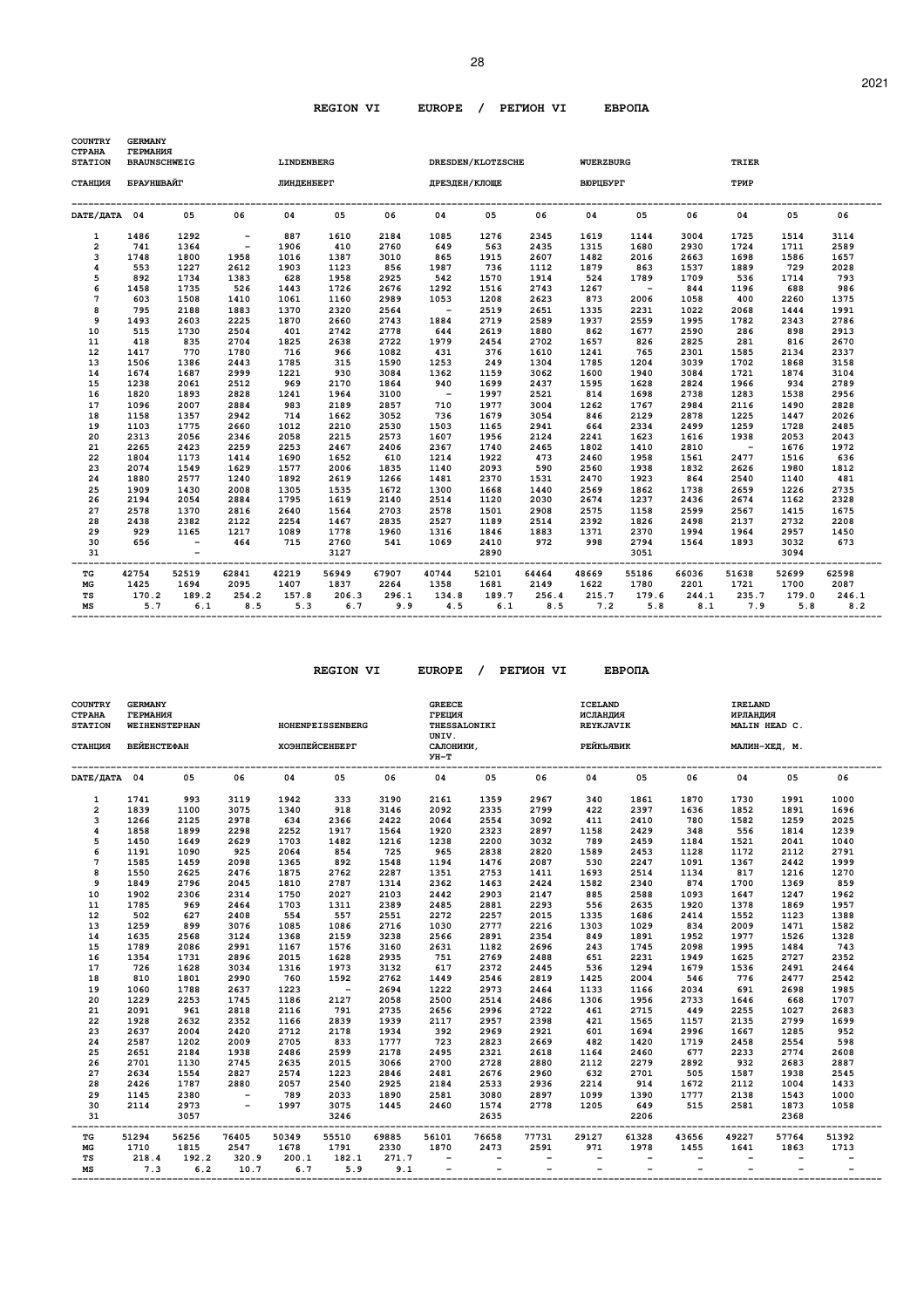| <b>COUNTRY</b><br><b>CTPAHA</b><br><b>STATION</b> | <b>IRELAND</b><br>ИРЛАНДИЯ<br><b>BELMULLET</b> |       |                          | <b>DUBLIN ARPT</b>       |                          |       | <b>GURTEEN</b>           |       |       |                                               | JOHNSTOWN CASTLE         |       |                          | VALENTIA OBS.  |       |
|---------------------------------------------------|------------------------------------------------|-------|--------------------------|--------------------------|--------------------------|-------|--------------------------|-------|-------|-----------------------------------------------|--------------------------|-------|--------------------------|----------------|-------|
| СТАНЦИЯ                                           | БЕЛМАЛЛЕТ                                      |       |                          | ДУБЛИН, АЭР.             |                          |       | <b>ГЕРТИН</b>            |       |       |                                               | ДЖОНСТАУН КАСЛ           |       |                          | ВАЛЕНШИЯ, ОБС. |       |
| DATE/IATA 04                                      |                                                | 05    | 06                       | 04                       | 05                       | 06    | 04                       | 05    | 06    | 04                                            | 05                       | 06    | 04                       | 05             | 06    |
| $\mathbf{1}$                                      | 1590                                           | 2380  | 824                      | 658                      | 1622                     | 2603  | 1369                     | 1753  | 1696  | 1430                                          | 2164                     | 2738  | 1634                     | 1846           | 452   |
| $\overline{a}$                                    | 1949                                           | 1574  | 600                      | 1743                     | 1888                     | 1314  | 1998                     | 1739  | 627   | 1825                                          | 1942                     | 1409  | 1815                     | 2475           | 350   |
| 3                                                 | 1946                                           | 1419  | 1741                     | 1877                     | 1024                     | 2629  | 1861                     | 1084  | 2002  | 1998                                          | 732                      | 2177  | 1942                     | 1195           | 437   |
| $\overline{\mathbf{4}}$                           | 665                                            | 2219  | 719                      | 1778                     | 1823                     | 1948  | 1750                     | 1967  | 1910  | 2013                                          | 2469                     | 2173  | 1762                     | 2356           | 1071  |
| 5                                                 | 1165                                           | 2123  | 1161                     | 1670                     | 1588                     | 1578  | 1080                     | 2048  | 1365  | 1470                                          | 1871                     | 2038  | 1499                     | 1964           | 1775  |
| 6                                                 | 1672                                           | 2453  | 1898                     | 1566                     | 2489                     | 1921  | 1562                     | 2288  | 2366  | 1517                                          | 2005                     | 1790  | 1623                     | 2816           | 2670  |
| 7                                                 | 1132                                           | 2454  | 992                      | 932                      | 2394                     | 2242  | 1215                     | 2379  | 1916  | 1176                                          | 2509                     | 2196  | 1290                     | 1810           | 1304  |
| 8                                                 | 970                                            | 1964  | 972                      | 1087                     | 1872                     | 1638  | 1278                     | 1801  | 1389  | 1336                                          | 1230                     | 1441  | 1145                     | 1194           | 687   |
| 9                                                 | 1685                                           | 1222  | 1068                     | 1070                     | 1289                     | 1549  | 1542                     | 1538  | 1462  | 856                                           | 1710                     | 832   | 1490                     | 1330           | 571   |
| 10                                                | 1303                                           | 1657  | 1212                     | 1444                     | 1312                     | 1923  | 1810                     | 1402  | 1710  | 1611                                          | 1650                     | 784   | 1931                     | 1372           | 616   |
| 11                                                | 1459                                           | 1622  | 2083                     | 1546                     | 2716                     | 1858  | 1639                     | 2691  | 1502  | 1861                                          | 2451                     | 2071  | 1892                     | 930            | 2343  |
| 12                                                | 1722                                           | 2335  | 888                      | 1188                     | 1620                     | 1740  | 1563                     | 987   | 1623  | 1274                                          | 2555                     | 2669  | 2134                     | 1881           | 1929  |
| 13                                                | 1907                                           | 1923  | 682                      | 1363                     | 2068                     | 1361  | 1967                     | 1421  | 1472  | 1574                                          | 1952                     | 3008  | 2332                     | 2523           | 1855  |
| 14                                                | 1456                                           | 1560  | 2061                     | 2167                     | 1872                     | 1981  | 1487                     | 1830  | 2121  | 2257                                          | 2061                     | 2794  | 2064                     | 981            | 2456  |
| 15                                                | 2218                                           | 1242  | 562                      | 2089                     | 1009                     | 2386  | 1957                     | 1722  | 1755  | 2066                                          | 2277                     | 2509  | 2273                     | 1847           | 519   |
| 16                                                | 514                                            | 2509  | 2662                     | 1481                     | 2334                     | 1264  | 1197                     | 1494  | 1783  | 2146                                          | 1151                     | 1525  | 857                      | 2239           | 2448  |
| 17                                                | 483                                            | 2214  | 2537                     | 2164                     | 1769                     | 2246  | 1779                     | 1878  | 1972  | 1880                                          | 1428                     | 2537  | 893                      | 2069           | 2720  |
| 18                                                | 385                                            | 2423  | 2027                     | 463                      | 1822                     | 2191  | 627                      | 2458  | 2035  | 936                                           | 2068                     | 2811  | 471                      | 2713           | 1799  |
| 19                                                | 329                                            | 2428  | 1426                     | 1389                     | 2371                     | 2557  | 671                      | 2234  | 2119  | 1213                                          | 2441                     | 2079  | 723                      | 1977           | 1054  |
| 20                                                | 1251                                           | 774   | 2150                     | 1018                     | 551                      | 2795  | 1129                     | 729   | 1613  | 978                                           | 429                      | 1474  | 656                      | 748            | 1170  |
| 21                                                | 2188                                           | 843   | 2323                     | 1829                     | 560                      | 2586  | 2184                     | 446   | 2434  | 1909                                          | 631                      | 2546  | 2182                     | 972            | 2835  |
| 22                                                | 2173                                           | 2289  | 809                      | 2383                     | 1900                     | 2703  | 2209                     | 1705  | 1838  | 2343                                          | 1812                     | 2318  | 2230                     | 2573           | 1874  |
| 23                                                | 1608                                           | 2081  | 1489                     | 2122                     | 1324                     | 767   | 2060                     | 1373  | 1165  | 2352                                          | 1119                     | 830   | 2071                     | 2135           | 2038  |
| 24                                                | 2391                                           | 1894  | 512                      | 2422                     | 2518                     | 1550  | 2474                     | 1948  | 1050  | 2461                                          | 2017                     | 2247  | 2212                     | 2621           | 804   |
| 25                                                | 2401                                           | 2182  | 1454                     | 2345                     | 1550                     | 661   | 2468                     | 1745  | 1101  | 2527                                          | 1599                     | 1075  | 2519                     | 929            | 1858  |
| 26                                                | 2220                                           | 2178  | 2786                     | 2330                     | 2034                     | 1328  | 2423                     | 2203  | 1540  | 2452                                          | 2092                     | 2195  | 2543                     | 1815           | 2435  |
| 27                                                | 1501                                           | 790   | 2658                     | 1065                     | 1900                     | 2549  | 1309                     | 1063  | 2120  | 1073                                          | 1357                     | 2936  | 1712                     | 672            | 3039  |
| 28                                                | 2330                                           | 2815  | 2339                     | 1530                     | 812                      | 1966  | 1328                     | 1089  | 1718  | 1131                                          | 563                      | 2328  | 2020                     | 3052           | 2768  |
| 29                                                | 1989                                           | 2487  | 847                      | 1425                     | 2399                     | 2730  | 1568                     | 2358  | 2537  | 1267                                          | 2573                     | 2690  | 2337                     | 2898           | 2989  |
| 30                                                | 2080                                           | 2934  | 1564                     | 1856                     | 2868                     | 2388  | 1742                     | 2393  | 2736  | 1535                                          | 2943                     | 1859  | 1258                     | 2924           | 3029  |
| 31                                                |                                                | 1350  |                          |                          | 2888                     |       |                          | 2488  |       |                                               | 2764                     |       |                          | 1002           |       |
| TG                                                | 46682                                          | 60338 | 45046                    | 48000                    | 56186                    | 58952 | 49246                    | 54254 | 52677 | 50467                                         | 56565                    | 62079 | 51510                    | 57859          | 51895 |
| MG                                                | 1556                                           | 1946  | 1502                     | 1600                     | 1812                     | 1965  | 1642                     | 1750  | 1756  | 1682                                          | 1825                     | 2069  | 1717                     | 1866           | 1730  |
| TS<br>MS                                          | $\overline{\phantom{a}}$                       |       | $\overline{\phantom{a}}$ | $\overline{\phantom{0}}$ | $\overline{\phantom{0}}$ | $-$   | $\overline{\phantom{a}}$ |       |       | $\overline{\phantom{a}}$<br>$\qquad \qquad -$ | $\overline{\phantom{a}}$ |       | $\overline{\phantom{a}}$ |                |       |

| <b>COUNTRY</b><br><b>CTPAHA</b><br><b>STATION</b> | <b>LATVIA</b><br>ЛАТВИЯ<br>ZOSENI |                          |                          | LIEPAJA                  |                          |                          | <b>MOLDOVA</b><br>МОЛДОВА<br><b>KISHINEV</b> |                          |                          | POLAND<br>ПОЛЬША<br><b>KOSZALIN</b> |       |       | <b>WARSZAWA</b> |       |       |
|---------------------------------------------------|-----------------------------------|--------------------------|--------------------------|--------------------------|--------------------------|--------------------------|----------------------------------------------|--------------------------|--------------------------|-------------------------------------|-------|-------|-----------------|-------|-------|
| СТАНЦИЯ                                           | ЗОСЕНИ                            |                          |                          | ЛИЕПАЯ                   |                          |                          | КИШИНЕВ                                      |                          |                          | КОШАЛИН                             |       |       | <b>BAPWABA</b>  |       |       |
| DATE/ДАТА 04                                      |                                   | 05                       | 06                       | 04                       | 05                       | 06                       | 04                                           | 05                       | 06                       | 04                                  | 05    | 06    | 04              | 05    | 06    |
| $\mathbf{1}$                                      | 930                               | 2092                     | 1531                     | 1008                     | 2553                     | 2637                     | 2074                                         | 2011                     | 770                      | 854                                 | 2163  | 2406  | 1271            | 453   | 1538  |
| 2                                                 | 885                               | 1995                     | 2714                     | 1230                     | 1346                     | 2518                     | 562                                          | 1959                     | 396                      | 1181                                | 557   | 2257  | 1827            | 206   | 2244  |
| 3                                                 | 1099                              | 311                      | $\sim$ $-$               | 1501                     | 1510                     | $\sim$ $-$               | 1438                                         | 1540                     | 2079                     | 1269                                | 1225  | 2820  | 1168            | 1300  | 2380  |
| 4                                                 | 795                               | 2358                     | 2153                     | 1675                     | 1170                     | 2667                     | 920                                          | 2455                     | 2034                     | 1883                                | 1036  | 1295  | 1367            | 1562  | 2055  |
| 5                                                 | 505                               | 1225                     | 1706                     | 325                      | 1371                     | 2984                     | 1786                                         | 2141                     | 2557                     | 697                                 | 1444  | 2897  | 979             | 859   | 1528  |
| 6                                                 | 912                               | 1278                     | 2481                     | 1930                     | 506                      | 2912                     | 2024                                         | 1494                     | 2405                     | 1089                                | 1282  | 2633  | 774             | 2421  | 2364  |
| 7                                                 | 1518                              | 1322                     | 2428                     | 1287                     | 1436                     | 2987                     | 477                                          | 1315                     | 2732                     | 1097                                | 2280  | 2946  | 943             | 592   | 2550  |
| 8                                                 | 1432                              | 1247                     | 2376                     | 2047                     | 2030                     | 2519                     | 1742                                         | 2002                     | 2801                     | 1019                                | 1844  | 2746  | 1006            | 1342  | 2403  |
| 9                                                 | 1039                              | 2523                     | 2026                     | 357                      | 1512                     | 2975                     | 1704                                         | 2527                     | 2752                     | 1459                                | 1837  | 2973  | 1840            | 2564  | 2533  |
| 10                                                | 665                               | 2590                     | 2324                     | 1908                     | 2624                     | 2742                     | 2333                                         | 2815                     | 2420                     | 1725                                | 2565  | 2776  | 1182            | 2611  | 2453  |
| 11                                                | 1634                              | 2635                     | 2688                     | 1026                     | 2652                     | 2936                     | 2347                                         | 2798                     | 2738                     | 1388                                | 2643  | 2503  | 1811            | 2589  | 2058  |
| 12                                                | 1422                              | 2578                     | 2521                     | 993                      | 2687                     | 760                      | 2064                                         | 1189                     | 2710                     | 501                                 | 1781  | 1270  | 1193            | 2621  | 1497  |
| 13                                                | 627                               | 2058                     | 1570                     | 1192                     | 2381                     | 3006                     | 2094                                         | 1188                     | 1451                     | 1832                                | 2232  | 2375  | 455             | 2671  | 1361  |
| 14                                                | 1523                              | 441                      | 3021                     | 1720                     | 1034                     | 3060                     | 498                                          | 1476                     | 2098                     | 1537                                | 2229  | 2910  | 276             | 1664  | 2733  |
| 15                                                | 1335                              | 1197                     | 1705                     | 1496                     | 1864                     | 2884                     | 432                                          | 2676                     | 1855                     | 822                                 | 1926  | 2159  | 262             | 2065  | 2304  |
| 16                                                | 1438                              | 1793                     | 3047                     | 1137                     | 1681                     | 2967                     | 1119                                         | 2171                     | 1214                     | 787                                 | 1006  | 2913  | 227             | 1241  | 2634  |
| 17                                                | 1589                              | 860                      | 2963                     | 1750                     | 2356                     | 3089                     | 1631                                         | 1210                     | 1428                     | 1417                                | 2255  | 2916  | 593             | 1945  | 2914  |
| 18                                                | 2191                              | 429                      | 2972                     | 1972                     | 2299                     | 3072                     | 1312                                         | 1356                     | 1193                     | 1007                                | 2006  | 2882  | 1532            | 1237  | 2832  |
| 19                                                | 2228                              | 504                      | 2929                     | 2233                     | 2781                     | 2975                     | 627                                          | 1672                     | 1031                     | 2143                                | 2472  | 2758  | 2061            | 1301  | 2650  |
| 20                                                | 1773                              | 413                      | 2882                     | 1940                     | 2790                     | 2907                     | 1539                                         | 458                      | 1412                     | 2071                                | 2478  | 2552  | 1409            | 2194  | 2529  |
| 21                                                | 1975                              | 1049                     | 2676                     | 2235                     | 2357                     | 2829                     | 1857                                         | 1643                     | 2354                     | 1957                                | 1465  | 2404  | 2063            | 2076  | 2753  |
| 22                                                | 1484                              | 2088                     | 2297                     | 1265                     | 2585                     | 2631                     | 2407                                         | 2703                     | 1285                     | 1828                                | 1923  | 1788  | 1587            | 728   | 2252  |
| 23                                                | 1279                              | 831                      | 2194                     | 1530                     | 1901                     | 2688                     | 1011                                         | 2521                     | 2515                     | 2121                                | 1582  | 2643  | 1377            | 2217  | 2124  |
| 24                                                | 1356                              | 1335                     | 2423                     | 1994                     | 2776                     | 1849                     | 1695                                         | 1888                     | 2649                     | 2488                                | 2235  | 775   | 1900            | 2100  | 1393  |
| 25                                                | 1041                              | 1546                     | 1431                     | 1813                     | 587                      | 1957                     | 1187                                         | 2267                     | 2799                     | 2402                                | 1111  | 1618  | 1728            | 860   | 1136  |
| 26                                                | 1371                              | 1136                     | 1899                     | 1359                     | 1678                     | 2219                     | 1478                                         | 1344                     | 2760                     | 2494                                | 1594  | 2816  | 1949            | 1913  | 1940  |
| 27                                                | 587                               | 783                      | 1118                     | 869                      | 2531                     | 2837                     | 469                                          | 1580                     | 2609                     | 2393                                | 1358  | 2296  | 1835            | 2298  | 2494  |
| 28                                                | 1563                              | 2421                     | 2496                     | 2062                     | 2181                     | 2616                     | 798                                          | 1768                     | 2909                     | 2035                                | 2237  | 2976  | 2417            | 2088  | 2624  |
| 29                                                | 1501                              | 1816                     | $\sim$ $-$               | 1750                     | 1679                     | 2957                     | 1711                                         | 2285                     | 2426                     | 674                                 | 2636  | 1939  | 1735            | 1689  | 2786  |
| 30                                                | 429                               | 2737                     | 2811                     | 1493                     | 3031                     | 3017                     | 2129                                         | 1071                     | 2641                     | 530                                 | 3025  | 1450  | 2187            | 1623  | 1874  |
| 31                                                |                                   | 2536                     |                          |                          | 2578                     |                          |                                              | 950                      |                          |                                     | 3016  |       | ---------       | 2179  |       |
| TG                                                | 38126                             | 48127                    | 70052                    | 45097                    | 62467                    | 80893                    | 43465                                        | 56473                    | 63023                    | 44700                               | 59443 | 71692 | 40954           | 53209 | 66936 |
| $_{\rm MG}$                                       | 1271                              | 1552                     | 2335                     | 1503                     | 2015                     | 2696                     | 1449                                         | 1822                     | 2101                     | 1490                                | 1918  | 2390  | 1365            | 1716  | 2231  |
| TS                                                | $\overline{\phantom{a}}$          |                          | $\overline{\phantom{a}}$ | $\overline{\phantom{0}}$ |                          | $\overline{\phantom{a}}$ |                                              | $-$                      | $\overline{\phantom{a}}$ | 205.9                               | 253.9 | 325.9 | 193.4           | 247.8 | 336.9 |
| MS                                                | $\overline{\phantom{a}}$          | $\overline{\phantom{a}}$ | $\overline{\phantom{a}}$ |                          | $\overline{\phantom{a}}$ | $\overline{\phantom{a}}$ |                                              | $\overline{\phantom{0}}$ | $\overline{\phantom{a}}$ | 6.9                                 | 8.2   | 10.9  | 6.4             | 8.0   | 11.2  |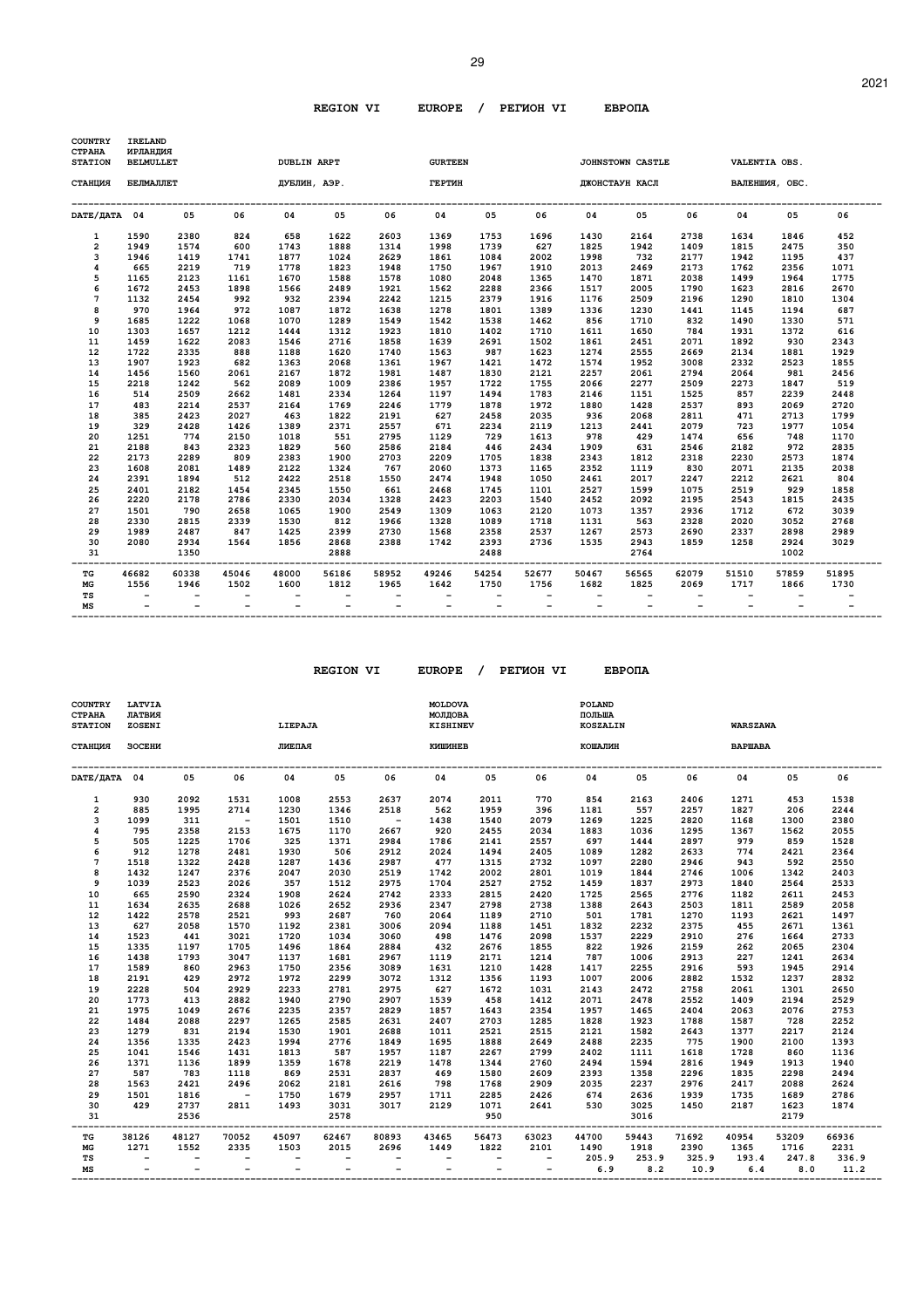| <b>COUNTRY</b><br><b>CTPAHA</b><br><b>STATION</b> | POLAND<br>ПОЛЬША<br><b>BELSK</b> |              |                 | ZAKOPANE     |              |                 | <b>PORTUGAL</b><br>ПОРТУГАЛИЯ<br><b>BRAGANCA</b> |                                  |                          |                                               | <b>COIMBRA ARPT</b> |              |              | CASTELO BRANCO           |              |
|---------------------------------------------------|----------------------------------|--------------|-----------------|--------------|--------------|-----------------|--------------------------------------------------|----------------------------------|--------------------------|-----------------------------------------------|---------------------|--------------|--------------|--------------------------|--------------|
| СТАНЦИЯ                                           | БЕЛЬСК                           |              |                 | ЗАКОПАНЕ     |              |                 | <b>БРАГАНСА</b>                                  |                                  |                          |                                               | КОИМБРА, АЭР.       |              |              | КАШТЕЛУ-БРАНКУ           |              |
| DATE/ JATA 04                                     |                                  | 05           | 06              | 04           | 05           | 06              | 04                                               | 05                               | 06                       | 04                                            | 05                  | 06           | 04           | 05                       | 06           |
| $\mathbf{1}$                                      | 1398                             | 731          | 1487            | 1683         | 1343         | 1716            | 1569                                             | 2650                             | 2290                     | 957                                           | 2738                | 517          | 931          | 2641                     | 777          |
| 2                                                 | 1983                             | 253          | 2249            | 360          | 1519         | 2965            | 1094                                             | 2408                             | 1788                     | 999                                           | 2729                | 1922         | 2049         | 2251                     | 2906         |
| 3<br>$\overline{\mathbf{4}}$                      | 1206<br>1371                     | 1363<br>1684 | 2388<br>2905    | 577<br>1009  | 1302<br>2488 | 3046<br>2583    | 2096<br>2535                                     | 2983<br>2950                     | 2614<br>3102             | 2105<br>2471                                  | 2822<br>2788        | 2989<br>3123 | 2262<br>2452 | 2961<br>2665             | 3000<br>3108 |
| 5                                                 | 1150                             | 825          | 2117            | 1903         | 1642         | 1136            | 2540                                             | 2850                             | 3079                     | 2454                                          | 2836                | 3067         | 2496         | 2902                     | 2965         |
| 6                                                 | 597                              | 2441         | 2716            | 1207         | 2213         | 3060            | 2555                                             | 2891                             | 3079                     | 2304                                          | 2676                | 2905         | 2297         | $\overline{\phantom{a}}$ | 3047         |
| 7                                                 | 1000                             | 908          | 2968            | 1149         | 1359         | 2340            | 2480                                             | 2888                             | 3034                     | 2320                                          | 2781                | 2406         | 2315         | 2922                     | 3166         |
| 8                                                 | 1022                             | 1875         | 2500            | 936          | 1605         | 2814            | 1294                                             | 2862                             | 3117                     | 2133                                          | 2820                | 2905         | 1513         | 2728                     | 3165         |
| 9                                                 | 2017                             | 2653         | 2501            | 2252         | 2833         | 2017            | $\overline{\phantom{a}}$                         | 1343                             | 3113                     | 1147                                          | 1559                | 2953         | 1306         | 1670                     | 3103         |
| 10                                                | 1578                             | 2689         | 2871            | 2269         | 2636         | 2093            | $\overline{\phantom{a}}$                         | 1142                             | 2806                     | 1176                                          | 1723                | 2665         | 1548         | 1644                     | 2907         |
| 11                                                | 1868                             | 2708         | 2129            | 1212         | 2837         | 2292            | $\overline{\phantom{a}}$                         | 1731                             | 2844                     | 1975                                          | 2140                | 2691         | 1731         | 2295                     | 2948         |
| 12                                                | 1359                             | 2748         | 1504            | 1631         | 2181         | 2031            | $\overline{\phantom{a}}$                         | 2153                             | 2770                     | 1586                                          | 2354                | 1280         | 1951         | 2393                     | 2350         |
| 13                                                | 557                              | 2774         | 1447            | 367          | 782          | 950             | 366                                              | $\sim$                           | 2300                     | 757                                           | 1084                | $\sim$ $-$   | 892          | 1530                     | 2444         |
| 14                                                | 419                              | 2367         | 3087            | 479          | 699          | 1750            | 1325                                             | 2659                             | 2435                     | 1321                                          | 2353                | 2682         | 1678         | 2733                     | 2941         |
| 15                                                | 553                              | 2571         | 2775            | 1165         | 1339         | 2993            | 2528                                             | 1125                             | $\overline{\phantom{a}}$ | 1688                                          | 706                 | 2048         | 1531         | 2884                     | 2190         |
| 16                                                | 236                              | 1357         | 2826            | 546          | 832          | 2923            | 2637                                             | 1374                             | $\sim$ $-$               | 2483                                          | 1256                | 1504         | 2224         | 1870                     | 2406         |
| 17<br>18                                          | 489<br>1305                      | 1952<br>701  | 3151<br>3066    | 635<br>869   | 842<br>356   | 2885<br>2398    | 2729<br>2364                                     | 2941<br>$\overline{\phantom{a}}$ | 1030<br>1122             | 2612<br>2530                                  | 2886<br>1037        | 795<br>1697  | 2703<br>2599 | 2985<br>2491             | 1257<br>2453 |
| 19                                                | 2198                             | 1451         | 2946            | 523          | 1191         | 3035            | 1652                                             | $\qquad \qquad -$                | 1790                     | 2012                                          | 2962                | 1580         | 2410         | 3059                     | 1846         |
| 20                                                | 1702                             | 2415         | 3001            | 960          | 994          | 2947            | 2111                                             |                                  | $\overline{\phantom{a}}$ | 1593                                          | 2945                | 2032         | 2330         | 2887                     | 2082         |
| 21                                                | 1875                             | 2403         | 2954            | 1472         | 2612         | 2119            | 921                                              | $\qquad \qquad -$                | $\overline{\phantom{a}}$ | 605                                           | 1555                | 1820         | 1002         | 2925                     | 1689         |
| 22                                                | 1831                             | 710          | 2387            | 1537         | 1108         | 2160            | 1586                                             |                                  | 1991                     | 2250                                          | 1475                | 2541         | 2319         | 1687                     | 3073         |
| 23                                                | 1550                             | 1871         | 2240            | 1274         | 787          | 1309            | 1154                                             | $\overline{\phantom{a}}$         | 2983                     | 729                                           | 2868                | 3082         | 918          | 3137                     | 3117         |
| 24                                                | 1713                             | 2181         | 1300            | 1724         | 1852         | 2499            | 1508                                             | $\qquad \qquad -$                | 3153                     | 1523                                          | 1480                | 3109         | 1666         | 2475                     | 3169         |
| 25                                                | 1777                             | 933          | 1569            | 515          | 709          | 1109            | 622                                              |                                  | 3149                     | 976                                           | 2960                | 3061         | 935          | 3048                     | 3084         |
| 26                                                | 1591                             | 2426         | 1340            | 2344         | 2982         | 1859            | 1508                                             | $\qquad \qquad -$                | 2918                     | 1684                                          | 2987                | 2871         | 1860         | 2968                     | 3178         |
| 27                                                | 2241                             | 2247         | 2984            | 2667         | 1308         | 2205            | 1681                                             |                                  | 2625                     | 1349                                          | 2262                | 2105         | 1802         | 1889                     | 3121         |
| 28                                                | 2543                             | 2154         | 2688            | 2618         | 1162         | 2544            | 1320                                             | $\overline{\phantom{m}}$         | 3039                     | 1412                                          | 2985                | 3004         | 1174         | 2951                     | 3203         |
| 29                                                | 1814                             | 1867         | 2978            | 1975         | 736          | 2131            | 1140                                             | 2890                             | 3118                     | 1612                                          | 2440                | 2651         | 1948         | 2900                     | 3172         |
| 30<br>31<br>---                                   | 2237                             | 2094<br>2423 | 2255<br>------- | 1048         | 741<br>1047  | 1458<br>------- | 2725                                             | 2669<br>2698                     | 3079                     | 2577                                          | 2766<br>2116        | 2883         | 1948         | 2945<br>2980             | 3151         |
| TG                                                | 43180                            | 57775        | 73329           | 38906        | 46037        | 67367           | 53123                                            | $\overline{\phantom{a}}$         | 78886                    | 51340                                         | 71089               | 71263        | 54790        | 79997                    | 81018        |
| MG                                                | 1439                             | 1864         | 2444            | 1297         | 1485         | 2246            | 1771                                             |                                  | 2630                     | 1711                                          | 2293                | 2375         | 1826         | 2581                     | 2701         |
| TS<br>MS                                          | 183.5<br>6.1                     | 231.0<br>7.5 | 325.4<br>10.8   | 148.0<br>4.9 | 167.8<br>5.4 | 277.1<br>9.2    |                                                  |                                  |                          | $\qquad \qquad -$<br>$\overline{\phantom{0}}$ |                     |              |              |                          |              |

| COUNTRY<br><b>CTPAHA</b><br><b>STATION</b> | <b>PORTUGAL</b><br>ПОРТУГАЛИЯ<br><b>EVORA</b> |       |       | FARO ARPT                |                          |                          | <b>ROMANIA</b><br>РУМЫНИЯ<br><b>IASI</b> |       |       | CLUJ - NAPOCA |       |       | TIMISOARA |       |       |
|--------------------------------------------|-----------------------------------------------|-------|-------|--------------------------|--------------------------|--------------------------|------------------------------------------|-------|-------|---------------|-------|-------|-----------|-------|-------|
| СТАНЦИЯ                                    | ЭВОРА                                         |       |       | <b>ΦΑΡΥ, ΑΘΡ.</b>        |                          |                          | ЯCCЫ                                     |       |       | КЛУЖ - НАПОКА |       |       | ТИМИШОАРА |       |       |
| DATE/ JATA 04                              |                                               | 05    | 06    | 04                       | 05                       | 06                       | 04                                       | 05    | 06    | 04            | 05    | 06    | 04        | 05    | 06    |
| 1                                          | 1112                                          | 2389  | 1208  | 1707                     | 2529                     | 2417                     | 2019                                     | 2147  | 806   | 1905          | 1686  | 1770  | 1668      | 1702  | 2381  |
| $\overline{2}$                             | 1143                                          | 2767  | 2994  | 2323                     | 2798                     | 3096                     | 250                                      | 2052  | 684   | 1002          | 1519  | 1865  | 1170      | 1759  | 2541  |
| 3                                          | 1740                                          | 2555  | 3084  | 1965                     | 2770                     | 3094                     | 1255                                     | 1977  | 2062  | 740           | 2077  | 2117  | 1081      | 2559  | 2457  |
| 4                                          | 2379                                          | 2667  | 3149  | 2287                     | 2842                     | 3129                     | 1317                                     | 2635  | 2134  | 1492          | 2836  | 1859  | 710       | 2847  | 2632  |
| 5                                          | 2084                                          | 2967  | 2994  | 2200                     | 2898                     | 3036                     | 1778                                     | 2271  | 2339  | 2253          | 1534  | 2423  | 2288      | 2341  | 3014  |
| 6                                          | 2120                                          | 2976  | 3118  | 2014                     | 2994                     | 3079                     | 2082                                     | 2028  | 1843  | 615           | 1777  | 2825  | 408       | 1807  | 2307  |
| $\overline{7}$                             | 2143                                          | 2728  | 3124  | 2351                     | 2907                     | 3098                     | 1026                                     | 1011  | 2937  | 1722          | 508   | 2913  | 2088      | 904   | 2772  |
| 8                                          | 1245                                          | 2821  | 3147  | 851                      | 2719                     | 3078                     | 1891                                     | 2404  | 2682  | 1873          | 2698  | 2769  | 1509      | 2580  | 2981  |
| 9                                          | 1735                                          | 1773  | 2945  | 1533                     | 2281                     | 2967                     | 2032                                     | 2722  | 2911  | 2209          | 2883  | 2754  | 2497      | 2898  | 2909  |
| 10                                         | 1295                                          | 1854  | 3008  | 2047                     | 2756                     | 3055                     | 2442                                     | 2909  | 2086  | 2326          | 2913  | 2891  | 2338      | 2850  | 2684  |
| 11                                         | 1782                                          | 2485  | 2751  | 2563                     | 2747                     | 3123                     | 2473                                     | 2913  | 2680  | 2115          | 2901  | 2306  | 2172      | 2859  | 2614  |
| 12                                         | 1988                                          | 2584  | 2519  | 2431                     | 2748                     | 1926                     | 2454                                     | 2151  | 2509  | 2323          | 2768  | 2461  | 2277      | 1847  | 2445  |
| 13                                         | 1717                                          | 2007  | 2885  | 2374                     | 2944                     | 2791                     | 2299                                     | 1089  | 895   | 733           | 1330  | 1787  | 433       | 1686  | 2073  |
| 14                                         | 643                                           | 2793  | 3030  | 1135                     | 2982                     | 3080                     | 1001                                     | 1661  | 1332  | 471           | 1118  | 1320  | 358       | 1387  | 1851  |
| 15                                         | 1292                                          | 2848  | 2578  | 2130                     | 3054                     | 1894                     | 558                                      | 2060  | 1636  | 1029          | 2095  | 2281  | 853       | 2498  | 2381  |
| 16                                         | 2179                                          | 2101  | 2035  | 1874                     | 2949                     | 2353                     | 913                                      | 2313  | 1198  | 1205          | 1095  | 2661  | 1094      | 1054  | 2950  |
| 17                                         | 2722                                          | 2660  | 1307  | 2618                     | 3002                     | 2626                     | 2292                                     | 2364  | 1707  | 2082          | 2421  | 2118  | 1424      | 717   | 2605  |
| 18                                         | 2644                                          | 2728  | 1843  | 2675                     | 3057                     | 2793                     | 1322                                     | 584   | 1077  | 726           | 1138  | 2469  | 406       | 1999  | 2709  |
| 19                                         | 2447                                          | 3011  | 1562  | 2627                     | 3084                     | 2556                     | 779                                      | 1823  | 1127  | 601           | 1944  | 2012  | 991       | 1138  | 2309  |
| 20                                         | 1803                                          | 2989  | 1990  | 2248                     | 3016                     | 1638                     | 1470                                     | 883   | 2065  | 1325          | 378   | 2434  | 1314      | 786   | 3013  |
| 21                                         | 1273                                          | 2936  | 1563  | 1681                     | 2956                     | 1630                     | 2256                                     | 2403  | 2152  | 1412          | 2765  | 2908  | 1590      | 2985  | 2718  |
| 22                                         | 1940                                          | 2310  | 2846  | 2556                     | 2818                     | 3045                     | 2237                                     | 2703  | 2177  | 1506          | 1785  | 2790  | 2317      | 1873  | 2621  |
| 23                                         | 1447                                          | 3133  | 3092  | 1753                     | 3137                     | 3113                     | 758                                      | 2655  | 2680  | 2036          | 2107  | 2633  | 2220      | 2789  | 2904  |
| 24                                         | 2049                                          | 2029  | 3134  | 2193                     | 3043                     | 3133                     | 1868                                     | 2010  | 2414  | 2405          | 2264  | 2870  | 2674      | 1673  | 2750  |
| 25                                         | 1125                                          | 3016  | 3061  | 2448                     | 3072                     | 3130                     | 2070                                     | 2156  | 2748  | 2229          | 2109  | 1476  | 2606      | 2443  | 2396  |
| 26                                         | $\overline{\phantom{a}}$                      | 2900  | 3112  | 2049                     | 3035                     | 3067                     | 1602                                     | 1091  | 2150  | 2530          | 2691  | 2137  | 1909      | 3042  | 2655  |
| 27                                         | $\sim$                                        | 1414  | 3093  | 2479                     | 1610                     | 3163                     | 541                                      | 1179  | 2586  | 2035          | 2083  | 2921  | 979       | 2736  | 2658  |
| 28                                         | 1154                                          | 2951  | 3215  | 2517                     | 2971                     | 3184                     | 952                                      | 991   | 2890  | 1306          | 1150  | 2853  | 1182      | 2070  | 3081  |
| 29                                         | 1714                                          | 2978  | 3181  | 2668                     | 3014                     | 3155                     | 2415                                     | 2272  | 2501  | 1788          | 1629  | 2681  | 2312      | 2414  | 2962  |
| 30                                         | 2125                                          | 2781  | 3104  | 2380                     | 2991                     | 3194                     | 1803                                     | 2094  | 2382  | 1370          | 1850  | 2292  | 2176      | 2558  | 2829  |
| 31                                         |                                               | 2458  |       |                          | 2476                     |                          |                                          | 1415  |       |               | 1243  |       |           | 2014  |       |
| TG                                         | 52543                                         | 80609 | 80672 | 64677                    | 88200                    | 84643                    | 48155                                    | 60966 | 61390 | 47364         | 59295 | 71596 | 47044     | 64815 | 79202 |
| МG                                         | 1751                                          | 2600  | 2689  | 2156                     | 2845                     | 2821                     | 1605                                     | 1967  | 2046  | 1579          | 1913  | 2387  | 1568      | 2091  | 2640  |
| TS                                         |                                               |       |       | $\overline{\phantom{a}}$ |                          | $\overline{\phantom{a}}$ | 183.7                                    | 212.8 | 218.0 | 164.7         | 197.4 | 268.8 | 175.8     | 232.1 | 303.7 |
| MS                                         |                                               |       |       |                          | $\overline{\phantom{a}}$ | $-$                      | 6.1                                      | 6.9   | 7.3   | 5.5           | 6.4   | 9.0   | 5.9       | 7.5   | 10.1  |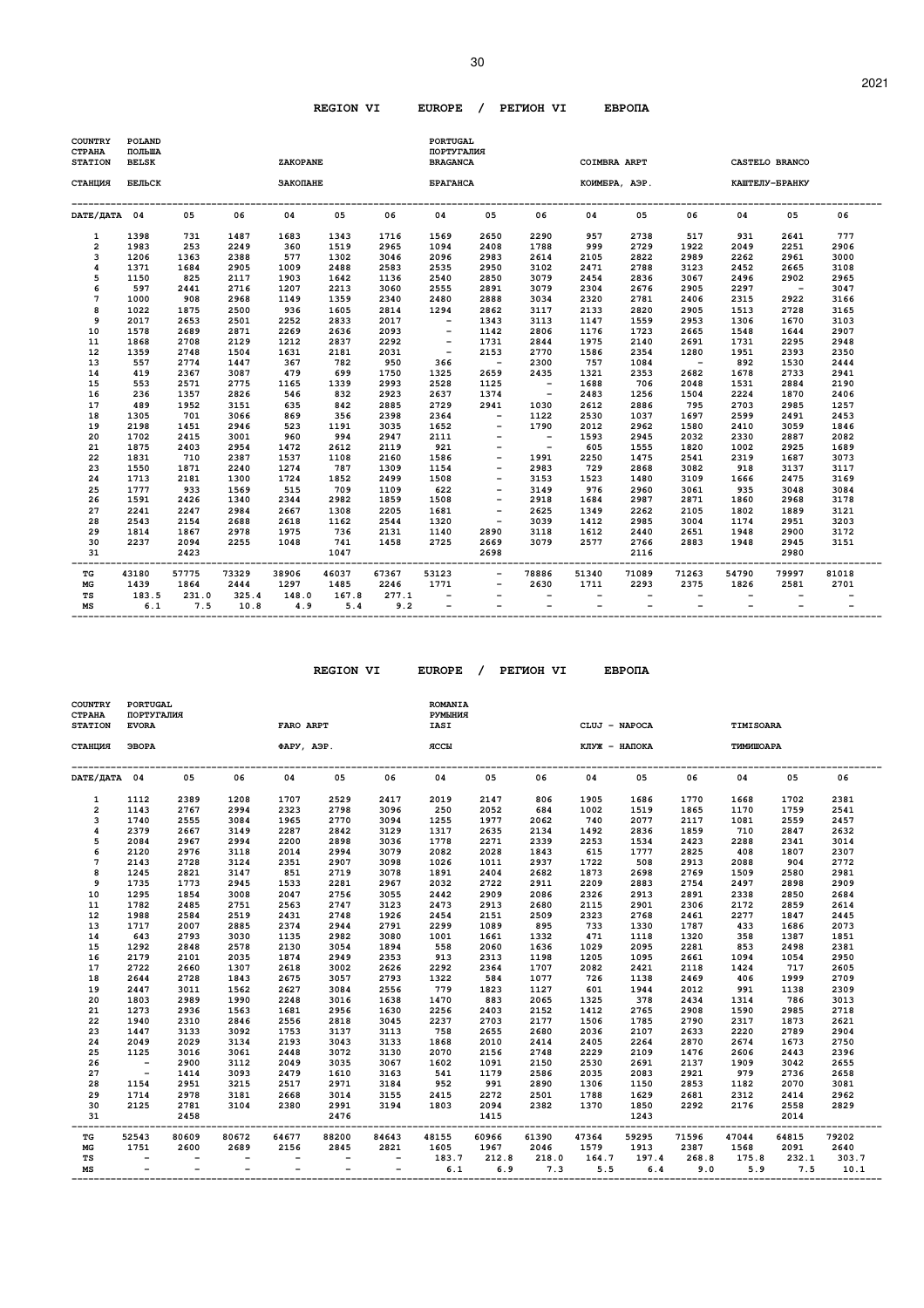| <b>COUNTRY</b><br><b>CTPAHA</b><br><b>STATION</b> | ROMANIA<br><b>PYMLIHMA</b><br><b>GALATI</b> |              |              | <b>GURA-PORTITEI</b> |              |              | <b>BUCURESTI</b>       |              |              | <b>CRAIOVA</b> |              |              | <b>RUSSIA</b><br><b>POCCMA</b><br>MOSCOW /<br>PODMOSKOVNAYA |              |              |
|---------------------------------------------------|---------------------------------------------|--------------|--------------|----------------------|--------------|--------------|------------------------|--------------|--------------|----------------|--------------|--------------|-------------------------------------------------------------|--------------|--------------|
| СТАНЦИЯ                                           | ГАЛАЦ                                       |              |              | ГУРА-ПОРТИТЕЙ        |              |              | <b><i>EYXAPECT</i></b> |              |              | КРАЙОВА        |              |              | MOCKBA /<br>ПОДМОСКОВНАЯ                                    |              |              |
| DATE/ JATA 04                                     |                                             | 05           | 06           | 04                   | 05           | 06           | 04                     | 05           | 06           | 04             | 05           | 06           | 04                                                          | 0.5          | 06           |
| $\mathbf{1}$                                      | 2096                                        | 2066         | 396          | 2082                 | 1905         | 420          | 2131                   | 2042         | 354          | 2097           | 1921         | 1047         | 480                                                         | 2110         | 2426         |
| $\overline{2}$                                    | 1173                                        | 2058         | 673          | 1217                 | 1970         | 903          | 1722                   | 2166         | 1572         | 1706           | 2514         | 1838         | 767                                                         | 1283         | 2338         |
| 3                                                 | 926                                         | 1589         | 2052         | 1053                 | 1859         | 1691         | 1097                   | 2358         | 1175         | 408            | 2676         | 2135         | 1152                                                        | 843          | 2893         |
| $\overline{\mathbf{4}}$                           | 1103                                        | 2140         | 2031         | 530                  | 2598         | 1968         | 790                    | 2470         | 2333         | 1026           | 2900         | 1840         | 1167                                                        | 1170         | 2918         |
| 5                                                 | 1964                                        | 1773         | 2262         | 1874                 | 2246         | 2762         | 1348                   | 1302         | 2773         | 908            | 2286         | 2361         | 1180                                                        | 1622         | 2369         |
| 6                                                 | 2325                                        | 1453         | 1826         | 1968                 | 2139         | 1363         | 2297                   | 2682         | 2111         | 2126           | 2783         | 2489         | 1242                                                        | 1095         | 1408         |
| 7                                                 | 515                                         | 1139         | 2583         | 524                  | 2369         | 2780         | $\sim$                 | 2670         | 2377         | 1737           | 2806         | 2544         | 900                                                         | 1881         | 1671         |
| 8                                                 | 1730                                        | 1682         | 2553         | 1434                 | 1561         | 2733         | 1669                   | 1614         | 2139         | 2157           | 2405         | 2367         | 686                                                         | 261          | 1422         |
| 9                                                 | 1968                                        | 2562         | 2447         | 2374                 | 2633         | 2483         | 1889                   | 2869         | 2317         | 2514           | 2947         | 2988         | 1583                                                        | 594          | 928          |
| 10                                                | 2373                                        | 2766         | 2639         | 2310                 | 2797         | 2753         | 2406                   | 2880         | 2054         | 2494           | 2950         | 2413         | 1897                                                        | 2714         | 464          |
| $11\,$                                            | 2420                                        | 2758         | 2333         | 2335                 | 2751         | 2788         | 2390                   | 2908         | 1835         | 2438           | 2947         | 1999         | 1813                                                        | 2585         | 470          |
| 12                                                | 2378                                        | 2393         | 1555         | 2192                 | 2427         | 1842         | 2363                   | 2844         | 1573         | 2324           | 1982         | 2622         | 1206                                                        | 956          | 1441         |
| 13                                                | 2301                                        | 1131         | 1349         | 2173                 | 2010         | 2166         | 1919                   | 1281         | 1285         | 772            | 1927         | 1420         | 1640                                                        | 1745         | 2303         |
| 14                                                | 285                                         | 2484         | 2292         | 282                  | 2653         | 2576         | 429                    | 2837         | 2307         | 1722           | 2608         | 2613         | 1610                                                        | 1744         | 2416         |
| 15                                                | 1170                                        | 2272         | 1203         | 1279                 | 2657         | 714          | 1672                   | 2384         | 1123         | 2222           | 2825         | 2565         | 1057                                                        | 1406         | 2288         |
| 16                                                | 1584                                        | 1866         | 940          | 2040                 | 1738         | 2186         | 2084                   | 1662         | 1663         | 2147           | 1651         | 1894         | 1287                                                        | 2236         | 2865         |
| 17                                                | 1743                                        | 2293         | 1461         | 1926                 | 2237         | 1687         | 1336                   | 2458         | 2181<br>646  | 853            | 1264         | 2351         | 1596                                                        | 2516         | 2943         |
| 18<br>19                                          | 616<br>1289                                 | 1982<br>2345 | 1248<br>778  | 386<br>2401          | 2307<br>2708 | 2195<br>875  | 369<br>1236            | 2721<br>2572 | 1398         | 457<br>893     | 2826<br>2358 | 1451<br>2245 | 1464<br>1326                                                | 2584<br>2103 | 2903<br>2909 |
| 20                                                | 928                                         | 346          | 712          | 963                  | 596          | 2007         |                        | 499          | 1184         | 1340           |              | 2253         | 897                                                         | 1402         |              |
| 21                                                | 1830                                        | 2029         | 1987         | 1375                 | 1581         | 2474         | 1031<br>1849           | 2128         | 2125         | 1807           | 1731<br>1915 | 2142         | 513                                                         | 1072         | 2867<br>2749 |
| 22                                                | 2413                                        | 2815         | 1560         | 2477                 | 2809         | 1350         | 2485                   |              | 2677         | 2265           | 2717         | 2934         | 1458                                                        | 2477         | 2691         |
| 23                                                | 521                                         | 2754         | 2370         | 971                  | 2631         | 2575         | 1419                   | 2827<br>2847 | 2545         | 2405           | 2833         | 2886         | 1085                                                        | 1850         | 2680         |
| 24                                                | 2346                                        | 2565         | 2199         | 1974                 | 2268         | 2544         | 2153                   | 2371         | 2845         | 2264           | 2650         | 2890         | 430                                                         | 2490         | 2689         |
| 25                                                | 2362                                        | 1717         | 2681         | 2484                 | 2262         | 2581         | 2504                   | 1677         | 2540         | 2404           | 2230         | 2720         | 1072                                                        | 2626         | 2092         |
| 26                                                | 2505                                        | 2467         | 2308         | 2299                 | 2630         | 2306         | 2050                   | 2198         | 2306         | 2272           | 2612         | 2721         | 1424                                                        | 2245         | 2652         |
| 27                                                | 836                                         | 2056         | 2411         | 953                  | 1854         | 2745         | 1285                   | 2275         | 2710         | 1015           | 934          | 3056         | 442                                                         | 1116         | 2249         |
| 28                                                | 906                                         | 1646         | 2479         | 1126                 | 1593         | 2672         | 554                    | 833          | 2288         | 498            | 1561         | 2877         | 1046                                                        | 1271         | 1370         |
| 29                                                | 1729                                        | 2573         | 2488         | 2361                 | 2402         | 2525         | 855                    | 2139         | 2340         | 742            | 3038         | 3035         | 1543                                                        | 553          | 800          |
| 30                                                | 2132                                        | 1585         | 2725         | 1332                 | 2114         | 2791         | 2433                   | 1627         | 2816         | 2249           | 2085         | 2884         | 592                                                         | 1567         | 1058         |
| 31                                                |                                             | 512          |              |                      | 875          |              |                        | 1106         |              |                | 616          |              |                                                             | 1575         |              |
| TG                                                | 48467                                       | 61817        | 56541        | 48695                | 67180        | 63455        | 49412                  | 67247        | 59592        | 50262          | 71498        | 71580        | 34555                                                       | 51692        | 63272        |
| MG                                                | 1616                                        | 1994         | 1885         | 1623                 | 2167         | 2115         | 1647                   | 2169         | 1986         | 1675           | 2306         | 2386         | 1152                                                        | 1667         | 2109         |
| TS<br>MS                                          | 174.0<br>5.8                                | 209.3<br>6.8 | 172.7<br>5.8 | 193.3<br>6.4         | 268.2<br>8.7 | 244.6<br>8.2 | 179.0<br>6.0           | 255.0<br>8.2 | 205.3<br>6.8 | 184.1<br>6.1   | 269.1<br>8.7 | 257.2<br>8.6 | 183.8<br>6.1                                                | 241.2<br>7.8 | 289.8<br>9.7 |

| <b>COUNTRY</b><br>СТРАНА<br><b>STATION</b> | <b>RUSSIA</b><br>РОССИЯ<br>MOSCOW UNIV. |       |       | <b>SLOVAKIA</b><br>СЛОВАКИЯ | POPRAD-GANOVCE |       |                 | <b>BANSKA BYSTRICA</b> |       | MILHOSTOV /                                |       |       | <b>BRATISLAVA -</b>              |       |       |
|--------------------------------------------|-----------------------------------------|-------|-------|-----------------------------|----------------|-------|-----------------|------------------------|-------|--------------------------------------------|-------|-------|----------------------------------|-------|-------|
| СТАНЦИЯ                                    | MOCKBA, YH-T                            |       |       |                             | ПОПРАД-ГАНОВЦЕ |       | БАНСКА-БИСТРИЦА |                        |       | <b>TREBISOV</b><br>МИЛХОСТОВ /<br>ТРЕБИШОВ |       |       | KOLIBA<br>БРАТИСЛАВА -<br>КОЛИБА |       |       |
| DATE/ <b>ДАТА</b> 04                       |                                         | 05    | 06    | 04                          | 05             | 06    | 04              | 05                     | 06    | 04                                         | 05    | 06    | 04                               | 05    | 06    |
| 1                                          | 499                                     | 2262  | 2403  | 1892                        | 1851           | 2384  | 1937            | 1981                   | 2522  | 1616                                       | 1093  | 2261  | 1885                             | 2487  | 2469  |
| $\overline{2}$                             | 767                                     | 1385  | 2252  | 1449                        | 1293           | 2809  | 1571            | 487                    | 2552  | 1456                                       | 1904  | 2447  | 1369                             | 1586  | 3001  |
| 3                                          | 1445                                    | 811   | 2871  | 1074                        | 2731           | 3062  | 1682            | 2109                   | 2656  | 1526                                       | 1521  | 3009  | 1249                             | 2019  | 2892  |
| $\overline{\mathbf{4}}$                    | 1163                                    | 1256  | 2886  | 1682                        | 2387           | 2587  | 1910            | 2252                   | 2978  | 1808                                       | 2588  | 3074  | 1343                             | 2645  | 2904  |
| 5                                          | 1210                                    | 1642  | 2237  | 1974                        | 2325           | 1485  | 2011            | 1868                   | 1871  | 2010                                       | 2025  | 1251  | 1999                             | 1449  | 2755  |
| 6                                          | 1482                                    | 1360  | 1589  | 1280                        | 1867           | 2626  | 1548            | 1815                   | 2521  | 981                                        | 2521  | 2960  | 1250                             | 2029  | 2288  |
| $7\phantom{.0}$                            | 847                                     | 2133  | 1674  | 1533                        | 988            | 2592  | 1438            | 748                    | 2339  | 1851                                       | 822   | 2795  | 1264                             | 992   | 2550  |
| 8                                          | 728                                     | 236   | 1380  | 1460                        | 2068           | 2886  | 1581            | 2657                   | 2627  | 1428                                       | 1856  | 2911  | 1166                             | 2879  | 2069  |
| 9                                          | 1580                                    | 695   | 826   | 2238                        | 2859           | 2591  | 2154            | 2823                   | 2780  | 1613                                       | 2789  | 2935  | 2266                             | 2830  | 2939  |
| 10                                         | 2028                                    | 2748  | 334   | 2295                        | 2739           | 3064  | 2192            | 2773                   | 2735  | 2247                                       | 2846  | 2991  | 2206                             | 2637  | 2922  |
| 11                                         | 1960                                    | 2598  | 458   | 1276                        | 2838           | 2432  | 535             | 2773                   | 2689  | 1838                                       | 2830  | 2942  | 1391                             | 2679  | 2614  |
| 12                                         | 1352                                    | 1073  | 1278  | 781                         | 2527           | 2012  | 1069            | 2787                   | 1910  | 1830                                       | 2805  | 2808  | 1650                             | 1058  | 2063  |
| 13                                         | 1774                                    | 1825  | 2659  | 393                         | 1036           | 2338  | 441             | 750                    | 1835  | 645                                        | 1048  | 1844  | 494                              | 843   | 3105  |
| 14                                         | 1700                                    | 1946  | 2498  | 1665                        | 714            | 2957  | 1627            | 952                    | 2612  | 1156                                       | 1103  | 1193  | 1105                             | 1211  | 3122  |
| 15                                         | 1386                                    | 1950  | 1987  | 854                         | 1447           | 2991  | 1325            | 1972                   | 2984  | 981                                        | 1204  | 3048  | 1268                             | 1450  | 2954  |
| 16                                         | 1417                                    | 2276  | 2849  | 912                         | 1100           | 3040  | 1909            | 1018                   | 2642  | 837                                        | 961e  | 3075  | 996                              | 2440  | 3000  |
| 17                                         | 1884                                    | 2524  | 2915  | 497                         | 897            | 2864  | 865             | 182                    | 2893  | 1273                                       | 1650  | 2846  | 1328                             | 619   | 2930  |
| 18                                         | 1589                                    | 2558  | 2837  | 1056                        | 954            | 3082  | 1205            | 1467                   | 3038  | 1215                                       | 694   | 2843  | 666                              | 2158  | 3014  |
| 19                                         | 1709                                    | 2393  | 2896  | 433                         | 1798           | 2989  | 863             | 1280                   | 2447  | 1354                                       | 1971  | 2526  | 706                              | 1526  | 2725  |
| 20                                         | 1170                                    | 1470  | 2847  | 2219                        | 1932           | 2997  | 1685            | 2058                   | 2421  | 2112                                       | 1760  | 3058  | 1495                             | 1854  | 2778  |
| 21                                         | 501                                     | 1283  | 2755  | 1527                        | 2830           | 2702  | 1706            | 2546                   | 2912  | 1846                                       | 2565  | 2925  | 2147                             | 2302  | 2377  |
| 22                                         | 1747                                    | 2665  | 2638  | 1400                        | 865            | 2820  | 1533            | 653                    | 2729  | 1116                                       | 1078  | 2384  | 1761                             | 1052  | 2587  |
| 23                                         | 1002                                    | 2289  | 2603  | 2374                        | 992            | 2331  | 1869            | 770                    | 2959  | 2003                                       | 1029  | 2841  | 2483                             | 856   | 2859  |
| 24                                         | 480                                     | 2338  | 2661  | 2148                        | 1928           | 2765  | 2423            | 1453                   | 2713  | 1963                                       | 2126  | 2799  | 2563                             | 1113  | 2330  |
| 25                                         | 1156                                    | 2635  | 1966  | 724                         | 1225           | 2209  | 1826            | 659                    | 2890  | 1085                                       | 1515  | 2667  | 2521                             | 902   | 2401  |
| 26                                         | 1774                                    | 2337  | 2689  | 1813                        | 3152           | 1972  | 2628            | 3062                   | 2094  | 2380                                       | 3090  | 2623  | 2329                             | 3030  | 2842  |
| 27                                         | 398                                     | 1003  | 2127  | 2595                        | 1447           | 2507  | 2439            | 2235                   | 2414  | 2615                                       | 3005  | 2852  | 2288                             | 1822  | 2121  |
| 28                                         | 1575                                    | 1325  | 1443  | 2699                        | 2331           | 2375  | 2605            | 2988                   | 2702  | 2638                                       | 2726  | 2702  | 2228                             | 2608  | 2895  |
| 29                                         | 1766                                    | 639   | 960   | 1307                        | 1115           | 2869  | 293             | 2335                   | 2803  | 383                                        | 743   | 2617  | 1957                             | 2674  | 2848  |
| 30                                         | 756                                     | 1723  | 1129  | 1119                        | 1632           | 2601  | 1622            | 2272                   | 2920  | 1109                                       | 1455  | 2658  | 2017                             | 2360  | 2836  |
| 31                                         |                                         | 1539  |       |                             | 1581           |       |                 | 2013                   |       |                                            | 2237  |       |                                  | 2362  |       |
| TG                                         | 38845                                   | 54917 | 62647 | 44669                       | 55449          | 78939 | 48492           | 55738                  | 78188 | 46915                                      | 57560 | 79885 | 49390                            | 58472 | 81190 |
| MG                                         | 1295                                    | 1772  | 2088  | 1489                        | 1789           | 2631  | 1616            | 1798                   | 2606  | 1564                                       | 1857  | 2663  | 1646                             | 1886  | 2706  |
| TS                                         | 184.5                                   | 260.0 | 315.4 | 176.9                       | 201.7          | 356.6 | 202.5           | 193.9                  | 306.9 | 162.2                                      | 198.2 | 347.6 | 206.8                            | 226.9 | 373.3 |
| MS                                         | 6.2                                     | 8.4   | 10.5  | 5.9                         | 6.5            | 11.9  | 6.8             | 6.3                    | 10.2  | 5.4                                        | 6.4   | 11.6  | 6.9                              | 7.3   | 12.4  |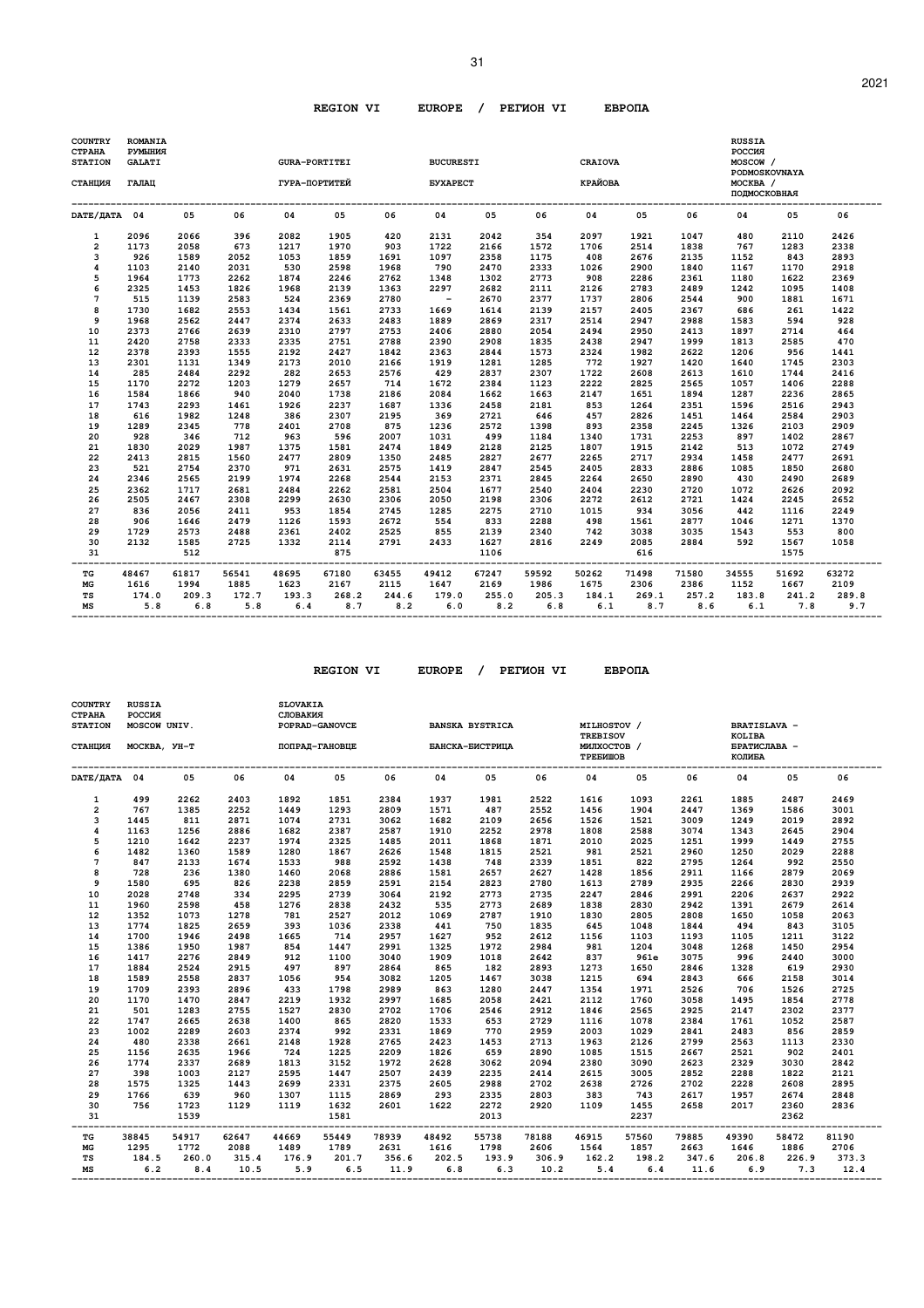| <b>COUNTRY</b><br><b>CTPAHA</b><br><b>STATION</b> | <b>SLOVAKIA</b><br>СЛОВАКИЯ<br><b>HURBANOVO</b> |       |       | <b>SPAIN</b><br>ИСПАНИЯ<br><b>SANTANDER</b> |       |       | <b>LA CORUNA</b> |       |       | OVIEDO |            |       | SAN SEBASTIAN |            |       |
|---------------------------------------------------|-------------------------------------------------|-------|-------|---------------------------------------------|-------|-------|------------------|-------|-------|--------|------------|-------|---------------|------------|-------|
| СТАНЦИЯ                                           | ХУРБАНОВО                                       |       |       | САНТАНДЕР                                   |       |       | ЛА-КОРУНЬЯ       |       |       | ОВЬЕДО |            |       | САН-СЕБАСТЬЯН |            |       |
| DATE/ JATA 04                                     |                                                 | 05    | 06    | 04                                          | 05    | 06    | 04               | 05    | 06    | 04     | 05         | 06    | 04            | 05         | 06    |
| 1                                                 | 1948                                            | 2391  | 2848  | 669                                         | 2032  | 1246  | 1134             | 2638  | 1614  | 768    | 825        | 904   | 1551          | 1156       | 1046  |
| $\overline{2}$                                    | 1533                                            | 1183  | 2600  | 1188                                        | 2669  | 1919  | 1225             | 2858  | 736   | 1491   | 1659       | 404   | 1332          | 2478       | 2799  |
| 3                                                 | 1354                                            | 2257  | 2749  | 1059                                        | 2873  | 561   | 2049             | 2849  | 3183  | 1588   | 2799       | 514   | 1355          | 2349       | 313   |
| $\overline{\mathbf{4}}$                           | 1822                                            | 2677  | 2858  | 2339                                        | 2765  | 2136  | 2382             | 2582  | 3192  | 2265   | 2667       | 2094  | 1913          | $\sim$ $-$ | 405   |
| 5                                                 | 2028                                            | 1922  | 2628  | 2392                                        | 1868  | 3127  | 2429             | 1392  | 3178  | 2173   | 2018       | 3103  | 2103          | $\sim$ $-$ | 1772  |
| 6                                                 | 1409                                            | 2180  | 2800  | $\overline{\phantom{a}}$                    | 1298  | 3067  | 1971             | 1659  | 2757  | 470    | 1530       | 1496  | 610           | 2388       | 2152  |
| $\overline{7}$                                    | 1467                                            | 573   | 2644  | $\sim$ $-$                                  | 2078  | 3176  | 2401             | 2207  | 3053  | 2402   | 2272       | 2306  | 2257          | 2390       | 2914  |
| 8                                                 | 1412                                            | 2662  | 2941  | $\overline{\phantom{a}}$                    | 2140  | 2624  | 2018             | 2859  | 2879  | 1655   | 2569       | 547   | 2040          | 2499       | 2673  |
| 9                                                 | 2286                                            | 2842  | 2902  | $\overline{\phantom{a}}$                    | 1281  | 2960  | 1259             | 1531  | 2938  | 1631   | 940        | 1657  | 1189          | 1284       | 1570  |
| 10                                                | 2233                                            | 2777  | 2978  | 1729                                        | 1957  | 3132  | 952              | 1537  | 3021  | 837    | 1097       | 1943  | 1558          | 2486       | 2261  |
| 11                                                | 977                                             | 2645  | 2804  | 1025                                        | 2868  | 2167  | 2438             | 1352  | 3177  | 469    | 2314       | 842   | 712           | 2748       | 1615  |
| 12                                                | 1590                                            | 1518  | 2483  | 2049                                        | 1740  | 2864  | 2173             | 1900  | 3149  | 2426   | 1268       | 2508  | 2340          | 1321       | 2136  |
| 13                                                | 441                                             | 619   | 2562  | 1617                                        | 855   | 2571  | 1438             | 1076  | 2658  | 1153   | 759        | 2248  | 2019          | 1144       | 2775  |
| 14                                                | 1262                                            | 1508  | 2868  | 2630                                        | 1894  | 1786  | 2481             | 1168  | 2620  | 2412   | 1939       | 2789  | 2424          | 2220       | 2539  |
| 15                                                | 1032                                            | 1542  | 2954  | 2692                                        | 591   | 3001  | 2577             | 410   | 3096  | 2539   | 869        | 2717  | 2488          | 690        | 2800  |
| 16                                                | 1039                                            | 2000  | 2895  | 2484                                        | 729   | 1855  | 2670             | 2374  | 566   | 2511   | 1631       | 1358  | 2471          | 486        | 1810  |
| 17                                                | 1065                                            | 561   | 2872  | 1912                                        | 2671  | 447   | 2470             | 2597  | 233   | 2574   | 2735       | 402   | 2292          | 2644       | 350   |
| 18                                                | 1005                                            | 2440  | 2831  | 2650                                        | 1467  | 1196  | 2061             | 2025  | 611   | 2433   | 906        | 327   | 2428          | 1185       | 1835  |
| 19                                                | 823                                             | 1517  | 2915  | 1884                                        | 2772  | 2370  | 1925             | 3058  | 1042  | 1363   | 2643       | 1886  | 2175          | 2517       | 1664  |
| 20                                                | 1556                                            | 1718  | 2758  | 1817                                        | 3058  | 2014  | 1633             | 2591  | 831   | 1278   | 2981       | 1749  | 1785          | 2870       | 1424  |
| 21                                                | 2319                                            | 2535  | 2591  | 2091                                        | 680   | 1746  | 1272             | 2532  | 1472  | 1746   | 953        | 1096  | 2416          | 474        | 1617  |
| 22                                                | 1928                                            | 738   | 2789  | 2080                                        | 1966  | 1098  | 1412             | 2781  | 1822  | 1799   | 2121       | 849   | 1908          | 1052       | 1153  |
| 23                                                | 2146                                            | 710   | 2865  | 2244                                        | 2680  | 424   | 612              | 1919  | 3196  | 1324   | 2823       | 1395  | 2379          | 2741       | 344   |
| 24                                                | 2561                                            | 1469  | 2777  | 2463                                        | 2350  | 2984  | 1522             | 2340  | 3175  | 2058   | 2451       | 2944  | 2101          | 919        | 2234  |
| 25                                                | 2357                                            | 795   | 2905  | 1862                                        | 2574  | 2895  | 563              | 2843  | 3146  | 1886   | 2032       | 1527  | 857           | 2365       | 2087  |
| 26                                                | 1676                                            | 3051  | 3032  | 1353                                        | 2718  | 1824  | 1577             | 2596  | 1211  | 1655   | $\sim$ $-$ | 515   | 567           | 2142       | 2341  |
| 27                                                | 2345                                            | 2304  | 2947  | 798                                         | 2848  | 1144  | 1513             | 2366  | 2871  | 930    | 2320       | 2805  | 590           | 2717       | 546   |
| 28                                                | 2304                                            | 2667  | 2812  | 593                                         | 1239  | 903   | 2214             | 2179  | 1687  | 317    | 1400       | 761   | 875           | 2056       | 1778  |
| 29                                                | 1409                                            | 2478  | 2848  | 698                                         | 2023  | 1150  | 1376             | 2843  | 2351  | 462    | 1135       | 1808  | 538           | 1319       | 1383  |
| 30                                                | 1994                                            | 1748  | 3004  | 1064                                        | 2911  | 1284  | 2475             | 3091  | 2894  | 769    | 2250       | 871   | 653           | 2641       | 1919  |
| 31                                                |                                                 | 2038  |       |                                             | 2976  |       |                  | 3077  |       |        | 2528       |       |               | 2788       |       |
| TG                                                | 49321                                           | 58065 | 84460 | 52364                                       | 64571 | 59671 | 54222            | 69230 | 68359 | 47384  | 58315      | 46365 | 49926         | 59936      | 52255 |
| МG                                                | 1644                                            | 1873  | 2815  | 1745                                        | 2083  | 1989  | 1807             | 2233  | 2279  | 1579   | 1881       | 1546  | 1664          | 1933       | 1742  |
| TS                                                | 189.1                                           | 230.5 | 390.7 | 195.0                                       | 235.0 | 211.0 | 225.0            | 263.0 | 265.0 | 185.0  | 197.0      | 128.0 | 201.0         | 231.0      | 153.0 |
| МS                                                | 6.3                                             | 7.4   | 13.0  | 6.5                                         | 7.6   | 7.0   | 7.5              | 8.5   | 8.8   | 6.2    | 6.4        | 4.3   | 6.7           | 7.5        | 5.1   |

 **REGION VI EUROPE / PEГИOH VI EBPOПA** 

 **COUNTRY SPAIN** 

| <b>CTPAHA</b><br><b>STATION</b> | ИСПАНИЯ | BILBAO / SONDICA  |       | SANTIAGO ARPT  |       |           | VITORIA |       |            | PAMPLONA /                |       |            | LEON ARPT  |                          |       |
|---------------------------------|---------|-------------------|-------|----------------|-------|-----------|---------|-------|------------|---------------------------|-------|------------|------------|--------------------------|-------|
|                                 |         |                   |       |                |       |           |         |       |            | <b>NOAIN ARPT</b>         |       |            |            |                          |       |
| СТАНЦИЯ                         |         | БИЛЬБАО / СОНДИКА |       | САНТЬЯГО, АЭР. |       |           | витория |       |            | ПАМПЛОНА /<br>НОАИН, АЭР. |       |            | ЛЕОН, АЭР. |                          |       |
| DATE/JATA 04                    |         | 05                | 06    | 04             | 05    | 06        | 04      | 05    | 06         | 04                        | 05    | 06         | 04         | 05                       | 06    |
| 1                               | 836     | 2238              | 1234  | 893            | 1961  | 1612      | 1117    | 1530  | 1245       | 1388                      | 1790  | 547        | 1598       | 1905                     | 2245  |
| $\overline{2}$                  | 1586    | 1482              | 2478  | 839            | 2513  | 917       | 1865    | 2060  | 2436       | 2007                      | 2725  | $\sim$ $-$ | 987        | 1887                     | 1503  |
| 3                               | 693     | 1842              | 405   | 1820           | 2723  | 2728      | 1190    | 1630  | 468        | 1885                      | 1532  | 1677       | 2122       | 2538                     | 2439  |
| $\overline{\mathbf{4}}$         | 1924    | 2550              | 722   | 2188           | 2337  | 3085      | 2258    | 2488  | 446        | 2291                      | 2560  | 710        | 2447       | 2918                     | 2915  |
| 5                               | 2178    | 1524              | 2056  | 2242           | 1927  | 3053      | 2236    | 1724  | 2512       | 2322                      | 2132  | 2963       | 2501       | 2796                     | 2777  |
| 6                               | 505     | 1870              | 2692  | 2265           | 1045  | 3072      | 623     | 2305  | 2593       | 693                       | 2406  | 2720       | 2466       | 2814                     | 3086  |
| 7                               | 2236    | 1792              | 3139  | 2206           | 1934  | 3010      | 2331    | 2475  | 2983       | 2453                      | 2534  | 3036       | 2353       | 2595                     | 3148  |
| 8                               | 1961    | 2212              | 2948  | 2083           | 2621  | 2594      | 1914    | 2427  | 2838       | 1623                      | 2344  | 2948       | 1344       | 2747                     | 3183  |
| 9                               | 1579    | 1053              | 1848  | 1337           | 1628  | 2988      | 1070    | 1331  | 1421       | 378                       | 635   | 2663       | 1212       | 838                      | 3185  |
| 10                              | 1359    | 2101              | 2900  | 601            | 1176  | 2947      | 1388    | 1894  | 2914       | 821                       | 2489  | 2865       | 1214       | 1434                     | 3093  |
| 11                              | 624     | 2357              | 1866  | 1328           | 1376  | 2956      | 596     | 2068  | 2979       | 788                       | 2104  | 2921       | 2059       | 1932                     | 2893  |
| 12                              | 2199    | 1080              | 2656  | 1794           | 1594  | 2922      | 1828    | 1503  | 2504       | 2459                      | 1186  | 2415       | 2398       | 2439                     | 3054  |
| 13                              | 1943    | 884               | 2898  | 1170           | 984   | 2463      | 1685    | 910   | 2779       | 1808                      | 1417  | 2799       | 770        | 1445                     | 2633  |
| 14                              | 2457    | 2010              | 2460  | 2204           | 1373  | 2934      | 2483    | 2147  | 1955       | 2472                      | 1612  | 2610       | 2017       | 2530                     | 2767  |
| 15                              | 2513    | 852               | 2818  | 826            | 317   | 2681      | 2554    | 835   | 2780       | 2516                      | 996   | 2582       | 2669       | 1477                     | 3011  |
| 16                              | 2230    | 391               | 1356  | 430            | 1693  | 1175      | 2587    | 346   | 1380       | 2577                      | 801   | 1909       | 2696       | 2542                     | 1989  |
| 17                              | 1329    | 2428              | 432   | 418            | 2046  | 549       | 1134    | 2528  | 766        | 2133                      | 2516  | 370        | 2702       | 2956                     | 890   |
| 18                              | 2448    | 1077              | 1394  | 359            | 1730  | 583       | 2305    | 1750  | 1867       | 2443                      | 1343  | 2021       | 2442       | 2466                     | 1278  |
| 19                              | 2028    | 2223              | 1922  | 1764           | 2839  | 944       | 1938    | 1644  | 2169       | 2412                      | 1636  | 1786       | 1661       | 3108                     | 2474  |
| 20                              | 1912    | 2848              | 1752  | 1069           | 2871  | 657       | 1534    | 2858  | 2102       | 1397                      | 2715  | 1487       | 1432       | 3001                     | 1715  |
| 21                              | 2201    | 511               | 1278  | 1044           | 2005  | 1207      | 1641    | 1569  | 1521       | 1841                      | 2045  | 1625       | 1356       | 2221                     | 2082  |
| 22                              | 2176    | 605               | 1023  | 1555           | 2046  | 1983      | 1407    | 978   | 1434       | 1079                      | 1865  | 1698       | 1690       | 2377                     | 2007  |
| 23                              | 2220    | 2627              | 504   | 694            | 1981  | 2366      | 2143    | 2798  | 1266       | 2369                      | 2292  | 1630       | 1228       | 3091                     | 2781  |
| 24                              | 2060    | 1333              | 1589  | 1389           | 1767  | 3056      | 1989    | 662   | 1450       | 1758                      | 1152  | 1949       | 1453       | 2987                     | 3202  |
| 25                              | 1173    | 2278              | 2743  | 736            | 2740  | 3032      | 1096    | 2053  | 2602       | 938                       | 2300  | 3010       | 1238       | 3017                     | 3162  |
| 26                              | 685     | 2411              | 2105  | 1508           | 2670  | 1369      | 823     | 2260  | 2473       | 397                       | 2058  | 2580       | 2089       | 2408                     | 2600  |
| 27                              | 1360    | 2661              | 623   | 1520           | 2391  | 2121      | 517     | 2601  | 1252       | 639                       | 2678  | 1802       | 1117       | $\overline{\phantom{0}}$ | 2779  |
| 28                              | 266     | 2108              | 1168  | 2199           | 2743  | 1040      | 973     | 1688  | 2028       | 1788                      | 1486  | 2422       | 572        | 1729                     | 2442  |
| 29                              | 623     | 1236              | 1917  | 2049           | 2841  | 2165      | 458     | 2289  | 1515       | 545                       | 2531  | 2196       | 1084       | 2476                     | 3195  |
| 30                              | 627     | 2726              | 1681  | 2109           | 2853  | 2782      | 857     | 2773  | 2795       | 965                       | 2659  | 2952       | 2311       | 2815                     | 3164  |
| 31                              |         | 2553              |       |                | 2850  | --------- |         | 2701  | ---------- |                           | 2637  | -------    |            | 2885                     |       |
| TG                              | 47931   | 55863             | 54607 | 42639          | 63575 | 64991     | 46540   | 58825 | 59473      | 49185                     | 61176 | 65062      | 53228      | 74786                    | 77692 |
| MG                              | 1598    | 1802              | 1820  | 1421           | 2051  | 2166      | 1551    | 1898  | 1982       | 1640                      | 1973  | 2169       | 1774       | 2412                     | 2590  |
| TS                              | 147.0   | 171.0             | 140.0 | 201.0          | 241.0 | 232.0     | 177.0   | 228.0 | 214.0      | 183.0                     | 217.0 | 236.0      | 210.0      | 307.0                    | 325.0 |
| MS                              | 4.9     | 5.5               | 4.7   | 6.7            | 7.8   | 7.7       | 5.9     | 7.4   | 7.1        | 6.1                       | 7.0   | 7.9        | 7.0        | 9.9                      | 10.8  |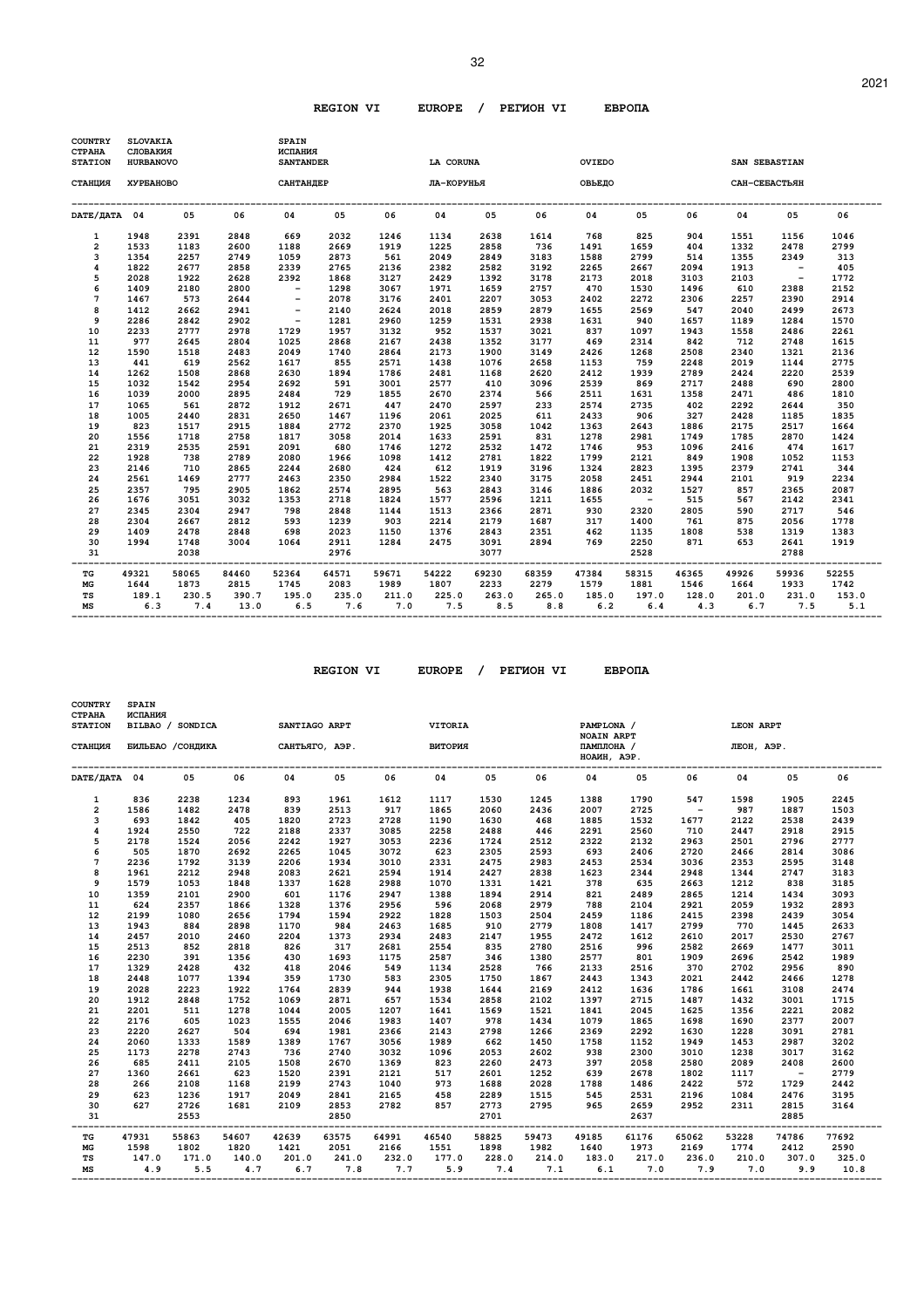| <b>COUNTRY</b><br><b>CTPAHA</b> | <b>SPAIN</b><br>ИСПАНИЯ |       |       |                   |        |                          |                               |        |        |            |       |                    |       |       |                          |
|---------------------------------|-------------------------|-------|-------|-------------------|--------|--------------------------|-------------------------------|--------|--------|------------|-------|--------------------|-------|-------|--------------------------|
| <b>STATION</b>                  | <b>NAVACERRADA</b>      |       |       | <b>PONFERRADA</b> |        |                          | LOGRONO /<br><b>AGONCILLO</b> |        |        | VIGO ARPT  |       | <b>GIRONA ARPT</b> |       |       | ZARAGOZA<br><b>ARPT</b>  |
| СТАНЦИЯ                         | НАВАСЕРРАДА             |       |       | <b>ПОНФЕРРАДА</b> |        |                          | ЛОГРОНЬО /<br>АГОНСИЛО        |        |        | ВИГО, АЭР. |       | ЖИРОНА, АЭР.       |       |       | CAPATOCA,<br>АЭР.        |
|                                 |                         |       |       |                   |        |                          |                               |        |        |            |       |                    |       |       |                          |
| DATE/IATA 04                    |                         | 05    | 06    | 04                | 05     | 06                       | 04                            | 05     | 06     | 05         | 06    | 04                 | 05    | 06    | 04                       |
| 1                               | 2057                    | 1695  | 1711  | 1279              | 2571   |                          | 1214                          | 1612   | 974    | 2453       | 1868  | 2029               | 1564  | 2128  | 1718                     |
| 2                               | 807                     | 1061  | 3302  | 1188              | 2598   | $\overline{\phantom{a}}$ | 2097                          | 2034   | 2534   | 2624       | 1274  | 2094               | 1190  | 2129  | 2093                     |
| 3                               | 981                     | 1536  | 2827  | 1784              | 2849   |                          | 2047                          | 1523   | 1987   | 2783       | 2837  | 1952               | 2611  | 2886  | 2171                     |
| $\overline{\mathbf{4}}$         | 2434                    | 3079  | 2540  | 2417              | 2871   | $\overline{\phantom{a}}$ | 2379                          | 2799   | 908    | 2721       | 2847  | 1566               | 2683  | 2090  | 2361                     |
| 5                               | 2647                    | 3113  | 1690  | 2419              | 2661   | $\overline{\phantom{m}}$ | 2454                          | 2493   | 2776   | 2279       | 2829  | 2161               | 2606  | 2447  | 2452                     |
| 6                               | 2688                    | 3121  | 3158  | 2427              | 2109   | $\overline{\phantom{a}}$ | 1215                          | 2608   | 3130   | 1153       | 2836  | 1089               | 2618  | 1512  | 2454                     |
| 7                               | 2537                    | 3080  | 2007  | 2413              | 2657   | 3117                     | 2534                          | 2653   | 3144   | 2454       | 2849  | 1514               | 2092  | 2445  | 2532                     |
| 8                               | 2233                    | 2763  | 2803  | 1863              | 2748   | 3134                     | 1917                          | 2430   | 3060   | 2772       | 2752  | 2361               | 2695  | 2508  | 2238                     |
| 9                               | 1509                    | 572   | 2686  | 1409              | 1018   | $\overline{\phantom{a}}$ | 629                           | 806    | 3065   | 1778       | 2799  | 1280               | 1992  | 2282  | 365                      |
| 10                              | 1255                    | 1686  | 2965  | 949               | 1392   | $\overline{\phantom{a}}$ | 719                           | 2345   | 3040   | 1242       | 2692  | 741                | 1770  | 2527  | 1403                     |
| 11                              | 695                     | 1286  | 1622  | 1834              | 1982   | $\overline{\phantom{a}}$ | 592                           | 2871   | 2776   | 1436       | 2722  | 1566               | 1734  | 1707  | 1067                     |
| 12                              | 2318                    | 1667  | 3241  | 2113              | 1460   | 3020                     | 2417                          | 2119   | 3037   | 1921       | 2507  | 1973               | 2418  | 2777  | 2626                     |
| 13                              | 969                     | 901   | 2847  | 843               | 891    | $\overline{\phantom{a}}$ | 1520                          | $\sim$ | 2922   | 898        | 2372  | 2303               | 2497  | 2916  | 2105                     |
| 14                              | 1333                    | 2466  | 2683  | 2346              | 2330   | 2385                     | 2393                          | 2817   | 2264   | 1629       | 2405  | 2294               | 1503  | 2837  | 1849                     |
| 15                              | 838                     | 1162  | 2995  | 2544              | 617    | $\overline{\phantom{a}}$ | 2415                          | 1673   | 2314   | 562        | 2701  | $\sim$             | 2036  | 2921  | 1655                     |
| 16                              | 2413                    | 728   | 2702  | 2652              | 1633   | $-$                      | 2686                          | 1116   | 2177   | 1921       | 2251  | 517                | 1065  | 2510  | 2655                     |
| 17                              | 2882                    | 3059  | 930   | 2648              | $\sim$ |                          | 2044                          | 2522   | $\sim$ | 2346       | 1185  | 1080               | 1184  | 1182  | 2650                     |
| 18                              | 2760                    | 2498  | 748   | 2284              | 2078   | $\qquad \qquad$          | 2460                          | 2287   | 1770   | 2322       | 1554  | 2149               | 2610  | 2732  | 2622                     |
| 19                              | 1125                    | 3256  | 3217  | 1440              | 3081   | $\overline{\phantom{a}}$ | 2219                          | 2264   | 2202   | 2838       | 1288  | 2359               | 1217  | 1921  | 2032                     |
| 20                              | 1100                    | 3145  | 1209  | 1944              | $\sim$ | $\overline{\phantom{a}}$ | 1684                          | 3007   | 1575   | 2873       | 958   | 572                | 2461  | 1830  | 1235                     |
| 21                              | 971                     | 2963  | 1584  | 1422              | 1596   | $\overline{\phantom{a}}$ | 2179                          | 2264   | 2308   | 1827       | 2131  | 1130               | 2678  | 2788  | 1999                     |
| 22                              | 1201                    | 1973  | 1136  | 1746              | 1867   | 1760                     | 1146                          | 1609   | 1751   | 2463       | 2465  | 1308               | 1715  | 2222  | 1038                     |
| 23                              | 1297                    | 1252  | 2662  | 910               | 3037   | 3164                     | 1950                          | 2415   | 2059   | 2479       | 2847  | 2578               | 1502  | 1563  | 2401                     |
| 24                              | 1841                    | 889   | 2686  | 1271              | 2203   | 3138                     | 1722                          | 1895   | 3003   | 2627       | 2879  | 2500               | 2174  | 2970  | 1518                     |
| 25                              | 675                     | 2626  | 2923  | 894               | 3032   | 3129                     | 740                           | 2819   | 3119   | 2757       | 2692  | 1762               | 1030  | 2977  | 1845                     |
| 26                              | 951                     | 2236  | 2710  | 1759              | 2652   | $\sim$                   | 1494                          | 2306   | 2796   | 2834       | 2471  | 696                | 2440  | 2774  | 524                      |
| 27                              | 868                     | 2452  | 2883  | 1487              | 2337   | 2271                     | 724                           | 2710   | 2456   | 1885       | 2464  | 639                | 2828  | 2783  | 1300                     |
| 28                              | 1263                    | 1379  | 3401  | 1780              | $\sim$ | 704                      | 1463                          | 2495   | 2703   | 2763       | 2003  | 935                | 2443  | 2432  | 1653                     |
| 29                              | 823                     | 2186  | 2965  | 1799              | 2954   | 3132                     | 694                           | 2421   | 2796   | 2819       | 2823  | 1124               | 2128  | 2155  | 1760                     |
| 30                              | 761                     | 2154  | 3338  | 2016              | 2942   | 3029                     | 1096                          | 2537   | 3055   | 2797       | 2898  | 1062               | 2080  | 2654  | 1991                     |
| 31                              |                         | 2589  |       |                   | 2437   |                          |                               | 2627   |        | 2752       |       |                    | 2169  |       |                          |
| TG                              | 46232                   | 64573 | 74171 | 53880             | 69310  | $\overline{\phantom{a}}$ | 50843                         | 70346  | 74173  | 69008      | 71199 | 46897              | 63733 | 71605 | 56312                    |
| MG                              | 1541                    | 2083  | 2472  | 1796              | 2236   | $\overline{\phantom{a}}$ | 1695                          | 2269   | 2472   | 2226       | 2373  | 1563               | 2056  | 2387  | 1877                     |
| <b>TS</b>                       | 141.0                   | 228.0 | 295.0 | 205.0             | 264.0  | 268.0                    | 184.0                         | 257.0  | 286.0  | 266.0      | 305.0 | 175.0              | 229.0 | 288.0 | $\overline{\phantom{a}}$ |
| MS                              | 4.7                     | 7.4   | 9.8   | 6.8               | 8.5    | 8.9                      | 6.1                           | 8.3    | 9.5    | 8.6        | 10.2  | 5.8                | 7.4   | 9.6   |                          |
|                                 |                         |       |       |                   |        |                          |                               |        |        |            |       |                    |       |       |                          |

 **REGION VI EUROPE / PEГИOH VI EBPOПA** 

 **COUNTRY SPAIN** 

| <b>CTPAHA</b><br><b>STATION</b> | ИСПАНИЯ                  | ZARAGOZA ARPT  | VALLADOLID   |              |              | LLEIDA      |              |                          | SORIA        |              |              | <b>BARCELONA</b> |              |                          | <b>REUS ARPT</b> |
|---------------------------------|--------------------------|----------------|--------------|--------------|--------------|-------------|--------------|--------------------------|--------------|--------------|--------------|------------------|--------------|--------------------------|------------------|
| СТАНЦИЯ                         |                          | CAPATOCA, AGP. | ВАЛЬЯДОЛИД   |              |              | ЛЛЕИДА      |              |                          | СОРИЯ        |              |              | БАРСЕЛОНА        |              |                          | PEYC, AGP.       |
| DATE/JATA 05                    |                          | 06             | 04           | 05           | 06           | 04          | 05           | 06                       | 04           | 05           | 06           | 04               | 05           | 06                       | 04               |
| 1                               | 2681                     | 1229           | 1418         | 2237         | 1927         | 1956        | 1978         | 1885                     | 1520         | 1134         | 1322         | 2068             | 1290         | 1799                     | 1966             |
| $\overline{2}$                  | 2645                     | 3011           | 1416         | 1958         | 2802         | 2249        | 2593         | 2946                     | 1247         | 2060         | 2920         | 2196             | 1583         | 2802                     | 2253             |
| 3                               | 1978                     | 2248           | 2144         | 2436         | 2868         | 2191        | 2441         | 2816                     | 2222         | 976          | 2785         | 2156             | 2674         | 2533                     | 2184             |
| $\overline{\mathbf{4}}$         | 2817                     | 2203           | 2467         | 2881         | 2663         | 2311        | 2808         | 1973                     | 2560         | 2849         | 2230         | 1723             | 2758         | 1900                     | 2172             |
| 5                               | 2829                     | 2258           | 2517         | 2800         | 2825         | 2339        | 2837         | 2457                     | 2583         | 2760         | 2013         | 2224             | 2725         | 2526                     | 2317             |
| 6                               | 2872                     | 3084           | 2483         | 2880         | 3044         | 2395        | 2731         | 2503                     | 2596         | 2945         | 3218         | 1501             | 2641         | 2349                     | 2410             |
| 7                               | 2824                     | 3125           | 2474         | 2852         | 2908         | 2473        | 2789         | 3102                     | 2684         | 2859         | 3159         | 1448             | 2231         | 2962                     | 2046             |
| 8                               | 2607                     | 3092           | 1603         | 2635         | 3179         | 1795        | 2784         | 3052                     | 1767         | 2661         | 3213         | 2418             | 2792         | 2994                     | 1318             |
| 9                               | 933                      | 3010           | 962          | 891          | 3162         | 512         | 1475         | 2854                     | 454          | 665          | 3236         | 900              | 1998         | 2831                     | 557              |
| 10                              | 2278                     | 2924           | 1470         | 1926         | 2934         | 1266        | 2692         | 2937                     | 1179         | 2102         | 3137         | 251              | 1378         | 2845                     | 345              |
| 11                              | 2795                     | 2441           | 1499         | 2168         | 2394         | 885         | 2971         | 1462                     | 888          | 1666         | 2323         | 869              | 2458         | 2455                     | 777              |
| 12                              | 2068                     | 2981           | 2420         | 2279         | 2896         | 2510        | 2353         | 2966                     | 2728         | 1763         | 3113         | 2081             | 2301         | 2912                     | 2597             |
| 13                              | 1827                     | 2749           | 598          | 1152         | 2704         | 2260        | 2229         | 2849                     | 1325         | 1218         | 3170         | 2068             | 2856         | 2920                     | 1898             |
| 14                              | 2911                     | 2937           | 1914         | 2808         | 1818         | 1953        | 2988         | 2937                     | 1405         | 3036         | 2714         | 1829             | 1997         | 2897                     | 394              |
| 15                              | 2041                     | 2575           | 2569         | 2092         | 2401         | 1714        | 2371         | 2750                     | 2541         | 1280         | 2389         | 2125             | 2302         | 2857                     | 1708             |
| 16                              | 2492                     | 1561           | 2680         | 1299         | 2041         | 1843        | 2417         | 1485                     | 2803         | 1352         | 2537         | 1465             | 1672         | 2248                     | 1394             |
| 17                              | 2872                     | 1683           | 2653         | 2992         | 975          | 2670        | 2773         | 529                      | 2635         | 2970         | 1348         | 1924             | 2162         | 1173                     | 2009             |
| 18                              | 2880                     | 2754           | 2530         | 2275         | 1910         | 2634        | 2856         | 1996                     | 2580         | 2646         | 1637         | 2542             | 1482         | 2685                     | 2574             |
| 19                              | 3008                     | 1554           | 1451         | 3083         | 2958         | 2316        | 3000         | 1152                     | 2176         | 3178         | 2391         | 2388             | 2318         | 1559                     | 2160             |
| 20                              | 3001                     | 2302           | 2043         | 3052         | 1571         | 1285        | 2979         | 2029                     | 1341         | 3130         | 1369         | 1455             | 2804         | 1672                     | 1525             |
| 21                              | 2646                     | 2693           | 1541         | 2581         | 1727         | 1675        | 2727         | $\overline{\phantom{a}}$ | 1299         | 2487         | 2258         | 1159             | 2642         | 2916                     | 505              |
| 22                              | 1839                     | 2887           | 1222         | 1818         | 1660         | 1175        | 2188         |                          | 652          | 1819         | 1652         | 1753             | 2178         | 2850                     | 928              |
| 23                              | 588                      | 2207           | 1687         | 2886         | 3002         | 2540        | 575          | $\overline{\phantom{a}}$ | 1371         | 1870         | 2463         | 2713             | 1063<br>2730 | 1854                     | 2617             |
| 24                              | 2803                     | 3128           | 2124         | 2508         | 3234         | 2073        | 2864         | $\overline{\phantom{a}}$ | 1940<br>795  | 1943         | 3186         | 2516             |              | 3018                     | 2236             |
| 25                              | 3034                     | 3037<br>2277   | 994          | 3100         | 3189         | 1821<br>617 | 2879         | $\overline{\phantom{a}}$ |              | 2892         | 3162         | 1951<br>669      | 1286<br>2537 | 2922                     | 2182             |
| 26                              | 1962<br>2877             | 2796           | 1495<br>1573 | 2709         | 3027<br>3029 | 1102        | 2139<br>2784 | 2196                     | 1072         | 1665<br>2778 | 2321         |                  | 2806         | 2665                     | 435<br>1269      |
| 27<br>28                        | 2724                     | 3038           | 1541         | 2354<br>1474 | 2295         | 1341        | 2792         | 2849<br>2998             | 1424<br>1390 | 2229         | 2951<br>3129 | 1343<br>1654     | 2889         | 2870<br>2787             | 1355             |
| 29                              | 2652                     | 3081           | 1049         | 2566         | 3225         | 1850        | 2790         | 3059                     | 1047         | 2625         | 3096         | 1797             | 2826         | $\overline{\phantom{a}}$ | 2295             |
| 30                              | 2522                     | 3006           | 1555         | 2783         | 3215         | 1954        | 2645         | 2542                     | 1428         | 2588         | 3066         | 1332             | 2299         | 2507                     | 1755             |
| 31                              | 2391                     |                |              | 2650         |              |             | 2344         |                          |              | 2566         |              |                  | 2289         |                          |                  |
| TG                              | 76397                    | 77871          | 54092        | 74125        | 77583        | 55705       | 78792        | 72389)                   | 51652        | 68712        | 77508        | 52518            | 69967        | 75836                    | 50181            |
| MG                              | 2464                     | 2596           | 1803         | 2391         | 2586         | 1857        | 2542         | 2413)                    | 1722         | 2217         | 2584         | 1751             | 2257         | 2528                     | 1673             |
| TS                              | $\overline{\phantom{a}}$ | 281.0          | 193.0        | 268.0        | 269.0        | 225.0       | 337.0        | 298.0                    | 184.0        | 241.0        | 281.0        | 179.0            | 272.0        | 292.0                    | 182.0            |
| MS                              | $\overline{\phantom{a}}$ | 9.4            | 6.4          | 8.6          | 9.0          | 7.5         | 10.9         | 9.9                      | 6.1          | 7.8          | 9.4          | $6.0$            | 8.8          | 9.7                      | 6.1              |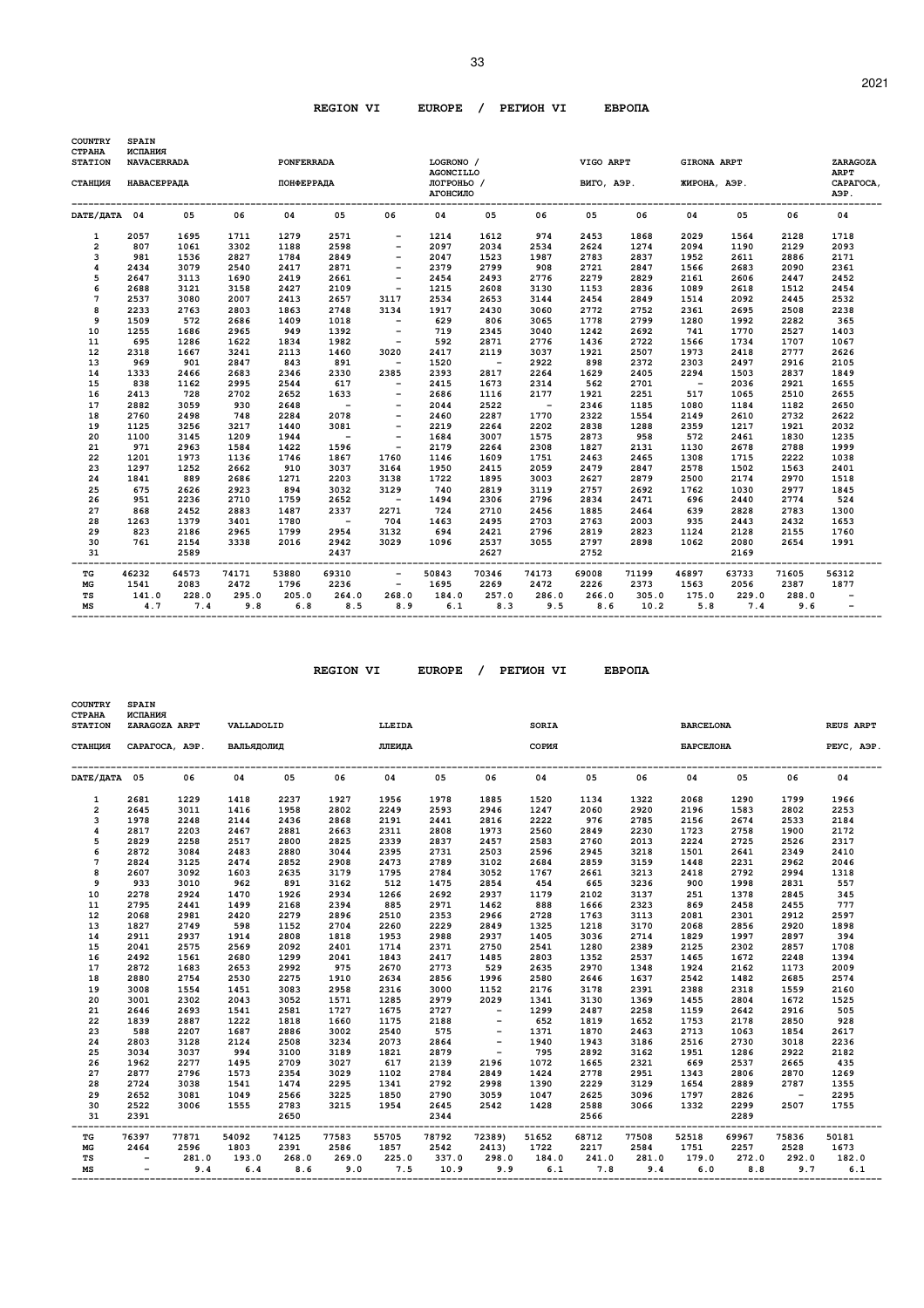| ROQUETAS TORTOSA<br>05<br>2192<br>1713<br>1841<br>2725<br>2796<br>2513<br>2814<br>2439<br>1433<br>1201<br>2830<br>2012<br>2522<br>3031<br>2642<br>1819<br>2666<br>2484 | 06<br>1628<br>2794<br>2352<br>1755<br>1421<br>2123<br>3073<br>3069<br>2929<br>2909<br>1534<br>3010<br>2539<br>3009<br>2596<br>1850<br>880<br>2492 | MADRID UNIV.<br>РОКЕТАС ТОРТОСА МАДРИД, УН-Т<br>04<br>1845<br>1064<br>1733<br>2463<br>2482<br>2564<br>2512<br>1406<br>818<br>1862<br>1447<br>2593<br>812<br>1626<br>884<br>2048<br>2763<br>2702 | 0.5<br>1829<br>1982<br>1631<br>2942<br>2937<br>2955<br>2932<br>2653<br>1040<br>2613<br>2359<br>2490<br>2023<br>2868<br>2486<br>2490<br>3012 | 06<br>2262<br>2808<br>2571<br>3056<br>946<br>2736<br>2895<br>3025<br>3147<br>3090<br>2771<br>3035<br>2823<br>3073<br>2507<br>2484 | <b>TERUEL</b><br>ТЕРУЭЛЬ<br>04<br>1858<br>1470<br>1030<br>2262<br>2264<br>2557<br>2332<br>2076<br>731<br>1430<br>803<br>2581<br>1680<br>652<br>655<br>2411 | 0.5<br>2004<br>1602<br>1272<br>2814<br>2853<br>2823<br>2253<br>2822<br>1618<br>1930<br>2666<br>1971<br>1926<br>2524<br>1916<br>2200 | 06<br>1571<br>2697<br>2908<br>2498<br>1086<br>2971<br>2700<br>2524<br>2836<br>2618<br>2083<br>2951<br>2616<br>2765<br>2477<br>1410 | TOLEDO<br>ТОЛЕДО<br>04<br>1817<br>1485<br>1922<br>2439<br>2450<br>2545<br>2382<br>1098<br>1316<br>1835<br>1895<br>2569<br>1299<br>997<br>2306 |
|------------------------------------------------------------------------------------------------------------------------------------------------------------------------|---------------------------------------------------------------------------------------------------------------------------------------------------|-------------------------------------------------------------------------------------------------------------------------------------------------------------------------------------------------|---------------------------------------------------------------------------------------------------------------------------------------------|-----------------------------------------------------------------------------------------------------------------------------------|------------------------------------------------------------------------------------------------------------------------------------------------------------|-------------------------------------------------------------------------------------------------------------------------------------|------------------------------------------------------------------------------------------------------------------------------------|-----------------------------------------------------------------------------------------------------------------------------------------------|
|                                                                                                                                                                        |                                                                                                                                                   |                                                                                                                                                                                                 |                                                                                                                                             |                                                                                                                                   |                                                                                                                                                            |                                                                                                                                     |                                                                                                                                    |                                                                                                                                               |
|                                                                                                                                                                        |                                                                                                                                                   |                                                                                                                                                                                                 |                                                                                                                                             |                                                                                                                                   |                                                                                                                                                            |                                                                                                                                     |                                                                                                                                    |                                                                                                                                               |
|                                                                                                                                                                        |                                                                                                                                                   |                                                                                                                                                                                                 |                                                                                                                                             |                                                                                                                                   |                                                                                                                                                            |                                                                                                                                     |                                                                                                                                    |                                                                                                                                               |
|                                                                                                                                                                        |                                                                                                                                                   |                                                                                                                                                                                                 |                                                                                                                                             |                                                                                                                                   |                                                                                                                                                            |                                                                                                                                     |                                                                                                                                    |                                                                                                                                               |
|                                                                                                                                                                        |                                                                                                                                                   |                                                                                                                                                                                                 |                                                                                                                                             |                                                                                                                                   |                                                                                                                                                            |                                                                                                                                     |                                                                                                                                    |                                                                                                                                               |
|                                                                                                                                                                        |                                                                                                                                                   |                                                                                                                                                                                                 |                                                                                                                                             |                                                                                                                                   |                                                                                                                                                            |                                                                                                                                     |                                                                                                                                    |                                                                                                                                               |
|                                                                                                                                                                        |                                                                                                                                                   |                                                                                                                                                                                                 |                                                                                                                                             |                                                                                                                                   |                                                                                                                                                            |                                                                                                                                     |                                                                                                                                    |                                                                                                                                               |
|                                                                                                                                                                        |                                                                                                                                                   |                                                                                                                                                                                                 |                                                                                                                                             |                                                                                                                                   |                                                                                                                                                            |                                                                                                                                     |                                                                                                                                    |                                                                                                                                               |
|                                                                                                                                                                        |                                                                                                                                                   |                                                                                                                                                                                                 |                                                                                                                                             |                                                                                                                                   |                                                                                                                                                            |                                                                                                                                     |                                                                                                                                    |                                                                                                                                               |
|                                                                                                                                                                        |                                                                                                                                                   |                                                                                                                                                                                                 |                                                                                                                                             |                                                                                                                                   |                                                                                                                                                            |                                                                                                                                     |                                                                                                                                    |                                                                                                                                               |
|                                                                                                                                                                        |                                                                                                                                                   |                                                                                                                                                                                                 |                                                                                                                                             |                                                                                                                                   |                                                                                                                                                            |                                                                                                                                     |                                                                                                                                    |                                                                                                                                               |
|                                                                                                                                                                        |                                                                                                                                                   |                                                                                                                                                                                                 |                                                                                                                                             |                                                                                                                                   |                                                                                                                                                            |                                                                                                                                     |                                                                                                                                    |                                                                                                                                               |
|                                                                                                                                                                        |                                                                                                                                                   |                                                                                                                                                                                                 |                                                                                                                                             |                                                                                                                                   |                                                                                                                                                            |                                                                                                                                     |                                                                                                                                    |                                                                                                                                               |
|                                                                                                                                                                        |                                                                                                                                                   |                                                                                                                                                                                                 |                                                                                                                                             |                                                                                                                                   |                                                                                                                                                            |                                                                                                                                     |                                                                                                                                    |                                                                                                                                               |
|                                                                                                                                                                        |                                                                                                                                                   |                                                                                                                                                                                                 |                                                                                                                                             |                                                                                                                                   |                                                                                                                                                            |                                                                                                                                     |                                                                                                                                    |                                                                                                                                               |
|                                                                                                                                                                        |                                                                                                                                                   |                                                                                                                                                                                                 |                                                                                                                                             |                                                                                                                                   |                                                                                                                                                            |                                                                                                                                     |                                                                                                                                    |                                                                                                                                               |
|                                                                                                                                                                        |                                                                                                                                                   |                                                                                                                                                                                                 |                                                                                                                                             |                                                                                                                                   |                                                                                                                                                            |                                                                                                                                     |                                                                                                                                    |                                                                                                                                               |
|                                                                                                                                                                        |                                                                                                                                                   |                                                                                                                                                                                                 |                                                                                                                                             |                                                                                                                                   |                                                                                                                                                            |                                                                                                                                     |                                                                                                                                    |                                                                                                                                               |
|                                                                                                                                                                        |                                                                                                                                                   |                                                                                                                                                                                                 |                                                                                                                                             |                                                                                                                                   |                                                                                                                                                            |                                                                                                                                     |                                                                                                                                    |                                                                                                                                               |
|                                                                                                                                                                        |                                                                                                                                                   |                                                                                                                                                                                                 |                                                                                                                                             |                                                                                                                                   |                                                                                                                                                            |                                                                                                                                     |                                                                                                                                    | 2363                                                                                                                                          |
|                                                                                                                                                                        |                                                                                                                                                   |                                                                                                                                                                                                 |                                                                                                                                             | 1219                                                                                                                              | 2594                                                                                                                                                       | 2476                                                                                                                                | 2355                                                                                                                               | 2731                                                                                                                                          |
|                                                                                                                                                                        |                                                                                                                                                   |                                                                                                                                                                                                 | 2810                                                                                                                                        | 2290                                                                                                                              | 2562                                                                                                                                                       | 2638                                                                                                                                | 2003                                                                                                                               | 2598                                                                                                                                          |
| 3031                                                                                                                                                                   | 1148                                                                                                                                              | 2135                                                                                                                                                                                            | 3106                                                                                                                                        | 2834                                                                                                                              | 2089                                                                                                                                                       | 2851                                                                                                                                | 1556                                                                                                                               | $\sim$                                                                                                                                        |
| 2776                                                                                                                                                                   | 1709                                                                                                                                              | 1898                                                                                                                                                                                            | 3062                                                                                                                                        | 1741                                                                                                                              | 1321                                                                                                                                                       | 2815                                                                                                                                | 2106                                                                                                                               | 2110                                                                                                                                          |
| 1987                                                                                                                                                                   | 2095                                                                                                                                              | 1816                                                                                                                                                                                            | 2695                                                                                                                                        | 2537                                                                                                                              | 1807                                                                                                                                                       | 2715                                                                                                                                | 2651                                                                                                                               | 1350                                                                                                                                          |
| 2120                                                                                                                                                                   | 2098                                                                                                                                              | 1386                                                                                                                                                                                            | 2268                                                                                                                                        | 995                                                                                                                               | 966                                                                                                                                                        | 2502                                                                                                                                | 2632                                                                                                                               | 2156                                                                                                                                          |
| 612                                                                                                                                                                    | 2469                                                                                                                                              | 1219                                                                                                                                                                                            | 1701                                                                                                                                        | 2557                                                                                                                              | 1450                                                                                                                                                       | 521                                                                                                                                 | 1434                                                                                                                               | 1656                                                                                                                                          |
| 2804                                                                                                                                                                   | 3126                                                                                                                                              | 1245                                                                                                                                                                                            | 2317                                                                                                                                        | 3098                                                                                                                              | 802                                                                                                                                                        | 2650                                                                                                                                | 2886                                                                                                                               | 1520                                                                                                                                          |
| 2240                                                                                                                                                                   | 3042                                                                                                                                              | 370                                                                                                                                                                                             | 3064                                                                                                                                        | 2975                                                                                                                              | 1804                                                                                                                                                       | 2120                                                                                                                                | 2964                                                                                                                               | 404                                                                                                                                           |
| 744                                                                                                                                                                    | 2069                                                                                                                                              | 1669                                                                                                                                                                                            | 2860                                                                                                                                        | 3016                                                                                                                              | 830                                                                                                                                                        | 1686                                                                                                                                | 2689                                                                                                                               | 2245                                                                                                                                          |
| 2529                                                                                                                                                                   | 2916                                                                                                                                              | 1643                                                                                                                                                                                            | 2196                                                                                                                                        | 3173                                                                                                                              | 1447                                                                                                                                                       | 2362                                                                                                                                | 2985                                                                                                                               | 1772                                                                                                                                          |
| 2730                                                                                                                                                                   | 2913                                                                                                                                              | 1752                                                                                                                                                                                            | 2249                                                                                                                                        | 3278                                                                                                                              | 1778                                                                                                                                                       | 2415                                                                                                                                | 2831                                                                                                                               | 1655                                                                                                                                          |
| 2974                                                                                                                                                                   | 2980                                                                                                                                              | 2049                                                                                                                                                                                            | 2893                                                                                                                                        | 3219                                                                                                                              | 1821                                                                                                                                                       | 2667                                                                                                                                | 3032                                                                                                                               | 1587                                                                                                                                          |
| 1794                                                                                                                                                                   | 1162                                                                                                                                              | 2083                                                                                                                                                                                            | 2778                                                                                                                                        | 3215                                                                                                                              | 2665                                                                                                                                                       | 1910                                                                                                                                | 2908                                                                                                                               | 1929                                                                                                                                          |
| 2495                                                                                                                                                                   |                                                                                                                                                   |                                                                                                                                                                                                 | 2495                                                                                                                                        |                                                                                                                                   |                                                                                                                                                            | 2713                                                                                                                                |                                                                                                                                    |                                                                                                                                               |
| 70509                                                                                                                                                                  | 69690                                                                                                                                             | 52889                                                                                                                                                                                           | 77736                                                                                                                                       | 79376                                                                                                                             | 50728                                                                                                                                                      | 70235                                                                                                                               | 73743                                                                                                                              | 56308                                                                                                                                         |
| 2274                                                                                                                                                                   | 2323                                                                                                                                              | 1763                                                                                                                                                                                            | 2508                                                                                                                                        | 2646                                                                                                                              | 1691                                                                                                                                                       | 2266                                                                                                                                | 2458                                                                                                                               | 1877                                                                                                                                          |
|                                                                                                                                                                        |                                                                                                                                                   |                                                                                                                                                                                                 |                                                                                                                                             |                                                                                                                                   |                                                                                                                                                            |                                                                                                                                     |                                                                                                                                    | 285.0 225.0                                                                                                                                   |
|                                                                                                                                                                        |                                                                                                                                                   |                                                                                                                                                                                                 |                                                                                                                                             |                                                                                                                                   |                                                                                                                                                            |                                                                                                                                     |                                                                                                                                    |                                                                                                                                               |
|                                                                                                                                                                        |                                                                                                                                                   |                                                                                                                                                                                                 | 262.0 255.0<br>6.0<br>8.5<br>8.5                                                                                                            | 181.0                                                                                                                             | 298.0                                                                                                                                                      |                                                                                                                                     | $6.2$ $8.9$<br>9.6<br>10.4                                                                                                         | 313.0 186.0 277.0<br>$9.5$ 7.5                                                                                                                |

| <b>COUNTRY</b><br><b>CTPAHA</b><br><b>STATION</b> | <b>SPAIN</b><br>ИСПАНИЯ<br>TOLEDO |       | PALMA DE                                  |              |       | VALENCIA ARPT                                   |                |       | <b>CACERES</b> |            |       | <b>ALBACETE</b>   |       |                          | CIUDAD                          |
|---------------------------------------------------|-----------------------------------|-------|-------------------------------------------|--------------|-------|-------------------------------------------------|----------------|-------|----------------|------------|-------|-------------------|-------|--------------------------|---------------------------------|
| СТАНЦИЯ                                           | TOJEIO                            |       | <b>MALLORCA</b><br>ПАЛЬМА-ЛЕ-<br>МАЛЬОРКА |              |       |                                                 | ВАЛЕНСИЯ, АЭР. |       | <b>KACEPEC</b> |            |       | <b>AJILEACETE</b> |       |                          | <b>REAL</b><br>СЫ0ДАД-<br>РЕАЛЬ |
| DATE/HATA 05                                      |                                   | 06    | 04                                        | 05           | 06    | 04                                              | 05             | 06    | 04             | 05         | 06    | 04                | 05    | 06                       | 04                              |
| $\mathbf{1}$                                      | 2224                              | 2643  | 2129                                      | 1791         | 2037  | 1809                                            | 2339           | 1126  | 1421           | 2168       | 1685  | 2020              | 2138  | 2504                     | 2121                            |
| $\overline{2}$                                    | 2225                              | 2858  | 2246                                      | 2691         | 2600  | 2217                                            | 2076           | 2543  | 1802           | 2669       | 3136  | 2041              | 2579  | 3122                     | 1762                            |
| 3                                                 | 2018                              | 2685  | 2238                                      | 2510         | 2323  | 2289                                            | 856            | 2203  | 2367           | 2620       | 2928  | 1427              | 1367  | 2966                     | 1240                            |
| 4                                                 | 2913                              | 3064  | 1724                                      | 2086         | 1132  | 1045                                            | 2565           | 1519  | 1996           | 2839       | 3251  | 2104              | 2826  | 2209                     | 2276                            |
| 5                                                 | 2896                              | 821   | 2377                                      | 2709         | 1211  | 2363                                            | 2627           | 1023  | 2497           | $\sim$ $-$ | 2725  | 2434              | 2862  | 1103                     | 2360                            |
| 6                                                 | 2913                              | 3108  | 2543                                      | 2719         | 2160  | 2448                                            | 2818           | 2947  | 2489           | 2970       | 3105  | 2608              | 2999  | 3142                     | 2345                            |
| $\overline{7}$                                    | 2920                              | 3068  | 1053                                      | 2512         | 3053  | 385                                             | 2843           | 2951  | 2241           | 2962       | 3162  | 1954              | 3046  | 2937                     | 2179                            |
| 8                                                 | 2561                              | 3101  | 2539                                      | 2816         | 3031  | 973                                             | 2640           | 1961  | 1347           | 2726       | 3190  | 1364              | 2814  | 2805                     | 1373                            |
| 9                                                 | 959                               | 3108  | 815                                       | 2565         | 3093  | 437                                             | 1729           | 2568  | 1374           | 1486       | 3161  | 1764              | 2020  | 3016                     | 1453                            |
| 10                                                | 2242                              | 3043  | 593                                       | 745          | 2959  | 549                                             | 2303           | 2904  | 1509           | 2008       | 3135  | 1940              | 1744  | 3084                     | 1617                            |
| 11                                                | 2910                              | 2600  | 2017                                      | 2746         | 2378  | 1998                                            | $\sim$ $-$     | 3001  | 1918           | 2246       | 2735  | 1346              | 2885  | 3113                     | 1815                            |
| 12                                                | 2347                              | 2994  | 1653                                      | 2921         | 3000  | 2429                                            | 2194           | 2993  | 1980           | 2400       | 2564  | 2661              | 2214  | 3076                     | 2368                            |
| 13                                                | 2440                              | 2525  | 2490                                      | 2954         | 2897  | 766                                             | 2796           | 2590  | 1160           | 2238       | 2800  | 2012              | 2852  | 3015                     | 1776                            |
| 14                                                | 2946                              | 2587  | 1774                                      | 3007         | 2974  | 708                                             | 2880           | 2753  | 953            | 2895       | 2669  | 1896              | 3077  | 2546                     | 1340                            |
| 15                                                | 2625                              | 2219  | 880                                       | 2541         | 2835  | 420                                             | 2120           | 2493  | 1142           | 2670       | 2132  | 379               | 2916  | 2668                     | 1122                            |
| 16                                                | 2836                              | 2628  | 1764                                      | 2878         | 2316  | 2021                                            | 2704           | 1618  | 2193           | 2406       | 3067  | 1934              | 2981  | 1783                     | 2047                            |
| 17                                                | 2970                              | 1716  | 770                                       | 2571         | 2169  | 2407                                            | 2248           | 1810  | 2761           | 3018       | 2035  | 2805              | 3005  | 2322                     | 2663                            |
| 18                                                | 2986                              | 2019  | 1535                                      | 2667         | 2455  | 2621                                            | 2864           | 1822  | 2529           | 2974       | 2130  | 2807              | 2914  | 1516                     | 2561                            |
| 19                                                | 3032                              | 2993  | 2078                                      | 1720         | 1066  | 2440                                            | 1776           | 906   | 1997           | 3055       | 1928  | 2541              | 3040  | 1452                     | 1554                            |
| 20                                                | 2930                              | 1096  | 1457                                      | 2945         | 2176  | 1794                                            | 2833           | 2221  | 2261           | 2939       | 1584  | 2424              | 2955  | 2684                     | 2102                            |
| 21                                                | 2883                              | 2868  | 1044                                      | 2829         | 2973  | 1280                                            | 2754           | 3153  | 1099           | 2970       | 2147  | 1479              | 2954  | 2769                     | 1359                            |
| 22                                                | 2461                              | 1297  | 708                                       | 2787         | 2890  | 835                                             | 2177           | 3074  | 2259           | 1989       | 2726  | 1341              | 2379  | 2683                     | 2052                            |
| 23                                                | 1634                              | 2936  | 2731                                      | 796          | 2294  | 2363                                            | 279            | 2548  | 2230           | 2826       | 3130  | 1168              | 415   | 3117                     | 2028                            |
| 24                                                | 2876                              | 3013  | 2547                                      | 2706         | 3055  | 768                                             | 3057           | 3076  | 1945           | 2029       | 3186  | 920               | 3169  | 3153                     | 966                             |
| 25                                                | 3051                              | 3018  | 2374                                      | 1887         | 3050  | 2170                                            | 2372           | 3085  | 1274           | 3107       | 2952  | 1378              | 2958  | 3172                     | 514                             |
| 26                                                | 2959                              | 2721  | 2213                                      | 2849         | 3055  | 1069                                            | 2588           | 3030  | 1656           | 2871       | 3132  | 1408              | 2871  | 3001                     | 1872                            |
| 27                                                | 1874                              | 3007  | 2030                                      | 2511         | 3118  | 2052                                            | 2299           | 3011  | 1594           | 1522       | 2989  | 1721              | 2259  | 3166                     | 1352                            |
| 28                                                | 2689                              | 3229  | 2535                                      | 1812         | 3037  | 1912                                            | 1906           | 2999  | 1766           | 2716       | 3275  | 2075              | 2492  | $\sim$                   | 1765                            |
| 29                                                | 3052                              | 3178  | 2775                                      | 3020         | 2917  | 2489                                            | 3028           | 2995  | 1815           | 2721       | 3216  | 2317              | 3130  | 3221                     | 1637                            |
|                                                   |                                   | 3162  | 1829                                      |              | 3024  | 2304                                            |                | 2595  | 2335           | 2580       |       | 2377              | 2725  | 3146                     |                                 |
| 30<br>31                                          | 2780<br>2354                      |       |                                           | 2731<br>2498 |       |                                                 | 2716<br>1786   |       |                | 2550       | 3273  |                   | 1577  |                          | 1731                            |
| TG                                                | 80506                             | 79305 | 55461                                     | 76520        | 77278 | --------------------------------------<br>49361 | 72512          | 73518 | 55910          | 79742      | 83148 | 56645             | 80163 | 81198                    | 53350                           |
| МG                                                | 2597                              | 2644  | 1849                                      | 2468         | 2576  | 1645                                            | 2339           | 2451  | 1864           | 2572       | 2772  | 1888              | 2586  | 2707                     | 1778                            |
| TS                                                | 340.0                             | 320.0 | 205.0                                     | 287.0        | 297.0 | 167.0                                           | 286.0          | 288.0 | 221.0          | 344.0      | 346.0 |                   |       | 199.0 237.0 281.0q 208.0 |                                 |
| MS                                                | 11.0                              | 10.7  | 6.8                                       | 9.3          | 9.9   | 5.6                                             | 9.2            | 9.6   | 7.4            | 11.1       | 11.5  | 6.6               | 7.6   | 9.4q                     | 6.9                             |
|                                                   |                                   |       |                                           |              |       |                                                 |                |       |                |            |       |                   |       |                          |                                 |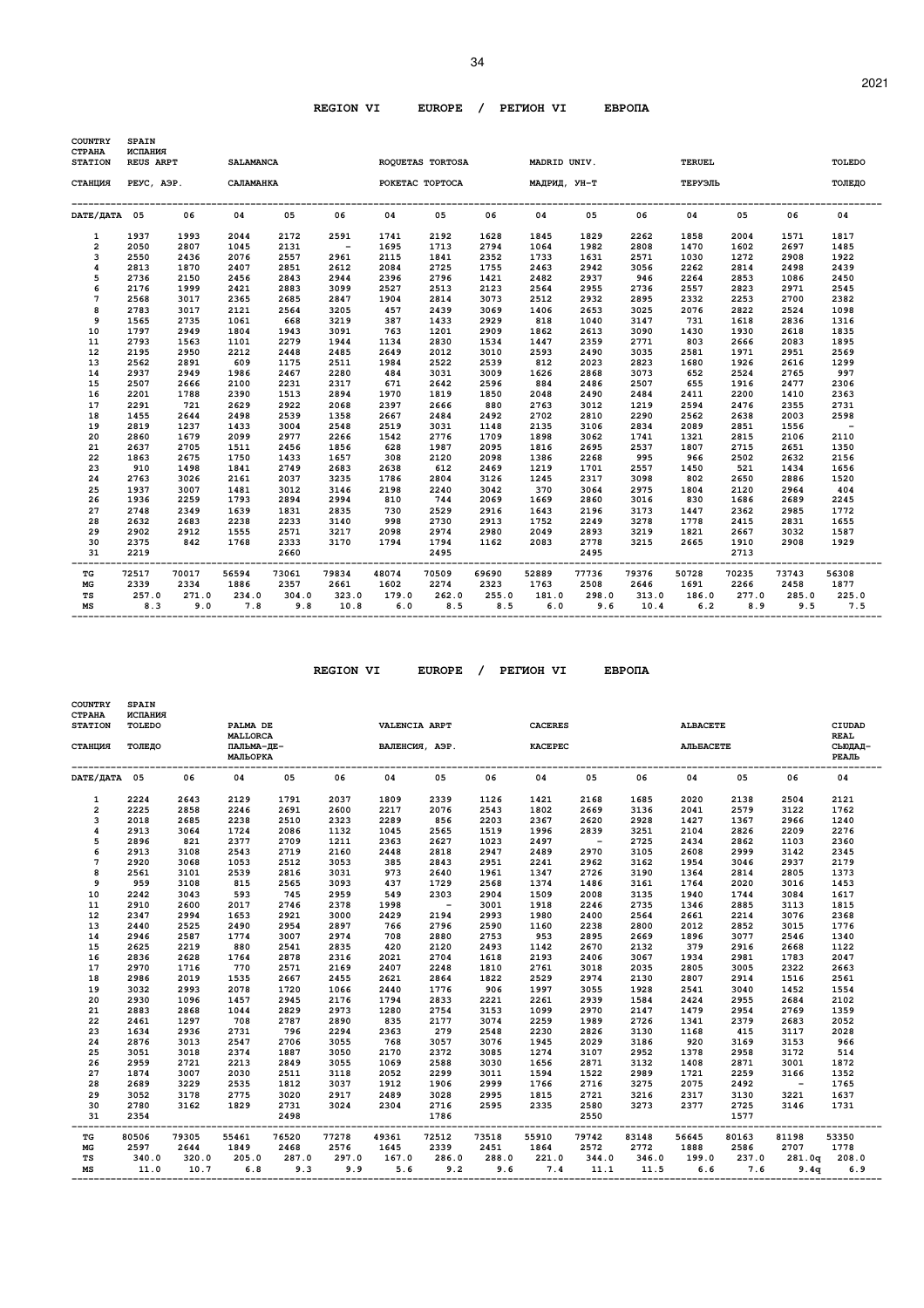| <b>COUNTRY</b><br><b>CTPAHA</b> | <b>SPAIN</b><br>ИСПАНИЯ     |       |                                  |            |       |                       |       |       |               |                         |       |                                |       |       |                               |
|---------------------------------|-----------------------------|-------|----------------------------------|------------|-------|-----------------------|-------|-------|---------------|-------------------------|-------|--------------------------------|-------|-------|-------------------------------|
| <b>STATION</b><br>СТАНЦИЯ       | CIUDAD REAL<br>СЬЮДАД-РЕАЛЬ |       | <b>BADAJOZ</b><br><b>EAIAXOC</b> |            |       | <b>IBIZA</b><br>ИВИСА |       |       | ALICANTE ARPT | АЛИКАНТЕ, АЭР.          |       | <b>MURCIA</b><br><b>MYPCMR</b> |       |       | <b>CORDOBA</b><br><b>ARPT</b> |
|                                 |                             |       |                                  |            |       |                       |       |       |               |                         |       |                                |       |       | КОРДОВА,<br>АЭР.              |
| DATE/ДАТА 05                    |                             | 06    | 04                               | 05         | 06    | 04                    | 05    | 06    | 04            | 05                      | 06    | 04                             | 05    | 06    | 04                            |
| $\mathbf{1}$                    | 2680                        | 2636  | 1051                             | 2713       | 1744  | 1914                  | 2438  | 1847  | 1709          | 2355                    | 1300  | 1689                           | 2220  | 1630  | 1992                          |
| 2                               | 1922                        | 3019  | 1743                             | 2862       | 3152  | 2338                  | 2382  | 1863  | 2215          | 2655                    | 2895  | 2068                           | 2467  | 2647  | 1977                          |
| 3                               | 2210                        | 2969  | 2175                             | 2846       | 3063  | 2359                  | 2387  | 2804  | 1960          | 1751                    | 2735  | 1795                           | 1365  | 2275  | 1812                          |
| 4                               | 2776                        | 2736  | 2439                             | 2849       | 3210  | 1367                  | 2586  | 1037  | 1737          | 2737                    | 1375  | 2022                           | 2821  | 1678  | 2170                          |
| 5                               | 2746                        | 622   | 2339                             | 2971       | 2918  | 2426                  | 2430  | 957   | 2327          | 2696                    | 1360  | 1773                           | 2738  | 1212  | 2126                          |
| 6                               | 2849                        | 3058  | 2510                             | $\sim$ $-$ | 3196  | 2469                  | 2765  | 2179  | 2433          | 2832                    | 2980  | 2439                           | 2805  | 2974  | 2060                          |
| 7                               | 2859                        | 2783  | 2350                             | 3023       | 3150  | 714                   | 2738  | 2823  | 688           | 2914                    | 3050  | 1010                           | 2913  | 2973  | 2168                          |
| 8                               | 2449                        | 2828  | 1524                             | 2725       | 3199  | 2568                  | 2608  | 2945  | 1907          | 2771                    | 2941  | 1374                           | 2724  | 2968  | 1311                          |
| 9                               | 1294                        | 3022  | 2022                             | 1728       | 2998  | 1190                  | 2545  | 2905  | 1148          | 2575                    | 3052  | 905                            | 2612  | 3029  | 1890                          |
| 10                              | 1872                        | 2996  | 1529                             | 1828       | 3079  | 990                   | 1479  | 2990  | 589           | 2215                    | 3021  | 574                            | 1909  | 3002  | 1883                          |
| 11                              | 2728                        | 2705  | 2039                             | 2238       | 3112  | 2120                  | 3086  | 2769  | 2214          | 2977                    | 3036  | 2214                           | 3083  | 2902  | 2116                          |
| 12                              | 2133                        | 2588  | 1738                             | 2510       | 2006  | 1552                  | 2964  | 2923  | 2013          | 2783                    | 2815  | 1324                           | 2988  | 2501  | 1836                          |
| 13                              | 2760                        | 2564  | 2249                             | 2126       | 2734  | 2477                  | 2852  | 2747  | 2205          | 2845                    | 2978  | 2003                           | 2944  | 2979  | 2347                          |
| 14                              | 2856                        | 2630  | 1191                             | 2811       | 3109  | 977                   | 2914  | 2794  | 1101          | 2962                    | 2807  | 1158                           | 3008  | 2835  | 1332                          |
| 15                              | 2824                        | 1992  | 1267                             | 2867       | 2367  | 538                   | 2820  | 2121  | 307           | 2887                    | 2171  | 343                            | 2983  | 2376  | 626                           |
| 16                              | 2715                        | 2343  | 2156                             | 1885       | 3084  | 2307                  | 2931  | 1695  | 2534          | 2919                    | 1496  | 2583                           | 2954  | 1662  | 2258                          |
| 17                              | 2848                        | 1802  | 2774                             | 2888       | 1480  | 1499                  | 2635  | 2407  | 1581          | 2692                    | 2602  | 2424                           | 2690  | 2728  | $\overline{\phantom{0}}$      |
| 18                              | 2884                        | 2211  | 2735                             | 2867       | 2920  | 2515                  | 2844  | 2420  | 2042          | 2925                    | 2756  | 2556                           | 2861  | 2248  | 2610                          |
| 19                              | 2904                        | 1906  | 2255                             | 2983       | 2035  | 2497                  | 2261  | 750   | 2195          | 2598                    | 834   | 2072                           | 2860  | 1272  | 1913                          |
| 20                              | 2815                        | 1760  | 2197                             | 3043       | 1783  | 1766                  | 2852  | 2592  | 1929          | 2940                    | 2724  | 2025                           | 2910  | 2793  | 2105                          |
| 21                              | 2851                        | 2939  | 1075                             | 2970       | 1466  | 1066                  | 2774  | 2979  | 1368          | 2577                    | 3028  | 1570                           | 2652  | 3142  | 1762                          |
| 22                              | 2797                        | 2191  | 2424                             | 2331       | 2699  | 980                   | 2868  | 2953  | 958           | 2783                    | 3013  | 1234                           | 2913  | 3025  | 2223                          |
| 23                              | 1078                        | 2822  | 1872                             | 3137       | 3068  | 2653                  | 790   | 2899  | 2410          | 232                     | 2934  | 1432                           | 219   | 2961  | 1881                          |
| 24                              | 2995                        | 2941  | 1636                             | 2446       | 3185  | 1708                  | 2913  | 3092  | 1268          | 3041                    | 3051  | 953                            | 3058  | 3126  | 837                           |
| 25                              | 2995                        | 2967  | 1539                             | 3068       | 3099  | 2180                  | 2382  | 3001  | 2071          | 2773                    | 2996  | 1725                           | 2991  | 3088  | 666                           |
| 26                              | 2603                        | 2776  | 1437                             | 2849       | 3107  | 2125                  | 2757  | 3035  | 1276          | 2907                    | 3037  | 1596                           | 2834  | 3108  | 1182                          |
| 27                              | 1610                        | 3031  | 1698                             | 1027       | 3138  | 2338                  | 2230  | 3029  | 2072          | 1742                    | 3010  | 2184                           | 1635  | 3060  | 1174                          |
| 28                              | 2729                        | 3173  | 1190                             | 2999       | 3236  | 2226                  | 2236  | 2909  | 2372          | 1637                    | 3012  | 2231                           | 1752  | 3076  | 1971                          |
| 29                              | 2568                        | 3088  | 1911                             | 2992       | 3202  | 2629                  | 2960  | 2833  | 2579          | 3010                    | 2829  | 2403                           | 2901  | 2964  | 1910                          |
| 30                              | 2633                        | 3055  | 2469                             | 2712       | 3229  | 1760                  | 2535  | 2920  | 2468          | 2337                    | 2945  | 1977                           | 2329  | 2936  | 2114                          |
| 31                              | 2061                        |       |                                  | 3019       |       |                       | 1990  |       |               | 1191                    |       |                                |       |       |                               |
| TG                              | 78044                       | 78153 | 57534                            | 81957      | 83768 | 56248                 | 78952 | 75218 | 53676         | --------------<br>78259 | 78783 | 51656                          | 79710 | 79170 | 54054                         |
| MG                              | 2518                        | 2605  | 1918                             | 2644       | 2792  | 1875                  | 2547  | 2507  | 1789          | 2524                    | 2626  | 1722                           | 2571  | 2639  | 1802                          |
| TS                              | 338.0                       | 326.0 | 219.0                            | 353.0      | 345.0 | 182.0                 | 302.0 | 291.0 | 212.0         | 330.0                   | 333.0 | 197.0                          | 329.0 | 333.0 | 248.0                         |
| MS                              | 10.9                        | 10.9  | 7.3                              | 11.4       | 11.5  | 6.1                   | 9.7   | 9.7   | 7.1           | 10.6                    | 11.1  | 6.6                            | 10.6  | 11.1  | 8.3                           |

| <b>COUNTRY</b><br><b>CTPAHA</b><br><b>STATION</b> | <b>SPAIN</b><br>ИСПАНИЯ<br>CORDOBA ARPT |       | <b>HUELVA</b> |       |       |                             | GRANADA / ARMILLA |       | <b>ARENOSILLO</b> |            |                | ALMERIA ARPT |             |       | <b>JEREZ</b>  |
|---------------------------------------------------|-----------------------------------------|-------|---------------|-------|-------|-----------------------------|-------------------|-------|-------------------|------------|----------------|--------------|-------------|-------|---------------|
| СТАНЦИЯ                                           | КОРДОВА, АЭР.                           |       | УЭЛЬВА        |       |       |                             | ГРАНАДА /АРМИЛЛА  |       | АРЕНОСИЛЛО        |            | АЛЬМЕРИЯ, АЭР. |              |             |       | <b>XEPEC</b>  |
| DATE/HATA 05                                      |                                         | 06    | 04            | 05    | 06    | 04                          | 05                | 06    | 04                | 05         | 06             | 04           | 05          | 06    | 04            |
| $\mathbf{1}$                                      | 2622                                    | 2671  | 1283          | 2355  | 2560  | 2033                        | 2670              | 3049  | 1720              | 2599       | 2866           | 1854         | 2860        | 2698  | 1799          |
| $\overline{2}$                                    | 2870                                    | 3006  | 2001          | 2853  | 3063  | 2106                        | 2983              | 3111  | 2400              | 2914       | 3107           | 2361         | 2930        | 3011  | 2115          |
| 3                                                 | 1556                                    | 2922  | 2144          | 2120  | 2953  | 2208                        | 981               | 2970  | 2347              | 1949       | 3087           | 2352         | 1465        | 2791  | 1636          |
| 4                                                 | 2785                                    | 2242  | 2299          | 2789  | 2868  | 2072                        | 2823              | 2338  | 2323              | 2845       | 2897           | 1632         | 2779        | 2077  | 1881          |
| 5                                                 | 2629                                    | 1689  | 2316          | 2857  | 2710  | 2110                        | 2777              | 1611  | 2430              | 2845       | 2809           | 1577         | 2510        | 1078  | 1809          |
| 6                                                 | 2847                                    | 2989  | 2087          | 2903  | 3015  | 2288                        | 2939              | 3114  | 2271              | 2944       | 3070           | 2326         | 2832        | 3045  | 2013          |
| $\overline{7}$                                    | 2922                                    | 3057  | 2233          | 2902  | 3044  | 2343                        | 2979              | 3138  | 2328              | 2962       | 3112           | 2231         | 2879        | 3137  | 1922          |
| 8                                                 | 2349                                    | 3048  | 1930          | 2547  | 3012  | 2100                        | 2717              | 3140  | 1875              | 2518       | 3120           | 2074         | 2796        | 2698  | 1820          |
| 9                                                 | 981                                     | 2903  | 1547          | 1626  | 2932  | 1955                        | 2101              | 2997  | 1583              | 1763       | 2930           | 2149         | 2834        | 3020  | 1341          |
| 10                                                | 1762                                    | 2940  | 2067          | 2220  | 2953  | 2108                        | 2095              | 3105  | 2076              | 2584       | $\sim$         | 1789         | 2900        | 3065  | 2233          |
| 11                                                | 2938                                    | 2908  | 2041          | 2908  | 3034  | 1677                        | 3022              | 2975  | 2589              | 2991       | 3077           | 2385         | 2903        | 3000  | 1667          |
| 12                                                | 2675                                    | 2863  | 2145          | 2631  | 2739  | 2354                        | 2979              | 2751  | 2114              | 2873       | 2803           | 2274         | 2943        | 2572  | 1944          |
| 13                                                | 2920                                    | 2911  | 2323          | 2816  | 2996  | 2441                        | 2994              | 2764  | 2489              | 2956       | 3065           | 2373         | 2905        | 2944  | 2231          |
| 14                                                | 2874                                    | 3047  | 1231          | 2912  | 3034  | 598                         | 3037              | 2899  | 1136              | 3012       | $\sim$ $-$     | 403          | 2913        | 2719  | 728           |
| 15                                                | 2985                                    | 2231  | 1941          | 3013  | 1766  | 662                         | 3046              | 2481  | 2334              | 3073       | $\sim$ $-$     | 588          | 2903        | 2468  | 1399          |
| 16                                                | 2909                                    | 2744  | 1608          | 2889  | 2517  | 2130                        | 3019              | 2490  | 1770              | 3030       | $\sim$ $-$     | 2318         | 2859        | 1989  | 1422          |
| 17                                                | 2658                                    | 1177  | 2290          | 2945  | 2226  | 2503                        | 2930              | 2264  | 2310              | 3009       | 1726           | 2212         | 2795        | 2943  | 1923          |
| 18                                                | 2985                                    | 2161  | 2622          | 2977  | 2972  | 2734                        | 3019              | 2605  | 2676              | 3080       | 3032           | 2646         | 2516        | 1405  | 2333          |
| 19                                                | 2949                                    | 2458  | 2495          | 3030  | 2576  | 1964                        | 2998              | 1186  | 2481              | 3067       | 2749           | 1941         | 2848        | 1397  | 2457          |
| 20                                                | 2853                                    | 2878  | 2256          | 2953  | 1820  | 2403                        | 2968              | 2906  | 2582              | 3018       | 1677           | 2317         | 2829        | 3051  | 1775          |
| 21                                                | 2816                                    | 3066  | 1862          | 2983  | 2090  | 1642                        | 2859              | 3202  | 1943              | 3009       | 2524           | 1923         | 2687        | 3121  | 2259          |
| 22                                                | 2464                                    | 2816  | 2437          | 2423  | 3087  | 2080                        | 2268              | 3172  | $\sim$ $ -$       | 2532       | 3144           | 1931         | 2645        | 3071  | 2112          |
| 23                                                | 1860                                    | 3112  | 2390          | 3054  | 3076  | 2324                        | 394               | 3172  | $\sim$ $-$        | 3084       | 3141           | 2195         | 259         | 3022  | 1242          |
| 24                                                | 2990                                    | 3064  | 1425          | 2851  | 3047  | 1306                        | 3044              | 3100  | 1480              | 3044       | 3126           | 1445         | 3056        | 3073  | 1081          |
| 25                                                | 2781                                    | 3032  | 2150          | 2947  | 3058  | 1143                        | 2931              | 3083  | 1898              | 3044       | 3123           | 1738         | 2888        | 3086  | 1712          |
| 26                                                | 2864                                    | 3046  | 1689          | 2990  | 3021  | 1415                        | 2733              | 3073  | 1714              | 3069       | 3101           | 2617         | 2739        | 3069  | 1954          |
| 27                                                | 1064                                    | 3051  | 1671          | 696   | 3115  | 1090                        | 629               | 3120  | 2384              | 719        | 3186           | 1927         | 556         | 3076  | 1970          |
| 28                                                | 2727                                    | 3169  | 2272          | 2861  | 3151  | 1732                        | 3020              | 3157  | 2740              | 2898       | 3205           | 2578         | 2229        | 3104  | 2440          |
| 29                                                | 2924                                    | 3122  | 2451          | 2895  | 3111  | 1511                        | 2934              | 3185  | 2733              | 3023       | 3179           | 2266         | 2990        | 3054  | 2297          |
| 30                                                | 1933                                    | 3095  | 2170          | 2565  | 3142  | 1464                        | 1833              | 3143  | 2641              | 2263       | 3184           | 1397         | 1953        | 3035  | $\sim$ $\sim$ |
| 31<br>------                                      | 2370                                    |       |               | 2195  |       | --------------------------- | 1288              |       |                   | 2398       |                |              | 1091        |       |               |
| TG                                                | 78862                                   | 83418 | 61376         | 82706 | 84688 | 56496                       | 79010             | 85301 | 65750             | 85115      | 87738          | 59819        | 78292       | 81819 | 55360         |
| МG                                                | 2544                                    | 2781  | 2046          | 2668  | 2823  | 1883                        | 2549              | 2843  | 2192              | 2746       | 2925           | 1994         | 2526        | 2727  | 1845          |
| TS                                                | 372.0                                   | 384.0 | 261.0         | 365.0 | 367.0 | 192.0                       | 323.0             | 348.0 | 241.0             | 360.0      | 358.0          |              | 225.0 308.0 | 330.0 | 208.0         |
| MS                                                | 12.0                                    | 12.8  | $8.7$ 11.8    |       | 12.2  |                             | $6.4$ 10.4        | 11.6  |                   | $8.0$ 11.6 | 11.9           |              | 7.5 9.9     | 11.0  | 6.9           |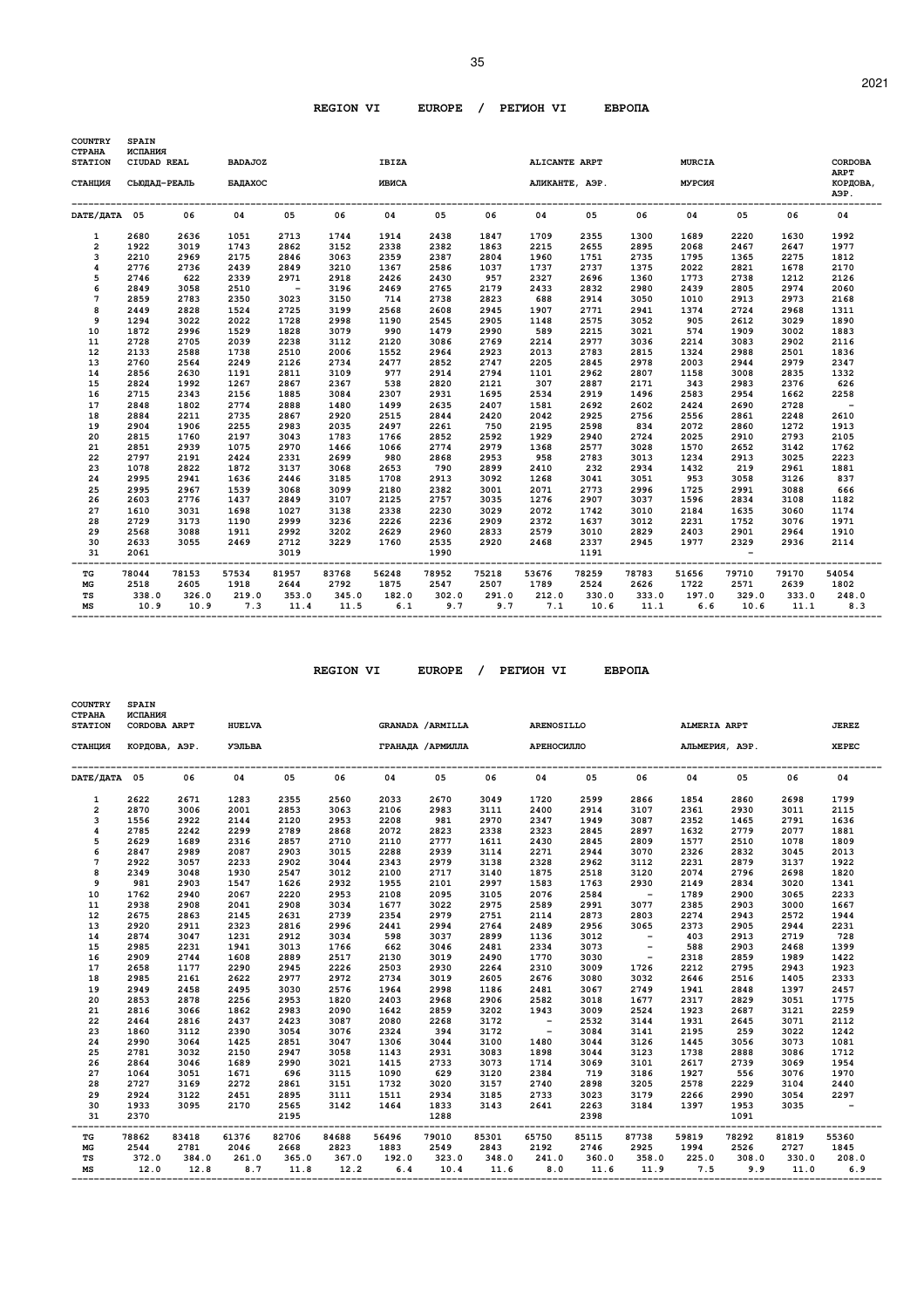| <b>COUNTRY</b><br><b>CTPAHA</b><br><b>STATION</b> | <b>SPAIN</b><br>ИСПАНИЯ<br><b>JEREZ</b> |               | <b>MALAGA</b> |                          |               | CADIZ        |                |               | <b>SWEDEN</b><br>ШВЕЦИЯ<br><b>TARFALA</b> |                 |              | <b>KIRUNA</b>    |                  |              | LULEA         |
|---------------------------------------------------|-----------------------------------------|---------------|---------------|--------------------------|---------------|--------------|----------------|---------------|-------------------------------------------|-----------------|--------------|------------------|------------------|--------------|---------------|
| СТАНЦИЯ                                           | <b>XEPEC</b>                            |               | МАЛАГА        |                          |               | КАДИС        |                |               | ТАРФАЛА                                   |                 |              | КИРУНА           |                  |              | <b>JIANEO</b> |
| DATE/ДАТА 05                                      |                                         | 06            | 04            | 05                       | 06            | 04           | 05             | 06            | 04                                        | 05              | 06           | 04               | 05               | 06           | 04            |
| 1                                                 | 2744                                    | 1949          | 2177          | 2793                     | 2974          | 2133         | 2931           | 2410          | 805                                       | 1644            | 2944         | 1013             | 1705             | 2846         | 1171          |
| $\overline{2}$                                    | 2741                                    | 2878          | 2149          | 2900                     | 3058          | 2360         | 2934           | 3093          | 1098                                      | 1902            | 2962         | 1429             | 1484             | 2982         | 1284          |
| 3                                                 | 1560                                    | 2796          | 2334          | 1143                     | 2217          | 2338         | 1547           | 3010          | 799                                       | 1809            | 2922         | 1073             | 861              | 2946         | 1441          |
| 4                                                 | 2336                                    | 1492          | 2369          | 2778                     | 1290          | 2234         | 2412           | 1559          | 1068                                      | 1549            | 2763         | 909              | 1490             | 2660         | 868           |
| 5                                                 | 2590                                    | 2828          | 984           | 2735                     | 1357          | 2443         | 2836           | 2711          | 1169                                      | 2521            | 2845         | 538              | 2456             | 2858         | 516           |
| 6                                                 | 2694                                    | 2885          | 2223          | 2848                     | 3029          | 2191         | 2901           | 3002          | 1146                                      | 2548            | 2938         | 612              | 1689             | 3056         | 1059          |
| $\overline{7}$                                    | 2718                                    | 2865          | 2006          | 2859                     | 3088          | 1948         | 2904           | 3154          | 1348                                      | 2217            | 1371         | 1162             | 961              | 2111         | 1607          |
| 8                                                 | 2418                                    | 2605          | 1251          | 2724                     | 2893          | 1315         | 2515           | 2863          | 1610                                      | 1950            | 1493         | 1658             | 2100             | 1037         | 1558          |
| 9                                                 | 1461                                    | 2762          | 1646          | 1875                     | 2896          | 1706         | 1648           | 2777          | 1109                                      | 2184            | 2770         | 1104             | 2548             | 1569         | 550           |
| 10                                                | 1822                                    | 2803          | 1752          | 2048                     | 3002          | 2497         | 2289           | 2943          | 1571                                      | 1942            | 2109         | 1646             | 1697             | 1683         | 1059          |
| 11                                                | 2715                                    | 2741          | 1976          | 3022                     | 2952          | 2579         | 3059           | 2994          | 1077                                      | 1822            | 827          | 1200             | 1324             | 1135         | 1254          |
| 12                                                | 2788                                    | 2822          | 1866          | 2954                     | 2917          | 2148         | 2994           | 2737          | 1759                                      | 2012            | 1004         | 1806             | 1750             | 837          | 623           |
| 13                                                | 2819                                    | 1998          | 2088          | 2947                     | 2914          | 2362         | 2993           | 2897          | 1750                                      | 1074            | 1337         | 1367             | 413              | 1526         | 581           |
| 14                                                | 2777                                    | 2421          | 618           | 2991                     | 2927          | 1011         | 3032           | 3029          | 1312                                      | 1046            | 1781         | 1567             | 500              | 1405         | 1812          |
| 15                                                | 2803                                    | 1106          | 477           | 2987                     | 2343          | 1528         | 3059           | 2004          | 1096                                      | 2137            | 1617         | 1333             | 845              | 1165         | 1773          |
| 16                                                | 2812                                    | 2019          | 1020          | 2986                     | 2823          | 1537         | 3022           | 2836          | 1416                                      | 1255            | 1571         | 1813             | 818              | 1537         | 1887          |
| 17                                                | 2839                                    | 2490          | 2565          | 2887                     | 2039          | 2285         | 3030           | 1574          | 1876                                      | 2542            | 1987         | 1911             | 1974             | 1310         | 1923          |
| 18                                                | 2858                                    | 1822          | 2670          | 2478                     | 2901          | 2640         | 3037           | 2370          | 1973                                      | 977             | 867          | 1931             | 1646             | 919          | 1714          |
| 19                                                | 2778                                    | 2404          | 2213          | $\overline{\phantom{a}}$ | 1405          | 2624         | 3067           | 2880          | 1768                                      | 2671            | 2463         | 1812             | 2292             | 2179         | 1970          |
| 20                                                | 2707                                    | 2763          | 2474          | 2343                     | 3017          | 2717         | 3039           | 2090          | 1723                                      | 2067            | 2021         | 1921             | 1368             | 1511         | 2011          |
| 21                                                | 2514                                    | 2915          | 1936          | 2779                     | 3048          | 2106         | 2858           | 3125          | 1120                                      | 2047            | 494          | 738              | 1343             | 870          | 1962          |
| 22                                                | 2524                                    | 2917          | 1951          | 2641                     | 3116          | 2306         | 2586           | 3142          | 2059                                      | 1456            | 1862         | 1373             | 706              | 1457         | 1012          |
| 23                                                | 2875                                    | 2890          | 2303          | 1099                     | 3094          | 2225         | 2782           | 3100          | 1936                                      | 1333            | 2216         | 1845             | 1854             | 3061         | 372           |
| 24                                                | 2857                                    | 2854          | 1266          | 3056                     | 2984          | 977          | 3040           | 3136          | 1888                                      | 1362            | 2675         | 1502             | 893              | 1880         | 909           |
| 25                                                | 2609                                    | 2859          | 798           | 3007                     | 3038          | 1350         | 3101           | 3108          | 2186                                      | 2418            | 2697         | 1857             | 2181             | 1293         | 1248          |
| 26                                                | 308                                     | 2925          | 1606          | 2394                     | 3085          | 1784         | 2731           | 3036          | 1791                                      | 1424            | 2196         | 1440             | 1180             | 1468         | 1970          |
| 27                                                | 2543                                    | 2926          | 924           | 506                      | 3072          | 2681         | 632            | 2812          | 1791                                      | 2824            | 1409         | 1390             | 2899             | 1941         | 1711          |
| 28                                                | 2805                                    | 2905          | 1829          | 2825                     | 3131          | 2546         | 2951           | 3162          | 1935                                      | 3000            | 1747         | 1500             | 2901             | 1953         | 1800          |
| 29                                                | 1634                                    | $\sim$        | 1964          | 2901                     | 3123          | 2018         | 2975           | 3164          | 1204                                      | 2594            | 1867         | 1195             | 2342             | 1861         | 1622          |
| 30<br>31                                          | 2260<br>$\overline{\phantom{a}}$        | $-$           | 1751          | 1701<br>2277             | 2949          | 2562         | 1598<br>2407   | 3105          | 1806                                      | 2361<br>2440    | 2302         | 1639             | 2291<br>2201     | 1608         | 1742          |
| $_{\rm TG}$                                       | 76373                                   | 76757         | 53186         | 78000                    | 82682         | 63151        | -----<br>82910 | 83823         | 45189                                     | ------<br>61128 | 60057        | -------<br>42284 | -------<br>50712 | 54664        | 41009         |
| МG                                                | 2464                                    | 2559          | 1773          | 2516                     | 2756          | 2105         | 2675           | 2794          | 1506                                      | 1972            | 2002         | 1409             | 1636             | 1822         | 1367          |
| TS<br>MS                                          | 324.0<br>10.5                           | 314.0<br>10.5 | 188.0<br>6.3  | 321.0<br>10.4            | 323.0<br>10.8 | 249.0<br>8.3 | 345.0<br>11.1  | 353.0<br>11.8 | 172.2<br>5.7                              | 190.4<br>6.1    | 202.4<br>6.7 | 227.9<br>7.6     | 206.7<br>6.7     | 278.6<br>9.3 | 219.6<br>7.3  |

| <b>COUNTRY</b><br><b>CTPAHA</b><br><b>STATION</b><br>СТАНЦИЯ | <b>SWEDEN</b><br>ШВЕЦИЯ<br>LULEA<br>ЛУЛЕО |       | <b>UMEA</b><br><b>YMEO</b> |                   |       | STORLIEN -<br><b>VISJOVALEN</b><br>СТОРЛИЕН - |       |                             | <b>OSTERSUND</b><br>ЭСТЕРЗУНД |                                              |       | <b>BORLANGE</b><br><b><i>EYPJIEHTE</i></b> |       |                    | <b>SVENSKA</b><br><b>HOGARNA</b><br>CBEHCKA |
|--------------------------------------------------------------|-------------------------------------------|-------|----------------------------|-------------------|-------|-----------------------------------------------|-------|-----------------------------|-------------------------------|----------------------------------------------|-------|--------------------------------------------|-------|--------------------|---------------------------------------------|
|                                                              |                                           |       |                            |                   |       | <b>ВИСЬОВАЛЕН</b>                             |       |                             |                               |                                              |       |                                            |       |                    | <b>XOTAPHA</b>                              |
| DATE/ДАТА 05                                                 |                                           | 06    | 04                         | 05                | 06    | 04                                            | 05    | 06                          | 04                            | 05                                           | 06    | 04                                         | 05    | 06                 | 04                                          |
| $\mathbf{1}$                                                 | 2233                                      | 2284  | 1318                       | 1639              | 2808  | 847                                           | 1733  | 2926                        | 750                           | 1945                                         | 2880  | 1405                                       | 1916  | 2962               | 1668                                        |
| $\overline{a}$                                               | 1952                                      | 2948  | 1186                       | 1922              | 2899  | 976                                           | 2106  | 2944                        | 1148                          | 1839                                         | 2943  | 1173                                       | 1745  | 2838               | 1372                                        |
| 3                                                            | 2040                                      | 2904  | 1067                       | 1505              | 2767  | 711                                           | 2053  | 2926                        | 520                           | 1998                                         | 2913  | 1183                                       | 1482  | 2690               | 1702                                        |
| 4                                                            | 2334                                      | 2873  | 442                        | 2433              | 2853  | 844                                           | 1019  | 2850                        | 563                           | 1019                                         | 2892  | 1506                                       | 557   | 2870               | 1670                                        |
| 5                                                            | 2185                                      | 1485  | 1153                       | 2262              | 2411  | 999                                           | 2040  | 2265                        | 1477                          | 1943                                         | 2867  | 1590                                       | 809   | 2480               | 951                                         |
| 6                                                            | 2145                                      | 2818  | 1499                       | 1261              | 2533  | 818                                           | 1865  | 1119                        | 771                           | 1231                                         | 1980  | 1346                                       | 704   | 2229               | 1696                                        |
| $\overline{7}$                                               | 1199                                      | 2403  | 1629                       | 1582              | 1760  | 1287                                          | 2333  | 1828                        | 1294                          | 2345                                         | 2389  | 1672                                       | 1340  | 1638               | 1284                                        |
| 8                                                            | 2182                                      | 2522  | 1640                       | 1907              | 2583  | 1588                                          | 2426  | 1562                        | 1528                          | 2527                                         | 2463  | 1424                                       | 2061  | 1807               | 1775                                        |
| 9                                                            | 2357                                      | 2492  | 574                        | 2332              | 2705  | 1313                                          | 1577  | 2102                        | 1014                          | 1532                                         | 1955  | 1239                                       | 714   | 1436               | 933                                         |
| 10                                                           | 528                                       | 2723  | 1376                       | 423               | 2777  | 1348                                          | 2038  | 2713                        | 1305                          | 1275                                         | 2444  | 1817                                       | 486   | 2636               | 1818                                        |
| 11                                                           | 1218                                      | 2410  | 1848                       | 896               | 2748  | 1943                                          | 2251  | 1591                        | 1936                          | 1809                                         | 1654  | 1252                                       | 696   | 2729               | 1471                                        |
| 12                                                           | 1545                                      | 636   | 280                        | 2350              | 602   | 1363                                          | 851   | 1581                        | 649                           | 525                                          | 1905  | 496                                        | 2236  | 1818               | 1213                                        |
| 13                                                           | 2270                                      | 2689  | 765                        | 2484              | 2609  | 1387                                          | 1238  | 1150                        | 1042                          | 957                                          | 2124  | 1013                                       | 2388  | 2946               | 1967                                        |
| 14                                                           | 2208                                      | 2204  | 1888                       | 843               | 1671  | 1138                                          | 1732  | 1080                        | 1444                          | 822                                          | 813   | 1967                                       | 997   | 658                | 2054                                        |
| 15                                                           | 1046                                      | 1755  | 1948                       | 1246              | 2559  | 1458                                          | 1469  | 1295                        | 1650                          | 307                                          | 2290  | 1963                                       | 380   | 2890               | 1993                                        |
| 16                                                           | 523                                       | 2329  | 1938                       | 1455              | 1755  | 1938                                          | 2553  | 1527                        | 1739                          | 1111                                         | 1112  | 2033                                       | 1389  | 2477               | 2060                                        |
| 17                                                           | 1342                                      | 1938  | 1975                       | 838               | 2555  | 2069                                          | 1200  | 1790                        | 2043                          | 400                                          | 2458  | 1968                                       | 713   | 2911               | 1980                                        |
| 18                                                           | 1862                                      | 991   | 2011                       | 910               | 1159  | 2050                                          | 1506  | 691                         | 2040                          | 1994                                         | 1266  | 2114                                       | 2111  | 2337               | 2160                                        |
| 19                                                           | 801                                       | 1861  | 1969                       | 1155              | 1434  | 2100                                          | 1476  | 643                         | 2041                          | 2003                                         | 500   | 2133                                       | 1906  | 1160               | 2135                                        |
| 20                                                           | 2140                                      | 1348  | 2033                       | 2624              | 851   | 1805                                          | 1980  | 1414                        | 1715                          | 2266                                         | 882   | 2092                                       | 1815  | 1801               | 2181                                        |
| 21                                                           | 508                                       | 1516  | 1987                       | 538               | 1445  | 1401                                          | 1627  | 572                         | 503                           | 1402                                         | 815   | 1100                                       | 1651  | 1758               | 2029                                        |
| 22                                                           | 565                                       | 1251  | 1562                       | 827               | 851   | 1597                                          | 2425  | 1719                        | 1793                          | 2208                                         | 1740  | 1489                                       | 1493  | 479                | 1290                                        |
| 23                                                           | 1116                                      | 1857  | 403                        | 1095              | 1174  | 1720                                          | 2023  | 2925                        | 2241                          | 659                                          | 2415  | 2057                                       | 996   | 1019               | 1625                                        |
| 24                                                           | 1041                                      | 2674  | 995                        | 1522              | 2793  | 1915                                          | 2933  | 1783                        | 1857                          | 1787                                         | 1649  | 1878                                       | 661   | 1883               | 1038                                        |
| 25                                                           | 2367                                      | 1892  | 890                        | 1868              | 2184  | 1423                                          | 2137  | 771                         | 1376                          | 2097                                         | 707   | 1259                                       | 928   | 2299               | 1311                                        |
| 26                                                           | 2691                                      | 2740  | 2043                       | 2714              | 2127  | 1700                                          | 2379  | 2211                        | 2303                          | 2264                                         | 2892  | 1790                                       | 338   | 2644               | 454                                         |
| 27                                                           | 2873                                      | 2021  | 1307                       | 2748              | 2256  | 1769                                          | 3000  | 2731                        | 1788                          | 2478                                         | 2631  | 1699                                       | 613   | 1628               | 2201                                        |
| 28                                                           | 2320                                      | 2941  | 1614                       | 2690              | 3002  | 1805                                          | 2861  | 2395                        | 1912                          | 2901                                         | 2358  | 1520                                       | 2927  | 2657               | 2151                                        |
| 29                                                           | 2421                                      | 2411  | 1743                       | 2816              | 2348  | 1867                                          | 2675  | 665                         | 1967                          | 2840                                         | 1011  | 2066                                       | 2903  | 2436               | 1970                                        |
| 30                                                           | 2658                                      | 2827  | 1770                       | 2862              | 1566  | 1580                                          | 2897  | 2690                        | 1315                          | 2859                                         | 2923  | 2038                                       | 2914  | 1477               | 2461                                        |
| 31<br>---                                                    | 2543                                      |       | ------------------         | 2534<br>--------- |       |                                               | 2414  | --------------------------- |                               | 1319<br>------------------------------------ |       |                                            | 1867  | ------------------ |                                             |
| TG                                                           | 55213                                     | 65743 | 42853                      | 54281             | 63785 | 44759                                         | 62817 | 54459                       | 43724                         | 52662                                        | 59871 | 48282                                      | 43736 | 63593              | 50613                                       |
| МG                                                           | 1781                                      | 2191  | 1428                       | 1751              | 2126  | 1492                                          | 2026  | 1815                        | 1457                          | 1699                                         | 1996  | 1609                                       | 1411  | 2120               | 1687                                        |
| TS                                                           | 271.3                                     | 350.9 | 246.8                      | 260.0             | 310.4 | 133.1                                         | 241.8 | 225.1                       | 224.5                         | 231.8                                        | 273.4 | 277.4                                      | 173.2 | 272.6              | 288.0                                       |
| MS                                                           | 8.8                                       | 11.7  | 8.2                        | 8.4               | 10.3  | 4.4                                           | 7.8   | 7.5                         |                               | 7.5 7.5                                      | 9.1   | 9.2                                        | 5.6   | 9.1                | 9.6                                         |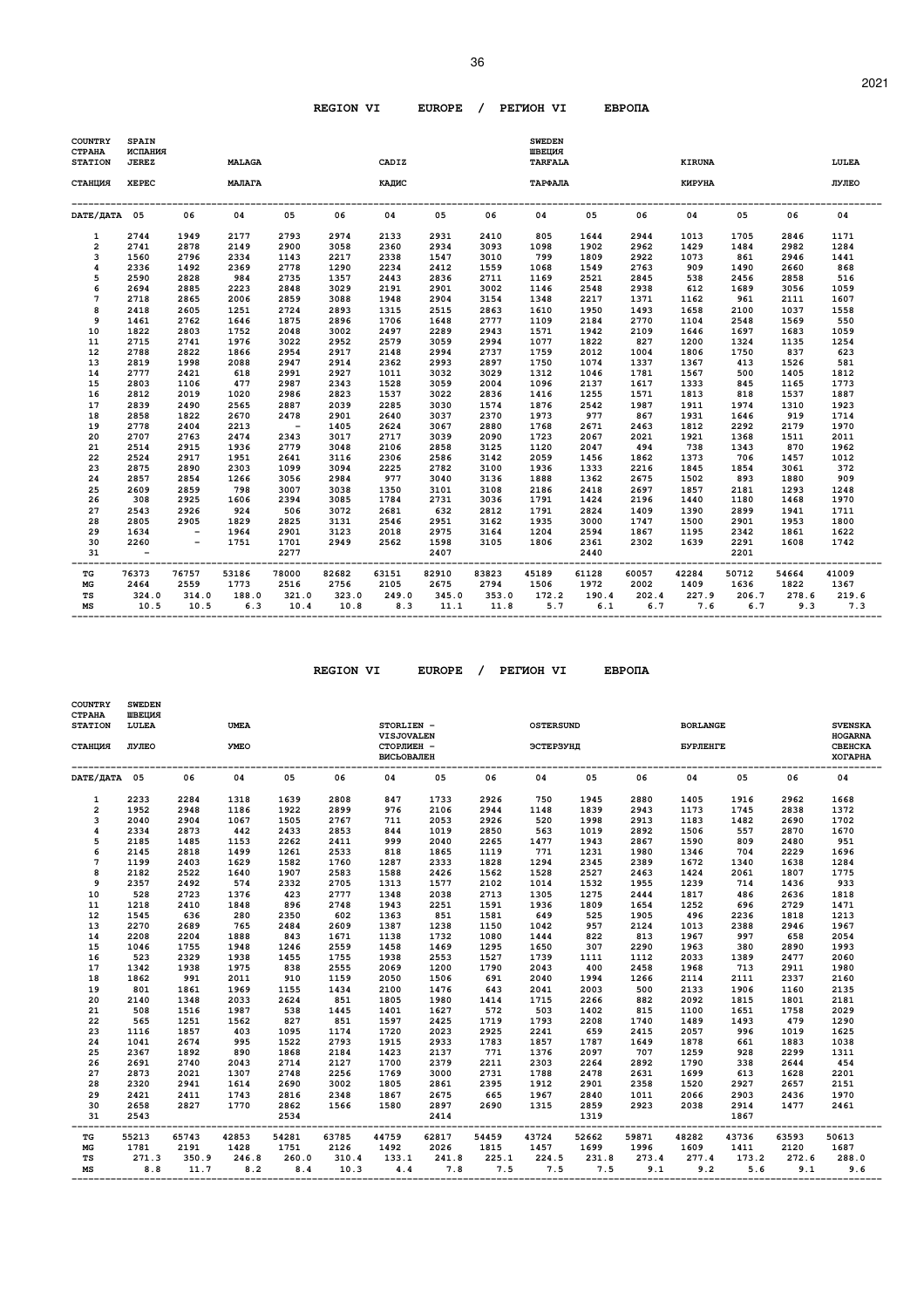| <b>COUNTRY</b><br><b>CTPAHA</b><br><b>STATION</b> | <b>SWEDEN</b><br>ШВЕЦИЯ | SVENSKA HOGARNA | <b>KARLSTAD</b>          |                                       |       | <b>STOCKHOLM</b> |                                               |       | <b>NORRKOPING</b> |              |       | <b>GOTEBORG</b> |                                     |       | <b>VISBY</b>                                 |
|---------------------------------------------------|-------------------------|-----------------|--------------------------|---------------------------------------|-------|------------------|-----------------------------------------------|-------|-------------------|--------------|-------|-----------------|-------------------------------------|-------|----------------------------------------------|
| СТАНЦИЯ                                           |                         |                 | СВЕНСКА ХОГАРНА КАРЛСТАЛ |                                       |       | СТОКГОЛЬМ        |                                               |       | НОРРЧЕПИНГ        |              |       | <b>TETEBOPT</b> |                                     |       | <b>AEROLOG. STN</b><br>ВИСБЮ,<br>АЭРОЛОГ.СТ. |
| DATE/HATA 05                                      |                         | 06              | 04                       | 05                                    | 06    | 04               | 05                                            | 06    | 04                | 05           | 06    | 04              | 05                                  | 06    | 04                                           |
| $\mathbf{1}$                                      | 1927                    | 2935            | 1564                     | 2404                                  | 2698  | 1622             | 1725                                          | 2630  | 1693              | 2069         | 1937  | 1479e           | 1632                                | 1513  | 1557                                         |
| 2                                                 | 1922                    | 2943            | 1386                     | 2289                                  | 2778  | 1093             | 2133                                          | 2911  | 1222              | 1852         | 2957  | 979e            | 1502                                | 1773  | 1416                                         |
| 3                                                 | 1790                    | 2901            | 1518                     | 2197                                  | 2946  | 1640             | 1619                                          | 2891  | 1761              | 1796         | 2965  | 1268e           | 1079                                | 2273  | 1818                                         |
| 4                                                 | 2198                    | 2987            | 1238                     | 946                                   | 2921  | 1665             | 1648                                          | 2883  | 1710              | 1162         | 2615  | 1001e           | 733                                 | 2951  | 1761                                         |
| 5                                                 | 306                     | 3024            | 1423                     | 479                                   | 2900  | 825              | 378                                           | 2862  | 1152              | 515          | 2899  | 1258e           | 723                                 | 2794  | 1429                                         |
| 6                                                 | 452                     | 2848            | 1229                     | 991                                   | 2827  | 1700             | 395                                           | 2655  | 1655              | 502          | 2489  | 1698e           | 724                                 | 2873  | 1955                                         |
| 7                                                 | 1238                    | 2815            | 1715                     | 2013                                  | 1637  | 1043             | 992                                           | 2463  | 1171              | 1574         | 2764  | 892e            | 1271                                | 1498  | 645                                          |
| 8                                                 | 2581                    | 1976            | 1607                     | 1685                                  | 2293  | 1738             | 2345                                          | 2067  | 1747              | 2621         | 2034  | 1340e           | 1794                                | 1684  | 1828                                         |
| 9                                                 | 1189                    | 2883            | 1083                     | 390                                   | 2310  | 842              | 879                                           | 1565  | 1087              | 600          | 2826  | 1510e           | 862                                 | 2881  | 1075                                         |
| 10                                                | 1429                    | 2686            | 1958                     | 1119                                  | 1899  | 1918             | 1125                                          | 2688  | 1940              | 1247         | 2695  | 1597e           | 1134                                | 1825  | 2006                                         |
| 11                                                | 2394                    | 2948            | 637                      | 331                                   | 2086  | 1234             | 2354                                          | 2268  | 749               | 1861         | 1874  | 537e            | 735                                 | 1481  | 920                                          |
| 12                                                | 2640                    | 1557            | 1004                     | 1521                                  | 2266  | 816              | 2594                                          | 1615  | 1005              | 2524         | 1869  | 928e            | 1392                                | 2932  | 943                                          |
| 13                                                | 2382                    | 3053            | 1123                     | 2187                                  | 3030  | 1434             | 2457                                          | 2962  | 1427              | 2509         | 2900  | 1239e           | 1106                                | 3015  | 1761                                         |
| 14                                                | 1461                    | 2362            | 1942                     | 1665                                  | 1061  | 1683             | 1094                                          | 2217  | 1752              | 1290         | 1910  | 1406e           | 1241                                | 1003  | 2119                                         |
| 15                                                | 1385                    | 3024            | 1713                     | 906                                   | 3120  | 1938             | 928                                           | 2985  | 1992              | 1132         | 2816  | 1447e           | 767                                 | 2840  | 2007                                         |
| 16                                                | 1524                    | 2739            | 2074                     | 1400                                  | 2633  | 2039             | 1508                                          | 2715  | 1892              | 1279         | 3040  | 1901e           | 1257                                | 2654  | 1036                                         |
| 17                                                | 1021                    | 2624            | 1913                     | 1531                                  | 2694  | 1811             | 1277                                          | 2652  | 1769              | 1384         | 2862  | 939e            | 1181                                | 2697  | 1717                                         |
| 18                                                | 2313                    | 2807            | 1991                     | 1818                                  | 2407  | 2148             | 2574                                          | 2652  | 1983              | 2039         | 2779  | 1933e           | 1604                                | 2580  | 2033                                         |
| 19                                                | 2436                    | 2858            | 2180                     | 2186                                  | 1201  | 2153             | 1841                                          | 2706  | 2200              | 2713         | 2834  | 2123e           | 1848                                | 2252  | 2230                                         |
| 20                                                | 2560                    | 2747            | 2190                     | 2263                                  | 1407  | 2153             | 2165                                          | 2641  | 2211              | 1655         | 2599  | 2229e           | 1048                                | 1424  | 2229                                         |
| 21                                                | 1238                    | 2180            | 1093                     | 2583                                  | 1727  | 1630             | 2320                                          | 2354  | 1769              | 2686         | 1925  | 1653e           | 1085                                | 1266  | 1936                                         |
| 22                                                | 2482                    | 2199            | 1660                     | 2541                                  | 724   | 436              | 1520                                          | 2056  | 675               | 1851         | 1458  | 2212e           | 1543                                | 2049  | 676                                          |
| 23                                                | 2207                    | 2056            | 1992                     | 1469                                  | 964   | 1528             | 1733                                          | 1238  | 1702              | 1234         | 886   | 2327e           | 812                                 | 1389  | 1800                                         |
| 24                                                | 1937                    | 2228            | 2125                     | 1759                                  | 2660  | 1140             | 976                                           | 1325  | 2002              | 1860         | 1946  | 2226e           | 1175                                | 3057  | 1942                                         |
| 25                                                | 1826                    | 1594            | 1630                     | 1023                                  | 2501  | 1055             | 1791                                          | 1302  | 1677              | 1086         | 793   | 1506e           | 1122                                | 1618  | 1910                                         |
| 26                                                | 235                     | 2259            | 2219                     | 394                                   | 2493  | 617              | 195                                           | 1833  | 1516              | 370          | 1532  | 2333e           | 975                                 | 1010  | 1040                                         |
| 27                                                | 500                     | 2505            | 2039                     | 1247                                  | 916   | 1954             | 429                                           | 2438  | 1366              | 474          | 2374  | 2168e           | 1191                                | 1267  | 2202                                         |
| 28                                                | 2024                    | 2769            | 2086                     | 2933                                  | 1951  | 1602             | 1634                                          | 2929  | 1826              | 2599         | 2922  | 2188e           | 2508                                | 2787  | 2202                                         |
| 29                                                | 2965                    | 2913            | 2121                     | 2893                                  | 1442  | 1350             | 2896                                          | 2090  | 2218              | 2923         | 2811  | 1302e           | 2582                                | 2570  | 1931                                         |
| 30                                                | 2981                    | 2238            | 2498                     | 2897                                  | 2151  | 1885             | 2930                                          | 1449  | 1955              | 2951         | 1162  | 2029e           | 2889                                | 2328  | 2426                                         |
| 31                                                | 1869                    |                 |                          | 2105<br>----------------------------- |       |                  | 1718<br>------------------------------------- |       |                   | 2265         |       |                 | 2153<br>--------------------------- |       |                                              |
| TG                                                | 55412                   | 77658           | 50951                    | 52165                                 | 64643 | 44692            | 50173                                         | 70042 | 48824             | 52623        | 69473 | 47648e          | 41668                               | 64284 | 50550                                        |
| MG                                                | 1787                    | 2589            | 1698                     | 1683                                  | 2155  | 1490             | 1618                                          | 2335  | 1627              | 1698         | 2316  | 1588e           | 1344                                | 2143  | 1685                                         |
| TS                                                | 240.5                   |                 | 398.5 280.9              | 213.9                                 | 290.6 | 246.8            |                                               |       | 217.8 347.2 260.6 | 225.9        |       | 333.1 270.6     | 133.3                               |       | 275.7 276.9                                  |
| МS                                                | 7.8                     | 13.3            | 9.4                      | 6.9                                   | 9.7   | 8.2              | 7.0                                           | 11.6  |                   | 8.7 7.3 11.1 |       | 9.0             | 4.3                                 | 9.2   | 9.2                                          |

 **REGION VI EUROPE / PEГИOH VI EBPOПA** 

| <b>COUNTRY</b><br><b>CTPAHA</b><br><b>STATION</b><br>СТАНЦИЯ | <b>SWEDEN</b><br>ШВЕЦИЯ<br><b>VISBY</b><br>AEROLOG. STN<br>ВИСБЮ, |       |       | VAXJO / KRONOBERG<br>BEKWE / KPYHYBEPT |       | <b>HOBURG</b><br>XOEYPT |       |       | LUND<br>ЛУНД |       |       | SWITZERLAND<br>ШВЕЙЦАРИЯ<br><b>BASEL</b><br>БАЗЕЛЬ |       |       | ZUERICH /<br><b>KLOTEN</b><br>ЦЮРИХ / |
|--------------------------------------------------------------|-------------------------------------------------------------------|-------|-------|----------------------------------------|-------|-------------------------|-------|-------|--------------|-------|-------|----------------------------------------------------|-------|-------|---------------------------------------|
|                                                              | АЭРОЛОГ. СТ.                                                      |       |       |                                        |       |                         |       |       |              |       |       |                                                    |       |       | КЛОТЕН                                |
| DATE/ JATA 05                                                |                                                                   | 06    | 04    | 05                                     | 06    | 04                      | 05    | 06    | 04           | 05    | 06    | 04                                                 | 05    | 06    | 04                                    |
| 1                                                            | 2553                                                              | 1949  | 1430  | 1033                                   | 2218  | 1443                    | 2501  | 2175  | 539          | 2339  | 1649  | 2044                                               | 371   | 3048  | 2072                                  |
| $\overline{2}$                                               | 1699                                                              | 2778  | 1100  | 1351                                   | 2156  | 1378                    | 1639  | 2994  | 883          | 2216  | 1763  | 2034                                               | 1610  | 2266  | 1963                                  |
| 3                                                            | 2263                                                              | 2269  | 1756  | 1273                                   | 2980  | 1665                    | 2146  | 1820  | 1787         | 1104  | 2723  | 1153                                               | 2630  | 2202  | 1837                                  |
| 4                                                            | 1153                                                              | 2919  | 929   | 421                                    | 2076  | 1869                    | 1144  | 2984  | 637          | 357   | 2103  | 2200                                               | 1556  | 1951  | 2259                                  |
| 5                                                            | 952                                                               | 2990  | 1424  | 777                                    | 2421  | 1006                    | 1058  | 3010  | 1327         | 505   | 2818  | 1241                                               | 2053  | 847   | 1453                                  |
| 6                                                            | 1040                                                              | 2780  | 1388  | 629                                    | 2193  | 1999                    | 813   | 2012  | 1212         | 1517  | 2708  | 1488                                               | 509   | 1132  | 1448                                  |
| $\overline{7}$                                               | 1996                                                              | 2966  | 1005  | 1489                                   | 2057  | 1054                    | 1083  | 3021  | 1327         | 1519  | 2638  | 1295                                               | 1507  | 783   | 1499                                  |
| 8                                                            | 2716                                                              | 2501  | 1568  | 1803                                   | 2903  | 1774                    | 2693  | 2258  | 1108         | 2378  | 2800  | 2252                                               | 2548  | 1582  | 2371                                  |
| 9                                                            | 944                                                               | 2935  | 858   | 1173                                   | 2846  | 826                     | 1064  | 2618  | 822          | 1962  | 2859  | 1866                                               | 2757  | 2209  | 1952                                  |
| 10                                                           | 2519                                                              | 2681  | 1720  | 1915                                   | 2359  | 2081                    | 2555  | 2503  | 1955         | 1902  | 2679  | 1671                                               | 713   | 2607  | 1732                                  |
| 11                                                           | 2541                                                              | 2918  | 335   | 1897                                   | 1536  | 635                     | 2655  | 2969  | 221          | 1754  | 2490  | 1094                                               | 453   | 2589  | 1843                                  |
| 12                                                           | 2646                                                              | 1929  | 1020  | 2268                                   | 2306  | 629                     | 2570  | 1974  | 1405         | 2156  | 2221  | 1255                                               | 1678  | 2813  | 758                                   |
| 13                                                           | 2520                                                              | 3065  | 1073  | 2302                                   | 3009  | 2139                    | 2585  | 3010  | 1467         | 1900  | 2561  | 1229                                               | 1531  | 2993  | 1755                                  |
| 14                                                           | 1184                                                              | 2945  | 1665  | 1563                                   | 1031  | 1521                    | 1833  | 2971  | 1587         | 2074  | 1945  | 1626                                               | 1925  | 3180  | 2051                                  |
| 15                                                           | 1786                                                              | 3063  | 1940  | 478                                    | 2635  | 1993                    | 1716  | 3061  | 1875         | 1205  | 2576  | 1450                                               | 917   | 3052  | 1954                                  |
| 16                                                           | 1178                                                              | 3042  | 1388  | 1549                                   | 2953  | 1023                    | 667   | 3107  | 1738         | 1561  | 2662  | 2052                                               | 1081  | 3038  | 2505                                  |
| 17                                                           | 2123                                                              | 3056  | 1555  | 1607                                   | 2976  | 1840                    | 1867  | 2972  | 1559         | 2118  | 2838  | 1697                                               | 1519  | 2708  | 1778                                  |
| 18                                                           | 2616                                                              | 2926  | 1996  | 1647                                   | 2753  | 2038                    | 1834  | 3039  | 1789         | 2108  | 2797  | 873                                                | 2003  | 2398  | 1118                                  |
| 19                                                           | 2738                                                              | 2828  | 2175  | 2452                                   | 2729  | 2260                    | 2204  | 2960  | 2131         | 2455  | 2753  | 1134                                               | 1864  | 2321  | 1819                                  |
| 20                                                           | 2806                                                              | 2703  | 2150  | 1481                                   | 2399  | 2231                    | 2779  | 2922  | 2022         | 2196  | 2178  | 2385                                               | 1875  | 1239  | 2435                                  |
| 21                                                           | 2720                                                              | 2183  | 1684  | 1406                                   | 1627  | 2044                    | 2748  | 1788  | 1733         | 1931  | 1852  | 2408                                               | 542   | 2407  | 2502                                  |
| 22                                                           | 2651                                                              | 2719  | 1214  | 1647                                   | 2406  | 668                     | 2638  | 2266  | 2280         | 2175  | 2702  | 2272                                               | 2398  | 1845  | 1967                                  |
| 23                                                           | 1819                                                              | 2169  | 2285  | 955                                    | 1353  | 2382                    | 2099  | 1460  | 2251         | 888   | 1350  | 2620                                               | 2139  | 2296  | 2705                                  |
| 24                                                           | 2708                                                              | 2324  | 2090  | 1918                                   | 1381  | 2449                    | 2885  | 1298  | 2356         | 2746  | 1757  | 2588                                               | 1267  | 1636  | 2654                                  |
| 25                                                           | 767                                                               | 934   | 1648  | 795                                    | 1714  | 2077                    | 468   | 1288  | 2051         | 495   | 1867  | 2623                                               | 1913  | 2157  | 2674                                  |
| 26                                                           | 926                                                               | 2131  | 2126  | 1455                                   | 1691  | 1463                    | 2262  | 1461  | 1660         | 1268  | 1540  | 2317                                               | 918   | 2635  | 2360                                  |
| 27                                                           | 1229                                                              | 2996  | 1966  | 1061                                   | 2198  | 2326                    | 1767  | 2956  | 2266         | 894   | 1816  | 2642                                               | 2122  | 2337  | 2670                                  |
| 28                                                           | 1312                                                              | 2899  | 1865  | 1496                                   | 2601  | 1778                    | 1792  | 2818  | 1798         | 1775  | 2862  | 1830                                               | 3043  | 2057  | 1746                                  |
| 29                                                           | 2968                                                              | 2983  | 1683  | 2690                                   | 2947  | 1927                    | 2817  | 3060  | 985          | 2465  | 2496  | 972                                                | 2567  | 1578  | 936                                   |
| 30                                                           | 3031                                                              | 1535  | 1856  | 2906                                   | 505   | 2277                    | 3010  | 1451  | 1380         | 2711  | 643   | 330                                                | 3124  | 1374  | 1516                                  |
| 31                                                           | 2170                                                              |       |       | 2611                                   |       |                         | 2523  |       |              | 2783  |       |                                                    | 3104  |       |                                       |
| TG                                                           | 62274                                                             | 78116 | 46892 | 48048                                  | 66959 | 50795                   | 62415 | 74226 | 46151        | 55457 | 68646 | 52641                                              | 54237 | 65280 | 58332                                 |
| МG                                                           | 2009                                                              | 2604  | 1563  | 1550                                   | 2232  | 1693                    | 2013  | 2474  | 1538         | 1789  | 2288  | 1755                                               | 1750  | 2176  | 1944                                  |
| TS                                                           | 282.2                                                             | 407.4 | 236.2 | 181.3                                  | 293.4 | 270.1                   | 276.0 | 347.6 | 243.9        | 213.0 | 308.3 | 204.9                                              | 161.9 | 221.2 | 221.4                                 |
| MS                                                           | 9.1                                                               | 13.6  | 7.9   | 5.8                                    | 9.8   | 9.0                     | 8.9   | 11.6  | 8.1          | 6.9   | 10.3  | 6.8                                                | 5.2   | 7.4   | 7.4                                   |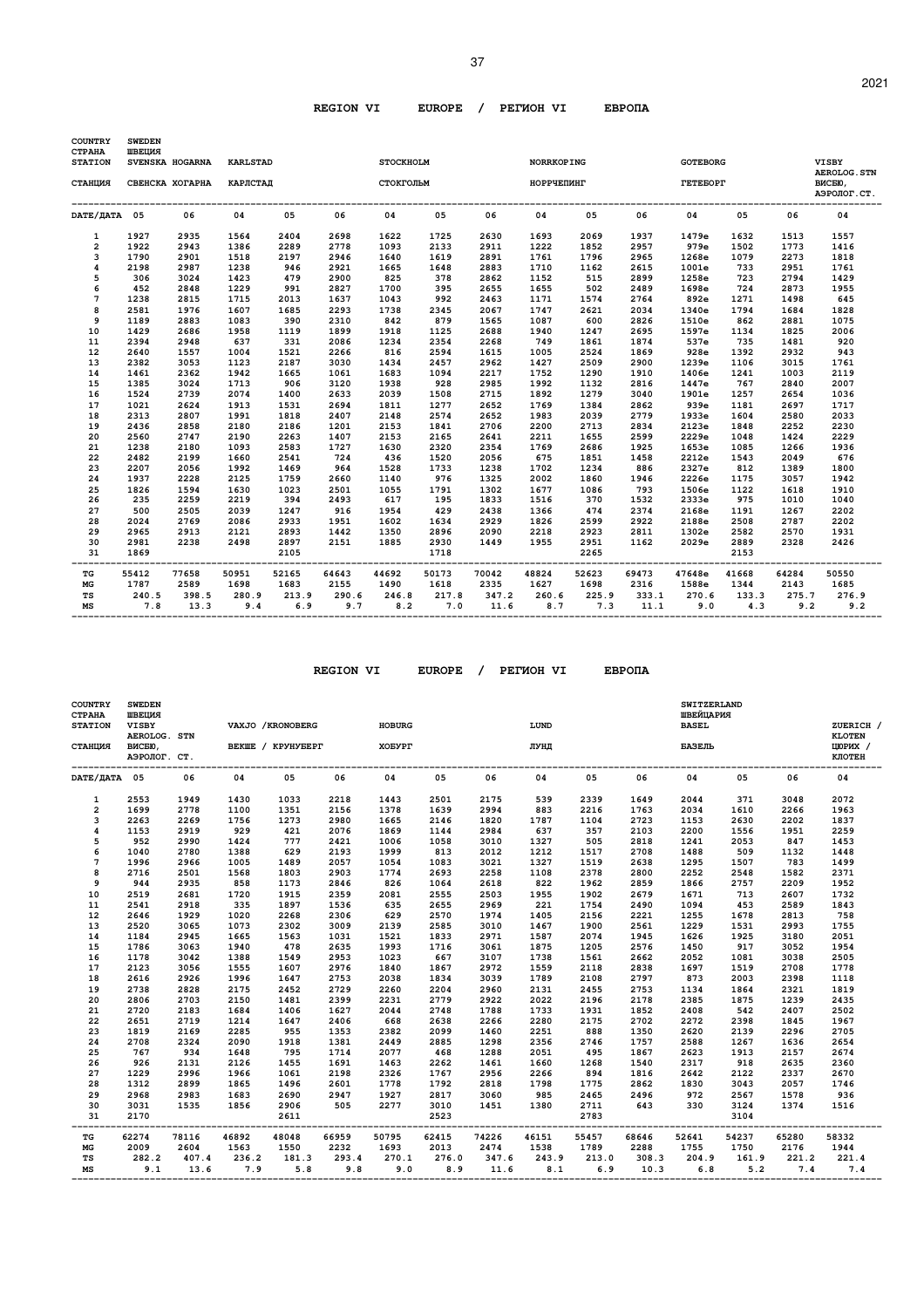| <b>COUNTRY</b>                  | SWITZERLAND<br>ШВЕЙЦАРИЯ |                  |                |       |       |                   |       |       |              |       |       |                     |       |       |         |
|---------------------------------|--------------------------|------------------|----------------|-------|-------|-------------------|-------|-------|--------------|-------|-------|---------------------|-------|-------|---------|
| <b>CTPAHA</b><br><b>STATION</b> |                          | ZUERICH / KLOTEN | <b>SAENTIS</b> |       |       | <b>PAYERNE</b>    |       |       | <b>DAVOS</b> |       |       | <b>JUNGFRAUJOCH</b> |       |       | LA DOLE |
| СТАНЦИЯ                         |                          | ЦЮРИХ / КЛОТЕН   | <b>CEHTMC</b>  |       |       | ПАЙЕРН            |       |       | ДАВОС        |       |       | <b>IOHTΦPAYEX</b>   |       |       | ЛА-ДОЛЬ |
| DATE/ДАТА 05                    |                          | 06               | 04             | 05    | 06    | 04                | 05    | 06    | 04           | 05    | 06    | 04                  | 05    | 06    | 04      |
| $\mathbf{1}$                    | 456                      | 3074             | 2246           | 2200  | 3341  | 2073              | 443   | 2957  | 2235         | 1247  | 3213  | 2486                | 1477  | 3500  | 2106    |
| $\overline{a}$                  | 787                      | 2746             | 1566           | 2088  | 2130  | 2074              | 1465  | 1532  | 2030         | 1972  | 1675  | 2273                | 2849  | 2160  | 2075    |
| 3                               | 2692                     | 2403             | 1888           | 2971  | 2621  | 1969              | 2868  | 2322  | 2111         | 2759  | 2566  | 2595                | 3194  | 2355  | 2517    |
| 4                               | 2049                     | 1676             | 2309           | 2015  | 2199  | 2291              | 2060  | 2322  | 2352         | 2170  | 1778  | 2552                | 2095  | 2894  | 2496    |
| 5                               | 1552                     | 644              | 1695           | 1062  | 1204  | 1709              | 2151  | 1477  | 2022         | 849   | 1339  | 2223                | 1780  | 1918  | 2148    |
| 6                               | 572                      | 1080             | 1810           | 1219  | 1527  | 1895              | 530   | 2279  | 1789         | 1643  | 1268  | 1778                | 1149  | 3233  | 2182    |
| 7                               | 1466                     | 1151             | 1192           | 1297  | 1460  | 1730              | 1295  | 1556  | 1379         | 1750  | 2612  | 1308                | 1584  | 2256  | 2393    |
| 8                               | 2765                     | 1780             | 2364           | 2964  | 1886  | 2428              | 2762  | 1530  | 2322         | 2875  | 1564  | 2673                | 3114  | 2859  | 2622    |
| 9                               | 2774                     | 2055             | 2006           | 2980  | 1888  | 1815              | 2760  | 1997  | 2107         | 2694  | 1767  | 2273                | 2988  | 2571  | 2164    |
| 10                              | 1587                     | 2908             | 1833           | 1552  | 2644  | 1523              | 301   | 2920  | 1359         | 1854  | 2853  | 2282                | 1169  | 3011  | 1183    |
| 11                              | 843                      | 2922             | 2196           | 1140  | 2426  | 1905              | 541   | 3078  | 1504         | 1135  | 1980  | 1946                | 1219  | 3054  | 1231    |
| 12                              | 1049                     | 2736             | 1432           | 1948  | 2556  | 1421              | 2771  | 2925  | 638          | 1885  | 3018  | 2244                | 2970  | 3037  | 1711    |
| 13                              | 1344                     | 3066             | 1990           | 1396  | 3110  | 2241              | 1438  | 3133  | 2008         | 1044  | 2199  | 2863                | 2561  | 3543  | 2166    |
| 14                              | 2618                     | 3157             | 2113           | 2573  | 3388  | 2348              | 1765  | 3123  | 2384         | 2713  | 3155  | 2679                | 2884  | 3375  | 2693    |
| 15                              | 1388                     | 3090             | 1913           | 1748  | 3330  | 2231              | 983   | 3137  | 2021         | 1863  | 3172  | 2656                | 1606  | 3479  | 2085    |
| 16                              | 1086                     | 3059             | 2411           | 1483  | 3066  | 2463              | 759   | 3060  | 2667         | 2007  | 2636  | 2553                | 1466  | 3003  | 2595    |
| 17                              | 1985                     | 2832             | 2116           | 1171  | 3054  | 2153              | 1612  | 2848  | 2521         | 1796  | 2647  | 2902                | 1770  | 2861  | 2369    |
| 18                              | 1709                     | 2693             | 1867           | 1832  | 2839  | 1701              | 1757  | 2406  | 1692         | 1682  | 2291  | 2587                | 2759  | 3026  | 862     |
| 19                              | 1831                     | 2612             | 1862           | 2197  | 2945  | 2154              | 1281  | 2525  | 1870         | 1607  | 2728  | 2518                | 2432  | 3066  | 1928    |
| 20                              | 1882                     | 1643             | 2168           | 2060  | 1933  | 2596              | 2591  | 1355  | 2102         | 2477  | 1263  | 2712                | 3039  | 1232  | 1786    |
| 21                              | 581                      | 2602             | 2340           | 1153  | 2569  | 1559              | 622   | 2418  | 2139         | 1241  | 2328  | 2393                | 1008  | 2178  | 1178    |
| 22                              | 2625                     | 1797             | 1575           | 2738  | 2037  | 2535              | 2358  | 2222  | 2091         | 2468  | 2761  | 2716                | 3226  | 1941  | 2361    |
| 23                              | 2325                     | 1992             | 2736           | 2235  | 2519  | 2681              | 2611  | 2333  | 2721         | 2267  | 2566  | 2982                | 3315  | 1846  | 2918    |
| 24                              | 708                      | 1562             | 2760           | 945   | 1588  | 2599              | 1515  | 1662  | 2739         | 964   | 2397  | 2671                | 1542  | 1659  | 2268    |
| 25                              | 2275                     | 1990             | 2786           | 1270  | 1645  | 2613              | 2201  | 1403  | 2251         | 2220  | 2455  | 2963                | 3280  | 3529  | 2678    |
| 26                              | 1474                     | 2733             | 2114           | 1664  | 2988  | 1970              | 2184  | 2899  | 935          | 2323  | 2650  | 2077                | 2563  | 3065  | 1451    |
| 27                              | 1848                     | 2690             | 2256           | 1686  | 2937  | 2660              | 2420  | 2246  | 2212         | 2006  | 2884  | 2844                | 2287  | 2180  | 1548    |
| 28                              | 3035                     | 2381             | 2105           | 3330  | 2683  | 1870              | 3111  | 2019  | 1659         | 3139  | 2455  | 1750                | 3405  | 1210  | 663     |
| 29                              | 2570                     | 1427             | 901            | 2544  | 1950  | 1235              | 2829  | 1398  | 1184         | 1936  | 1469  | 1553                | 1663  | 1228  | 991     |
| 30                              | 3111                     | 1702             | 2286           | 2819  | 1269  | 501               | 3152  | 1362  | 1740         | 3244  | 1040  | 1743                | 3491  | 2452  | 451     |
| 31                              | 3118                     |                  |                | 3165  |       |                   | 3119  |       |              | 3210  |       |                     | 3054  |       |         |
| TG                              | 56105                    | 68203            | 60836          | 61445 | 71732 | --------<br>60943 | 58255 | 68444 | 58784        | 63040 | 68729 | 71795               | 72939 | 77721 | 57819   |
| MG                              | 1810                     | 2273             | 2028           | 1982  | 2391  | 2031              | 1879  | 2281  | 1959         | 2034  | 2291  | 2393                | 2353  | 2591  | 1927    |
| TS                              | 169.7                    | 240.2            | 174.8          | 111.5 | 197.6 | 252.4             | 183.5 | 224.5 | 171.3        | 142.0 | 192.9 | 198.5               | 121.9 | 166.7 | 214.8   |
| МS                              | 5.5                      | 8.0              | 5.8            | 3.6   | 6.6   | 8.4               | 5.9   | 7.5   | 5.7          | 4.6   | 6.4   | 6.6                 | 3.9   | 5.6   | 7.2     |

 **REGION VI EUROPE / PEГИOH VI EBPOПA** 

| <b>COUNTRY</b><br><b>CTPAHA</b><br><b>STATION</b> | <b>SWITZERLAND</b><br>ШВЕЙЦАРИЯ<br>LA DOLE |       | <b>CORVATSCH</b> |              |       | <b>GENEVE</b>        |              |       |       | LOCARNO - MONTI |       | UKRAINE<br><b>УКРАИНА</b> | KIEV / BORISPOL          |       | <b>ODESSA</b>            |
|---------------------------------------------------|--------------------------------------------|-------|------------------|--------------|-------|----------------------|--------------|-------|-------|-----------------|-------|---------------------------|--------------------------|-------|--------------------------|
| СТАНЦИЯ                                           | ЛА-ДОЛЬ                                    |       | КОРВАЧ           |              |       | <b><i>ЖЕНЕВА</i></b> |              |       |       | ЛОКАРНО - МОНТИ |       |                           | КИЕВ / БОРИСПОЛЬ         |       | ОДЕССА                   |
| DATE/ДАТА 05                                      |                                            | 06    | 04               | 05           | 06    | 04                   | 05           | 06    | 04    | 05              | 06    | 04                        | 05                       | 06    | 04                       |
| 1                                                 | 698                                        | 3055  | 2480             | 1685         | 3416  | 2135                 | 566          | 2955  | 2125  | 197             | 2946  |                           | $\overline{\phantom{0}}$ |       |                          |
| $\overline{\mathbf{2}}$                           | 1567                                       | 842   | 2412             | 2436         | 2390  | 1937                 | 1639         | 810   | 2120  | 2623            | 967   |                           |                          |       |                          |
| 3                                                 | 2357                                       | 2003  | 2523             | 3303         | 2605  | 2269                 | 2874         | 2647  | 2187  | 2920            | 2775  |                           |                          |       |                          |
| 4                                                 | 1393                                       | 2490  | 2573             | 2441         | 2557  | 2300                 | 1615         | 2505  | 2298  | 1706            | 1978  |                           |                          |       |                          |
| 5                                                 | 1795                                       | 1345  | 2181             | 2099         | 1717  | 1903                 | 2043         | 1909  | 1899  | 1965            | 1352  |                           |                          |       |                          |
| 6                                                 | 412                                        | 958   | 2622             | 2114         | 2197  | 2209                 | 549          | 2835  | 2498  | 1476            | 2733  |                           |                          |       |                          |
| 7                                                 | 1256                                       | 693   | 2083             | 2420         | 2008  | 2363                 | 1623         | 2399  | 2073  | 2871            | 1743  |                           |                          |       |                          |
| 8                                                 | 2989                                       | 1001  | 2714             | 3049         | 1556  | 2436                 | 2809         | 2178  | 2436  | 2337            | 1970  |                           |                          |       |                          |
| 9                                                 | 2641                                       | 1178  | 2607             | 3171         | 1746  | 1860                 | 2452         | 2082  | 1188  | 1579            | 2353  |                           |                          |       |                          |
| 10                                                | 230                                        | 2812  | 1961             | 1717         | 2365  | 993                  | 255          | 2731  | 347   | 359             | 3084  |                           |                          |       |                          |
| 11                                                | 1084                                       | 3035  | 2092             | 1328         | 2246  | 1468                 | 1639         | 2994  | 546   | 179             | 2945  |                           |                          |       | -                        |
| 12                                                | 1639                                       | 2659  | 1340             | 2012         | 3151  | 1169                 | 2561         | 2856  | 901   | 2415            | 2955  |                           |                          |       |                          |
| 13                                                | 1111                                       | 3397  | 2246             | 1976         | 3248  | 2501                 | 1595         | 3125  | 2596  | 2829            | 3148  |                           |                          |       |                          |
| 14                                                | 1228                                       | 2862  | 2885             | 2304         | 3543  | 2552                 | 1714         | 3072  | 2431  | 2786            | 2978  |                           |                          |       |                          |
| 15                                                | 616                                        | 2760  | 2394             | 2090         | 3538  | 2448                 | 766          | 3008  | 2344  | 1322            | 2762  |                           |                          |       |                          |
| 16                                                | 616                                        | 2916  | 2752             | 2164         | 2897  | 2367                 | 614          | 3079  | 2215  | 1284            | 2500  |                           |                          |       |                          |
| 17                                                | 1121                                       | 3032  | 2901             | 2315         | 3023  | 2518                 | 1849         | 2722  | 2491  | 3171            | 2191  |                           |                          |       |                          |
| 18                                                | 1762                                       | 2422  | 2148             | 2636         | 3065  | 2062                 | 1936         | 2877  | 1840  | 2309            | 2624  |                           |                          |       |                          |
| 19                                                | 1224                                       | 2666  | 2034             | 2436         | 3063  | 2539                 | 1443         | 2407  | 2260  | 2839            | 2437  |                           |                          |       |                          |
| 20                                                | 2084                                       | 1371  | 2700             | 2741         | 1678  | 2590                 | 2751         | 1387  | 2619  | 3123            | 1595  |                           |                          |       |                          |
| 21                                                | 527                                        | 1944  | 2658             | 1625         | 2722  | 1893                 | 555          | 2598  | 1523  | 1108            | 2219  |                           |                          |       |                          |
| 22                                                | 2911                                       | 2202  | 2532             | 2400         | 2720  | 2613                 | 2902         | 2502  | 2640  | 2221            | 2076  |                           |                          |       |                          |
| 23                                                | 2248                                       | 2337  | 3061             | 2945         | 2831  | 2673                 | 2919         | 2558  | 2630  | 2968            | 2276  |                           |                          |       |                          |
| 24                                                | 1493                                       | 1287  | 3114             | 1732         | 2602  | 2587                 | 1355         | 2097  | 2484  | 617             | 1706  |                           |                          |       |                          |
| 25                                                | 1748                                       | 1654  | 2934             | 3264         | 2176  | 2319                 | 2484         | 1943  | 2590  | 3142            | 3101  |                           |                          |       |                          |
| 26                                                | 2532                                       | 2870  | 1769             | 3223         | 2440  | 1288                 | 2874         | 3095  | 607   | 3034            | 2642  |                           |                          |       | $\overline{\phantom{0}}$ |
| 27                                                | 2507                                       | 2071  | 3007             | 2332         | 2485  | 2261<br>877          | 2513         | 2250  | 1064  | 2793            | 2390  |                           |                          |       |                          |
| 28                                                | 3136                                       | 1571  | 2309             | 3498         | 2931  |                      | 3087         | 1893  | 1013  | 3085            | 2372  |                           |                          |       |                          |
| 29                                                | 1612                                       | 1380  | 1696             | 1446         | 1323  | 1004                 | 2162         | 1777  | 232   | 1942            | 1242  |                           |                          |       |                          |
| 30<br>31                                          | 3394<br>2919                               | 1098  | 2047             | 3537<br>3524 | 1787  | 377                  | 3086<br>3024 | 1148  | 535   | 3052<br>2837    | 2982  |                           |                          |       |                          |
| ТG                                                | 52850                                      | 61911 | 72775            | 75963        | 76026 | 60511                | 60254        | 72439 | 54732 | 67089           | 71042 | 53700                     | 73600                    | 85500 | 40100                    |
| $_{\rm MG}$                                       | 1705                                       | 2064  | 2426             | 2450         | 2534  | 2017                 | 1944         | 2415  | 1824  | 2164            | 2368  | 1790                      | 2374                     | 2850  | 1337                     |
| TS                                                | 131.4                                      | 179.1 | 234.9            | 169.0        | 216.9 | 243.6                | 188.7        | 241.1 | 225.7 | 233.2           | 228.6 | 186.7                     | 238.8                    | 307.2 | 179.4                    |
| МS                                                | 4.2                                        | 6.0   | 7.8              | 5.5          | 7.2   | 8.1                  | 6.1          | 8.0   | 7.5   | 7.5             | 7.6   | 6.2                       | 7.7                      | 10.2  | 6.0                      |

 **-------------------------------------------------------------------------------------------------------------------------------------------------**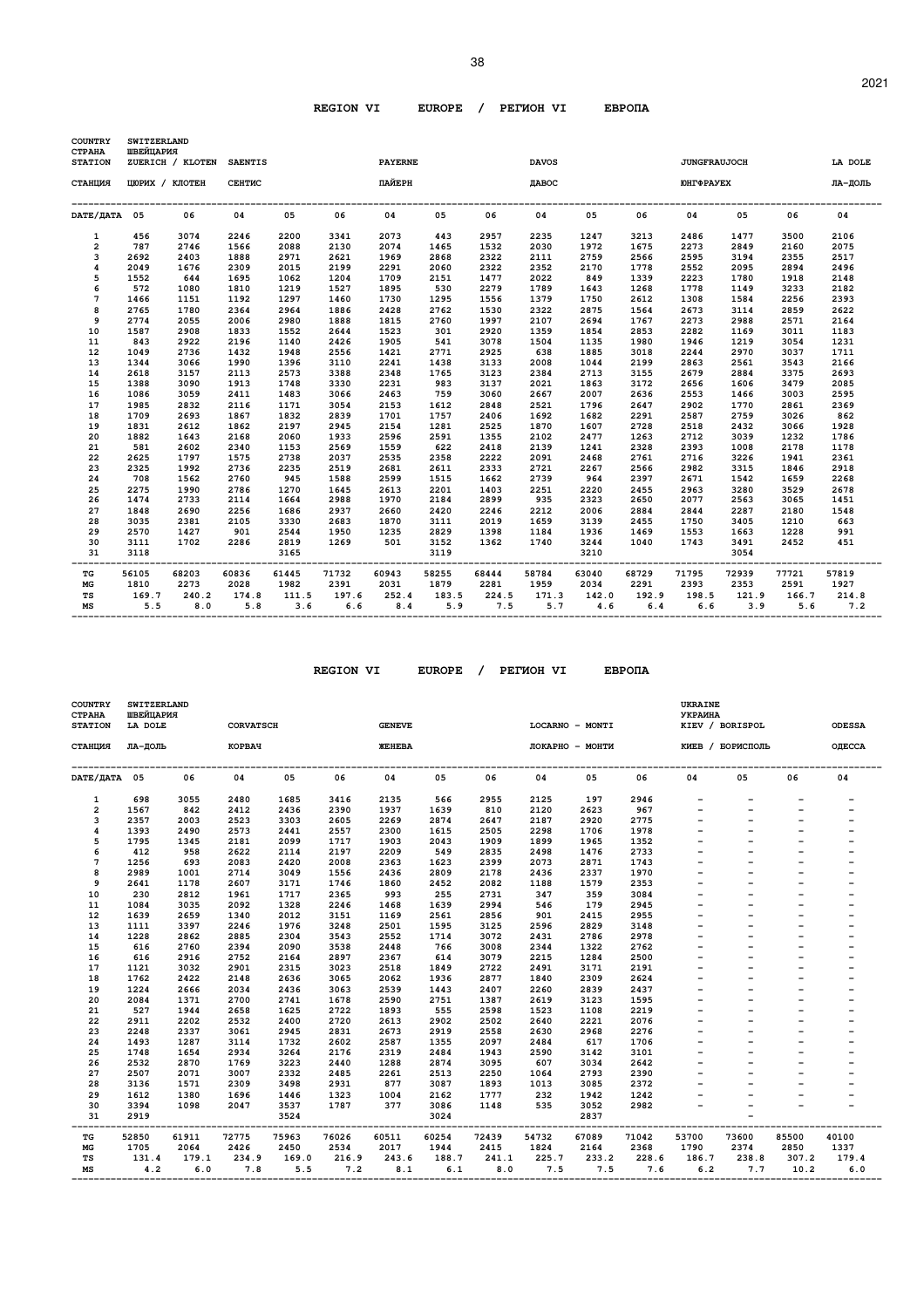#### REGION VI EUROPE / PETWOH VI **EBPONA**

| <b>COUNTRY</b><br><b>CTPAHA</b><br><b>STATION</b> | UKRAINE<br><b>УКРАИНА</b><br><b>ODESSA</b>        |                                                      |  |
|---------------------------------------------------|---------------------------------------------------|------------------------------------------------------|--|
| СТАНЦИЯ                                           | ОДЕССА                                            |                                                      |  |
| DATE/ДАТА 05                                      |                                                   | 06                                                   |  |
| $\mathbf{1}$                                      | $\overline{\phantom{a}}$                          | $\overline{\phantom{m}}$                             |  |
| $\overline{\mathbf{2}}$                           |                                                   | ۳                                                    |  |
| 3                                                 | $\qquad \qquad -$                                 | $\overline{\phantom{m}}$                             |  |
| 4<br>5                                            | $\qquad \qquad \blacksquare$<br>$\qquad \qquad -$ | $\overline{\phantom{a}}$<br>$\overline{\phantom{0}}$ |  |
| 6                                                 | $\qquad \qquad -$                                 | $\overline{\phantom{a}}$                             |  |
| $\overline{7}$                                    | $\qquad \qquad -$                                 |                                                      |  |
| 8                                                 | $\overline{\phantom{0}}$                          | $\overline{\phantom{a}}$                             |  |
| 9                                                 | $\overline{\phantom{a}}$                          | $\overline{\phantom{m}}$                             |  |
| 10                                                | $\qquad \qquad -$                                 | $\qquad \qquad -$                                    |  |
| 11                                                | $\overline{\phantom{a}}$                          | $\overline{\phantom{m}}$                             |  |
| 12                                                | $\overline{\phantom{a}}$                          | -                                                    |  |
| 13                                                | $\overline{\phantom{0}}$                          | $\qquad \qquad -$                                    |  |
| 14                                                | $\qquad \qquad$                                   | $\overline{\phantom{a}}$                             |  |
| 15                                                |                                                   |                                                      |  |
| 16                                                | $\overline{\phantom{a}}$                          | $\overline{\phantom{a}}$                             |  |
| 17<br>18                                          | $\qquad \qquad -$<br>$\overline{\phantom{a}}$     | $\qquad \qquad -$<br>-                               |  |
| 19                                                | $\overline{\phantom{a}}$                          | $\overline{\phantom{a}}$                             |  |
| 20                                                | $\qquad \qquad -$                                 | -                                                    |  |
| 21                                                | $\overline{\phantom{m}}$                          | $\overline{\phantom{a}}$                             |  |
| 22                                                | $\overline{\phantom{m}}$                          | $\overline{\phantom{a}}$                             |  |
| 23                                                | $\overline{\phantom{0}}$                          | $\qquad \qquad$                                      |  |
| 24                                                | $\overline{\phantom{a}}$                          | $\overline{\phantom{0}}$                             |  |
| 25                                                | $\overline{\phantom{a}}$                          | $\overline{\phantom{m}}$                             |  |
| 26                                                | $\overline{\phantom{m}}$                          | $\overline{\phantom{m}}$                             |  |
| 27                                                | $\overline{\phantom{a}}$                          | $\overline{\phantom{a}}$                             |  |
| 28                                                |                                                   |                                                      |  |
| 29<br>30                                          | $\qquad \qquad -$<br>$\overline{\phantom{a}}$     | -<br>$\overline{\phantom{0}}$                        |  |
| 31                                                | $\overline{\phantom{m}}$                          |                                                      |  |
| ------                                            |                                                   | ------------                                         |  |
| TG<br>$_{\rm MG}$                                 | 60000<br>1935                                     | 55100<br>1837                                        |  |
| TS                                                | 271.6                                             | 211.7                                                |  |
| $_{\rm MS}$                                       | $\bf 8.8$                                         | 7.1                                                  |  |
|                                                   | ------                                            | --------                                             |  |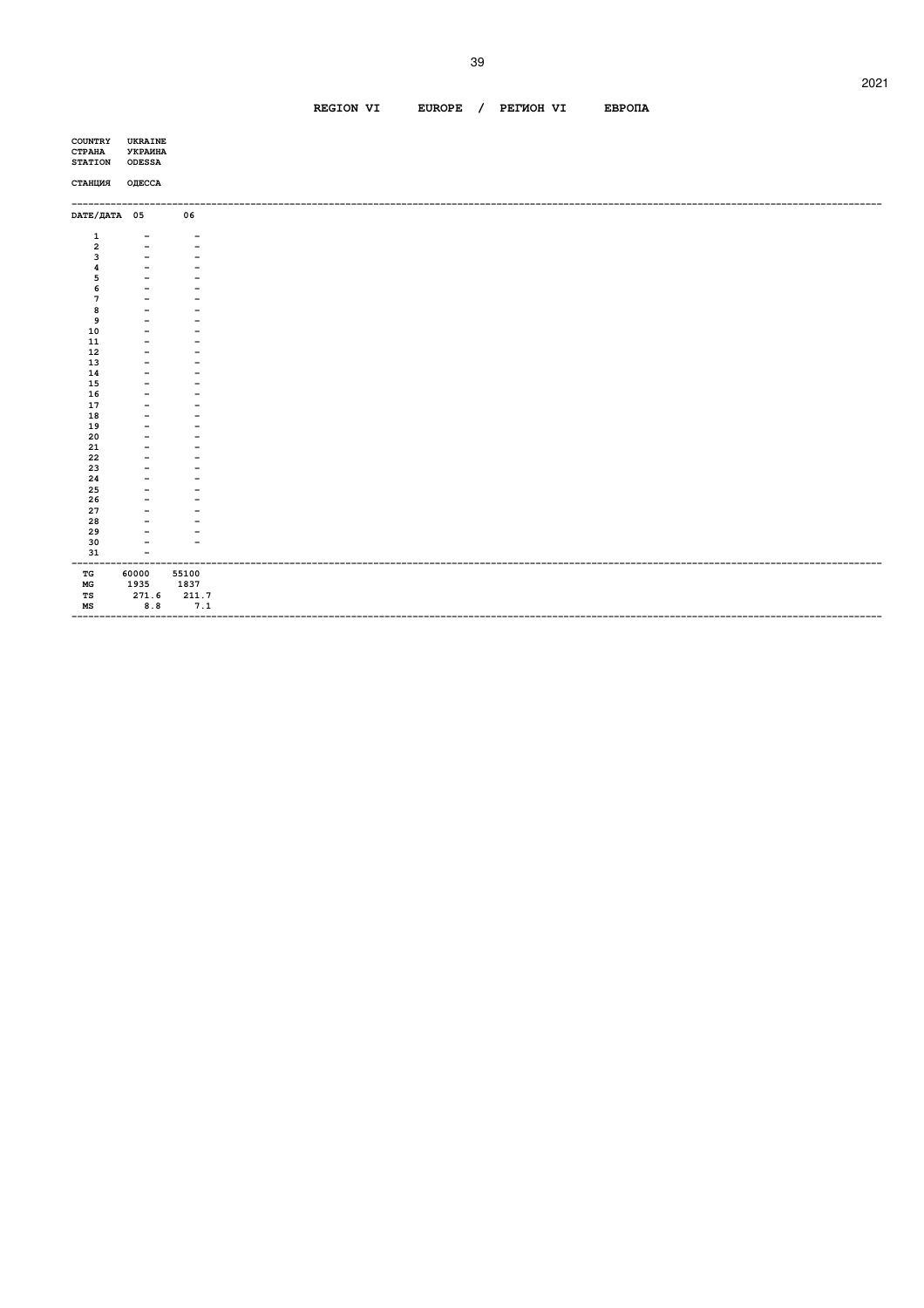## **TABLE II. DAILY AND MONTHLY TOTALS OF DIFFUSE RADIATION (J cm-2)**

### **ТАБЛИЦА II. СУТОЧНЫЕ И МЕСЯЧНЫЕ СУММЫ РАССЕЯННОЙ РАДИАЦИИ (Дж.см-2)**

|                                                                                                                                                                 |                                                                                                                                                                              |                                                                                                                                                                                   |                                                                                                                                                                                   |                                                                                                                                                                                  | <b>REGION I</b>                                                                                                                                                                          |                                                                                                                                                                                          |                                                                                                                                                                                   |                                                                                                                                                                                      | AFRICA / PETMOH I                                                                                                                                                                      | АФРИКА |
|-----------------------------------------------------------------------------------------------------------------------------------------------------------------|------------------------------------------------------------------------------------------------------------------------------------------------------------------------------|-----------------------------------------------------------------------------------------------------------------------------------------------------------------------------------|-----------------------------------------------------------------------------------------------------------------------------------------------------------------------------------|----------------------------------------------------------------------------------------------------------------------------------------------------------------------------------|------------------------------------------------------------------------------------------------------------------------------------------------------------------------------------------|------------------------------------------------------------------------------------------------------------------------------------------------------------------------------------------|-----------------------------------------------------------------------------------------------------------------------------------------------------------------------------------|--------------------------------------------------------------------------------------------------------------------------------------------------------------------------------------|----------------------------------------------------------------------------------------------------------------------------------------------------------------------------------------|--------|
| <b>COUNTRY</b><br><b>CTPAHA</b><br><b>STATION</b><br>СТАНЦИЯ                                                                                                    | <b>SPAIN</b><br>ИСПАНИЯ<br><b>IZANA</b><br><b><i>UCAHA</i></b>                                                                                                               |                                                                                                                                                                                   |                                                                                                                                                                                   | SANTA CRUZ,<br><b>TENERIFE</b><br>САНТА КРУЗ,<br>ТЕНЕРИФЕ                                                                                                                        |                                                                                                                                                                                          |                                                                                                                                                                                          | LAS PALMAS /<br><b>MASPALOMAS</b><br>МАСПАЛОМАС                                                                                                                                   | ЛАС-ПАЛЬМАС /                                                                                                                                                                        |                                                                                                                                                                                        |        |
| DATE/ДАТА 04                                                                                                                                                    |                                                                                                                                                                              | 05                                                                                                                                                                                | 06                                                                                                                                                                                | 04                                                                                                                                                                               | 05                                                                                                                                                                                       | 06                                                                                                                                                                                       | 04                                                                                                                                                                                | 05                                                                                                                                                                                   | 06                                                                                                                                                                                     |        |
| 1<br>$\overline{\mathbf{2}}$<br>3<br>4<br>5<br>6<br>7<br>8<br>9<br>10<br>11<br>12<br>13<br>14<br>15<br>16<br>17<br>18<br>19<br>20<br>21<br>22<br>23<br>24<br>25 | 344<br>520<br>215<br>266<br>865<br>777<br>530<br>596<br>872<br>501<br>490<br>258<br>906<br>876<br>1180<br>245<br>207<br>257<br>283<br>207<br>206<br>208<br>323<br>613<br>373 | 1308<br>1513<br>1708<br>230<br>219<br>233<br>245<br>234<br>528<br>239<br>218<br>312<br>236<br>242<br>630<br>794<br>1624<br>1405<br>537<br>535<br>839<br>788<br>283<br>1180<br>277 | 258<br>264<br>1259<br>250<br>272<br>233<br>1096<br>1616<br>1133<br>1488<br>1014<br>587<br>907<br>797<br>450<br>251<br>238<br>756<br>261<br>217<br>241<br>221<br>218<br>228<br>209 | 976<br>1141<br>798<br>690<br>1253<br>838<br>919<br>742<br>760<br>449<br>696<br>428<br>962<br>793<br>865<br>1056<br>1214<br>410<br>401<br>340<br>466<br>394<br>1042<br>790<br>953 | 1036<br>1230<br>898<br>1107<br>1230<br>416<br>460<br>357<br>383<br>896<br>533<br>485<br>1203<br>912<br>827<br>1038<br>1616<br>1317<br>682<br>779<br>1113<br>1091<br>1100<br>1367<br>1222 | 669<br>1209<br>1254<br>1162<br>538<br>448<br>1176<br>1611<br>799<br>1379<br>1251<br>653<br>993<br>897<br>561<br>903<br>1020<br>1082<br>1094<br>591<br>1356<br>1021<br>1160<br>766<br>521 | 736<br>745<br>715<br>725<br>1204<br>971<br>590<br>1058<br>1120<br>775<br>589<br>408<br>751<br>695<br>908<br>689<br>466<br>466<br>552<br>434<br>451<br>711<br>$\sim$<br>782<br>470 | 1305<br>1223<br>778<br>467<br>462<br>432<br>495<br>1461<br>443<br>1264<br>685<br>520<br>403<br>400<br>859<br>1139<br>1541<br>1415<br>692<br>829<br>1065<br>1031<br>736<br>674<br>533 | 675<br>1076<br>1139<br>1202<br>479<br>451<br>1099<br>1548<br>1235<br>1495<br>1253<br>837<br>1009<br>905<br>899<br>573<br>853<br>1080<br>811<br>678<br>929<br>1330<br>451<br>537<br>599 |        |
| 26<br>27<br>28<br>29<br>30<br>31                                                                                                                                | 250<br>331<br>924<br>620<br>1209                                                                                                                                             | 389<br>918<br>257<br>245<br>265<br>261                                                                                                                                            | 314<br>239<br>213<br>215<br>228                                                                                                                                                   | 1256<br>1330<br>833<br>607<br>959                                                                                                                                                | 1215<br>1238<br>426<br>370<br>1077<br>598                                                                                                                                                | 471<br>406<br>371<br>508<br>387                                                                                                                                                          | 1409<br>708<br>1139<br>742<br>894                                                                                                                                                 | 576<br>976<br>799<br>494<br>453<br>699                                                                                                                                               | 749<br>521<br>441<br>384<br>439                                                                                                                                                        |        |
| TD<br><b>MD</b>                                                                                                                                                 | 15452<br>515                                                                                                                                                                 | 18692<br>603                                                                                                                                                                      | 15673<br>522                                                                                                                                                                      | 24361<br>812                                                                                                                                                                     | 28222<br>910                                                                                                                                                                             | 26257<br>875                                                                                                                                                                             | 22658<br>755                                                                                                                                                                      | 24849<br>802                                                                                                                                                                         | 25677<br>856                                                                                                                                                                           |        |

 **REGION II ASIA / PEГИOH II AЗИЯ**

| <b>COUNTRY</b><br><b>CTPAHA</b><br><b>STATION</b> | HONG KONG<br><b>TOHKOHT</b><br>KING'S PARK |            |            | INDIA<br>индия<br><b>JODHPUR</b> |             |              | <b>SHILLONG</b>          |                          | <b>AHMADABAD</b>         |                          | CALCUTTA/<br>DUM DUM           | NAGPUR /<br><b>SONEGAON</b> |                          | BOMBAY /                                   |                          |
|---------------------------------------------------|--------------------------------------------|------------|------------|----------------------------------|-------------|--------------|--------------------------|--------------------------|--------------------------|--------------------------|--------------------------------|-----------------------------|--------------------------|--------------------------------------------|--------------------------|
| СТАНЦИЯ                                           | КИНГС-ПАРК                                 |            |            | <b>ДЖОДХПУР</b>                  |             |              | ШИЛЛОНГ                  |                          | АХМАЛАБАЛ                |                          | КАЛЬКУТТА/ НАГПУР /<br>ДУМ-ДУМ | COHETAOH                    |                          | <b>SANTACRUZ</b><br>БОМБЕЙ /<br>САНТА-КРУС |                          |
| DATE/ДАТА 04                                      |                                            | 05         | 06         | 04                               | 05          | 06           | 04                       | 06                       | 04                       | 06                       | 06                             | 04                          | 06                       | 04                                         | 05                       |
| 1                                                 | 1003                                       | 1253       | 667        | 526                              | 944         | 1158         | 673                      | 996                      | 693                      | 1050                     |                                |                             |                          |                                            | 1167                     |
| $\overline{a}$                                    | 1062                                       | 1098       | 843        | 655                              | 1276        | 1228         | 751                      | $\overline{\phantom{a}}$ | 614                      | 980                      | $\overline{\phantom{a}}$       | $\overline{\phantom{0}}$    | $\overline{\phantom{0}}$ | $\overline{\phantom{a}}$                   | 1193                     |
| 3                                                 | 1074                                       | 402        | 758        | 701                              | 585         | 722          | 848                      | $\qquad \qquad -$        | 731                      | 1193                     | $\qquad \qquad -$              |                             |                          |                                            | 972                      |
| 4                                                 | 330                                        | 939        | 1009       | 642                              | 957         | 1260         | 713                      |                          | 900                      | 1235                     | 1300                           |                             |                          |                                            | $\overline{\phantom{a}}$ |
| 5                                                 | 490                                        | 984        | 1151       | 867                              | 681         | 1085         | 778                      | $\qquad \qquad -$        | 846                      | 1012                     | 1201                           |                             |                          |                                            | $\overline{\phantom{0}}$ |
| 6                                                 | 1062                                       | 929        | 889        | 652                              | 1039        | 1354         | 899                      | 1406                     | 771                      | 1144                     | 1201                           | 799                         |                          | $\overline{\phantom{m}}$                   | 1380                     |
| 7                                                 | 807                                        | 1124       | 1087       | 1111                             | 905         | 1065         | 922                      | $\overline{\phantom{a}}$ | 759                      | 1221                     | 1307                           | 787                         |                          | $\overline{\phantom{a}}$                   | 1350                     |
| 8                                                 | 1124                                       | 764        | 848        | 987                              | 927         | 954          | 934                      | $\overline{\phantom{a}}$ | 915                      | 1327                     | 1383                           | 851                         |                          |                                            | $\overline{\phantom{a}}$ |
| 9                                                 | 525                                        | 990        | 1046       | 750                              | 1224        | 985          | 882                      | 972                      | 1053                     | 1316                     | 1164                           | 822                         | $\overline{\phantom{a}}$ | $\overline{\phantom{a}}$                   | 1328                     |
| 10                                                | 853                                        | 994        | 911        | $\overline{\phantom{a}}$         | 720         | 663          | 1035                     | 1236                     | 909                      | 1202                     | 1285                           | 893                         | 750                      |                                            | $\overline{\phantom{0}}$ |
| 11                                                | 675                                        | 982        | 1004       | 784                              | 856         | 712          | 1000                     | $\overline{\phantom{0}}$ | 814                      | $\sim$ $-$               | 1039                           | 980                         | 823                      |                                            | 1152                     |
| 12                                                | 1120                                       | 960        | 738        | 783                              | 891         | 1040         | 909                      | $\overline{\phantom{0}}$ | 1013                     | 1235                     | 1184                           | 1217                        | 898                      |                                            | $\overline{\phantom{a}}$ |
| 13                                                | 850                                        | 1071       | 1101       | 948                              | 995         | 1208         | 1039                     |                          | 1057                     | 1337                     | $\overline{\phantom{a}}$       | 871                         |                          |                                            | $\overline{\phantom{a}}$ |
| 14                                                | 940                                        | 1060       | 1027       | 744                              | 1076        | 1194         | 1115                     |                          | 858                      | 1292                     | $\overline{\phantom{a}}$       | 1015                        |                          | $\overline{\phantom{a}}$                   | 1296                     |
| 15                                                | 365                                        | 715        | 1068       | 760                              | 1260        | 1177         | 1015                     | $\qquad \qquad -$        | 1009                     | 1340                     | 732                            | 1069                        | $\qquad \qquad -$        | $\overline{\phantom{a}}$                   | 995                      |
| 16                                                | 642                                        | 736        | 1002       | 1031                             | 1119        | 1285         | 737                      |                          | 941                      | 1298                     | 414                            | 1317                        |                          |                                            | 1083                     |
| 17                                                | 263                                        | 791        | 845        | 1047                             | 1403        | 1171         | 1320                     |                          | 938                      | 1140                     | 315                            | 1546                        |                          |                                            | 70                       |
| 18                                                | 1199                                       | 916        | 917        | 875                              | 455         | 1155         | 1040                     | $\overline{\phantom{a}}$ | 901                      | 1309                     | $\overline{\phantom{a}}$       | $\overline{\phantom{a}}$    | $\overline{\phantom{a}}$ | $\overline{\phantom{a}}$                   | 562                      |
| 19                                                | 1292                                       | 931        | 1276       | 951                              | 1207        | 1537         | 708                      | 1327                     | 811                      | 803                      | 179                            | $\overline{\phantom{a}}$    | 1151                     |                                            | $\overline{\phantom{0}}$ |
| 20                                                | 1363                                       | 926        | 1306       | 1107                             | 781         | 1582         | $\overline{\phantom{a}}$ | 1459                     | 1270                     | 1023                     | 753                            | 1049                        | $\qquad \qquad -$        | $\overline{\phantom{a}}$                   |                          |
| 21                                                | 936                                        | 775        | 1094       | 991                              | 909         | 1430         | 1117                     | 1016                     | 976                      | 1037                     | 1099                           | 1325                        | 1264<br>1076             | 1069                                       |                          |
| 22                                                | 931<br>925                                 | 758<br>634 | 608<br>497 | 975<br>761                       | 906         | 1551<br>1183 | 1118<br>741              | 936<br>938               | 1091<br>947              | 1077<br>1556             | 1012                           | 1031<br>1267                | 814                      | 1131<br>809                                |                          |
| 23<br>24                                          |                                            | 991        | 628        | 538                              | 1050<br>962 | 1070         | 1072                     |                          | 1308                     | 1252                     | 1097                           | 1223                        | 746                      | 727                                        |                          |
| 25                                                | 1140<br>1089                               | 842        | 931        | 807                              | 886         | 1057         | 893                      | 1194<br>928              | 882                      | 1412                     | 1105                           | 1137                        | 1168                     | 770                                        |                          |
| 26                                                | 785                                        | 951        | 786        | 614                              | 1057        | 1195         | 1185                     | 1278                     | 1127                     | 1335                     | 1186<br>1114                   | 1356                        | 1141                     | 1063                                       |                          |
| 27                                                | 405                                        | 437        | 647        | 722                              | 943         | 1159         | 927                      | 1311                     | 1120                     | 1426                     | 947                            | $\overline{\phantom{a}}$    | 1068                     | 1069                                       | $\overline{\phantom{0}}$ |
| 28                                                | 996                                        | 617        | 408        | 907                              | 833         | 1044         | 778                      | 1390                     | 1116                     | 1050                     | 1313                           |                             | 1244                     | 1139                                       | 1035                     |
| 29                                                | 1134                                       | 1064       | 903        | 1151                             | 938         | 985          | 749                      | 429                      | 1315                     | 1443                     | 1288                           |                             | 1098                     | 1280                                       | 1134                     |
| 30                                                | 1084                                       | 1285       | 973        | 1183                             | 1170        | 876          | 644                      | 910                      | $\overline{\phantom{a}}$ | $\overline{\phantom{a}}$ | 1127                           | $\overline{\phantom{a}}$    | 1185                     | 1114                                       | 1067                     |
| 31                                                |                                            | 783        |            |                                  | 1019        |              |                          |                          |                          |                          |                                |                             |                          |                                            | 682                      |
| TD                                                | 26464                                      | 27702      | 26968      | 25417                            | 29974       | 34085        | 27457                    |                          | 28640                    | 36477                    | 30931)                         |                             |                          |                                            |                          |
| <b>MD</b>                                         | 882                                        | 894        | 899        | 847                              | 967         | 1136         | 915                      |                          | 955                      | 1216                     | 1031)                          |                             |                          |                                            |                          |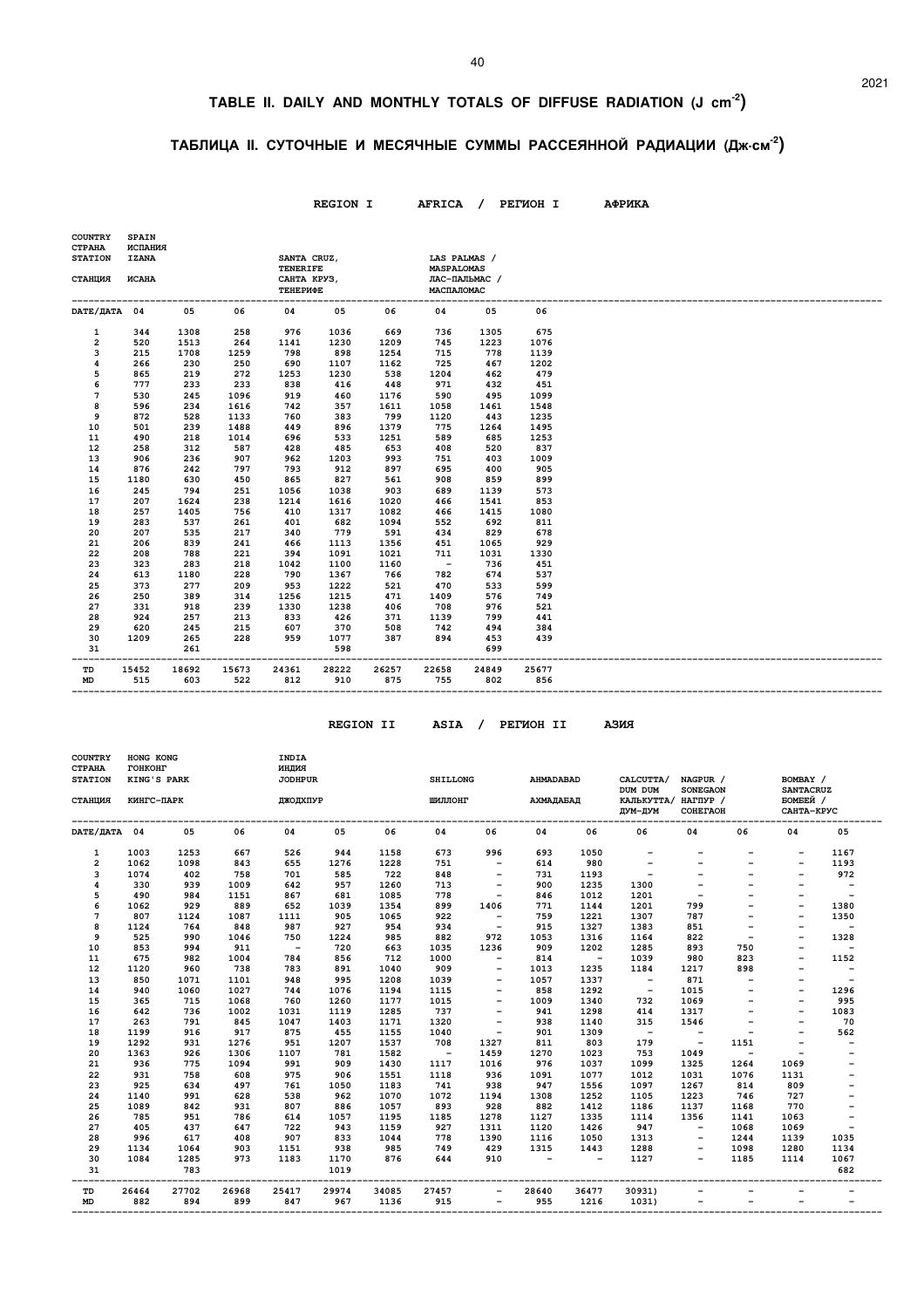#### **REGION II ASIA / PEГИOH II AЗИЯ**

| <b>COUNTRY</b><br><b>CTPAHA</b><br><b>STATION</b><br>СТАНЦИЯ | INDIA<br>индия<br>BOMBAY /<br><b>SANTACRUZ</b><br>БОМБЕЙ /<br>САНТА-КРУС | <b>PUNE</b><br>ПУНА      |                          |               |               | VISHAKHAPATNAM<br><b>ВИШАКХАПАТНАМ</b> |               | MADRAS /<br>MINAMBAKKAM<br>МАДРАС /<br><b>MUHAMEAKKAM</b> |              |                          | TRIVANDRUM<br>ТРИВАНДРАМ |              |               | <b>JAPAN</b><br>RNHOILR<br><b>ABASHIRI</b><br>АБАШИРИ |              |
|--------------------------------------------------------------|--------------------------------------------------------------------------|--------------------------|--------------------------|---------------|---------------|----------------------------------------|---------------|-----------------------------------------------------------|--------------|--------------------------|--------------------------|--------------|---------------|-------------------------------------------------------|--------------|
| DATE/ JATA 06                                                |                                                                          | 04                       | 05                       | 06            | 04            | 05                                     | 06            | 04                                                        | 05           | 06                       | 04                       | 05           | 06            | 04                                                    | 05           |
| 1                                                            | 985                                                                      | 681                      |                          | 840           | 1380          | 899                                    | 1036          | 800                                                       | 850          | 485                      | 1273                     | 1100         | 952           | 847                                                   | 680          |
| $\overline{\mathbf{c}}$                                      | 1082                                                                     | 682                      | $\qquad \qquad -$        | 1124          | 1102          | $\overline{\phantom{a}}$               | 1010          | 733                                                       | 574          | 693                      | 898                      | 911          | 586           | 542                                                   | 950          |
| 3                                                            | 753                                                                      | 778                      |                          | 1087          | 1236          | 1039                                   | 1041          | 883                                                       | 550          | 905                      | 989                      | 783          | 999           | 442                                                   | 1179         |
| 4                                                            | 865                                                                      | 771                      |                          | 984           | 1173          | 932                                    | 845           | 1062                                                      | 726          | 815                      | 805                      | 976          | 1138          | 687                                                   | 994          |
| 5                                                            | 1378                                                                     | 764                      |                          | 1086          | 1520          | 761                                    | 667           | 1175                                                      | 584          | 858                      | 1006                     | 1087         | 787           | 716                                                   | 1185         |
| 6                                                            | 786                                                                      | 806                      | $\overline{\phantom{a}}$ | 1131          | 1326          | 760                                    | 511           | 957                                                       | 516          | 746                      | 1156                     | 875          | 954           | 450                                                   | 873          |
| 7                                                            | $\overline{\phantom{a}}$                                                 | 952                      | $\qquad \qquad -$        | 1111          | 1296          | 755                                    | 739           | 980                                                       | 472          | $\overline{\phantom{a}}$ | 1159                     | 765          | 604           | 1140                                                  | 938          |
| 8                                                            | 979                                                                      | 801                      | 921                      | 1208          | 1305          | 648                                    | 1092          | 929                                                       | 567          | 996                      | 1069                     | 954          | 793           | 1029                                                  | 859          |
| 9                                                            | 99                                                                       | 1048                     | 1160                     | 810           | 1418          | 821                                    | 873           | 964                                                       | 559          | 562                      | 1094                     | 802          | 1147          | 908                                                   | 886          |
| 10                                                           | 615                                                                      | 981                      | 952                      | 1326          | 1109          | 829                                    | 1005          | 758                                                       | 603          | 1296                     | 1005                     | 1174         | 1030          | 567                                                   | 589          |
| 11                                                           | 705                                                                      | 949                      | 772                      | 1092          | 1269          | 817                                    | 868           | 766                                                       | 669          | 1133                     | 1048                     | 951          | 773           | 378                                                   | 583          |
| 12                                                           | 672                                                                      | 797                      | 724                      | 1121          | $\sim$        | 749                                    | 1089          | 583<br>958                                                | 1138<br>911  | 1082                     | 1028                     | 1329<br>777  | 883           | 631                                                   | 838<br>843   |
| 13                                                           | 1097                                                                     | 1063                     | 1215<br>910              | 1101          | 872           | 998                                    | 978           |                                                           | 967          | 1369                     | 1304                     |              | 727           | 615                                                   |              |
| 14                                                           | 1042                                                                     | 856<br>755               |                          | 1328          | 627<br>844    | 965                                    | 809           | 635<br>941                                                | 917          | 1279<br>971              | 908                      | 809<br>578   | 1345<br>1281  | 804                                                   | 698          |
| 15<br>16                                                     | 922<br>806                                                               | 842                      | 1342<br>925              | 1202<br>1228  | 651           | 535                                    | 1182          | 971                                                       | 941          | 1266                     | 896                      | 970          | 1326          | 894<br>896                                            | 1186<br>506  |
| 17                                                           | 687                                                                      | 911                      | 576                      | 954           | 1130          | 666<br>426                             | 1121<br>1284  | 875                                                       | 453          | 1119                     | 748<br>969               | 870          | 1215          | 934                                                   | 564          |
| 18                                                           | 1388                                                                     | 835                      | 1380                     | 1226          | $\sim$        | 501                                    | 830           | 835                                                       | 627          | 1348                     | 1253                     | 748          | 1121          | 582                                                   | 1087         |
| 19                                                           | 1184                                                                     | 817                      | 1088                     | 1058          | 1081          | 612                                    | 1268          | 939                                                       | 785          | 1192                     | 1024                     | 733          | 998           | 924                                                   | 810          |
| 20                                                           | 1295                                                                     | $\overline{\phantom{a}}$ | 937                      | 1320          | 1108          | 665                                    | 1228          | 1097                                                      | 718          | 906                      | 1272                     | 1102         | 970           | 667                                                   | 485          |
| 21                                                           | 1245                                                                     | 858                      | 1147                     | 1434          | 1196          | 1044                                   | 1047          | 918                                                       | 1077         | 804                      | 1025                     | 1118         | 1144          | 888                                                   | 1110         |
| 22                                                           | 1250                                                                     | $\overline{\phantom{a}}$ | 1155                     | 1204          | 1128          | 1397                                   | 1132          | 1017                                                      | 830          | 1299                     | 1113                     | 217          | 1132          | 602                                                   | 782          |
| 23                                                           | 1176                                                                     | $\overline{\phantom{a}}$ | 970                      | 1107          | 938           | 1380                                   | 610           | 1026                                                      | 1115         | 1162                     | 1230                     | 866          | 897           | 699                                                   | 599          |
| 24                                                           | 1096                                                                     |                          | 914                      | 930           | 903           | 454                                    | 1274          | 1081                                                      | 1081         | 1176                     | 1117                     | 1042         | 1183          | 910                                                   | 605          |
| 25                                                           | 569                                                                      | $\overline{\phantom{m}}$ | 1097                     | 1141          | 840           | 742                                    | 1117          | 1050                                                      | 1172         | 995                      | 1078                     | 745          | 898           | 769                                                   | 816          |
| 26                                                           | 993                                                                      | $\overline{\phantom{a}}$ | 827                      | 1208          | 1040          | 1390                                   | 1211          | 1105                                                      | 871          | 973                      | 1139                     | 890          | 998           | 499                                                   | 833          |
| 27                                                           | 657                                                                      | $\overline{\phantom{m}}$ | 1021                     | 795           | 1056          | 1216                                   | 1327          | 1008                                                      | 841          | 988                      | 1165                     | 939          | 1226          | 554                                                   | 1374         |
| 28                                                           | 1283                                                                     |                          | 1173                     | 1304          | 971           | 1061                                   | 886           | 814                                                       | 756          | 714                      | 1136                     | 856          | 1355          | 1307                                                  | 989          |
| 29                                                           | 1032                                                                     |                          | 1149                     | 1035          | 1191          | 1051                                   | 1035          | 931                                                       | 707          | 993                      | 1201                     | 1163         | 753           | 1274                                                  | 851          |
| 30                                                           | 1085                                                                     | $\overline{\phantom{a}}$ | 1088                     | 1138          | 1289          | 1171                                   | 1214          | 960                                                       | 671          | 841                      | 1163                     | 902          | 828           | 163                                                   | 1155         |
| 31                                                           |                                                                          |                          | 730                      |               |               | 893                                    |               |                                                           | 578          |                          |                          | 987          |               |                                                       | 1286         |
| TD<br><b>MD</b>                                              | 28682<br>956                                                             | $\overline{\phantom{a}}$ | 31223)<br>1007)          | 33633<br>1121 | 33213<br>1107 | 27050<br>873                           | 30329<br>1011 | 27751<br>925                                              | 23826<br>769 | 29965<br>999             | 32271<br>1076            | 28019<br>904 | 30043<br>1001 | 22318<br>744                                          | 27133<br>875 |

 **REGION II ASIA / PEГИOH II AЗИЯ**

| <b>COUNTRY</b><br><b>CTPAHA</b><br><b>STATION</b> | <b>JAPAN</b><br><b>RNHOIIR</b><br><b>ABASHIRI TATENO</b> |       |             |       | <b>FUKUOKA</b> |            |       |       | ISHIGAKIJIMA |       |                            | MINAMITORISHIMA |        | <b>RUSSIA</b><br><b>POCCMA</b><br><b>OIMYAKON</b> |             |
|---------------------------------------------------|----------------------------------------------------------|-------|-------------|-------|----------------|------------|-------|-------|--------------|-------|----------------------------|-----------------|--------|---------------------------------------------------|-------------|
| СТАНЦИЯ                                           | АБАШИРИ ТАТЕНО                                           |       |             |       | ФУКУОКА        |            |       |       | ИСИГАКИДЗИМА |       |                            | МИНАМИТОРИ-СИМА |        | ОЙМЯКОН                                           |             |
| DATE/HATA 06                                      |                                                          | 04    | 05          | 06    | 04             | 05         | 06    | 04    | 05           | 06    | 04                         | 05              | 06     | 04                                                | 05          |
| 1                                                 | 774                                                      | 1004  | 1000        | 926   | 828            | 1095       | 731   | 1111  | 1330         | 1445  | 977                        | 1093            | 797    | 310                                               | 741         |
| $\overline{2}$                                    | 1048                                                     | 939   | 997         | 1471  | 1070           | 861        | 1304  | 1003  | 1218         | 1187  | 588                        | 435             | 872    | 670                                               | 879         |
| 3                                                 | 892                                                      | 968   | 917         | 1283  | 1337           | 628        | 508   | 1084  | 1463         | 496   | 1101                       | 537             | 761    | 687                                               | 633         |
| 4                                                 | 463                                                      | 823   | 1077        | 381   | 310            | 1025       | 765   | 263   | 1512         | 1351  | 1097                       | 882             | 1469   | 991                                               | 714         |
| 5                                                 | 479                                                      | 346   | 836         | 1392  | 767            | 882        | 1270  | 1102  | 1083         | 457   | 935                        | 825             | 786    | 1163                                              | 894         |
| 6                                                 | 801                                                      | 1133  | 996         | 926   | 462            | 601        | 1444  | 949   | 1031         | 643   | 1146                       | 908             | 522    | 1001                                              | 1149        |
| 7                                                 | 780                                                      | 537   | 733         | 1127  | 630            | 1063       | 925   | 979   | 760          | 1038  | 614                        | 939             | 987    | 567                                               | 842         |
| 8                                                 | 753                                                      | 960   | 1133        | 987   | 1114           | 1119       | 904   | 741   | 1268         | 875   | 1160                       | 737             | 838    | 1063                                              | 947         |
| 9                                                 | 475                                                      | 669   | 956         | 587   | 750            | 1026       | 866   | 947   | 1058         | 850   | 1112                       | 531             | 1167   | 424                                               | 861         |
| 10                                                | 642                                                      | 420   | 702         | 931   | 696            | 1239       | 1133  | 1273  | 995          | 1047  | 511                        | 557             | 1243   | 965                                               | 736         |
| 11                                                | 1050                                                     | 830   | 670         | 1110  | 619            | 907        | 499   | 1031  | 847          | 908   | 546                        | 941             | 850    | 1062                                              | 786         |
| 12                                                | 1094                                                     | 991   | 1409        | 1442  | 719            | 502        | 1072  | 878   | 771          | 872   | 1325                       | 526             | 1062   | 1054                                              | 817         |
| 13                                                | 771                                                      | 844   | 570         | 1470  | 762            | 1276       | 1258  | 859   | 540          | 1128  | 1228                       | 525             | 1083   | 394                                               | 898         |
| 14                                                | 1153                                                     | 428   | 1250        | 775   | 1175           | 1412       | 1418  | 947   | 552          | 1547  | 1173                       | 585             | 1032   | 383                                               | 399         |
| 15                                                | 919                                                      | 540   | 1294        | 1236  | 945            | 452        | 733   | 638   | 984          | 1250  | 549                        | 1405            | 963    | 1141                                              | 801         |
| 16                                                | 970                                                      | 1187  | 1195        | 1295  | 757            | 1263       | 836   | 1227  | 1075         | 1307  | 1211                       | 824             | 819    | 498                                               | 1237        |
| 17                                                | 1578                                                     | 555   | 910         | 1095  | 968            | 499        | 1294  | 1076  | 1041         | 1037  | 657                        | 1356            | 589    | 1075                                              | 1066        |
| 18                                                | 359                                                      | 653   | 690         | 906   | 899            | 474        | 419   | 743   | 692          | 735   | 959                        | 1061            | 550    | 800                                               | 1100        |
| 19                                                | 1090                                                     | 644   | 366         | 504   | 530            | 855        | 1071  | 1096  | 913          | 803   | 1164                       | 916             | 808    | 901                                               | 1369        |
| 20                                                | 1045                                                     | 674   | 1059        | 1276  | 566            | 251        | 1323  | 977   | 1166         | 1420  | 1369                       | 1009            | 612    | 948                                               | 1147        |
| 21                                                | 671                                                      | 541   | 635         | 1455  | 824            | 1063       | 1009  | 573   | 837          | 890   | 1144                       | 1189            | 396    | 654                                               | 1141        |
| 22                                                | 934                                                      | 928   | 484         | 1349  | 1114           | 761        | 1352  | 394   | 1296         | 1140  | 1198                       | 851             | 564    | 654                                               | 1171        |
| 23                                                | 446                                                      | 511   | 1160        | 1179  | 1262           | 558        | 1303  | 747   | 1461         | 1107  | 739                        | 560             | 663    | 422                                               | 1116        |
| 24                                                | 1563                                                     | 862   | 1226        | 1186  | 1465           | 567        | 1032  | 915   | 717          | 1065  | 1023                       | 774             | 709    | 617                                               | 983         |
| 25                                                | 777                                                      | 1151  | 1001        | 1248  | 665            | 1420       | 1161  | 1240  | 748          | 1451  | 873                        | 371             | 779    | 404                                               | 1168        |
| 26                                                | 742                                                      | 427   | 1224        | 1201  | 614            | 990        | 1299  | 893   | 440          | 1166  | 1119                       | 353             | 1368   | 575                                               | 924         |
| 27                                                | 795                                                      | 856   | 399         | 1174  | 939            | 1361       | 1074  | 787   | 717          | 1070  | 1435                       | 640             | 698    | 997                                               | 1209        |
| 28                                                | 914                                                      | 1148  | 1423        | 1107  | 541            | 1172       | 1236  | 1231  | 1229         | 910   | 1482                       | 556             | $\sim$ | 866                                               | 1145        |
| 29                                                | 1376                                                     | 443   | 1347        | 1000  | 740            | 578        | 688   | 918   | 1218         | 1443  | 1187                       | 733             | 567    | 930                                               | 773         |
| 30<br>31                                          | 797                                                      | 644   | 944<br>1197 | 1047  | 789            | 649<br>807 | 1263  | 764   | 1074<br>1256 | 1356  | 1433                       | $\sim$<br>619   | 575    | 678                                               | 1202<br>730 |
| TD                                                | 26151                                                    | 22656 | 29800       | 33066 | 24857          | 27356      | 31190 | 27386 | 31292        | 31994 | -----------------<br>31055 | 24013           | 24961  | 22894                                             | 29578       |
| MD                                                | 872                                                      | 755   | 961         | 1102  | 829            | 882        | 1040  | 913   | 1009         | 1066  | 1035                       | 775             | 832    | 763                                               | 954         |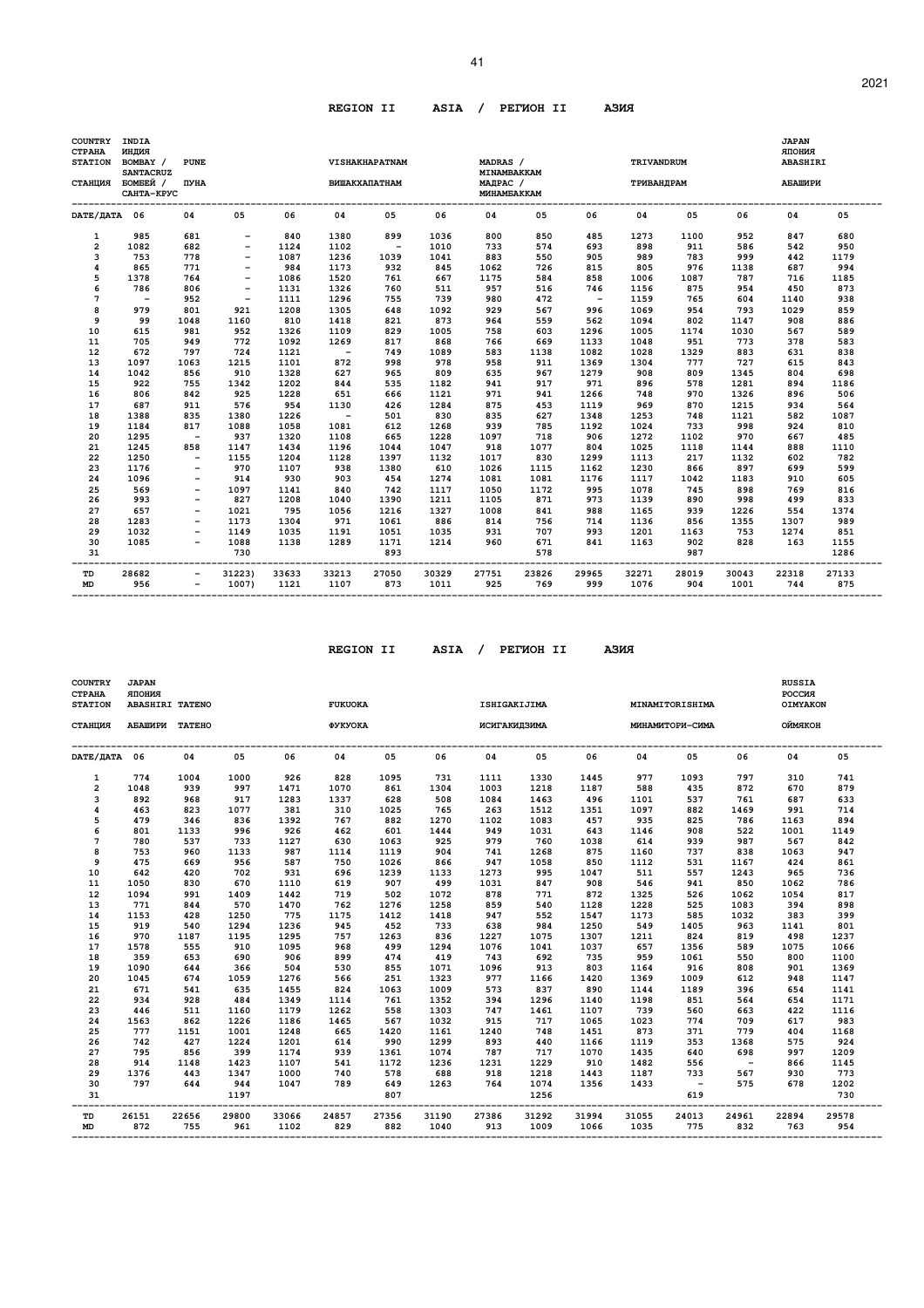### **REGION II ASIA / PEГИOH II AЗИЯ**

| <b>COUNTRY</b><br><b>CTPAHA</b><br><b>STATION</b> | <b>RUSSIA</b><br>РОССИЯ | OIMYAKON YAKUTSK |              |              | <b>EKATERINBURG</b> |                          |                          | <b>OMSK</b>  |              |              | <b>SAMARA</b> |              |              | <b>IRKUTSK</b> |              |
|---------------------------------------------------|-------------------------|------------------|--------------|--------------|---------------------|--------------------------|--------------------------|--------------|--------------|--------------|---------------|--------------|--------------|----------------|--------------|
|                                                   |                         |                  |              |              |                     |                          |                          |              |              |              |               |              |              |                |              |
| СТАНЦИЯ                                           | ОЙМЯКОН ЯКУТСК          |                  |              |              | <b>EKATEPMHEYPT</b> |                          |                          | <b>OMCK</b>  |              |              | CAMAPA        |              |              | <b>MPKYTCK</b> |              |
| DATE/ JATA 06                                     |                         | 04               | 05           | 06           | 04                  | 05                       | 06                       | 04           | 05           | 06           | 04            | 05           | 06           | 04             | 05           |
| 1                                                 | 1104                    | 613              | 827          | 790          | 485                 | 943                      | 486                      | 461          | 558          | 1300         | 913           | 420          | 959          | 364            | 737          |
| $\overline{a}$                                    | 938                     | 642              | 912          | 480          | 236                 | $\sim$                   | 1150                     | 984          | 606          | 422          | 794           | 1001         | 1258         | 326            | 1026         |
| 3                                                 | 948                     | 257              | 939          | 366          | 589                 | 451                      | 914                      | 400          | 527          | 730          | 801           | 617          | 516          | 777            | 991          |
| 4                                                 | 423                     | 296              | 782          | 440          | 681                 | 767                      | $\overline{\phantom{0}}$ | 963          | 453          | 986          | 508           | 914          | 268          | 554            | 872          |
| 5                                                 | 585                     | 504              | 919          | 611          | 573                 | 672                      | 377                      | 864          | 1081         | 333          | 312           | 641          | 717          | 846            | 823          |
| 6                                                 | 1073                    | 492              | 1090         | 942          | 707                 | 1002                     | 505                      | 400          | 767          | 332          | 434           | 441          | 636          | 401            | 750          |
| 7                                                 | 927                     | 299              | 830          | 922          | 735                 | 360                      | 537                      | 382          | 554          | 343          | 878           | 978          | 1619         | 366            | 1092         |
| 8                                                 | 442                     | 349              | 1010         | 615          | 199                 | 725                      | $\sim$ $-$               | 956          | 490          | 993          | 611           | 482          | 728          | 644            | 934          |
| 9                                                 | 1140                    | 793              | 882          | 673          | 780                 | 1072                     | 1174                     | 335          | 951          | 369          | 659           | 976          | 809          | 894            | 1123         |
| 10                                                | 1098                    | 713              | 733          | 382          | $\sim$ $-$          | 633                      | 1106                     | 361          | 952          | 1055         | 1002          | 1056         | 1375         | 887            | 974          |
| 11                                                | 727                     | 839              | 1142         | 377          | 788                 | 953                      | 792                      | 473          | 346          | 1122         | 1017          | 1061         | 925          | 354            | 937          |
| 12                                                | 438                     | 1071             | 1091         | 1123         | 807                 | 552                      | 539                      | 865          | 1112         | 863          | 867           | 951          | 1080         | 793            | 967          |
| 13                                                | 1023                    | 339              | 454          | 934          | 248                 | 421                      | 377                      | 298          | 868          | 1291         | 337           | 1026         | 899          | 820            | 999          |
| 14                                                | 1165                    | 323              | 377          | 636          | 544                 | 558                      | 1062                     | 686          | 362          | 702          | 567           | 778          | 1036         | 909            | 344          |
| 15                                                | 1119                    | 341              | 362          | 983          | 355                 | 833                      | 905                      | 500          | 871          | 625          | $\sim$        | 571          | 1424         | 811            | 992          |
| 16                                                | 869                     | 445              | 652          | 813          | $\sim$              | 896                      | 865                      | 670          | 1048         | 695          | 529           | 682          | 772          | 399            | 1098         |
| 17                                                | 455                     | 428              | 535          | 525          | 255                 | $\overline{\phantom{a}}$ | $\sim$                   | 305          | 872          | 754          | 400           | 657          | 696          | 411            | 933          |
| 18                                                | 456                     | 762              | 810          | 1251         | 840                 | $\overline{\phantom{a}}$ | 860                      | 829          | 1029         | 1143         | 515           | 501          | 418          | 707            | 1317         |
| 19                                                | 445                     | 855              | 889          | 486          | 249                 | $\overline{\phantom{a}}$ | 1046                     | 426          | 930          | 975          | 950           | 438          | 330          | 404            | 1026         |
| 20                                                | 1140                    | 831              | 858          | 426          | 444                 | 637                      | 479                      | 355          | 725          | 686          | 391           | 981          | 421          | 861            | 618          |
| 21                                                | 896                     | 310              | 1027         | 460          | 301                 | 478                      | 460                      | 616          | 920          | 599          | 656           | 746          | $\sim$ $-$   | 1066           | 941          |
| 22                                                | 1027                    | 532              | 629          | 568          | 786                 | 771                      | 916                      | 396          | 623          | 885          | 946           | 942          | 478          | 1206           | 963          |
| 23                                                | 1073                    | 844<br>924       | 422          | 775<br>842   | 879<br>882          | 1069<br>792              | 784                      | 458<br>491   | 743<br>1022  | 901<br>935   | 921<br>515    | 1027<br>1079 | 635          | 1229           | 1002         |
| 24<br>25                                          | 683<br>629              | 1020             | 891<br>1102  | 491          | 894                 | 821                      | 1119<br>1065             | 988          | 507          | 1282         | 877           | 1049         | 798<br>640   | 662<br>1053    | 884<br>761   |
| 26                                                | 921                     | 823              | 739          | 660          | 795                 | 911                      | 1230                     | 887          | 847          | 882          | 482           | 484          | 703          | 920            | 1118         |
| 27                                                | 909                     | 726              | 839          | 412          | 816                 | 1031                     | 1146                     | 790          | 1102         | 1127         | 544           | 297          | 630          | 956            | 555          |
| 28                                                | 934                     | 1184             | 963          | 577          | 815                 | 856                      | 686                      | 881          | 858          | 960          | 582           | 449          | 688          | 358            | 996          |
| 29                                                | 959                     | 807              | 780          | 938          | 802                 | 624                      | 701                      | 935          | 795          | 604          | 349           | 969          | 944          | 827            | 829          |
| 30                                                | 1154                    | 944              | 876          | 918          | 799                 | 849                      | 654                      | 728          | 482          | 937          | 667           | 1049         | 753          | 672            | 813          |
| 31                                                |                         |                  | 997          |              |                     | 485                      |                          |              | 1091         |              |               | 1112         |              |                | 1143         |
| TD<br><b>MD</b>                                   | 25700<br>857            | 19306<br>644     | 25359<br>818 | 20416<br>681 | 18519<br>617        | 23149<br>747             | 24372<br>812             | 18683<br>623 | 24092<br>777 | 24831<br>828 | 19680<br>656  | 24375<br>786 | 23953<br>798 | 21477<br>716   | 28558<br>921 |

 **REGION II ASIA / PEГИOH II AЗИЯ**

| 'MOH II | A. |
|---------|----|
|         |    |

| <b>COUNTRY</b><br><b>CTPAHA</b><br><b>STATION</b> | <b>RUSSIA</b><br>POCCMR<br>IRKUTSK YUZHNO- |                                       |                       |       |
|---------------------------------------------------|--------------------------------------------|---------------------------------------|-----------------------|-------|
| СТАНЦИЯ                                           | ИРКУТСК ЮЖНО-                              | <b>SAKHALINSK</b><br><b>САХАЛИНСК</b> |                       |       |
| DATE/ДАТА 06                                      |                                            | 04                                    | 05                    | 06    |
| 1                                                 | 657                                        | 681                                   | 880                   | 377   |
| 2                                                 | 625                                        | 519                                   | 1661                  | 960   |
| 3                                                 | 402                                        | 834                                   | 640                   | 1117  |
| 4                                                 | 416                                        | 626                                   | 1131                  | 542   |
| 5                                                 | 916                                        | 259                                   | 773                   | 624   |
| 6                                                 | 599                                        | 609                                   | 815                   | 811   |
| 7                                                 | 1151                                       | 778                                   | 642                   | 511   |
| 8                                                 | 1047                                       | 590                                   | 702                   | 687   |
| 9                                                 | 397                                        | 968                                   | 691                   | 475   |
| 10                                                | 654                                        | 316                                   | 1194                  | 769   |
| 11                                                | 759                                        | 417                                   | 954                   | 732   |
| 12                                                | 1065                                       | 490                                   | 532                   | 676   |
| 13                                                | 684                                        | 753                                   | 768                   | 824   |
| 14                                                | 994                                        | 436                                   | 715                   | 1052  |
| 15                                                | 831                                        | 862                                   | 873                   | 1054  |
| 16                                                | 317                                        | 739                                   | 758                   | 695   |
| 17                                                | 847                                        | 214                                   | 802                   | 728   |
| 18                                                | 571                                        | 461                                   | 344                   | 612   |
| 19                                                | 807                                        | 749                                   | 407                   | 866   |
| 20                                                | 507                                        | 493                                   | 523                   | 639   |
| 21                                                | 749                                        | 660                                   | 723                   | 558   |
| 22                                                | 861                                        | 850                                   | 1118                  | 897   |
| 23                                                | 709                                        | 607                                   | 846                   | 456   |
| 24                                                | 1033                                       | 835                                   | 1103                  | 497   |
| 25                                                | 436                                        | 950                                   | 716                   | 995   |
| 26                                                | 917                                        | 782                                   | 1205                  | 716   |
| 27                                                | 689                                        | 546                                   | 631                   | 979   |
| 28                                                | 653                                        | 582                                   | 934                   | 1215  |
| 29                                                | 1307                                       | 493                                   | 545                   | 790   |
| 30                                                | 645                                        | 582                                   | 1086                  | 1261  |
| 31<br>---                                         |                                            |                                       | 797<br>-------------- |       |
| TD                                                | 22245                                      | 18681                                 | 25509                 | 23115 |
| MD                                                | 742                                        | 623                                   | 823                   | 771   |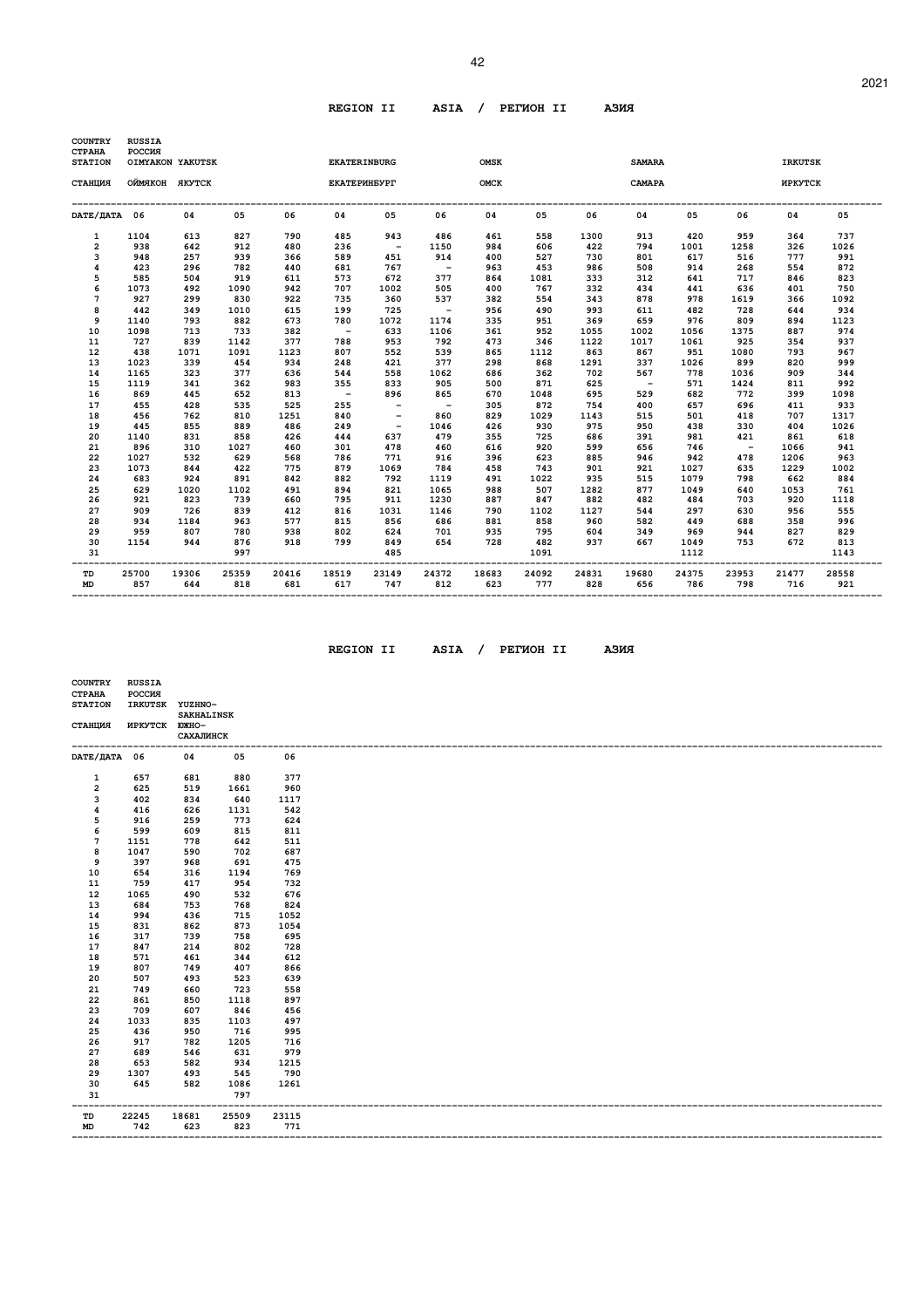#### **REGION III SOUTH AMERICA / PEГИOH III ЮЖHAЯ AMEPИKA**

| <b>COUNTRY</b><br><b>CTPAHA</b> | <b>ARGENTINA</b><br>АРГЕНТИНА |                       |            |                                          |            |                          |                                                    |            |            |                                    |            |           |  |
|---------------------------------|-------------------------------|-----------------------|------------|------------------------------------------|------------|--------------------------|----------------------------------------------------|------------|------------|------------------------------------|------------|-----------|--|
| <b>STATION</b>                  |                               | LA QUIACA OBS.        |            | PILAR OBS.                               |            |                          | <b>BUENOS AIRES</b>                                |            |            | <b>USHUAIA</b>                     |            |           |  |
| СТАНЦИЯ                         |                               | ЛА-КЬЯКА, ОБС.        |            | ПИЛАР, ОБС.                              |            |                          | CENTR. OBS.<br>БУЭНОС-АЙРЕС,<br><b>ЦЕНТР. ОБС.</b> |            |            | УШУАЯ                              |            |           |  |
| DATE/HATA 04                    |                               | 05                    | 06         | 04                                       | 05         | 06                       | 04                                                 | 05         | 06         | 04                                 | 05         | 06        |  |
| 1                               | 639                           | 141                   | 113        | 969                                      | 356        | 604                      | $-$                                                | 207        | 367        | 200                                | 182        | 151       |  |
| 2                               | 258                           | 257                   | 119        | 814                                      | 308        | 295                      | $ \,$                                              | 375        | 218        | 391                                | 187        | 137       |  |
| 3                               | 990                           | 147                   | 112        | 465                                      | 453        | 395                      | $ \,$                                              | 316        | 363        | 236                                | 279        | 60        |  |
| 4                               | 1016                          | 336                   | 465        | 612                                      | 309        | 381                      | $\sim$ $\sim$                                      | 335        | 310        | 285                                | 267        | 170       |  |
| 5                               | 964                           | 383                   | 153        | 762                                      | 439        | 210                      | $\overline{\phantom{0}}$                           | 207        | 433        | 449                                | 198        | 90        |  |
| 6                               | 230                           | 651                   | 142        | 439                                      | 160        | 560                      | $\overline{a}$                                     | 160        | 199        | 324                                | 218        | 76        |  |
| 7                               | 233                           | 161                   | 517        | 668                                      | 735        | 501                      | $\sim$                                             | 147        | 539        | 342                                | 226        | 72        |  |
| 8                               | 510                           | 833                   | 302        | 596                                      | 185        | $\sim$                   | 528                                                | 191        | 360        | 455                                | 364        | 93        |  |
| 9                               | 434                           | 313                   | 392        | 228                                      | 522        | 386                      | 357                                                | 589        | 380        | 512                                | 260        | 134       |  |
| 10                              | 500                           | 226                   | 118        | 539                                      | 255        | 420                      | 182                                                | 310        | 242        | 321                                | 80         | 126       |  |
| 11                              | 454                           | 478                   | 127        | 201                                      | 458        | 163                      | 741                                                | 135        | 288        | 274                                | 165        | 100       |  |
| 12                              | 566                           | 244                   | 118        | 190                                      | 232        | 153                      | $\sim$ $-$                                         | 138        | 133        | 202                                | 208        | 107       |  |
| 13                              | 333                           | 539                   | 112        | 190                                      | 420        | 153                      | 147                                                | 234        | 116        | 260                                | 83         | 78        |  |
| 14                              | 179                           | 120                   | 133        | 217                                      | $\sim$ $-$ | 568                      | 160                                                | 200        | 265        | 198                                | 93         | 97        |  |
| 15                              | 201                           | 125                   | 136        | 201                                      | 574        | 357                      | 356                                                | 396        | 223        | 158                                | 176        | 67        |  |
| 16                              | 315                           | 120                   | 130        | 287                                      | 596        | 256                      | 266                                                | 420        | 417        | 203                                | 193        | 85        |  |
| 17                              | 436                           | 141                   | 133        | 483                                      | 508        | 343                      | 278                                                | 263        | 213        | 405                                | 178        | 152       |  |
| 18                              | 268                           | 337                   | 229        | 454                                      | 657        | $\overline{\phantom{m}}$ | 559                                                | 243        | 385        | 331                                | 87         | 118       |  |
| 19                              | 297                           | 133                   | 144        | 542                                      | 562        | $\overline{\phantom{a}}$ | 157                                                | 357        | 329        | 112                                | 62         | 146       |  |
| 20                              | 192                           | 153                   | 358        | 614                                      | 174        | $\overline{\phantom{a}}$ | 299                                                | 367        | 174        | 118                                | 102        | 143       |  |
| 21                              | 190                           | 164                   | 595        | 479                                      | 432        | $\overline{\phantom{a}}$ | 312                                                | 183        | 291        | 242                                | 133        | 56        |  |
| 22                              | $\sim$ $-$                    | 134                   | 379        | 592                                      | 165        | $\overline{\phantom{m}}$ | 607                                                | 163        | 147        | 247                                | 192        | 150       |  |
| 23                              | 188                           | 275                   | 507        | 643                                      | 138        | $\sim$ $-$               | 195                                                | 449        | 290        | 302                                | 118        | 111       |  |
| 24                              | 274<br>238                    | 544<br>135            | 125        | 756                                      | 138        | 137<br>483               | 485                                                | 405<br>397 | 238<br>281 | 424                                | 123        | 111<br>80 |  |
| 25<br>26                        | 164                           | 226                   | 131<br>500 | $\sim$ $-$<br>$-$                        | 149<br>216 | 368                      | 380<br>351                                         | 310        | 385        | 346<br>121                         | 159        | 136       |  |
| 27                              | 210                           | 812                   | 373        | $\overline{\phantom{a}}$                 | 177        | 292                      | 378                                                | 133        | 294        | 228                                | 134<br>111 | 121       |  |
| 28                              | 181                           | 380                   | 122        | $-$                                      | 466        | 141                      | 210                                                | 379        | 357        | 267                                | 133        | 80        |  |
| 29                              | 140                           | 384                   | 118        | $\sim$ $-$                               | 184        | 137                      | 151                                                | 126        | 306        | 294                                | 138        | 122       |  |
| 30                              | 145                           | 507                   | 112        | 200                                      | 224        | 538                      | 152                                                | 121        | 414        | 186                                | 95i        | 104       |  |
| 31                              |                               | 229                   |            |                                          | 306        |                          |                                                    | 231        |            |                                    | 130        |           |  |
| TD                              | 11116                         | -------------<br>9628 | 7015       | ------------------------------<br>14569) | 10848      | 10227)                   | -----------------------------<br>9888)             | 8487       | 8957       | --------------------------<br>8433 | 5074       | 3273      |  |
| <b>MD</b>                       | 371                           | 311                   | 234        | 486)                                     | 350        | 341)                     | 330)                                               | 274        | 299        | 281                                | 164        | 109       |  |

 **REGION IV NORTH AND CENTRAL AMERICA / PEГИOH IV CEBEPHAЯ И ЦEHTPAЛЬHAЯ AMEPИKA** 

| COUNTRY<br>СТРАНА<br><b>STATION</b> | MEXICO<br><b>МЕКСИКА</b><br>CIUDAD UNIV. |               |               | TRINIDAD      | TRINIDAD AND TOBAGO<br>ТРИНИДАД И ТОБАГО<br>PIARCO INT. ARPT, |              | USA<br><b>CIIIA</b><br>FORT PECK |              |                          | SIOUX FALLS  |              |                          | PENN STATE   | ROCKSPRINGS / |              |
|-------------------------------------|------------------------------------------|---------------|---------------|---------------|---------------------------------------------------------------|--------------|----------------------------------|--------------|--------------------------|--------------|--------------|--------------------------|--------------|---------------|--------------|
| СТАНЦИЯ                             | СЬЮДАД, УН-Т                             |               |               | (ТРИНИДАД)    | ПЬЯРКО, МЕЖД.АЭР.                                             |              | ФОРТ-ПЕК                         |              |                          | СИУКС-ФОЛС   |              |                          | ПЕНН-СТЕЙТ   | РОКСПРИНГС /  |              |
| DATE/ JATA 04                       |                                          | 05            | 06            | 04            | 05                                                            | 06           | 04                               | 05           | 06                       | 04           | 05           | 06                       | 04           | 05            | 06           |
| 1                                   | 1288                                     | 1300          | 1178          | 652           | 1025                                                          | 662          | 898                              | 1194         | 722<br>527               | 393          | 696<br>778   | 720<br>576               | 869          | 369           | 1496         |
| $\overline{a}$                      | 1129                                     | 1209          | 1342          | 1014          | 1077                                                          | 649          | 614                              | 940          |                          | 436          |              |                          | 358          | 890           | 1174         |
| 3                                   | 475                                      | 789           | 1591m         | 1245          | 908                                                           | 997          | 513                              | 435          | 415<br>974               | 734          | 1039         | 714                      | 772          | 711           | 1247         |
| 4<br>5                              | 417                                      | 792           | 1125          | 932           | 339                                                           | 441          | 768                              | 921          |                          | 750          | 403          | 384                      | 480          | 1078          | 964<br>558   |
| 6                                   | 643<br>754                               | 1166<br>1364  | 1132<br>968   | 1102<br>1004  | 1042<br>922                                                   | 392<br>994   | 1127<br>800                      | 1020<br>567  | 587<br>488               | 592<br>817   | 508<br>637   | 435<br>531               | 760<br>816   | 688<br>1148   | 906          |
| 7                                   | 664                                      | 1268          | 960           | 1195          | 915                                                           | 1254         | 444                              | 883          | 493                      | 552          | 397          | 642                      | 857          | 763           | 1229         |
| 8                                   | 633                                      | 938           | 936           | 1127          | 518                                                           | 1237         | 614                              | 295          | 1168                     | 315          | 321          | 868                      | 693          | 1063          | 1082         |
| 9                                   | 808                                      | 797           | 1345          | 1136          | 1175                                                          | 1356         | 304                              | 1141         | 635                      | 800          | 1199         | 756                      | 734          | 447           | 988          |
| 10                                  | 763                                      | 1152          | 1013          | 1140          | 1127                                                          | 1365         | 727                              | 631          | 884                      | 361          | 677          | $\overline{\phantom{a}}$ | 711          | 1050          | 1250         |
| 11                                  | 1016                                     | 1244          | 1408          | 1190          | 1039                                                          | 1184         | 974                              | 683          | 939                      | 441          | 397          | $\overline{\phantom{a}}$ | 912          | 1115          | 599          |
| 12                                  | 1213                                     | 937           | 1183          | 1181          | 926                                                           | 1116         | 1078                             | 1063         | 678                      | 1221         | 638          |                          | 597          | 774           | 1227         |
| 13                                  | 1371                                     | 1231i         | 1381          | 894           | 1168                                                          | 1268         | 1062                             | 1049         | 352                      | 963          | 1115         |                          | 996          | 960           | 1107         |
| 14                                  | 1133                                     | 1471          | 1123          | 1212          | 954                                                           | 1239         | 796                              | 1288         | 380                      | 1329         | 1284         | $\overline{\phantom{a}}$ | 948          | 581           | 659          |
| 15                                  | 1150                                     | 810           | 1173          | 1147          | 920                                                           | 1259         | 1333                             | 508          | 527                      | 1453         | 786          | $\overline{\phantom{a}}$ | 890          | 917           | 1281         |
| 16                                  | 1060                                     | 1163          | 1067          | 1045          | 988                                                           | 727          | 651                              | 678          | 360                      | 472          | 994          | 1189                     | 891          | 900           | 410          |
| 17                                  | 1047                                     | 1035          | 1406          | 1076          | 1020                                                          | 1015         | 980                              | 418          | 338                      | 1181         | 1280         | 1211                     | 1146         | 1186          | 427          |
| 18                                  | 731                                      | 886           | 1263          | 1105          | 1133                                                          | 1134         | 992                              | 524          | 471                      | 654          | 619          | 642                      | 871          | 568           | 1185         |
| 19                                  | 727                                      | 1020          | 1478          | 849           | 1179                                                          | 1077         | 972                              | 877          | 1316                     | 1048         | 875          | 927                      | 866          | 639           | 1123         |
| 20                                  | 970                                      | 738           | 1166          | 1125          | 1154                                                          | 1035         | 1286                             | 206          | 738                      | 998          | 1069         | 1082                     | 881          | 680           | 1026         |
| 21                                  | 1153                                     | 875           | 1054          | 1353          | 1124                                                          | 985          | 456                              | 495          | 561                      | 1049         | 1112         | 585                      | 650          | 621           | 984          |
| 22                                  | 1099                                     | 591           | 1263          | 837           | 1265                                                          | 761          | 424                              | 1218         | 441                      | 616          | 1327         | 772                      | 1098         | 1418          | 1063         |
| 23                                  | 1424                                     | 1196          | 1397          | 988           | 1295                                                          | 716          | 651                              | 410          | 1124                     | 1027         | 885          | 598                      | 769          | 1071          | 698          |
| 24                                  | 1100                                     | 921           | 1176          | 993           | 1155                                                          | 835          | 1224                             | 1315         | $\sim$                   | 343          | 1141         | 1141                     | 1035         | 458           | 382          |
| 25                                  | 1134                                     | 896           | 1166          | 930           | 726                                                           | 670          | 1425                             | 1069         | $\overline{\phantom{0}}$ | 1196         | 500          | 1276                     | 1015         | 1423          | 934          |
| 26                                  | 1168                                     | 1611m         | 1771m         | 1268          | 1375                                                          | 847          | 1417                             | 775          | 1144                     | 1392         | 665          | 858                      | 377          | 1045          | 912          |
| 27                                  | 973                                      | 1146          | 1176i         | 1235          | 1162                                                          | 922          | 707                              | 1247         | 650                      | 1051         | 444          | 942                      | 690          | 553           | 840          |
| 28                                  | 1113                                     | 1085          | 1596m         | 1332          | 901                                                           | 1168         | 736                              | 1178         | 572                      | 1159         | 1279         | 952                      | 1219         | 679           | 620          |
| 29                                  | 924                                      | 1126          | 1617m         | 820           | 735                                                           | 1034         | 741                              | 818          | 348                      | 412          | 1537         | 605                      | 554          | 471           | 788          |
| 30<br>31                            | 1473                                     | 758<br>1010   | 1231          | 697           | 1168<br>1294                                                  | 1081         | 1316                             | 417<br>1007  | 513                      | 750          | 1009<br>440  | 770                      | 1007         | 457<br>597    | 654          |
| TD<br><b>MD</b>                     | 29553<br>985                             | 32525<br>1049 | 37685<br>1256 | 31824<br>1061 | 31729<br>1024                                                 | 29420<br>981 | 26030<br>868                     | 25270<br>815 | 19655<br>655             | 24505<br>817 | 26051<br>840 | 23970)<br>799)           | 24462<br>815 | 25320<br>817  | 27813<br>927 |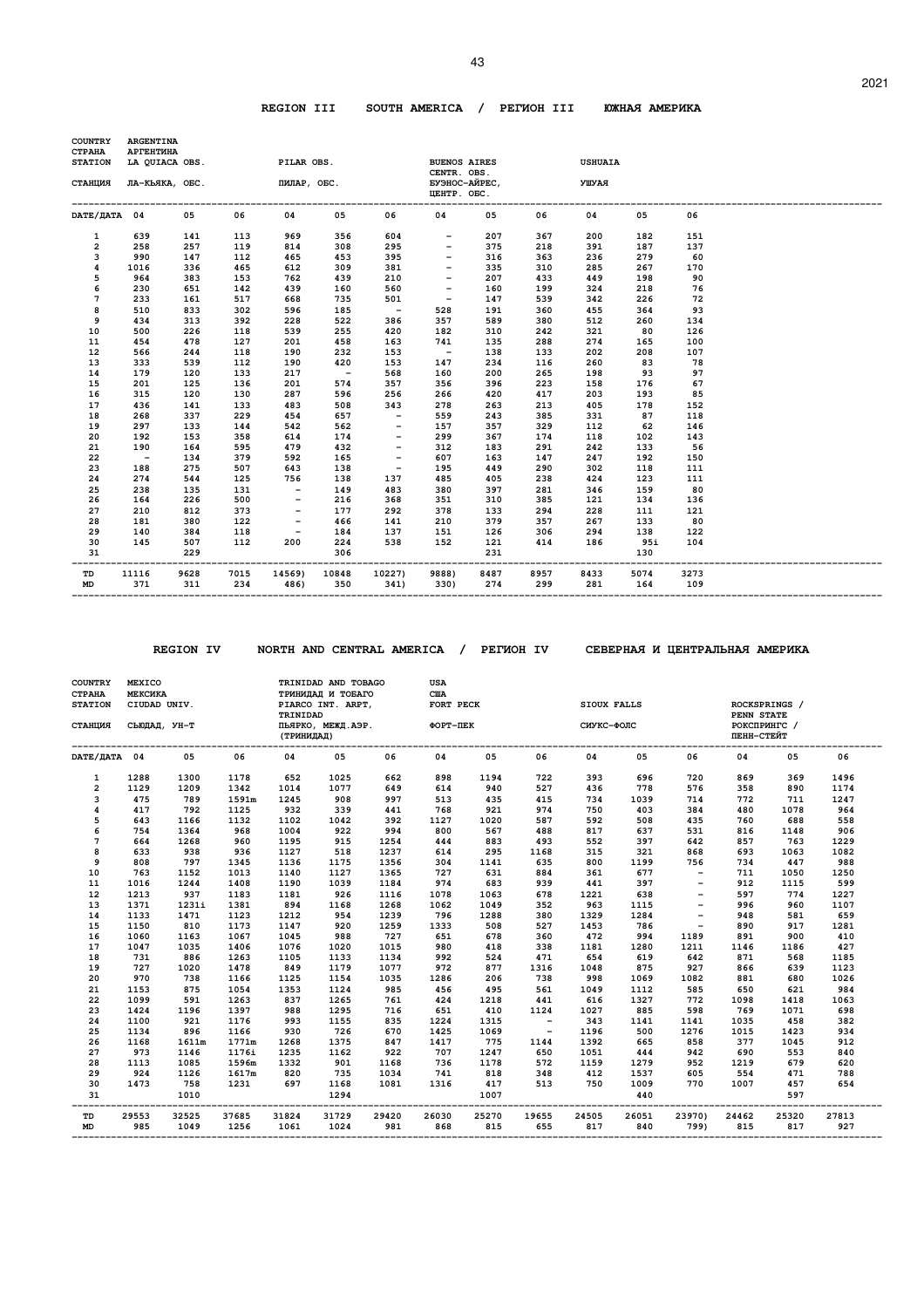#### **REGION IV NORTH AND CENTRAL AMERICA / PEГИOH IV CEBEPHAЯ И ЦEHTPAЛЬHAЯ AMEPИKA**

| <b>COUNTRY</b>                             | <b>USA</b>                            |                                 |              |                               |              |              |                          |                                                                            |              |                                                     |              |                          |              |                      |              |
|--------------------------------------------|---------------------------------------|---------------------------------|--------------|-------------------------------|--------------|--------------|--------------------------|----------------------------------------------------------------------------|--------------|-----------------------------------------------------|--------------|--------------------------|--------------|----------------------|--------------|
| <b>CTPAHA</b><br><b>STATION</b><br>СТАНЦИЯ | <b>CIIA</b><br>BOULDER /<br>БОУЛДЕР / | TABLE MOUNTAIN<br>ТЕЙБЛ-МАУНТИН |              | <b>BONDVILLE</b><br>БОНДВИЛЛЬ |              |              |                          | SOLAR RADIATION<br>RESEARCH LAB.<br>ИССЛ. ЛАБОРАТОРИЯ<br>ПО СОЛН. РАДИАЦИИ |              | MERCURY /<br>DESERT ROCK<br>МЕРКУРИ /<br>ДЕЗЕРТ-РОК |              |                          | ГУДВИН-КРИК  | <b>GOODWIN CREEK</b> |              |
| DATE/ JATA 04                              |                                       | 05                              | 06           | 04                            | 05           | 06           | 04                       | 05                                                                         | 06           | 04                                                  | 05           | 06                       | 04           | 05                   | 06           |
| 1                                          | 311                                   | 913                             | 939          | 355                           | 400          | 1303         | 281                      | 902                                                                        | 929          | 411                                                 | 1045         | 795                      | 330          | 596                  | 896          |
| $\overline{\mathbf{c}}$                    | 496                                   | 752                             | 966          | 359                           | 999          | 1268         | 740                      | 575                                                                        | 702          | 297                                                 | 565          | 417                      | 325          | 774                  | 1065         |
| 3                                          | 305                                   | 383                             | 375          | 481                           | 870          | 711          | 262                      | 458                                                                        | 359          | 326                                                 | 351          | 450                      | 480          | 1228                 | 947          |
| 4                                          | 1042                                  | 1077                            | 325          | 619                           | 443          | 450          | 1130                     | 887                                                                        | 298          | 571                                                 | 330          | 474                      | 422          | 836                  | 1294         |
| 5                                          | 869                                   | 1032                            | 758          | 827                           | 398          | 709          | 897                      | 807                                                                        | 506          | 409                                                 | 368          | 363                      | 1108         | 703                  | 893          |
| 6                                          | 445                                   | 381                             | 1242         | 799                           | 984          | 1367         | 496                      | 345                                                                        | 997          | 392                                                 | 393          | 357                      | 590          | 422                  | 737          |
| 7                                          | 733                                   | 1050                            | 802          | 1076                          | 941          | 1332         | 496                      | 949                                                                        | 861          | 567                                                 | 427          | 1476                     | 1117         | 424                  | 784          |
| 8                                          | 514                                   | 995                             | 550          | 501                           | 824          | 1113         | 557                      | 885                                                                        | 466          | 517                                                 | 435          | 347                      | 370          | 661                  | 191          |
| 9                                          | 941                                   | 1043                            | 391          | 633                           | 746          | 1073         | 491                      | 1231                                                                       | 328          | 653                                                 | 496          | 866                      | 998          | 797                  | 495          |
| 10                                         | 329                                   | 645                             | 1130         | 651                           | 713          | 876          | 341                      | 492                                                                        | 899          | 346                                                 | 392          | 410                      | 1006         | 958                  | 997          |
| 11                                         | 595                                   | 852                             | 533          | 472                           | 1074         | 743          | 560                      | 680                                                                        | 459          | 809                                                 | 376          | 377                      | 400          | 1114                 | 1265         |
| 12                                         | 1095                                  | 705                             | 465          | 516                           | 375          | 822          | 1281                     | 654                                                                        | 539          | 377                                                 | 377          | 342                      | 437          | 902                  | 910          |
| 13                                         | 1001                                  | 886                             | 563          | 437                           | 449          | 459          | 1265                     | 787                                                                        | 587          | 453                                                 | 419          | 337                      | 1176         | 377                  | 867          |
| 14                                         | 938                                   | 903                             | 496          | 498                           | 975          | 771          | 1022                     | 713                                                                        | 437          | 470                                                 | 474          | 419                      | 642          | 362                  | 548          |
| 15                                         | 381                                   | 1057                            | 538          | 632                           | 854          | 727          | 409                      | 1040                                                                       | 506          | 367                                                 | 477          | 942                      | 714          | 719                  | 451          |
| 16                                         | 1504                                  | 731                             | 1199         | 919                           | 1423         | 343          | $\overline{\phantom{a}}$ | 645                                                                        | 1294         | 834                                                 | 924          | 1374                     | 926          | 887                  | 410          |
| 17                                         | 1262                                  | 1012                            | 1197         | 992                           | 712          | 624          | 1473                     | 1024                                                                       | 911          | 375                                                 | 645          | 1313                     | 1336         | 1142                 | 553          |
| 18                                         | 994                                   | 1430                            | 1500         | 872                           | 836          | 938          | 806                      | 993                                                                        | 1234         | 342                                                 | 409          | 1093                     | 1289         | 865                  | 803          |
| 19                                         | 429                                   | 768                             | 1089         | 953                           | 1164         | 1004         | 400                      | 688                                                                        | 1012         | 363                                                 | 695          | 1024                     | 478          | 1051                 | 1443         |
| 20                                         | 496                                   | 657                             | 719          | 397                           | 1087         | 1332         | $\overline{\phantom{0}}$ | 664                                                                        | 704          | 974                                                 | 449          | 476                      | 572          | 985                  | 763          |
| 21                                         | 1131                                  | 1125                            | 1333         | 805                           | 1089         | 1141         | 806                      | 1091                                                                       | 1100         | 524                                                 | 1032         | 435                      | 477          | 720                  | 596          |
| 22                                         | 1316                                  | 1080                            | 792          | 745                           | 1354         | 662          | 957                      | 1060                                                                       | 594          | 377                                                 | 1143         | 989                      | 1292         | 1355                 | 311          |
| 23                                         | 983                                   | 966                             | 1411         | 1197                          | 1171         | 778          | 1052                     | 745                                                                        | 1225         | 406                                                 | 377          | 1148                     | 1301         | 872                  | 424          |
| 24                                         | 1157                                  | 339                             | 1388         | 666                           | 1075         | 673          | 875                      | 324                                                                        | 1138         | 1209                                                | 320          | 801                      | 1117         | 902                  | 1199         |
| 25                                         | 737                                   | 481                             | 775          | 770                           | 1243         | 1036         | 693                      | 389                                                                        | 620          | 1373                                                | 890          | 349                      | 483          | 1038                 | 1027         |
| 26                                         | 1090                                  | 1367                            | 993          | 602                           | 1075         | 1292         | 1190                     | 1238                                                                       | 1102         | 996                                                 | 973          | 501                      | 721          | 1141                 | 880          |
| 27                                         | 854                                   | 377                             | 1110         | 922                           | 1040         | 1170         | 884                      | 388                                                                        | 848          | 1228                                                | 364          | 326                      | 1309         | 914                  | 554          |
| 28                                         | 1018                                  | 819                             | 1145         | 411                           | 435          | 931          | 1068                     | 891                                                                        | 1092         | 285                                                 | 383          | 431                      | 1204         | 1274                 | 767          |
| 29                                         | 394                                   | 1170                            | 968          | 1093                          | 452          | 875          | 346                      | 867                                                                        | 932          | 339                                                 | 1402         | $\overline{\phantom{0}}$ | 846          | 1062                 | 658          |
| 30                                         | 360                                   | 296                             | 740          | 542                           | 427          | 1017         | 281                      | 292                                                                        | 812          | 459                                                 | 626          | 843                      | 1503         | 714                  | 1121         |
| 31                                         |                                       | 1240                            |              |                               | 1363         |              |                          | 990                                                                        |              |                                                     | 1064         |                          |              | 990                  |              |
| TD<br><b>MD</b>                            | 23720<br>791                          | 26532<br>856                    | 26432<br>881 | 20742<br>691                  | 26991<br>871 | 27540<br>918 | 22563<br>752             | 23694<br>764                                                               | 23491<br>783 | 17049<br>568                                        | 18621<br>601 | 20147<br>672             | 24969<br>832 | 26785<br>864         | 23849<br>795 |

 **REGION V SOUTH-WEST PACIFIC / PEГИOH V ЮГO-ЗAПAД TИXOГO OKEAHA** 

|                | COUNTRY AUSTRALIA |                                                         |             |              |           | PHILIPPINES |       |
|----------------|-------------------|---------------------------------------------------------|-------------|--------------|-----------|-------------|-------|
| <b>CTPAHA</b>  | АВСТРАЛИЯ         |                                                         |             |              | ФИЛИППИНЫ |             |       |
| <b>STATION</b> | cocos             | GERALDTON KALGOORLIE WAGGA QUEZON CITY                  |             |              |           |             |       |
|                | <b>ISLAND</b>     | <b>ARPT</b>                                             | <b>ARPT</b> | <b>WAGGA</b> |           |             |       |
|                |                   | СТАНЦИЯ КОКОСОВЫЕ ДЖЕРАЛДТОН КАЛГУРЛИ УОГГА- КЕСОН-СИТИ |             |              |           |             |       |
|                | $O-BA$            | АЭР.                                                    | АЭР.        | <b>YOTTA</b> |           |             |       |
|                |                   |                                                         |             |              |           |             |       |
| DATE/IATA 04   |                   | 04                                                      | 04          | 04           | 04        | 05          | 06    |
|                |                   |                                                         |             |              |           |             |       |
| 1              | 878               | $\overline{\phantom{a}}$                                | 209         | $\sim$ $-$   | 629       | 834         | 988   |
| $\overline{2}$ | 637               | $\overline{\phantom{a}}$                                | 214         | 251          | 445       | 433         | 564   |
| 3              | 958               | $\overline{\phantom{a}}$                                | 237         | 237          | 525       | 745         | 1284  |
| 4              | 1058              | $\overline{\phantom{m}}$                                | 244         | 424          | 801       | 848         | 900   |
| 5              | 986               | $\qquad \qquad -$                                       | 322         | 278          | 958       | 753         | 519   |
| 6              | 678               | $\overline{\phantom{a}}$                                | 381         | 287          | 977       | 752         | 1283  |
| 7              | 771               | $\overline{\phantom{a}}$                                | 717         | 339          | 984       | 979         | 962   |
| 8              | 898               | $\overline{\phantom{a}}$                                | 546         | 278          | 925       | 866         | 536   |
| 9              | 798               | $\overline{\phantom{a}}$                                | 830         | 602          | 983       | 771         | 654   |
| 10             | 1125              | 641                                                     | 291         | 805          | 905       | 1044        | 828   |
| 11             | 1178              | $\overline{\phantom{a}}$                                | 612         | 696          | 655       | 1033        | 715   |
| 12             | 1066              | 885                                                     | 580         | $\sim$       | 945       | 927         | 915   |
| 13             | 1070              | $\overline{\phantom{a}}$                                | 266         | 469          | 1082      | 439         | 1035  |
| 14             | 733               | $\overline{\phantom{a}}$                                | 380         | 695          | 1046      | 743         | 559   |
| 15             | 522               | $\overline{\phantom{a}}$                                | 222         | 435          | 930       | 778         | 882   |
| 16             | 703               | $\overline{\phantom{m}}$                                | 241         | 212          | 873       | 600         | 560   |
| 17             | 734               | $\overline{\phantom{a}}$                                | 373         | 253          | 1094      | 547         | 541   |
| 18             | 1082              | $\overline{\phantom{0}}$                                | 1911m       | 295          | 1071      | 1313        | 740   |
| 19             | 614               | $\overline{\phantom{a}}$                                | 197         | 489          | 924       | 1025        | 750   |
| 20             | 718               |                                                         | 268         |              | 1223      | 1001        | 983   |
|                |                   | $\overline{\phantom{a}}$                                |             | 674          |           |             |       |
| 21             | 629               | $\overline{\phantom{m}}$                                | 355         | 189          | 1256      | 789         | 833   |
| 22             | $\sim$ $-$        | $\qquad \qquad -$                                       | 407         | 839          | 1022      | 694         | 1195  |
| 23             | 515               | $\overline{\phantom{m}}$                                | 722         | 726          | 865       | 742         | 1098  |
| 24             | 545               | $\overline{\phantom{m}}$                                | 664         | 413          | 657       | 611         | 1378  |
| 25             | 434               |                                                         | 293         | 279          | 1054      | 631         | 811   |
| 26             | 730               | $\overline{\phantom{a}}$                                | 198         | 189          | 933       | 978         | 1002  |
| 27             | 635               | $\overline{\phantom{a}}$                                | 816         | 223          | 952       | 878         | 805   |
| 28             | 642               |                                                         | 220         | 375          | 1004      | 697         | 1056  |
| 29             | 601               | -                                                       | 896         | 298          | 1053      | 722         | 966   |
| 30             | 739               | $\overline{\phantom{0}}$                                | 694         | 334          | 1090      | 1095        | 996   |
| 31             |                   |                                                         |             |              |           | 879         |       |
| ----           |                   |                                                         |             |              |           |             |       |
| TD             | 23459             | $\overline{\phantom{a}}$                                | 14306       | 12411        | 27861     | 25147       | 26338 |
| <b>MD</b>      | 782               | $\overline{\phantom{0}}$                                | 477         | 414          | 929       | 811         | 878   |
|                |                   |                                                         |             |              |           |             |       |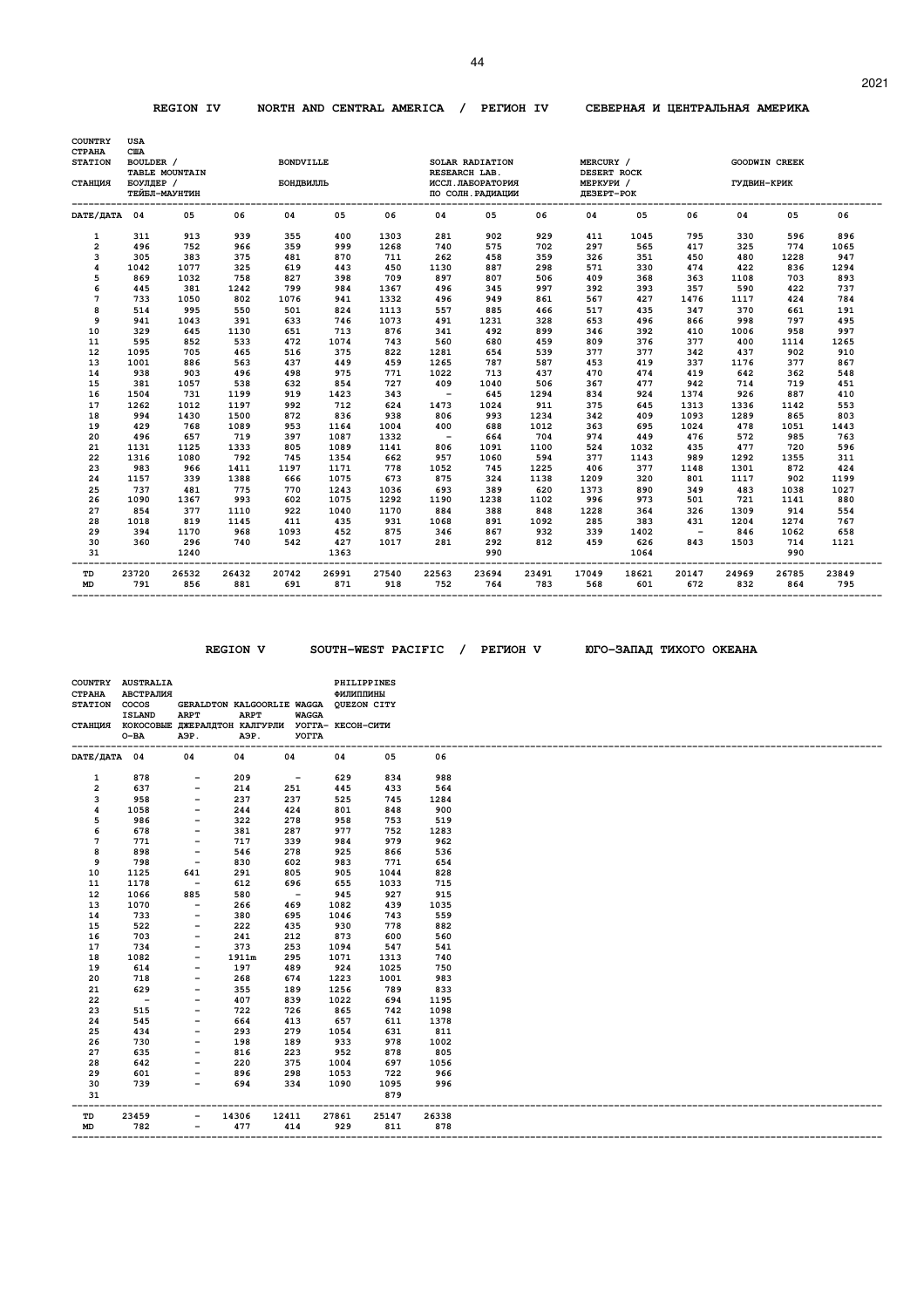| COUNTRY<br><b>CTPAHA</b><br><b>STATION</b> | <b>AUSTRIA</b><br>АВСТРИЯ<br>WIEN / |              |              | <b>GERMANY</b><br>ГЕРМАНИЯ<br>HAMBURG - |                     |              |                   | <b>BRAUNSCHWEIG</b>      |                          | LINDENBERG   |              |              |                          | DRESDEN/KLOTZSCHE |              |
|--------------------------------------------|-------------------------------------|--------------|--------------|-----------------------------------------|---------------------|--------------|-------------------|--------------------------|--------------------------|--------------|--------------|--------------|--------------------------|-------------------|--------------|
| СТАНЦИЯ                                    | HOHE WARTE<br>BEHA /<br>XO9-BAPTE   |              |              | TAMEYPT -<br>ФЮЛСБЮТТЕЛЬ                | <b>FUHLSBUETTEL</b> |              | <b>БРАУНШВАЙГ</b> |                          |                          | ЛИНДЕНБЕРГ   |              |              |                          | ДРЕЗДЕН/КЛОЩЕ     |              |
| DATE/ JATA 04                              |                                     | 05           | 06           | 04                                      | 05                  | 06           | 04                | 05                       | 06                       | 04           | 05           | 06           | 04                       | 05                | 06           |
| 1                                          | 733                                 | 1074         | 810          | 591                                     | 955                 | 1201         | 697               | 965                      | $\overline{\phantom{a}}$ | 737          | 1240         | 1352         | 906                      | 1009              | 1155         |
| $\overline{\mathbf{2}}$                    | 908                                 | 706          | 560          | 573                                     | 1114                | 1125         | 695               | 1068                     | $\overline{\phantom{a}}$ | 348          | 405          | 999          | 516                      | 523               | 1024         |
| 3                                          | 764                                 | 924          | 547          | 561                                     | 1016                | 796          | 642               | 1104                     | 1280                     | 597          | 1021         | 479          | 627                      | 1122              | 886          |
| 4                                          | 848                                 | 835          | 541          | 429                                     | 647                 | 880          | 547               | 864                      | 728                      | 511          | 983          | 712          | 440                      | 716               | 1031         |
| 5                                          | 604                                 | 642          | 1048         | 726                                     | 643                 | 975          | 587               | 1029                     | 1229                     | 535          | 827          | 681          | 528                      | 736               | 1207         |
| 6                                          | 687                                 | 1171         | 1339         | 713                                     | 875                 | 497          | 744               | 939                      | 513                      | 783          | 1031         | 892          | 764                      | 1036              | 682          |
| 7                                          | 796                                 | 747          | 619          | 673                                     | 913                 | 1273         | 567               | 941                      | 1262                     | 793          | 810          | 647          | 798                      | 804               | 941          |
| 8                                          | 689                                 | 406          | 871          | 781                                     | 1043                | 990          | 749               | 909                      | 1115                     | 893          | 932          | 989          | $\overline{\phantom{a}}$ | 884               | 992          |
| 9                                          | 552                                 | 362          | 698          | 714                                     | 698                 | 983          | 965               | 493                      | 1250                     | 916          | 736          | 581          | 826                      | 472               | 1101         |
| 10                                         | 604                                 | 569          | 591          | 1015                                    | 1032                | 1013         | 505               | 1155                     | 1135                     | 398          | 434          | 971          | 600                      | 485               | 971          |
| 11                                         | 845                                 | 505          | 840          | 399                                     | 595                 | 940          | 400               | 784                      | 921                      | 561          | 633          | 1129         | 670                      | 679               | 877          |
| 12                                         | 725                                 | 697          | 1226         | 699                                     | 909                 | 1087         | 823               | 747                      | 997                      | 696          | 890          | 900          | 423                      | 365               | 1282         |
| 13                                         | 487                                 | 642          | 609          | 750                                     | 545                 | 1006         | 757               | 1295                     | 1126                     | 975          | 309          | 1100         | 939                      | 244               | 1091         |
| 14                                         | 1216                                | 1078         | 645          | $\overline{a}$                          | 340                 | 564          | 867               | 1268                     | 441                      | 966          | 875          | 467          | 986                      | 981               | 367          |
| 15                                         | 1015                                | 1308         | 836          | 802                                     | 981                 | 1165         | 945               | 1067                     | 1144                     | 927          | 1084         | 1493         | 886                      | 1068              | 1304         |
| 16                                         | 990                                 | 916          | 496          | 662                                     | 1041                | 569          | 878               | 1198                     | 873                      | 1079         | 1133         | 499          | $\sim$                   | 1062              | 1069         |
| 17                                         | 846                                 | 668          | 419          | 700                                     | 1088                | 617          | 856               | 1022                     | 527                      | 919          | 1032         | 701          | 700                      | 905               | 460          |
| 18                                         | 646                                 | 766          | 527          | 841                                     | 1016                | 842          | 884               | 978                      | 652                      | 618          | 1152         | 511          | 716                      | 974               | 426          |
| 19                                         | 945                                 | 1164         | 732          | 808                                     | 947                 | 734          | 906               | 1096                     | 798                      | 737          | 1031         | 824          | 1056                     | 807               | 818          |
| 20                                         | 820                                 | 891          | 996          | 404                                     | 984                 | 979          | 476               | 973                      | 1052                     | 681          | 973          | 1361         | 994                      | 1179              | 1446         |
| 21                                         | 837                                 | 1074         | 1277         | 914                                     | 906                 | 483          | 659               | 1015                     | 1011                     | 633          | 846          | 1362         | 777                      | 1402              | 939          |
| 22                                         | 1028                                | 649          | 735          | 896                                     | 795                 | $\sim$       | 1071              | 852                      | 1247                     | 1093         | 1008         | 575          | 1043                     | 933               | 463          |
| 23                                         | 812                                 | 729          | 1016         | 612                                     | 1038                | 1336         | 758               | 1086                     | 1461                     | 865          | 958          | 1184         | 810                      | 953               | 578          |
| 24                                         | 701                                 | 923          | 940          | 762                                     | 769                 | 1471         | 960               | 832                      | 1167                     | 991          | 830          | 1093         | 1177                     | 1143              | 1293         |
| 25                                         | 874                                 | 729          | 811          | 599                                     | 953                 | 962          | 927               | 940                      | 1522                     | 968          | 956          | 1298         | 1071                     | 885               | 957          |
| 26                                         | 628                                 | 407          | 740          | 905                                     | 1013                | 1530         | 834               | 1211                     | 714                      | 904          | 1180         | 1090         | 467                      | 881               | 1064         |
| 27                                         | 1208                                | 1042         | 751          | 397                                     | 862                 | 841          | 467               | 1149                     | 898                      | 346          | 996          | 797          | 372                      | 1030              | 787          |
| 28                                         | 889                                 | 836          | 662          | 627                                     | 1246                | 888          | 589               | 957                      | 1064                     | 812          | 1181         | 890          | 437                      | 965               | 1150         |
| 29                                         | 855                                 | 833          | 741          | 399                                     | 1083                | 1058         | 609               | 754                      | 1063                     | 863          | 1188         | 1308         | 921                      | 1256              | 1164         |
| 30                                         | 888                                 | 1098         | 1013         | 815                                     | 694                 | 651          | 643               | $\overline{\phantom{a}}$ | 451                      | 691          | 683          | 521          | 945                      | 896               | 777          |
| 31                                         |                                     | 1073         |              |                                         | 418                 |              |                   |                          |                          |              | 355          |              |                          | 633               |              |
| TD<br><b>MD</b>                            | 24440<br>815                        | 25464<br>821 | 23636<br>788 | 20449<br>682                            | 27159<br>876        | 28403<br>947 | 22007<br>734      | 30670<br>989             | 29615<br>987             | 22836<br>761 | 27712<br>894 | 27406<br>914 | 22923<br>764             | 27028<br>872      | 28302<br>943 |

 **REGION VI EUROPE / PEГИOH VI EBPOПA** 

| <b>COUNTRY</b><br>СТРАНА<br><b>STATION</b> | <b>GERMANY</b><br>ГЕРМАНИЯ<br><b>WUERZBURG</b> |             |             | TRIER                    |             |              |                    | WEIHENSTEPHAN |              |             | <b>HOHENPEISSENBERG</b> |              | IRELAND<br>ИРЛАНДИЯ | MALIN HEAD C. |             |
|--------------------------------------------|------------------------------------------------|-------------|-------------|--------------------------|-------------|--------------|--------------------|---------------|--------------|-------------|-------------------------|--------------|---------------------|---------------|-------------|
| СТАНЦИЯ                                    | ВЮРЦБУРГ                                       |             |             | ТРИР                     |             |              | <b>ВЕЙЕНСТЕФАН</b> |               |              |             | ХОЭНПЕЙСЕНБЕРГ          |              |                     | МАЛИН-ХЕД, М. |             |
| DATE/ДАТА 04                               |                                                | 05          | 06          | 04                       | 05          | 06           | 04                 | 05            | 06           | 04          | 05                      | 06           | 04                  | 05            | 06          |
| 1                                          | 817                                            | 1064        | 490         | 839                      | 1224        | 325          | 620                | 863           | 368          | 738         | 330                     | 348          | 420                 | 647           | 960         |
| $\overline{a}$                             | 683                                            | 914         | 416         | 580                      | 1075        | 599          | 595                | 939           | 386          | 969         | 830                     | 399          | 388                 | 663           | 1154        |
| 3                                          | 687                                            | 929         | 680         | 546                      | 908         | 1032         | 776                | 837           | 506          | 629         | 851                     | 957          | 821                 | 705           | 911         |
| 4                                          | 697                                            | 836         | 965         | 613                      | 676         | 769          | 587                | 1257          | 1438         | 338         | 1464                    | 1193         | 551                 | 794           | 1006        |
| 5                                          | 504                                            | 766         | 1162        | 398                      | 841         | 760          | 969                | 861           | 1000         | 959         | 883                     | 965          | 674                 | 756           | 982         |
| 6                                          | 679                                            | $\sim$      | 810         | 703                      | 651         | 936          | 870                | 937           | 895          | 987         | 820                     | 719          | 669                 | 735           | 662         |
| 7<br>8                                     | 771                                            | 857         | 987         | 388<br>739               | 788         | 1246<br>1528 | 861                | 961           | 1353<br>1494 | 1100<br>928 | 797                     | 1281<br>1339 | 962                 | 526<br>712    | 1174        |
|                                            | 945                                            | 1186<br>607 | 983         | 822                      | 1179<br>831 | 994          | 948                | 814<br>369    | 862          |             | 649<br>546              | 1094         | 738                 | 826           | 1167<br>788 |
| 9                                          | 888                                            |             | 1099        |                          |             |              | 776                |               |              | 705         |                         |              | 645                 |               |             |
| 10<br>11                                   | 739<br>957                                     | 1171<br>789 | 1068<br>888 | 277<br>270               | 854<br>729  | 639<br>652   | 847<br>864         | 700<br>869    | 1027<br>767  | 966<br>1195 | 997<br>1113             | 1045<br>936  | 663<br>844          | 1010<br>927   | 896<br>1228 |
| 12                                         | 955                                            | 748         | 1262        | 783                      | 1051        | 1125         | 490                | 613           | 1258         | 550         | 554                     | 1135         | 911                 | 1018          | 1182        |
| 13                                         | 713                                            | 913         | 535         | 856                      | 1187        | 359          | 1049               | 870           | 492          | 929         | 1041                    | 846          | 607                 | 1145          | 661         |
| 14                                         | 907                                            | 849         | 348         | 778                      | 845         | 335          | 859                | 860           | 334          | 915         | 970                     | 290          | 356                 | 887           | 1186        |
| 15                                         | 872                                            | 1140        | 822         | 654                      | 880         | 928          | 874                | 1228          | 583          | 974         | 1332                    | 517          | 501                 | 1166          | 676         |
| 16                                         | 755                                            | 925         | 870         | 1008                     | 953         | 582          | 937                | 1118          | 919          | 960         | 978                     | 893          | 1029                | 500           | 961         |
| 17                                         | 939                                            | 1003        | 455         | 688                      | 920         | 740          | 694                | 1055          | 402          | 1056        | 1200                    | 424          | 848                 | 730           | 1116        |
| 18                                         | 816                                            | 966         | 618         | 944                      | 984         | 1193         | 791                | 1035          | 514          | 742         | 1321                    | 742          | 766                 | 951           | 894         |
| 19                                         | 582                                            | 1079        | 821         | 883                      | 990         | 903          | 824                | 1151          | 1172         | 997         | $\sim$                  | 1218         | 654                 | 864           | 1540        |
| 20                                         | 723                                            | 1118        | 1255        | 892                      | 1152        | 1003         | 908                | 950           | 1299         | 866         | 1038                    | 1462         | 785                 | 634           | 1555        |
| 21                                         | 813                                            | 1247        | 736         | $\overline{\phantom{0}}$ | 1125        | 974          | 866                | 897           | 733          | 726         | 781                     | 1019         | 426                 | 961           | 923         |
| 22                                         | 486                                            | 1132        | 988         | 524                      | 970         | 616          | 973                | 675           | 941          | 946         | 662                     | 760          | 744                 | 698           | 1371        |
| 23                                         | 355                                            | 952         | 1291        | 328                      | 1165        | 1000         | 358                | 798           | 1001         | 325         | 930                     | 1143         | 1143                | 928           | 917         |
| 24                                         | 622                                            | 1245        | 812         | 483                      | 803         | 465          | 526                | 1100          | 986          | 438         | 818                     | 572          | 347                 | 897           | 560         |
| 25                                         | 420                                            | 1221        | 1230        | 322                      | 944         | 946          | 437                | 1032          | 1287         | 739         | 589                     | 1410         | 601                 | 682           | 989         |
| 26                                         | 307                                            | 1135        | 1125        | 313                      | 1000        | 1198         | 413                | 1060          | 846          | 704         | 1612                    | 675          | 737                 | 893           | 812         |
| 27                                         | 442                                            | 1073        | 1022        | 438                      | 1048        | 1214         | 512                | 987           | 838          | 622         | 1002                    | 904          | 1107                | 932           | 1339        |
| 28                                         | 594                                            | 1222        | 967         | 577                      | 982         | 1198         | 808                | 1360          | 550          | 966         | 1089                    | 706          | 913                 | 985           | 1366        |
| 29                                         | 925                                            | 603         | 758         | 979                      | 466         | 879          | 1015               | 1032          |              | 773         | 1229                    | 594          | 665                 | 963           | 988         |
| 30                                         | 708                                            | 652         | 1194        | 954                      | 423         | 650          | 843                | 620           |              | 684         | 597                     | 956          | 420                 | 702           | 1046        |
| 31                                         |                                                | 398         |             |                          | 343         |              |                    | 611           |              |             | 327                     |              |                     | 1184          |             |
| TD                                         | 21301                                          | 29698       | 26657       | 19220                    | 27987       | 25788        | 22890              | 28459         | 25983        | 24426       | 28262                   | 26542        | 20935               | 26021         | 31010       |
| <b>MD</b>                                  | 710                                            | 958         | 889         | 641                      | 903         | 860          | 763                | 918           | 866          | 814         | 912                     | 885          | 698                 | 839           | 1034        |

 **-------------------------------------------------------------------------------------------------------------------------------------------------**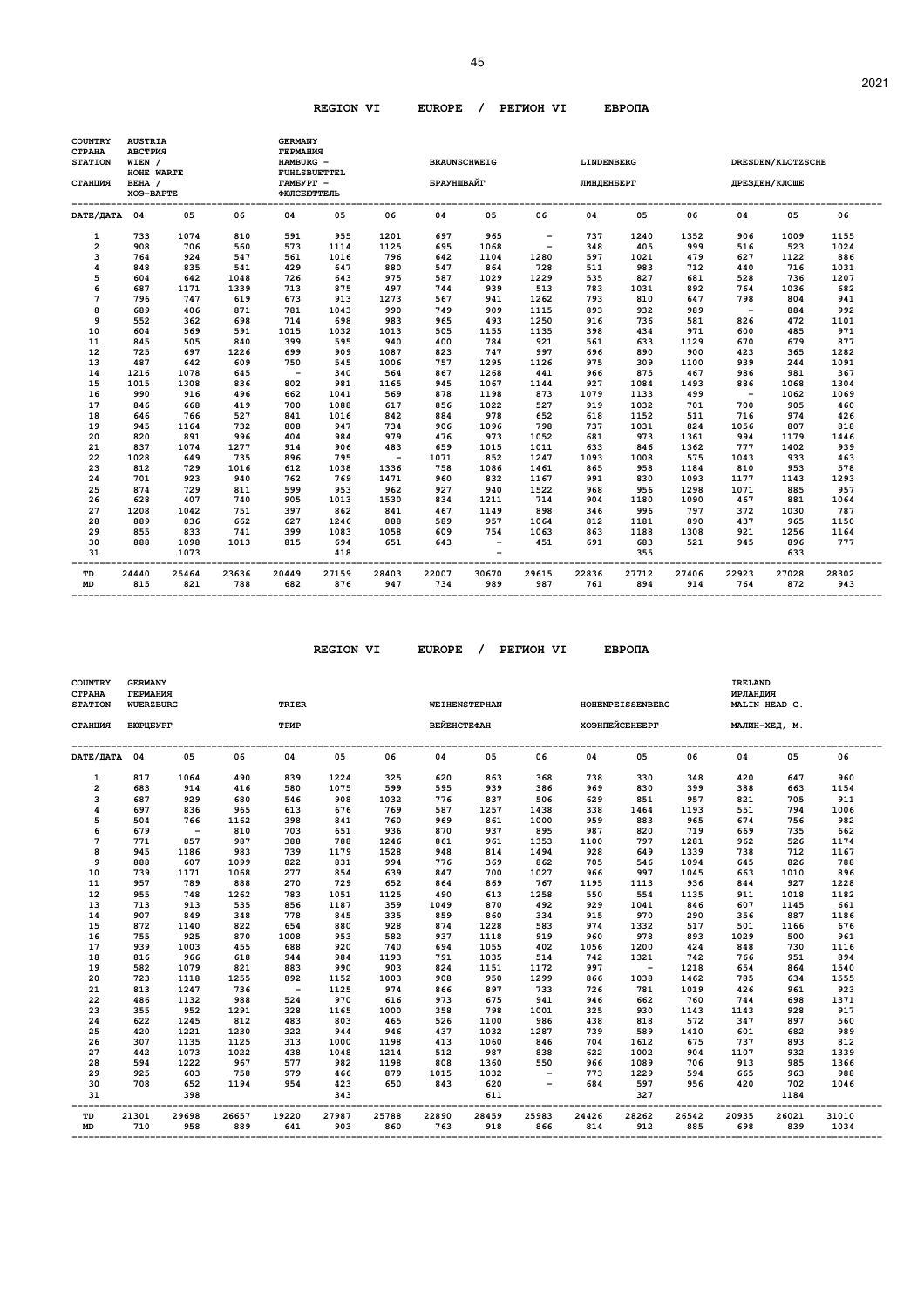| <b>COUNTRY</b><br>СТРАНА<br><b>STATION</b> | <b>IRELAND</b><br>ИРЛАНДИЯ<br><b>BELMULLET</b> |              |               | <b>DUBLIN ARPT</b> |              |               | <b>GURTEEN</b> |              |               |              | JOHNSTOWN CASTLE |               |              | VALENTIA OBS.  |              |
|--------------------------------------------|------------------------------------------------|--------------|---------------|--------------------|--------------|---------------|----------------|--------------|---------------|--------------|------------------|---------------|--------------|----------------|--------------|
| СТАНЦИЯ                                    | <b><i>BEJIMAJIJIET</i></b>                     |              |               |                    | ДУБЛИН, АЭР. |               | ГЕРТИН         |              |               |              | ДЖОНСТАУН КАСЛ   |               |              | ВАЛЕНШИЯ, ОБС. |              |
| DATE/ JATA 04                              |                                                | 05           | 06            | 04                 | 05           | 06            | 04             | 05           | 06            | 04           | 05               | 06            | 04           | 0.5            | 06           |
| 1                                          | 795                                            | 609          | 818           | 620                | 911          | 1153          | 983            | 943          | 1189          | 994          | 961              | 962           | 788          | 873            | 443          |
| $\overline{a}$                             | 255                                            | 1110         | 591           | 596                | 941          | 1063          | 296            | 952          | 619           | 485          | 792              | 1124          | 547          | 824            | 341          |
| 3                                          | 307                                            | 873          | 887           | 469                | 589          | 908           | 430            | 720          | 981           | 404          | 380              | 1414          | 426          | 744            | 426          |
| 4                                          | 660                                            | 854          | 699           | 607                | 816          | 1054          | 682            | 693          | 1213          | 437          | 611              | 1233          | 725          | 787            | 1043         |
| 5                                          | 827                                            | 749          | 1152          | 698                | 783          | 1226          | 816            | 873          | 1342          | 747          | 870              | 1445          | 769          | 1333           | 1448         |
| 6                                          | 573                                            | 783          | 1163          | 710                | 716          | 1079          | 793            | 839          | 1217          | 732          | 652              | 1697          | 812          | 337            | 987          |
| 7                                          | 943                                            | 915          | 843           | 879                | 746          | 1037          | 990            | 958          | 1351          | 996          | 877              | 1472          | 577          | 1092           | 1098         |
| 8                                          | 874                                            | 1033         | 943           | 885                | 977          | 1357          | 1054           | 1064         | 1204          | 1017         | 1072             | 1267          | 1003         | 981            | 680          |
| 9                                          | 785                                            | 1031         | 973           | 746                | 994          | 1208          | 919            | 1039         | 1259          | 827          | 1384             | 822           | 913          | 1053           | 563          |
| 10                                         | 578                                            | 1325         | 781           | 593                | 1010         | 1266          | 736            | 1019         | 1107          | 590          | 1379             | 745           | 545          | 1207           | 609          |
| 11                                         | 969                                            | 966          | 1660          | 633                | 547          | 1250          | 851            | 723          | 1346<br>1493  | 534          | 998              | 1263          | 491          | 859            | 1447         |
| 12<br>13                                   | 837<br>649                                     | 780<br>1195  | 871<br>662    | 874<br>745         | 1246<br>888  | 1586<br>1250  | 908<br>668     | 843<br>1110  | 1335          | 889<br>689   | 907<br>727       | 1081<br>352   | 561<br>680   | 1127<br>1077   | 1809<br>1538 |
|                                            |                                                |              |               |                    |              | 1505          |                |              | 1605          |              |                  | 1085          |              |                |              |
| 14                                         | 732                                            | 1186         | 1572          | 406                | 1256         |               | 751            | 1131         |               | 425          | 888              |               | 627          | 763            | 1299         |
| 15<br>16                                   | 322                                            | 1044<br>979  | 554<br>1305   | 741<br>856         | 856<br>1050  | 1102<br>1121  | 579<br>908     | 1260<br>1109 | 1329<br>1555  | 733<br>782   | 1280<br>854      | 1068<br>1251  | 355<br>802   | 1244<br>1106   | 489<br>1247  |
| 17                                         | 511<br>471                                     | 1186         | 1167          | 439                | 1122         | 1039          | 1127           | 1220         | 1286          | 769          | 934              | 910           | 808          | 1082           | 1025         |
| 18                                         | 375                                            | 828          | 1418          | 459                | 901          | 1167          | 619            | 868          | 1379          | 855          | 1235             | 823           | 463          | 591            | 1477         |
| 19                                         | 327                                            | 1001         | 1380          | 1236               | 792          | 1196          | 635            | 1154         | 1647          | 1129         | 875              | 1624          | 688          | 1226           | 1003         |
| 20                                         | 882                                            | 743          | 1666          | 973                | 541          | 1062          | 923            | 690          | 1099          | 953          | 420              | 1260          | 610          | 702            | 1063         |
| 21                                         | 719                                            | 785          | 1016          | 946                | 551          | 676           | 627            | 439          | 1139          | 999          | 623              | 1146          | 557          | 913            | 624          |
| 22                                         | 792                                            | 963          | 771           | 449                | 1100         | 965           | 689            | 1257         | 1411          | 519          | 1176             | 1028          | 608          | 896            | 1559         |
| 23                                         | 1156                                           | 750          | 1418          | 1037               | 931          | 763           | 1100           | 906          | 975           | 896          | 862              | 822           | 751          | 1161           | 1500         |
| 24                                         | 366                                            | 1092         | 507           | 431                | 962          | 1064          | 405            | 1001         | 944           | 414          | 875              | 1266          | 774          | 725            | 791          |
| 25                                         | 553                                            | 1179         | 1304          | 672                | 1031         | 650           | 370            | 1008         | 1082          | 338          | 1120             | 784           | 323          | 894            | 1564         |
| 26                                         | 636                                            | 1267         | 853           | 677                | 938          | 1206          | 470            | 1021         | 1005          | 455          | 696              | 1178          | 324          | 1451           | 966          |
| 27                                         | 887                                            | 739          | 1168          | 1013               | 936          | 963           | 1010           | 829          | 1206          | 967          | 844              | 750           | 996          | 668            | 607          |
| 28                                         | 819                                            | 646          | 905           | 926                | 778          | 1605          | 877            | 1058         | 1174          | 765          | 556              | 1374          | 829          | 420            | 825          |
| 29                                         | 712                                            | 1571         | 842           | 958                | 996          | 763           | 813            | 1313         | 709           | 711          | 1167             | 984           | 487          | 848            | 479          |
| 30                                         | 601                                            | 354          | 1414          | 773                | 625          | 1063          | 911            | 805          | 801           | 891          | 539              | 1502          | 752          | 444            | 551          |
| 31                                         |                                                | 1227         |               |                    | 662          |               |                | 834          |               |              | 800              |               |              | 953            |              |
| TD<br><b>MD</b>                            | 19913<br>664                                   | 29763<br>960 | 31303<br>1043 | 22047<br>735       | 27192<br>877 | 33347<br>1112 | 22940<br>765   | 29679<br>957 | 36002<br>1200 | 21942<br>731 | 27354<br>882     | 33732<br>1124 | 19591<br>653 | 28381<br>916   | 29501<br>983 |

| <b>COUNTRY</b><br><b>CTPAHA</b><br><b>STATION</b><br>СТАНЦИЯ | <b>MOLDOVA</b><br>МОЛДОВА<br><b>KISHINEV</b><br>КИШИНЕВ |       |       | POLAND<br>ПОЛЬША<br><b>KOSZALIN</b><br>КОШАЛИН |       |       | <b>WARSZAWA</b><br><b>BAPIIABA</b> |       |       | <b>ZAKOPANE</b><br>ЗАКОПАНЕ |       |       | <b>RUSSIA</b><br>РОССИЯ<br>MOSCOW /<br>MOCKBA / | PODMOSKOVNAYA |       |
|--------------------------------------------------------------|---------------------------------------------------------|-------|-------|------------------------------------------------|-------|-------|------------------------------------|-------|-------|-----------------------------|-------|-------|-------------------------------------------------|---------------|-------|
|                                                              |                                                         |       |       |                                                |       |       |                                    |       |       |                             |       |       |                                                 | ПОДМОСКОВНАЯ  |       |
| <b>DATE/ДАТА</b>                                             | 04                                                      | 05    | 06    | 04                                             | 05    | 06    | 04                                 | 05    | 06    | 04                          | 05    | 06    | 04                                              | 05            | 06    |
| 1                                                            | 408                                                     | 915   | 764   | 602                                            | 785   | 758   | 685                                | 404   | 1004  | 399                         | 765   | 1098  | 471                                             | 444           | 786   |
| $\overline{2}$                                               | 416                                                     | 802   | 394   | 583                                            | 557   | 772   | 331                                | 186   | 1042  | 298                         | 601   | 585   | 614                                             | 1082          | 761   |
| 3                                                            | 759                                                     | 1054  | 1242  | 568                                            | 640   | 586   | 521                                | 896   | 812   | 490                         | 813   | 502   | 657                                             | 533           | 387   |
| 4                                                            | 727                                                     | 910   | 1410  | 340                                            | 768   | 1012  | 526                                | 829   | 690   | 845                         | 627   | 783   | 666                                             | 976           | 349   |
| 5                                                            | 738                                                     | 984   | 981   | 383                                            | 697   | 434   | 647                                | 584   | 776   | 513                         | 912   | 758   | 548                                             | 651           | 561   |
| 6                                                            | 673                                                     | 946   | 924   | 564                                            | 744   | 838   | 609                                | 517   | 682   | 759                         | 977   | 510   | 588                                             | 813           | 913   |
| $\overline{7}$                                               | 422                                                     | 1165  | 610   | 682                                            | 732   | 381   | 626                                | 520   | 534   | 779                         | 967   | 788   | 622                                             | 740           | 949   |
| 8                                                            | 633                                                     | 1000  | 566   | 638                                            | 590   | 742   | 588                                | 717   | 709   | 732                         | 973   | 705   | 605                                             | 261           | 866   |
| 9                                                            | 687                                                     | 614   | 712   | 634                                            | 654   | 464   | 566                                | 393   | 843   | 500                         | 333   | 925   | 537                                             | 588           | 893   |
| 10                                                           | 358                                                     | 327   | 610   | 546                                            | 477   | 637   | 717                                | 286   | 550   | 348                         | 404   | 913   | 328                                             | 276           | 463   |
| 11                                                           | 1096)                                                   | 300   | 757   | 470                                            | 448   | 950   | 472                                | 321   | 917   | 627                         | 354   | 787   | 355                                             | 336           | 470   |
| 12                                                           | 641                                                     | 945   | 618   | 397                                            | 817   | 633   | 502                                | 345   | 811   | 822                         | 562   | 954   | 720                                             | 767           | 1214  |
| 13                                                           | 1120                                                    | 1050  | 791   | 510                                            | 687   | 936   | 411                                | 313   | 797   | 367                         | 579   | 734   | 690                                             | 798           | 745   |
| 14                                                           | 492                                                     | 967   | 1170  | 839                                            | 705   | 452   | 246                                | 671   | 450   | 479                         | 690   | 883   | 702                                             | 948           | 803   |
| 15                                                           | 430                                                     | 448   | 1066  | 634                                            | 681   | 615   | 232                                | 806   | 1005  | 1068                        | 1087  | 414   | 858                                             | 804           | 771   |
| 16                                                           | 957                                                     | 1461  | 922   | 610                                            | 646   | 383   | 203                                | 853   | 665   | 546                         | 791   | 431   | 774                                             | 696           | 645   |
| 17                                                           | 774                                                     | 743   | 795   | 469                                            | 668   | 424   | 420                                | 550   | 324   | 635                         | 721   | 633   | 620                                             | 607           | 330   |
| 18                                                           | 1089                                                    | 858   | 789   | 590                                            | 1028  | 515   | 725                                | 966   | 423   | 869                         | 356   | 890   | 596                                             | 625           | 350   |
| 19                                                           | 622                                                     | 1017  | 958   | 455                                            | 800   | 552   | 513                                | 778   | 490   | 523                         | 859   | 462   | 773                                             | 822           | 369   |
| 20                                                           | 1025                                                    | 456   | 1080  | 472                                            | 720   | 637   | 647                                | 653   | 513   | 680                         | 783   | 566   | 700                                             | 938           | 385   |
| 21                                                           | 794                                                     | 1137  | 1150  | 524                                            | 798   | 727   | 572                                | 849   | 439   | 785                         | 793   | 752   | 509                                             | 875           | 735   |
| 22                                                           | 453                                                     | 619   | 1089  | 840                                            | 689   | 1149  | 701                                | 598   | 559   | 817                         | 885   | 873   | 694                                             | 655           | 707   |
| 23                                                           | 728                                                     | 680   | 1074  | 534                                            | 808   | 794   | 730                                | 868   | 1047  | 831                         | 719   | 1118  | 668                                             | 852           | 631   |
| 24                                                           | 866                                                     | 999   | 884   | 257                                            | 711   | 582   | 583                                | 888   | 645   | 1027                        | 1177  | 798   | 428                                             | 703           | 623   |
| 25                                                           | 1058                                                    | 1002  | 685   | 342                                            | 677   | 909   | 683                                | 613   | 911   | 495                         | 592   | 500   | 852                                             | 640           | 905   |
| 26                                                           | 910                                                     | 1190  | 859   | 345                                            | 837   | 604   | 605                                | 922   | 1173  | 674                         | 543   | 820   | 665                                             | 736           | 763   |
| 27                                                           | 462                                                     | 1205  | 872   | 509                                            | 832   | 852   | 759                                | 876   | 670   | 401                         | 905   | 940   | 442                                             | 943           | 670   |
| 28                                                           | 791                                                     | 1279  | 583   | 628                                            | 748   | 404   | 363                                | 946   | 657   | 351                         | 925   | 814   | 767                                             | 1148          | 944   |
| 29                                                           | 849                                                     | 1080  | 919   | 508                                            | 775   | 870   | 961                                | 851   | 404   | 754                         | 581   | 852   | 705                                             | 489           | 786   |
| 30                                                           | 1045                                                    | 1037  | 595   | 410                                            | 394   | 994   | 670                                | 985   | 937   | 634                         | 651   | 841   | 567                                             | 1038          | 836   |
| 31                                                           |                                                         | 932   |       |                                                | 331   |       |                                    | 750   |       |                             | 848   |       |                                                 | 983           |       |
| TD                                                           | 22023                                                   | 28122 | 25869 | 15883                                          | 21444 | 20606 | 16814                              | 20734 | 21479 | 19048                       | 22773 | 22629 | 18721                                           | 22767         | 20610 |
| <b>MD</b>                                                    | 734                                                     | 907   | 862   | 529                                            | 692   | 687   | 560                                | 669   | 716   | 635                         | 735   | 754   | 624                                             | 734           | 687   |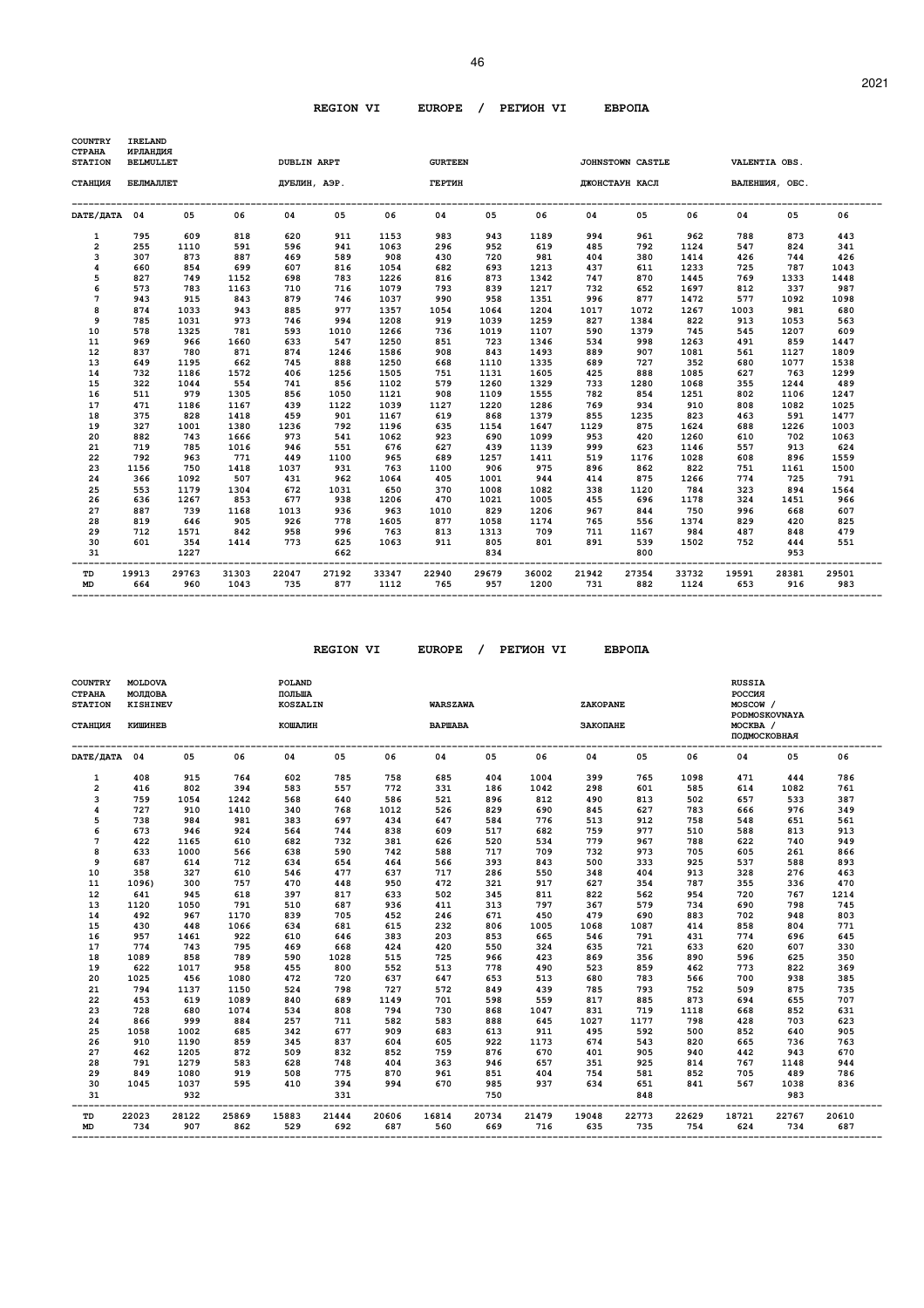| <b>STATION</b><br>СТАНЦИЯ<br>DATE/ДАТА 04<br>1<br>$\overline{a}$<br>3<br>4<br>5<br>6<br>7<br>8<br>9 | MOSCOW UNIV.<br>MOCKBA, YH-T<br>499<br>685<br>670<br>808<br>829<br>735<br>689<br>685<br>743 | 05<br>506<br>1229<br>578<br>1050<br>702<br>1003<br>814 | 06<br>939<br>888<br>451<br>393<br>591<br>1088 | 04<br>463<br>803<br>712<br>890<br>551 | POPRAD-GANOVCE<br>ПОПРАД-ГАНОВЦЕ<br>05<br>1101<br>863<br>531 | 06<br>1445<br>1013 | 04<br>517    | <b>BANSKA BYSTRICA</b><br>БАНСКА-БИСТРИЦА<br>05 | 06           | MILHOSTOV /<br><b>TREBISOV</b><br>МИЛХОСТОВ /<br>ТРЕБИШОВ<br>04 | 05           | 06           | <b>BRATISLAVA -</b><br><b>KOLIBA</b><br>БРАТИСЛАВА -<br>КОЛИБА<br>04 | 05           | 06           |
|-----------------------------------------------------------------------------------------------------|---------------------------------------------------------------------------------------------|--------------------------------------------------------|-----------------------------------------------|---------------------------------------|--------------------------------------------------------------|--------------------|--------------|-------------------------------------------------|--------------|-----------------------------------------------------------------|--------------|--------------|----------------------------------------------------------------------|--------------|--------------|
|                                                                                                     |                                                                                             |                                                        |                                               |                                       |                                                              |                    |              |                                                 |              |                                                                 |              |              |                                                                      |              |              |
|                                                                                                     |                                                                                             |                                                        |                                               |                                       |                                                              |                    |              |                                                 |              |                                                                 |              |              |                                                                      |              |              |
|                                                                                                     |                                                                                             |                                                        |                                               |                                       |                                                              |                    |              |                                                 |              |                                                                 |              |              |                                                                      |              |              |
|                                                                                                     |                                                                                             |                                                        |                                               |                                       |                                                              |                    |              | 866                                             | 1082         | 657                                                             | 873          | 1057         | 610                                                                  | 822          | 820          |
|                                                                                                     |                                                                                             |                                                        |                                               |                                       |                                                              |                    | 717          | 440                                             | 997          | 727                                                             | 671          | 1309         | 755                                                                  | 1178         | 484          |
|                                                                                                     |                                                                                             |                                                        |                                               |                                       |                                                              | 482                | 900          | 987                                             | 847          | 776                                                             | 979          | 805          | 748                                                                  | 957          | 658          |
|                                                                                                     |                                                                                             |                                                        |                                               |                                       | 864                                                          | 753                | 546          | 878                                             | 804          | 695                                                             | 747          | 498          | 735                                                                  | 667          | 693          |
|                                                                                                     |                                                                                             |                                                        |                                               |                                       | 755                                                          | 967                | 617          | 758                                             | 1115         | 554                                                             | 905          | 894          | 612                                                                  | 864          | 1121         |
|                                                                                                     |                                                                                             |                                                        |                                               | 1070                                  | 923                                                          | 910                | 770          | 1078                                            | 734          | 864                                                             | 669          | 597          | 874                                                                  | 1238         | 1386         |
|                                                                                                     |                                                                                             |                                                        | 981                                           | 767                                   | 892                                                          | 1058               | 816          | 698                                             | 937          | 780                                                             | 817          | 920          | 720                                                                  | 854          | 840          |
|                                                                                                     |                                                                                             | 236                                                    | 891                                           | 851                                   | 958                                                          | 857                | 823          | 734                                             | 671          | 951                                                             | 1054         | 617          | 667                                                                  | 470          | 816          |
|                                                                                                     |                                                                                             | 694                                                    | 818                                           | 570                                   | 367                                                          | 953                | 643          | 395                                             | 648          | 798                                                             | 486          | 623          | 449                                                                  | 391          | 567          |
| 10                                                                                                  | 404                                                                                         | 356                                                    | 334                                           | 429                                   | 479                                                          | 668                | 450          | 421                                             | 629          | 376                                                             | 335          | 623          | 571                                                                  | 755          | 511          |
| 11                                                                                                  | 467                                                                                         | 407                                                    | 458                                           | 839                                   | 380                                                          | 908                | 434          | 397                                             | 908          | 862                                                             | 369          | 636          | 989                                                                  | 617          | 813          |
| 12                                                                                                  | 957                                                                                         | 860                                                    | 1125                                          | 750                                   | 623                                                          | 939                | 929          | 469                                             | 1109         | 736                                                             | 552          | 772          | 607                                                                  | 874          | 1256         |
| 13                                                                                                  | 805                                                                                         | 867                                                    | 676                                           | 390                                   | 992                                                          | 1133               | 437          | 741                                             | 920          | 635                                                             | 912          | 1046         | 493                                                                  | 837          | 694          |
| 14                                                                                                  | 843                                                                                         | 1060                                                   | 775                                           | 1099                                  | 706                                                          | 583                | 957          | 950                                             | 676          | 1055                                                            | 1063         | 868          | 987                                                                  | 1044         | 615          |
| 15                                                                                                  | 1117                                                                                        | 1014                                                   | 886                                           | 842                                   | 1224                                                         | 487                | 1172         | 870                                             | 617          | 931                                                             | 991          | 425          | 1105                                                                 | 1073         | 832          |
| 16                                                                                                  | 1032                                                                                        | 757                                                    | 649                                           | 877                                   | 1043                                                         | 430                | 1182         | 767                                             | 682          | 735                                                             | 865e         | 489          | 835                                                                  | 879          | 437          |
| 17                                                                                                  | 733                                                                                         | 670                                                    | 402                                           | 495                                   | 865                                                          | 876                | 857          | 182                                             | 719          | 899                                                             | 1014e        | 747          | 1058                                                                 | 616          | 592          |
| 18                                                                                                  | 715                                                                                         | 662                                                    | 429                                           | 995                                   | 932                                                          | 467                | 974          | 1160                                            | 486          | 968                                                             | 691          | 525          | 630                                                                  | 909          | 546          |
| 19                                                                                                  | 1082                                                                                        | 942                                                    | 420                                           | 431                                   | 944                                                          | 572                | 806          | 1021                                            | 596          | 1211                                                            | 736          | 757          | 702                                                                  | 1225         | 548          |
| 20                                                                                                  | 850                                                                                         | 1132                                                   | 428                                           | 1070                                  | 1258                                                         | 481                | 1055         | 1106                                            | 635          | 1005                                                            | 1306         | 545          | 977                                                                  | 1149         | 980          |
| 21                                                                                                  | 501                                                                                         | 1040                                                   | 890                                           | 831                                   | 881                                                          | 710                | 985          | 982                                             | 698          | 732                                                             | 901          | 677          | 765                                                                  | 1038         | 1157         |
| 22                                                                                                  | 920                                                                                         | 692                                                    | 735                                           | 919                                   | 695                                                          | 932                | 1069         | 612                                             | 879          | 779                                                             | 906          | 1126         | 1237                                                                 | 932          | 1136         |
| 23                                                                                                  | 777                                                                                         | 1058                                                   | 715                                           | 743                                   | 963                                                          | 1011               | 915          | 749                                             | 700          | 878                                                             | 959          | 836          | 719                                                                  | 670          | 886          |
| 24                                                                                                  | 480                                                                                         | 798                                                    | 677                                           | 890                                   | 1384                                                         | 854                | 715          | 1139                                            | 856          | 983                                                             | 1270         | 915          | 553                                                                  | 953          | 826          |
| 25                                                                                                  | 1056                                                                                        | 605                                                    | 1024                                          | 691                                   | 1149                                                         | 863                | 948          | 631                                             | 647          | 931                                                             | 1229         | 858          | 642                                                                  | 878          | 805          |
| 26                                                                                                  | 915                                                                                         | 802                                                    | 873                                           | 669                                   | 393                                                          | 1038               | 427          | 419                                             | 980          | 733                                                             | 323          | 902          | 950                                                                  | 394          | 704          |
| 27                                                                                                  | 398                                                                                         | 832                                                    | 867                                           | 568                                   | 1038                                                         | 1230               | 817          | 1194                                            | 967          | 468                                                             | 435          | 693          | 856                                                                  | 1156         | 761          |
| 28                                                                                                  | 1014                                                                                        | 1169                                                   | 856                                           | 413                                   | 1203                                                         | 789                | 429          | 540                                             | 809          | 448                                                             | 851          | 811          | 1043                                                                 | 820          | 768          |
| 29                                                                                                  | 990                                                                                         | 555                                                    | 929                                           | 660                                   | 990                                                          | 981                | 291          | 1207                                            | 818          | 377                                                             | 736          | 797          | 667                                                                  | 971          | 704          |
| 30                                                                                                  | 739                                                                                         | 1234                                                   | 858                                           | 846                                   | 1322                                                         | 868                | 700          | 1169                                            | 610          | 956                                                             | 1239         | 1023         | 920                                                                  | 961          | 519          |
| 31                                                                                                  |                                                                                             | 1388                                                   |                                               |                                       | 1081                                                         |                    |              | 1435                                            |              |                                                                 | 1372         |              |                                                                      | 1042         |              |
| TD<br><b>MD</b>                                                                                     | 23138<br>771                                                                                | 25712<br>829                                           | 22046<br>735                                  | 22124<br>737                          | 27799<br>897                                                 | 25258<br>842       | 22898<br>763 | 24995<br>806                                    | 23776<br>793 | 23500<br>783                                                    | 26256<br>847 | 23391<br>780 | 23476<br>783                                                         | 27234<br>879 | 23475<br>783 |

 **REGION VI EUROPE / PEГИOH VI EBPOПA** 

| <b>COUNTRY</b><br>СТРАНА<br><b>STATION</b> | <b>SLOVAKIA</b><br>СЛОВАКИЯ<br><b>HURBANOVO</b> |       |       | <b>SPAIN</b><br>ИСПАНИЯ<br><b>SANTANDER</b> |       |       | <b>LA CORUNA</b> |       |       | OVIEDO |        |       |       | SAN SEBASTIAN            |       |
|--------------------------------------------|-------------------------------------------------|-------|-------|---------------------------------------------|-------|-------|------------------|-------|-------|--------|--------|-------|-------|--------------------------|-------|
| СТАНЦИЯ                                    | ХУРБАНОВО                                       |       |       | САНТАНДЕР                                   |       |       | ЛА-КОРУНЬЯ       |       |       | ОВЬЕДО |        |       |       | САН-СЕБАСТЬЯН            |       |
| DATE/ДАТА 04                               |                                                 | 05    | 06    | 04                                          | 05    | 06    | 04               | 05    | 06    | 04     | 05     | 06    | 04    | 05                       | 06    |
| 1                                          | 550                                             | 943   | 741   | 758                                         | 896   | 1151  | 782              | 726   | 1011  | 636    | 800    | 876   | 1197  | 824                      | 988   |
| $\overline{a}$                             | 920                                             | 1006  | 901   | 1071                                        | 732   | 1415  | 1006             | 592   | 734   | 969    | 1009   | 404   | 1019  | 765                      | 764   |
| 3                                          | 826                                             | 933   | 806   | 1029                                        | 430   | 557   | 1030             | 376   | 388   | 907    | 448    | 514   | 1020  | 788                      | 313   |
| 4                                          | 690                                             | 570   | 575   | 530                                         | 668   | 798   | 348              | 877   | 317   | 486    | 709    | 1110  | 858   | $\overline{\phantom{0}}$ | 405   |
| 5                                          | 514                                             | 737   | 1052  | 536                                         | 886   | 530   | 318              | 1182  | 334   | 501    | 1146   | 459   | 596   | $\sim$ $-$               | 1509  |
| 6                                          | 939                                             | 1112  | 842   | 756                                         | 1097  | 639   | 700              | 1349  | 937   | 468    | 1118   | 1225  | 605   | 1038                     | 1232  |
| 7                                          | 730                                             | 569   | 841   | 562                                         | 1167  | 475   | 410              | 1101  | 697   | 319    | 1093   | 1063  | 376   | 783                      | 619   |
| 8                                          | 733                                             | 593   | 646   | 824                                         | 1138  | 1294  | 1007             | 460   | 716   | 985    | 888    | 546   | 817   | 783                      | 673   |
| 9                                          | 440                                             | 410   | 625   | 878                                         | 1040  | 733   | 1053             | 1031  | 555   | 849    | 824    | 1275  | 1081  | 972                      | 1506  |
| 10                                         | 489                                             | 742   | 542   | 951                                         | 1026  | 449   | 838              | 1065  | 613   | 796    | 890    | 1455  | 749   | 652                      | 1273  |
| 11                                         | 847                                             | 546   | 712   | 961                                         | 466   | 1096  | 556              | 978   | 451   | 464    | 872    | 814   | 709   | 545                      | 1439  |
| 12                                         | 792                                             | 825   | 1201  | 763                                         | 1201  | 947   | 779              | 1188  | 407   | 545    | 1071   | 1156  | 388   | 816                      | 1037  |
| 13                                         | 439                                             | 616   | 991   | 1170                                        | 827   | 1729m | 1050             | 1002  | 958   | 1089   | 750    | 895   | 972   | 1078                     | 823   |
| 14                                         | 1031                                            | 1266  | 793   | 409                                         | 1033  | 1047  | 413              | 1057  | 815   | 536    | 1104   | 1087  | 333   | 851                      | 875   |
| 15                                         | 955                                             | 1209  | 652   | 410                                         | 586   | 676   | 435              | 410   | 612   | 392    | 863    | 722   | 326   | 682                      | 786   |
| 16                                         | 969                                             | 910   | 622   | 563                                         | 713   | 981   | 322              | 1109  | 565   | 525    | 1124   | 811   | 390   | 485                      | 1092  |
| 17                                         | 831                                             | 555   | 604   | 1018                                        | 823   | 444   | 794              | 921   | 233   | 370    | 755    | 402   | 870   | 745                      | 350   |
| 18                                         | 871                                             | 1002  | 605   | 460                                         | 1082  | 918   | 1152             | 1011  | 611   | 561    | 562    | 322   | 546   | 871                      | 1400  |
| 19                                         | 794                                             | 1079  | 563   | 1178                                        | 705   | 1156  | 1180             | 419   | 1040  | 983    | 786    | 1379  | 1185  | 1058                     | 1218  |
| 20                                         | 1029                                            | 1015  | 749   | 861                                         | 481   | 926   | 1256             | 603   | 825   | 792    | 383    | 1170  | 1042  | 467                      | 857   |
| 21                                         | 836                                             | 860   | 1138  | 1026                                        | 677   | 1310  | 1039             | 1227  | 1247  | 1185   | 876    | 1093  | 583   | 473                      | 1161  |
| 22                                         | 989                                             | 727   | 888   | 667                                         | 1286  | 1029  | 1086             | 655   | 1233  | 856    | 1184   | 831   | 1015  | 958                      | 1073  |
| 23                                         | 766                                             | 533   | 794   | 705                                         | 743   | 421   | 599              | 1109  | 642   | 956    | 637    | 1113  | 503   | 709                      | 343   |
| 24                                         | 541                                             | 956   | 846   | 808                                         | 826   | 611   | 823              | 1372  | 399   | 886    | 1040   | 802   | 870   | 827                      | 1064  |
| 25                                         | 848                                             | 761   | 599   | 1099                                        | 1073  | 667   | 488              | 830   | 380   | 886    | 1170   | 1408  | 706   | 1171                     | 1396  |
| 26                                         | 707                                             | 354   | 577   | 1255                                        | 997   | 1063  | 1205             | 1422  | 1104  | 811    | $\sim$ | 514   | 566   | 1162                     | 906   |
| 27                                         | 816                                             | 1274  | 611   | 791                                         | 776   | 1132  | 1112             | 1346  | 799   | 895    | 1491   | 799   | 590   | 729                      | 545   |
| 28                                         | 1076                                            | 694   | 775   | 591                                         | 1134  | 815   | 1303             | 1223  | 1377  | 315    | 1122   | 708   | 760   | 1344                     | 1167  |
| 29                                         | 1051                                            | 938   | 809   | 694                                         | 1343  | 1141  | 1161             | 853   | 1458  | 459    | 1016   | 704   | 538   | 1005                     | 1299  |
| 30                                         | 696                                             | 1034  | 459   | 1044                                        | 761   | 1260  | 1453             | 633   | 1051  | 760    | 1336   | 869   | 651   | 919                      | 1369  |
| 31                                         |                                                 | 802   |       |                                             | 633   |       |                  | 500   |       |        | 833    |       |       | 512                      |       |
| TD                                         | 23715                                           | 25571 | 22559 | 24368                                       | 27246 | 27410 | 25698            | 28627 | 22509 | 21182  | 28830  | 26526 | 21861 | 25668                    | 29482 |
| <b>MD</b>                                  | 791                                             | 825   | 752   | 812                                         | 879   | 914   | 857              | 923   | 750   | 706    | 930    | 884   | 729   | 828                      | 983   |

 **-------------------------------------------------------------------------------------------------------------------------------------------------**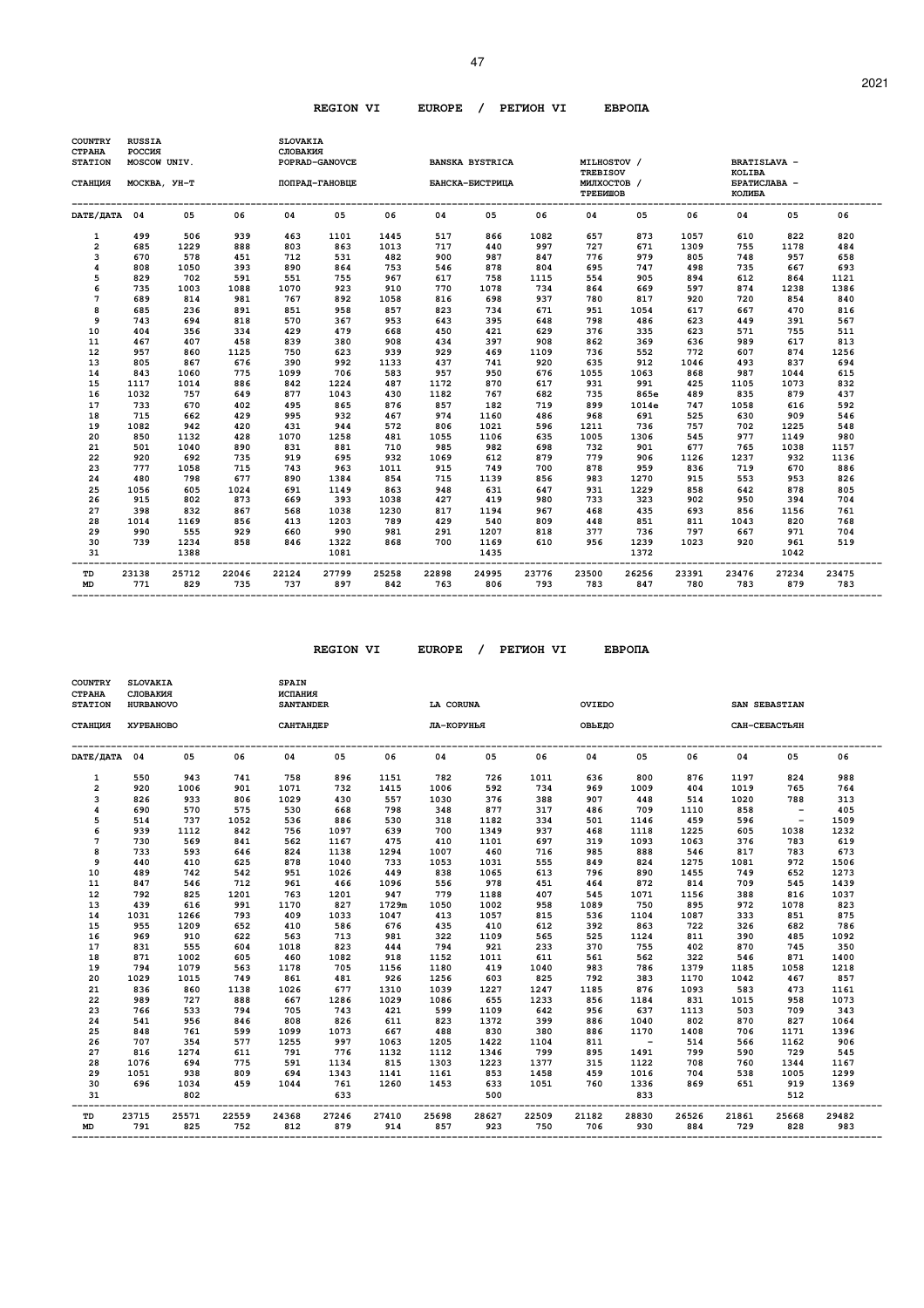| <b>COUNTRY</b><br>СТРАНА | <b>SPAIN</b><br>ИСПАНИЯ |              |              |                    |              |              |                   |              |                          |                               |              |              |              |                          |                          |
|--------------------------|-------------------------|--------------|--------------|--------------------|--------------|--------------|-------------------|--------------|--------------------------|-------------------------------|--------------|--------------|--------------|--------------------------|--------------------------|
| <b>STATION</b>           | LEON ARPT               |              |              | <b>NAVACERRADA</b> |              |              | <b>PONFERRADA</b> |              |                          | LOGRONO /<br><b>AGONCILLO</b> |              |              |              | ZARAGOZA ARPT            |                          |
| СТАНЦИЯ                  | ЛЕОН, АЭР.              |              |              | <b>НАВАСЕРРАДА</b> |              |              | ПОНФЕРРАДА        |              |                          | ЛОГРОНЬО /<br>АГОНСИЛО        |              |              |              | CAPATOCA, AGP.           |                          |
| DATE/ JATA 04            |                         | 05           | 06           | 04                 | 05           | 06           | 04                | 0.5          | 06                       | 04                            | 05           | 06           | 04           | 05                       | 06                       |
| 1                        | 936                     | 1186         | 876          | 755                | 1116         | 993          | 888               | 691          |                          | 955                           | 1093         | 837          | 1166         | 577                      | 819                      |
| $\overline{a}$           | 876                     | 914          | 1051         | 728                | 903          | 562          | 803               | 830          |                          | 793                           | 819          | 826          | 885          | 539                      | 505                      |
| 3                        | 993                     | 811          | 1338         | 511                | 1025         | 934          | 911               | 388          |                          | 746                           | 1059         | 789          | 797          | 1319                     | 736                      |
| 4                        | 262                     | 413          | 590          | 539                | 352          | 994          | 269               | 393          |                          | 409                           | 426          | 887          | 487          | 417                      | 1269                     |
| 5                        | 244                     | 509          | 587          | 309                | 265          | 1285         | 258               | 667          |                          | 336                           | 912          | 776          | 367          | 368                      | 1420                     |
| 6                        | 310                     | 559          | 407          | 234                | 251          | 485          | 303               | 985          | $\overline{\phantom{a}}$ | 1037                          | 730          | 428          | 365          | $\overline{\phantom{0}}$ | 414                      |
| 7                        | 473                     | 824          | 394          | 616                | 606          | 844          | 403               | 634          | 370                      | 329                           | 581          | 376          | 341          | 418                      | 334                      |
| 8                        | 905                     | 845          | 323          | 1094               | 987          | 771          | 941               | 715          | 372                      | 823                           | 894          | 482          | 665          | 686                      | 376                      |
| 9                        | 1082                    | 709          | 306          | 1183               | 551          | 562          | 1027              | 856          |                          | 624                           | 667          | 552          | 364          | 764                      | 485                      |
| 10                       | 886                     | 1075         | 509          | 824                | 938          | 630          | 915               | 1035         | $\overline{\phantom{a}}$ | 675                           | 839          | 492          | 1115         | 1230                     | $\overline{\phantom{a}}$ |
| 11                       | 1051                    | 1173         | 540          | 690                | 1052         | 887          | 1059              | 1153         | $\overline{\phantom{a}}$ | 590                           | 625          | 758          | 881          | 507                      | 1004                     |
| 12                       | 619                     | 1053         | 504          | 481                | 1072         | 609          | 743               | 1150         | 599                      | 596                           | 922          | 479          | 334          | 912                      | 536                      |
| 13                       | 765                     | 1077         | 859          | 863                | 880          | 633          | 824               | 814          | $\overline{\phantom{0}}$ | 931                           | $\sim$       | 748          | 1021         | 1138                     | 1100                     |
| 14                       | 886                     | 1079         | 761          | 1043               | 650          | 1048         | 598               | 1188         | 799                      | 512                           | 644          | 881          | 1276         | 536                      | 852                      |
| 15                       | 284                     | 1280         | 457          | 788                | 1024         | 1023         | 305               | 613          |                          | 695                           | 1337         | 544          | 840          | 1524                     | 725                      |
| 16                       | 293                     | 1093         | 932          | 633                | 715          | 1102         | 283               | 1158         |                          | 439                           | 961          | 1105         | 384          | 1054                     | 1217                     |
| 17                       | 289                     | 483          | 842          | 277                | 489          | 755          | 292               | $\sim$ $-$   |                          | 912                           | 886          | $\sim$ $-$   | 406          | 608                      |                          |
| 18                       | 634                     | 915          | 1006         | 401                | 980          | 687          | 806               | 961          |                          | 535                           | 932          | 997          | 444          | 1012                     |                          |
| 19                       | 1342                    | 267          | 852          | 788                | 263          | 538          | 1038              | 307          |                          | 900                           | 1000         | 1264         | 1199         | 478                      |                          |
| 20                       | 919                     | 464          | 1004         | 882                | 410          | 1124         | 883               | $\sim$ $-$   |                          | 927                           | 420          | 1107         | 1128         | 355                      | $\qquad \qquad -$        |
| 21                       | 1162                    | 1579         | 1025         | 871                | 882          | 1191         | 1078              | 1246         |                          | 909                           | 1326         | 1066         | 1073         | 1025                     | $\overline{\phantom{a}}$ |
| 22                       | 1321                    | 1475         | 1139         | 1088               | 1613         | 1092         | 1141              | 1095         | 1267                     | 887                           | 1342         | 1090         | 1025         | 1341                     | 806                      |
| 23                       | 1034                    | 403          | 957          | 1235               | 1086         | 1000         | 835               | 415          | 734                      | 1132                          | 1227         | 1240         | 794          | 586                      | 1481                     |
| 24                       | 1076                    | 787          | 271          | 1464               | 808          | 971          | 963               | 1099         | 316                      | 985                           | 859          | 867          | 967          | 827                      | 315                      |
| 25                       | 893                     | 478          | 307          | 662                | 1040         | 708          | 581               | 487          | 339                      | 695                           | 996          | 377          | 1185         | 744                      | 426                      |
| 26                       | 1169                    | 950          | 1142         | 822                | 969          | 784          | 747               | 647          | $\sim$ $-$               | 1343                          | 1230         | 759          | 523          | 1407                     | 950                      |
| 27                       | 915                     | $\sim$ $-$   | 936          | 852                | 1109         | 717          | 1169              | 1108         | 1108                     | 716                           | 762          | 752          | 1080         | 765                      | 718                      |
| 28                       | 559                     | 1267         | 1566         | 995                | 1252         | 242          | 1080              | $\sim$ $-$   | 679                      | 951                           | 1011         | 624          | 965          | 809                      | 383                      |
| 29                       | 907                     | 857          | 319          | 763                | 747          | 550          | 1137              | 665          | 383                      | 693                           | 677          | 793          | 1189         | 825                      | 370                      |
| 30                       | 1193                    | 797          | 353          | 718                | 969          | 256          | 926               | 730          | 445                      | 863                           | 926          | 484          | 1151         | 780                      | 458                      |
| 31                       |                         | 722          |              |                    | 906          |              |                   | 888          |                          |                               | 839          |              |              | 1470                     |                          |
| TD<br><b>MD</b>          | 24278<br>809            | 26912<br>868 | 22153<br>738 | 23109<br>770       | 25910<br>836 | 23977<br>799 | 23206<br>774      | 25374<br>819 | $\qquad \qquad -$        | 22938<br>765                  | 27840<br>898 | 23152<br>772 | 24417<br>814 | 25855<br>834             | 22124)<br>737)           |

 **REGION VI EUROPE / PEГИOH VI EBPOПA** 

| <b>COUNTRY</b><br>СТРАНА<br><b>STATION</b> | <b>SPAIN</b><br>ИСПАНИЯ<br>VALLADOLID |       |       | LLEIDA |       |                          | <b>SORIA</b> |       |       | <b>BARCELONA</b> |       |        | <b>SALAMANCA</b> |       |                          |
|--------------------------------------------|---------------------------------------|-------|-------|--------|-------|--------------------------|--------------|-------|-------|------------------|-------|--------|------------------|-------|--------------------------|
| СТАНЦИЯ                                    | ВАЛЬЯДОЛИД                            |       |       | ЛЛЕИДА |       |                          | СОРИЯ        |       |       | <b>БАРСЕЛОНА</b> |       |        | САЛАМАНКА        |       |                          |
| DATE/ JATA 04                              |                                       | 05    | 06    | 04     | 05    | 06                       | 04           | 05    | 06    | 04               | 05    | 06     | 04               | 05    | 06                       |
| 1                                          | 779                                   | 1025  | 1172  | 1019   | 719   | 857                      | 1042         | 992   | 746   | 877              | 700   | 873    | 827              | 1126  | 917                      |
| $\overline{2}$                             | 879                                   | 752   | 1018  | 432    | 422   | 472                      | 648          | 946   | 857   | 605              | 869   | 787    | 891              | 806   | $\overline{\phantom{a}}$ |
| 3                                          | 941                                   | 874   | 810   | 597    | 923   | 657                      | 831          | 840   | 905   | 742              | 728   | 1046   | 964              | 760   | 703                      |
| 4                                          | 310                                   | 339   | 655   | 373    | 247   | 1199                     | 287          | 513   | 1081  | 1089             | 507   | 1391   | 345              | 312   | 606                      |
| 5                                          | 251                                   | 512   | 910   | 385    | 248   | 1341                     | 279          | 722   | 1341  | 1060             | 600   | 1058   | 253              | 322   | 990                      |
| 6                                          | 317                                   | 338   | 335   | 314    | 381   | 740                      | 279          | 413   | 354   | 999              | 640   | 994    | 301              | 297   | 405                      |
| 7                                          | 427                                   | 343   | 634   | 262    | 387   | 253                      | 273          | 539   | 461   | 734              | 1010  | 513    | 451              | 432   | 731                      |
| 8                                          | 1027                                  | 1076  | 327   | 1030   | 365   | 276                      | 722          | 818   | 478   | 546              | 464   | 466    | 992              | 1046  | 463                      |
| 9                                          | 821                                   | 791   | 355   | 416    | 809   | 508                      | 450          | 556   | 374   | 801              | 1090  | 504    | 878              | 585   | 365                      |
| 10                                         | 849                                   | 1107  | 495   | 1020   | 750   | 447                      | 872          | 1069  | 808   | 248              | 707   | 655    | 790              | 1080  | 468                      |
| 11                                         | 1268                                  | 1152  | 792   | 720    | 266   | 1004                     | 878          | 1103  | 1005  | 684              | 704   | 1093   | 954              | 1179  | 765                      |
| 12                                         | 509                                   | 1163  | 661   | 287    | 753   | 386                      | 350          | 1005  | 524   | 616              | 984   | 552    | 687              | 933   | 654                      |
| 13                                         | 598                                   | 894   | 908   | 533    | 751   | 541                      | 1042         | 994   | 587   | 938              | 702   | 534    | 604              | 1037  | 1018                     |
| 14                                         | 1127                                  | 779   | 805   | 1259   | 338   | 596                      | 961          | 431   | 994   | 1160             | 631   | 614    | 1084             | 792   | 909                      |
| 15                                         | 402                                   | 1430  | 678   | 963    | 1031  | 659                      | $\sim$       | 1139  | 593   | 941              | 1153  | 733    | 917              | 1371  | 631                      |
| 16                                         | 392                                   | 1128  | 633   | 998    | 980   | 1008                     | 316          | 1156  | 1136  | 951              | 1334  | 1035   | 515              | 1294  | 839                      |
| 17                                         | 369                                   | 477   | 919   | 367    | 587   | 411                      | 501          | 443   | 1054  | 1022             | 1057  | 996    | 299              | 408   | 1181                     |
| 18                                         | 566                                   | 1006  | 932   | 276    | 629   | 1117                     | 371          | 1024  | 1091  | 483              | 989   | 1012   | 729              | 973   | 895                      |
| 19                                         | 1135                                  | 300   | 760   | 895    | 459   | 804                      | 1049         | 426   | 1174  | 596              | 853   | 1252   | 1297             | 287   | 1070                     |
| 20                                         | 1048                                  | 385   | 984   | 871    | 327   | 1046                     | 696          | 356   | 1078  | 1195             | 769   | 1129   | 1075             | 391   | 1242                     |
| 21                                         | 1141                                  | 1263  | 1206  | 1173   | 710   | $\overline{\phantom{a}}$ | 1020         | 1280  | 1221  | 982              | 849   | 465    | 1293             | 996   | 1164                     |
| 22                                         | 1123                                  | 1507  | 1310  | 1023   | 1187  |                          | 629          | 1545  | 1265  | 1272             | 1438  | 474    | 1042             | 1402  | 1184                     |
| 23                                         | 1276                                  | 616   | 853   | 406    | 489   | $\overline{\phantom{a}}$ | 1188         | 1372  | 1386  | 349              | 1051  | 646    | 1141             | 666   | 798                      |
| 24                                         | 1080                                  | 882   | 372   | 1014   | 546   | $\overline{\phantom{a}}$ | 1123         | 1313  | 567   | 594              | 534   | 386    | 779              | 1226  | 288                      |
| 25                                         | 866                                   | 372   | 466   | 1285   | 670   | $\overline{\phantom{a}}$ | 745          | 777   | 472   | 867              | 661   | 490    | 949              | 362   | 519                      |
| 26                                         | 1097                                  | 1296  | 684   | 515    | 1268  | 1087                     | 903          | 1252  | 702   | 619              | 1116  | 739    | 1095             | 585   | 632                      |
| 27                                         | 1243                                  | 1042  | 852   | 815    | 620   | 514                      | 1115         | 889   | 575   | 926              | 795   | 649    | 923              | 1020  | 599                      |
| 28                                         | 1159                                  | 1103  | 1046  | 894    | 631   | 520                      | 1147         | 1017  | 465   | 880              | 654   | 886    | 612              | 1189  | 559                      |
| 29                                         | 915                                   | 898   | 294   | 1046   | 447   | 288                      | 926          | 746   | 558   | 1241             | 484   | $\sim$ | 968              | 873   | 275                      |
| 30                                         | 1154                                  | 903   | 341   | 1170   | 540   | 1099                     | 1129         | 956   | 659   | 1075             | 793   | 1084   | 1327             | 862   | 357                      |
| 31                                         |                                       | 792   |       |        | 1382  |                          |              | 1153  |       |                  | 1312  |        |                  | 645   |                          |
| TD                                         | 25069                                 | 26545 | 22207 | 22358  | 19862 | 21396)                   | 22523        | 27785 | 24511 | 25092            | 26178 | 23851  | 24982            | 25257 | 21959                    |
| <b>MD</b>                                  | 836                                   | 856   | 740   | 745    | 641   | 713)                     | 751          | 896   | 817   | 836              | 844   | 795    | 833              | 815   | 732                      |

 **-------------------------------------------------------------------------------------------------------------------------------------------------**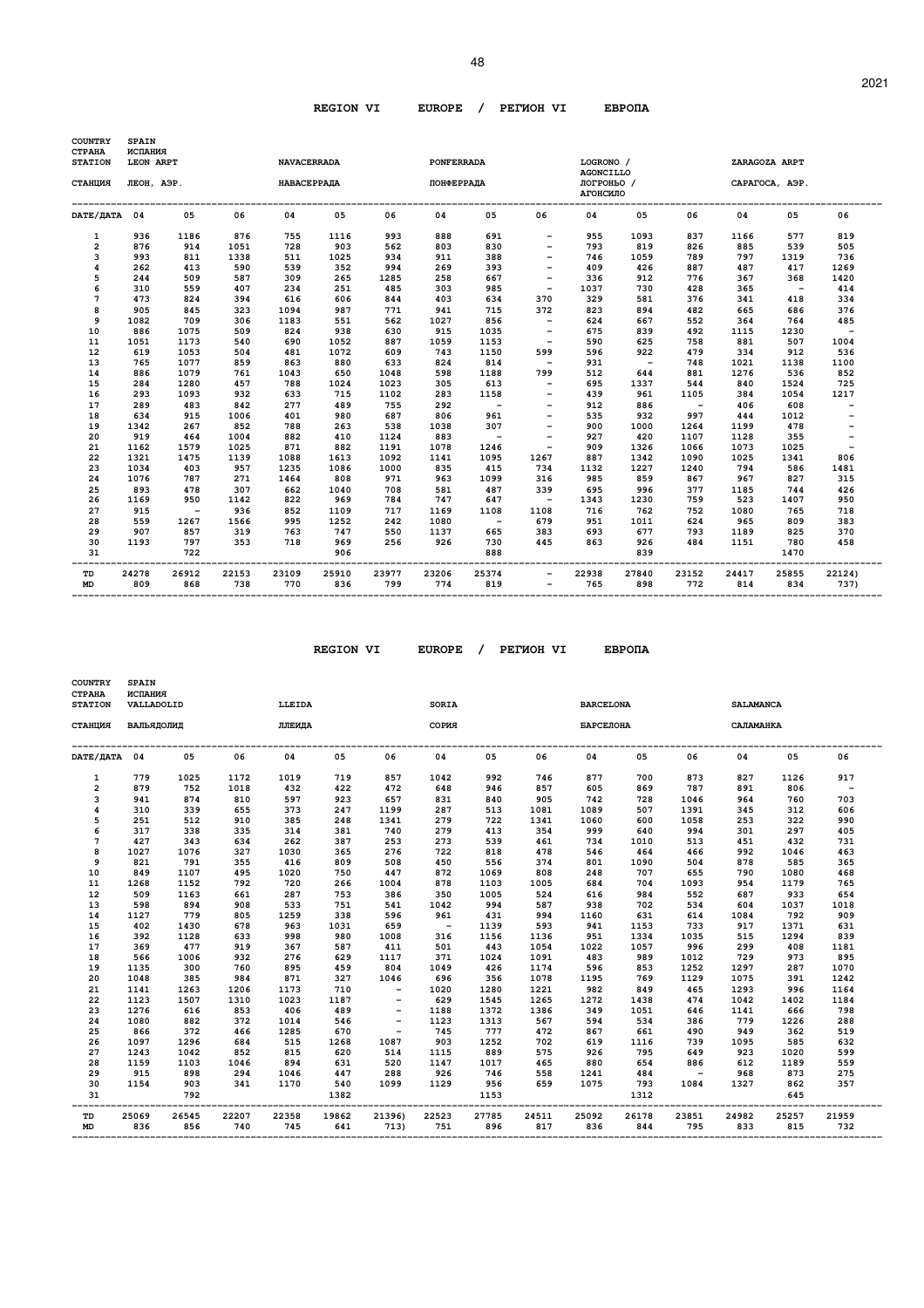| <b>COUNTRY</b><br><b>CTPAHA</b> | <b>SPAIN</b><br>ИСПАНИЯ |                  |              |              |              |              |               |              |              |                                                      |                               |              |              |              |                                  |
|---------------------------------|-------------------------|------------------|--------------|--------------|--------------|--------------|---------------|--------------|--------------|------------------------------------------------------|-------------------------------|--------------|--------------|--------------|----------------------------------|
| <b>STATION</b>                  |                         | ROQUETAS TORTOSA |              | MADRID UNIV. |              |              | <b>TERUEL</b> |              |              | TOLEDO                                               | PALMA DE<br><b>MALLORCA</b>   |              |              | VALENCIA     |                                  |
| СТАНЦИЯ                         |                         | POKETAC TOPTOCA  |              | МАДРИД, УН-Т |              |              | ТЕРУЭЛЬ       |              |              | ТОЛЕДО                                               | ПАЛЬМА-ДЕ-<br><b>МАЛЬОРКА</b> |              |              | ВАЛЕНСИЯ     |                                  |
| DATE/ JATA 04                   |                         | 05               | 06           | 04           | 05           | 06           | 04            | 05           | 06           | 06                                                   | 04                            | 05           | 06           | 04           | 05                               |
| 1                               | 1068                    | 814              | 1319         | 873          | 979          | 963          | 1038          | 1031         | $\sim$ $-$   | $\overline{\phantom{a}}$                             | 880                           | 664          | 1080         | 1169         | 689                              |
| $\overline{2}$                  | 903                     | 1074             | 858          | 803          | 875          | 1003         | 921           | 1084         | 1023         |                                                      | 677                           | 618          | 970          | 818          | 1002                             |
| 3                               | 787                     | 1500             | 1143         | 986          | 940          | 965          | 834           | 1097         | 557          |                                                      | 662                           | 669          | 932          | 545          | 846                              |
| 4                               | 678                     | 617              | 1437         | 482          | 445          | 480          | 736           | 468          | 999          | $\overline{\phantom{0}}$                             | $\sim$                        | 763          | 991          | 926          | 514                              |
| 5                               | 487                     | 410              | 1371         | 394          | 382          | 939          | 452           | 390          | 1016         | $\qquad \qquad -$                                    | 521                           | 663          | 909          | 500          | 740                              |
| 6                               | 382                     | 825              | 1039         | 303          | 375          | 618          | 282           | 421          | 574          |                                                      | 351                           | 527          | 1213         | 382          | 435                              |
| 7                               | 407                     | 397              | 415          | 433          | 354          | 604          | 411           | 569          | 745          |                                                      | 858                           | 578          | 407          | 385          | 360                              |
| 8                               | 457                     | 834              | 624          | 1155         | 946          | 529          | 596           | 475          | 740          | $\overline{\phantom{a}}$                             | 403                           | 453          | 474          | 691          | 1022                             |
| 9                               | 387                     | 1029             | 688          | 724          | 949          | 452          | 699           | 1008         | 590          | $\overline{\phantom{0}}$<br>$\overline{\phantom{a}}$ | 782                           | 945<br>562   | 460          | 437          | 923                              |
| 10<br>11                        | 709<br>812              | 885<br>563       | 595<br>1089  | 1001<br>863  | 897<br>1051  | 592<br>885   | 919<br>773    | 1087<br>661  | 759<br>1039  | 679                                                  | 582<br>$\sim$                 | 502          | 552<br>1169  | 548<br>701   | 1033<br>$\overline{\phantom{a}}$ |
| 12                              | 312                     | 880              | 526          | 494          | 1045         | 696          | 430           | 896          | 596          | 697                                                  | $\overline{\phantom{a}}$      | 451          | 569          | 652          | 896                              |
| 13                              | 742                     | 904              | 944          | 796          | 1216         | 735          | 1113          | 896          | 852          | 727                                                  | 739                           | 455          | 723          | 754          | 611                              |
| 14                              | 484                     | 431              | 696          | 1069         | 526          | 920          | 642           | 617          | 763          | 776                                                  | 1269                          | 460          | 771          | 664          | 527                              |
| 15                              | 657                     | 929              | 931          | 822          | 1213         | 1261         | 654           | 1317         | 1083         | 1236                                                 | 837                           | 1092         | 1049         | 420          | 1382                             |
| 16                              | 780                     | 1358             | 1055         | 935          | 1127         | 1173         | 693           | 1307         | 963          | 1068                                                 | 930                           | 403          | 1197         | 602          | 596                              |
| 17                              | 566                     | 1034             | 596          | 355          | 462          | 971          | 755           | 734          | 720          | 1113                                                 | 530                           | 983          | 1488         | 786          | 1224                             |
| 18                              | 403                     | 1052             | 1176         | 453          | 571          | 1224         | 602           | 692          | 1305         | 1074                                                 | 698                           | 597          | 1447         | 480          | 601                              |
| 19                              | 1135                    | 521              | 992          | 1160         | 352          | 982          | 945           | 483          | 1205         | 985                                                  | 1159                          | 1241         | 977          | 904          | 979                              |
| 20                              | 1102                    | 746              | 1048         | 1150         | 431          | 1272         | 642           | 512          | 1359         | 1027                                                 | 862                           | 696          | 1073         | 956          | 719                              |
| 21                              | 628                     | 1362             | 647          | 1050         | 872          | 935          | 1120          | 772          | 770          | 938                                                  | 872                           | 824          | 485          | 944          | 864                              |
| 22                              | 308                     | 1528             | 741          | 1007         | 1477         | 978          | 910           | 1094         | 908          | 1272                                                 | 701                           | 929          | 835          | 813          | 1417                             |
| 23                              | 527                     | 613              | 851          | 1022         | 1179         | 889          | 1009          | 520          | 1095         | 659                                                  | 551                           | 744          | 679          | 806          | 278                              |
| 24                              | 1202                    | 777              | 365          | 987          | 1264         | 457          | 741           | 776          | 557          | 569                                                  | 989                           | 592          | 436          | 767          | 380                              |
| 25                              | 1044                    | 1276             | 457          | 342          | 507          | 691          | 1250          | 1536         | 590          | 678                                                  | 1147                          | 1163         | 425          | 1337         | 1503                             |
| 26                              | 805                     | 743              | 767          | 887          | 843          | 625          | 713           | 938          | 885          | 787                                                  | 1038                          | 840          | 386          | 864          | 1094                             |
| 27                              | 729                     | 1047             | 730          | 1074         | 1321         | 523          | 982           | 1334         | 439          | 627                                                  | 984                           | 1223         | 359          | 974          | 1420                             |
| 28                              | 921                     | 1056             | 540          | 865          | 1224         | 299          | 1085          | 1146         | 686          | 348                                                  | 721                           | 1109         | 586          | 1099         | 1022                             |
| 29                              | 1282                    | 478              | 477          | 844          | 645          | 316          | 1150          | 598          | 444          | 341                                                  | 479                           | 386          | 685          | 916          | 429                              |
| 30                              | 973                     | 1105             | 1042         | 1281         | 921          | 346          | 789           | 789          | 490          | 386                                                  | 1056                          | 909          | 459          | 970          | 941                              |
| 31                              |                         | 1277             |              |              | 1103         |              |               | 1143         |              |                                                      |                               | 1058         |              |              | 1138                             |
| TD<br><b>MD</b>                 | 21677<br>723            | 28065<br>905     | 25159<br>839 | 24610<br>820 | 26492<br>855 | 23323<br>777 | 23886<br>796  | 26391<br>851 | 24571<br>819 | $\qquad \qquad -$                                    | 23642<br>788                  | 23099<br>745 | 23786<br>793 | 22810<br>760 | 26438<br>853                     |

 $REGION VI$  EUROPE / PETWOH VI

| <b>EBPO∏A</b> |
|---------------|
|---------------|

| СТАНЦИЯ<br>DATE/ JATA 06<br>1<br>$\overline{a}$<br>3<br>4<br>5<br>6<br>$7\phantom{.0}$ | 872<br>967<br>1127 | ВАЛЕНСИЯ КАСЕРЕС<br>04<br>868 | 05           | 06           | AJILEACETE   |              |                          |              |              |              |              |              |              |              |              |
|----------------------------------------------------------------------------------------|--------------------|-------------------------------|--------------|--------------|--------------|--------------|--------------------------|--------------|--------------|--------------|--------------|--------------|--------------|--------------|--------------|
|                                                                                        |                    |                               |              |              |              |              |                          |              | СЬЮДАД-РЕАЛЬ |              | БАДАХОС      |              |              | МУРСИЯ       |              |
|                                                                                        |                    |                               |              |              | 04           | 05           | 06                       | 04           | 05           | 06           | 04           | 05           | 06           | 04           | 05           |
|                                                                                        |                    |                               | 789          | 1465         | 933          | 919          | 973                      | 766          | 647          | 830          | 784          | 802          | 1360         | 1293         | 818          |
|                                                                                        |                    | 949                           | 722          | 442          | 691          | 922          | 626                      | 782          | 866          | 507          | 894          | 617          | 410          | 779          | 871          |
|                                                                                        |                    | 620                           | 688          | 560          | 1106         | 1241         | 829                      | 712          | 1354         | 577          | 703          | 465          | 441          | 663          | 1142         |
|                                                                                        | 1048               | 629                           | 475          | 420          | 843          | 591          | 958                      | 528          | 472          | 805          | 656          | 459          | 408          | 830          | 487          |
|                                                                                        | 899                | 433                           | $\sim$       | 924          | 605          | 709          | 1003                     | 401          | 478          | 616          | 676          | 355          | 897          | 1120         | 656          |
|                                                                                        | 760                | 434                           | 344          | 445          | 345          | 386          | 446                      | 419          | 373          | 382          | 566          | $\sim$ $-$   | 311          | 449          | 504          |
|                                                                                        | 572                | 794                           | 322          | 410          | 1114         | 318          | 604                      | 650          | 321          | 645          | 939          | 330          | 394          | 953          | 398          |
| 8                                                                                      | 998                | 1146                          | 833          | 395          | 1182         | 784          | 705                      | 1248         | 1071         | 601          | 1188         | 799          | 355          | 1048         | 715          |
| 9                                                                                      | 1072               | 1046                          | 896          | 512          | 1062         | 1015         | 647                      | 1039         | 1021         | 496          | 948          | 955          | 769          | 834          | 688          |
| 10                                                                                     | 730                | 718                           | 1026         | 633          | 726          | 1268         | 597                      | 993          | 1059         | 593          | 947          | 1030         | 690          | 566          | 836          |
| 11                                                                                     | 688                | 906                           | 1132         | 852          | 808          | 729          | 625                      | 896          | 666          | 715          | 831          | 1123         | 549          | 787          | 283          |
| 12                                                                                     | 623                | 934                           | 1062         | 793          | 404          | 1227         | 751                      | 615          | 1206         | 848          | 1197         | 1059         | 814          | 1146         | 378          |
| 13                                                                                     | 998                | 1098                          | 1085         | 759          | 1010         | 613          | 646                      | 1152         | 586          | 748          | 1230         | 1179         | 803          | 1309         | 463          |
| 14                                                                                     | 1002               | 913                           | 743          | 796          | 1353         | 454          | 988                      | 1205         | 497          | 805          | 1051         | 710          | 480          | 1089         | 417          |
| 15                                                                                     | 1230               | 1063                          | 813          | 1269         | 374          | 855          | 1360                     | 1047         | 767          | 1369         | 1007         | 680          | 1262         | 343          | 550          |
| 16                                                                                     | 1192               | 994                           | 1207         | 615          | 938          | 609          | 1111                     | 730          | 699          | 1109         | 815          | 1468         | 559          | 556          | 392          |
| 17                                                                                     | 855                | 326                           | 408          | 1426         | 361          | 666          | 1109                     | 305          | 570          | 1093         | 300          | 540          | 1232         | 591          | 774          |
| 18                                                                                     | 1460               | 739                           | 512          | 1079         | 378          | 474          | 1381                     | 455          | 421          | 1259         | 567          | 601          | 829          | 586          | 560          |
| 19                                                                                     | 838                | 1242                          | 456          | 1469         | 976          | 420          | 1279                     | 1171         | 437          | 1498         | 959          | 598          | 1655         | $\sim$       | 639          |
| 20                                                                                     | 973                | 1175                          | 760          | 1053         | 962          | 542          | 1016                     | 898          | 623          | 1286         | 1133         | 620          | 1129         | 865          | 636          |
| 21                                                                                     | 369                | 1070                          | 759          | 1686         | 1183         | 869          | 1032                     | 1233         | 743          | 908          | 1031         | 723          | 1250         | 1213         | 1080         |
| 22                                                                                     | 430                | 897                           | 1465         | 633          | 930          | 1314         | 801                      | 951          | 966          | 1133         | 721          | 1221         | 636          | 983          | 803          |
| 23                                                                                     | 816                | 1045                          | 613          | 462          | 1160         | 410          | 698                      | 1271         | 709          | 573          | 1059         | 372          | 385          | 1082         | 218          |
| 24                                                                                     | 405                | 1358                          | 1177         | 339          | 854          | 388          | 376                      | 800          | 384          | 462          | 1180         | 1144         | 285          | 872          | 377          |
| 25                                                                                     | 370                | 901                           | 335          | 633          | 1181         | 946          | 374                      | 510          | 406          | 517          | 968          | 359          | 416          | 1414         | 840          |
| 26                                                                                     | 478                | 1160                          | 704          | 414          | 1202         | 849          | 528                      | 1101         | 787          | 676          | 966          | 760          | 415          | 964          | 879          |
| 27                                                                                     | 488                | 1209                          | 1265         | 648          | 1123         | 1508         | 417                      | 1064         | 1309         | 439          | 1299         | 1004         | 414          | 771          | 1252         |
| 28                                                                                     | 504                | 1139                          | 807          | 279          | 1050         | 1509         | $\overline{\phantom{0}}$ | 1016         | 960          | 297          | 1003         | 499          | 293          | 1034         | 973          |
| 29                                                                                     | 608                | 1191                          | 845          | 296          | 1154         | 432          | 351                      | 1110         | 610          | 302          | 1227         | 546          | 315          | 909          | 636          |
| 30<br>31                                                                               | 839                | 878                           | 1071<br>1078 | 276          | 1122         | 1071<br>1321 | 406                      | 1286         | 983<br>1268  | 348          | 839          | 1061<br>707  | 310          | 1108         | 1235         |
| TD<br><b>MD</b>                                                                        | 24211<br>807       | 27875<br>929                  | 25205<br>813 | 21983<br>733 | 27130<br>904 | 25359<br>818 | 23418<br>781             | 26354<br>878 | 23259<br>750 | 22437<br>748 | 27684<br>923 | 23546<br>760 | 20066<br>669 | 27059<br>902 | 21183<br>683 |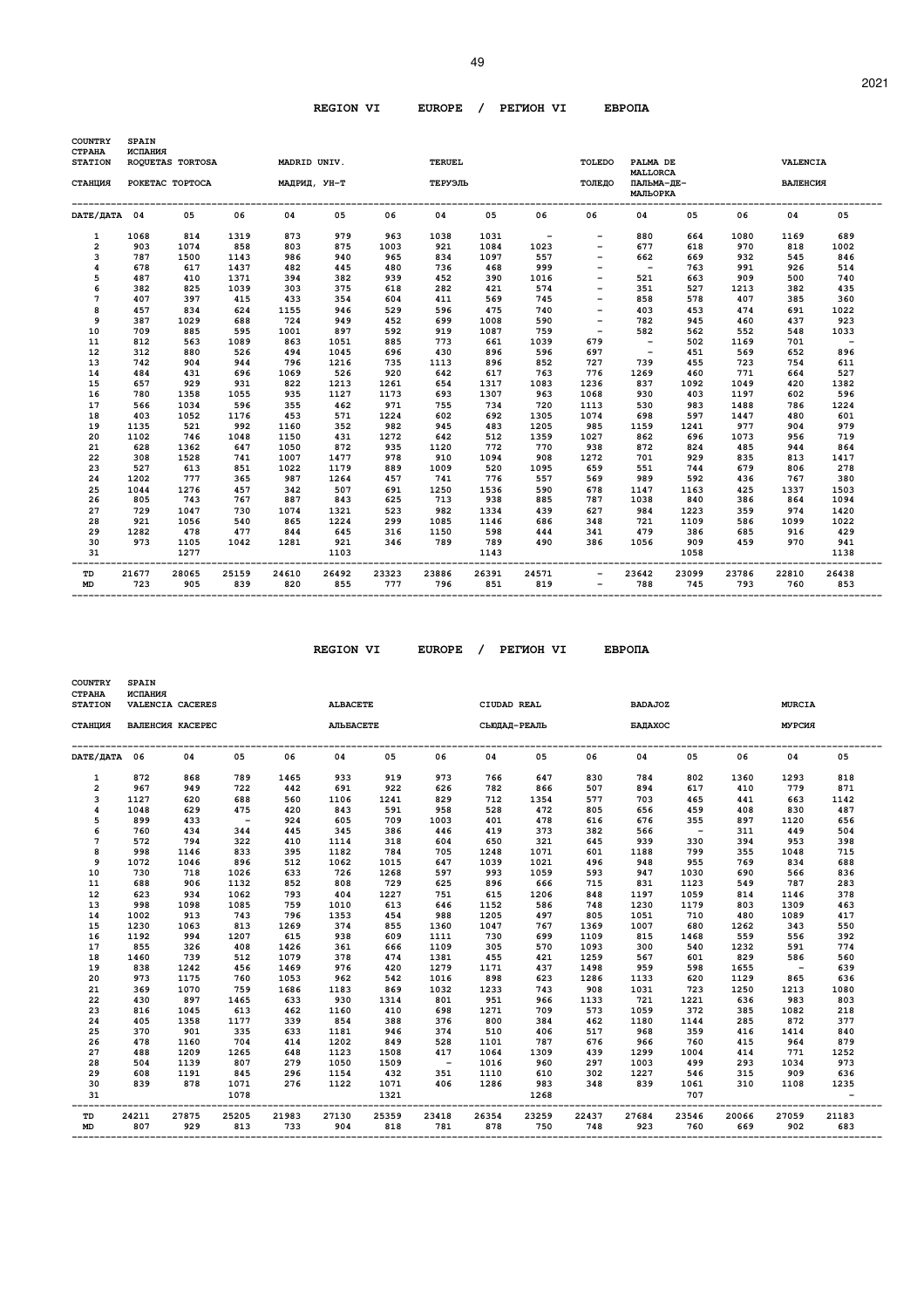50

| COUNTRY<br>СТРАНА       | SPAIN<br>ИСПАНИЯ |               |       |                          |               |       |       |       |                   |       |                   |       |                          |       |                |
|-------------------------|------------------|---------------|-------|--------------------------|---------------|-------|-------|-------|-------------------|-------|-------------------|-------|--------------------------|-------|----------------|
| <b>STATION</b>          | <b>MURCIA</b>    | CORDOBA ARPT  |       |                          | <b>HUELVA</b> |       |       |       | GRANADA / ARMILLA |       | <b>ARENOSILLO</b> |       |                          |       | ALMERIA ARPT   |
| СТАНЦИЯ                 | МУРСИЯ           | КОРДОВА, АЭР. |       |                          | УЭЛЬВА        |       |       |       | ГРАНАДА / АРМИЛЛА |       | АРЕНОСИЛЛО        |       |                          |       | АЛЬМЕРИЯ, АЭР. |
| DATE/ДАТА 06            |                  | 04            | 05    | 06                       | 04            | 05    | 06    | 04    | 05                | 06    | 04                | 05    | 06                       | 04    | 05             |
| 1                       | 757              | 778           | 578   | $\overline{\phantom{m}}$ | 1062          | 959   | 1040  | 788   | 729               | 532   | 1140              | 831   | 1114                     | 1025  | 421            |
| $\overline{\mathbf{2}}$ | 923              | 853           | 347   | $\overline{\phantom{a}}$ | 959           | 439   | 392   | 720   | 329               | 445   | 704               | 434   | 422                      | 491   | 362            |
| 3                       | 1191             | 644           | 1255  | 496                      | 787           | 1341  | 486   | 738   | 830               | 601   | 736               | 1381  | 487                      | 617   | 1263           |
| 4                       | 1115             | 623           | 406   | 924                      | 812           | 444   | 722   | 725   | 469               | 1211  | 711               | 467   | 927                      | 979   | 539            |
| 5                       | 987              | 648           | 702   | 858                      | 585           | 402   | 773   | 734   | 670               | 821   | 598               | 500   | 772                      | 958   | 721            |
| 6                       | 517              | 846           | 373   | 406                      | 851           | 314   | 387   | 707   | 392               | 382   | 884               | 377   | 441                      | 613   | 532            |
| 7                       | 531              | 840           | 325   | 339                      | 825           | 337   | 358   | 902   | 362               | 349   | 954               | 404   | 388                      | 894   | 460            |
| 8                       | 475              | 1012          | 958   | 359                      | 919           | 754   | 405   | 1125  | 862               | 447   | 1287              | 833   | 423                      | 964   | 618            |
| 9                       | 500              | 1095          | 884   | 653                      | 1179          | 909   | 624   | 882   | 836               | 730   | 1353              | 886   | 718                      | 879   | 606            |
| 10                      | 542              | 805           | 906   | 615                      | 869           | 1102  | 679   | 601   | 1105              | 563   | 1025              | 904   | $\sim$                   | 741   | 435            |
| 11                      | 767              | 541           | 500   | 670                      | 837           | 534   | 441   | 960   | 390               | 778   | 419               | 571   | 495                      | 511   | 481            |
| 12                      | 1046             | 960           | 912   | 578                      | 962           | 754   | 977   | 839   | 369               | 732   | 914               | 703   | 981                      | 870   | 402            |
| 13                      | 693              | 816           | 352   | 621                      | 718           | 426   | 550   | 1077  | 366               | 886   | 719               | 404   | 589                      | 842   | 442            |
| 14                      | 1135             | 1090          | 481   | 465                      | 1085          | 433   | 470   | 593   | 434               | 924   | 1010              | 452   | $-$                      | 399   | 483            |
| 15                      | 1380             | 605           | 351   | 1240                     | 970           | 291   | 1286  | 662   | 317               | 1238  | 1103              | 305   |                          | 582   | 638            |
| 16                      | 1193             | 564           | 410   | 769                      | 851           | 454   | 901   | 865   | 348               | 1073  | 921               | 430   | $\overline{\phantom{a}}$ | 821   | 627            |
| 17                      | 917              | $\sim$        | 747   | 942                      | 743           | 517   | 947   | 646   | 632               | 1355  | 863               | 506   | 1253                     | 1028  | 613            |
| 18                      | 1363             | 522           | 327   | 1155                     | 362           | 325   | 595   | 440   | 404               | 1151  | 419               | 339   | 634                      | 500   | 1029           |
| 19                      | 1137             | 1193          | 436   | 641                      | 460           | 341   | 913   | 1124  | 404               | 1101  | 857               | 368   | 698                      | 1257  | 537            |
| 20                      | 809              | 901           | 579   | $\overline{\phantom{0}}$ | 790           | 446   | 1413  | 789   | 640               | 631   | 657               | 458   | 1117                     | 791   | 542            |
| 21                      | 411              | 1199          | 581   | 448                      | 1251          | 550   | 1171  | 1286  | 815               | 344   | 1322              | 611   | 1137                     | 1268  | 990            |
| 22                      | 540              | 832           | 1150  | 809                      | 724           | 980   | 354   | 773   | 1055              | 359   | $\sim$            | 1208  | 359                      | 1105  | 911            |
| 23                      | 630              | 1053          | 591   | 354                      | 958           | 335   | 318   | 891   | 369               | 336   | $\sim$            | 356   | 345                      | 1072  | 260            |
| 24                      | 398              | 696           | 380   | 367                      | 1144          | 527   | 348   | 1061  | 502               | 410   | 1170              | 442   | 369                      | 999   | 521            |
| 25                      | 482              | 559           | 674   | 399                      | 878           | 418   | 364   | 993   | 624               | 427   | 845               | 492   | 394                      | 1353  | 794            |
| 26                      | 401              | 808           | 595   | 391                      | 1022          | 521   | 399   | 826   | 913               | 430   | 1332              | 593   | 435                      | 534   | 946            |
| 27                      | 417              | 659           | 989   | 444                      | 961           | 694   | 323   | 900   | 628               | 390   | 940               | 704   | 337                      | 886   | 533            |
| 28                      | 420              | 844           | 554   | 301                      | 921           | 560   | 307   | 1141  | 569               | 321   | 690               | 650   | 338                      | 681   | 1092           |
| 29                      | 681              | 944           | 426   | 320                      | 924           | 446   | 314   | 1249  | 629               | 328   | 717               | 459   | 333                      | 1039  | 643            |
| 30                      | 663              | 1240          | 1192  | 340                      | 958           | 1018  | 305   | 982   | 1384              | 353   | 779               | 1406  | 337                      | 743   | 1394           |
| 31                      |                  |               | 946   |                          |               | 1176  |       |       | 1123              |       |                   | 1242  |                          |       | 1018           |
| TD                      | 23021            | 25003         | 19907 | 17671                    | 26367         | 18747 | 18562 | 26019 | 19499             | 19648 | 26860             | 19716 | 18280                    | 25442 | 20853          |
| <b>MD</b>               | 767              | 833           | 642   | 589                      | 879           | 605   | 619   | 867   | 629               | 655   | 895               | 636   | 609                      | 848   | 673            |

 $REGION VI$  EUROPE / PETWOH VI

| <b>EBPOTA</b> |
|---------------|
|---------------|

| <b>ARPT</b><br>СТАНЦИЯ<br>АЛЬМЕРИЯ, МАЛАГА<br>АЭР.<br>DATE/ДАТА 06<br>06<br>04<br>05<br>836<br>1<br>706<br>597<br>580<br>$\overline{\mathbf{c}}$<br>628<br>787<br>345<br>482<br>982<br>666<br>3<br>972<br>1020<br>4<br>859<br>555<br>571<br>960<br>5<br>663<br>872<br>657<br>990<br>6<br>527<br>782<br>418<br>436<br>7<br>377<br>1135<br>353<br>419<br>8<br>865<br>966<br>780<br>619<br>9<br>569<br>991<br>1214<br>840<br>10<br>538<br>1042<br>894<br>737<br>861<br>361<br>723<br>11<br>718 |                                 |                                   |                                  |                                        |
|---------------------------------------------------------------------------------------------------------------------------------------------------------------------------------------------------------------------------------------------------------------------------------------------------------------------------------------------------------------------------------------------------------------------------------------------------------------------------------------------|---------------------------------|-----------------------------------|----------------------------------|----------------------------------------|
|                                                                                                                                                                                                                                                                                                                                                                                                                                                                                             | КАЛИС                           | КИРУНА                            | НОРРЧЕПИНГ                       | AEROLOG. STN<br>ВИСБЮ,<br>АЭРОЛОГ. СТ. |
|                                                                                                                                                                                                                                                                                                                                                                                                                                                                                             | 04<br>05<br>06                  | 04<br>05<br>06                    | 04<br>05<br>06                   | 04<br>05                               |
|                                                                                                                                                                                                                                                                                                                                                                                                                                                                                             | 730<br>409<br>960               | 1215<br>844<br>528                | 409<br>782<br>1093               | 371<br>480                             |
|                                                                                                                                                                                                                                                                                                                                                                                                                                                                                             | 613<br>371<br>443               | 1259<br>357<br>367                | 675<br>853<br>430                | 688<br>1163                            |
|                                                                                                                                                                                                                                                                                                                                                                                                                                                                                             | 642<br>538<br>1186              | 859<br>821<br>421                 | 407<br>973<br>439                | 290<br>1023                            |
|                                                                                                                                                                                                                                                                                                                                                                                                                                                                                             | 698<br>890<br>972               | 500<br>1280<br>849                | 450<br>981<br>803                | 398<br>831                             |
|                                                                                                                                                                                                                                                                                                                                                                                                                                                                                             | 501<br>479<br>806               | 538<br>605<br>648                 | 733<br>510<br>752                | 820<br>521                             |
|                                                                                                                                                                                                                                                                                                                                                                                                                                                                                             | 721<br>418<br>484               | 611<br>943<br>412                 | 497<br>938<br>462                | 283<br>1018                            |
|                                                                                                                                                                                                                                                                                                                                                                                                                                                                                             | 1021<br>425<br>369              | 827<br>960<br>1236                | 694<br>1013<br>1049              | 619<br>1103                            |
|                                                                                                                                                                                                                                                                                                                                                                                                                                                                                             | 625<br>1041<br>741              | 322<br>1146<br>967                | 619<br>476<br>1225               | 341<br>546                             |
|                                                                                                                                                                                                                                                                                                                                                                                                                                                                                             | 1160<br>1146<br>744             | 710<br>589<br>905                 | 595<br>724<br>708                | 906<br>625                             |
|                                                                                                                                                                                                                                                                                                                                                                                                                                                                                             | 523<br>928<br>750               | 427<br>1274<br>1066               | 869<br>401<br>1071               | 598<br>389                             |
|                                                                                                                                                                                                                                                                                                                                                                                                                                                                                             | 494<br>394<br>623               | 738<br>957<br>1047                | 628<br>1212<br>1032              | 548<br>690                             |
| 12<br>826<br>1261<br>347<br>718                                                                                                                                                                                                                                                                                                                                                                                                                                                             | 894<br>369<br>857               | 555<br>834<br>1302                | 855<br>520<br>1117<br>694        | 473<br>726                             |
| 13<br>789<br>345<br>776<br>1151                                                                                                                                                                                                                                                                                                                                                                                                                                                             | 678<br>366<br>712<br>945<br>593 | 711<br>412<br>1007<br>499         | 639<br>643<br>907                | 572<br>710<br>452<br>926               |
| 618<br>1124<br>658<br>781<br>14<br>15<br>1114<br>475<br>1276<br>363                                                                                                                                                                                                                                                                                                                                                                                                                         | 427<br>365<br>1267<br>1100      | 607<br>1113<br>939<br>843<br>1051 | 702<br>1232<br>570<br>981<br>860 | 662<br>1047                            |
| 16<br>1225<br>904<br>437<br>855                                                                                                                                                                                                                                                                                                                                                                                                                                                             | 921<br>393<br>889               | 568<br>818<br>1057                | 796<br>430<br>608                | 937<br>1060                            |
| 17<br>640<br>538<br>575<br>1299                                                                                                                                                                                                                                                                                                                                                                                                                                                             | 656<br>389<br>1265              | 461<br>1341<br>1128               | 817<br>925<br>706                | 742<br>888                             |
| 918<br>18<br>1274<br>506<br>618                                                                                                                                                                                                                                                                                                                                                                                                                                                             | 543<br>420<br>740               | 432<br>1047<br>868                | 647<br>1026<br>1096              | 662<br>568                             |
| 19<br>1238<br>963<br>1129<br>$\sim$ $-$                                                                                                                                                                                                                                                                                                                                                                                                                                                     | 525<br>372<br>590               | 561<br>1273<br>952                | 416<br>463<br>1099               | 494<br>380                             |
| 588<br>806<br>1352<br>481<br>20                                                                                                                                                                                                                                                                                                                                                                                                                                                             | 466<br>420<br>1075              | 459<br>1321<br>1073               | 412<br>1204<br>1068              | 418<br>388                             |
| 376<br>1097<br>882<br>449<br>21                                                                                                                                                                                                                                                                                                                                                                                                                                                             | 990<br>705<br>560               | 732<br>1301<br>864                | 645<br>898<br>932                | 534<br>485                             |
| 819<br>22<br>437<br>1146<br>372                                                                                                                                                                                                                                                                                                                                                                                                                                                             | 637<br>971<br>424               | 704<br>1205<br>916                | 931<br>665<br>1059               | 775<br>653                             |
| 464<br>1131<br>649<br>373<br>23                                                                                                                                                                                                                                                                                                                                                                                                                                                             | 1069<br>427<br>459              | 778<br>542<br>1137                | 860<br>787<br>1028               | 984<br>1203                            |
| 470<br>1173<br>24<br>480<br>432                                                                                                                                                                                                                                                                                                                                                                                                                                                             | 867<br>459<br>411               | 1217<br>891<br>1150               | 729<br>991<br>946                | 538<br>850                             |
| 25<br>475<br>785<br>653<br>451                                                                                                                                                                                                                                                                                                                                                                                                                                                              | 483<br>425<br>1020              | 569<br>1425<br>1123               | 901<br>881<br>764                | 748<br>1014                            |
| 26<br>459<br>1278<br>1308<br>$\overline{\phantom{0}}$                                                                                                                                                                                                                                                                                                                                                                                                                                       | 844<br>514<br>1137              | 1138<br>1266<br>1094              | 366<br>1063<br>1145              | 901<br>887                             |
| 778<br>27<br>471<br>506<br>$\overline{\phantom{0}}$                                                                                                                                                                                                                                                                                                                                                                                                                                         | 507<br>645<br>811               | 567<br>1197<br>934                | 1150<br>469<br>1202              | 870<br>1134                            |
| 28<br>442<br>1037<br>904<br>400                                                                                                                                                                                                                                                                                                                                                                                                                                                             | 864<br>672<br>396               | 1170<br>742<br>1112               | 863<br>513<br>596                | 882<br>1161                            |
| 29<br>499<br>1162<br>723<br>364                                                                                                                                                                                                                                                                                                                                                                                                                                                             | 1118<br>503<br>419              | 1175<br>1074<br>1200              | 839<br>482<br>616                | 408<br>1145                            |
| 488<br>1237<br>1371<br>740<br>30                                                                                                                                                                                                                                                                                                                                                                                                                                                            | 743<br>1384<br>448              | 1284<br>928<br>999                | 843<br>411<br>1113               | 466<br>348                             |
| 31<br>1067                                                                                                                                                                                                                                                                                                                                                                                                                                                                                  | 1141                            | 1185                              | 1249                             |                                        |
| 20831<br>27212<br>22332<br>20951<br>23824<br>TD<br>694<br>907<br>720<br>698<br>794<br><b>MD</b>                                                                                                                                                                                                                                                                                                                                                                                             |                                 |                                   |                                  | 1189                                   |

 **-------------------------------------------------------------------------------------------------------------------------------------------------**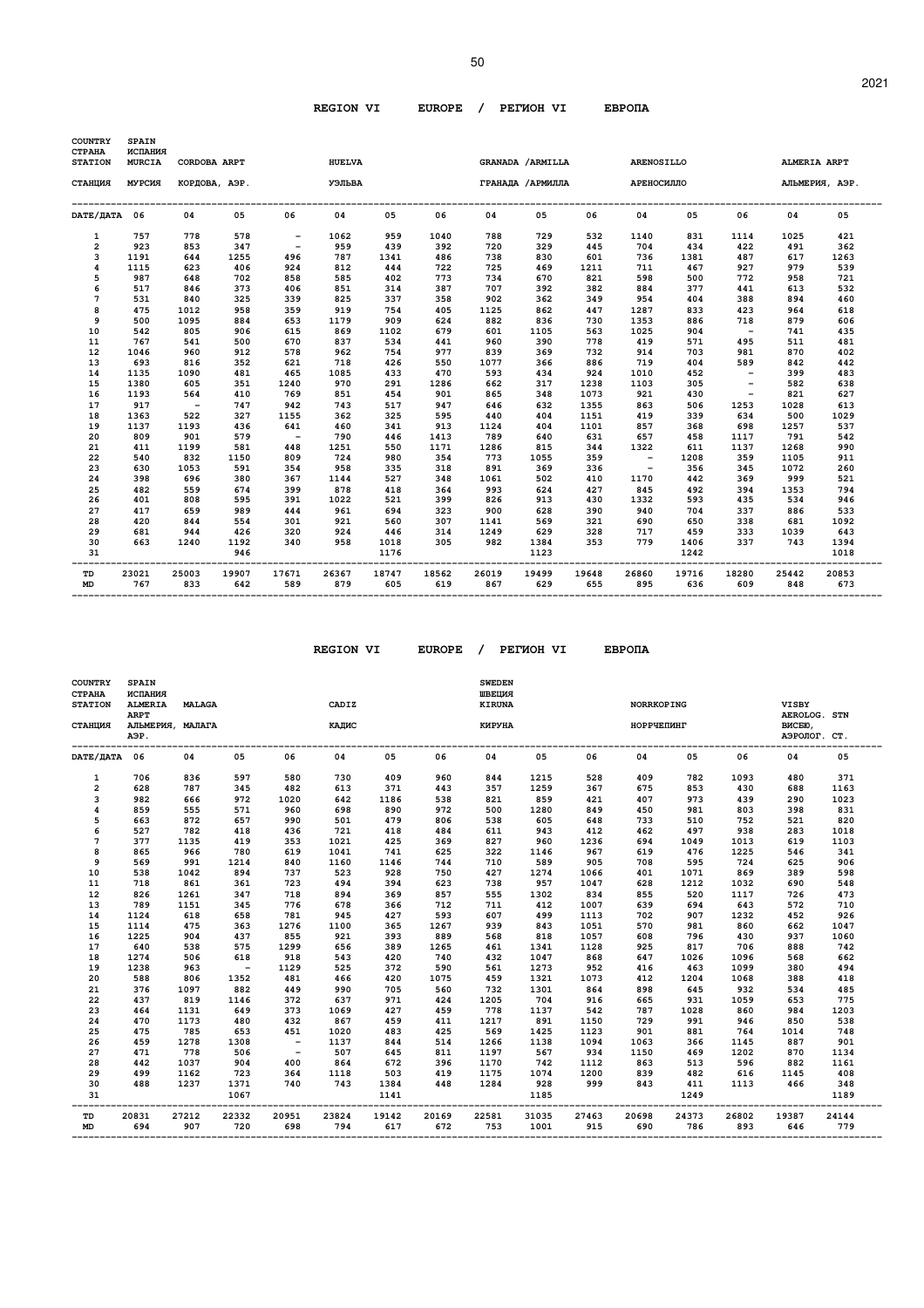| <b>CTPAHA</b><br>STATION VISBY | ШВЕЦИЯ<br>AEROLOG. STN | <b>УКРАИНА</b> | UKRAINE<br>KIEV / BORISPOL |                          | <b>ODESSA</b>            |       |       |
|--------------------------------|------------------------|----------------|----------------------------|--------------------------|--------------------------|-------|-------|
| СТАНЦИЯ ВИСБЮ,                 | АЭРОЛОГ. СТ.           |                | КИЕВ / БОРИСПОЛЬ           |                          | ОДЕССА                   |       |       |
| DATE/ДАТА 06                   |                        | 04             | 05                         | 06                       | 04                       | 05    | 06    |
| 1                              | 995                    |                |                            |                          |                          |       |       |
| $\overline{\mathbf{2}}$        | 685                    |                |                            |                          |                          |       |       |
| 3                              | 731                    |                | $\qquad \qquad$            |                          | $\qquad \qquad$          |       |       |
| 4                              | 679                    |                |                            |                          |                          |       |       |
| 5                              | 458                    |                |                            |                          |                          |       |       |
| 6                              | 789                    |                |                            |                          |                          |       |       |
| 7                              | 456                    |                |                            |                          |                          |       |       |
| 8                              | 600                    |                |                            |                          |                          |       |       |
| 9                              | 631                    |                |                            |                          | $\overline{\phantom{0}}$ |       |       |
| 10                             | 852                    |                |                            |                          |                          |       |       |
| ${\bf 11}$                     | 461                    |                |                            |                          |                          |       |       |
| 12                             | 806                    |                |                            |                          | $\overline{\phantom{0}}$ |       |       |
| 13                             | 387                    |                |                            |                          |                          |       |       |
| 14                             | 442                    |                |                            |                          |                          |       |       |
| 15                             | 443                    |                |                            |                          |                          |       |       |
| 16                             | 439                    |                |                            |                          |                          |       |       |
| 17                             | 434                    |                |                            |                          |                          |       |       |
| 18                             | 527                    |                |                            |                          |                          |       |       |
| 19                             | 691                    |                |                            |                          |                          |       |       |
| 20                             | 832                    |                |                            |                          |                          |       |       |
| 21                             | 1285                   |                |                            |                          |                          |       |       |
| 22                             | 995                    |                |                            |                          |                          |       |       |
| 23                             | 1311                   |                |                            |                          |                          |       |       |
| 24                             | 949                    |                |                            |                          |                          |       |       |
| 25                             | 881                    |                |                            |                          |                          |       |       |
| 26                             | 1250                   |                |                            |                          |                          |       |       |
| 27                             | 449                    |                |                            |                          |                          |       |       |
| 28                             | 600                    |                |                            |                          |                          |       |       |
| 29                             | 474                    |                |                            |                          |                          |       |       |
| 30                             | 855                    |                |                            | $\overline{\phantom{0}}$ | $\overline{\phantom{0}}$ |       |       |
| 31                             |                        |                |                            |                          |                          |       |       |
| TD                             | 21387                  | 34000          | 45900                      | 48500                    | 20900                    | 24700 | 24600 |
| MD                             | 713                    | 1133           | 1481                       | 1617                     | 697                      | 797   | 820   |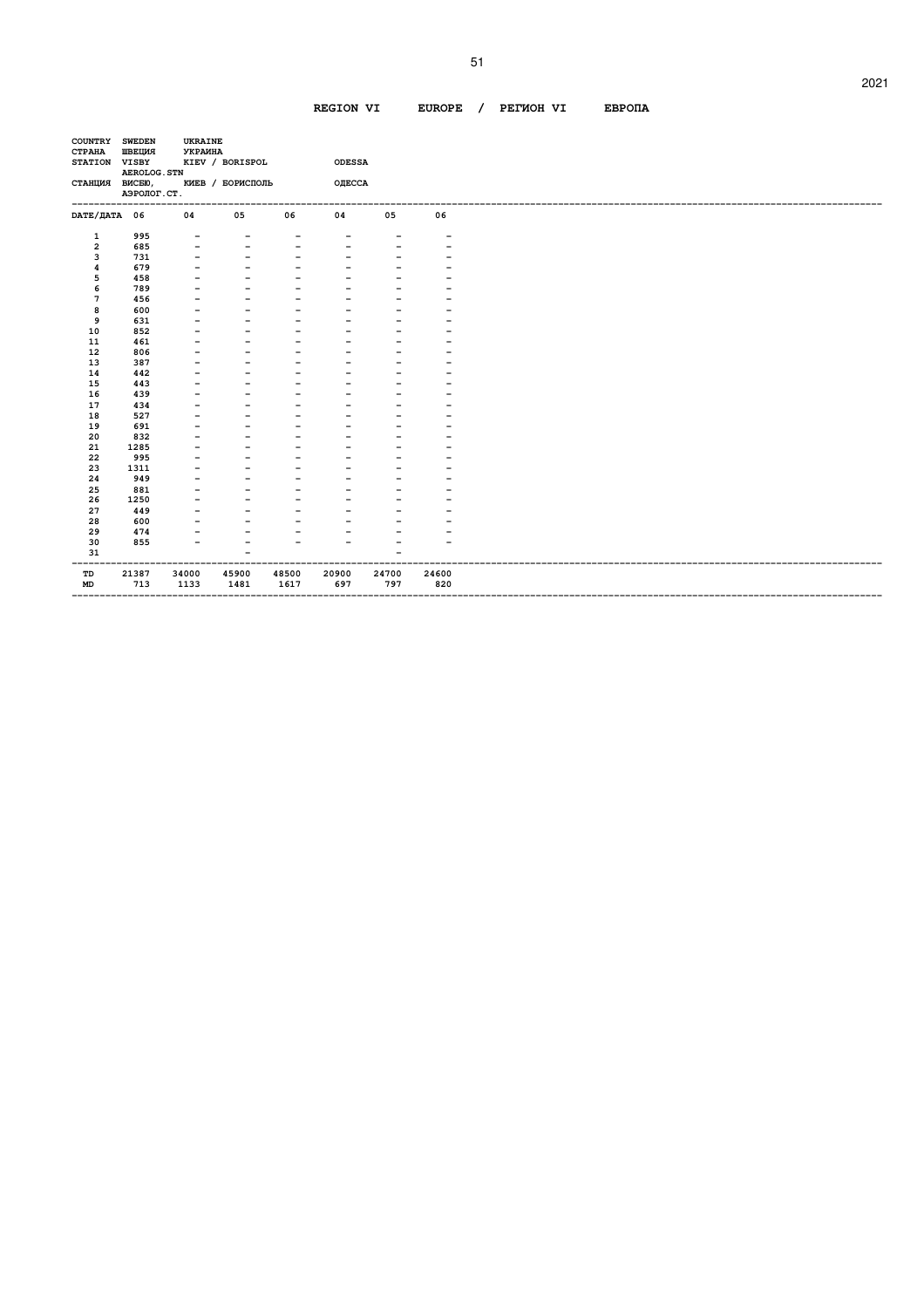### **TABLE III. DAILY AND MONTHLY TOTALS OF RADIATION BALANCE (J cm-2)**

### **ТАБЛИЦА III. СУТОЧНЫЕ И МЕСЯЧНЫЕ СУММЫ РАДИАЦИОННОГО БАЛАНСА (Дж.см-2)**

 **REGION II ASIA / PEГИOH II AЗИЯ** 

| <b>COUNTRY</b><br><b>CTPAHA</b><br><b>STATION</b> | <b>RUSSIA</b><br>POCCMR<br>OIMYAKON |              |              | YAKUTSK         |              |               |              | <b>EKATERINBURG</b>      |               | <b>OMSK</b>              |               |               | <b>SAMARA</b> |               |               |
|---------------------------------------------------|-------------------------------------|--------------|--------------|-----------------|--------------|---------------|--------------|--------------------------|---------------|--------------------------|---------------|---------------|---------------|---------------|---------------|
| СТАНЦИЯ                                           | ОЙМЯКОН                             |              |              | <b>ЯКУТСК</b>   |              |               |              | ЕКАТЕРИНБУРГ             |               | <b>OMCK</b>              |               |               | CAMAPA        |               |               |
| DATE/ JATA 04                                     |                                     | 05           | 06           | 04              | 05           | 06            | 04           | 05                       | 06            | 04                       | 05            | 06            | 04            | 05            | 06            |
| $\mathbf{1}$                                      | $-77$                               | 910          | 635          | $-56$           | 804          | 772           | 128          | 903                      | 1361          | 184                      | 1421          | 971           | 385           | 182           | 1481          |
| $\overline{2}$                                    | 39                                  | 875          | 786          | $-88$           | 1108         | 1490          | 46           | $\sim$ $-$               | 956           | 87                       | 1484          | 1717          | 423           | 953           | 1135          |
| 3                                                 | 25                                  | 852          | 1040         | $-55$           | 935          | 1401          | 234          | 1159                     | 994           | 364                      | 339           | 1530          | 363           | 1156          | 252           |
| 4                                                 | 46                                  | 724          | 1202         | 35              | 1081         | 1349          | 174          | 1032                     | $\sim$ $-$    | 348                      | 1480          | 789           | 76            | 1151          | 158           |
| 5                                                 | 131                                 | 670          | 1093         | $-33$           | 509          | 1272          | 60           | 996                      | 1308          | 129                      | 1092          | 1716          | 551           | 760           | 1573          |
| 6                                                 | 64                                  | 801          | 903          | $-13$           | 742          | 607           | 153          | 759                      | 1326          | 480                      | 1346          | 1777          | 73            | 1203          | 1392          |
| $7\phantom{.0}$                                   | 61                                  | 722          | 425          | 70              | 973          | 906           | 230          | 1098                     | 1186          | 625                      | 1465          | 1807          | 571           | 1163          | 972           |
| 8                                                 | 32                                  | 629          | 1233         | 157             | 630          | 1223          | 97           | 870                      | $\sim$ $-$    | 448                      | 1530          | 1417          | 870           | 1273          | 1336          |
| 9                                                 | 85                                  | 852          | 478          | 31              | 947          | 1230          | 641          | 811                      | 860           | $\overline{\phantom{a}}$ | 1315          | 1746          | 474           | 952           | 1441          |
| 10                                                | 112                                 | 805          | 885          | 10              | 980          | 1342          | $\sim$ $-$   | 1058                     | 635           | 925                      | 1394          | 1465          | 936           | 1051          | 961           |
| 11                                                | 119                                 | 472          | 1151         | $-42$           | 928          | 1356          | 733          | 931                      | 1198          | 1208                     | 1655          | 1292          | 677           | 727           | 1254          |
| 12                                                | 65                                  | 526          | 1175         | $-6$            | 827          | 1178          | 563          | 1187                     | 1260          | 1166                     | 1070          | 1539          | 907           | 1036          | 740           |
| 13                                                | 43                                  | 383          | 997          | $-69$           | 1200         | 423           | 854          | 1221                     | 1231          | 1299                     | 613           | 1201          | 969           | 677           | 1193          |
| 14                                                | 82                                  | 1087         | 528          | $-88$           | 1221         | 1280          | 839          | 1152                     | 912           | 1171                     | 1678          | 1694          | 922           | 1225          | 1246          |
| 15                                                | 140                                 | 858          | 935          | $-71$           | 1239         | 793           | 878          | 1056                     | 789           | 1234                     | 1424          | 1846          | $\sim$        | 1245          | 1183          |
| 16                                                | 62                                  | 622          | 1102         | $-100$          | 1083         | 1077          | $\sim$       | 1037                     | 1066          | 1169                     | 1372          | 1728          | 959           | 1185          | 1471          |
| 17                                                | 81                                  | 856          | 1344         | $-160$          | 333          | 1208          | 840          | $\sim$ $-$               | $\sim$ $-$    | 1245                     | 1563          | 1483          | 967           | 1234          | 1361          |
| 18                                                | 120                                 | 681          | 1266         | $-111$          | 739          | 899           | 582          | $\overline{\phantom{a}}$ | 1121          | 507                      | 1237          | 1328          | 893           | 1338          | 1463          |
| 19                                                | 437                                 | 820          | 1274         | $-97$           | 952          | 1181          | 798          | $\sim$ $-$               | 592           | 1284                     | 1341          | 1418          | 602           | 1322          | 1556          |
| 20                                                | 168                                 | 590          | 990          | $-35$           | 999          | 1163          | 832          | 1205                     | 1410          | 1288                     | 1553          | 621           | 1076          | 688           | 1610          |
| 21                                                | $-57$                               | 662          | 1074         | $-15$           | 992          | 1078          | 862          | 1226                     | 1411          | 1297                     | 1252          | 441           | 383           | 1332          | $\sim$ $-$    |
| 22                                                | 47                                  | 450          | 812          | $-39$           | 1017         | 1196          | 483          | 1202                     | 1016          | 1285                     | 1791          | 1617          | 642           | 1225          | 1605          |
| 23                                                | 125                                 | 645          | 1020         | $-87$           | 1262         | 914           | 529          | 629                      | $\sim$ $-$    | 1248                     | 1789          | 1141          | 913           | 1011          | 1432          |
| 24                                                | $-129$                              | 1118         | 1235         | $-71$           | 474          | 565           | 508          | 1236                     | 838           | 1335                     | 1478          | 1627          | 266           | 632           | 1060          |
| 25                                                | 207                                 | 756          | 1177         | 129             | 710          | 1170          | 627          | 1182                     | 964           | 1082                     | 1856          | 1032          | 756           | 1215          | 1468          |
| 26                                                | 576                                 | 1130         | 979          | 87              | 1287         | 1087          | 506          | 1061                     | 865           | 998                      | 1537          | 1544          | 1139          | 1354          | 1540          |
| 27                                                | 825                                 | 725          | 1083         | 114             | 556          | 1028          | 868          | 689                      | 868           | 521                      | 826           | 1442          | 202           | 1373          | 1602          |
| 28                                                | 789                                 | 648          | 994          | 59              | 1069         | 1058          | 846          | 1176                     | 1240          | 1075                     | 1411          | 1552          | 1124          | 1349          | 1561          |
| 29                                                | 437                                 | 451          | 1074         | 78              | 951          | 918           | 343          | 1209                     | 1289          | 1055                     | 1556          | 1925          | 1246          | 572           | 1156          |
| 30<br>31                                          | 936                                 | 714<br>1267  | 870          | 42              | 699<br>1087  | 1023          | 545          | 867<br>233               | 1265          | 1200                     | 1633<br>1066  | 1457          | 1221          | 1280<br>741   | 1358          |
| тQ<br><b>MQ</b>                                   | 5591<br>186                         | 23301<br>752 | 29760<br>992 | $-424$<br>$-14$ | 28334<br>914 | 32187<br>1073 | 15856<br>529 | 31212<br>1007            | 32263<br>1075 | 26260<br>875             | 42567<br>1373 | 42863<br>1429 | 21296<br>710  | 32605<br>1052 | 37821<br>1261 |

 **COUNTRY RUSSIA** 

 $REGION II$  ASIA / PETWOH II A

| азия |  |
|------|--|
|------|--|

| <b>POCCMA</b> |                                                                                |                            |                            |                                           |                                                                        |
|---------------|--------------------------------------------------------------------------------|----------------------------|----------------------------|-------------------------------------------|------------------------------------------------------------------------|
|               |                                                                                |                            |                            |                                           |                                                                        |
|               |                                                                                |                            |                            |                                           |                                                                        |
|               |                                                                                |                            |                            |                                           |                                                                        |
|               |                                                                                |                            |                            |                                           |                                                                        |
|               |                                                                                |                            |                            |                                           | 06                                                                     |
|               |                                                                                |                            |                            |                                           |                                                                        |
| 862           | 416                                                                            | 284                        | 346                        | 243                                       | 1705                                                                   |
| 846           | 616                                                                            | 1589                       | 943                        | 690                                       | 685                                                                    |
| 660           | 855                                                                            | 1717                       | 652                        | 255                                       | 977                                                                    |
| 919           | 1012                                                                           | 1733                       | 834                        | 948                                       | 377                                                                    |
| 656           | 464                                                                            | 1126                       | 992                        | 544                                       | 1373                                                                   |
| 885           | 622                                                                            | 209                        | 1034                       | 755                                       | 906                                                                    |
| 975           | 750                                                                            | 812                        | 965                        | 1168                                      | 1830                                                                   |
| 827           | 707                                                                            | 1152                       | 263                        | 512                                       | 1505                                                                   |
| 758           | 740                                                                            | 1619                       | 672                        | 439                                       | 1728                                                                   |
| 470           | 778                                                                            | 1602                       | 1082                       | 1036                                      | 1649                                                                   |
| 1075          | 1093                                                                           | 336                        | 1069                       | 1298                                      | 1761                                                                   |
|               |                                                                                |                            |                            | 1377                                      | 492                                                                    |
| 506           | 758                                                                            | 267                        | 497                        | 494                                       | 1556                                                                   |
| 692           | 1529                                                                           | 1263                       | 1234                       | 1369                                      | 1530                                                                   |
| 338           | 1153                                                                           | 540                        | 738                        | 592                                       | 1702                                                                   |
| 1061          | 758                                                                            | 71                         | 779                        | 1156                                      | 1586                                                                   |
| 1008          | 495                                                                            | 1241                       | 77                         | 1231                                      | 1572                                                                   |
| 915           | 711                                                                            | 1643                       | 291                        | 1559                                      | 1730                                                                   |
| 1197          | 661                                                                            | 1387                       | 426                        | 1573                                      | 939                                                                    |
| 376           | 202                                                                            | 1547                       | 313                        | 1506                                      | 1690                                                                   |
| $\sim$        | 494                                                                            | 1422                       | 433                        | 1526                                      | 1740                                                                   |
| 240           | 1227                                                                           | 471                        | 1069                       | 1191                                      | 1311                                                                   |
| 623           | $\sim$ $-$                                                                     | 1501                       | 1200                       | 1468                                      | 1757                                                                   |
| 294           | 1170                                                                           | 460                        | 623                        | 787                                       | 1815                                                                   |
| 411           | 421                                                                            | 1551                       | 754                        | 570                                       | 1275                                                                   |
| 606           | 565                                                                            | 806                        | 892                        | 965                                       | 390                                                                    |
| 581           | 1274                                                                           | 282                        | 1267                       | 1708                                      | 995                                                                    |
| 1420          | 1026                                                                           | 257                        | 401                        | 667                                       | 1236                                                                   |
| 365           | 1220                                                                           | 726                        | 1218                       | 405                                       | 551                                                                    |
| 971           | 678                                                                            | 302                        | 311                        | 808                                       | 1104                                                                   |
|               | 613                                                                            |                            |                            | 646                                       |                                                                        |
|               |                                                                                |                            |                            |                                           |                                                                        |
|               |                                                                                |                            |                            |                                           | 39467                                                                  |
|               |                                                                                |                            |                            |                                           | 1316                                                                   |
|               | <b>IRKUTSK</b><br><b><i>MPKYTCK</i></b><br>DATE/ДАТА 04<br>755<br>22026<br>734 | 05<br>1014<br>24823<br>801 | 06<br>1242<br>29158<br>972 | <b>ЮЖНО-</b><br>04<br>238<br>21613<br>720 | YUZHNO-<br><b>SAKHALINSK</b><br><b>САХАЛИНСК</b><br>05<br>29486<br>951 |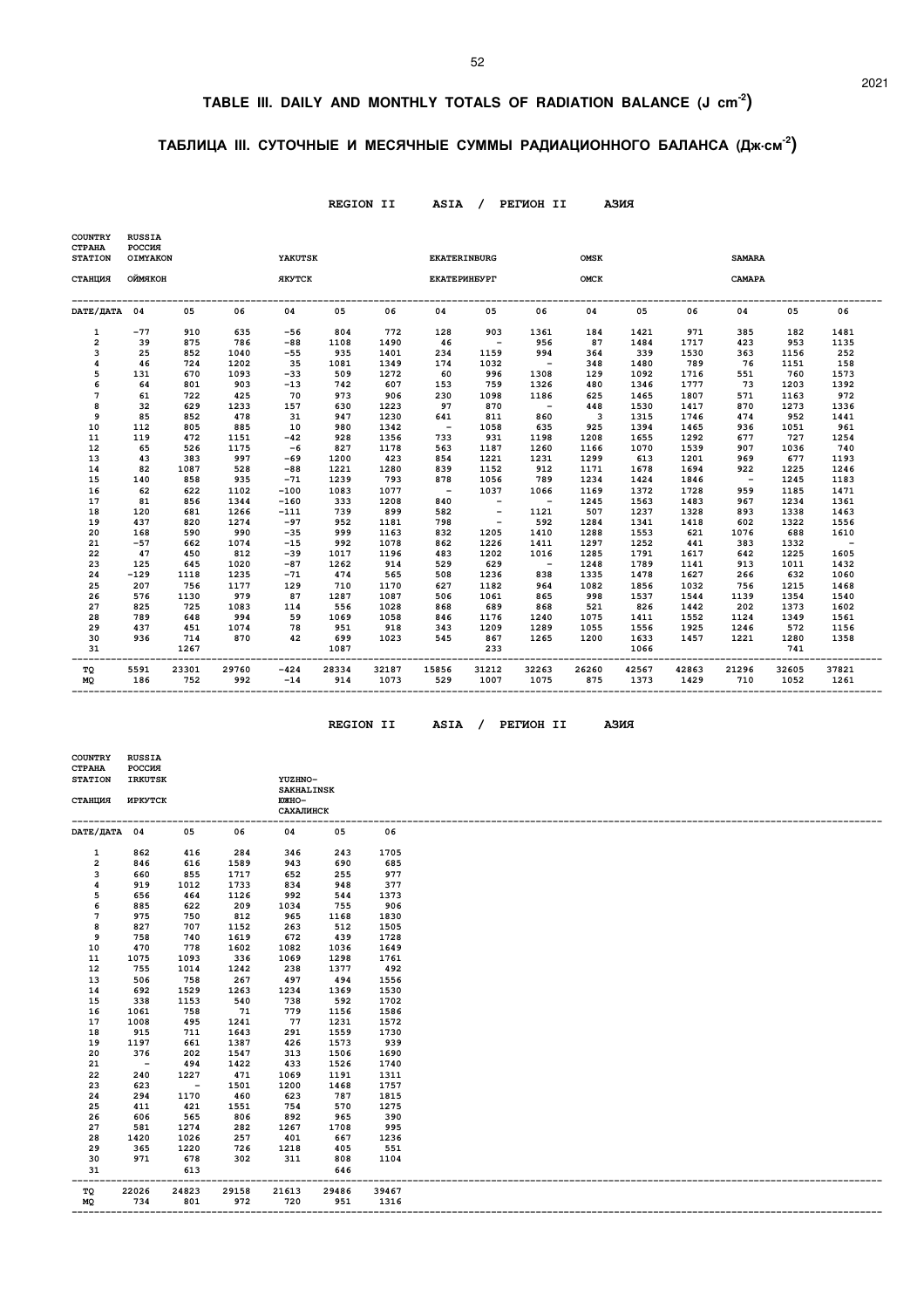| <b>COUNTRY</b><br><b>CTPAHA</b><br><b>STATION</b> | <b>RUSSIA</b><br><b>POCCMA</b><br>MOSCOW / | PODMOSKOVNAYA |       | MOSCOW UNIV. |              |       | <b>UKRAINE</b><br><b>УКРАИНА</b> | KIEV / BORISPOL  |       | <b>ODESSA</b>            |       |       |  |
|---------------------------------------------------|--------------------------------------------|---------------|-------|--------------|--------------|-------|----------------------------------|------------------|-------|--------------------------|-------|-------|--|
| <b>СТАНЦИЯ</b>                                    | MOCKBA /<br>ПОДМОСКОВНАЯ                   |               |       |              | MOCKBA, YH-T |       |                                  | КИЕВ / БОРИСПОЛЬ |       | ОДЕССА                   |       |       |  |
| <b>DATE/ДАТА</b>                                  | 04                                         | 05            | 06    | 04           | 05           | 06    | 04                               | 05               | 06    | 04                       | 05    | 06    |  |
| 1                                                 | 201                                        | 1084          | 1231  | 252          | 1022         | 1132  |                                  |                  |       | -                        |       |       |  |
| 2                                                 | 290                                        | 627           | 1224  | 188          | 742          | 1084  |                                  |                  |       | -                        |       |       |  |
| 3                                                 | 430                                        | 381           | 1546  | 483          | 334          | 1363  |                                  |                  |       |                          |       |       |  |
| 4                                                 | 579                                        | 652           | 1621  | 498          | 666          | 1386  |                                  |                  |       |                          |       |       |  |
| 5                                                 | 472                                        | 865           | 1334  | 451          | 939          | 1047  |                                  |                  |       |                          |       |       |  |
| 6                                                 | 526                                        | 514           | 727   | 617          | 784          | 864   |                                  |                  |       |                          |       |       |  |
| 7                                                 | 529                                        | 861           | 895   | 460          | 981          | 895   |                                  |                  |       |                          |       |       |  |
| 8                                                 | 3                                          | 80            | 789   | 247          | 65           | 701   |                                  |                  |       |                          |       |       |  |
| 9                                                 | 668                                        | 234           | 538   | 637          | 280          | 521   |                                  |                  |       |                          |       |       |  |
| 10                                                | 763                                        | 1353          | 259   | 687          | 1096         | 167   |                                  |                  |       | $\overline{\phantom{0}}$ |       |       |  |
| 11                                                | 808                                        | 1329          | 276   | 659          | 1144         | 231   |                                  |                  |       |                          |       |       |  |
| 12                                                | 502                                        | 479           | 846   | 530          | 560          | 720   |                                  |                  |       |                          |       |       |  |
| 13                                                | 719                                        | 807           | 1272  | 705          | 836          | 1415  |                                  |                  |       | $\overline{\phantom{0}}$ |       |       |  |
| 14                                                | 743                                        | 889           | 1336  | 659          | 1071         | 1398  |                                  |                  |       |                          |       |       |  |
| 15                                                | 523                                        | 690           | 1295  | 743          | 1133         | 1091  |                                  |                  |       |                          |       |       |  |
| 16                                                | 585                                        | 1167          | 1564  | 818          | 1218         | 1496  |                                  |                  |       |                          |       |       |  |
| 17                                                | 726                                        | 1376          | 1519  | 1138         | 1230         | 1475  |                                  |                  |       |                          |       |       |  |
| 18                                                | 676                                        | 1262          | 1515  | 920          | 1114         | 1465  |                                  |                  |       |                          |       |       |  |
| 19                                                | 629                                        | 1068          | 1546  | 719          | 1272         | 1482  |                                  |                  |       |                          |       |       |  |
| 20                                                | 499                                        | 717           | 1567  | 612          | 732          | 1482  |                                  |                  |       |                          |       |       |  |
| 21                                                | 224                                        | 524           | 1448  | 224          | 653          | 1550  |                                  |                  |       |                          |       |       |  |
| 22                                                | 703                                        | 1199          | 1466  | 859          | 1314         | 1442  |                                  |                  |       |                          |       |       |  |
| 23                                                | 573                                        | 904           | 1500  | 408          | 1165         | 1410  |                                  |                  |       |                          |       |       |  |
| 24                                                | 176                                        | 1222          | 1525  | 275          | 1105         | 1437  |                                  |                  |       |                          |       |       |  |
| 25                                                | 490                                        | 1361          | 1176  | 576          | 1265         | 1109  |                                  |                  |       |                          |       |       |  |
| 26                                                | 633                                        | 1242          | 1504  | 802          | 1305         | 1505  |                                  |                  |       |                          |       |       |  |
| 27                                                | 172                                        | 630           | 1284  | 187          | 544          | 1203  |                                  |                  |       |                          |       |       |  |
| 28                                                | 441                                        | 747           | 782   | 963          | 820          | 812   |                                  |                  |       |                          |       |       |  |
| 29                                                | 758                                        | 256           | 446   | 876          | 349          | 499   |                                  |                  |       |                          |       |       |  |
| 30                                                | 256                                        | 829           | 606   | 375          | 984          | 667   |                                  |                  |       | $\overline{a}$           |       |       |  |
| 31                                                |                                            | 762           |       |              | 882          |       |                                  |                  |       |                          |       |       |  |
| тQ                                                | 15297                                      | 26111         | 34637 | 17568        | 27605        | 33049 | 18400                            | 33300            | 41000 | 17400                    | 31500 | 31300 |  |
| <b>MQ</b>                                         | 510                                        | 842           | 1155  | 586          | 890          | 1102  | 613                              | 1074             | 1367  | 580                      | 1016  | 1043  |  |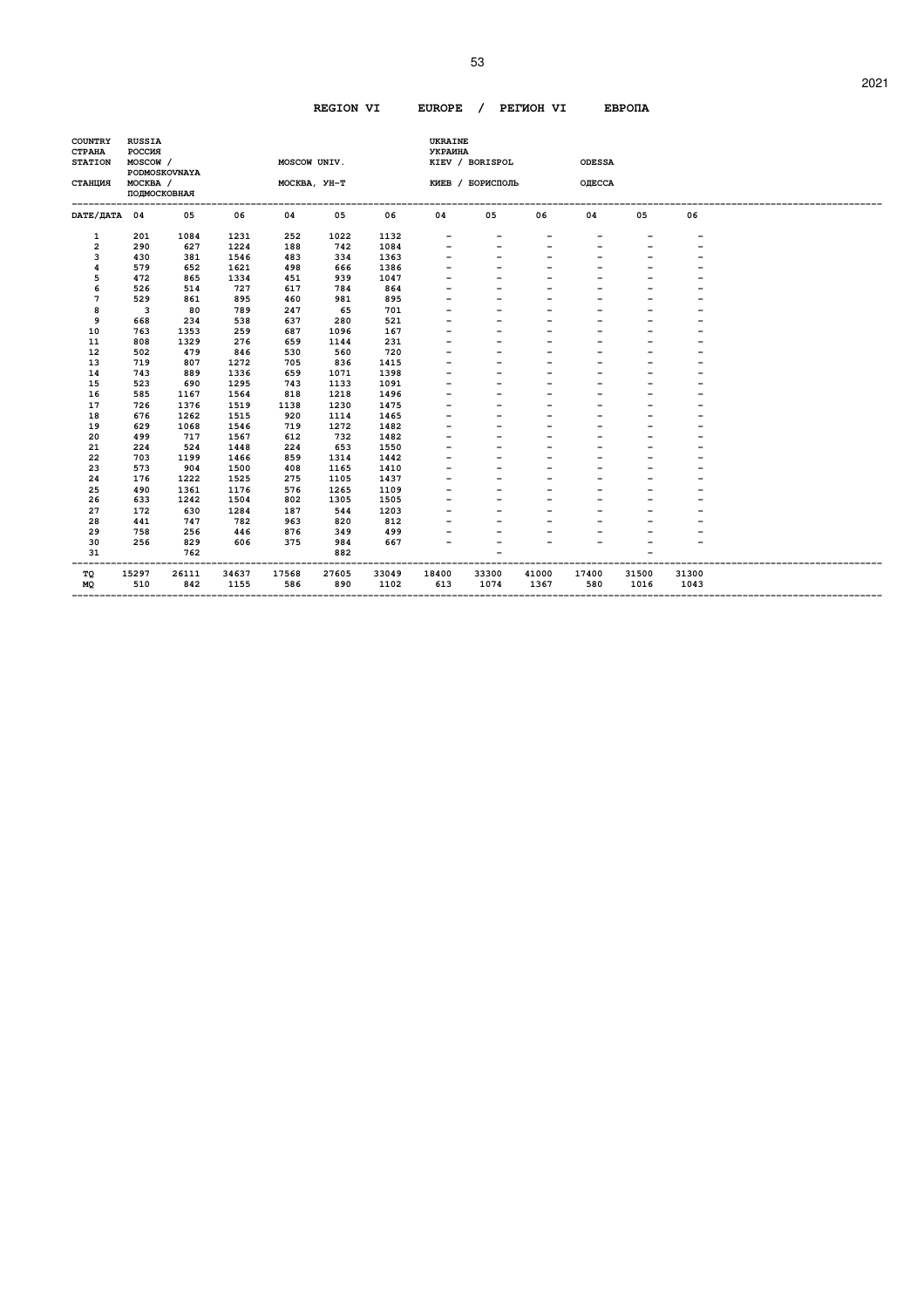# **TABLE IV. MONTHLY MEANS OF HOURLY TOTALS OF GLOBAL RADIATION (J cm-2)**

### **ТАБЛИЦА IV. СРЕДНИЕ ЗА МЕСЯЦ ЧАСОВЫЕ СУММЫ СУММАРНОЙ РАДИАЦИИ (Дж.см-2)**

| MONTH                           |                                |                    |                            |                            |                                      |                                   |                   |                                  |            |                   |                                   | HOUR / ЧАС      |                   |                                            |                    |                                                                                          |                 |                                           |                                               |                          |                            |                            |                  | $\mathbf{I}$                     |                      |
|---------------------------------|--------------------------------|--------------------|----------------------------|----------------------------|--------------------------------------|-----------------------------------|-------------------|----------------------------------|------------|-------------------|-----------------------------------|-----------------|-------------------|--------------------------------------------|--------------------|------------------------------------------------------------------------------------------|-----------------|-------------------------------------------|-----------------------------------------------|--------------------------|----------------------------|----------------------------|------------------|----------------------------------|----------------------|
| MECAII  ----------------------- | 01 02 03 04 05<br>$\mathbf{1}$ |                    |                            |                            |                                      | 06                                | 07                | 08                               | 09         |                   | 10 11 12 13                       | --------------- |                   | 14 15                                      |                    |                                                                                          | 16 17           | 18                                        | 19                                            |                          | 20 21                      | 22                         | 23               | --------  <br>24<br>$\Box$       | МG                   |
|                                 |                                |                    |                            |                            |                                      |                                   |                   |                                  |            |                   |                                   |                 |                   |                                            |                    |                                                                                          |                 |                                           |                                               |                          |                            |                            |                  |                                  | -------------        |
|                                 |                                |                    |                            |                            |                                      |                                   |                   | <b>REGION I</b>                  |            |                   | <b>AFRICA</b>                     |                 | $\sqrt{2}$        | <b>PETMOH I</b>                            |                    |                                                                                          |                 | АФРИКА                                    |                                               |                          |                            |                            |                  |                                  |                      |
|                                 |                                |                    | <b>ALGERIA</b><br>АЛЖИР    |                            |                                      |                                   |                   |                                  |            |                   |                                   |                 |                   |                                            |                    |                                                                                          |                 |                                           |                                               |                          |                            |                            |                  |                                  |                      |
|                                 |                                | <b>TAMANRASSET</b> |                            |                            |                                      | TAMAHPACCET                       |                   |                                  |            |                   |                                   |                 |                   |                                            |                    |                                                                                          |                 |                                           |                                               |                          |                            |                            |                  |                                  |                      |
| 04                              |                                | 0                  | 0                          | 0                          | 0                                    |                                   |                   |                                  |            |                   |                                   |                 |                   | 9 73 166 256 325 373 387 369 321 246 165   |                    |                                                                                          | 86              | 18                                        | 0                                             | 0                        | 0                          | 0                          | 0                | 0                                | 2794                 |
|                                 |                                |                    | MADEIRA<br>МАДЕЙРА         |                            |                                      |                                   |                   |                                  |            |                   |                                   |                 |                   |                                            |                    |                                                                                          |                 |                                           |                                               |                          |                            |                            |                  |                                  |                      |
|                                 |                                |                    | PORTO SANTO ARPT           |                            |                                      |                                   | ПОРТУ-САНТУ, АЭР. |                                  |            |                   |                                   |                 |                   |                                            |                    |                                                                                          |                 |                                           |                                               |                          |                            |                            |                  |                                  |                      |
| 04<br>05                        | 0                              | 0                  | 0                          | 0                          | 0                                    | 2<br>9                            | 32<br>55          |                                  | 93 158     | 212               | 246                               | 296             | 307               | 281                                        | 235                | 173                                                                                      | 106             | 45<br>70                                  | 5                                             | 0                        | 0                          | 0                          | 0                | 0                                | 2197                 |
| 06                              | 0<br>0                         | 0<br>0             | 0<br>0                     | 0<br>0                     | 0<br>0                               | 10                                |                   | 118 179                          |            |                   | 235 290<br>43 100 157 225 267 304 | 317             | 320               | 309                                        | 260                | 203<br>308 283 247 216 137                                                               | 132             | 76                                        | 15<br>22                                      | 0<br>1                   | $\mathbf 0$<br>$\mathbf 0$ | $\mathbf 0$<br>$\mathbf 0$ | 0<br>0           | $\mathbf 0$<br>$\mathbf 0$       | 2514<br>2396         |
|                                 |                                |                    | FUNCHAL OBS.               |                            |                                      | ФУНШАЛ, ОБС.                      |                   |                                  |            |                   |                                   |                 |                   |                                            |                    |                                                                                          |                 |                                           |                                               |                          |                            |                            |                  |                                  |                      |
| 04<br>05                        | 0<br>0                         | 0<br>0             | 0<br>0                     | 0<br>0                     | 0<br>0                               | 1<br>5                            | 29                | 87<br>56 134                     | 167<br>191 | 238               | 212 243<br>271                    | 247<br>277      | 251<br>274        | 237                                        | 232 184 142<br>186 | 154                                                                                      | 86<br>107       | 35<br>55                                  | 3<br>10                                       | 0<br>0                   | 0<br>0                     | 0<br>0                     | 0<br>0           | 0<br>0                           | 1918<br>2194         |
| 06                              | 0                              | 0                  | 0                          | 0                          | 0                                    | 6                                 | 47                | 113                              | 168        | 202               | 223                               | 227             | 229               | 212                                        |                    | 186 147 104                                                                              |                 | 59                                        | 15                                            | 0                        | 0                          | 0                          | 0                | 0                                | 1938                 |
|                                 |                                |                    |                            |                            |                                      |                                   |                   | <b>REGION II</b>                 |            |                   |                                   | <b>ASIA</b>     | $\prime$          | <b>PETWOH II</b>                           |                    |                                                                                          |                 | АЗИЯ                                      |                                               |                          |                            |                            |                  |                                  |                      |
|                                 |                                |                    | <b>JAPAN</b><br>RNHOIR     |                            |                                      |                                   |                   |                                  |            |                   |                                   |                 |                   |                                            |                    |                                                                                          |                 |                                           |                                               |                          |                            |                            |                  |                                  |                      |
|                                 |                                | ABASHIRI           |                            |                            | АБАШИРИ                              |                                   |                   |                                  |            |                   |                                   |                 |                   |                                            |                    |                                                                                          |                 |                                           |                                               |                          |                            |                            |                  |                                  |                      |
| 04<br>05                        | 0<br>0                         | 0<br>0             | 0<br>0                     | 0<br>0                     | $\overline{\mathbf{2}}$<br>10        | 23<br>37                          |                   | 67 112 148 172 188<br>70 105 142 |            | 165               | 181                               | 206<br>177      |                   | 189 155<br>162 140                         | 127<br>110         | 92<br>79                                                                                 | 48<br>53        | 14<br>26                                  | 0<br>4                                        | 0<br>0                   | 0<br>0                     | 0<br>0                     | 0<br>0           | 0<br>0                           | 1544<br>1461         |
| 06                              | 0                              | 0                  | 0                          | $\mathbf{1}$               | 19                                   | 58                                |                   | 105 144 188                      |            | 227               | 247                               | 265             | 253               | 224                                        | 185                | 140                                                                                      | 92              | 49                                        | 13                                            | 0                        | 0                          | 0                          | 0                | 0                                | 2210                 |
| 04                              | 0                              | <b>TATENO</b><br>0 | 0                          | 0                          | <b>TATEHO</b><br>0                   | 14                                |                   | 61 118 176                       |            | 224               | 251                               | 258             | 248               | 226                                        | 179                | 126                                                                                      | 71              | 23                                        | 1                                             | 0                        | 0                          |                            | 0                | 0                                | 1977                 |
| 05<br>06                        | 0<br>0                         | 0<br>0             | 0<br>0                     | 0<br>0                     | $\overline{2}$<br>3                  | 23<br>27                          |                   | 63 115<br>67 112 158             | 158        | 179<br>195        | 212<br>201 211                    | 203             | 184<br>203        | 200                                        | 171 138<br>166     | 97<br>125                                                                                | 56<br>80        | 24<br>35                                  | 3<br>$7\overline{ }$                          | 0<br>0                   | $\mathbf 0$<br>$\mathbf 0$ | 0<br>$\mathbf 0$<br>0      | $\mathbf 0$<br>0 | $\mathbf 0$<br>0                 | 1626<br>1790         |
|                                 |                                | <b>FUKUOKA</b>     |                            |                            | ФУКУОКА                              |                                   |                   |                                  |            |                   |                                   |                 |                   |                                            |                    |                                                                                          |                 |                                           |                                               |                          |                            |                            |                  |                                  |                      |
| 04<br>05                        | 0<br>0                         | 0<br>0             | 0<br>0                     | 0<br>0                     | 0<br>0                               | 1<br>5                            | 21<br>33          | 63<br>74                         | 117<br>120 | 171               | 219<br>162 187                    | 247<br>208      | 252<br>209        | 252<br>198                                 | 221<br>181         | 163<br>147                                                                               | 113<br>111      | 55<br>65                                  | 10<br>18                                      | 0<br>1                   | 0<br>0                     | 0<br>0                     | 0<br>0           | 0<br>0                           | 1906<br>1716         |
| 06                              | 0                              | 0                  | 0                          | 0                          | 0                                    | $7\phantom{.0}$                   | 36                |                                  | 80 130     |                   | 169 206                           | 232             |                   | 242 237                                    | 208                | 163 113                                                                                  |                 | 65                                        | 26                                            | $\overline{2}$           | 0                          | 0                          | 0                | $\mathbf 0$                      | 1916                 |
|                                 |                                | <b>KAGOSHIMA</b>   |                            |                            | КАГОСИМА                             |                                   |                   |                                  |            |                   |                                   |                 |                   |                                            |                    |                                                                                          |                 |                                           |                                               |                          |                            |                            |                  |                                  |                      |
| 04<br>05<br>06                  | 0<br>0<br>0                    | 0<br>0<br>0        | 0<br>0<br>0                | 0<br>0<br>$\mathbf 0$      | 0<br>0<br>$\mathbf 0$                | 1<br>$\overline{\mathbf{2}}$<br>4 | 19<br>21<br>33    | 56                               | 96         | 61 111 167<br>125 | 200<br>154<br>67 117 161 196 201  | 224<br>161      | 239<br>181<br>191 | 225<br>181<br>189                          | 209<br>161<br>168  | 161<br>124<br>120                                                                        | 106<br>86<br>80 | 49<br>45<br>45                            | 8<br>13<br>17                                 | 0<br>0<br>1              | $\mathbf 0$<br>0<br>0      | 0<br>0<br>$\mathbf 0$      | 0<br>0<br>0      | $\mathbf 0$<br>0<br>$\mathbf{o}$ | 1781<br>1404<br>1589 |
|                                 | <b>NAHA</b>                    |                    |                            |                            | <b>HAXA</b>                          |                                   |                   |                                  |            |                   |                                   |                 |                   |                                            |                    |                                                                                          |                 |                                           |                                               |                          |                            |                            |                  |                                  |                      |
| 04                              | O                              | $\Omega$           | $\Omega$                   | $\Omega$                   | $\Omega$                             | 0                                 | 10                |                                  |            |                   | 47 103 154 199 212 228            |                 |                   |                                            |                    | 205 183 156 102                                                                          |                 | 51                                        | 10                                            | $\Omega$                 | $\Omega$                   | $\Omega$                   | O                | O                                | 1660                 |
| 05<br>06                        | 0<br>0                         | 0<br>0             | 0<br>0                     | 0<br>$\mathbf 0$           | 0<br>$\mathbf 0$                     | $\mathbf{1}$<br>$\mathbf{1}$      | 21<br>17          |                                  |            |                   |                                   |                 |                   |                                            |                    | 65 117 168 207 220 244 233 208 157 108<br>50 100 145 176 190 207 194 166 124             | 87              | 59<br>46                                  | 16<br>17                                      | 0<br>1                   | 0<br>$\mathbf 0$           | 0<br>$\mathbf 0$           | 0<br>0           | 0<br>0                           | 1824<br>1521         |
|                                 |                                |                    | ISHIGAKIJIMA               |                            | ИСИГАКИДЗИМА                         |                                   |                   |                                  |            |                   |                                   |                 |                   |                                            |                    |                                                                                          |                 |                                           |                                               |                          |                            |                            |                  |                                  |                      |
| 04<br>05                        | 0<br>0                         | $\mathbf 0$<br>0   | 0<br>0                     | 0<br>0                     | $\mathsf{o}$<br>0                    | 0<br>0                            | 5<br>15           | 37                               |            |                   |                                   |                 |                   |                                            |                    | 96 152 204 234 245 225 197 159 118<br>66 127 205 255 295 308 296 258 209 150             |                 | 62<br>85                                  | 17<br>28                                      | 0<br>1                   | 0<br>$\mathsf{o}\,$        | 0<br>0                     | 0<br>0           | 0<br>$\mathbf 0$                 | 1751<br>2303         |
| 06                              | 0                              | 0                  | 0                          | 0                          | 0<br>MINAMITORISHIMA МИНАМИТОРИ-СИМА | $\mathbf 0$                       |                   |                                  |            |                   |                                   |                 |                   |                                            |                    | 15 56 107 152 196 225 227 226 196 180 132                                                |                 | 86                                        | 34                                            | 3                        | 0                          | $\mathbf 0$                | 0                | $\mathbf 0$                      | 1852                 |
| 04                              | 0                              | 0                  | 0                          | $\mathbf 0$                | 5                                    |                                   |                   |                                  |            |                   |                                   |                 |                   | 43 105 164 209 236 263 246 214 170 129     |                    | 64                                                                                       | 17              | 0                                         | $\mathbf 0$                                   | 0                        | 0                          | 0                          | $\mathsf{o}\,$   | 0                                | 1865                 |
| 05<br>06                        | 0<br>0                         | $\Omega$<br>0      | $\mathbf 0$<br>$\mathbf 0$ | $\mathbf 0$<br>$\circ$     | 18<br>20                             |                                   |                   |                                  |            |                   |                                   |                 |                   | 84 161 232 278 318 333 325 294 242 172 102 |                    | 76 147 208 265 309 315 299 280 235 160 103                                               | 36<br>43        | $\overline{\mathbf{2}}$<br>$\overline{4}$ | $\mathbf 0$<br>$\mathbf 0$                    | $\mathbf{o}$<br>$\Omega$ | $\mathbf 0$<br>$\mathbf 0$ | $\mathbf 0$<br>$\mathbf 0$ | $\mathbf 0$<br>0 | $\mathbf 0$<br>$\mathbf 0$       | 2593<br>2468         |
|                                 |                                |                    | MONGOLIA<br>МОНГОЛИЯ       |                            |                                      |                                   |                   |                                  |            |                   |                                   |                 |                   |                                            |                    |                                                                                          |                 |                                           |                                               |                          |                            |                            |                  |                                  |                      |
|                                 |                                |                    | ULAANGOM                   |                            | УЛАНГОМ                              |                                   |                   |                                  |            |                   |                                   |                 |                   |                                            |                    |                                                                                          |                 |                                           |                                               |                          |                            |                            |                  |                                  |                      |
| 04                              | 0                              | 0                  | 0                          | 0                          | 0                                    | 0                                 | 0                 | 11                               |            |                   |                                   |                 |                   |                                            |                    | 46 100 145 185 205 243 234 228 179 140                                                   |                 |                                           | 93                                            | 36                       | $\overline{\mathbf{2}}$    | $\mathbf 0$                | 0                | $\mathbf 0$                      | 1847                 |
| 05<br>06                        | 0<br>0                         | 0<br>0             | 0<br>0                     | $\mathbf 0$<br>$\mathbf 0$ | $\mathbf 0$<br>0                     | 0<br>$\mathbf 0$                  | 6<br>17           | 36<br>43                         |            |                   |                                   |                 |                   |                                            |                    | 92 134 186 208 249 244 255 235 217 174 108                                               |                 |                                           | 78 127 167 191 217 242 242 218 194 151 122 65 | 78                       | 23<br>39                   | $\mathbf{1}$<br>6          | $\mathbf 0$<br>0 | 0<br>$\mathbf 0$                 | 2081<br>2282         |
|                                 | <b>MUREN</b>                   |                    |                            |                            | МУРЭН                                |                                   |                   |                                  |            |                   |                                   |                 |                   |                                            |                    |                                                                                          |                 |                                           |                                               |                          |                            |                            |                  |                                  |                      |
| 04<br>05                        | 0<br>0                         | 0<br>$\mathbf 0$   | 0<br>0                     | 0<br>$\mathbf 0$           | 0<br>0                               | 0<br>$\overline{\mathbf{2}}$      | 6<br>32           |                                  |            |                   |                                   |                 |                   |                                            |                    | 46 100 158 200 234 250 245 235 197 166 106<br>85 138 180 211 236 246 232 236 212 171 114 |                 |                                           | 52<br>70                                      | $7\phantom{.0}$<br>31    | 0<br>$\overline{2}$        | 0<br>$\mathbf 0$           | 0<br>$\mathbf 0$ | 0<br>$\mathbf 0$                 | 2002<br>2199         |
| 06                              | 0                              | $\mathbf 0$        | 0                          | $\mathbf 0$                | 0                                    | 9                                 | 47                |                                  |            |                   |                                   |                 |                   |                                            |                    | 92 151 201 247 302 312 301 258 242 183 135                                               |                 |                                           | 86                                            | 47                       | 13                         | $\mathbf 0$                | $\mathbf 0$      | 0                                | 2626                 |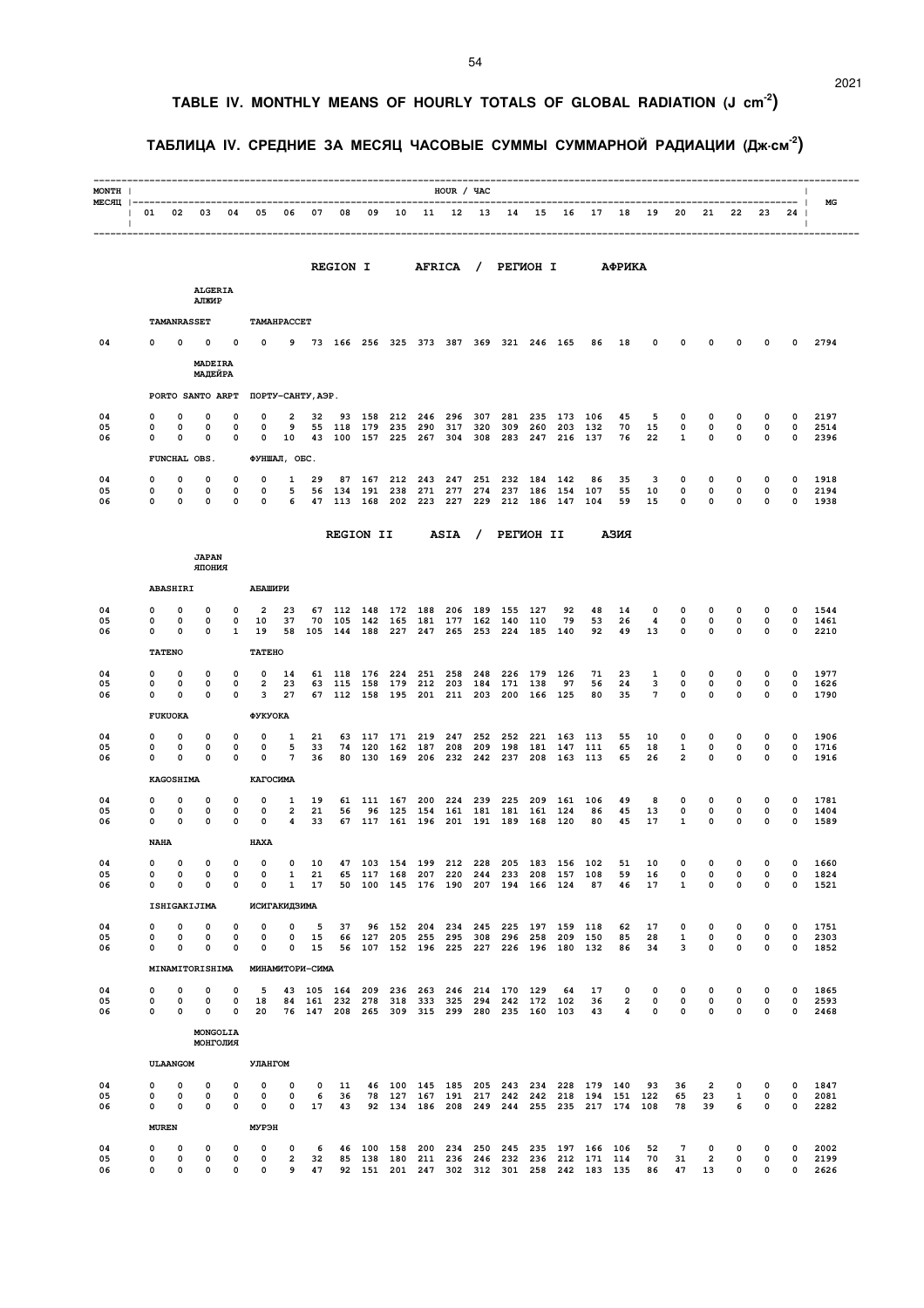| MONTH          |                                             |                                                      |                                  |                                           |                                                                         |                                                |                |                      |     |                                                                                                                                  | HOUR / YAC |            |     |                                            |     |                                                                                                |                 |                             |                                                  |                                              |                                  |                                           | $\mathbf{I}$                           |                      |
|----------------|---------------------------------------------|------------------------------------------------------|----------------------------------|-------------------------------------------|-------------------------------------------------------------------------|------------------------------------------------|----------------|----------------------|-----|----------------------------------------------------------------------------------------------------------------------------------|------------|------------|-----|--------------------------------------------|-----|------------------------------------------------------------------------------------------------|-----------------|-----------------------------|--------------------------------------------------|----------------------------------------------|----------------------------------|-------------------------------------------|----------------------------------------|----------------------|
| $\blacksquare$ | 01 02 03 04 05 06 07 08                     |                                                      |                                  |                                           |                                                                         |                                                |                |                      |     |                                                                                                                                  |            |            |     |                                            |     | 09 10 11 12 13 14 15 16 17 18                                                                  |                 | 19                          | 20                                               |                                              | 21  22  23                       |                                           | 24<br>$\overline{1}$                   | МG                   |
|                |                                             | <b>ULAN BATOR</b>                                    |                                  |                                           |                                                                         | УЛАН-БАТОР                                     |                |                      |     |                                                                                                                                  |            |            |     |                                            |     |                                                                                                |                 |                             |                                                  |                                              |                                  |                                           |                                        |                      |
| 04<br>05<br>06 | 0<br>0<br>$\Omega$                          | 0<br>$\mathbf 0$<br>$\Omega$                         | 0<br>0<br>$\Omega$               | $\Omega$<br>$\mathbf 0$<br>$\Omega$       | 0<br>0<br>$\mathbf 0$                                                   | 1<br>12<br>20                                  | 25             | 58 116 171 207 240   |     | 77 133 192 232 255<br>61 111 161 201 233 241 273 256 209 196 141                                                                 | 245        |            |     | 261 245 232 173 138<br>263 288 253 195 149 |     |                                                                                                | 77<br>103<br>97 | 24<br>46<br>52              | $\mathbf 0$<br>8<br>18                           | $\mathbf 0$<br>0<br>$\Omega$                 | 0<br>$\mathbf 0$<br>$\mathbf 0$  | 0<br>0<br>$\mathbf 0$                     | 0<br>$\mathbf 0$<br>$^{\circ}$         | 2064<br>2354<br>2271 |
|                |                                             | ULIASUTAI                                            |                                  |                                           | УЛЯСУТАЙ                                                                |                                                |                |                      |     |                                                                                                                                  |            |            |     |                                            |     |                                                                                                |                 |                             |                                                  |                                              |                                  |                                           |                                        |                      |
| 04<br>05<br>06 | 0<br>0<br>0                                 | $\mathbf 0$<br>0<br>0                                | 0<br>0<br>0                      | 0<br>0<br>$\mathbf 0$                     | 0<br>0<br>0                                                             | 0<br>1<br>3                                    | 3<br>30        |                      |     | 77 133 184 231 258<br>41 102 159 226 266 277 271 292 288                                                                         |            |            |     |                                            |     | 42 104 163 211 243 268 258 241 211 169 112<br>270 269 239 202 174 124<br>249 190 141           |                 | 55<br>73<br>92              | 10<br>35<br>49                                   | $\mathbf 0$<br>3<br>10                       | 0<br>$\mathbf 0$<br>$\mathbf 0$  | 0<br>$\mathbf 0$<br>$\mathbf 0$           | 0<br>$\mathbf 0$<br>$\mathbf 0$        | 2091<br>2302<br>2657 |
|                |                                             | DALANZADGAD                                          |                                  |                                           |                                                                         | ДАЛАНДЗАДГАД                                   |                |                      |     |                                                                                                                                  |            |            |     |                                            |     |                                                                                                |                 |                             |                                                  |                                              |                                  |                                           |                                        |                      |
| 04<br>05<br>06 | 0<br>$\Omega$<br>$\mathbf 0$                | 0<br>$\Omega$<br>$\overline{0}$                      | 0<br>$\Omega$<br>0               | 0<br>$\mathbf 0$<br>$\mathbf 0$           | 0<br>$^{\circ}$                                                         | 0<br>$7\overline{ }$<br>$0$ 18                 | 19             | 84 149<br>55 118 176 | 207 | 251<br>236 263 253                                                                                                               | 262        | 265<br>244 |     | 260 214 184<br>283 253 194 148             |     | 128<br>66 121 180 236 261 278 292 253 225 203 158 116                                          | 62<br>96        | 17<br>45                    | 0<br>5<br>57 15                                  | $\mathbf 0$<br>$\mathbf 0$<br>$\mathbf{0}$   | 0<br>$\mathbf 0$<br>$\mathbf 0$  | 0<br>0<br>0                               | 0<br>$^{\circ}$<br>$\mathbf 0$         | 2102<br>2377<br>2478 |
|                |                                             |                                                      |                                  |                                           | REPUBLIC OF KOREA                                                       |                                                |                |                      |     |                                                                                                                                  |            |            |     |                                            |     |                                                                                                |                 |                             |                                                  |                                              |                                  |                                           |                                        |                      |
|                |                                             | <b>GANGNEUNG</b>                                     |                                  |                                           | РЕСПУБЛИКА КОРЕЯ<br>ГАННЫН                                              |                                                |                |                      |     |                                                                                                                                  |            |            |     |                                            |     |                                                                                                |                 |                             |                                                  |                                              |                                  |                                           |                                        |                      |
| 04<br>05       | 0<br>0                                      | 0<br>0                                               | 0<br>0                           | 0<br>$\mathbf 0$                          | $\mathbf 0$<br>$\mathbf 0$                                              | $\mathbf 0$<br>3                               | 13<br>25       | 62 129 180 215       |     | 69 124 170 212 227                                                                                                               | 244        | 248        |     | 244 209 168 115<br>228 222 187 168 131     |     |                                                                                                | 63<br>76        | 15<br>28                    | 0<br>$\overline{2}$                              | $\mathbf 0$<br>$\mathbf 0$                   | 0<br>$\mathbf 0$                 | 0<br>$\mathbf 0$                          | $\mathbf 0$<br>$\mathbf 0$             | 1904<br>1873         |
| 06             | 0                                           | $^{\circ}$<br><b>SEOUL</b>                           | 0                                | $\mathbf 0$                               | $\mathbf 0$<br>СЕУЛ                                                     | 5                                              | 32             |                      |     | 73 124 178 213 218 232 221 187 154 103                                                                                           |            |            |     |                                            |     |                                                                                                | 68              | 30                          | 4                                                | $\mathbf 0$                                  | $\mathbf 0$                      | $\mathbf 0$                               | $\mathbf 0$                            | 1843                 |
| 04<br>05<br>06 | 0<br>O<br>0                                 | 0<br>$\mathbf 0$<br>0                                | 0<br>$\Omega$<br>0               | $\mathbf 0$<br>$\mathbf 0$<br>$\mathbf 0$ | 0<br>$\mathbf 0$<br>0                                                   | 0<br>$\overline{2}$<br>4                       | 14<br>25<br>30 |                      |     | 53 113 163 208<br>65 113 153 193 228 244 223 198 169 120<br>69 117 161 204 218 221 207 209 175 132                               | 241        | 244        |     | 244 214 169 116                            |     |                                                                                                | 65<br>73<br>84  | 18<br>30<br>38              | 1<br>3<br>8                                      | 0<br>$\mathbf 0$<br>0                        | 0<br>$\mathbf 0$<br>$\mathbf 0$  | 0<br>0<br>$\mathbf 0$                     | 0<br>$\Omega$<br>$\mathbf 0$           | 1861<br>1840<br>1878 |
|                |                                             | <b>BUSAN</b>                                         |                                  |                                           | <b><i>EYCAH</i></b>                                                     |                                                |                |                      |     |                                                                                                                                  |            |            |     |                                            |     |                                                                                                |                 |                             |                                                  |                                              |                                  |                                           |                                        |                      |
| 04<br>05<br>06 | 0<br>0<br>$\mathbf 0$                       | 0<br>0<br>0                                          | 0<br>0<br>0                      | 0<br>0<br>$\mathbf 0$                     | 0<br>0<br>$\mathbf 0$                                                   | 0<br>$\overline{\mathbf{2}}$<br>$\overline{4}$ | 17<br>28<br>34 | 63 130<br>75 119     | 199 | 255<br>172 213<br>80 126 178 224 256 269 262 238 186 132                                                                         | 280<br>234 | 290<br>249 | 275 | 246<br>222 197 165 120                     | 190 | 126                                                                                            | 68<br>69<br>79  | 15<br>23<br>31              | 0<br>1<br>3                                      | 0<br>0<br>$\mathbf 0$                        | 0<br>0<br>$\mathbf 0$            | 0<br>0<br>$\mathbf 0$                     | 0<br>0<br>$\mathbf 0$                  | 2154<br>1890<br>2103 |
|                |                                             | MOKPO                                                |                                  |                                           | MOKIIXO                                                                 |                                                |                |                      |     |                                                                                                                                  |            |            |     |                                            |     |                                                                                                |                 |                             |                                                  |                                              |                                  |                                           |                                        |                      |
| 04<br>05<br>06 | 0<br>0<br>$\Omega$                          | 0<br>0<br>$\mathbf 0$                                | 0<br>0<br>$\Omega$               | 0<br>0<br>$\Omega$                        | 0<br>$\mathbf 0$<br>$\Omega$                                            | 0<br>1<br>$\mathbf{3}$                         | 13<br>27<br>32 |                      |     | 58 114 181 234 258<br>75 126 189 230 252<br>80 137 196 226 245 260 242 223 182 131                                               |            | 258        |     | 250 227 187 129<br>244 234 226 191 133     |     |                                                                                                | 69<br>77<br>88  | 18<br>29<br>40              | $\mathbf 0$<br>3<br>6                            | $\mathbf 0$<br>0<br>$\mathbf 0$              | $\mathbf 0$<br>0<br>0            | 0<br>0<br>0                               | $\mathbf 0$<br>$\mathbf 0$<br>$\Omega$ | 1997<br>2035<br>2092 |
|                |                                             |                                                      | <b>RUSSIA</b><br><b>POCCMA</b>   |                                           |                                                                         |                                                |                |                      |     |                                                                                                                                  |            |            |     |                                            |     |                                                                                                |                 |                             |                                                  |                                              |                                  |                                           |                                        |                      |
|                |                                             | OIMYAKON                                             |                                  |                                           | ОЙМЯКОН                                                                 |                                                |                |                      |     |                                                                                                                                  |            |            |     |                                            |     |                                                                                                |                 |                             |                                                  |                                              |                                  |                                           |                                        |                      |
| 04<br>05<br>06 | 0<br>0<br>0                                 | 0<br>0<br>0                                          | 0<br>0<br>$\overline{c}$         | 0<br>$\overline{a}$<br>13                 | $\mathbf 0$<br>14<br>35                                                 | 8<br>36<br>63                                  | 32             |                      |     | 65 101 136 160 187 194 177 164 130<br>67 101 137 164 184 179 173 161 145 127                                                     |            |            |     |                                            |     | 87<br>102<br>97 129 164 209 236 226 229 213 192 171 145 104                                    | 53<br>69        | 21<br>45<br>71              | 3<br>25<br>49                                    | $\mathbf 0$<br>6<br>15                       | 0<br>$\mathbf{1}$<br>5           | $\Omega$<br>0<br>1                        | 0<br>0<br>$\mathbf 0$                  | 1518<br>1739<br>2370 |
|                |                                             | YAKUTSK                                              |                                  |                                           | ЯКУТСК                                                                  |                                                |                |                      |     |                                                                                                                                  |            |            |     |                                            |     |                                                                                                |                 |                             |                                                  |                                              |                                  |                                           |                                        |                      |
| 04<br>05<br>06 | 0<br>0<br><sup>0</sup>                      | 0<br>$\mathbf 0$<br>$\Omega$                         | 0<br>$\mathbf 0$<br>$\mathbf{1}$ | $\mathbf 0$                               | 1<br>2 14 38<br>11 31 59 101 139 172 198 217 226 227 212 194 167 128 95 | 11                                             | 39             |                      |     | 74 106 134 156 174 162 151 131 105<br>73 113 144 164 188 191 182 180 144 121                                                     |            |            |     |                                            |     | 76<br>98                                                                                       | 40<br>65        | 14<br>35<br>62 31           | 1<br>13                                          | $\mathbf 0$<br>$\overline{2}$<br>10          | $\mathbf 0$<br>0<br>$\mathbf{1}$ | $\mathbf 0$<br>$\mathbf 0$<br>$\mathbf 0$ | $\mathbf 0$<br>$\mathbf 0$<br>$\circ$  | 1375<br>1767<br>2279 |
|                |                                             |                                                      | <b>EKATERINBURG</b>              |                                           |                                                                         | <b>EKATEPMHEYPT</b>                            |                |                      |     |                                                                                                                                  |            |            |     |                                            |     |                                                                                                |                 |                             |                                                  |                                              |                                  |                                           |                                        |                      |
| 04<br>05<br>06 | 0<br>0<br>$\Omega$                          | 0<br>$\mathbf 0$<br>$\Omega$                         | 0<br>0<br>0                      | 0<br>$\mathbf 0$<br>$\mathbf{1}$          | $\mathbf 0$<br>8<br>19                                                  | 11<br>42<br>53                                 | 38             |                      |     | 75 106 134 153 164 177 155 131 91 62<br>87 127 173 203 228 225 236 216 189 146 102<br>89 134 176 209 218 239 237 224 192 163 115 |            |            |     |                                            |     |                                                                                                | 28<br>65<br>80  | 6<br>29<br>46               | 0<br>5<br>13                                     | 0<br>0<br>$\mathbf{1}$                       | 0<br>0<br>$\mathbf{0}$           | 0<br>0<br>$\Omega$                        | 0<br>$\mathbf 0$<br>$\Omega$           | 1307<br>2111<br>2218 |
|                | OMSK                                        |                                                      |                                  |                                           | OMCK                                                                    |                                                |                |                      |     |                                                                                                                                  |            |            |     |                                            |     |                                                                                                |                 |                             |                                                  |                                              |                                  |                                           |                                        |                      |
| 04<br>05<br>06 | $\mathbf 0$<br>$\mathbf{0}$<br>0            | $\mathbf 0$<br>$\mathbf 0$<br>$\mathbf 0$            | $\mathbf 0$<br>0<br>$\mathbf 0$  | $\mathbf 0$<br>$\mathbf 0$                | $\mathbf{0}$<br>$\overline{7}$<br>$0 \t16 \t50$                         | 11<br>39                                       | 47             |                      |     | 94 145 185 206 223 221 209 175 143                                                                                               |            |            |     |                                            |     | 97<br>80 125 177 211 233 250 256 228 190 162 123<br>94 138 178 207 234 248 241 212 187 162 138 | 48<br>81<br>96  | 13<br>41<br>57              | $\mathbf{1}$<br>9<br>21                          | $\mathbf 0$<br>$\mathbf 0$<br>$\overline{a}$ | 0<br>$\mathbf 0$<br>$\mathbf 0$  | $\mathbf 0$<br>0<br>$\mathbf 0$           | 0<br>0<br>0                            | 1815<br>2212<br>2281 |
|                |                                             | <b>SAMARA</b>                                        |                                  |                                           | CAMAPA                                                                  |                                                |                |                      |     |                                                                                                                                  |            |            |     |                                            |     |                                                                                                |                 |                             |                                                  |                                              |                                  |                                           |                                        |                      |
| 04<br>05       | 0<br>$\Omega$                               | $\mathbf 0$<br>$\mathbf 0$                           | 0<br>0                           | $\mathbf 0$<br>$\mathbf 0$                | $\mathbf{o}$<br>5                                                       | $7\phantom{.0}$<br>35                          | 38             |                      |     | 80 115 157 182 205 195 177 154 121<br>77 119 164 213 233 232 236 228 180 158 116                                                 |            |            |     |                                            |     | 84                                                                                             | 43<br>76        | 9<br>33                     | 0<br>5                                           | 0<br>$\mathbf 0$                             | 0<br>$\mathbf 0$                 | 0<br>$\mathbf 0$                          | $\mathbf 0$<br>$\Omega$                | 1556<br>2109         |
| 06             | $\mathbf{0}$                                | $\mathbf 0$                                          | 0                                | $\mathbf 0$                               | 12                                                                      | 48                                             |                |                      |     | 93 138 184 212 247 250 244 228 208 171 114                                                                                       |            |            |     |                                            |     |                                                                                                | 75              | 40                          | 11                                               | $\mathbf{1}$                                 | $\mathbf 0$                      | 0                                         | 0                                      | 2256                 |
|                |                                             | <b>IRKUTSK</b>                                       |                                  |                                           | ИРКУТСК                                                                 |                                                |                |                      |     |                                                                                                                                  |            |            |     |                                            |     |                                                                                                |                 |                             |                                                  |                                              |                                  |                                           |                                        |                      |
| 04<br>05<br>06 | $\mathbf 0$<br>$\mathbf{O}$<br>$\mathbf{0}$ | 0<br>0<br>$\mathbf 0$                                | 0<br>0<br>0                      | 0<br>0<br>$\bullet$                       | $\mathbf 0$<br>4<br>10                                                  | 10<br>23<br>34                                 | 44             |                      |     | 91 135 172 193 208 205 192 162 118<br>52 85 112 144 170 182 194 185 164 125<br>67 103 138 157 179 200 205 202 180 150 122        |            |            |     |                                            |     | 72<br>84                                                                                       | 34<br>51<br>78  | 8<br>22<br>36               | 0<br>5<br>11                                     | 0<br>0<br>0                                  | 0<br>$\mathbf 0$<br>$\mathbf 0$  | 0<br>0<br>0                               | 0<br>0<br>0                            | 1643<br>1602<br>1873 |
|                |                                             | <b>YUZHNO-</b><br><b>SAKHALINSK</b>                  |                                  |                                           | <b>FOXKHO-</b>                                                          | САХАЛИНСК                                      |                |                      |     |                                                                                                                                  |            |            |     |                                            |     |                                                                                                |                 |                             |                                                  |                                              |                                  |                                           |                                        |                      |
| 04<br>05<br>06 | $\overline{0}$                              | $0\qquad 0\qquad 0$<br>$\overline{0}$<br>$0\qquad 0$ | $\mathbf 0$<br>$\Omega$          | $\circ$<br>0<br>$\Omega$                  | $0$ 13                                                                  | $0 \quad 3$<br>2 22                            | 25<br>42<br>55 |                      |     | 62 106 150 169 191 191 162 141 113                                                                                               |            |            |     |                                            |     | 77<br>78 117 155 185 203 204 193 169 141 106<br>95 141 171 218 258 265 245 219 174 132         | 38<br>62<br>85  | $7\overline{ }$<br>23<br>40 | $\mathbf 0$<br>$\overline{2}$<br>$7\overline{ }$ | $\mathbf 0$<br>$\mathbf 0$<br>$\mathbf 0$    | $\mathbf 0$<br>0<br>$\Omega$     | 0<br>0<br>0                               | 0<br>0<br>$\Omega$                     | 1434<br>1691<br>2128 |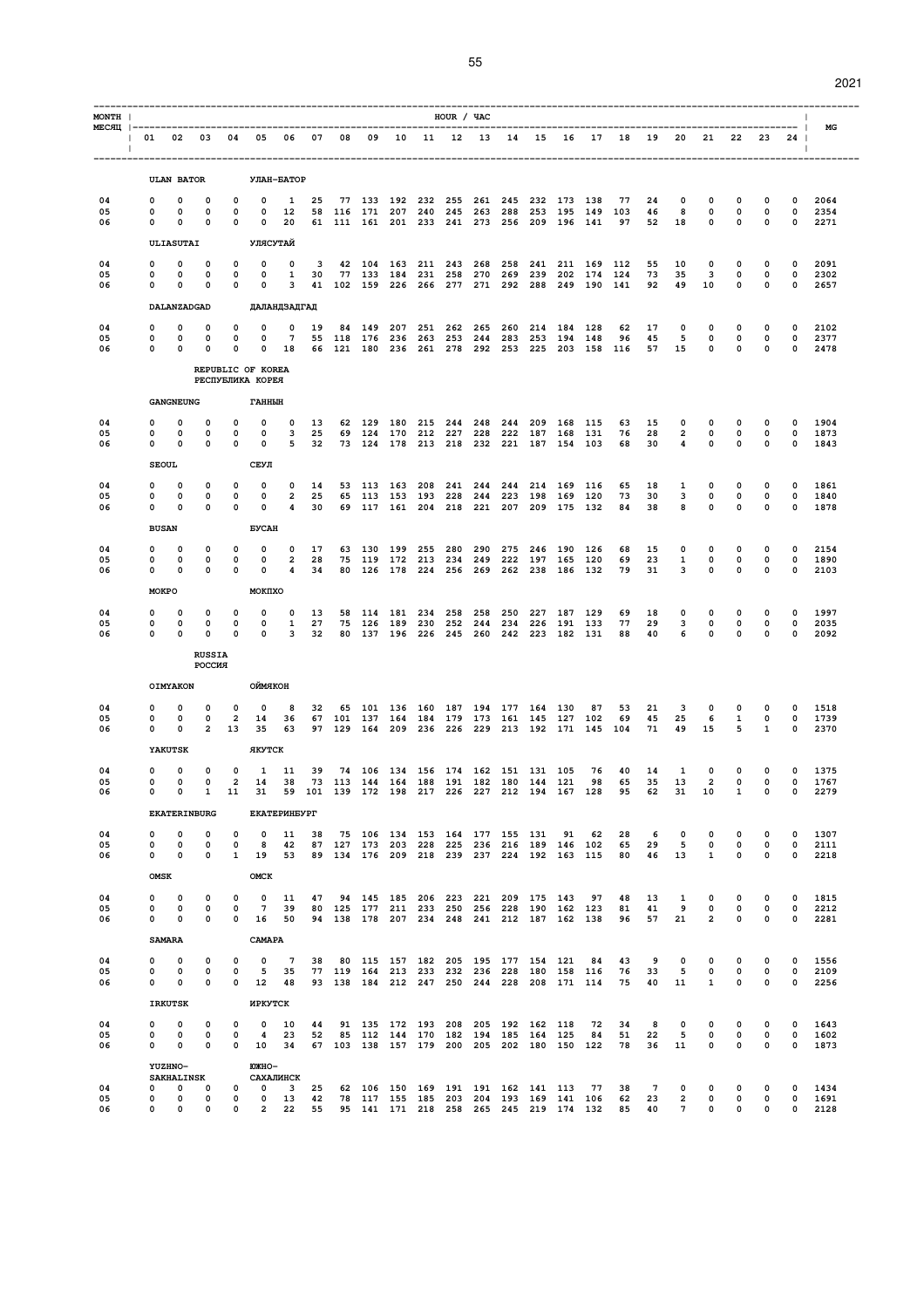| ×<br>۰. |  |
|---------|--|

| MONTH          |                                                       |                                    |                            |                                      |                                                                                                          |                                   |                   |                  |                                                                                  |         |                           | HOUR / YAC          |            |                                |                    |                                                                                            |            |                                                  |                               |                               |                                     |                             |                               | $\mathbf{I}$                                                    |                    |
|----------------|-------------------------------------------------------|------------------------------------|----------------------------|--------------------------------------|----------------------------------------------------------------------------------------------------------|-----------------------------------|-------------------|------------------|----------------------------------------------------------------------------------|---------|---------------------------|---------------------|------------|--------------------------------|--------------------|--------------------------------------------------------------------------------------------|------------|--------------------------------------------------|-------------------------------|-------------------------------|-------------------------------------|-----------------------------|-------------------------------|-----------------------------------------------------------------|--------------------|
| $\blacksquare$ | 01 02 03 04 05 06 07 08 09 10 11 12 13 14 15 16 17 18 |                                    |                            |                                      |                                                                                                          |                                   |                   |                  |                                                                                  |         |                           |                     |            |                                |                    |                                                                                            |            |                                                  | 19                            |                               |                                     |                             |                               | -----------------------  <br>20 21 22 23 24  <br>$\blacksquare$ | MG                 |
|                |                                                       |                                    |                            |                                      |                                                                                                          | <b>REGION III</b>                 |                   |                  |                                                                                  |         |                           |                     |            |                                |                    |                                                                                            |            | SOUTH AMERICA / PETWOH III WWHAR AMEPWKA         |                               |                               |                                     |                             |                               |                                                                 |                    |
|                |                                                       |                                    |                            | <b>ARGENTINA</b><br><b>АРГЕНТИНА</b> |                                                                                                          |                                   |                   |                  |                                                                                  |         |                           |                     |            |                                |                    |                                                                                            |            |                                                  |                               |                               |                                     |                             |                               |                                                                 |                    |
|                |                                                       |                                    |                            |                                      | LA QUIACA OBS. JIA-KLAKA, OEC.                                                                           |                                   |                   |                  |                                                                                  |         |                           |                     |            |                                |                    |                                                                                            |            |                                                  |                               |                               |                                     |                             |                               |                                                                 |                    |
| 04<br>05       | 0<br>0                                                | 0<br>0                             | 0<br>0                     | $\mathbf 0$<br>0                     | $\mathbf 0$<br>0                                                                                         | 0<br>0                            | 3<br>$\mathbf{1}$ |                  | 49 137<br>40 120 193 250                                                         |         | 216 285                   | 323<br>290          | 334<br>288 | 309<br>263                     | 251<br>223         | 186<br>156                                                                                 | 108<br>81  | 32<br>18                                         | $\mathbf 0$<br>0              | $\mathbf 0$<br>$\mathbf{o}$   | $\mathbf 0$<br>$\mathbf{o}$         | 0<br>$\mathbf 0$            | $\Omega$<br>0                 | $\Omega$<br>$\overline{\phantom{0}}$                            | 2226<br>1923       |
| 06             | 0                                                     | $\Omega$<br>PILAR OBS.             | 0                          | $\mathbf 0$                          | 0                                                                                                        | $\mathbf 0$<br>ПИЛАР, ОБС.        | $\circ$           |                  | 29 105 181 241 276                                                               |         |                           |                     |            | 280 268 224 151                |                    |                                                                                            | 77         | 15                                               | $\mathbf 0$                   | $\mathbf 0$                   | $\mathbf 0$                         | $\mathbf 0$                 | $\mathbf 0$                   | $\mathbf 0$                                                     | 1847               |
| 04             | n                                                     | 0                                  | $\Omega$                   | $\Omega$                             | 0                                                                                                        | $\mathbf 0$                       | $\mathbf{1}$      | 33               |                                                                                  |         |                           |                     |            | 92 144 189 217 217 200 163 122 |                    |                                                                                            | 68         | 15                                               | 0                             | $\mathbf 0$                   | $\mathbf 0$                         | 0                           | 0                             | 0                                                               | 1461               |
| 05<br>06       | 0<br>0)                                               | 0<br>$\circ$                       | 0<br>0)                    | $\mathbf 0$                          | 0<br>0) 0)                                                                                               | 0<br>0)                           | $\mathbf{0}$      | 18               | 0) 8) 47) 95) 140) 162) 169) 162) 132)                                           |         |                           |                     |            | 66 115 156 190 194 184 148     |                    | 96<br>85)                                                                                  | 41<br>32)  | 2<br>1)                                          | 0<br>0)                       | 0<br>0)                       | 0<br>0)                             | 0<br>0)                     | 0<br>0)                       | 0                                                               | 1209<br>$0)$ 1028) |
|                |                                                       | CENTR. OBS.                        | <b>BUENOS AIRES</b>        |                                      |                                                                                                          | БУЭНОС-АЙРЕС,<br>UEHTP. OBC.      |                   |                  |                                                                                  |         |                           |                     |            |                                |                    |                                                                                            |            |                                                  |                               |                               |                                     |                             |                               |                                                                 |                    |
| 04<br>05       | 0<br>0                                                | $\Omega$<br>0                      | $\Omega$<br>0              | 0<br>$\mathbf 0$                     | 0<br>0                                                                                                   | 0<br>0                            | 5<br>$\mathbf{1}$ | 31               | 52 109<br>90                                                                     | 163     | 194<br>135 162 178        | 213                 | 210<br>166 | 181<br>148                     | 144<br>106         | 94<br>50                                                                                   | 27<br>6    | 1<br>$\mathbf 0$                                 | 0<br>$\mathbf 0$              | 0<br>$\mathbf 0$              | 0<br>$\mathbf 0$                    | 0<br>$\mathbf 0$            | 0<br>0                        | 0<br>$\mathbf 0$                                                | 1394<br>1075       |
| 06             | 0                                                     | $\Omega$                           | 0                          | 0                                    | 0<br>УШУАЯ                                                                                               | 0                                 | $\mathbf{0}$      | 13               | 54                                                                               |         | 97 118 127                |                     | 113        | 97                             | 66                 | 30                                                                                         | 3          | $\mathbf 0$                                      | $\mathbf 0$                   | $\mathbf 0$                   | $\mathbf 0$                         | $\mathbf 0$                 | 0                             | $\mathbf 0$                                                     | 718                |
| 04             | 0                                                     | <b>USHUAIA</b><br>0                | 0                          | 0                                    | 0                                                                                                        | 0                                 | 0                 | 3                | 22                                                                               | 50      | 72                        | 98                  | 106        | 95                             | 79                 | 53                                                                                         | 23         | 4                                                | 0                             | 0                             | 0                                   | 0                           | 0                             | 0                                                               | 607                |
| 05<br>06       | 0<br>0                                                | $\mathbf 0$<br>$\mathbf 0$         | 0<br>0                     | 0<br>0                               | $\mathbf 0$<br>0                                                                                         | 0<br>$\mathbf 0$                  | 0<br>$\mathbf 0$  | 0<br>$\mathbf 0$ | $\mathbf{3}$<br>$\mathbf 0$                                                      | 16<br>6 | 33<br>16                  | 48<br>30            | 52<br>38   | 49<br>36                       | 31<br>22           | 14<br>7                                                                                    | 2<br>0     | 0<br>$\mathbf 0$                                 | 0<br>0                        | 0<br>0                        | 0<br>$\mathbf 0$                    | $\mathbf 0$<br>$\mathbf 0$  | 0<br>0                        | $\mathbf{o}$<br>$\mathbf 0$                                     | 248<br>156         |
|                |                                                       |                                    | <b>CHILE</b><br>ЧИЛИ       |                                      |                                                                                                          |                                   |                   |                  |                                                                                  |         |                           |                     |            |                                |                    |                                                                                            |            |                                                  |                               |                               |                                     |                             |                               |                                                                 |                    |
|                |                                                       | EL TOLOLO                          |                            |                                      |                                                                                                          | ЭЛЬ-ТОЛОЛО                        |                   |                  |                                                                                  |         |                           |                     |            |                                |                    |                                                                                            |            |                                                  |                               |                               |                                     |                             |                               |                                                                 |                    |
| 04<br>05       | 0                                                     | 0                                  | 0                          | 0                                    | 0                                                                                                        | 0                                 | 5                 | 68               | 149                                                                              |         | 219 271                   | 296                 | 300        | 280                            | 229                | 168                                                                                        | 89         | 13                                               | 0                             | 0                             | 0                                   | 0                           | 0                             | 0                                                               | 2081               |
| 06             | 0<br>0                                                | 0<br>0                             | 0<br>0                     | 0<br>$\mathbf 0$                     | 0<br>0                                                                                                   | 0<br>0                            | $\mathbf 0$<br>0  | 33<br>20         | 98                                                                               |         | 162 214 239<br>84 141 183 | 211 216             | 236        | 207 167<br>201 156             |                    | 105<br>99                                                                                  | 39<br>34   | 1<br>1                                           | $\mathbf 0$<br>0              | $\mathbf 0$<br>0              | $\mathbf 0$<br>0                    | $\mathbf 0$<br>0            | 0<br>0                        | $\mathbf 0$<br>$\mathbf 0$                                      | 1503<br>1346       |
|                |                                                       |                                    | <b>REGION IV</b>           |                                      |                                                                                                          |                                   |                   |                  | NORTH AND CENTRAL AMERICA / PETWOH IV                                            |         |                           |                     |            |                                |                    |                                                                                            |            | СЕВЕРНАЯ И ЦЕНТРАЛЬНАЯ АМЕРИКА                   |                               |                               |                                     |                             |                               |                                                                 |                    |
|                |                                                       |                                    | USA                        |                                      |                                                                                                          |                                   |                   |                  |                                                                                  |         |                           |                     |            |                                |                    |                                                                                            |            |                                                  |                               |                               |                                     |                             |                               |                                                                 |                    |
|                |                                                       | FORT PECK                          | <b>CIIA</b>                |                                      | ФОРТ-ПЕК                                                                                                 |                                   |                   |                  |                                                                                  |         |                           |                     |            |                                |                    |                                                                                            |            |                                                  |                               |                               |                                     |                             |                               |                                                                 |                    |
| 04             | 0                                                     | 0                                  | 0                          | 0                                    | $\Omega$                                                                                                 | 11                                |                   |                  | 52 104 149                                                                       |         | 191 222                   | 242                 | 238        | 234                            | 199                | 152                                                                                        | 99         | 45                                               | 9                             | 0                             | 0                                   | 0                           | 0                             | 0                                                               | 1947               |
| 05<br>06       | 0<br>0                                                | 0<br>0                             | 0<br>0                     | 0<br>0                               | 5<br>10                                                                                                  | 32<br>44                          |                   |                  | 73 122 162<br>93 153 213                                                         |         | 192 204 222               | 249 276 305 306 289 | 231        |                                | 208 179<br>273 224 | 141                                                                                        | 99<br>168  | 60<br>111                                        | 29<br>56                      | 3<br>13                       | $\mathbf 0$<br>$\mathbf 0$          | $\mathbf 0$<br>$\mathbf 0$  | 0<br>$\mathbf 0$              | $\mathbf 0$<br>$\mathbf 0$                                      | 1962<br>2782       |
|                |                                                       | SIOUX FALLS                        |                            |                                      |                                                                                                          | СИУКС-ФОЛС                        |                   |                  |                                                                                  |         |                           |                     |            |                                |                    |                                                                                            |            |                                                  |                               |                               |                                     |                             |                               |                                                                 |                    |
| 04<br>05<br>06 | 0<br>0<br>0                                           | $\Omega$<br>$\Omega$<br>0          | 0<br>0                     | 0<br>$\Omega$                        | $\Omega$<br>$\Omega$                                                                                     | 2<br>10                           | 24<br>45          |                  | 68 122<br>89 132                                                                 | 173     | 166 203<br>211 241        | 226                 | 237<br>232 | 228<br>216                     | 185<br>201         | 150<br>167                                                                                 | 101<br>129 | 60<br>82                                         | 18<br>41                      | 1<br>$7\phantom{.0}$          | $\Omega$<br>$\mathbf 0$<br>$\Omega$ | 0<br>$\mathbf 0$            | 0<br>0                        | $\Omega$<br>$^{\circ}$                                          | 1791<br>1977       |
|                |                                                       |                                    | 0                          | $\mathbf{0}$                         | 1<br>ROCKSPRINGS / POKCNPMHTC /                                                                          | 20                                |                   |                  | 69 125 185 229 266 281                                                           |         |                           |                     |            |                                |                    | 299 295 262 222 168 116                                                                    |            |                                                  | 63                            | 18                            |                                     | $\mathbf 0$                 | 0                             | $\mathbf 0$                                                     | 2620               |
| 04             |                                                       | $0\qquad 0\qquad 0$                | PENN STATE                 |                                      | ПЕНН-СТЕЙТ<br>$0 \t 0 \t 3 \t 26$                                                                        |                                   |                   |                  |                                                                                  |         |                           |                     |            |                                |                    |                                                                                            |            | 72 120 164 196 214 214 182 154 128 86 42 9 0     |                               |                               |                                     | $0\qquad 0\qquad 0$         |                               |                                                                 | 0 1609             |
| 05<br>06       | 0<br>0                                                | $\mathbf 0$<br>0                   | 0<br>0                     | 0<br>0                               | 0<br>$\mathbf{1}$                                                                                        | 14<br>21                          |                   |                  |                                                                                  |         |                           |                     |            |                                |                    | 53 98 150 192 208 212 213 203 190 146 112<br>68 123 172 219 236 250 272 237 216 178 135    |            | 61<br>85                                         | 21<br>38                      | 1<br>5                        | $\mathbf 0$<br>0                    | $\mathbf 0$<br>$\mathbf 0$  | 0<br>0                        | 0<br>0                                                          | 1874<br>2256       |
|                |                                                       |                                    |                            |                                      | BOULDER / БОУЛДЕР /<br>TABLE MOUNTAIN TEЙБЛ-МАУНТИН                                                      |                                   |                   |                  |                                                                                  |         |                           |                     |            |                                |                    |                                                                                            |            |                                                  |                               |                               |                                     |                             |                               |                                                                 |                    |
| 04<br>05       | $\mathbf{0}$<br>$\mathbf{0}$                          | $\mathbf 0$                        | $\mathbf 0$                |                                      | $0\qquad 0\qquad 0\qquad 0$<br>0 1 23 75 131 183 217 232 222 211 166 148 125 97                          | $7^{\circ}$                       | 45                |                  | 93 153 206 233 255 240 231 190 149                                               |         |                           |                     |            |                                |                    |                                                                                            | 90         | 46<br>56                                         | 5<br>17                       | $\mathbf 0$<br>$\mathbf{o}$   | $\mathbf 0$<br>$\mathbf 0$          | $\mathbf 0$<br>$\mathbf{0}$ | $\mathsf{o}\,$<br>$\mathbf 0$ | $\mathbf 0$<br>0                                                | 1929<br>1904       |
| 06             | $\mathbf{0}$                                          | <b>BONDVILLE</b>                   | $0\qquad 0$                |                                      | 0 3 37 100 164 228 281 304 320 280 261 219 166 116                                                       | БОНДВИЛЛЬ                         |                   |                  |                                                                                  |         |                           |                     |            |                                |                    |                                                                                            |            | 76                                               | 29                            | $\overline{\mathbf{3}}$       | $\mathbf 0$                         | $\mathbf 0$                 | $\mathbf 0$                   | $\mathbf 0$                                                     | 2587               |
| 04             | $\mathbf 0$                                           | $\mathbf 0$                        | $\mathbf 0$                | $\mathbf 0$                          | $\mathbf 0$                                                                                              | 8                                 |                   |                  | 48 104 155 204 232 245 241 218 180 137                                           |         |                           |                     |            |                                |                    |                                                                                            | 90         | 35                                               | $\overline{\mathbf{4}}$       | $\mathbf 0$                   | $\mathbf 0$                         | $\mathbf 0$                 | $\mathbf 0$                   | 0                                                               | 1901               |
| 05<br>06       | $\mathbf{0}$<br>0                                     | $\mathbf 0$<br>0                   | $\mathbf 0$<br>0           | $\mathbf 0$<br>$\mathbf 0$           | $\mathbf{1}$<br>$\overline{4}$                                                                           | 21<br>30                          |                   |                  | 61 115 167 209 235 242 234 204 174 131                                           |         |                           |                     |            |                                |                    | 77 128 183 218 240 268 257 249 216 159 109                                                 | 87         | 44<br>67                                         | 12<br>26                      | $\mathbf 0$<br>$\overline{2}$ | $\mathbf{0}$<br>0                   | $\mathbf{0}$<br>$\mathbf 0$ | $\mathbf 0$<br>0              | $\mathbf 0$<br>0                                                | 1937<br>2233       |
|                |                                                       |                                    | RESEARCH LAB.              |                                      | SOLAR RADIATION ИССЛ. ЛАБОРАТОРИЯ                                                                        | ПО СОЛН. РАДИАЦИИ                 |                   |                  |                                                                                  |         |                           |                     |            |                                |                    |                                                                                            |            |                                                  |                               |                               |                                     |                             |                               |                                                                 |                    |
| 04<br>05       | $\mathbf{0}$<br>$\circ$                               | $\overline{0}$                     | $0\qquad 0$<br>0           | $\mathbf 0$<br>$\circ$               | $\overline{\mathbf{0}}$<br>$\overline{0}$                                                                | $\overline{7}$<br>22              |                   |                  | 47 105 160 205 243 266 251 230 201 149<br>70 127 181 224 238 215 201 193 158 126 |         |                           |                     |            |                                |                    |                                                                                            | 85<br>95   | 40<br>62                                         | 5<br>19                       | $\mathbf 0$<br>$\mathbf 0$    | 0<br>0                              | 0<br>$\mathbf 0$            | 0<br>0                        | 0<br>0                                                          | 1993<br>1930       |
| 06             | $\mathbf{0}$                                          |                                    | $0\qquad 0$<br>MERCURY /   | $\mathbf{0}$                         | МЕРКУРИ /                                                                                                |                                   |                   |                  |                                                                                  |         |                           |                     |            |                                |                    | 3 35 96 169 230 271 304 306 287 267 202 143 103                                            |            | 68                                               | 27                            | $\overline{2}$                | $\Omega$                            | $\mathbf 0$                 | 0                             | $\Omega$                                                        | 2511               |
| 04             |                                                       | DESERT ROCK<br>$0\qquad 0\qquad 0$ |                            |                                      | 0 0 14 78 157 231 287 327 342 331 296 240 177 108                                                        | ДЕЗЕРТ-РОК                        |                   |                  |                                                                                  |         |                           |                     |            |                                |                    |                                                                                            |            | 38                                               | $\overline{a}$                | $\mathbf{o}$                  | $\mathbf 0$                         | $\mathbf 0$                 | 0                             | $\mathbf 0$                                                     | 2626               |
| 05<br>06       | $\mathbf{0}$<br>$\mathbf{0}$                          | $\mathbf{0}$<br>$\mathbf 0$        | $\mathbf 0$<br>$\mathbf 0$ |                                      | 0 2 42 112 182 245 293 331 342 341 311 258 205 139<br>0 4 46 111 176 239 285 321 337 337 320 278 224 148 |                                   |                   |                  |                                                                                  |         |                           |                     |            |                                |                    |                                                                                            |            | 66 10<br>77                                      | 20                            | $\mathbf 0$<br>$\circ$        | $\bullet$<br>$\mathbf 0$            | $\mathbf{0}$<br>$\mathbf 0$ | $\mathbf 0$<br>$\mathbf 0$    | $\mathbf 0$<br>0                                                | 2879<br>2930       |
|                |                                                       |                                    | <b>GOODWIN CREEK</b>       |                                      | гудвин-крик                                                                                              |                                   |                   |                  |                                                                                  |         |                           |                     |            |                                |                    |                                                                                            |            |                                                  |                               |                               |                                     |                             |                               |                                                                 |                    |
| 04<br>05       | $\mathbf 0$<br>$\bullet$                              | 0<br>$\bullet$                     | 0<br>$\mathbf 0$           | $\mathbf{0}$<br>$\mathbf 0$          | $\mathbf 0$                                                                                              | $\overline{\mathbf{4}}$<br>$0$ 13 |                   |                  |                                                                                  |         |                           |                     |            |                                |                    | 42 106 165 226 250 262 260 244 205 156 91<br>60 114 169 213 249 267 269 239 215 165 111 55 |            | 37                                               | $\overline{\mathbf{3}}$<br>12 | 0<br>$\mathbf 0$              | 0<br>$\mathbf 0$                    | $\mathbf 0$<br>$\mathbf 0$  | 0<br>$\mathbf 0$              | $\mathbf 0$<br>$\mathbf{0}$                                     | 2052<br>2152       |
| 06             |                                                       | $0\qquad 0\qquad$                  | $\mathbf 0$                |                                      | $0$ 0 18                                                                                                 |                                   |                   |                  |                                                                                  |         |                           |                     |            |                                |                    |                                                                                            |            | 61 111 162 208 224 250 251 226 192 159 115 66 22 |                               | 1                             | $\mathbf 0$                         | $\mathbf 0$                 | 0                             | $\mathbf 0$                                                     | 2065               |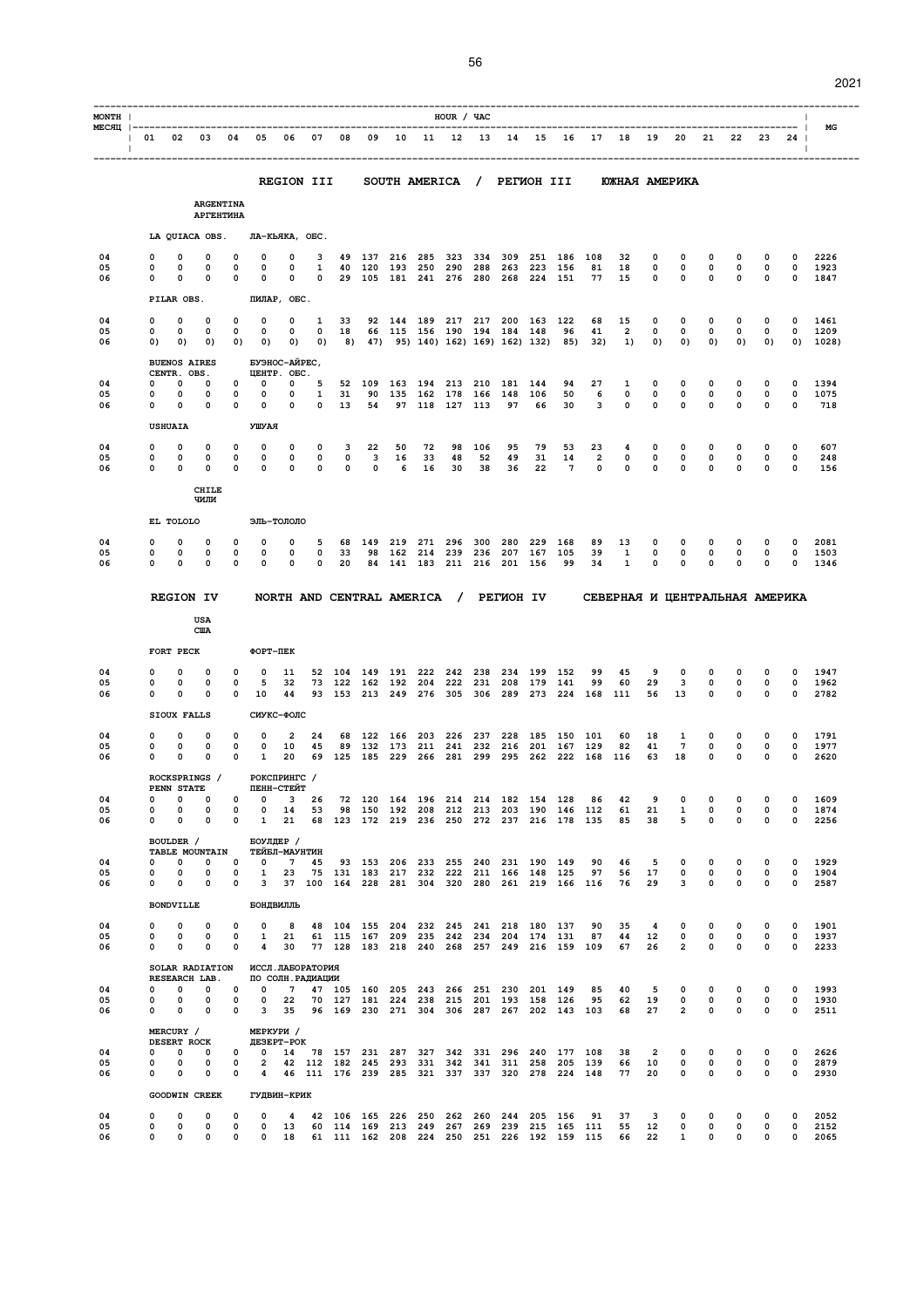| с.<br>r<br>۰. |
|---------------|
|---------------|

| MONTH                                               |                              |                                  |                                          |                               |                                   |                 |                              |              |                      |            |                                                                                          | HOUR / ЧАС |            |                                |             |            |                                                       |               |                            |                             |                            |                            |                     |                            | $\mathbf{I}$ |
|-----------------------------------------------------|------------------------------|----------------------------------|------------------------------------------|-------------------------------|-----------------------------------|-----------------|------------------------------|--------------|----------------------|------------|------------------------------------------------------------------------------------------|------------|------------|--------------------------------|-------------|------------|-------------------------------------------------------|---------------|----------------------------|-----------------------------|----------------------------|----------------------------|---------------------|----------------------------|--------------|
| MECЯЦ  ----------------------------------<br>$\Box$ | 01 02 03 04 05 06 07         |                                  |                                          |                               |                                   |                 |                              | 08           | 09                   |            |                                                                                          |            |            |                                |             |            | 10 11 12 13 14 15 16 17                               | 18            |                            | 19 20                       |                            |                            | 21  22  23          | 24<br>$\mathbf{I}$         | - 1<br>МG    |
|                                                     |                              |                                  |                                          |                               | <b>REGION V</b>                   |                 |                              |              |                      |            |                                                                                          |            |            |                                |             |            | SOUTH-WEST PACIFIC / PETMOH V DIO-SANAI TMXOFO OKEAHA |               |                            |                             |                            |                            |                     |                            |              |
|                                                     |                              |                                  | <b>AUSTRALIA</b>                         |                               |                                   |                 |                              |              |                      |            |                                                                                          |            |            |                                |             |            |                                                       |               |                            |                             |                            |                            |                     |                            |              |
|                                                     |                              |                                  | АВСТРАЛИЯ<br>COCOS ISLAND                |                               | KOKOCOBLE O-BA,                   |                 |                              |              |                      |            |                                                                                          |            |            |                                |             |            |                                                       |               |                            |                             |                            |                            |                     |                            |              |
| 04                                                  | <b>ARPT</b><br>0             | $\Omega$                         | 0                                        | $\mathbf 0$                   | A <sub>3</sub> P.<br>$\mathbf 0$  | 0               |                              |              |                      |            | 17 75 153 230 268 287 281 255 200 142                                                    |            |            |                                |             |            | 77                                                    | 16            | 0                          | 0                           | 0                          | 0                          | 0                   | 0                          | 2000         |
|                                                     |                              |                                  | KALGOORLIE ARPT                          |                               | КАЛГУРЛИ, АЭР.                    |                 |                              |              |                      |            |                                                                                          |            |            |                                |             |            |                                                       |               |                            |                             |                            |                            |                     |                            |              |
| 04                                                  | n                            | 0                                | 0                                        | O                             | $\Omega$                          | 0               | 9                            |              |                      |            | 58 129 186 231 252 252 227 191 128                                                       |            |            |                                |             |            | 59                                                    | 7             | 0                          | 0                           | 0                          | 0                          | 0                   | 0                          | 1729         |
|                                                     |                              | WAGGA WAGGA                      |                                          |                               | УОГГА-УОГГА                       |                 |                              |              |                      |            |                                                                                          |            |            |                                |             |            |                                                       |               |                            |                             |                            |                            |                     |                            |              |
| 04                                                  | O                            | n                                | n                                        | n                             | 0                                 | $\mathbf 0$     | $7^{\circ}$                  |              |                      |            | 56 116 176 217 236 241 213 177 119                                                       |            |            |                                |             |            | 54                                                    | 6             | 0                          | 0                           | 0                          | n                          | n                   | 0                          | 1605         |
|                                                     |                              |                                  | NEW CALEDONIA                            |                               | НОВАЯ КАЛЕДОНИЯ                   |                 |                              |              |                      |            |                                                                                          |            |            |                                |             |            |                                                       |               |                            |                             |                            |                            |                     |                            |              |
|                                                     |                              | <b>KOUMAC</b>                    |                                          |                               | <b>KYMAK</b>                      |                 |                              |              |                      |            |                                                                                          |            |            |                                |             |            |                                                       |               |                            |                             |                            |                            |                     |                            |              |
| 04                                                  | 0                            | 0                                | 0                                        | 0                             | 0                                 | 0               | 6                            |              |                      |            | 53 111 161 208                                                                           | 222        | 229        |                                | 215 173 119 |            | 59                                                    | 9             | 0                          | 0                           | 0                          | 0                          | 0                   | $\Omega$                   | 1557         |
| 05<br>06                                            | O<br>0                       | 0<br>0                           | $\Omega$<br>0                            | 0<br>0                        | $\Omega$<br>0                     | 0<br>0          | $\mathbf{3}$<br>$\mathbf{1}$ | 30           | 41 102 161 175       |            | 86 151 194 202 209 182 153                                                               | 214        |            | 216 193 149                    |             | 100<br>101 | 44<br>42                                              | 4<br>3        | $\mathbf 0$<br>$\mathbf 0$ | $\mathbf 0$<br>$\mathbf{0}$ | $\circ$<br>$\mathbf 0$     | $\mathbf 0$<br>0           | 0<br>$\Omega$       | $\Omega$<br>$\mathbf 0$    | 1402<br>1355 |
|                                                     | <b>KONE</b>                  |                                  |                                          |                               | KOHE                              |                 |                              |              |                      |            |                                                                                          |            |            |                                |             |            |                                                       |               |                            |                             |                            |                            |                     |                            |              |
| 04                                                  | 0                            | 0                                | 0                                        | 0                             | 0                                 | 0               | 6                            |              | 52 102               |            | 144 176 179                                                                              |            | 169 159    |                                | 123         | 85         | 43                                                    | 7             | 0                          | $\mathbf 0$                 | $\mathbf 0$                | 0                          | 0                   | 0                          | 1245         |
| 05<br>06                                            | 0<br><sup>0</sup>            | $\Omega$<br>$\Omega$             | 0<br>$\Omega$                            | 0<br>$\Omega$                 | 0<br>$\Omega$                     | 0<br>$\Omega$   | 4<br>$\mathbf{1}$            | 35           | 45 104<br>89         |            | 146 171 181 179 140 112<br>131 158 174 164 137 109                                       |            |            |                                |             | 66<br>73   | 31<br>29                                              | 1<br>1        | 0<br>0                     | 0<br>$\Omega$               | 0<br>$\Omega$              | $\mathbf 0$<br>$\Omega$    | 0<br>$\Omega$       | $\mathbf{o}$<br>$\Omega$   | 1179<br>1101 |
|                                                     |                              |                                  | PHILIPPINES<br>ФИЛИППИНЫ                 |                               |                                   |                 |                              |              |                      |            |                                                                                          |            |            |                                |             |            |                                                       |               |                            |                             |                            |                            |                     |                            |              |
|                                                     |                              | QUEZON CITY                      |                                          |                               | КЕСОН-СИТИ                        |                 |                              |              |                      |            |                                                                                          |            |            |                                |             |            |                                                       |               |                            |                             |                            |                            |                     |                            |              |
| 04                                                  | 0                            | 0                                | 0                                        | 0                             | 0                                 | 1               | 20                           | 89           | 157                  | 209        | 247                                                                                      | 228        | 242        | 219                            | 199         | 150        | 87                                                    | 21            | 0                          | 0                           | 0                          | 0                          | 0                   | 0                          | 1869         |
| 05<br>06                                            | 0<br>O                       | $\Omega$<br>$\Omega$             | $\Omega$<br>$\Omega$                     | $\Omega$<br>$\Omega$          | $\Omega$<br>$\Omega$              | 3<br>3          | 37                           | 43 115<br>99 | 192 230 255          |            | 146 171 218                                                                              | 268<br>208 | 205        | 247 235 166 125<br>213 174 127 |             |            | 76<br>72                                              | 20<br>23      | 1<br>$\overline{a}$        | $\mathbf 0$<br>$\Omega$     | $\circ$<br>$\Omega$        | $\mathbf 0$<br>$\Omega$    | 0<br>$\Omega$       | $\mathbf 0$<br>$\mathbf 0$ | 1976<br>1698 |
|                                                     |                              |                                  |                                          |                               |                                   |                 |                              |              |                      |            |                                                                                          |            |            |                                |             |            |                                                       |               |                            |                             |                            |                            |                     |                            |              |
|                                                     |                              |                                  |                                          |                               |                                   |                 |                              |              | <b>REGION VI</b>     |            | <b>EUROPE</b>                                                                            |            | $\prime$   | <b>PETWOH VI</b>               |             |            |                                                       | <b>EBPOIA</b> |                            |                             |                            |                            |                     |                            |              |
|                                                     |                              |                                  | <b>AUSTRIA</b><br>АВСТРИЯ                |                               |                                   |                 |                              |              |                      |            |                                                                                          |            |            |                                |             |            |                                                       |               |                            |                             |                            |                            |                     |                            |              |
|                                                     |                              | WIEN /<br>HOHE WARTE             |                                          |                               | BEHA /<br>XO9-BAPTE               |                 |                              |              |                      |            |                                                                                          |            |            |                                |             |            |                                                       |               |                            |                             |                            |                            |                     |                            |              |
| 04<br>05                                            | 0<br>0                       | $\Omega$<br>$\Omega$             | 0<br>$\Omega$                            | 0<br>0                        | $\mathbf 0$<br>6                  | 10<br>33        | 44                           |              | 92 138<br>70 118 160 | 177        | 172 190<br>185                                                                           | 203<br>190 | 194        | 178 168 143                    | 182 161 118 | 119        | 74<br>95                                              | 37<br>58      | $7\phantom{.0}$<br>20      | 0<br>$\overline{a}$         | 0<br>$\mathbf 0$           | 0<br>$\mathbf 0$           | 0<br>0              | 0<br>$\mathbf 0$           | 1620<br>1720 |
| 06                                                  | 0                            | 0                                | 0                                        | 0                             | 15                                | 57              |                              |              | 111 170 214 260      |            | 295                                                                                      | 297        |            | 296 275 230                    |             | 184        | 136                                                   | 88            | 40                         | 8                           | $\Omega$                   | 0                          | $\Omega$            | 0                          | 2678         |
|                                                     |                              |                                  | <b>GROSSENZERSDORF</b>                   |                               | <b>ГРОСЭНЦЕРСДОРФ</b>             |                 |                              |              |                      |            |                                                                                          |            |            |                                |             |            |                                                       |               |                            |                             |                            |                            |                     |                            |              |
| 04<br>05                                            | 0<br>0                       | 0<br>0                           | 0<br>0                                   | 0<br>0                        | 0<br>5                            | 10<br>28        | 43                           | 91<br>66 107 | 140<br>145           | 174<br>167 | 191<br>183                                                                               | 188<br>187 | 185<br>179 | 179<br>164                     | 154<br>147  | 113<br>115 | 72<br>89                                              | 33<br>52      | 6<br>18                    | 0<br>2                      | $\mathbf 0$<br>0           | 0<br>$\mathbf 0$           | 0<br>0              | 0<br>$\mathbf 0$           | 1577<br>1654 |
| 06                                                  | 0                            | $\Omega$                         | 0                                        |                               | $0\quad 14$                       |                 |                              | 55 106 163   | 209                  |            | 247 277                                                                                  | 290        | 274        |                                | 257 223     | 174 119    |                                                       | 72            | 32                         | 6                           | $\mathbf 0$                | $\mathbf 0$                | 0                   | $\mathbf 0$                | 2519         |
| 04                                                  | $\mathbf 0$                  | 0                                | SALZBURG/FREISAAL ЗАЛЬЦБУРГ/ФРЕЙСАЛ<br>0 | $\mathbf 0$                   | $\mathbf 0$                       | $\overline{4}$  | 25                           |              |                      |            | 67 115 151 173 194 198 183 145 116                                                       |            |            |                                |             |            | 85                                                    | 41            | 8                          | 0                           | $\mathbf 0$                | 0                          | $\mathbf 0$         | 0                          | 1506         |
| 05<br>06                                            | 0<br>0                       | $\mathbf 0$<br>0                 | 0<br>0                                   | $\mathsf{o}\,$<br>$\mathbf 0$ | $\mathbf{1}$<br>$\overline{4}$    | 10<br>16        | 39                           |              |                      |            | 80 124 152 171 173 189 192 169 129<br>68 126 176 223 257 278 265 249 213 168 123         |            |            |                                |             |            | 89                                                    | 54<br>81      | 18<br>25                   | $\overline{2}$<br>6         | $\mathbf 0$<br>0           | $\mathbf 0$<br>$\mathbf 0$ | 0<br>0              | $\mathbf 0$<br>$\mathbf 0$ | 1590<br>2277 |
|                                                     |                              | <b>BREGENZ</b>                   |                                          |                               | БРЕГЕНЦ                           |                 |                              |              |                      |            |                                                                                          |            |            |                                |             |            |                                                       |               |                            |                             |                            |                            |                     |                            |              |
| 04                                                  | 0                            | 0                                | 0                                        | 0                             | 0                                 | $\overline{a}$  | 20                           |              |                      |            | 70 118 167 195 219 233 205 182 143 105                                                   |            |            |                                |             |            |                                                       | 55            | 16                         | 1                           | 0                          | 0                          | 0                   | 0                          | 1730         |
| 05<br>06                                            | 0<br>0                       | 0<br>0                           | 0<br>$\mathbf 0$                         | 0<br>$\mathbf 0$              | $\mathbf 0$<br>$\overline{2}$     | 8<br>15         | 37                           |              |                      |            | 73 108 130 154 161 163 174 158 140 107<br>66 116 161 203 239 257 269 252 211 189 133     |            |            |                                |             |            |                                                       | 65<br>96      | 35<br>44                   | $7\phantom{.0}$<br>13       | 0<br>0                     | $\mathbf 0$<br>$\mathbf 0$ | 0<br>0              | 0<br>0                     | 1522<br>2266 |
|                                                     |                              |                                  | <b>INNSBRUCK ARPT</b>                    |                               | ИНСБРУК, АЭР.                     |                 |                              |              |                      |            |                                                                                          |            |            |                                |             |            |                                                       |               |                            |                             |                            |                            |                     |                            |              |
| 04                                                  | 0                            | $\mathbf 0$                      | 0                                        | 0                             | $\mathsf{o}\,$                    | 4               | 29                           |              |                      |            | 78 138 191 229 247 254 239 194 146 102                                                   |            |            |                                |             |            |                                                       | 53            | 11                         | 0                           | $\mathbf 0$                | 0                          | 0                   | 0                          | 1914         |
| 05<br>06                                            | 0<br>0                       | 0<br>0                           | 0<br>0                                   | 0<br>$\mathbf 0$              | 1<br>3                            | 14<br>25        | 44                           |              |                      |            | 83 145 181 200 226 234 224 197 165 104<br>65 124 185 222 257 294 277 254 229 172 114     |            |            |                                |             |            |                                                       | 65<br>66      | 26<br>30                   | 3<br>$\overline{7}$         | $\mathbf 0$<br>$\mathbf 0$ | $\bullet$<br>$\mathbf 0$   | $\mathbf 0$<br>0    | 0<br>0                     | 1911<br>2323 |
|                                                     |                              | GRAZ UNIV.                       |                                          |                               | ГРАЦ, УН-Т                        |                 |                              |              |                      |            |                                                                                          |            |            |                                |             |            |                                                       |               |                            |                             |                            |                            |                     |                            |              |
| 04<br>05                                            | 0<br>0                       | $\mathbf 0$<br>$\mathbf 0$       | 0<br>$\mathbf 0$                         | 0<br>$\mathbf 0$              | $\mathbf 0$<br>$\overline{4}$     | 8<br>29         | 38                           |              |                      |            | 82 126 155 182 196 194 179 136 117<br>66 115 151 185 189 205 198 187 161 121             |            |            |                                |             |            | 74<br>86                                              | 39<br>49      | 8<br>19                    | 0<br>$\overline{2}$         | 0<br>$\mathbf 0$           | 0<br>$\mathbf 0$           | 0<br>$\mathsf{o}\,$ | 0<br>$\mathbf 0$           | 1534<br>1768 |
| 06                                                  | 0                            | 0                                | $\mathbf 0$                              | $\mathbf 0$                   | 9                                 | 44              |                              |              |                      |            | 95 149 206 243 277 282 279 237 214 176 125                                               |            |            |                                |             |            |                                                       | 77            | 34                         | 6                           | 0                          | $\mathbf 0$                | $\mathbf 0$         | $\mathbf 0$                | 2453         |
|                                                     |                              | <b>SONNBLICK</b>                 |                                          |                               | ЗОННБЛИК                          |                 |                              |              |                      |            |                                                                                          |            |            |                                |             |            |                                                       |               |                            |                             |                            |                            |                     |                            |              |
| 04<br>05                                            | 0<br>0                       | 0<br>0                           | $\mathbf 0$<br>0                         | 0<br>0                        | $\mathbf 0$<br>1                  | 8<br>24         |                              |              |                      |            | 47 107 167 208 234 269 275 253 216 167 118<br>65 120 174 223 248 254 249 235 207 167 127 |            |            |                                |             |            |                                                       | 64<br>73      | 15<br>33                   | 1<br>4                      | $\mathbf 0$<br>$\mathbf 0$ | 0<br>$\mathbf 0$           | 0<br>$\mathsf{o}\,$ | 0<br>0                     | 2150<br>2204 |
| 06                                                  | $\mathbf{0}$                 | $\mathbf 0$                      | $\mathbf{1}$                             | $\mathbf{1}$                  | 8                                 | 43              |                              |              |                      |            | 98 154 209 244 270 273 272 241 203 161 126                                               |            |            |                                |             |            |                                                       | 90            | 43                         | 11                          | $\mathbf{1}$               | $\mathbf{1}$               | $\mathbf 0$         | $\circ$                    | 2448         |
| 04                                                  | $\mathbf 0$                  | <b>KLAGENFURT</b><br>$\mathbf 0$ | $\mathbf 0$                              | $\mathbf 0$                   | <b>КЛАГЕНФУРТ</b><br>$\circ$      | $7\phantom{.0}$ | 40                           |              |                      |            | 94 144 174 209 213 197 198 178 138                                                       |            |            |                                |             |            | 83                                                    | 44            | 9                          | $\mathbf 0$                 | $\mathbf 0$                | $\mathbf 0$                | $\mathbf 0$         | 0                          | 1729         |
| 05<br>06                                            | $\mathbf{0}$<br>$\mathbf{0}$ | $\mathbf 0$<br>$\overline{0}$    | $\mathbf 0$<br>$\mathbf 0$               | 0<br>$\mathbf{0}$             | $\overline{a}$<br>$7\overline{ }$ | 22<br>40        |                              |              |                      |            | 57 104 147 186 210 232 214 199 180 136<br>91 154 214 265 300 310 312 290 237 186 140     |            |            |                                |             |            | 92                                                    | 57<br>84      | 23<br>37                   | $\overline{2}$<br>8         | 0<br>$\mathbf 0$           | $\mathbf 0$<br>$\mathbf 0$ | 0<br>$\mathbf 0$    | 0<br>$\mathbf{0}$          | 1865<br>2675 |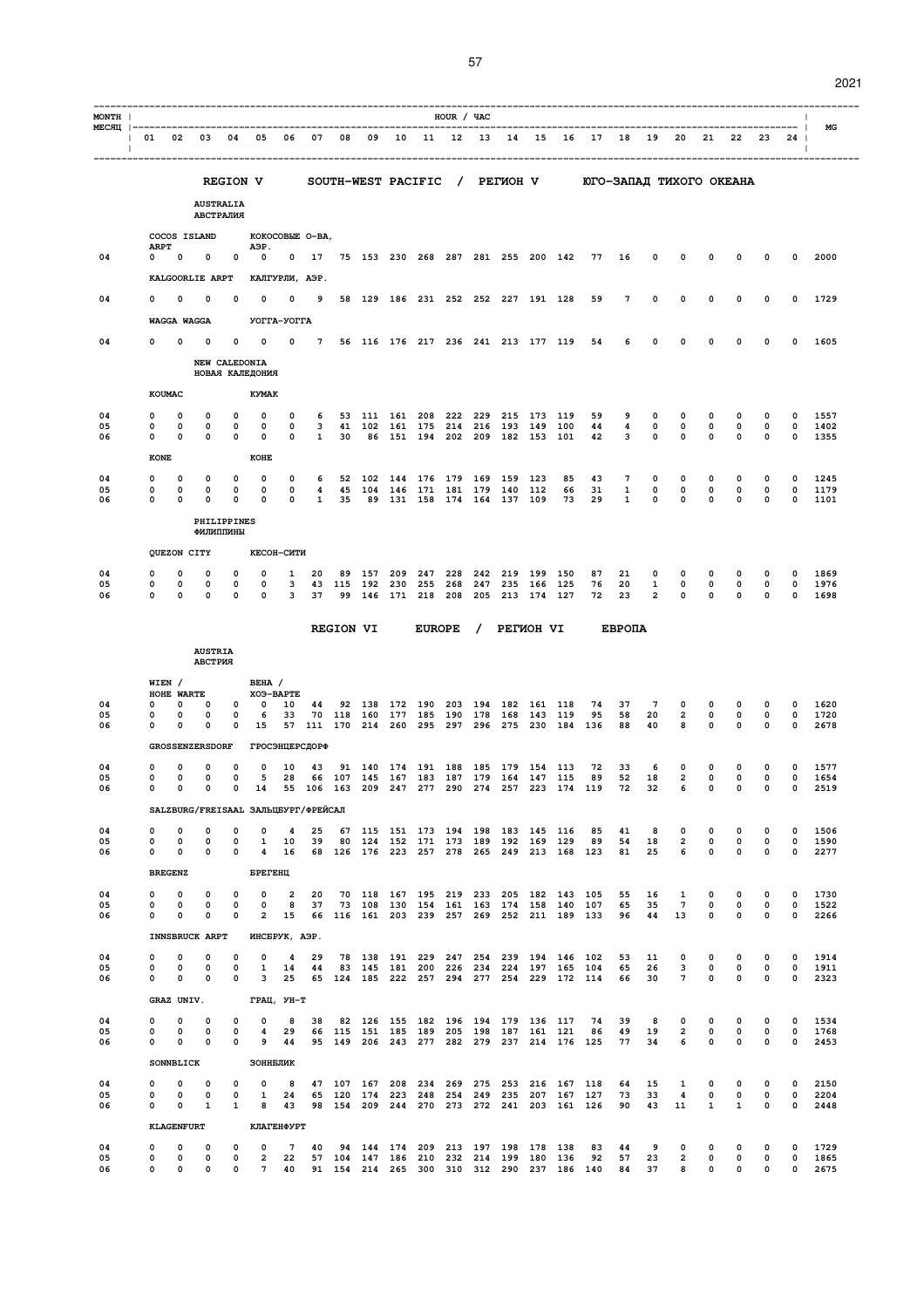| MONTH          |                                                                                                                                                                                                                                                                                                                                                                    |                                     |                            |                            |                                                                     |                    |                |    |                                            |    |         | HOUR / YAC     |             |                                                                                      |       |                                                    |                |                      |                        |                            |                |                                         |                            | $\mathbf{I}$                               | МG                   |
|----------------|--------------------------------------------------------------------------------------------------------------------------------------------------------------------------------------------------------------------------------------------------------------------------------------------------------------------------------------------------------------------|-------------------------------------|----------------------------|----------------------------|---------------------------------------------------------------------|--------------------|----------------|----|--------------------------------------------|----|---------|----------------|-------------|--------------------------------------------------------------------------------------|-------|----------------------------------------------------|----------------|----------------------|------------------------|----------------------------|----------------|-----------------------------------------|----------------------------|--------------------------------------------|----------------------|
| $\Box$         | $ \hspace{.1cm}01 \hspace{.1cm}02 \hspace{.1cm}03 \hspace{.1cm}04 \hspace{.1cm}05 \hspace{.1cm}06 \hspace{.1cm}07 \hspace{.1cm}08 \hspace{.1cm}09 \hspace{.1cm}10 \hspace{.1cm}11 \hspace{.1cm}12 \hspace{.1cm}13 \hspace{.1cm}14 \hspace{.1cm}15 \hspace{.1cm}16 \hspace{.1cm}17 \hspace{.1cm}18 \hspace{.1cm}19 \hspace{.1cm}20 \hspace{.1cm}21 \hspace{.1cm}22$ |                                     |                            |                            |                                                                     |                    |                |    |                                            |    |         |                |             |                                                                                      |       |                                                    |                |                      |                        |                            |                |                                         |                            | $\sim$ 1                                   |                      |
|                |                                                                                                                                                                                                                                                                                                                                                                    |                                     | <b>GREECE</b><br>ГРЕЦИЯ    |                            |                                                                     |                    |                |    |                                            |    |         |                |             |                                                                                      |       |                                                    |                |                      |                        |                            |                |                                         |                            |                                            |                      |
|                |                                                                                                                                                                                                                                                                                                                                                                    | THESSALONIKI                        |                            |                            |                                                                     | САЛОНИКИ,          |                |    |                                            |    |         |                |             |                                                                                      |       |                                                    |                |                      |                        |                            |                |                                         |                            |                                            |                      |
| 04<br>05       | $\mathbf{0}$<br>0                                                                                                                                                                                                                                                                                                                                                  | UNIV.<br>$\mathbf 0$<br>$\mathbf 0$ | $\mathbf 0$<br>$\mathbf 0$ | $\overline{\mathbf{0}}$    | УН-Т<br>0 1 19 62 113 173 215 236 243 236 207 164 115               |                    |                |    |                                            |    |         |                |             | 7 54 114 175 230 263 282 290 287 254 216 161                                         |       | 68                                                 | 18<br>39       | $\mathbf 0$          | $\mathbf 0$            | $\mathbf 0$                |                | $\Omega$                                | 0                          | $\mathbf 0$                                | 1870                 |
| 06             | $\mathbf{0}$                                                                                                                                                                                                                                                                                                                                                       | $\mathbf 0$                         | 0                          |                            | 0 12 65 128 185 245 290 317 309 300 250 197 147                     |                    |                |    |                                            |    |         |                |             |                                                                                      |       | 94<br>89 44                                        |                | 5<br>11              | 0<br>$\mathbf 0$       | $\mathbf 0$                |                | $\mathbf 0$<br>$0\qquad 0$              | 0<br>$\mathbf 0$           | $\mathbf 0$<br>$\circ$                     | 2473<br>2591         |
|                |                                                                                                                                                                                                                                                                                                                                                                    |                                     | <b>ICELAND</b><br>ИСЛАНДИЯ |                            |                                                                     |                    |                |    |                                            |    |         |                |             |                                                                                      |       |                                                    |                |                      |                        |                            |                |                                         |                            |                                            |                      |
|                |                                                                                                                                                                                                                                                                                                                                                                    | <b>REYKJAVIK</b>                    |                            |                            |                                                                     | РЕЙКЬЯВИК          |                |    |                                            |    |         |                |             |                                                                                      |       |                                                    |                |                      |                        |                            |                |                                         |                            |                                            |                      |
| 04<br>05       | 0<br>0                                                                                                                                                                                                                                                                                                                                                             | $\Omega$                            | 0                          | $\mathbf{o}$               | $\overline{\mathbf{2}}$<br>7 26 53                                  | 12                 | 32             | 52 | 72                                         | 91 |         | 97 106 113 108 |             | 91                                                                                   | 80    | 60                                                 | 36             | 15                   | 3<br>25                | 0<br>$7^{\circ}$           |                | 0                                       | $\Omega$                   | 0                                          | 971                  |
| 06             | $\mathbf{0}$                                                                                                                                                                                                                                                                                                                                                       | $\mathbf{0}$<br>$\mathbf{1}$        | 1<br>3                     |                            | 12 27 44                                                            |                    |                |    |                                            |    |         |                |             | 89 121 150 172 198 199 190 186 168 141                                               |       | 107<br>61 81 101 123 148 152 136 126 122 102 77    | 84             | 52<br>57 43 25       |                        | 12                         |                | $\mathbf{1}$<br>$\overline{\mathbf{3}}$ | 0<br>$\mathbf{1}$          | $\mathbf 0$<br>$\mathbf 0$                 | 1978<br>1455         |
|                |                                                                                                                                                                                                                                                                                                                                                                    |                                     | <b>IRELAND</b><br>ИРЛАНДИЯ |                            |                                                                     |                    |                |    |                                            |    |         |                |             |                                                                                      |       |                                                    |                |                      |                        |                            |                |                                         |                            |                                            |                      |
|                |                                                                                                                                                                                                                                                                                                                                                                    | MALIN HEAD C.                       |                            |                            |                                                                     | МАЛИН-ХЕД, М.      |                |    |                                            |    |         |                |             |                                                                                      |       |                                                    |                |                      |                        |                            |                |                                         |                            |                                            |                      |
| 04<br>05       | 0<br>0                                                                                                                                                                                                                                                                                                                                                             | $\Omega$<br>0                       | 0<br>0                     | 0<br>$\mathbf 0$           | $\mathbf 0$<br>9                                                    | 9<br>34            | 39             |    | 75 118 159 186 204                         |    |         |                |             | 204 196 164 130<br>73 102 137 168 192 213 208 193 179 149                            |       | 91<br>97                                           | 49<br>65       | 15<br>36             | 1<br>9                 | 0                          | $\overline{0}$ | 0<br>$\mathbf 0$                        | 0<br>$\mathbf 0$           | 0<br>$\circ$                               | 1641<br>1863         |
| 06             | 0                                                                                                                                                                                                                                                                                                                                                                  | $\Omega$                            | 0                          |                            | 2 13                                                                | 36                 | 74             |    |                                            |    |         |                |             | 98 136 171 176 183 177 172 153 127                                                   |       |                                                    | 89 59          |                      | 32 13                  |                            | $2^{\circ}$    | $\mathbf 0$                             | 0                          | $\circ$                                    | 1713                 |
|                |                                                                                                                                                                                                                                                                                                                                                                    | <b>BELMULLET</b>                    |                            |                            |                                                                     | БЕЛМАЛЛЕТ          |                |    |                                            |    |         |                |             |                                                                                      |       |                                                    |                |                      |                        |                            |                |                                         |                            |                                            |                      |
| 04<br>05       | 0<br>0                                                                                                                                                                                                                                                                                                                                                             | 0<br>0                              | 0<br>0                     | 0<br>0                     | 0<br>6                                                              | 9<br>29            | 40             |    |                                            |    |         |                |             | 77 117 152 172 190 186 177 160 132<br>61 106 153 183 187 196 205 206 194 170         |       | 85<br>122                                          | 45<br>79       | 12<br>40             | 0<br>9                 | 0<br>$\mathbf 0$           |                | 0<br>$\mathbf 0$                        | 0<br>0                     | 0<br>0                                     | 1556<br>1946         |
| 06             | 0                                                                                                                                                                                                                                                                                                                                                                  | 0<br><b>DUBLIN ARPT</b>             | 0                          | $\mathbf{0}$               | 10                                                                  | 31<br>ДУБЛИН, АЭР. | 53             |    |                                            |    |         |                |             | 82 102 125 160 173 161 164 135 115                                                   |       | 85                                                 | 58             | 35                   | 13                     | $\mathbf{1}$               |                | $\mathbf 0$                             | 0                          | $\mathbf 0$                                | 1502                 |
| 04             | 0                                                                                                                                                                                                                                                                                                                                                                  | 0                                   | 0                          | $\mathbf 0$                | $\mathbf 0$                                                         | 10                 | 45             |    |                                            |    |         |                |             | 89 128 165 191 192 188 178 157 125                                                   |       | 82                                                 | 38             | 9                    | $\mathbf 0$            | $\mathbf 0$                |                | $\mathbf 0$                             | 0                          | $\mathbf 0$                                | 1600                 |
| 05<br>06       | 0<br>0                                                                                                                                                                                                                                                                                                                                                             | 0<br>0                              | 0<br>0                     | $\mathbf 0$                | - 6<br>$0\quad 13$                                                  | 36<br>36           |                |    | 76 115 142 163 190 193 185 193 170         |    |         |                |             | 74 116 156 177 189 209 204 206 180 147 116                                           | 145   | 98                                                 | 66<br>82       | 28<br>45             | 6<br>14                | 0<br>$\mathbf{1}$          |                | $\mathbf 0$<br>$\mathbf 0$              | 0<br>$\mathbf 0$           | $\mathbf 0$<br>$\circ$                     | 1812<br>1965         |
|                |                                                                                                                                                                                                                                                                                                                                                                    | <b>GURTEEN</b>                      |                            |                            | ГЕРТИН                                                              |                    |                |    |                                            |    |         |                |             |                                                                                      |       |                                                    |                |                      |                        |                            |                |                                         |                            |                                            |                      |
| 04<br>05       | 0<br>0                                                                                                                                                                                                                                                                                                                                                             | $\Omega$<br>0                       | 0<br>0                     | $\mathbf 0$<br>$\mathbf 0$ | $\mathbf 0$<br>$7\phantom{.0}$                                      | 12<br>34           |                |    |                                            |    |         |                |             | 50 102 150 182 192 195 185 183 143 116<br>72 105 143 173 185 193 190 183 146 125 103 |       | 82                                                 | 41<br>60       | 8<br>28              | 0<br>5                 | $\mathbf 0$<br>$\mathbf 0$ |                | 0<br>$\mathbf 0$                        | $\mathbf 0$<br>$\mathbf 0$ | $\mathbf 0$<br>$\mathbf 0$                 | 1642<br>1750         |
| 06             | <sup>o</sup>                                                                                                                                                                                                                                                                                                                                                       | n                                   | $\Omega$                   | $\mathbf 0$                | 12                                                                  | 38                 |                |    |                                            |    |         |                |             | 72 114 145 167 168 177 181 183 162 121 105                                           |       |                                                    | 65             | 35                   | 12                     | $\Omega$                   |                | $\mathbf 0$                             | $\mathbf 0$                | $\Omega$                                   | 1756                 |
|                |                                                                                                                                                                                                                                                                                                                                                                    | <b>JOHNSTOWN CASTLE</b>             |                            |                            |                                                                     |                    | ДЖОНСТАУН КАСЛ |    |                                            |    |         |                |             |                                                                                      |       |                                                    |                |                      |                        |                            |                |                                         |                            |                                            |                      |
| 04<br>05<br>06 | 0<br>0<br>0                                                                                                                                                                                                                                                                                                                                                        | 0<br>0<br>0                         | 0<br>0<br>0                | 0<br>0<br>$\mathbf 0$      | $\mathbf 0$<br>5<br>11                                              | 11<br>28<br>37     | 47             |    |                                            |    |         |                |             | 93 136 170 187 205 196 186 163 134<br>64 110 155 173 187 212 201 199 169 139         |       | 97<br>95                                           | 47<br>58<br>77 | 10<br>25<br>38       | $\mathbf 0$<br>4<br>12 | $\mathbf 0$<br>0<br>0      |                | 0<br>0<br>$\mathbf 0$                   | $\mathbf 0$<br>0<br>0      | $\mathbf 0$<br>$\mathbf{o}$<br>$\mathbf 0$ | 1682<br>1825<br>2069 |
|                |                                                                                                                                                                                                                                                                                                                                                                    | VALENTIA OBS.                       |                            |                            |                                                                     |                    | ВАЛЕНШИЯ, ОБС. |    |                                            |    |         |                |             | 78 117 151 170 203 229 244 229 197 159 116                                           |       |                                                    |                |                      |                        |                            |                |                                         |                            |                                            |                      |
| 04             | 0                                                                                                                                                                                                                                                                                                                                                                  | 0                                   | 0                          | 0                          | 0                                                                   | 8                  | 41             |    | 89 129                                     |    | 167 197 | 209            | 216 193 173 |                                                                                      | 142   | 96                                                 | 45             | 11                   | 0                      | 0                          |                | 0                                       | 0                          | 0                                          | 1717                 |
| 05<br>06       | $\mathbf 0$<br>0                                                                                                                                                                                                                                                                                                                                                   | 0<br>$\Omega$                       | 0<br>0                     | $\mathbf 0$<br>0           | $\overline{\mathbf{3}}$<br>9                                        | 26<br>32           | 63<br>58       |    | 99 130 173 177                             |    |         |                |             | 202 226 217 180 158 113<br>94 131 167 189 188 181 176 164 137 102                    |       |                                                    | 65<br>58       | 28<br>33             | 4<br>9                 | $\mathbf 0$<br>$\mathbf 0$ |                | $\mathbf 0$<br>$\mathbf 0$              | 0<br>0                     | $\mathbf 0$<br>$\mathbf 0$                 | 1866<br>1730         |
|                |                                                                                                                                                                                                                                                                                                                                                                    |                                     | <b>LATVIA</b><br>ЛАТВИЯ    |                            |                                                                     |                    |                |    |                                            |    |         |                |             |                                                                                      |       |                                                    |                |                      |                        |                            |                |                                         |                            |                                            |                      |
|                |                                                                                                                                                                                                                                                                                                                                                                    | ZOSENI                              |                            |                            | ЗОСЕНИ                                                              |                    |                |    |                                            |    |         |                |             |                                                                                      |       |                                                    |                |                      |                        |                            |                |                                         |                            |                                            |                      |
| 04             | 0                                                                                                                                                                                                                                                                                                                                                                  | 0                                   | $\Omega$                   | 0                          | 1                                                                   | 11                 | 38             | 65 |                                            |    |         |                |             | 95 120 147 147 145 144 133 101                                                       |       | 72                                                 | 38             | 12                   | 1                      | 0                          |                | 0                                       | 0                          | 0                                          | 1271                 |
| 05<br>06       | 0<br>0                                                                                                                                                                                                                                                                                                                                                             | 0<br>0                              | 0<br>$\mathbf 0$           | 0<br>$\overline{2}$        | 8<br>22                                                             | 30<br>56           | 60             |    |                                            |    |         |                |             | 90 117 142 148 164 162 162 151 121<br>99 146 186 220 242 246 247 216 177 146 120     |       | 83                                                 | 67<br>93       | 37<br>60             | 11<br>25               | 0<br>3                     |                | 0<br>$\mathbf 0$                        | 0<br>0                     | 0<br>0                                     | 1552<br>2335         |
|                |                                                                                                                                                                                                                                                                                                                                                                    | LIEPAJA                             |                            |                            | ЛИЕПАЯ                                                              |                    |                |    |                                            |    |         |                |             |                                                                                      |       |                                                    |                |                      |                        |                            |                |                                         |                            |                                            |                      |
| 04<br>05       | 0<br>0                                                                                                                                                                                                                                                                                                                                                             | 0<br>0                              | 0<br>0                     | 0<br>$\mathbf 0$           | 1<br>9                                                              | 10<br>32           | 36             |    | 64 106 146 170 205 229                     |    |         |                |             | 71 103 149 177 197 191 170 150 112<br>229 214 196 162                                |       | 79<br>120                                          | 43<br>80       | 13<br>43             | 1<br>9                 | 0<br>1                     |                | 0<br>$\mathbf 0$                        | 0<br>0                     | 0<br>0                                     | 1503<br>2015         |
| 06             | $\mathbf 0$                                                                                                                                                                                                                                                                                                                                                        | 0                                   | 0                          | 4                          | 24                                                                  |                    |                |    |                                            |    |         |                |             |                                                                                      |       | 59 106 149 199 235 249 274 278 275 240 198 160 118 |                | 74                   | 25                     | 4                          |                | $\mathbf 0$                             | 0                          | 0                                          | 2696                 |
|                |                                                                                                                                                                                                                                                                                                                                                                    |                                     | <b>MOLDOVA</b><br>МОЛДОВА  |                            |                                                                     |                    |                |    |                                            |    |         |                |             |                                                                                      |       |                                                    |                |                      |                        |                            |                |                                         |                            |                                            |                      |
|                |                                                                                                                                                                                                                                                                                                                                                                    |                                     |                            |                            | KISHINEV KUWUHEB                                                    |                    |                |    |                                            |    |         |                |             |                                                                                      |       |                                                    |                |                      |                        |                            |                |                                         |                            |                                            |                      |
| 04<br>05       | 0<br>0                                                                                                                                                                                                                                                                                                                                                             | 0<br>0                              | 0<br>0                     | $\mathbf 0$<br>0           | $\mathbf 0$<br>2                                                    | 5<br>22            | 37             |    |                                            |    |         |                |             | 85 133 170 179 183 159 150 136 101<br>54 101 148 183 200 210 197 202 180 141 102     |       | 68                                                 | 37<br>59       | $\overline{7}$<br>18 | 0<br>2                 | $\mathbf 0$<br>0           |                | 0<br>0                                  | 0<br>0                     | 0<br>0                                     | 1449<br>1822         |
| 06             | 0                                                                                                                                                                                                                                                                                                                                                                  | $\mathbf 0$                         | 0                          | $\mathbf 0$                | 5 <sub>1</sub>                                                      | 34                 |                |    |                                            |    |         |                |             | 74 122 175 215 223 229 226 222 204 160 108                                           |       |                                                    | 71             | 27                   | 5                      | 0                          |                | $\mathbf 0$                             | 0                          | $\mathbf 0$                                | 2101                 |
|                |                                                                                                                                                                                                                                                                                                                                                                    |                                     | PORTUGAL<br>ПОРТУГАЛИЯ     |                            |                                                                     |                    |                |    |                                            |    |         |                |             |                                                                                      |       |                                                    |                |                      |                        |                            |                |                                         |                            |                                            |                      |
|                |                                                                                                                                                                                                                                                                                                                                                                    |                                     |                            |                            | BRAGANCA EPATAHCA                                                   |                    |                |    |                                            |    |         |                |             |                                                                                      |       |                                                    |                |                      |                        |                            |                |                                         |                            |                                            |                      |
| 04<br>06       | 0<br>0                                                                                                                                                                                                                                                                                                                                                             | 0<br>$\Omega$                       | 0<br>0                     | $\mathbf 0$                | $\mathbf{1}$<br>0 17 65 126 193 235 274 312 302 307 275 212 163 108 | 20                 |                |    |                                            |    |         |                |             | 61 121 158 203 227 231 215 194 152                                                   | 97 51 |                                                    | 11<br>25       | 0<br>8               | 0<br>$\mathbf 0$       | 0<br>0                     |                | 0<br>0                                  | 0<br>0                     | 0<br>0                                     | 1771<br>2630         |
|                |                                                                                                                                                                                                                                                                                                                                                                    | COIMBRA ARPT                        |                            |                            |                                                                     | КОИМБРА, АЭР.      |                |    |                                            |    |         |                |             |                                                                                      |       |                                                    |                |                      |                        |                            |                |                                         |                            |                                            |                      |
| 04             | 0<br><sup>0</sup>                                                                                                                                                                                                                                                                                                                                                  | 0<br>0                              | 0<br>$\Omega$              | 0<br>$\mathbf 0$           | 0<br>5                                                              | 13<br>35           |                |    | 54 111 160 199 227                         |    |         | 227            |             | 206 179 145 107<br>79 135 182 222 265 278 270 260 220 173 112                        |       | 63                                                 | 19<br>49       | 1<br>8               | 0<br>$\Omega$          | 0<br>0                     |                | 0<br>$\mathbf 0$                        | 0<br>$\mathbf 0$           | 0<br>0                                     | 1711<br>2293         |
| 05<br>06       | $\mathbf 0$                                                                                                                                                                                                                                                                                                                                                        | 0                                   | 0                          | 0                          | 7                                                                   | 36                 |                |    | 76 132 199 230 274 292 295 262 214 174 118 |    |         |                |             |                                                                                      |       |                                                    | 59             | 15                   | 0                      | 0                          |                | 0                                       | 0                          | 0                                          | 2375                 |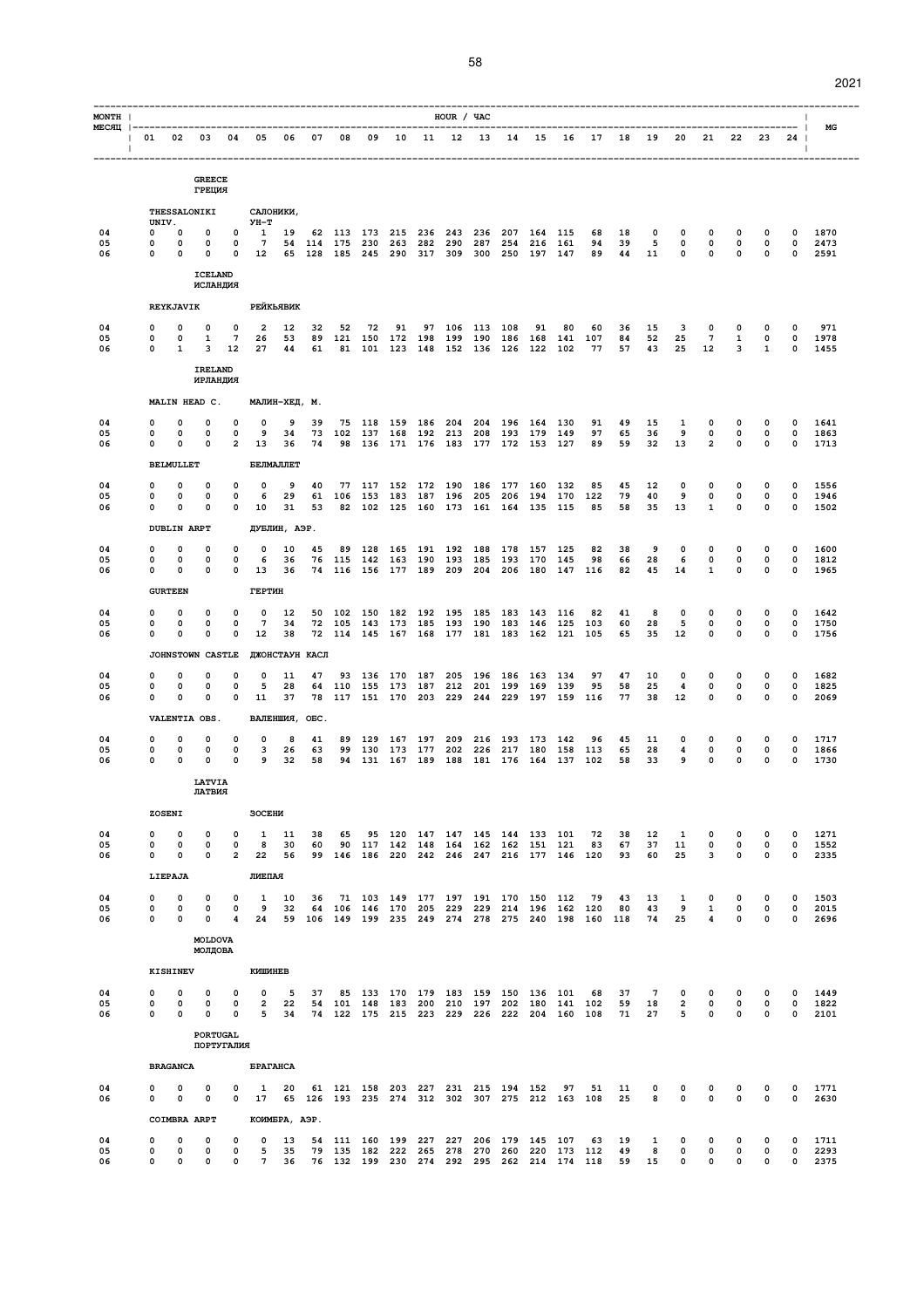| ×<br>۰. |  |
|---------|--|

| MONTH          |                                                                         |                                        |                                 |                                        |                                                                              |                      |                |    |                |         |                                                              | HOUR / YAC |            |                            |             |                                                                                                  |                                                             |                |                  |                                 |                                        |             |                                    |                                 |                                        |                      |
|----------------|-------------------------------------------------------------------------|----------------------------------------|---------------------------------|----------------------------------------|------------------------------------------------------------------------------|----------------------|----------------|----|----------------|---------|--------------------------------------------------------------|------------|------------|----------------------------|-------------|--------------------------------------------------------------------------------------------------|-------------------------------------------------------------|----------------|------------------|---------------------------------|----------------------------------------|-------------|------------------------------------|---------------------------------|----------------------------------------|----------------------|
| $\Box$         | 01 02 03 04 05 06 07 08 09 10 11 12 13 14 15 16 17 18 19 20 21 22 23 24 |                                        |                                 |                                        |                                                                              |                      |                |    |                |         |                                                              |            |            |                            |             |                                                                                                  |                                                             |                |                  |                                 |                                        |             |                                    |                                 | $\mathbf{I}$                           | МG                   |
|                |                                                                         |                                        | CASTELO BRANCO                  |                                        |                                                                              |                      | КАШТЕЛУ-БРАНКУ |    |                |         |                                                              |            |            |                            |             |                                                                                                  |                                                             |                |                  |                                 |                                        |             |                                    |                                 |                                        |                      |
| 04<br>05       | $\Omega$<br>0                                                           | $\mathbf 0$<br>$\mathbf 0$             | $\Omega$<br>0                   | $\Omega$<br>0                          | 1<br>7                                                                       | 19                   |                |    | 54 124 189 235 |         | 66 127 168 210 234<br>268 294 293                            | 222        | 229        |                            | 218 150 104 | 288 272 226 169 110                                                                              | 61                                                          | 16<br>48       | $\mathbf 0$<br>4 | $\mathbf 0$<br>0                | $\mathbf 0$<br>$\mathbf{o}$            |             | $\mathbf 0$<br>0                   | 0<br>0                          | 0<br>$\mathbf 0$                       | 1826<br>2581         |
| 06             | 0                                                                       | $\Omega$                               | $\mathbf 0$                     |                                        | 0 12 58 123 184 236 281 307 322 302 284 232 178 117                          |                      |                |    |                |         |                                                              |            |            |                            |             |                                                                                                  |                                                             | 57             | $9^{\circ}$      | $\mathbf 0$                     | $\mathbf 0$                            |             | $\mathbf 0$                        | $\mathbf 0$                     | $\overline{\mathbf{0}}$                | 2701                 |
|                |                                                                         | <b>EVORA</b>                           |                                 |                                        | ЭВОРА                                                                        |                      |                |    |                |         |                                                              |            |            |                            |             |                                                                                                  |                                                             |                |                  |                                 |                                        |             |                                    |                                 |                                        |                      |
| 04<br>05<br>06 | 0<br>0<br>0                                                             | 0<br>0<br>0                            | 0<br>0<br>0                     | 0<br>$\mathbf 0$<br>$\mathbf 0$        | $\mathbf 0$<br>5<br>$7^{\circ}$                                              | 17                   |                |    | 59 114 166     | 205     | 221                                                          | 221        | 212        |                            | 187 154 110 | 49 109 173 231 288 305 319 299 273 214 172 111<br>50 110 177 228 274 300 314 310 279 244 192 127 | 64                                                          | 19<br>48<br>63 | 0<br>6<br>13     | 0<br>$\mathbf 0$<br>$\mathbf 0$ | 0<br>$\mathbf 0$<br>$\mathbf 0$        |             | 0<br>$\mathbf 0$<br>$\mathbf 0$    | 0<br>$\mathbf 0$<br>0           | 0<br>$\circ$<br>$\mathbf 0$            | 1751<br>2600<br>2689 |
|                |                                                                         | FARO ARPT                              |                                 |                                        | <b>ΦΑΡΥ, ΑΘΡ.</b>                                                            |                      |                |    |                |         |                                                              |            |            |                            |             |                                                                                                  |                                                             |                |                  |                                 |                                        |             |                                    |                                 |                                        |                      |
| 04             | 0                                                                       | 0                                      | 0                               | 0                                      | 0                                                                            | 16                   |                |    | 67 123 182     | 228     | 258                                                          | 279        | 289        | 255                        | 211         | 146                                                                                              | 81                                                          | 23             | 0                | 0                               | $\mathbf 0$                            |             | 0                                  | 0                               | 0                                      | 2156                 |
| 05<br>06       | 0<br>$\mathbf 0$                                                        | $\mathbf 0$<br>$\overline{\mathbf{0}}$ | 0<br>$\mathbf 0$                | $\mathbf 0$<br>$\mathbf 0$             | 5                                                                            |                      |                |    |                |         | 48 116 181 245 302 333 351                                   |            | 345        |                            | 309 257     |                                                                                                  | 189 114<br>8 50 111 166 231 280 314 343 338 309 264 205 134 | 44<br>58       | 5<br>12          | 0<br>$\mathbf 0$                | $\mathbf 0$<br>$\mathbf 0$             |             | $\mathbf 0$<br>$\mathbf{0}$        | 0<br>$\mathbf 0$                | $\mathbf{o}$<br>$\mathbf 0$            | 2845<br>2821         |
|                |                                                                         |                                        | <b>RUSSIA</b><br>POCCMR         |                                        |                                                                              |                      |                |    |                |         |                                                              |            |            |                            |             |                                                                                                  |                                                             |                |                  |                                 |                                        |             |                                    |                                 |                                        |                      |
|                |                                                                         | MOSCOW /                               |                                 |                                        | MOCKBA /<br>PODMOSKOVNAYA ПОЛМОСКОВНАЯ                                       |                      |                |    |                |         |                                                              |            |            |                            |             |                                                                                                  |                                                             |                |                  |                                 |                                        |             |                                    |                                 |                                        |                      |
| 04<br>05       | $\Omega$<br>$\mathbf 0$                                                 | $\mathbf 0$<br>0                       | 0                               | $\circ$                                | 0 0 0 7<br>$\overline{7}$                                                    | 33                   | 33             | 67 |                |         | 90 121 137 135<br>68 109 140 160 174 179 172 166 150 121     |            |            | 144 140 109                |             | 85                                                                                               | 52<br>84                                                    | 26<br>62       | 7<br>33          | 0<br>9                          | 0<br>$\mathbf{1}$                      |             | 0<br>$\mathbf 0$                   | 0<br>$\mathbf 0$                | 0<br>$\mathbf 0$                       | 1152<br>1667         |
| 06             | 0                                                                       | $\Omega$                               | 0                               |                                        | 1 18 51                                                                      |                      |                |    |                |         |                                                              |            |            |                            |             |                                                                                                  | 94 135 173 195 205 229 227 205 179 138 109                  | 80             |                  | 49 18                           |                                        | $2^{\circ}$ | $\mathbf{0}$                       | $\mathbf 0$                     | $\mathbf 0$                            | 2109                 |
|                |                                                                         | MOSCOW UNIV.                           |                                 |                                        | МОСКВА, УН-Т                                                                 |                      |                |    |                |         |                                                              |            |            |                            |             |                                                                                                  |                                                             |                |                  |                                 |                                        |             |                                    |                                 |                                        |                      |
| 04<br>05       | 0<br>0                                                                  | $\Omega$<br>$\Omega$                   | 0<br>0                          | 0<br>1                                 | 1<br>9                                                                       | 9<br>35              | 37             |    |                |         | 78 109 139 157 154<br>71 111 146 172 187 187 186 181 158 126 |            |            | 159 141 117                |             | 92                                                                                               | 58<br>95                                                    | 33<br>62       | 10<br>34         | $\mathbf{1}$<br>11              | 0<br>$\mathbf{1}$                      |             | 0<br>0                             | 0<br>0                          | 0<br>$\mathbf 0$                       | 1295<br>1772         |
| 06             | 0                                                                       | $\mathbf 0$                            | 0<br><b>SLOVAKIA</b>            | $\overline{4}$                         | 20                                                                           | 55                   |                |    |                |         |                                                              |            |            |                            |             | 94 137 166 194 217 227 216 200 161 141 109                                                       |                                                             | 77             | 48               | 19                              | 3                                      |             | $\mathbf 0$                        | $\mathbf 0$                     | $\mathbf 0$                            | 2088                 |
|                |                                                                         |                                        | СЛОВАКИЯ                        |                                        |                                                                              |                      |                |    |                |         |                                                              |            |            |                            |             |                                                                                                  |                                                             |                |                  |                                 |                                        |             |                                    |                                 |                                        |                      |
|                |                                                                         |                                        | POPRAD-GANOVCE                  |                                        |                                                                              |                      | ПОПРАД-ГАНОВЦЕ |    |                |         |                                                              |            |            |                            |             |                                                                                                  |                                                             |                |                  |                                 |                                        |             |                                    |                                 |                                        |                      |
| 04<br>05       | 0<br>0                                                                  | 0<br>0                                 | 0<br>0                          | 0<br>$\mathbf 0$                       | 0<br>$\overline{4}$                                                          | 8<br>29              | 37             |    |                |         | 78 127 156 172 184 179 167 142 112<br>66 107 147 172 190 204 |            |            | 205 179 153 139            |             |                                                                                                  | 79<br>96                                                    | 39<br>66       | 9<br>27          | 0<br>$\overline{\mathbf{3}}$    | 0<br>$\mathbf{0}$                      |             | 0<br>$\mathbf 0$                   | 0<br>$\mathbf 0$                | 0<br>$\mathbf 0$                       | 1489<br>1789         |
| 06             | 0                                                                       | 0                                      | $\Omega$                        | $\mathbf{1}$                           | 12<br>BANSKA BYSTRICA БАНСКА-БИСТРИЦА                                        |                      |                |    |                |         |                                                              |            |            |                            |             | 51 104 163 215 258 287 284 278 249 239 200 149                                                   |                                                             | 91             | 40               | 10                              | $\mathbf 0$                            |             | $\mathbf 0$                        | $\mathbf 0$                     | $\mathbf 0$                            | 2631                 |
| 04             | 0                                                                       | 0                                      | 0                               | 0                                      | 0                                                                            | 8                    | 41             |    |                |         | 84 130 165 181 204                                           |            |            | 199 183 169                |             | 127                                                                                              | 82                                                          | 37             | 7                | 0                               | $\mathbf 0$                            |             | 0                                  | 0                               | 0                                      | 1616                 |
| 05<br>06       | 0<br>$\mathbf 0$                                                        | 0<br>$\Omega$                          | 0<br>$\mathbf 0$                | $\mathbf 0$                            | $3^{\circ}$<br>$0\quad 11$                                                   | 24<br>47             |                |    |                |         | 60 107 152 189 195 199                                       |            |            | 206 184 160 125            |             | 99 152 212 260 276 296 310 278 211 182 139                                                       | 102                                                         | 64<br>91       | 24<br>34         | 3<br>8                          | $\mathbf 0$<br>$\mathbf 0$             |             | $\mathbf 0$<br>$\mathbf 0$         | 0<br>$\mathbf 0$                | 0<br>$\mathbf 0$                       | 1798<br>2606         |
|                |                                                                         | MILHOSTOV /<br><b>TREBISOV</b>         |                                 |                                        | МИЛХОСТОВ /<br>TPEEMWOB                                                      |                      |                |    |                |         |                                                              |            |            |                            |             |                                                                                                  |                                                             |                |                  |                                 |                                        |             |                                    |                                 |                                        |                      |
| 04<br>05       | $\mathbf{0}$<br>0                                                       | $\mathbf 0$<br>$\Omega$                | $\mathbf 0$<br>0                | $\mathbf 0$<br>0                       | $\overline{\mathbf{0}}$<br>$\overline{\mathbf{4}}$                           | 8<br>26              | 38             |    |                |         | 80 122 163 204 216<br>67 108 146 180 206 208                 |            |            | 186 174 153<br>211 205 169 |             | 103<br>138                                                                                       | 74<br>98                                                    | 34<br>59       | 8<br>27          | $\mathbf 0$<br>4                | $\mathbf 0$<br>$\mathbf 0$             |             | $\mathbf 0$<br>$\mathbf 0$         | $\mathbf 0$<br>0                | $\mathbf 0$<br>$\mathbf 0$             | 1564<br>1857         |
| 06             | 0                                                                       | $\Omega$                               | 0                               |                                        | $0\quad 12$                                                                  |                      |                |    |                |         |                                                              |            |            |                            |             |                                                                                                  | 49 102 155 215 257 278 292 277 266 241 204 153 103          |                | 47               | 12                              | $\mathbf 0$                            |             | $\mathbf 0$                        | $\mathbf 0$                     | $\mathbf 0$                            | 2663                 |
|                |                                                                         | <b>BRATISLAVA -</b><br>KOLIBA          |                                 |                                        | БРАТИСЛАВА -<br>КОЛИБА                                                       |                      |                |    |                |         |                                                              |            |            |                            |             |                                                                                                  |                                                             |                |                  |                                 |                                        |             |                                    |                                 |                                        |                      |
| 04<br>05<br>06 | 0<br>$\mathbf 0$<br>$\mathbf{0}$                                        | 0<br>$\mathbf 0$<br>$\overline{0}$     | $\mathbf 0$<br>$\mathbf 0$      | $\mathbf 0$<br>$\overline{\mathbf{0}}$ | $\mathbf 0$<br>4 26<br>0 0 11 49 107 165 220 268 297 304 292 269 240 194 141 | 8                    | 37             |    | 82 129         | 165 192 | 65 105 152 186 206 217                                       | 206        | 200<br>217 | 188 167                    | 202 166     | 139<br>145 104                                                                                   | 85                                                          | 40<br>59<br>94 | 9<br>26<br>44    | 0<br>$\overline{4}$<br>10       | $\mathbf 0$<br>$\mathbf 0$<br>$\Omega$ |             | 0<br>$\mathbf 0$<br>$\overline{0}$ | $\mathbf 0$<br>0<br>$\mathbf 0$ | $\Omega$<br>$\mathbf 0$<br>$\mathbf 0$ | 1646<br>1886<br>2706 |
|                |                                                                         | <b>HURBANOVO</b>                       |                                 |                                        | ХУРБАНОВО                                                                    |                      |                |    |                |         |                                                              |            |            |                            |             |                                                                                                  |                                                             |                |                  |                                 |                                        |             |                                    |                                 |                                        |                      |
| 04             | 0                                                                       | 0                                      | $\Omega$                        | 0                                      | $\mathbf 0$                                                                  | 9                    | 45             |    |                |         | 95 140 171 198 204 194 177 161 118                           |            |            |                            |             |                                                                                                  | 83                                                          | 40             | 8                | 0                               | 0                                      |             | 0                                  | 0                               | 0                                      | 1644                 |
| 05<br>06       | 0<br>0                                                                  | 0<br>0                                 | 0<br>$\Omega$                   | 0<br>0                                 | 4<br>11                                                                      | 27                   |                |    |                |         |                                                              |            |            |                            |             | 72 112 149 174 212 211 214 192 158 143 103                                                       | 51 106 167 222 268 302 315 309 292 256 208 152 100          | 69             | 28<br>47         | 4<br>9                          | $\mathsf{o}\,$<br>0                    |             | 0<br>$\mathbf 0$                   | 0<br>$\mathbf 0$                | 0<br>0                                 | 1873<br>2815         |
|                |                                                                         |                                        | <b>SWITZERLAND</b><br>ШВЕЙЦАРИЯ |                                        |                                                                              |                      |                |    |                |         |                                                              |            |            |                            |             |                                                                                                  |                                                             |                |                  |                                 |                                        |             |                                    |                                 |                                        |                      |
|                |                                                                         | <b>BASEL</b>                           |                                 |                                        | БАЗЕЛЬ                                                                       |                      |                |    |                |         |                                                              |            |            |                            |             |                                                                                                  |                                                             |                |                  |                                 |                                        |             |                                    |                                 |                                        |                      |
| 04             | 0                                                                       | 0                                      | 0                               | 0                                      | 0                                                                            | 1                    | 25             |    |                |         |                                                              |            |            |                            |             | 68 122 165 197 222 221 196 181 151 115                                                           |                                                             | 62             | 20               | 1                               | 0                                      |             | 0                                  | 0                               | 0                                      | 1755                 |
| 05<br>06       | 0<br>0                                                                  | 0<br>0                                 | 0<br>$\Omega$                   | 0<br>0                                 | 0<br>$\mathbf{1}$                                                            | 10<br>19             | 36             |    |                |         | 69 100 148 186 195                                           |            |            |                            |             | 200 209 184 153 114<br>58 101 142 182 224 258 261 235 222 181 135                                |                                                             | 86<br>90       | 44<br>43         | 9<br>15                         | 0<br>$\mathbf{1}$                      |             | 0<br>$\mathbf 0$                   | 0<br>$\Omega$                   | 0<br>0                                 | 1750<br>2176         |
|                |                                                                         |                                        |                                 |                                        | ZUERICH / KLOTEN UOPMX / KJOTEH                                              |                      |                |    |                |         |                                                              |            |            |                            |             |                                                                                                  |                                                             |                |                  |                                 |                                        |             |                                    |                                 |                                        |                      |
| 04<br>05       | $\mathbf{1}$<br>0                                                       | 0<br>0                                 | 1<br>0                          | 1<br>1                                 | $\mathbf{1}$<br>1                                                            | $\overline{2}$<br>11 | 24<br>43       |    |                |         |                                                              |            |            |                            |             | 75 136 184 227 246 261 221 196 160 116<br>85 122 160 198 209 201 199 180 155 112                 |                                                             | 60<br>74       | 20<br>37         | $\overline{a}$<br>8             | 1<br>$\mathbf{1}$                      |             | 0<br>1                             | 1<br>1                          | $\mathbf{1}$<br>1                      | 1944<br>1810         |
| 06             | 0                                                                       | 0                                      | 0                               | 0                                      | $\overline{a}$                                                               | 23                   |                |    |                |         |                                                              |            |            |                            |             | 62 111 162 195 235 257 281 263 215 183 130                                                       |                                                             | 82             | 44               | 14                              | $\mathbf{1}$                           |             | $\mathbf 0$                        | $\mathbf 0$                     | 0                                      | 2273                 |
|                |                                                                         | <b>SAENTIS</b>                         |                                 |                                        | <b>CEHTMC</b>                                                                |                      |                |    |                |         |                                                              |            |            |                            |             |                                                                                                  |                                                             |                |                  |                                 |                                        |             |                                    |                                 |                                        |                      |
| 04<br>05       | 0<br>0                                                                  | 0<br>0                                 | 0<br>0                          | 0<br>$\mathbf 0$                       | 0<br>0                                                                       | $\overline{a}$<br>16 | 35             |    |                |         | 94 157 207 244 252 247<br>56 105 147 191 216 233             |            |            | 226 218 197 158            |             | 237 201 164                                                                                      | 111<br>96                                                   | 49<br>72       | 20<br>35         | 0<br>8                          | 0<br>$\mathbf 0$                       |             | 0<br>$\mathbf 0$                   | 0<br>0                          | 0<br>$\mathbf 0$                       | 2028<br>1982         |
| 06             | 0                                                                       | 0<br><b>PAYERNE</b>                    | $\mathbf 0$                     | 0                                      | $\overline{a}$<br>ПАЙЕРН                                                     | 30                   |                |    |                |         |                                                              |            |            |                            |             | 82 140 189 237 266 282 283 254 215 159 101                                                       |                                                             | 84             | 44               | 14                              | 0                                      |             | $\mathbf 0$                        | 0                               | 0                                      | 2391                 |
| 04             | 0                                                                       | 0                                      | 0                               | 0                                      | 0                                                                            | 1                    | 22             |    |                |         |                                                              |            |            |                            |             | 74 131 186 235 258 265 250 214 180 119                                                           |                                                             | 66             | 24               | 1                               | 0                                      |             | 0                                  | 0                               | 0                                      | 2031                 |
| 05<br>06       | 0<br>0                                                                  | 0<br>0                                 | 0<br>0                          | 0<br>0                                 | 0<br>0                                                                       | 9<br>15              | 40<br>50       |    |                |         |                                                              |            |            |                            |             | 77 114 151 191 220 217 222 200 169 129<br>92 141 198 237 278 291 263 228 183 150                 |                                                             | 80<br>84       | 43<br>46         | 10<br>17                        | 0<br>0                                 |             | 0<br>$\mathbf 0$                   | 0<br>0                          | 0<br>0                                 | 1879<br>2281         |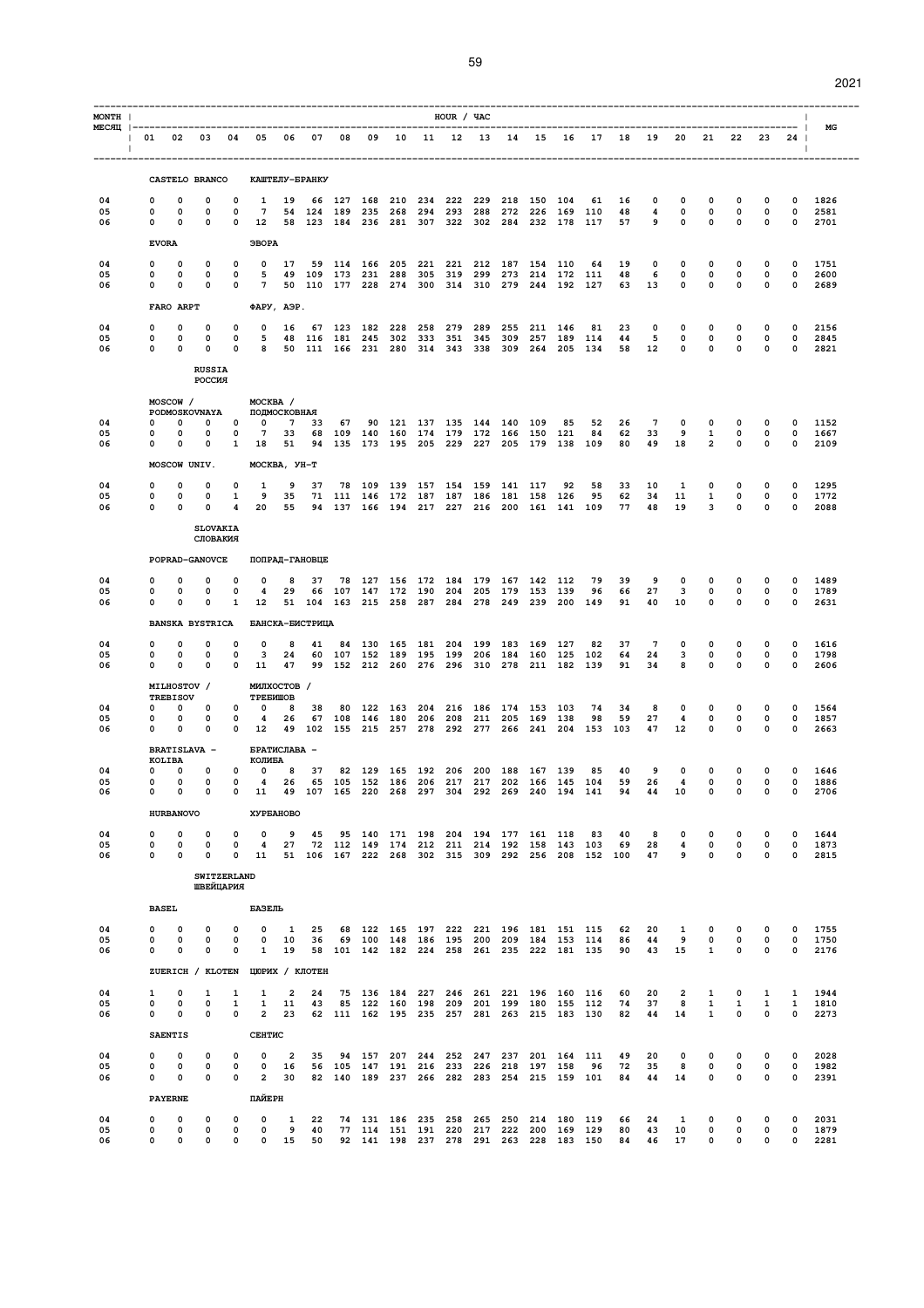| ×<br>۰. |  |
|---------|--|

| <b>MONTH</b> | HOUR / YAC<br>MECЯЦ  -------------------------<br>10 11 12 13 14 15<br>03<br>04<br>05<br>06<br>07<br>08<br>09<br><b>16</b><br>17<br>19<br>22<br>01 02<br>18<br>20<br>21<br>-23<br>$24$ l |                     |                 |             |                      |                   |    |            |                        |     |             |                     |     |     |         |                     |         |    |       |             |              |             |             |              |      |
|--------------|------------------------------------------------------------------------------------------------------------------------------------------------------------------------------------------|---------------------|-----------------|-------------|----------------------|-------------------|----|------------|------------------------|-----|-------------|---------------------|-----|-----|---------|---------------------|---------|----|-------|-------------|--------------|-------------|-------------|--------------|------|
|              |                                                                                                                                                                                          |                     |                 |             |                      |                   |    |            |                        |     |             |                     |     |     |         |                     |         |    |       |             |              |             |             |              | MG   |
|              |                                                                                                                                                                                          |                     |                 |             |                      |                   |    |            |                        |     |             |                     |     |     |         |                     |         |    |       |             |              |             |             |              |      |
|              |                                                                                                                                                                                          | <b>DAVOS</b>        |                 |             | <b>IIABOC</b>        |                   |    |            |                        |     |             |                     |     |     |         |                     |         |    |       |             |              |             |             |              |      |
| 04           | $\mathbf{0}$                                                                                                                                                                             | $^{\circ}$          | $\mathbf 0$     | 0           | $^{\circ}$           | $\mathbf{1}$      | 18 |            | 85 142 192 224         |     |             | 250                 | 238 | 236 |         | 211 168 127         |         | 51 | 9     | $\mathbf 0$ | $^{\circ}$   | 0           | $^{\circ}$  | $\Omega$     | 1959 |
| 05           | $\Omega$                                                                                                                                                                                 | $^{\circ}$          | 0               |             | $\Omega$             | $\overline{7}$    |    | 44 112 159 |                        | 206 | 224         | 242                 | 244 | 227 |         | 193 164 125         |         | 58 | 18    | 3           | 0            | $\Omega$    | $\Omega$    | $\Omega$     | 2034 |
| 06           | $\mathbf{0}$                                                                                                                                                                             | $\Omega$            | $\Omega$        | $\Omega$    | 1                    | 15                |    |            | 77 136 192 224 252 265 |     |             |                     |     |     |         | 276 253 197 168 122 |         | 72 | 25    | 8           | $\Omega$     | $\Omega$    | $\Omega$    | $\Omega$     | 2291 |
|              |                                                                                                                                                                                          | <b>JUNGFRAUJOCH</b> |                 |             |                      | <b>IOHTΦPAYEX</b> |    |            |                        |     |             |                     |     |     |         |                     |         |    |       |             |              |             |             |              |      |
| 04           | 0                                                                                                                                                                                        | 0                   | 0               | 0           | 0                    | 1                 | 15 | 89         | 162                    | 224 | 282         | 312                 | 319 | 304 |         | 261 195 129         |         | 71 | 23    | $\Omega$    | 0            |             | 0           | 0            | 2393 |
| 05           | 0                                                                                                                                                                                        | $\Omega$            | $\Omega$        | 0           | $\Omega$             | 10                | 32 | 102        | 163                    | 219 | 269         | 283                 | 280 | 276 | 240     | 192                 | 138     | 86 | 45    | 11          | 0            | $\Omega$    | $\Omega$    | 0            | 2353 |
| 06           | $\Omega$                                                                                                                                                                                 | $\Omega$            | 0               | $\Omega$    | $\Omega$             | 23                |    |            | 38 133 196             |     | 244 289 319 |                     |     |     |         | 326 295 248 191 134 |         |    | 78 51 | 17          | $\Omega$     | $\Omega$    | $\Omega$    | 0            | 2591 |
|              |                                                                                                                                                                                          | LA DOLE             |                 |             | ЛА-ДОЛЬ              |                   |    |            |                        |     |             |                     |     |     |         |                     |         |    |       |             |              |             |             |              |      |
| 04           | 0                                                                                                                                                                                        | $^{\circ}$          | $\mathbf 0$     | $\Omega$    | $^{\circ}$           | $\Omega$          | 21 |            | 74 130                 | 180 | 234         | 243                 | 232 | 232 |         | 203 163 116         |         | 67 | 25    | 1           | 0            | $^{\circ}$  | 0           | 0            | 1927 |
| 05           | $\mathbf{0}$                                                                                                                                                                             | $\mathbf 0$         | $\mathbf 0$     | 0           | $\mathbf 0$          | 8                 | 37 |            | 78 119                 |     | 151 178     | 205                 | 199 | 196 | 164     | 134 101             |         | 74 | 42    | 10          | $\mathbf 0$  | $\mathbf 0$ | $\mathbf 0$ | $\mathbf 0$  | 1705 |
| 06           | $\Omega$                                                                                                                                                                                 | $\Omega$            | 0               | $\Omega$    | $\Omega$             | <b>16</b>         | 54 |            | 99 143                 |     | 203 219 231 |                     |     |     |         | 224 227 199 171 119 |         | 83 | 49    | 16          | $\mathbf{1}$ | $\Omega$    | 0           | 0            | 2064 |
|              |                                                                                                                                                                                          | <b>CORVATSCH</b>    |                 |             | <b>KOPBAY</b>        |                   |    |            |                        |     |             |                     |     |     |         |                     |         |    |       |             |              |             |             |              |      |
| 04           | $\mathbf{0}$                                                                                                                                                                             | $^{\circ}$          | 0               | $\mathbf 0$ | $\mathbf 0$          | 4                 |    | 43 106     | 177                    |     | 236 276 296 |                     | 301 |     | 283 253 |                     | 201 141 | 79 | 23    | $\mathbf 0$ | $^{\circ}$   | 0           | $\mathbf 0$ | 0            | 2426 |
| 05           | $\Omega$                                                                                                                                                                                 | $\Omega$            | 0               | $\Omega$    | $^{\circ}$           | 17                |    | 67 132     | 194                    | 239 | 271         | 279                 | 276 | 254 | 224     | 195 144             |         | 94 | 47    | 8           | 0            | $\Omega$    | 0           | 0            | 2450 |
| 06           | $\Omega$                                                                                                                                                                                 | $\Omega$            | $\Omega$        | $\Omega$    | 2                    | 32                |    |            | 79 162 215 253 273 276 |     |             |                     | 267 | 263 |         | 221 180 138         |         | 98 | 54    | 15          | $\Omega$     | $\Omega$    | $\Omega$    | $\Omega$     | 2534 |
|              |                                                                                                                                                                                          | <b>GENEVE</b>       |                 |             | <b><i>ЖЕНЕВА</i></b> |                   |    |            |                        |     |             |                     |     |     |         |                     |         |    |       |             |              |             |             |              |      |
| 04           | $\Omega$                                                                                                                                                                                 | $\Omega$            | 0               | $\Omega$    | $^{\circ}$           | 1                 | 20 |            | 65 124                 | 181 | 228         | 257                 | 267 | 247 | 220     | 176                 | 128     | 74 | 23    | 1           | $\Omega$     | 0           | 0           | 0            | 2017 |
| 05           | 0                                                                                                                                                                                        | $\Omega$            | 0               | 0           | 0                    | 9                 | 42 |            | 86 124                 | 168 | 201         | 228                 | 246 | 236 | 210     |                     | 151 112 | 72 | 40    | 9           | 0            | $\mathbf 0$ | $\mathbf 0$ | $\Omega$     | 1944 |
| 06           | <sup>n</sup>                                                                                                                                                                             | $\Omega$            | 0               | $\Omega$    | $\Omega$             | 15                | 50 |            | 95 160 216 262 288     |     |             |                     | 283 |     |         | 281 249 204 150     |         | 94 | 43    | 15          | $\mathbf{1}$ | $\Omega$    | $\Omega$    | $\Omega$     | 2415 |
|              |                                                                                                                                                                                          |                     | LOCARNO - MONTI |             |                      | ЛОКАРНО - МОНТИ   |    |            |                        |     |             |                     |     |     |         |                     |         |    |       |             |              |             |             |              |      |
| 04           | 0                                                                                                                                                                                        | <sup>n</sup>        | 0               | 0           | 0                    | $\Omega$          | 20 | 65         | 120                    | 169 |             | 207 241             | 241 | 212 | 203     | 155                 | 108     | 59 | 14    | 0           | 0            |             | 0           | 0            | 1824 |
| 05           | 0                                                                                                                                                                                        | $^{\circ}$          | 0               | $\Omega$    | $\Omega$             | 11                | 57 | 106        | 160                    | 217 | 242         | 266                 | 263 | 238 | 213     | 165                 | 113     | 70 | 33    | 3           | 0            | $\Omega$    | 0           | $\Omega$     | 2164 |
| 06           | $\Omega$                                                                                                                                                                                 | $\Omega$            | 0               | $\Omega$    | $\Omega$             | 16                |    | 56 100 156 |                        |     |             | 217 256 298 296 278 |     |     |         | 243 172 131         |         | 90 | 43    | 9           | $\Omega$     | $\Omega$    | 0           | <sup>0</sup> | 2368 |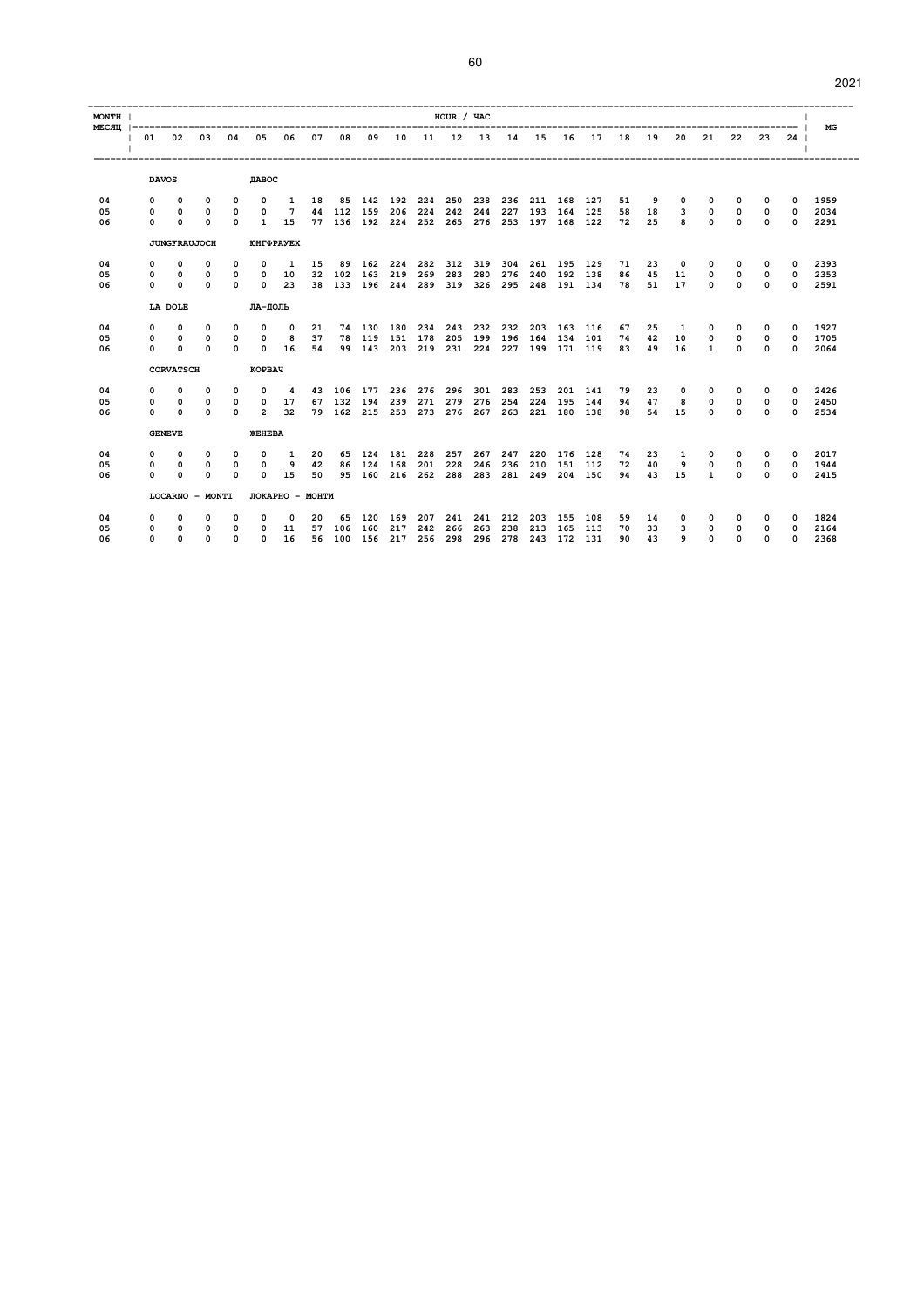# **TABLE V. MONTHLY MEANS OF HOURLY TOTALS OF DIFFUSE RADIATION (J cm-2)**

### **ТАБЛИЦА V. СРЕДНИЕ ЗА МЕСЯЦ ЧАСОВЫЕ СУММЫ РАССЕЯННОЙ РАДИАЦИИ (Дж.см-2)**

| MONTH                              |                    |                              |                         |                                 |                              |                                     |                         |                  |                |                |                | HOUR / YAC          |                |                  |                |                |                |                     |                            |                               |                              |                                        |                                        | $\mathbf{I}$                          |              |
|------------------------------------|--------------------|------------------------------|-------------------------|---------------------------------|------------------------------|-------------------------------------|-------------------------|------------------|----------------|----------------|----------------|---------------------|----------------|------------------|----------------|----------------|----------------|---------------------|----------------------------|-------------------------------|------------------------------|----------------------------------------|----------------------------------------|---------------------------------------|--------------|
| MECAII  -------------------<br>- 1 | 01<br>$\mathbf{L}$ | 02                           | 03                      | 04                              | 05                           | 06                                  | 07                      | 08               | 09             | 10             | 11             | -------------<br>12 | 13             | 14               | 15             | 16             | 17             | 18                  | 19                         | 20                            | 21                           | 22                                     | 23                                     | --<br>- 1<br>24<br>-1<br>$\mathbf{I}$ | MD           |
|                                    |                    |                              |                         |                                 |                              |                                     |                         | <b>REGION II</b> |                |                |                | ASIA /              |                | <b>PETMOH II</b> |                |                |                | АЗИЯ                |                            |                               |                              |                                        |                                        |                                       |              |
|                                    |                    |                              | <b>JAPAN</b><br>RNHOIR  |                                 |                              |                                     |                         |                  |                |                |                |                     |                |                  |                |                |                |                     |                            |                               |                              |                                        |                                        |                                       |              |
|                                    |                    | ABASHIRI                     |                         |                                 | АБАШИРИ                      |                                     |                         |                  |                |                |                |                     |                |                  |                |                |                |                     |                            |                               |                              |                                        |                                        |                                       |              |
| 04                                 | 0<br>0             | 0                            | 0<br>0                  | 0<br>0                          | 1<br>8                       | 14                                  | 31                      | 51               | 74<br>75       | 86             | 96             | 88                  | 81             | 71               | 64             | 48             | 29             | 11                  | 0                          | 0<br>0                        | 0<br>$\mathsf{o}\,$          | 0<br>0                                 | 0<br>$\mathbf 0$                       | 0<br>$\mathbf 0$                      | 744<br>875   |
| 05<br>06                           | 0                  | 0<br>0                       | 0                       | 1                               | 12                           | 25<br>31                            | 43<br>48                | 58<br>64         | 77             | 100<br>82      | 111<br>86      | 109<br>90           | 100<br>81      | 81<br>82         | 63<br>77       | 48<br>63       | 33<br>42       | 18<br>26            | 3<br>9                     | 0                             | 0                            | 0                                      | 0                                      | 0                                     | 872          |
|                                    |                    | <b>TATENO</b>                |                         |                                 | <b>TATEHO</b>                |                                     |                         |                  |                |                |                |                     |                |                  |                |                |                |                     |                            |                               |                              |                                        |                                        |                                       |              |
| 04<br>05                           | 0<br>0             | 0<br>0                       | 0<br>0                  | 0<br>$\mathbf 0$                | 0<br>$\overline{\mathbf{2}}$ | 9<br>18                             | 30<br>44                | 48<br>67         | 61<br>88       | 75<br>104      | 85<br>118      | 88<br>116           | 94<br>103      | 85<br>95         | 73<br>83       | 55<br>61       | 36<br>39       | 15<br>19            | 1<br>3                     | 0<br>0                        | 0<br>0                       | 0<br>$\mathbf 0$                       | 0<br>0                                 | 0<br>$\mathbf 0$                      | 755<br>961   |
| 06                                 | 0                  | 0                            | 0                       | 0                               | 3                            | 20                                  | 46                      | 73               | 95             | 113            | 122            | 133                 | 131            | 109              | 94             | 75             | 54             | 28                  | 6                          | 0                             | 0                            | 0                                      | 0                                      | 0                                     | 1102         |
| 04                                 | 0                  | <b>FUKUOKA</b><br>0          | 0                       | 0                               | ФУКУОКА<br>0                 | 1                                   | 15                      | 38               | 61             | 80             | 91             | 100                 | 104            | 96               | 86             | 66             | 50             | 31                  | 8                          | 0                             | 0                            | 0                                      | 0                                      | 0                                     | 829          |
| 05<br>06                           | 0<br>0             | 0<br>0                       | 0<br>0                  | 0<br>0                          | 0<br>0                       | 4<br>6                              | 24<br>28                | 48<br>52         | 70<br>78       | 87<br>94       | 101            | 105<br>111 123      | 96<br>112      | 87<br>112        | 81<br>101      | 69<br>85       | 58<br>69       | 38<br>46            | 13<br>21                   | 1<br>$\overline{c}$           | 0<br>0                       | 0<br>0                                 | 0<br>0                                 | 0<br>0                                | 882<br>1040  |
|                                    |                    |                              | ISHIGAKIJIMA            |                                 |                              | ИСИГАКИДЗИМА                        |                         |                  |                |                |                |                     |                |                  |                |                |                |                     |                            |                               |                              |                                        |                                        |                                       |              |
| 04                                 | n                  | 0<br>0                       | $\Omega$                | 0                               | 0                            | 0                                   | 4                       | 27               | 56             | 78             | 97             | 116                 | 108            | 120              | 101            | 87             | 66             | 39                  | 14                         | 0                             | 0                            | 0                                      | 0                                      | 0                                     | 913          |
| 05<br>06                           | 0<br>0             | 0                            | 0<br>0                  | 0<br>0                          | 0<br>0                       | 0<br>0                              | 12<br>13                | 44<br>43         | 65<br>69       | 88<br>88       | 105<br>110     | 111<br>117          | 108<br>122     | 112<br>126       | 109<br>118     | 103<br>104     | 79<br>75       | 52<br>52            | 21<br>25                   | 1<br>3                        | 0<br>0                       | 0<br>0                                 | 0<br>0                                 | 0<br>0                                | 1009<br>1066 |
|                                    |                    |                              | MINAMITORISHIMA         |                                 |                              | МИНАМИТОРИ-СИМА                     |                         |                  |                |                |                |                     |                |                  |                |                |                |                     |                            |                               |                              |                                        |                                        |                                       |              |
| 04<br>05                           | 0<br>0             | 0<br>0                       | 0<br>0                  | 0<br>0                          | 5<br>12                      | 30<br>33                            | 59<br>52                | 79<br>60         | 104<br>71      | 123<br>82      | 135<br>84      | 140<br>87           | 121<br>77      | 105<br>74        | 77<br>64       | 43<br>49       | 14<br>22       | 0<br>$\overline{a}$ | 0<br>0                     | 0<br>0                        | 0<br>$\mathbf 0$             | 0<br>0                                 | 0<br>0                                 | 0<br>0                                | 1035<br>775  |
| 06                                 | 0                  | 0                            | O                       | $\mathbf 0$                     | 15                           | 38                                  | 55                      | 73               | 83             | 80             | 89             | 87                  | 88             | 82               | 69             | 48             | 25             | 3                   | 0                          | 0                             | $\mathbf 0$                  | 0                                      | 0                                      | 0                                     | 832          |
|                                    |                    |                              | <b>RUSSIA</b><br>РОССИЯ |                                 |                              |                                     |                         |                  |                |                |                |                     |                |                  |                |                |                |                     |                            |                               |                              |                                        |                                        |                                       |              |
|                                    |                    | OIMYAKON                     |                         |                                 | ОЙМЯКОН                      |                                     |                         |                  |                |                |                |                     |                |                  |                |                |                |                     |                            |                               |                              |                                        |                                        |                                       |              |
| 04<br>05                           | 0<br>0             | 0<br>0                       | 0<br>0                  | 0<br>2                          | $\mathbf 0$<br>8             | 5<br>21                             | 19<br>34                | 36<br>44         | 52<br>61       | 68<br>74       | 80<br>89       | 89<br>92            | 87<br>98       | 81<br>96         | 78<br>93       | 65<br>81       | 52<br>65       | 34<br>44            | 15<br>29                   | 2<br>17                       | 0<br>5                       | 0<br>1                                 | 0<br>0                                 | 0<br>0                                | 763<br>954   |
| 06                                 | 0                  | 0<br>YAKUTSK                 | 1                       | 8                               | 17<br><b>AKYTCK</b>          | 28                                  | 39                      | 46               | 57             | 63             | 72             | 74                  | 69             | 68               | 70             | 63             | 59             | 45                  | 34                         | 25                            | 13                           | 5                                      | 1                                      | 0                                     | 857          |
| 04                                 | 0                  | 0                            | 0                       | 0                               | 1                            | 7                                   | 18                      | 32               | 46             | 57             | 67             | 75                  | 77             | 75               | 61             | 52             | 40             | 24                  | 10                         | 1                             | 0                            | 0                                      | 0                                      | 0                                     | 644          |
| 05<br>06                           | 0<br>0             | 0<br>0                       | 0<br>1                  | $\overline{2}$<br>6             | 9<br>14                      | 21<br>23                            | 32<br>31                | 45<br>36         | 60<br>42       | 61<br>50       | 73<br>58       | 80<br>60            | 85<br>62       | 85<br>57         | 76<br>56       | 62<br>54       | 56<br>45       | 39<br>36            | 21<br>26                   | 10<br>15                      | $\overline{\mathbf{2}}$<br>7 | 0<br>$\mathbf{1}$                      | 0<br>0                                 | 0<br>0                                | 818<br>681   |
|                                    |                    |                              | <b>EKATERINBURG</b>     |                                 |                              | <b>EKATEPMHEYPT</b>                 |                         |                  |                |                |                |                     |                |                  |                |                |                |                     |                            |                               |                              |                                        |                                        |                                       |              |
| 04                                 | 0<br>0             | 0<br>0                       | 0<br>0                  | 0<br>$\mathbf 0$                | 0                            | 5<br>17                             | 16                      | 30               | 45             | 63             | 72             | 75<br>74            | 74             | 68               | 64<br>79       | 48             | 34             | 18                  | 4                          | 0                             | 0<br>0                       | 0<br>0                                 | 0<br>0                                 | 0<br>0                                | 617<br>747   |
| 05<br>06                           | 0                  | 0                            | 0                       | 1                               | 5<br>10                      | 20                                  | 29<br>32                | 40<br>43         | 49<br>54       | 62<br>65       | 68<br>74       | 75                  | 73<br>72       | 76<br>82         | 78             | 71<br>76       | 54<br>55       | 33<br>36            | 18<br>22                   | 5<br>9                        | 1                            | 0                                      | 0                                      | 0                                     | 812          |
|                                    | <b>OMSK</b>        |                              |                         |                                 | OMCK                         |                                     |                         |                  |                |                |                |                     |                |                  |                |                |                |                     |                            |                               |                              |                                        |                                        |                                       |              |
| 04<br>05                           | 0<br>0             | 0<br>$\mathbf 0$             | 0<br>$\mathbf 0$        | 0<br>$\mathbf 0$                | 0<br>6                       | 8<br>22                             | 21<br>35                | 35<br>45         | 49<br>57       | 54<br>65       | 63<br>73       | 69<br>71            | 74<br>74       | 67<br>74         | 61<br>67       | 49<br>65       | 40<br>55       | 25<br>38            | 9<br>23                    | 1<br>$7\phantom{.0}$          | 0<br>0                       | 0<br>$\mathbf 0$                       | 0<br>0                                 | 0<br>$\mathbf 0$                      | 623<br>777   |
| 06                                 | 0                  | 0<br><b>SAMARA</b>           | 0                       | 0                               | 11<br>CAMAPA                 | 21                                  | 29                      | 36               | 48             | 65             | 82             | 86                  | 81             | 85               | 72             | 67             | 58             | 43                  | 27                         | 12                            | $\overline{a}$               | $\mathbf 0$                            | 0                                      | 0                                     | 828          |
| 04                                 | 0                  | 0                            | 0                       | 0                               | 0                            | 6                                   | 21                      | 38               | 49             | 63             | 74             | 75                  | 73             | 69               | 63             | 51             | 39             | 25                  | $7\phantom{.0}$            | 0                             | $\mathbf 0$                  | 0                                      | 0                                      | 0                                     | 656          |
| 05<br>06                           | 0<br>0             | 0<br>0                       | 0<br>0                  | 0<br>0                          | 4<br>9                       | 19<br>23                            | 36<br>38                | 47<br>49         | 56<br>58       | 62<br>70       | 73<br>76       | 78<br>76            | 81<br>72       | 78<br>73         | 71<br>72       | 65<br>63       | 52<br>49       | 39<br>33            | 21<br>22                   | 4<br>8                        | 0<br>$\mathbf{1}$            | 0<br>$\mathbf 0$                       | 0<br>0                                 | $\mathbf 0$<br>0                      | 786<br>798   |
|                                    |                    | <b>IRKUTSK</b>               |                         |                                 | ИРКУТСК                      |                                     |                         |                  |                |                |                |                     |                |                  |                |                |                |                     |                            |                               |                              |                                        |                                        |                                       |              |
| 04<br>05                           | 0<br>0             | $\mathbf 0$<br>0             | $\mathbf 0$<br>0        | $\mathbf 0$<br>0                | 0<br>4                       | 8<br>16                             | 24<br>32                | 39<br>56         | 59<br>79       | 76<br>90       | 83<br>94       | 81<br>106           | 80<br>97       | 74<br>99         | 66<br>86       | 54<br>65       | 41<br>46       | 23<br>31            | $7\phantom{.0}$<br>15      | $\mathbf 0$<br>4              | 0<br>0                       | 0<br>0                                 | 0<br>0                                 | 0<br>$\mathbf 0$                      | 716<br>921   |
| 06                                 | 0                  | 0                            | $\mathbf 0$             | 0                               | 7                            | 18                                  | 29                      | 37               | 48             | 63             | 64             | 68                  | 72             | 71               | 70             | 61             | 56             | 43                  | 24                         | 10                            | 0                            | 0                                      | 0                                      | 0                                     | 742          |
|                                    |                    | YUZHNO-<br><b>SAKHALINSK</b> |                         |                                 | <b>ЮЖНО-</b>                 | САХАЛИНСК                           |                         |                  |                |                |                |                     |                |                  |                |                |                |                     |                            |                               |                              |                                        |                                        |                                       |              |
| 04<br>05                           | 0<br>0<br>0        | $\mathbf 0$<br>0<br>0        | 0<br>0<br>$\mathbf 0$   | 0<br>$\mathbf 0$<br>$\mathbf 0$ | 0<br>0<br>$\overline{a}$     | $\overline{\mathbf{2}}$<br>10<br>14 | 14<br>26<br>30          | 32<br>45<br>46   | 50<br>60<br>62 | 63<br>80<br>73 | 64<br>95<br>87 | 73<br>94<br>85      | 78<br>92<br>76 | 69<br>88<br>73   | 62<br>76<br>65 | 53<br>63<br>56 | 38<br>48<br>44 | 20<br>29<br>32      | 5<br>13<br>19              | $\mathbf 0$<br>$\overline{2}$ | 0<br>0<br>0                  | $\mathbf 0$<br>$\mathbf 0$<br>$\Omega$ | $\mathbf 0$<br>$\mathbf 0$<br>$\Omega$ | 0<br>0<br>0                           | 623<br>823   |
| 06                                 |                    |                              |                         |                                 |                              |                                     |                         |                  |                |                |                |                     |                |                  |                |                |                |                     |                            | 6                             |                              |                                        |                                        |                                       | 771          |
|                                    |                    |                              |                         |                                 |                              | REGION III                          |                         |                  |                |                | SOUTH AMERICA  |                     | $\prime$       | PETMOH III       |                |                |                | ЮЖНАЯ АМЕРИКА       |                            |                               |                              |                                        |                                        |                                       |              |
|                                    |                    |                              | АРГЕНТИНА               | <b>ARGENTINA</b>                |                              |                                     |                         |                  |                |                |                |                     |                |                  |                |                |                |                     |                            |                               |                              |                                        |                                        |                                       |              |
|                                    |                    |                              | LA QUIACA OBS.          |                                 |                              | ЛА-КЬЯКА, ОБС.                      |                         |                  |                |                |                |                     |                |                  |                |                |                |                     |                            |                               |                              |                                        |                                        |                                       |              |
| 04                                 | 0                  | $\mathbf 0$                  | 0                       | $\mathbf 0$                     | 0                            | 0                                   | $\overline{\mathbf{2}}$ | 23               | 36             | 38             | 39             | 40                  | 42             | 43               | 39             | 28             | 23             | 11                  | 0                          | 0                             | 0                            | 0                                      | 0                                      | 0                                     | 371          |
| 05<br>06                           | 0<br>0             | 0<br>$\mathbf 0$             | 0<br>0                  | $\mathbf 0$<br>$\mathbf 0$      | 0<br>$\mathbf 0$             | 0<br>$\mathbf 0$                    | 0<br>$\mathbf 0$        | 11<br>6          | 22<br>13       | 27<br>17       | 30<br>20       | 34<br>24            | 40<br>33       | 45<br>33         | 39<br>33       | 34<br>30       | 22<br>20       | 7<br>5              | $\mathbf 0$<br>$\mathbf 0$ | 0<br>$\mathbf 0$              | 0<br>$\mathsf{o}\,$          | 0<br>0                                 | 0<br>0                                 | 0<br>0                                | 311<br>234   |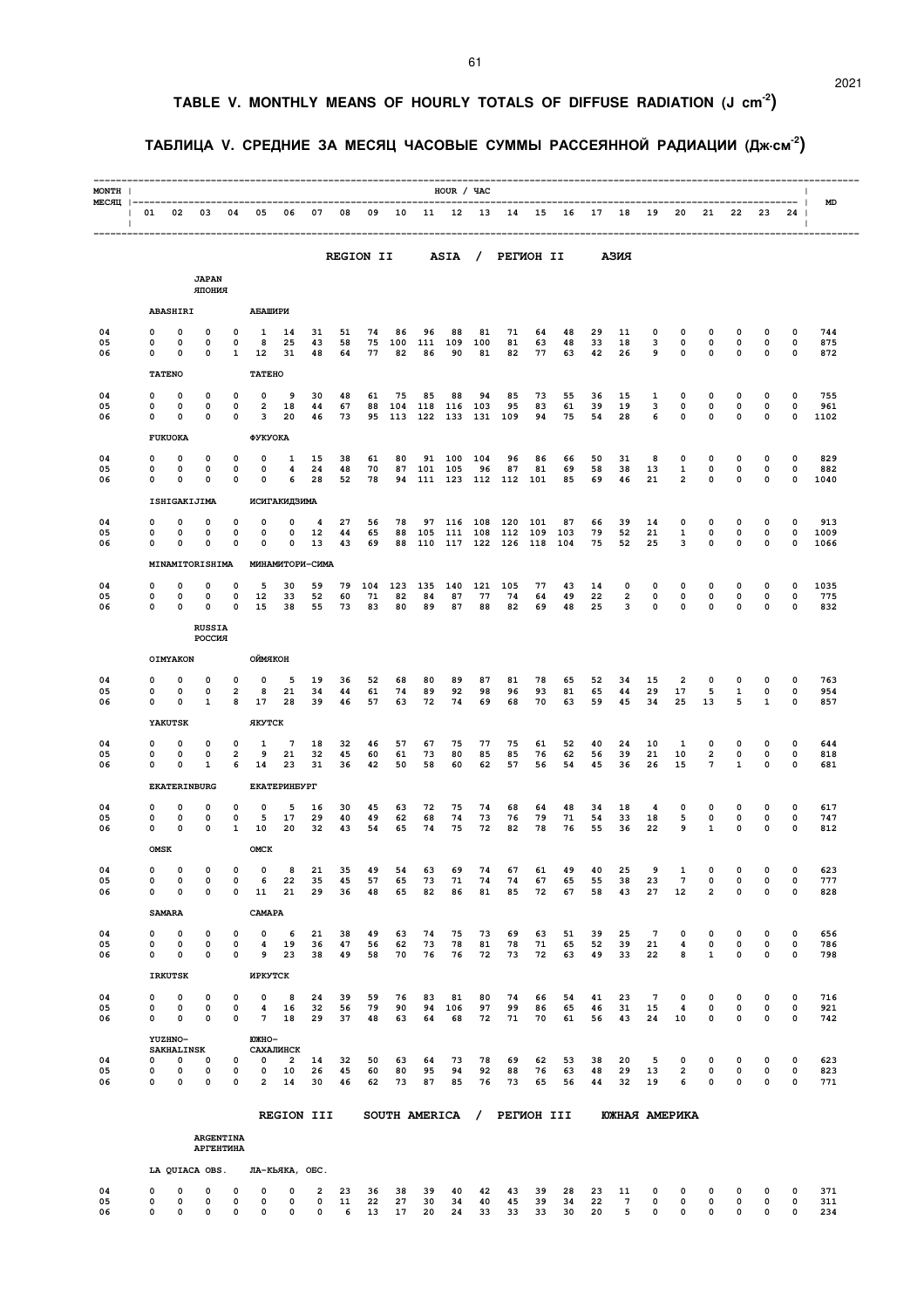2021

| MONTH                            |                                                                                                               |                                                                                          |                                            |                |                            | HOUR / YAC      |                      |                  |                       |                |                |                               |                                     |                              |                       |                               |                       |                       | $\mathbf{I}$     |                   |
|----------------------------------|---------------------------------------------------------------------------------------------------------------|------------------------------------------------------------------------------------------|--------------------------------------------|----------------|----------------------------|-----------------|----------------------|------------------|-----------------------|----------------|----------------|-------------------------------|-------------------------------------|------------------------------|-----------------------|-------------------------------|-----------------------|-----------------------|------------------|-------------------|
| <b>Contract Contract</b><br>- 11 | МЕСЯЦ  ----------<br>01 02 03 04 05                                                                           | 06                                                                                       | 07<br>08                                   |                | 09 10 11 12 13 14 15 16 17 | --------------- |                      |                  |                       |                |                |                               | 18 19                               |                              | 20                    | 21                            | 22                    | 23                    | - 1<br>24<br>л.  | MD                |
|                                  |                                                                                                               |                                                                                          |                                            |                |                            |                 |                      |                  |                       |                |                |                               |                                     |                              |                       |                               |                       |                       | ------           |                   |
| 04                               | PILAR OBS.<br>0)<br>0)<br>$_{0}$                                                                              | ПИЛАР, ОБС.<br>0)<br>0)<br>0)                                                            | 18)<br>1)                                  | 37)            | 52                         | 63              | 68                   | 64               | 62                    | 46             | 34             | 22                            | 8                                   | 0                            | 0                     | 0                             | 0                     | 0                     | 0                | 486)              |
| 05<br>06                         | 0<br>0<br>0<br>0)<br>0)<br>0)                                                                                 | $\mathbf 0$<br>0<br>$\mathbf 0$<br>0)<br>0)<br>0)                                        | 10<br>0<br>0)<br>5)                        | 26<br>22)      | 34<br>33)                  | 41<br>44)       | 50<br>53)            | 47<br>55)        | 46<br>51)             | 42<br>36)      | 34<br>25)      | 18<br>12)                     | $\overline{a}$<br>1)                | 0<br>0)                      | 0<br>0)               | 0<br>0)                       | $\mathbf 0$<br>0)     | 0<br>0)               | 0<br>0)          | 350<br>341)       |
|                                  | <b>BUENOS AIRES</b><br>CENTR. OBS.                                                                            | БУЭНОС-АЙРЕС,<br><b>ЦЕНТР. ОБС.</b>                                                      |                                            |                |                            |                 |                      |                  |                       |                |                |                               |                                     |                              |                       |                               |                       |                       |                  |                   |
| 04<br>05                         | 0)<br>0)<br>0)<br>0<br>0<br>0                                                                                 | 0)<br>0)<br>0)<br>$\mathbf 0$<br>0<br>0                                                  | 5)<br>17)<br>1<br>18                       | 29)<br>36      | 33)<br>38                  | 37)<br>36       | 40)<br>34            | 47)<br>31        | 44)<br>29             | 41)<br>27      | 26)<br>18      | 10)<br>5                      | 0)<br>0                             | 0)<br>0                      | 0)<br>0               | 0)<br>0                       | 0)<br>0               | 0)<br>0               | 0)<br>0          | 330)<br>274       |
| 06                               | 0<br>0<br>0                                                                                                   | $\mathbf 0$<br>0<br>0                                                                    | 0<br>9                                     | 25             | 39                         | 48              | 51                   | 44               | 38                    | 27             | 15             | 3                             | 0                                   | 0                            | 0                     | $\mathbf 0$                   | $\mathbf 0$           | 0                     | 0                | 299               |
| 04                               | <b>USHUAIA</b><br>0<br>0<br>0                                                                                 | УШУАЯ<br>0<br>0<br>0                                                                     | $\mathbf 0$<br>$\overline{a}$              | 13             | 25                         | 32              | 40                   | 40               | 41                    | 37             | 31             | 18                            | 4                                   | 0                            | 0                     | $\mathbf 0$                   | 0                     | 0                     | 0                | 281               |
| 05<br>06                         | 0<br>0<br>0<br>0<br>$\Omega$<br>0                                                                             | 0<br>0<br>0<br>0<br>0<br>0                                                               | $\mathsf{o}\,$<br>0<br>0<br>0              | 3<br>0         | 12<br>5                    | 22<br>13        | 26<br>21             | 30<br>25         | 32<br>22              | 23<br>17       | 13<br>7        | $\overline{a}$<br>$\mathbf 0$ | 0<br>0                              | $\mathbf 0$<br>0             | 0<br>0                | $\mathsf{o}\,$<br>0           | 0<br>0                | 0<br>0                | $\mathbf 0$<br>0 | 164<br>109        |
|                                  | <b>REGION IV</b>                                                                                              |                                                                                          | NORTH AND CENTRAL AMERICA /                |                |                            |                 |                      |                  | <b>PETMOH IV</b>      |                |                |                               | СЕВЕРНАЯ И ЦЕНТРАЛЬНАЯ АМЕРИКА      |                              |                       |                               |                       |                       |                  |                   |
|                                  | USA                                                                                                           |                                                                                          |                                            |                |                            |                 |                      |                  |                       |                |                |                               |                                     |                              |                       |                               |                       |                       |                  |                   |
|                                  | <b>CIIA</b>                                                                                                   |                                                                                          |                                            |                |                            |                 |                      |                  |                       |                |                |                               |                                     |                              |                       |                               |                       |                       |                  |                   |
| 04                               | FORT PECK<br>0<br>0<br>0                                                                                      | ФОРТ-ПЕК<br>0<br>0<br>8                                                                  | 29<br>49                                   | 69             | 85                         | 90              | 97                   | 103              | 95                    | 82             | 71             | 54                            | 28                                  | $7\phantom{.0}$              | 0                     | 0                             | 0                     | 0                     | 0                | 868               |
| 05<br>06                         | 0<br>0<br>0<br>0<br>0<br>0                                                                                    | 0<br>3<br>16<br>0<br>6<br>18                                                             | 31<br>50<br>31<br>44                       | 60<br>49       | 74<br>58                   | 82<br>64        | 88<br>64             | 84<br>60         | 81<br>71              | 83<br>60       | 67<br>50       | 48<br>42                      | 29<br>29                            | 17<br>18                     | 3<br>$7\phantom{.0}$  | $\mathsf{o}\,$<br>$\mathbf 0$ | 0<br>0                | 0<br>0                | $\mathbf 0$<br>0 | 815<br>655        |
|                                  | SIOUX FALLS                                                                                                   | СИУКС-ФОЛС                                                                               |                                            |                |                            |                 |                      |                  |                       |                |                |                               |                                     |                              |                       |                               |                       |                       |                  |                   |
| 04<br>05                         | 0<br>0<br>0<br>0<br>0<br>0                                                                                    | 0<br>0<br>1<br>$\overline{7}$<br>0<br>0                                                  | 14<br>32<br>24<br>40                       | 49<br>55       | 68<br>73                   | 82<br>79        | 94<br>91             | 95<br>93         | 99<br>92              | 98<br>86       | 78<br>73       | 58<br>57                      | 36<br>39                            | 12<br>23                     | 1<br>5                | 0<br>0                        | 0<br>0                | 0<br>0                | 0<br>0           | 817<br>840        |
| 06                               | 0)<br>0)<br>0)                                                                                                | 0)<br>1)<br>12)                                                                          | 29)<br>42)                                 | 49)            | 55                         | 63              | 70                   | 82               | 85                    | 77             | 73             | 60                            | 41                                  | 28)                          | 11)                   | 1)                            | 0)                    | 0)                    | 0)               | 799)              |
|                                  | ROCKSPRINGS /<br>PENN STATE                                                                                   | РОКСПРИНГС /<br>ПЕНН-СТЕЙТ                                                               |                                            |                |                            |                 |                      |                  |                       |                |                |                               |                                     |                              |                       |                               |                       |                       |                  |                   |
| 04<br>05<br>06                   | $\mathbf 0$<br>O<br>$\Omega$<br>0<br>0<br>0<br>0<br>$\mathbf 0$<br>$\Omega$                                   | $\mathbf 0$<br>$\overline{\mathbf{2}}$<br>0<br>0<br>0<br>9<br>$\mathbf 0$<br>13<br>1     | 37<br>15<br>44<br>26<br>32<br>48           | 50<br>60<br>67 | 74<br>72<br>81             | 91<br>74<br>90  | 99<br>85<br>100      | 104<br>95<br>109 | 101<br>91<br>95       | 83<br>83<br>82 | 74<br>74<br>77 | 50<br>53<br>62                | 28<br>34<br>42                      | $7\phantom{.0}$<br>14<br>23  | $\mathbf 0$<br>1<br>5 | 0<br>0<br>0                   | 0<br>0<br>$\mathbf 0$ | 0<br>0<br>$\mathbf 0$ | 0<br>0<br>0      | 815<br>817<br>927 |
|                                  | BOULDER /                                                                                                     | БОУЛДЕР /                                                                                |                                            |                |                            |                 |                      |                  |                       |                |                |                               |                                     |                              |                       |                               |                       |                       |                  |                   |
| 04                               | TABLE MOUNTAIN<br>0<br>0<br>0                                                                                 | ТЕЙБЛ-МАУНТИН<br>0<br>0<br>4                                                             | 22<br>44                                   | 68             | 88                         | 92              | 95                   | 95               | 93                    | 71             | 52             | 40                            | 22                                  | 4                            | 0                     | 0                             | 0                     | 0                     | 0                | 791               |
| 05<br>06                         | 0<br>0<br>0<br>0<br>0<br>0                                                                                    | 0<br>1<br>12<br>$\mathbf 0$<br>$\overline{\mathbf{2}}$<br>19                             | 31<br>49<br>56<br>38                       | 70<br>70       | 83<br>79                   | 86<br>82        | 95<br>90             | 99<br>85         | 99<br>92              | 76<br>87       | 69<br>69       | 47<br>53                      | 28<br>38                            | 11<br>18                     | 0<br>$\overline{a}$   | 0<br>0                        | $\mathbf 0$<br>0      | 0<br>0                | 0<br>0           | 856<br>881        |
|                                  | <b>BONDVILLE</b>                                                                                              | БОНДВИЛЛЬ                                                                                |                                            |                |                            |                 |                      |                  |                       |                |                |                               |                                     |                              |                       |                               |                       |                       |                  |                   |
| 04<br>05                         | 0<br>0<br>0<br>0<br>0<br>0                                                                                    | 0<br>0<br>6<br>0<br>1<br>14                                                              | 22<br>43<br>30<br>50                       | 61<br>67       | 65<br>80                   | 67<br>98        | 76<br>110            | 78<br>101        | 78<br>91              | 73<br>85       | 59<br>66       | 41<br>45                      | 20<br>26                            | з<br>8                       | 0<br>0                | 0<br>0                        | 0<br>0                | 0<br>0                | 0<br>0           | 691<br>871        |
| 06                               | 0<br>0<br>0<br>SOLAR RADIATION                                                                                | 0<br>3<br>17<br>ИССЛ. ЛАБОРАТОРИЯ                                                        | 38<br>55                                   | 72             | 86                         | 97              | 97                   | 102              | 96                    | 85             | 72             | 50                            | 32                                  | 16                           | $\overline{2}$        | 0                             | 0                     | 0                     | 0                | 918               |
| 04                               | RESEARCH LAB.<br>0<br>$\mathbf 0$<br>0                                                                        | ПО СОЛН. РАДИАЦИИ<br>$\mathbf 0$<br>$\overline{\mathbf{4}}$<br>0                         | 21 40                                      | 58             | 71                         | 87              | 99                   | 96               | 88                    | 81             | 61             | 39                            | 23                                  | 4                            | 0                     | 0                             | 0                     | 0                     | 0                | 771               |
| 05<br>06                         | 0<br>$\mathbf 0$<br>$\mathbf 0$<br>0<br>0<br>0                                                                | 0<br>$\mathbf 0$<br>11<br>0<br>2<br>18                                                   | 38<br>25<br>34<br>47                       | 55<br>59       | 71<br>64                   | 74<br>72        | 82<br>80             | 82<br>81         | 89<br>82              | 78<br>78       | 66<br>65       | 50<br>48                      | 31<br>34                            | 11<br>16                     | 0<br>2                | 0<br>0                        | 0<br>0                | 0<br>0                | 0<br>0           | 764<br>783        |
|                                  | MERCURY /<br>DESERT ROCK                                                                                      | МЕРКУРИ /<br><b>JE3EPT-POK</b>                                                           |                                            |                |                            |                 |                      |                  |                       |                |                |                               |                                     |                              |                       |                               |                       |                       |                  |                   |
| 04<br>05                         | 0<br>0<br>0<br>0<br>0<br>0                                                                                    | 8<br>0<br>0<br>0<br>2<br>16                                                              | 23<br>35<br>39<br>29                       | 44<br>46       | 51<br>50                   | 56<br>62        | 63<br>68             | 68<br>64         | 65<br>61              | 56<br>53       | 46<br>47       | 35<br>35                      | 17<br>21                            | $\overline{\mathbf{2}}$<br>6 | 0<br>0                | 0<br>0                        | 0<br>0                | 0<br>0                | 0<br>0           | 568<br>601        |
| 06                               | 0<br>0<br>0                                                                                                   | $\mathbf 0$<br>18<br>3                                                                   | 32<br>43                                   | 58             | 70                         | 73              | 70                   | 67               | 59                    | 53             | 49             | 39                            | 25                                  | 10                           | $\mathbf 0$           | 0                             | $\mathbf 0$           | $\mathbf 0$           | 0                | 672               |
|                                  |                                                                                                               |                                                                                          |                                            |                |                            |                 |                      |                  |                       |                |                |                               |                                     |                              |                       |                               |                       |                       |                  | 832               |
| 05<br>06                         | 0<br>0<br>0<br>0<br>$\mathbf 0$<br>0                                                                          | 0<br>0<br>10<br>$\mathbf 0$<br>0<br>11                                                   | 30<br>51<br>26<br>42                       | 70<br>61       | 79<br>79                   | 99<br>77        | 102<br>90            | 104<br>90        | 84<br>78              | 83<br>71       | 63<br>68       | 51<br>53                      | 30<br>35                            | 9<br>14                      | 0<br>1                | 0<br>0                        | 0<br>0                | 0<br>0                | 0<br>0           | 864<br>795        |
|                                  |                                                                                                               |                                                                                          |                                            |                |                            |                 |                      |                  |                       |                |                |                               |                                     |                              |                       |                               |                       |                       |                  |                   |
|                                  |                                                                                                               |                                                                                          |                                            |                |                            |                 |                      |                  |                       |                |                |                               |                                     |                              |                       |                               |                       |                       |                  |                   |
|                                  | АВСТРАЛИЯ                                                                                                     |                                                                                          |                                            |                |                            |                 |                      |                  |                       |                |                |                               |                                     |                              |                       |                               |                       |                       |                  |                   |
|                                  | COCOS ISLAND<br><b>ARPT</b>                                                                                   | KOKOCOBLE O-BA,<br>АЭР.                                                                  |                                            |                |                            |                 |                      |                  |                       |                |                |                               |                                     |                              |                       |                               |                       |                       |                  |                   |
|                                  | 0<br>0                                                                                                        | 0<br>$\Omega$                                                                            |                                            |                |                            |                 |                      |                  |                       |                |                |                               |                                     |                              |                       |                               |                       |                       |                  | 782               |
| 04                               | <sup>0</sup><br>$\Omega$<br>$\Omega$                                                                          | $\mathbf 0$<br>0<br>0                                                                    | 6<br>23                                    | 41             | 50                         | 60              | 65                   | 64               | 57                    | 50             | 37             | 21                            | 4                                   | 0                            | 0                     | 0                             | 0                     | 0                     | 0                | 477               |
|                                  | WAGGA WAGGA                                                                                                   | УОГГА-УОГГА                                                                              |                                            |                |                            |                 |                      |                  |                       |                |                |                               |                                     |                              |                       |                               |                       |                       |                  |                   |
| 04                               | 0<br>0<br>0                                                                                                   | 0<br>0<br>0                                                                              | 5<br>21                                    | 31             | 39                         | 48              | 53                   | 53               | 50                    | 46             | 33             | 19                            | 3                                   | $\mathbf 0$                  | 0                     | 0                             | 0                     | 0                     | $\mathbf 0$      | 414               |
|                                  | ФИЛИППИНЫ                                                                                                     | PHILIPPINES                                                                              |                                            |                |                            |                 |                      |                  |                       |                |                |                               |                                     |                              |                       |                               |                       |                       |                  |                   |
|                                  | QUEZON CITY                                                                                                   | КЕСОН-СИТИ                                                                               |                                            |                |                            |                 |                      |                  |                       |                |                |                               |                                     |                              |                       |                               |                       |                       |                  |                   |
| 04<br>04                         | <b>GOODWIN CREEK</b><br>0<br>$\mathbf 0$<br>$\mathbf 0$<br><b>AUSTRALIA</b><br>$\mathbf 0$<br>KALGOORLIE ARPT | ГУДВИН-КРИК<br>$\mathbf 0$<br>0<br>3<br><b>REGION V</b><br>$\mathbf 0$<br>КАЛГУРЛИ, АЭР. | 24<br>45<br>SOUTH-WEST PACIFIC<br>12<br>36 | 62<br>56       | 85<br>76                   | 94 105<br>98    | $\sqrt{2}$<br>99 106 | 101              | 100<br>PETMOH V<br>97 | 86<br>82       | 60<br>64       | 43<br>40                      | 21<br>ЮГО-ЗАПАД ТИХОГО ОКЕАНА<br>12 | 3<br>0                       | 0<br>$\mathbf 0$      | $\mathbf 0$<br>$\mathbf 0$    | 0<br>0                | 0<br>0                | 0<br>0           |                   |

04 0 0 0 0 0 1 19 48 73 101 123 121 116 103 89 71 48 16 0 0 0 0 0 0 0 929<br>05 0 0 0 0 0 3 21 41 59 88 104 102 102 98 78 61 38 16 1 0 0 0 0 0 0 0 11<br>06 0 0 0 0 0 3 26 57 81 98 112 105 95 95 79 63 44 20 2 0 0 0 0 0 878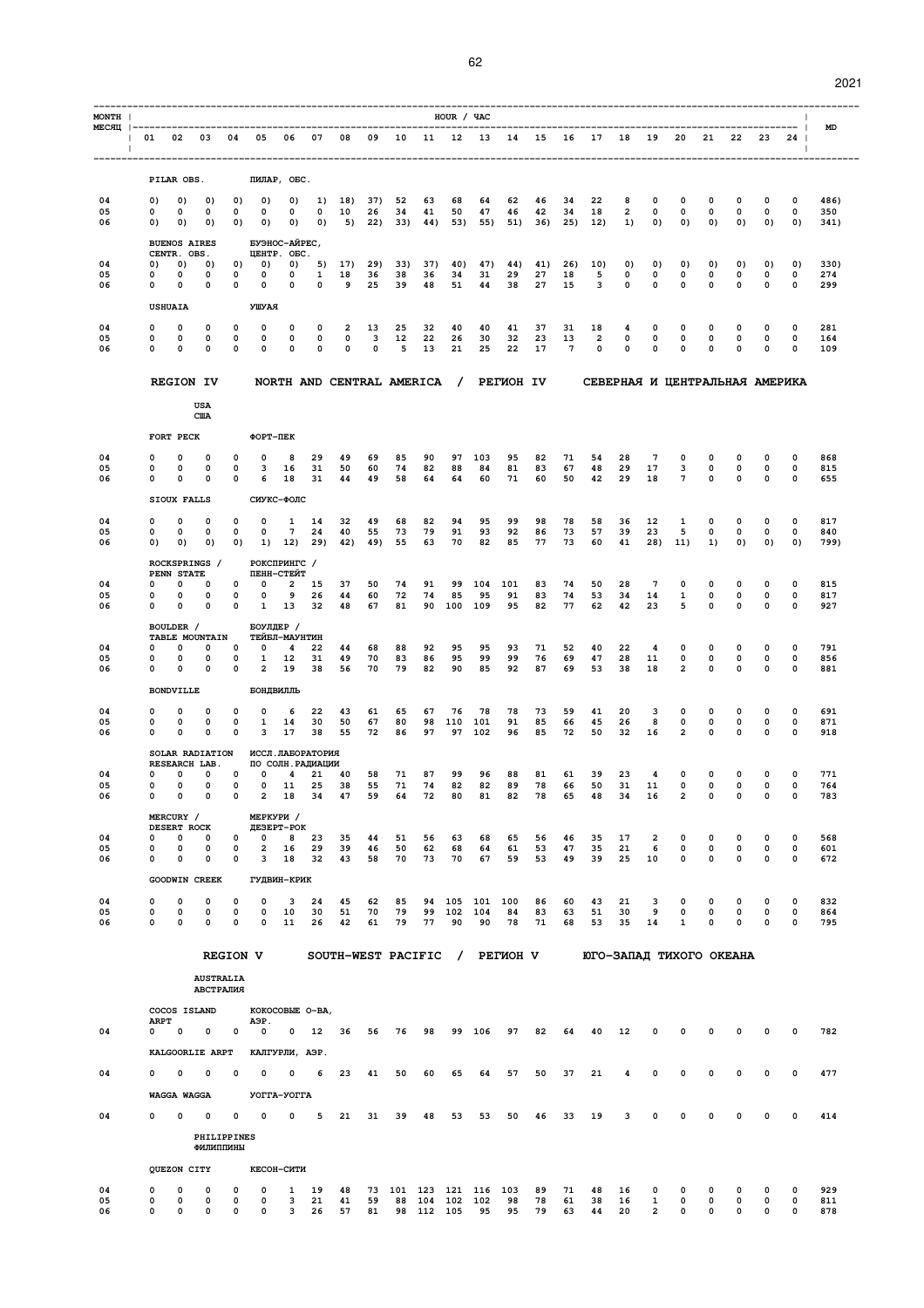| MONTH                                   |          |                            |                                       |                             |                   |                        |                       |                  |          |           |               |                     |           |           |          |          |          |          |                       |                       |                                |                            |                  |                                  |             |
|-----------------------------------------|----------|----------------------------|---------------------------------------|-----------------------------|-------------------|------------------------|-----------------------|------------------|----------|-----------|---------------|---------------------|-----------|-----------|----------|----------|----------|----------|-----------------------|-----------------------|--------------------------------|----------------------------|------------------|----------------------------------|-------------|
| MECAII  ---------------<br>$\mathbf{L}$ | 01 02 03 |                            |                                       | 04                          | 05                | 06                     | 07                    | 08               | 09       | 10        |               | HOUR / YAC<br>11 12 | 13        | 14        | 15       | 16       | 17       | 18       | 19                    | 20                    | 21                             | 22                         | 23               | --------  <br>24<br>$\mathbf{I}$ | <b>MD</b>   |
|                                         |          |                            |                                       |                             |                   |                        |                       | <b>REGION VI</b> |          |           | <b>EUROPE</b> |                     | $\prime$  | PETMOH VI |          |          |          | EBPONA   |                       |                       |                                |                            |                  |                                  | ----------  |
|                                         |          |                            | <b>AUSTRIA</b><br>АВСТРИЯ             |                             |                   |                        |                       |                  |          |           |               |                     |           |           |          |          |          |          |                       |                       |                                |                            |                  |                                  |             |
|                                         |          | WIEN /<br>HOHE WARTE       |                                       |                             | BEHA /            | XO <sub>3</sub> -BAPTE |                       |                  |          |           |               |                     |           |           |          |          |          |          |                       |                       |                                |                            |                  |                                  |             |
| 04<br>05                                | 0<br>0   | 0<br>0                     | 0<br>0                                | 0<br>0                      | $\Omega$<br>4     | 7<br>19                | 24<br>35              | 45<br>46         | 64<br>63 | 80<br>82  | 100<br>95     | 99<br>99            | 101<br>81 | 83<br>78  | 79<br>71 | 63<br>61 | 43<br>45 | 22<br>29 | 5<br>11               | 0<br>2                | 0<br>0                         | 0<br>0                     | 0<br>0           | 0<br>0                           | 815<br>821  |
| 06                                      | 0        | 0                          | 0<br><b>IRELAND</b>                   | 0                           | 8                 | 24                     | 34                    | 45               | 58       | 66        | 77            | 81                  | 76        | 69        | 71       | 62       | 52       | 38       | 20                    | 5                     | 0                              | 0                          | 0                | 0                                | 788         |
|                                         |          |                            | ИРЛАНДИЯ                              |                             |                   |                        |                       |                  |          |           |               |                     |           |           |          |          |          |          |                       |                       |                                |                            |                  |                                  |             |
| 04                                      | 0        | 0                          | MALIN HEAD C.<br>0                    | 0                           | 0                 | МАЛИН-ХЕД, М.<br>7     | 25                    | 39               | 57       | 74        | 75            | 87                  | 86        | 70        | 60       | 50       | 37       | 21       | 9                     | 1                     | 0                              | 0                          | 0                | 0                                | 698         |
| 05<br>06                                | 0<br>0   | 0<br>0                     | 0<br>0                                | 0<br>1                      | 6<br>10           | 21<br>24               | 35<br>45              | 50<br>61         | 61<br>72 | 76<br>97  | 82<br>117     | 94<br>105           | 92<br>100 | 84<br>97  | 65<br>84 | 64<br>78 | 48<br>64 | 36<br>43 | 21<br>24              | 6<br>11               | 0<br>$\mathbf{1}$              | 0<br>0                     | 0<br>0           | 0<br>0                           | 839<br>1034 |
|                                         |          | <b>BELMULLET</b>           |                                       |                             |                   | БЕЛМАЛЛЕТ              |                       |                  |          |           |               |                     |           |           |          |          |          |          |                       |                       |                                |                            |                  |                                  |             |
| 04                                      | 0        | 0                          | 0                                     | 0                           | 0                 | 6                      | 18                    | 34               | 49       | 62        | 69            | 85                  | 83        | 70        | 66       | 51       | 39       | 23       | 9                     | 0                     | 0                              | 0                          | 0                | 0                                | 664         |
| 05<br>06                                | 0<br>0   | 0<br>$\Omega$              | 0<br>0                                | 0<br>0                      | 5<br>8            | 19<br>22               | 34<br>42              | 52<br>58         | 72<br>77 | 90<br>95  | 91<br>111     | 103<br>106          | 99<br>112 | 96<br>111 | 96<br>87 | 73<br>76 | 56<br>57 | 41<br>40 | 24<br>27              | $7\phantom{.0}$<br>12 | 0<br>1                         | 0<br>0                     | 0<br>0           | 0<br>0                           | 960<br>1043 |
|                                         |          | <b>DUBLIN ARPT</b>         |                                       |                             |                   | ДУБЛИН, АЭР.           |                       |                  |          |           |               |                     |           |           |          |          |          |          |                       |                       |                                |                            |                  |                                  |             |
| 04                                      | 0        | 0                          | 0                                     | 0                           | 0                 | 7                      | 22                    | 41               | 60       | 78        | 89            | 86                  | 81        | 70        | 71       | 60       | 41       | 22       | $\overline{7}$        | 0                     | 0                              | 0                          | 0                | 0                                | 735         |
| 05<br>06                                | 0<br>0   | 0<br>0                     | $\mathbf 0$<br>0                      | $\mathbf 0$<br>0            | 4<br>11           | 18<br>25               | 34<br>50              | 47<br>69         | 70<br>90 | 81<br>107 | 90<br>111     | 93<br>124           | 95<br>116 | 92<br>101 | 76<br>90 | 65<br>80 | 49<br>58 | 36<br>41 | 21<br>27              | 5<br>11               | $\mathbf 0$<br>1               | $\mathbf 0$<br>0           | 0<br>0           | 0<br>0                           | 877<br>1112 |
|                                         |          | <b>GURTEEN</b>             |                                       |                             | ГЕРТИН            |                        |                       |                  |          |           |               |                     |           |           |          |          |          |          |                       |                       |                                |                            |                  |                                  |             |
| 04<br>05                                | 0<br>0   | 0<br>0                     | 0<br>0                                | 0<br>0                      | 0<br>5            | 8<br>18                | 26<br>34              | 42<br>51         | 55<br>76 | 70<br>81  | 87<br>101     | 94<br>104           | 86<br>103 | 87<br>105 | 74<br>86 | 56<br>75 | 46<br>59 | 26<br>37 | 6<br>18               | 0<br>3                | 0<br>0                         | 0<br>$\mathbf 0$           | 0<br>0           | 0<br>$\mathbf 0$                 | 765<br>957  |
| 06                                      | 0        | 0                          | 0                                     | 0                           | 9                 | 25                     | 45                    | 71               | 96       | 107       | 120           | 126                 | 130       | 122       | 109      | 87       | 72       | 46       | 26                    | 9                     | 0                              | $\mathbf 0$                | $\mathbf 0$      | 0                                | 1200        |
|                                         |          |                            | JOHNSTOWN CASTLE                      |                             |                   |                        | ДЖОНСТАУН КАСЛ        |                  |          |           |               |                     |           |           |          |          |          |          |                       |                       |                                |                            |                  |                                  |             |
| 04<br>05                                | 0<br>0   | 0<br>0                     | 0<br>0                                | 0<br>$\mathbf 0$            | 0<br>3            | 7<br>16                | 24<br>29              | 43<br>46         | 56<br>60 | 72<br>84  | 85<br>97      | 90<br>99            | 81<br>103 | 75<br>99  | 70<br>82 | 55<br>65 | 42<br>49 | 23<br>34 | $7\phantom{.0}$<br>15 | 0<br>3                | 0<br>0                         | 0<br>0                     | 0<br>0           | 0<br>$\mathbf 0$                 | 731<br>882  |
| 06                                      | 0        | 0                          | 0                                     | $\mathbf 0$                 | $7\overline{ }$   | 23                     | 44                    | 67               | 91       | 107       | 123           | 122                 | 114       | 103       | 100      | 84       | 64       | 45       | 22                    | 9                     | 0                              | $\mathbf 0$                | 0                | 0                                | 1124        |
|                                         |          |                            | VALENTIA OBS.                         |                             |                   | ВАЛЕНШИЯ, ОБС.         |                       |                  |          |           |               |                     |           |           |          |          |          |          |                       |                       |                                |                            |                  |                                  |             |
| 04<br>05                                | 0<br>0   | 0<br>0                     | 0<br>0                                | 0<br>0                      | 0<br>2            | 5<br>16                | 18<br>32              | 36<br>49         | 52<br>62 | 67<br>82  | 70<br>97      | 78<br>109           | 81<br>103 | 72<br>95  | 58<br>80 | 47<br>71 | 38<br>55 | 23<br>36 | 8<br>21               | 0<br>4                | 0<br>0                         | 0<br>0                     | 0<br>0           | 0<br>0                           | 653<br>916  |
| 06                                      | 0        | $\Omega$                   | O                                     | $\Omega$                    | 6                 | 18                     | 36                    | 56               | 78       |           | 97 103        | 109                 | 102       | 98        | 89       | 73       | 53       | 36       | 20                    | 7                     | 0                              | $\mathbf 0$                | 0                | 0                                | 983         |
|                                         |          |                            | MOLDOVA<br>МОЛДОВА                    |                             |                   |                        |                       |                  |          |           |               |                     |           |           |          |          |          |          |                       |                       |                                |                            |                  |                                  |             |
|                                         |          | <b>KISHINEV</b>            |                                       |                             | КИШИНЕВ           |                        |                       |                  |          |           |               |                     |           |           |          |          |          |          |                       |                       |                                |                            |                  |                                  |             |
| 04                                      | 0        | 0                          | 0                                     | 0                           | 0                 | 4                      | 19                    | 38               | 52       | 67        | 82            | 92                  | 88        | 90        | 74       | 61       | 40       | 22       | 5                     | 0                     | 0                              | 0                          | 0                | 0                                | 734         |
| 05<br>06                                | 0<br>0   | 0<br>0                     | $\mathbf 0$<br>0                      | $\mathbf 0$<br>0            | $\mathbf{1}$<br>4 | 12<br>18               | 26<br>30              | 50<br>44         | 67<br>58 | 86<br>74  | 94<br>82      | 105<br>93           | 105<br>95 | 97<br>90  | 84<br>80 | 75<br>72 | 53<br>60 | 33<br>37 | 16<br>20              | 2<br>5                | 0<br>0                         | 0<br>0                     | 0<br>0           | $\mathbf 0$<br>0                 | 907<br>862  |
|                                         |          |                            | <b>RUSSIA</b><br>РОССИЯ               |                             |                   |                        |                       |                  |          |           |               |                     |           |           |          |          |          |          |                       |                       |                                |                            |                  |                                  |             |
|                                         |          | MOSCOW /                   |                                       |                             | MOCKBA /          |                        |                       |                  |          |           |               |                     |           |           |          |          |          |          |                       |                       |                                |                            |                  |                                  |             |
| 04                                      | 0        | 0                          | PODMOSKOVNAYA<br>0                    | 0                           | 0                 | ПОДМОСКОВНАЯ<br>5      | 17                    | 33               | 45       | 60        | 68            | 72                  | 76        | 73        | 64       | 53       | 34       | 19       | 6                     | $\mathbf 0$           | 0                              | 0                          | 0                | 0                                | 624         |
| 05<br>06                                | 0<br>0   | 0<br>0                     | 0<br>0                                | $\mathbf 0$<br>$\mathbf{1}$ | 5<br>10           | 16<br>21               | 28<br>31              | 36<br>40         | 46<br>53 | 62<br>57  | 71<br>62      | 77<br>65            | 83<br>62  | 75<br>64  | 73<br>63 | 59<br>47 | 45<br>42 | 31<br>33 | 20<br>22              | $\overline{7}$<br>11  | $\mathbf{1}$<br>$\overline{2}$ | 0<br>$\mathbf 0$           | 0<br>0           | $\mathbf 0$<br>0                 | 734<br>687  |
|                                         |          |                            | MOSCOW UNIV.                          |                             |                   | MOCKBA, YH-T           |                       |                  |          |           |               |                     |           |           |          |          |          |          |                       |                       |                                |                            |                  |                                  |             |
| 04                                      | 0        | 0                          | $\mathbf 0$                           | 0                           | 1                 | 8                      | 24                    | 42               | 56       | 68        | 81            | 90                  | 95        | 91        | 78       | 62       | 43       | 24       | 9                     | 1                     | 0                              | 0                          | 0                | 0                                | 771         |
| 05<br>06                                | 0<br>0   | 0<br>0                     | 0<br>$\mathbf 0$                      | 1<br>4                      | 8<br>14           | 20<br>25               | 32<br>34              | 43<br>43         | 53<br>50 | 67<br>62  | 79<br>69      | 88<br>68            | 91<br>65  | 89<br>67  | 81<br>59 | 63<br>56 | 51<br>46 | 33<br>35 | 21<br>25              | 9<br>13               | $\mathbf{1}$<br>3              | 0<br>$\mathbf 0$           | 0<br>0           | $\mathbf 0$<br>0                 | 829<br>735  |
|                                         |          |                            |                                       | <b>SLOVAKIA</b>             |                   |                        |                       |                  |          |           |               |                     |           |           |          |          |          |          |                       |                       |                                |                            |                  |                                  |             |
|                                         |          |                            |                                       | СЛОВАКИЯ                    |                   |                        |                       |                  |          |           |               |                     |           |           |          |          |          |          |                       |                       |                                |                            |                  |                                  |             |
|                                         |          |                            | POPRAD-GANOVCE                        |                             |                   |                        | ПОПРАД-ГАНОВЦЕ        |                  |          |           |               |                     |           |           |          |          |          |          |                       |                       |                                |                            |                  |                                  |             |
| 04<br>05                                | 0<br>0   | $\mathbf 0$<br>$\mathbf 0$ | 0<br>0                                | 0<br>$\mathbf 0$            | 0<br>3            | 6<br>16                | 21<br>34              | 37<br>56         | 54<br>70 | 79<br>80  | 84<br>94      | 90<br>92            | 88<br>95  | 81<br>90  | 70<br>83 | 60<br>74 | 40<br>52 | 23<br>37 | 6<br>17               | 0<br>3                | 0<br>$\mathsf{o}\,$            | 0<br>0                     | 0<br>0           | $\mathbf 0$<br>$\mathbf 0$       | 737<br>897  |
| 06                                      | 0        | 0                          | $\mathbf 0$<br><b>BANSKA BYSTRICA</b> | $\mathbf{1}$                | 8                 | 22                     | 34<br>БАНСКА-БИСТРИЦА | 41               | 50       | 65        | 73            | 78                  | 95        | 89        | 82       | 69       | 60       | 43       | 25                    | 8                     | 0                              | $\mathbf 0$                | 0                | 0                                | 842         |
| 04                                      | 0        | $\mathbf 0$                | 0                                     | 0                           | $\mathbf 0$       | 6                      | 21                    | 41               | 61       | 74        | 89            | 99                  | 92        | 78        | 72       | 57       | 44       | 22       | 6                     | $\mathbf 0$           | 0                              | 0                          | 0                | 0                                | 763         |
| 05<br>06                                | 0<br>0   | 0<br>0                     | 0<br>0                                | $\mathbf 0$<br>$\mathbf 0$  | 3<br>8            | 16<br>23               | 30<br>36              | 47<br>46         | 59<br>51 | 68<br>60  | 74<br>71      | 83<br>75            | 95<br>76  | 91<br>79  | 78<br>75 | 58<br>63 | 49<br>54 | 34<br>41 | 17<br>24              | 3<br>8                | $\mathsf{o}\,$<br>$\mathbf 0$  | $\mathbf 0$<br>$\mathbf 0$ | 0<br>$\mathbf 0$ | $\pmb{0}$<br>0                   | 806<br>793  |
|                                         |          | MILHOSTOV /                |                                       |                             |                   | МИЛХОСТОВ /            |                       |                  |          |           |               |                     |           |           |          |          |          |          |                       |                       |                                |                            |                  |                                  |             |
| 04                                      | 0        | <b>TREBISOV</b><br>0       | 0                                     | 0                           | ТРЕБИШОВ<br>0     | 7                      | 26                    | 43               | 57       | 71        | 92            | 106                 | 96        | 83        | 72       | 56       | 42       | 24       | 6                     | 0                     | 0                              | 0                          | 0                | 0                                | 783         |
| 05<br>06                                | 0<br>0   | 0<br>0                     | 0<br>0                                | 0<br>$\mathsf{o}\,$         | 3<br>9            | 16<br>23               | 35<br>37              | 51<br>51         | 65<br>56 | 76<br>57  | 88<br>62      | 94<br>78            | 87<br>76  | 87<br>71  | 76<br>69 | 68<br>62 | 50<br>52 | 31<br>41 | 16<br>25              | 3<br>9                | 0<br>0                         | 0<br>0                     | 0<br>$\mathbf 0$ | $\mathbf 0$<br>$\mathbf 0$       | 847<br>780  |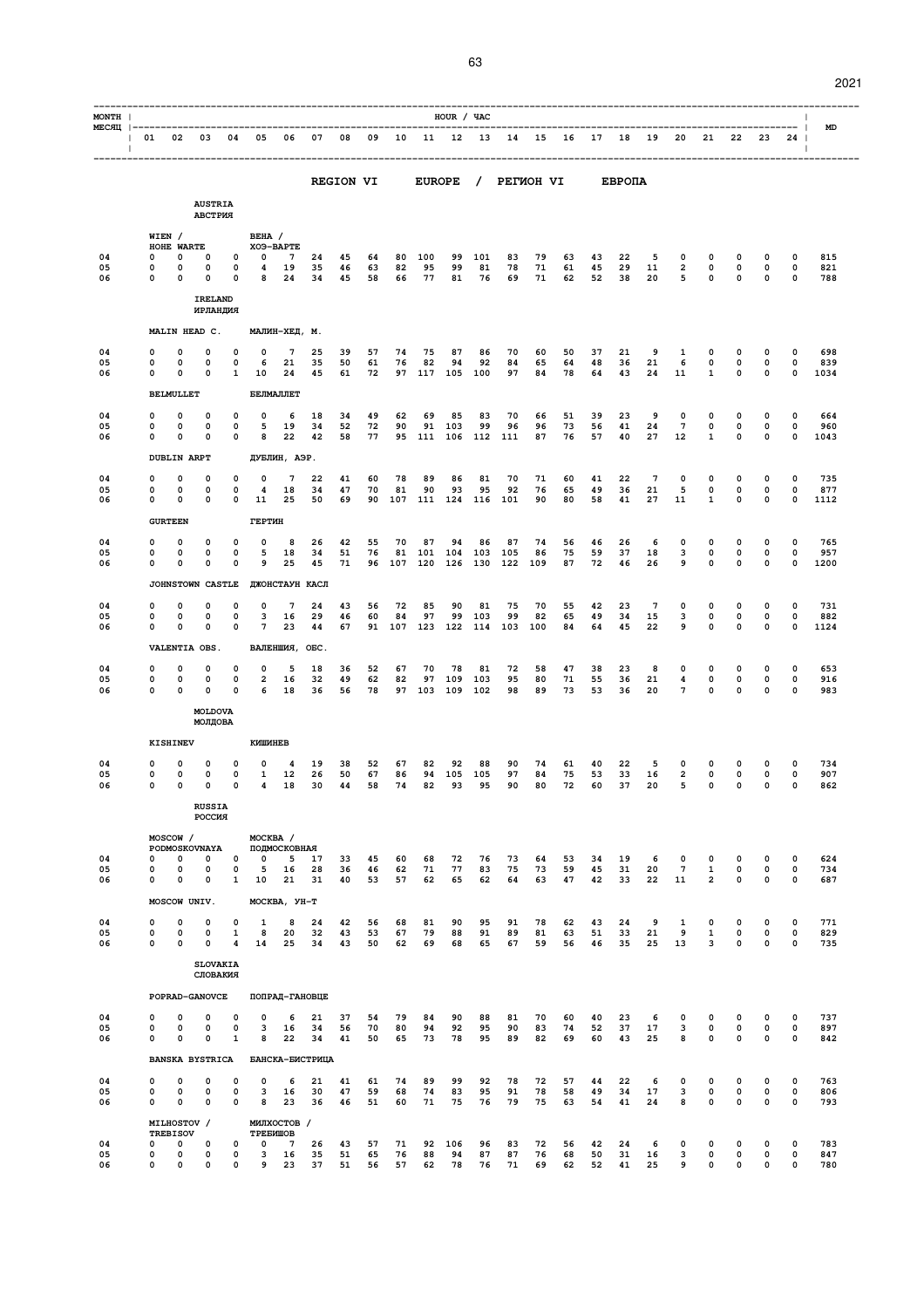| <b>MONTH</b><br><b>MECALL</b> |              |                                      |              |    |            |              |    |    |    |    |    | HOUR / YAC |     |    |    |    |    |    |    |    |    |          |     |    | MD  |
|-------------------------------|--------------|--------------------------------------|--------------|----|------------|--------------|----|----|----|----|----|------------|-----|----|----|----|----|----|----|----|----|----------|-----|----|-----|
|                               | 01           | 02                                   | 03           | 04 | 05         | 06           | 07 | 08 | 09 | 10 | 11 | 12         | 13  | 14 | 15 | 16 | 17 | 18 | 19 | 20 | 21 | 22       | -23 | 24 |     |
|                               |              | <b>BRATISLAVA -</b><br><b>KOLIBA</b> |              |    | КОЛИБА     | БРАТИСЛАВА - |    |    |    |    |    |            |     |    |    |    |    |    |    |    |    |          |     |    |     |
| 04                            | 0            | $\Omega$                             | 0            | 0  | $^{\circ}$ | 6            | 23 | 42 | 56 | 75 | 86 | 93         | 88  | 87 | 81 | 67 | 44 | 26 | 7  | 0  | 0  | 0        | 0   | 0  | 783 |
| 05                            | 0            | $\Omega$                             | 0            | 0  | 3          | 18           | 34 | 47 | 66 | 79 | 92 | 97         | 100 | 95 | 81 | 63 | 49 | 34 | 17 | 4  | 0  | $\Omega$ | 0   | 0  | 879 |
| 06                            | <sup>o</sup> | $\Omega$                             | 0            | 0  | 9          | 24           | 35 | 44 | 55 | 60 | 66 | 71         | 77  | 77 | 73 | 65 | 52 | 41 | 26 | я  | 0  | 0        | n   | 0  | 783 |
|                               |              | <b>HURBANOVO</b>                     |              |    |            | ХУРБАНОВО    |    |    |    |    |    |            |     |    |    |    |    |    |    |    |    |          |     |    |     |
| 04                            | 0            | 0                                    | 0            | 0  | 0          |              | 24 | 43 | 64 | 76 | 89 | 94         | 95  | 89 | 75 | 57 | 44 | 25 | 7  | 0  | 0  | $\Omega$ |     | 0  | 791 |
| 05                            | 0            | $\Omega$                             | 0            | 0  | 3          | 16           | 29 | 38 | 55 | 71 | 87 | 95         | 90  | 87 | 81 | 69 | 48 | 34 | 17 | 4  | 0  | $\Omega$ | 0   | 0  | 825 |
| 06                            | n            | n                                    | <sup>0</sup> | n  | ۹          | 25           | 38 | 46 | 56 | 54 | 59 | 67         | 74  | 71 | 67 | 61 | 53 | 39 | 25 | 8  | n  | 0        |     | 0  | 752 |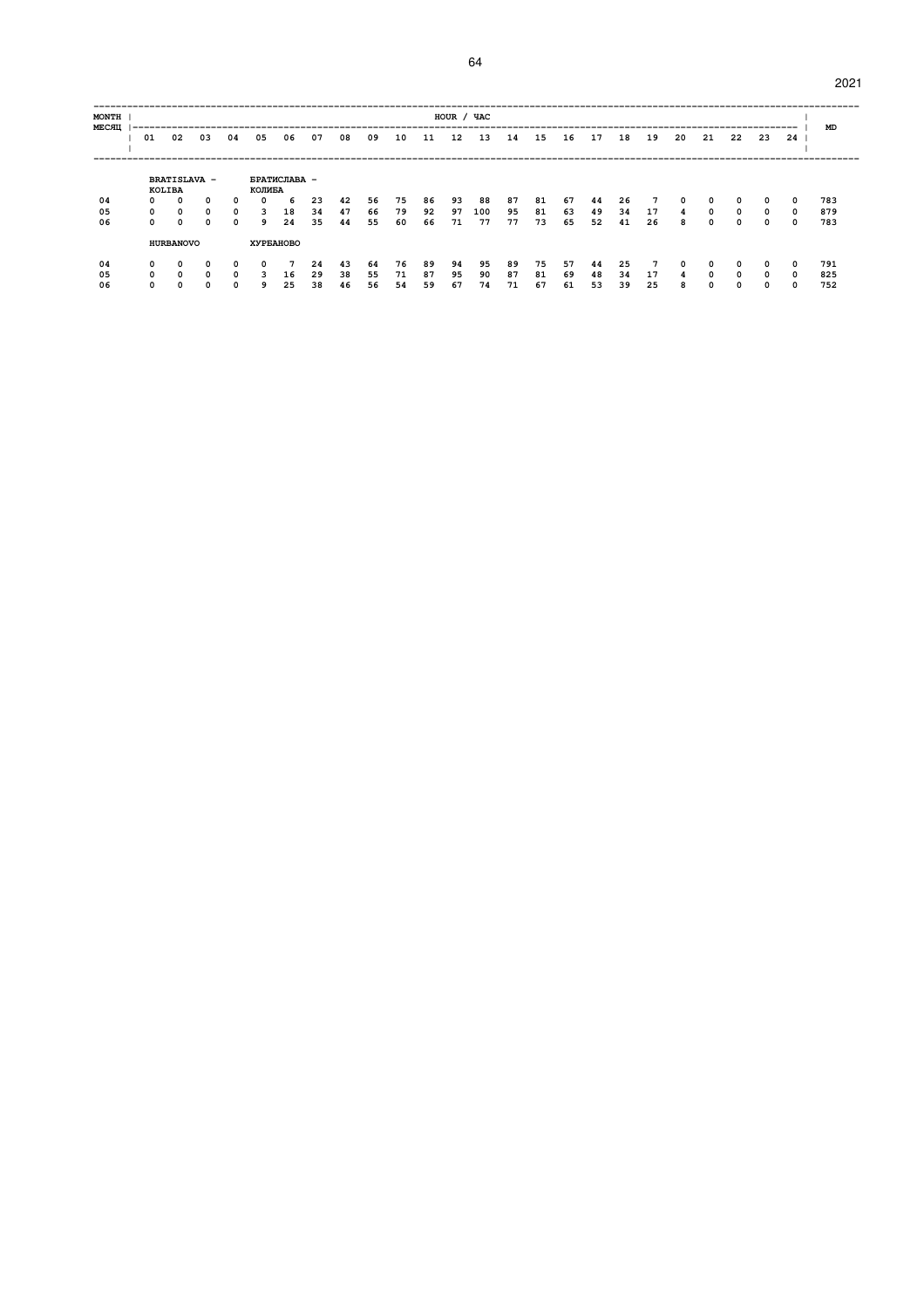### **TABLE VI. MONTHLY MEANS OF HOURLY TOTALS OF RADIATION BALANCE (J cm-2)**

### **ТАБЛИЦА VI. СРЕДНИЕ ЗА МЕСЯЦ ЧАСОВЫЕ СУММЫ РАДИАЦИОННОГО БАЛАНСА (Дж.см-2)**

| MONTH          |                    |                                                                            |                                                                                     |                     |                                                             |                                                                         |                            |                  |                          |           |                      | HOUR / YAC         |               |                                                                             |                |                                                            |                |                             |                                    |                            |                     |                                                                                               |                                 |                                                                 | $\mathbf{I}$                                                                                                                                                |
|----------------|--------------------|----------------------------------------------------------------------------|-------------------------------------------------------------------------------------|---------------------|-------------------------------------------------------------|-------------------------------------------------------------------------|----------------------------|------------------|--------------------------|-----------|----------------------|--------------------|---------------|-----------------------------------------------------------------------------|----------------|------------------------------------------------------------|----------------|-----------------------------|------------------------------------|----------------------------|---------------------|-----------------------------------------------------------------------------------------------|---------------------------------|-----------------------------------------------------------------|-------------------------------------------------------------------------------------------------------------------------------------------------------------|
| $\Box$         |                    |                                                                            |                                                                                     |                     |                                                             | 01 02 03 04 05 06 07 08 09 10 11 12 13 14 15 16 17 18 19 20 21 22 23 24 |                            |                  |                          |           |                      |                    |               |                                                                             |                |                                                            |                |                             |                                    |                            |                     |                                                                                               |                                 | $\sim$ 1.                                                       |                                                                                                                                                             |
|                |                    |                                                                            |                                                                                     |                     |                                                             |                                                                         |                            |                  | <b>REGION II</b>         |           |                      |                    |               | ASIA / PETWOH II                                                            |                |                                                            |                | АЗИЯ                        |                                    |                            |                     |                                                                                               |                                 |                                                                 |                                                                                                                                                             |
|                |                    |                                                                            | <b>RUSSIA</b><br>РОССИЯ                                                             |                     |                                                             |                                                                         |                            |                  |                          |           |                      |                    |               |                                                                             |                |                                                            |                |                             |                                    |                            |                     |                                                                                               |                                 |                                                                 |                                                                                                                                                             |
|                |                    | <b>OIMYAKON</b>                                                            |                                                                                     |                     | ОЙМЯКОН                                                     |                                                                         |                            |                  |                          |           |                      |                    |               |                                                                             |                |                                                            |                |                             |                                    |                            |                     |                                                                                               |                                 |                                                                 |                                                                                                                                                             |
| 04<br>05<br>06 |                    | $-17$ $-16$ $-16$<br>$-17 -15 -14$                                         |                                                                                     | $-14$<br>-9         | $-19$ $-18$ $-18$ $-17$ $-17$ $-13$<br>-6<br>$\overline{4}$ | 8<br>21                                                                 | $-2$<br>29<br>41           | 11<br>52<br>62   | 24<br>75                 | 40        | 50<br>84 112 129 124 | 62<br>93 107 104   | 67<br>100     | 60<br>92<br>123 112                                                         | 52<br>81<br>97 | 36<br>66<br>82                                             | 18<br>49<br>65 | 1<br>26<br>39               | $-14$<br>10<br>18                  | $-2$                       | $-24 -25$<br>-15    | $-24$<br>$4 -13 -17 -20 -19$                                                                  | $-22 - 21$<br>$-19$ $-19$ $-16$ |                                                                 | 186<br>752<br>992                                                                                                                                           |
|                |                    | <b>YAKUTSK</b>                                                             |                                                                                     |                     | <b>ЯКУТСК</b>                                               |                                                                         |                            |                  |                          |           |                      |                    |               |                                                                             |                |                                                            |                |                             |                                    |                            |                     |                                                                                               |                                 |                                                                 |                                                                                                                                                             |
| 04<br>05<br>06 | $-9$               | $-8$<br>$-15 - 15$<br>$-14$ $-14$ $-14$                                    | -8<br>$-15$                                                                         | -8<br>$-13$<br>$-9$ | $-8$<br>$-5$<br>4                                           | -8<br>11<br>20                                                          | $-4$<br>35<br>49           | 1<br>65<br>74    | 6<br>90                  | 12        | 16<br>104 123        | 20<br>126          | 18<br>120 118 | 16<br>98 117 130 136 136 124 109                                            | 13<br>90       | 8<br>72<br>88                                              | 2<br>54<br>60  | $-5$<br>29<br>36            | $-11$<br>$7\phantom{.0}$<br>14     |                            |                     | $-13$ $-12$ $-11$ $-11$ $-10$<br>$-7$ $-14$ $-15$ $-15$ $-15$<br>$-5$ $-17$ $-18$ $-17$ $-16$ |                                 |                                                                 | $-14$<br>914<br>1073                                                                                                                                        |
|                |                    |                                                                            | <b>EKATERINBURG</b>                                                                 |                     |                                                             | <b>EKATEPMHEYPT</b>                                                     |                            |                  |                          |           |                      |                    |               |                                                                             |                |                                                            |                |                             |                                    |                            |                     |                                                                                               |                                 |                                                                 |                                                                                                                                                             |
| 04<br>05<br>06 |                    |                                                                            | $-12$ $-12$ $-12$ $-12$ $-11$<br>$-14$ $-13$ $-13$ $-13$<br>$-13$ $-13$ $-13$ $-12$ |                     | $-9$<br>$-2$                                                | $-4$<br>10<br>19                                                        | 14<br>39<br>43             | 36               | 57<br>68 100<br>74 104   | 74<br>127 | 86                   |                    | 93 101        | 86<br>121 138 136 141 125<br>134 146 142 131 106                            | 69<br>105      | 43<br>76<br>85                                             | 24<br>46<br>51 | 21<br>26                    |                                    | $0 -12$<br>$5 - 10$        | $-14$               | $3 -11 -13 -13 -13 -14 -13$<br>$-16$ $-15$ $-14$ $-13$                                        | $-14$ $-13$ $-14$               |                                                                 | 529<br>1007<br>1075                                                                                                                                         |
|                |                    | <b>OMSK</b>                                                                |                                                                                     |                     | OMCK                                                        |                                                                         |                            |                  |                          |           |                      |                    |               |                                                                             |                |                                                            |                |                             |                                    |                            |                     |                                                                                               |                                 |                                                                 |                                                                                                                                                             |
| 04<br>05<br>06 | $-7$<br>$-4$<br>-4 | $-7$<br>$-4$<br>$-4$                                                       | $-7$<br>$-4$<br>$-4$                                                                | -8<br>-5<br>$-4$    | $-8$<br>$-2$<br>6                                           | $-3$<br>19<br>26                                                        | 18<br>46<br>55             | 47               | 77<br>77 115 141 157 168 |           | 102 114 124          |                    |               | 123 116<br>172 152 124<br>86 116 138 158 167 162 142 122                    | 94             | 74<br>103<br>104                                           | 46<br>76<br>86 | 16<br>45<br>56              | $-3$<br>19<br>29                   | -8<br>$^{-2}$<br>6         | -8<br>-6<br>$-4$    | -6<br>$-5$<br>$-4$                                                                            | -6<br>$-5$<br>$-4$              | -6<br>$-4$<br>$-4$                                              | 875<br>1373<br>1429                                                                                                                                         |
|                |                    | <b>SAMARA</b>                                                              |                                                                                     |                     | CAMAPA                                                      |                                                                         |                            |                  |                          |           |                      |                    |               |                                                                             |                |                                                            |                |                             |                                    |                            |                     |                                                                                               |                                 |                                                                 |                                                                                                                                                             |
| 04<br>05<br>06 | $-14$              | $-19$ $-18$ $-18$                                                          | $-14$ $-14$ $-13$ $-13$ $-12$<br>$-14$ $-14$ $-13$                                  | $-18$               | $-14$<br>$-5$                                               | $-8$<br>5<br>18                                                         | 13<br>36<br>49             | 42               | 67<br>66 100 134 150 149 |           |                      | 94 111 125 120 105 |               | 151 145 109<br>82 117 139 166 168 163 150 133 105                           | 89             | 64<br>91                                                   | 37<br>60<br>63 | 10<br>30<br>34              |                                    | $1 - 16$                   | $-18$               | $-12$ $-17$ $-16$ $-15$ $-15$ $-15$<br>$9 - 10 - 15 - 14 - 14 - 14$                           | $-18$ $-18$ $-19$               |                                                                 | 710<br>1052<br>1261                                                                                                                                         |
|                |                    | <b>IRKUTSK</b>                                                             |                                                                                     |                     | ИРКУТСК                                                     |                                                                         |                            |                  |                          |           |                      |                    |               |                                                                             |                |                                                            |                |                             |                                    |                            |                     |                                                                                               |                                 |                                                                 |                                                                                                                                                             |
| 04<br>05<br>06 |                    |                                                                            | $-16$ $-16$ $-15$ $-15$ $-15$<br>$-11$ $-10$ $-10$ $-10$<br>$-12$ $-12$ $-11$ $-10$ |                     | -6                                                          | $-9$<br>8<br>$-3$ 17                                                    | 18<br>29<br>37             | 49<br>48<br>58   | 76<br>65<br>80           |           | 101 116 126          | 85 102 107         | 122 115       | 117 110<br>94 109 122 125 122 107                                           | 89<br>95       | 61<br>69<br>85                                             | 31<br>42<br>66 | $7\phantom{.0}$<br>21<br>37 | $-12 - 16$<br>$\overline{2}$<br>12 | -9                         | $-12$               | $-16$ $-16$ $-15$ $-15$<br>$-6$ $-12$ $-13$ $-12$ $-12$                                       | $-12$ $-12$ $-11$               |                                                                 | 734<br>801<br>972                                                                                                                                           |
| 04<br>05<br>06 | $-7$               | YUZHNO-<br><b>SAKHALINSK</b><br>$-9$ $-10$ $-10$<br>$-7$<br>$-5 - -5 - -5$ | $-7$                                                                                | $-9$<br>-6<br>-6    | <b>ЮЖНО-</b><br>-9<br>$-5$<br>$-5$                          | САХАЛИНСК<br>$-8$<br>2<br>$\overline{7}$                                | $\overline{7}$<br>22<br>29 | 31<br>45<br>58   | 60<br>71                 |           | 90 104 120<br>97 118 | 131                | 120 100       | 132 125<br>92 115 150 179 184 169 147 112                                   | 85<br>108      | 65<br>86                                                   | 40<br>60<br>77 | 12<br>28<br>44              | 3<br>13                            | $-8$ $-12$<br>$-10$<br>- 9 | $-10$<br>-9<br>$-8$ | -9<br>-6                                                                                      | $-10 - 10$<br>-8<br>-6          | -9<br>$-7$<br>-5                                                | 720<br>951<br>1316                                                                                                                                          |
|                |                    |                                                                            |                                                                                     |                     |                                                             |                                                                         |                            | <b>REGION VI</b> |                          |           | <b>EUROPE</b>        |                    |               | / PETMOH VI                                                                 |                |                                                            |                | <b>EBPONA</b>               |                                    |                            |                     |                                                                                               |                                 |                                                                 |                                                                                                                                                             |
|                |                    |                                                                            |                                                                                     |                     | CZECH REPUBLIC<br>ЧЕШСКАЯ РЕСПУБЛИКА                        |                                                                         |                            |                  |                          |           |                      |                    |               |                                                                             |                |                                                            |                |                             |                                    |                            |                     |                                                                                               |                                 |                                                                 |                                                                                                                                                             |
|                |                    |                                                                            | HRADEC KRALOVE                                                                      |                     |                                                             | ГРАДЕЦ-КРАЛОВЕ                                                          |                            |                  |                          |           |                      |                    |               |                                                                             |                |                                                            |                |                             |                                    |                            |                     |                                                                                               |                                 |                                                                 |                                                                                                                                                             |
| 04<br>05<br>06 |                    |                                                                            | $-15$ $-15$ $-15$ $-15$ $-14$<br>$-16$ $-16$ $-15$ $-15$ $-10$                      |                     |                                                             | -8 10 41 64 83 96 112 96 92 72 60                                       |                            |                  |                          |           |                      |                    |               |                                                                             |                |                                                            | 32             |                             |                                    |                            |                     | $8 - 10 - 15 - 15 - 16 - 14 - 14$                                                             |                                 | 5 25 55 83 93 113 122 115 102 97 74 45 27 2 -13 -14 -15 -15 -16 | 599<br>814<br>$-14$ $-14$ $-14$ $-14$ $-6$ $16$ $47$ $78$ $113$ $138$ $146$ $152$ $155$ $138$ $113$ $99$ $71$ $41$ $12$ $-9$ $-16$ $-15$ $-15$ $-15$ $1188$ |
|                |                    |                                                                            | <b>RUSSIA</b><br>РОССИЯ                                                             |                     |                                                             |                                                                         |                            |                  |                          |           |                      |                    |               |                                                                             |                |                                                            |                |                             |                                    |                            |                     |                                                                                               |                                 |                                                                 |                                                                                                                                                             |
| 04             |                    |                                                                            | MOSCOW /<br>PODMOSKOVNAYA                                                           |                     | MOCKBA /<br>$-13$ $-13$ $-13$ $-13$ $-13$ $-8$              | ПОДМОСКОВНАЯ                                                            | 10                         |                  | 33 50                    |           |                      | 72 83 82           | 88            |                                                                             | 86 64          | 49                                                         | - 26           | $7\overline{ }$             |                                    |                            |                     | $-7$ $-12$ $-13$ $-12$ $-12$ $-13$                                                            |                                 |                                                                 | 510                                                                                                                                                         |
| 05<br>06       |                    |                                                                            |                                                                                     |                     |                                                             | $-12$ $-13$ $-13$ $-13$ $-8$ 8 32<br>$-12$ $-11$ $-11$ $-10$ $-3$ 18 47 |                            |                  |                          |           |                      |                    |               | 75 104 123 132 150 148 132 112                                              |                | 60 82 97 108 112 108 104 92 72 46 30 10 -8 -13 -13 -13 -12 | 83 62          | 41                          |                                    |                            |                     | $20 -1 -10 -11 -11 -11$                                                                       |                                 |                                                                 | 842<br>1155                                                                                                                                                 |
|                |                    |                                                                            | MOSCOW UNIV.                                                                        |                     |                                                             | МОСКВА, УН-Т                                                            |                            |                  |                          |           |                      |                    |               |                                                                             |                |                                                            |                |                             |                                    |                            |                     |                                                                                               |                                 |                                                                 |                                                                                                                                                             |
| 04<br>05<br>06 |                    |                                                                            |                                                                                     |                     | $-12$ $-12$ $-12$ $-11$ $-11$ $-7$                          | $-11$ $-11$ $-12$ $-12$ $-6$ $14$<br>$-12$ $-13$ $-13$ $-11$ 1 26 54    | 15<br>41                   |                  | 40 61                    |           |                      |                    |               | 78 94 94 98 86<br>60 81 100 114 117 115 113<br>74 95 117 137 143 136 125 99 | 68<br>95       | 50<br>71 49                                                | 25<br>82 59    | 8                           |                                    |                            |                     | $-8$ $-13$ $-12$ $-12$ $-12$ $-12$<br>$24$ 6 -8 -13 -13 -13 -11                               |                                 | $35 \quad 15 \quad 0 \quad -11 \quad -12 \quad -12 \quad -13$   | 586<br>890<br>1102                                                                                                                                          |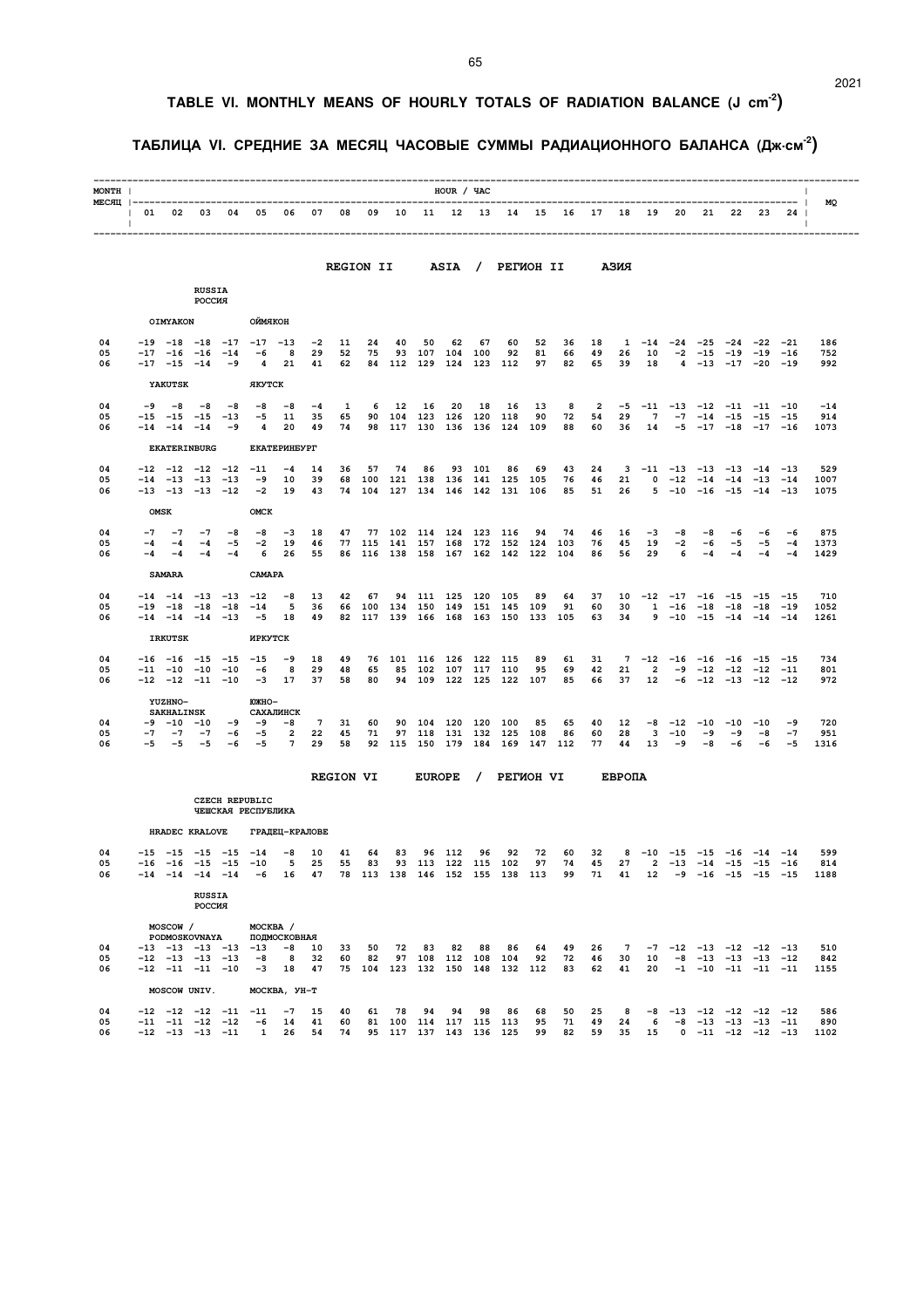### **TABLE VII. MONTHLY TOTALS OF SUNSHINE DURATION (hour)**

### **ТАБЛИЦА VII. МЕСЯЧНЫЕ СУММЫ ПРОДОЛЖИТЕЛЬНОСТИ СОЛНЕЧНОГО СИЯНИЯ (час)**

| NAME OF STATION<br>НАИМЕНОВАНИЕ СТАНЦИИ |                                                                  | $\mathbf{1}$                   |                      | ИОЛТН / МЕСЯЦ                          |                |
|-----------------------------------------|------------------------------------------------------------------|--------------------------------|----------------------|----------------------------------------|----------------|
|                                         | $\mathcal{L}$                                                    | $\mathbf{1}$                   | $\vert$ 04           | --------------------------<br>05       | 06             |
|                                         | REGION I<br><b>PETMOH I</b>                                      | <b>AFRICA</b><br><b>АФРИКА</b> |                      |                                        |                |
| <b>SPAIN</b><br>ИСПАНИЯ                 |                                                                  |                                |                      |                                        |                |
| <b>TENERIFE</b>                         | LOS RODEOS, JIOC-POJEOC,<br>TENERIEE TEHEPMOE<br><b>ТЕНЕРИФЕ</b> |                                |                      | TS 189.0 187.0 158.0<br>MS 6.3 6.0 5.3 |                |
|                                         | LAS PALMAS ARPT JIAC-ILAJIbMAC, APP. TS 227.0 242.0 289.0        |                                |                      |                                        | 9.6            |
|                                         | <b>REGION II</b><br>PETMOH II ASMA                               | <b>ASIA</b>                    |                      |                                        |                |
| INDIA<br>индия                          |                                                                  |                                |                      |                                        |                |
| <b>AHMADABAD</b>                        | АХМАДАБАД                                                        | MS                             | 10.3                 | TS 308.6 293.2 229.1<br>9.5            | 7.7            |
|                                         | GOA / PANJIM TOA / ПАНДЖИМ TS 234.9 204.3 110.9                  | MS                             | 7.9                  | 6.6                                    | 3.7            |
|                                         | <b>REGION III</b><br>PETMOH III ЮЖНАЯ АМЕРИКА                    |                                | <b>SOUTH AMERICA</b> |                                        |                |
| CHILE<br>ЧИЛИ                           |                                                                  |                                |                      |                                        |                |
| IQUIQUE                                 | <b>MKNKE</b>                                                     | MS                             | 9.0                  | TS 268.9 236.4 177.2<br>7.6            | 5.9            |
| <b>ANTOFAGASTA</b>                      | <b>АНТОФАГАСТА</b>                                               | <b>TS</b><br>MS                | 278.4<br>9.3         | 214.5<br>6.9                           | 190.8)<br>6.4) |
| <b>PUDAHUEL</b>                         | ПУДАУЭЛЬ                                                         |                                |                      | TS 271.2 209.7 173.6<br>MS 9.0 6.8 5.8 |                |
| <b>ROBINSON</b><br>CRUSOE IS.           | РОБИНЗОН-<br>KPY30, O.                                           |                                |                      | TS 132.6 106.6<br>MS 4.4 3.4           | 62.1<br>2.1    |
| S. DOMINGO                              | САНТО-ДОМИНГО                                                    | MS                             | 4.3                  | TS 130.4 134.1<br>4.3                  | 89.7<br>3.0    |
| <b>TEMUCO</b>                           | <b>TEMYKO</b>                                                    | MS                             | 5.0                  | TS 148.7 94.4 72.4<br>3.0              | 2.4            |
| VALDIVIA                                | ВАЛЬДИВИЯ                                                        | <b>TS</b><br>MS                |                      |                                        | 64.0<br>2.1    |
| СОҮНАІ QUE КОЙАЙКЕ                      |                                                                  | <b>TS</b><br>MS                | 77.8                 | 77.8 57.2 20.3<br>2.6 1.8 .7           |                |
| <b>REGION V</b>                         | РЕГИОН V ЮГО-ЗАПАД ТИХОГО ОКЕАНА                                 |                                | SOUTH-WEST PACIFIC   |                                        |                |
| FIJI<br>ФИДЖИ                           |                                                                  |                                |                      |                                        |                |
| <b>NANDI</b>                            | <b>НАНДИ</b>                                                     | TS<br>MS                       | 231.4<br>7.7         | 155.5<br>5.0                           | 191.0<br>6.4   |
| SUVA /<br>LAUCALA BAY                   | CYBA /<br>ЛАУКАЛА-БЕЙ                                            | МS                             | 6.3                  | TS 189.0 114.7 150.8<br>3.7            | 5.0            |
|                                         | <b>REGION VI</b><br>PETMOH VI                                    | <b>EUROPE</b><br>ЕВРОПА        |                      |                                        |                |
| <b>SPAIN</b><br>ИСПАНИЯ                 |                                                                  |                                |                      |                                        |                |
| VIGO ARPT                               | ВИГО, АЭР.                                                       | <b>TS</b><br>MS                | 221.0<br>7.4         | 266.0<br>8.6                           | 305.0<br>10.2  |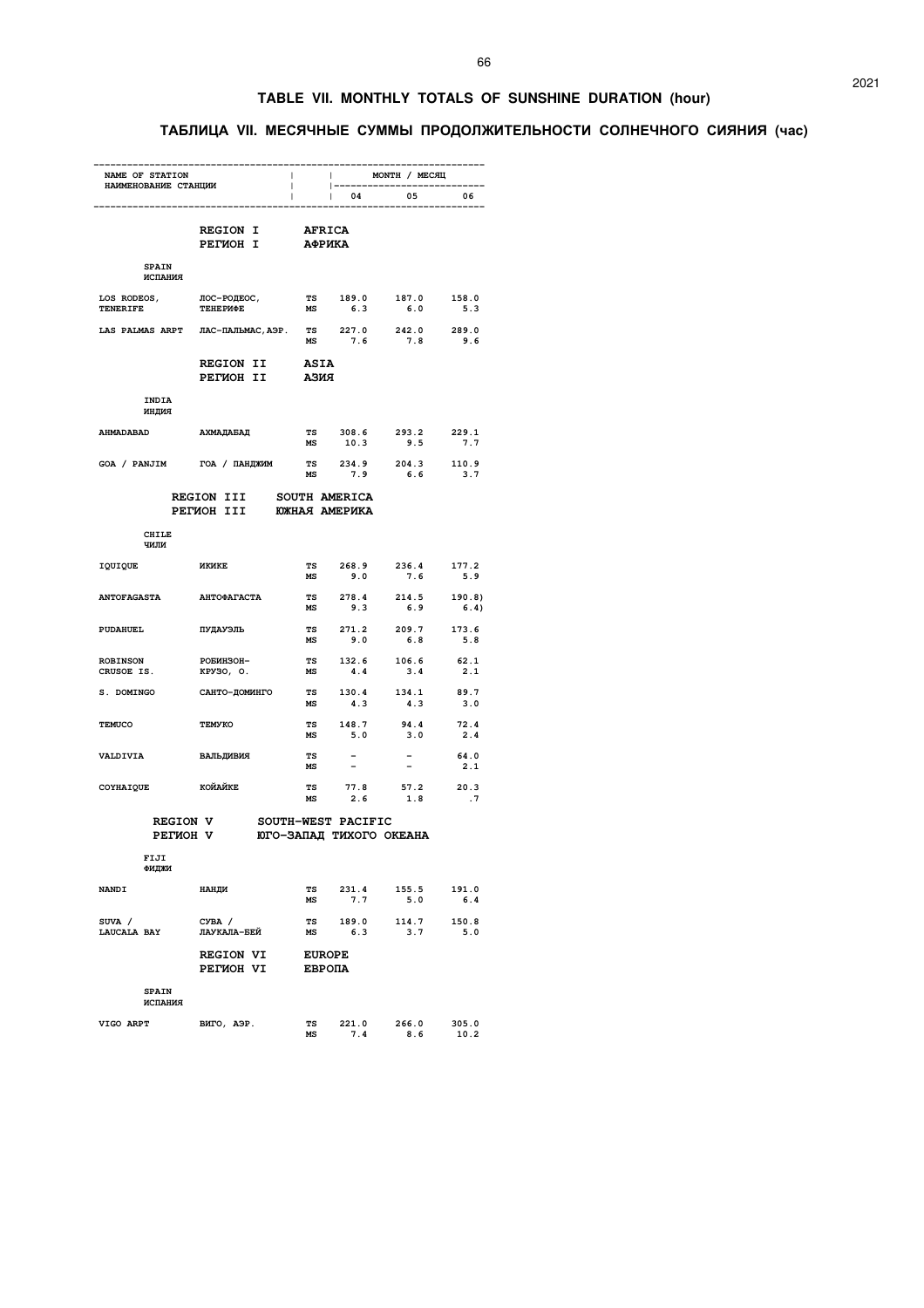### **LIST OF STATIONS**

67

### **СПИСОК СТАНЦИЙ**

| <b>INDEX</b>   | NAME OF STATION                                                                |                                                 |                    |                      | LATITUDE LONGITUDE ALTITUDE /m/ |                                 | TYPE OF INSTRUMENT                    |                          |                                |
|----------------|--------------------------------------------------------------------------------|-------------------------------------------------|--------------------|----------------------|---------------------------------|---------------------------------|---------------------------------------|--------------------------|--------------------------------|
|                | ИНДЕКС НАИМЕНОВАНИЕ СТАНЦИИ                                                    |                                                 | ШИРОТА             | ДОЛГОТА              | BLICOTA / M/                    | G                               | ТИП ПРИБОРА<br>D                      | Q                        | SS                             |
|                |                                                                                |                                                 |                    |                      |                                 |                                 |                                       |                          |                                |
|                |                                                                                | <b>REGION I</b>                                 |                    |                      | AFRICA / PETMOH I               | АФРИКА                          |                                       |                          |                                |
|                | <b>ALGERIA</b><br>АЛЖИР                                                        |                                                 |                    |                      |                                 |                                 |                                       |                          |                                |
|                | 60680 TAMANRASSET TAMAHPACCET 22 47 N 5 31 E 1377 PSP                          |                                                 |                    |                      |                                 |                                 |                                       |                          | SS/C/                          |
|                | <b>MADEIRA</b><br>МАДЕЙРА                                                      |                                                 |                    |                      |                                 |                                 |                                       |                          |                                |
|                | 08522 FUNCHAL OBS.<br>08524 PORTO SANTO ARPT NOPTY-CAHTY, AGP. 33 04 N 16 21 W | ФУНШАЛ, ОБС. 32 38 N 16 54 W                    |                    |                      | 58<br>78 —                      | KZ/CM11/<br>TB/R/               |                                       |                          |                                |
|                | <b>REUNION</b><br>PEIOHLOH                                                     |                                                 |                    |                      |                                 |                                 |                                       |                          |                                |
|                | 61981 LE PORT                                                                  | ЛЕ ПОР                                          |                    | 20 57 S 55 17 E      | 9                               | KZ/CM6B/                        |                                       |                          | SS/CS/                         |
|                | 61980 ST-DENIS /<br><b>GILLOT ARPT</b>                                         | СЕН-ДЕНИ /<br>ЖИЙО, АЭР.                        |                    | 20 54 S 55 32 E      | 8                               | KZ/CM6B/                        |                                       |                          | ss/cs/                         |
|                | <b>SPAIN</b><br>ИСПАНИЯ                                                        |                                                 |                    |                      |                                 |                                 |                                       |                          |                                |
|                | 60040 ARRECIFE                                                                 | АРРЕСИФЕ,                                       |                    | 28 57 N 13 36 W      | 20                              | KZ/CM11/                        |                                       |                          | ss/c/                          |
|                | LANZAROTE IS.<br>60035 FUERTEVENTURA<br><b>ARPT</b>                            | О. ЛАНСАРОТЕ<br>ФУЭРТЕВЕНТУРА,<br>АЭР.          |                    | 28 27 N 13 51 W      | 29                              | KZ/CM11/                        |                                       |                          | ss/c/                          |
|                | 60010 IZANA<br>LAS PALMAS /                                                    | <b>ИСАНА</b><br>ЛАС-ПАЛЬМАС /                   |                    | 28 18 N 16 30 W      | 2400                            | KZ/CM21/                        | KZ/CM21/                              |                          | ss/c/                          |
|                | <b>MASPALOMAS</b><br>60030 LAS PALMAS ARPT                                     | МАСПАЛОМАС<br>ЛАС-ПАЛЬМАС, АЭР. 27 56 N 15 23 W |                    | 27 50 N 15 57 W      | 25<br>24                        | KZ/CM11/<br>KZ/CM11/            | KZ/CM11/                              |                          | ss/c/                          |
|                | 60015 LOS RODEOS,<br>TENERIFE                                                  | лос-родеос,<br><b>ТЕНЕРИФЕ</b>                  |                    | 28 28 N 16 19 W      | 617                             | <b>KZ/CM11/</b>                 | <b>Contract Contract</b>              |                          | ss/c/                          |
|                | 60020 SANTA CRUZ,<br>TENERIFE                                                  | САНТА КРУЗ,<br><b>ТЕНЕРИФЕ</b>                  |                    | 28 16 N 16 12 W 25   |                                 | KZ/CM11/                        | KZ/CM11/                              | $\overline{\phantom{a}}$ | ss/c/                          |
|                | 60025 TENERIFE                                                                 | <b>ТЕНЕРИФЕ</b>                                 | 28 02 N            | 16 34 W              | $\overline{\mathbf{4}}$         | <b>KZ/CM11/</b>                 |                                       |                          | ss/c/                          |
|                |                                                                                |                                                 |                    |                      | REGION II ASIA / PETWOH II ASMA |                                 |                                       |                          |                                |
|                | HONG KONG<br>ГОНКОНГ                                                           |                                                 |                    |                      |                                 |                                 |                                       |                          |                                |
|                | 45004 KING'S PARK KMHTC-NAPK 22 19 N 114 10 E 66                               |                                                 |                    |                      |                                 | КZ                              | <b>TT/EKO/</b>                        |                          | SS/C/                          |
|                | INDIA<br>RNILHN                                                                |                                                 |                    |                      |                                 |                                 |                                       |                          |                                |
|                | 42647 AHMADABAD<br>43003 BOMBAY /                                              | АХМАДАБАД<br>БОМБЕЙ /                           |                    | 23 04 N 72 38 E      | 55                              | PSP                             | TT                                    |                          | SS/C/                          |
| 42809          | <b>SANTACRUZ</b><br>CALCUTTA /                                                 | САНТА-КРУС<br>КАЛЬКУТТА /                       | 19 O7 N            | 72 51 E              | 15                              | PSP                             | TТ                                    |                          | -                              |
| 43192          | DUM DUM<br>GOA / PANJIM                                                        | ДУМ-ДУМ<br>ГОА / ПАНДЖИМ                        | 22 39 N<br>15 29 N | 88 27 E<br>73 49 E   | 6<br>55                         | PSP<br>PSP                      | TТ<br>-                               | -<br>$\qquad \qquad -$   | ss/c/<br>ss/c/                 |
| 42339          | <b>JODHPUR</b>                                                                 | ДЖОДХПУР                                        | 26 18 N            | 73 01 E              | 217                             | PSP                             | ТT                                    | -                        | ss/c/                          |
|                | 43339 KODAIKANAL                                                               | КОДАИКАНАЛЬ                                     | 10 14 N            | 77 28 E              | 2339                            | PSP                             | -                                     | $\overline{\phantom{0}}$ | ss/c/                          |
| 43279          | MADRAS /<br>MINAMBAKKAM                                                        | МАДРАС /<br>MUHAMEAKKAM                         | 13 00 N            | 80 11 E              | 10                              | PSP                             | TT/EKO/                               | $\overline{a}$           | ss/c/                          |
| 42867          | NAGPUR /                                                                       | НАГПУР /                                        |                    |                      |                                 |                                 |                                       |                          |                                |
|                | <b>SONEGAON</b>                                                                | COHETAOH                                        | 21 06 N            | 79 03 E              | 308                             | PSP                             | TT                                    | -                        | ss/c/                          |
|                | 42182 NEW DELHI /<br><b>SAFDARJUNG</b>                                         | НЬЮ-ДЕЛИ /<br><b>САФДАРДЖУНГ</b>                | 28 35 N            | 77 12 E              | 212                             | PSP                             | $\overline{\phantom{a}}$              | -                        | $\qquad \qquad -$              |
| 43063 PUNE     |                                                                                | ПУНА                                            | 18 32 N            | 73 51 E              | 555                             | PSP                             | TТ                                    | -                        | ss/c/                          |
| 42516          | <b>SHILLONG</b>                                                                | ШИЛЛОНГ                                         | 25 34 N            | 91 53 E              | 1600                            | PSP                             | ТT                                    | -<br>-                   | ss/c/                          |
| 43371<br>43149 | TRIVANDRUM<br>VISHAKHAPATNAM                                                   | ТРИВАНДРАМ<br><b>ВИШАКХАПАТНАМ</b>              | 8 29 N<br>17 43 N  | 76 57 E<br>83 14 E   | 60<br>41                        | PSP<br>PSP                      | TT/EKO/<br>TT/EKO/                    | -                        | ss/c/<br>ss/c/                 |
|                | <b>JAPAN</b>                                                                   |                                                 |                    |                      |                                 |                                 |                                       |                          |                                |
|                | RNHOIR                                                                         |                                                 |                    |                      |                                 |                                 |                                       |                          |                                |
|                | 47409 ABASHIRI                                                                 | АБАШИРИ                                         |                    | 44 01 N 144 17 E     | 38<br>6                         | ΚZ                              | KZ/CMP22/<br>$\qquad \qquad -$        | -<br>$\equiv$            | <b>EKO/MS094/</b>              |
| 47582 AKITA    | 47971 CHICHIJIMA                                                               | АКИТА<br>ЧИЧИДЗИМА                              | 39 43 N<br>27 06 N | 140 06 E<br>142 11 E | 3                               | <b>EKO/MS402F</b><br>EKO/MS402F | $\overline{\phantom{a}}$              |                          | EKO/MS094/<br>EKO/MS094/       |
|                | 47807 FUKUOKA                                                                  | ФУКУОКА                                         | 33 35 N            | 130 23 E             | з                               | KZ/CMP21/                       | KZ/CMP22/                             | -                        | <b>EKO/MS094/</b>              |
|                | 47918 ISHIGAKIJIMA                                                             | ИСИГАКИДЗИМА                                    | 24 20 N            | 124 10 E             | 6                               | KZ/CMP21/                       | KZ/CMP22/                             | -                        | KZ/CH1/                        |
|                | 47827 KAGOSHIMA<br>47991 MINAMITORISHIMA                                       | КАГОСИМА<br>МИНАМИТОРИ-СИМА                     | 31 33 N<br>24 17 N | 130 33 E<br>153 59 E | 4<br>7                          | EKO/MS402F<br>KZ/CMP21/         | $\overline{\phantom{a}}$<br>KZ/CMP22/ | $\overline{a}$           | <b>EKO/MS094/</b><br>SS/PREDE/ |
| 47936          | NAHA                                                                           | <b>HAXA</b>                                     | 26 12 N            | 127 41 E             | 28                              | EKO/MS402F                      | $\overline{\phantom{a}}$              |                          | <b>EKO/MS094/</b>              |
| 47646          | <b>TATENO</b>                                                                  | <b>TATEHO</b>                                   |                    | 36 03 N 140 08 E     | 25                              | KZ/CMP21/                       | KZ/CMP22/                             | $\qquad \qquad -$        | <b>EKO/MS094/</b>              |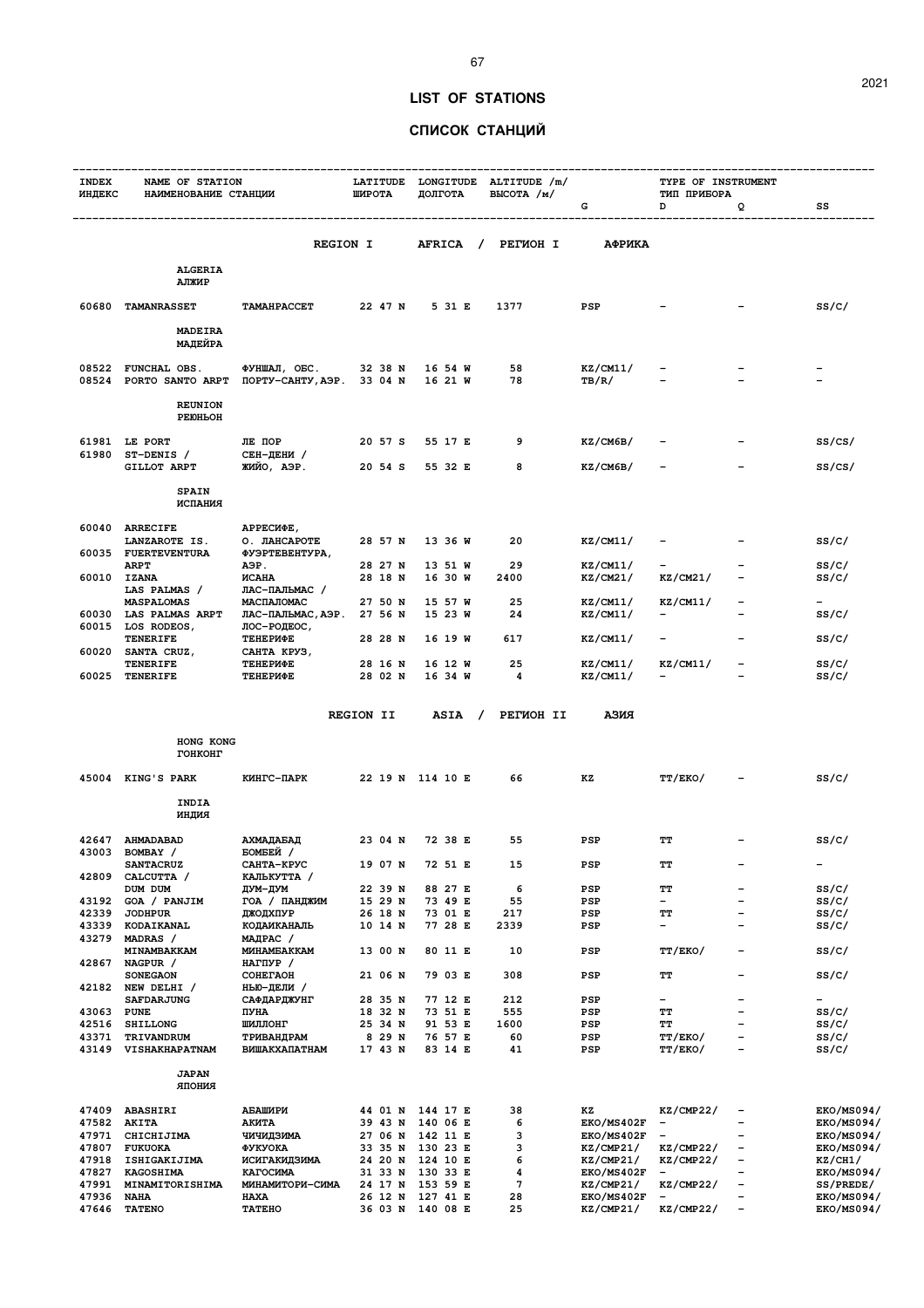| <b>INDEX</b><br>ИНДЕКС | NAME OF STATION<br>НАИМЕНОВАНИЕ СТАНЦИИ | LATITUDE<br>ШИРОТА                                             | LONGITUDE<br>ДОЛГОТА | ALTITUDE /m/<br>BLICOTA / M/ |            | TYPE OF INSTRUMENT<br>ТИП ПРИБОРА |                                                      |                          |                          |
|------------------------|-----------------------------------------|----------------------------------------------------------------|----------------------|------------------------------|------------|-----------------------------------|------------------------------------------------------|--------------------------|--------------------------|
|                        |                                         |                                                                |                      |                              |            | G                                 | D                                                    | Q                        | SS                       |
|                        | <b>MACAO</b><br><b>MAKAO</b>            |                                                                |                      |                              |            |                                   |                                                      |                          |                          |
| 45011                  | <b>TAIPA GRANDE</b>                     | ТАИПА - ГРАНДЕ                                                 |                      | 22 10 N 113 34 E             | 110        | KZ/CM11/                          |                                                      |                          | SS/C/                    |
|                        | MONGOLIA                                |                                                                |                      |                              |            |                                   |                                                      |                          |                          |
|                        | МОНГОЛИЯ                                |                                                                |                      |                              |            |                                   |                                                      |                          |                          |
| 44373                  | DALANZADGAD                             | ДАЛАНДЗАДГАД                                                   | 43 35 N              | 104 25 E                     | 1469       | TT/M/                             |                                                      |                          | $\overline{\phantom{a}}$ |
| 44231                  | <b>MUREN</b>                            | МУРЭН                                                          | 49 38 N              | 100 10 E                     | 1288       | ΚZ                                |                                                      |                          | SS/C/                    |
| 44212                  | <b>ULAANGOM</b>                         | УЛАНГОМ                                                        | 49 48 N              | 92 05 E                      | 934        | <b>TT/M/</b>                      |                                                      |                          | SS/C/                    |
| 44292                  | <b>ULAN BATOR</b>                       | УЛАН-БАТОР                                                     | 47 56 N              | 106 59 E                     | 1337       | кz                                |                                                      |                          | SS/C/                    |
| 44272                  | ULIASUTAI                               | УЛЯСУТАЙ                                                       | 47 45 N              | 96 51 E                      | 1751       | TT/M/                             |                                                      |                          | SS/C/                    |
|                        | REPUBLIC OF KOREA<br>РЕСПУБЛИКА КОРЕЯ   |                                                                |                      |                              |            |                                   |                                                      |                          |                          |
| 47159                  | <b>BUSAN</b>                            | <b>EYCAH</b>                                                   | 35 06 N              | 129 01 E                     | 70         | KZ                                |                                                      |                          | SS/J/                    |
| 47105                  | <b>GANGNEUNG</b>                        | <b>ГАННЫН</b>                                                  | 37 45 N              | 128 53 E                     | 26         | КZ                                |                                                      |                          | SS/J/                    |
| 47165                  | <b>MOKPO</b>                            | MOKIXO                                                         | 34 49 N              | 126 22 E                     | 38         | KZ                                | $\overline{\phantom{0}}$                             | $\overline{\phantom{0}}$ | SS/J/                    |
| 47108                  | <b>SEOUL</b>                            | СЕУЛ                                                           |                      | 37 34 N 126 57 E             | 86         | KZ                                |                                                      |                          | SS/C/                    |
|                        |                                         | RUSSIAN FEDERATION ( RUSSIA )<br>РОССИЙСКАЯ ФЕДЕРАЦИЯ (РОССИЯ) |                      |                              |            |                                   |                                                      |                          |                          |
| 28440                  | <b>EKATERINBURG</b>                     | <b>EKATEPMHEYPT</b>                                            | 56 48 N              | 60 38 E                      | 237        | TT/M/                             | TT/M/                                                | BT/M/                    | SS/C/                    |
| 30710                  | <b>IRKUTSK</b>                          | <b><i>MPKYTCK</i></b>                                          | 52 16 N              | 104 21 E                     | 485        | TT/M/                             | TT/M/                                                | BT/M/                    | SS/C/                    |
| 24688                  | OIMYAKON                                | <b>HOXRMNO</b>                                                 | 63 16 N              | 143 09 E                     | 726        | TT/M/                             | TT/M/                                                | BT/M/                    | SS/C/                    |
| 28698<br>28900         | <b>OMSK</b><br><b>SAMARA</b>            | OMCK<br><b>CAMAPA</b>                                          | 54 56 N<br>53 15 N   | 73 24 E<br>50 27 E           | 94<br>44   | TT/M/<br>TT/M/                    | TT/M/<br>TT/M/                                       | BT/M/<br>BT/M/           | SS/C/<br>SS/C/           |
| 24959                  | <b>YAKUTSK</b>                          | ЯКУТСК                                                         | 62 05 N              | 129 45 E                     | 103        | KZ/CMP6/                          | KZ/CMP6/                                             | KZ/CGR4/                 | SS/C/                    |
| 32150                  | YUZHNO-                                 | <b>ЮЖНО-</b>                                                   |                      |                              |            |                                   |                                                      |                          |                          |
|                        | <b>SAKHALINSK</b>                       | САХАЛИНСК                                                      |                      | 46 55 N 142 44 E             | 31         | TT/M/                             | TT/M/                                                | BT/M/                    | SS/C/                    |
|                        |                                         | <b>REGION III</b>                                              |                      | SOUTH AMERICA<br>$\prime$    | PETWOH III |                                   | <b>ЮЖНАЯ АМЕРИКА</b>                                 |                          |                          |
|                        |                                         |                                                                |                      |                              |            |                                   |                                                      |                          |                          |
|                        | <b>ARGENTINA</b><br><b>АРГЕНТИНА</b>    |                                                                |                      |                              |            |                                   |                                                      |                          |                          |
| 87585                  | <b>BUENOS AIRES</b>                     | БУЭНОС-АЙРЕС,                                                  |                      |                              |            |                                   |                                                      |                          |                          |
|                        | CENTR. OBS.                             | ILEHTP. OEC.                                                   | 34 35 S              | 58 29 W                      | 25         | KZ/CM11/                          | KZ/CM11/                                             |                          | SS/C/                    |
| 87007                  | LA QUIACA OBS.                          | ЛА-КЬЯКА, ОБС.                                                 | 22 06 S              | 65 36 W                      | 3459       | KZ/CM11/                          | KZ/CM11/                                             | $\overline{\phantom{a}}$ | SS/C/                    |
| 87349<br>87939         | PILAR OBS.<br><b>USHUAIA</b>            | ПИЛАР, ОБС.<br><b>RAYIIV</b>                                   | 31 40 S<br>54 51 S   | 63 53 W<br>68 19 W           | 339<br>10  | KZ/CM11/<br>PSP                   | KZ/CM11/<br>PSP                                      | $\equiv$                 | SS/C/<br>SS/C/           |
|                        | <b>CHILE</b>                            |                                                                |                      |                              |            |                                   |                                                      |                          |                          |
|                        | ЧИЛИ                                    |                                                                |                      |                              |            |                                   |                                                      |                          |                          |
|                        | 85442 ANTOFAGASTA                       | АНТОФАГАСТА                                                    | 23 26 S              | 70 26 W                      | 135        |                                   |                                                      |                          | SS/C/                    |
| 85406                  | <b>ARICA</b>                            | АРИКА                                                          | 18 21 S              | 70 19 W                      | 58         | PSP                               |                                                      |                          | $\overline{\phantom{0}}$ |
| 85467                  | CALDERA /                               | КАЛЬДЕРА /                                                     |                      |                              |            |                                   |                                                      |                          |                          |
| 85864                  | <b>DESIERTO ATACAMA</b><br>COYHAIQUE    | ДИЗЕРТО АТАКАМА<br>КОЙАЙКЕ                                     | 27 15 S<br>45 35 S   | 70 46 W<br>72 07 W           | 204<br>310 | KZ/CMP3/<br>$\qquad \qquad -$     | $\overline{\phantom{0}}$<br>$\overline{\phantom{0}}$ | ۳                        | SS/C/<br>SS/C/           |
| 85490                  | EL TOLOLO                               | ЭЛЬ-ТОЛОЛО                                                     | 30 10 S              | 70 42 W                      | 2030       | KZ                                |                                                      |                          |                          |
| 85418                  | IQUIQUE                                 | ИКИКЕ                                                          | 20 32 S              | 70 10 W                      | 52         | $\overline{\phantom{a}}$          |                                                      |                          | SS/C/                    |
| 85574                  | PUDAHUEL                                | ПУДАУЭЛЬ                                                       | 33 23 S              | 70 47 W                      | 474        |                                   |                                                      |                          | SS/C/                    |
| 85799                  | PUERTO MONTT                            | ПУЭРТО-МОНТ                                                    | 41 25 S              | 73 05 W                      | 85         | KZ/CMP6/                          | $\overline{\phantom{0}}$                             |                          | SS/C/                    |
| 85934                  | PUNTA ARENAS                            | ПУНТА-АРЕНАС                                                   | 53 00 S              | 70 51 W                      | 44         | KZ/CMP3/                          |                                                      |                          | SS/C/                    |
| -----                  |                                         | $\cdots$                                                       | <b>00.00</b>         | 70                           | - ^ ^      |                                   |                                                      |                          | $\sim$ $\sim$ $\sim$     |

|                | REPUBLIC OF KOREA<br>РЕСПУБЛИКА КОРЕЯ |                                                              |                    |                                 |             |                                      |                                                      |                                                          |                |
|----------------|---------------------------------------|--------------------------------------------------------------|--------------------|---------------------------------|-------------|--------------------------------------|------------------------------------------------------|----------------------------------------------------------|----------------|
| 47159          | <b>BUSAN</b>                          | <b><i>EYCAH</i></b>                                          | 35 O6 N            | 129 01 E                        | 70          | ΚZ                                   |                                                      | $\qquad \qquad$                                          | SS/J/          |
| 47105          | <b>GANGNEUNG</b>                      | <b>ГАННЫН</b>                                                | 37 45 N            | 128 53 E                        | 26          | ΚZ                                   | $\overline{\phantom{0}}$                             |                                                          | SS/J/          |
| 47165          | <b>MOKPO</b>                          | MOKIIXO                                                      | 34 49 N            | 126 22 E                        | 38          | KZ                                   | $\overline{\phantom{0}}$                             | $\qquad \qquad -$                                        | SS/J/          |
| 47108          | <b>SEOUL</b>                          | СЕУЛ                                                         |                    | 37 34 N 126 57 E                | 86          | ΚZ                                   | $\overline{\phantom{0}}$                             | $\equiv$                                                 | ss/c/          |
|                |                                       | RUSSIAN FEDERATION (RUSSIA)<br>РОССИЙСКАЯ ФЕДЕРАЦИЯ (РОССИЯ) |                    |                                 |             |                                      |                                                      |                                                          |                |
| 28440          | <b>EKATERINBURG</b>                   | <b>EKATEPMHEYPT</b>                                          | 56 48 N            | 60 38 E                         | 237         | TT/M/                                | TT/M/                                                | BT/M/                                                    | SS/C/          |
| 30710          | <b>IRKUTSK</b>                        | <b><i>MPKYTCK</i></b>                                        | 52 16 N            | 104 21 E                        | 485         | TT/M/                                | TT/M/                                                | BT/M/                                                    | ss/c/          |
| 24688          | <b>OIMYAKON</b>                       | ОЙМЯКОН                                                      | 63 16 N            | 143 09 E<br>73 24 E             | 726         | TT/M/                                | TT/M/                                                | BT/M/                                                    | ss/c/          |
| 28698<br>28900 | OMSK<br><b>SAMARA</b>                 | OMCK<br>CAMAPA                                               | 54 56 N<br>53 15 N | 50 27 E                         | 94<br>44    | TT/M/<br>TT/M/                       | TT/M/<br>TT/M/                                       | BT/M/<br>BT/M/                                           | SS/C/<br>SS/C/ |
| 24959          | <b>YAKUTSK</b>                        | <b>ЯКУТСК</b>                                                | 62 05 N            | 129 45 E                        | 103         | KZ/CMP6/                             | KZ/CMP6/                                             | KZ/CGR4/                                                 | ss/c/          |
| 32150          | <b>YUZHNO-</b>                        | <b>ЮЖНО-</b>                                                 |                    |                                 |             |                                      |                                                      |                                                          |                |
|                | <b>SAKHALINSK</b>                     | САХАЛИНСК                                                    |                    | 46 55 N 142 44 E                | 31          | TT/M/                                | TT/M/                                                | BT/M/                                                    | SS/C/          |
|                |                                       | <b>REGION III</b>                                            |                    | SOUTH AMERICA<br>$\overline{1}$ | PETMOH III  |                                      | ЮЖНАЯ АМЕРИКА                                        |                                                          |                |
|                |                                       |                                                              |                    |                                 |             |                                      |                                                      |                                                          |                |
|                | <b>ARGENTINA</b><br><b>АРГЕНТИНА</b>  |                                                              |                    |                                 |             |                                      |                                                      |                                                          |                |
| 87585          | <b>BUENOS AIRES</b>                   | БУЭНОС-АЙРЕС,                                                |                    |                                 |             |                                      |                                                      |                                                          |                |
|                | CENTR. OBS.                           | UEHTP. OBC.                                                  | 34 35 S            | 58 29 W                         | 25          | KZ/CM11/                             | KZ/CM11/                                             | $\qquad \qquad$                                          | SS/C/          |
| 87007<br>87349 | LA QUIACA OBS.<br>PILAR OBS.          | ЛА-КЬЯКА, ОБС.<br>ПИЛАР, ОБС.                                | 22 06 S<br>31 40 S | 65 36 W<br>63 53 W              | 3459<br>339 | KZ/CM11/<br>KZ/CM11/                 | KZ/CM11/<br>KZ/CM11/                                 | $\overline{\phantom{0}}$<br>$\qquad \qquad \blacksquare$ | SS/C/<br>ss/c/ |
| 87939          | <b>USHUAIA</b>                        | RAYIIY                                                       | 54 51 S            | 68 19 W                         | 10          | PSP                                  | PSP                                                  |                                                          | SS/C/          |
|                |                                       |                                                              |                    |                                 |             |                                      |                                                      |                                                          |                |
|                | <b>CHILE</b><br>ЧИЛИ                  |                                                              |                    |                                 |             |                                      |                                                      |                                                          |                |
| 85442          | <b>ANTOFAGASTA</b>                    | <b>АНТОФАГАСТА</b>                                           | 23 26 S            | 70 26 W                         | 135         |                                      |                                                      | $\qquad \qquad \blacksquare$                             | SS/C/          |
|                | 85406 ARICA                           | АРИКА                                                        | 18 21 S            | 70 19 W                         | 58          | PSP                                  | $\qquad \qquad -$                                    |                                                          | -              |
| 85467          | CALDERA /                             | КАЛЬДЕРА /                                                   |                    |                                 |             |                                      |                                                      |                                                          |                |
|                | DESIERTO ATACAMA                      | ДИЗЕРТО АТАКАМА<br>КОЙАЙКЕ                                   | 27 15 S            | 70 46 W                         | 204<br>310  | KZ/CMP3/<br>$\overline{\phantom{0}}$ | $\overline{\phantom{0}}$<br>$\overline{\phantom{0}}$ | $\overline{\phantom{0}}$<br>$\equiv$                     | SS/C/          |
| 85864<br>85490 | COYHAIQUE<br>EL TOLOLO                | ЭЛЬ-ТОЛОЛО                                                   | 45 35 S<br>30 10 S | 72 07 W<br>70 42 W              | 2030        | ΚZ                                   |                                                      |                                                          | ss/c/          |
| 85418          | IQUIQUE                               | <b>NKNKE</b>                                                 | 20 32 S            | 70 10 W                         | 52          | $\overline{\phantom{0}}$             | $\overline{\phantom{0}}$                             | $\overline{\phantom{0}}$                                 | SS/C/          |
| 85574          | <b>PUDAHUEL</b>                       | ПУДАУЭЛЬ                                                     | 33 23 S            | 70 47 W                         | 474         | $\equiv$                             | $\equiv$                                             | $\equiv$                                                 | ss/c/          |
| 85799          | PUERTO MONTT                          | ПУЭРТО-МОНТ                                                  | 41 25 S            | 73 05 W                         | 85          | KZ/CMP6/                             |                                                      |                                                          | ss/c/          |
| 85934          | <b>PUNTA ARENAS</b>                   | ПУНТА-АРЕНАС                                                 | 53 00 S            | 70 51 W                         | 44          | KZ/CMP3/                             | $\qquad \qquad -$                                    | $\overline{\phantom{0}}$                                 | SS/C/          |
| 85577          | QUINTA NORMAL                         | КВИНТА-НОРМАЛЬ                                               | 33 27 S            | 70 42 W                         | 520         | PSP                                  | $\overline{\phantom{0}}$                             | $\overline{\phantom{0}}$                                 | ss/c/          |
| 85585          | <b>ROBINSON</b><br>CRUSOE IS.         | РОБИНЗОН-                                                    | 33 37 S            | 78 50 W                         | 30          |                                      | $\overline{\phantom{0}}$                             |                                                          | SS/C/          |
| 85586          | S. DOMINGO                            | KPY30, 0.<br>САНТО-ДОМИНГО                                   | 33 39 S            | 71 36 W                         | 74          | $\qquad \qquad -$                    | $\overline{\phantom{0}}$                             | $\equiv$                                                 | SS/C/          |
| 85743          | <b>TEMUCO</b>                         | TEMYKO                                                       | 38 45 S            | 72 38 W                         | 114         | $\equiv$                             | $\equiv$                                             | $\equiv$                                                 | SS/C/          |
| 85766          | VALDIVIA                              | ВАЛЬДИВИЯ                                                    | 39 38 S            | 73 05 W                         | 19          |                                      | $\overline{\phantom{0}}$                             | $\equiv$                                                 | SS/C/          |
|                | <b>GUIANA</b><br><b>ГВИАНА</b>        |                                                              |                    |                                 |             |                                      |                                                      |                                                          |                |
|                | 81405 CAYENNE /                       | КАЙЕННА /                                                    |                    |                                 |             |                                      |                                                      |                                                          |                |
|                | <b>ROCHAMBEAU</b>                     | POWAMEO                                                      | 4 50 N             | 52 22 W                         | 6           | KZ/CM6B/                             |                                                      |                                                          | SS/FO/         |
|                | 81415 MARIPASOULA                     | МАРИПАУЛА                                                    | 3 38 N             | 54 01 W                         | 106         | KZ/CM6B/                             |                                                      |                                                          | $-$            |
|                | 81408 SAINT GEORGES                   | СЕН-ДЖОРДЖ                                                   | 3 53 N             | 51 48 W                         | 6           | KZ/CM6B/                             | $\overline{\phantom{0}}$                             |                                                          | KZ/CM6B/       |
|                | 81401 SAINT LAURENT                   | СЕН-ЛОРАН                                                    | 5 29 N             | 54 01 W                         | 5           | KZ/CM6B/                             | $\qquad \qquad -$                                    | $\overline{\phantom{a}}$                                 | SS/C/          |
|                | <b>REGION IV</b>                      | NORTH AND CENTRAL AMERICA / PETMOH IV                        |                    |                                 |             |                                      |                                                      | СЕВЕРНАЯ И ЦЕНТРАЛЬНАЯ АМЕРИКА                           |                |
|                | <b>BARBADOS</b><br>БАРБАДОС           |                                                              |                    |                                 |             |                                      |                                                      |                                                          |                |
|                | 78955 HUSBANDS                        | ХАСБАНДС                                                     |                    | 13 09 N 59 37 W                 | 113         | KZ/CM5/                              |                                                      |                                                          | SS/C/          |
|                |                                       |                                                              |                    |                                 |             |                                      |                                                      |                                                          |                |
|                |                                       |                                                              |                    |                                 |             |                                      |                                                      |                                                          |                |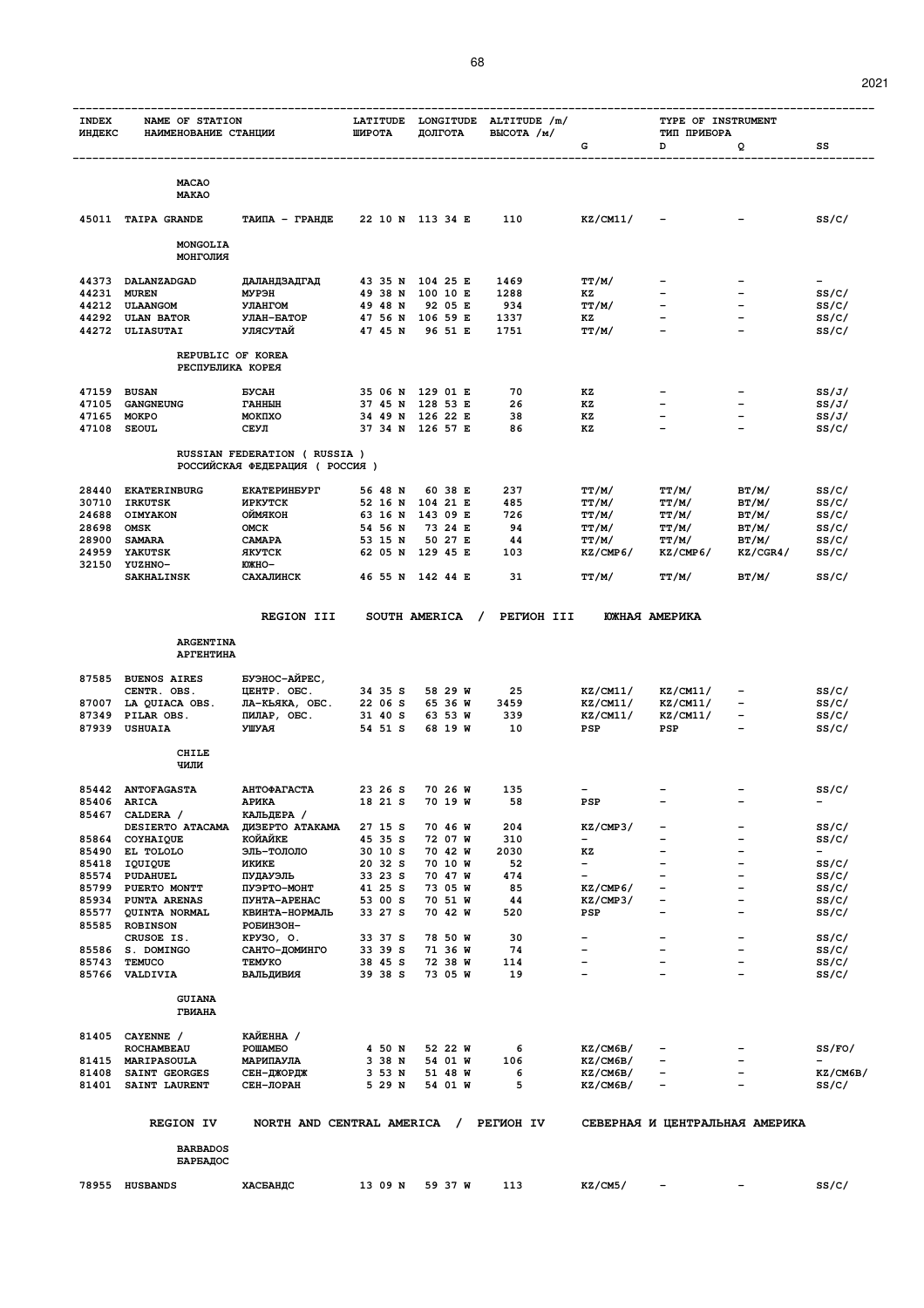| <b>INDEX</b><br>ИНДЕКС | NAME OF STATION<br>НАИМЕНОВАНИЕ СТАНЦИИ                    |                                                                     | ШИРОТА          | ДОЛГОТА                              | LATITUDE LONGITUDE ALTITUDE /m/<br>BHCOTA / m/ |                          | TYPE OF INSTRUMENT<br>ТИП ПРИБОРА    |                        |           |
|------------------------|------------------------------------------------------------|---------------------------------------------------------------------|-----------------|--------------------------------------|------------------------------------------------|--------------------------|--------------------------------------|------------------------|-----------|
|                        |                                                            |                                                                     |                 |                                      |                                                | G                        | D                                    | Q                      | SS        |
|                        |                                                            |                                                                     |                 |                                      |                                                |                          |                                      |                        |           |
|                        | <b>GUADELOUPE</b><br><b>ГВАДЕЛУПА</b>                      |                                                                     |                 |                                      |                                                |                          |                                      |                        |           |
|                        | 78890 LA DESIRADE METEO ЛА ДЕСИРЕЙД, METEO 16 20 N 61 00 W |                                                                     |                 |                                      | 27                                             | KZ/CM6B/                 |                                      |                        |           |
|                        | 78897 LE RAIZET                                            | ЛЕ-РАЙЗЕТ                                                           | 16 16 N 61 31 W |                                      | $\overline{7}$                                 | KZ/CM6B/                 |                                      |                        | SS/FO/    |
|                        | MARTINIQUE<br>МАРТИНИКА                                    |                                                                     |                 |                                      |                                                |                          |                                      |                        |           |
|                        | 78925 LE LAMENTIN                                          | ЛЕ-ЛАМАНТЕН                                                         |                 | 14 36 N 61 00 W                      | 3                                              | KZ/CM6B/                 |                                      |                        | SS/FO/    |
|                        | 78922 TRINITE-CARAVEL                                      | ТРИНИТЕ-КАРАВЕЛЬ 14 46 N 60 52 W                                    |                 |                                      | 26                                             | KZ/CM6B/                 |                                      |                        | KZ/CM6B/  |
|                        | MEXICO<br>МЕКСИКА                                          |                                                                     |                 |                                      |                                                |                          |                                      |                        |           |
|                        | CIUDAD UNIV.                                               | СЬЮДАД, УН-Т                                                        |                 | 1920 N 9911 W                        | 2268                                           |                          | $KZ/CMP21/$ $KZ/CMP21/$ -            |                        | KZ/CHP1/  |
|                        |                                                            | SAINT-PIERRE AND MIQUELON                                           |                 |                                      |                                                |                          |                                      |                        |           |
|                        |                                                            | СЕН-ПЬЕР И МИКЕЛОН                                                  |                 |                                      |                                                |                          |                                      |                        |           |
|                        | 71805 ST-PIERRE                                            | СЕН-ПЬЕР                                                            |                 | 4646N 5611W                          | 21                                             | кz                       |                                      |                        | SS/CS/    |
|                        | SAINT-BARTHELEMY<br>СЕН-БАРТЕЛЕМИ                          |                                                                     |                 |                                      |                                                |                          |                                      |                        |           |
|                        | 78894 ST-BARTHELEMY<br><b>METEO</b>                        | СЕН-БАРТЕЛЕМИ,<br><b>METEO</b>                                      |                 | 17 54 N 62 51 W                      | 44                                             | КZ                       |                                      |                        | $\ddot{}$ |
|                        |                                                            |                                                                     |                 |                                      |                                                |                          |                                      |                        |           |
|                        | ТРИНИДАД И ТОБАГО                                          | TRINIDAD AND TOBAGO                                                 |                 |                                      |                                                |                          |                                      |                        |           |
|                        | 78970 PIARCO INT. ARPT, ПЬЯРКО, МЕЖД. АЭР.                 |                                                                     |                 |                                      | $12 \,$                                        |                          |                                      |                        |           |
|                        | TRINIDAD                                                   | (ТРИНИДАД)                                                          |                 | 1037 N 6121 W                        |                                                | кz                       | кz                                   |                        | ss/c/     |
|                        |                                                            | UNITED STATES OF AMERICA ( USA )<br>СОЕДИНЕННЫЕ ШТАТЫ АМЕРИКИ (США) |                 |                                      |                                                |                          |                                      |                        |           |
|                        | <b>BONDVILLE</b>                                           | БОНДВИЛЛЬ                                                           | 40 04 N         | 88 22 W                              | 213                                            | $SR-75$                  | <b>TT/E8-48/</b>                     |                        |           |
|                        | BOULDER /<br>TABLE MOUNTAIN                                | БОУЛДЕР /<br>ТЕЙБЛ-МАУНТИН                                          |                 | 40 08 N 105 14 W                     | 1689                                           | $SR-75$                  | $TT/E8-48/$                          |                        |           |
|                        | FORT PECK<br><b>GOODWIN CREEK</b>                          | ФОРТ-ПЕК<br>гудвин-крик                                             | 34 15 N         | 48 19 N 105 06 W<br>89 52 W          | 634<br>98                                      | $SR-75$<br>$SR-75$       | <b>TT/E8-48/</b><br><b>TT/E8-48/</b> | -                      |           |
|                        | 72387 MERCURY /<br>DESERT ROCK                             | МЕРКУРИ /<br>ДЕЗЕРТ-РОК                                             |                 | 36 37 N 116 01 W                     | 1007                                           | SR-75                    | <b>TT/E8-48/</b>                     |                        |           |
|                        | ROCKSPRINGS /<br>PENN STATE                                | РОКСПРИНГС /<br>ПЕНН-СТЕЙТ                                          | 40 43 N         | 77 56 W                              | 376                                            | SR-75                    | $TT/E8-48/$                          |                        |           |
|                        | SIOUX FALLS<br>SOLAR RADIATION                             | СИУКС-ФОЛС<br>ИССЛ. ЛАБОРАТОРИЯ                                     | 43 44 N         | 96 37 W                              | 473                                            | SR-75                    | <b>TT/E8-48/</b>                     |                        |           |
|                        | RESEARCH LAB.                                              | ПО СОЛН. РАДИАЦИИ 39 44 N 105 11 W                                  |                 |                                      | 1829                                           | KZ/CM22/                 | KZ/CM22/                             |                        |           |
|                        |                                                            | <b>REGION V</b>                                                     |                 | SOUTH-WEST PACIFIC /                 | PETMOH V                                       |                          | ЮГО-ЗАПАД ТИХОГО ОКЕАНА              |                        |           |
|                        | <b>AUSTRALIA</b>                                           |                                                                     |                 |                                      |                                                |                          |                                      |                        |           |
|                        | АВСТРАЛИЯ                                                  |                                                                     |                 |                                      |                                                |                          |                                      |                        |           |
|                        | 96996 COCOS ISLAND<br><b>ARPT</b>                          | КОКОСОВЫЕ О-ВА,                                                     | 12 11 S         | 96 50 E                              |                                                | KZ/CM11/                 |                                      |                        |           |
|                        | 94403 GERALDTON ARPT                                       | A <sub>9</sub> P.<br>ДЖЕРАЛДТОН, АЭР. 28 48 S 114 42 E              |                 |                                      | 4<br>30                                        | KZ/CM11/                 | KZ/CM11/<br>KZ/CM11/                 | $\qquad \qquad -$      |           |
|                        | 94637 KALGOORLIE ARPT<br>94910 WAGGA WAGGA                 | КАЛГУРЛИ, АЭР.<br>УОГГА-УОГГА                                       |                 | 30 47 S 121 27 E<br>35 09 S 147 27 E | 370<br>213                                     | KZ/CM11/<br>KZ/CM11/     | KZ/CM11/<br>KZ/CM11/                 | -<br>$\qquad \qquad -$ |           |
|                        | FIJI                                                       |                                                                     |                 |                                      |                                                |                          |                                      |                        |           |
|                        | ФИДЖИ                                                      |                                                                     |                 |                                      |                                                |                          |                                      |                        |           |
|                        | 91680 NANDI<br>91690 SUVA /                                | НАНДИ<br>CYBA /                                                     |                 | 17 45 S 177 27 E                     | 13                                             |                          |                                      |                        | SS/C/     |
|                        | LAUCALA BAY                                                | ЛАУКАЛА-БЕЙ                                                         |                 | 18 03 S 178 34 E                     | 5                                              | $\overline{\phantom{0}}$ |                                      |                        | SS/C/     |
|                        | NEW CALEDONIA<br>НОВАЯ КАЛЕДОНИЯ                           |                                                                     |                 |                                      |                                                |                          |                                      |                        |           |
|                        | <b>KONE</b>                                                | KOHE                                                                |                 | 21 03 S 164 50 E                     | 9                                              | KZ<br>KZ/CM6/            | $\overline{\phantom{0}}$             |                        |           |
|                        | 91577 KOUMAC                                               | <b>KYMAK</b>                                                        |                 | 20 34 S 164 17 E                     | 23                                             |                          |                                      |                        |           |
|                        | PHILIPPINES<br>ФИЛИППИНЫ                                   |                                                                     |                 |                                      |                                                |                          |                                      |                        |           |
|                        | 98430 QUEZON CITY                                          | КЕСОН-СИТИ                                                          |                 | 14 38 N 121 01 E                     | 51                                             | KZ/CMP6/                 | KZ/CMP6/                             |                        | SS/C/     |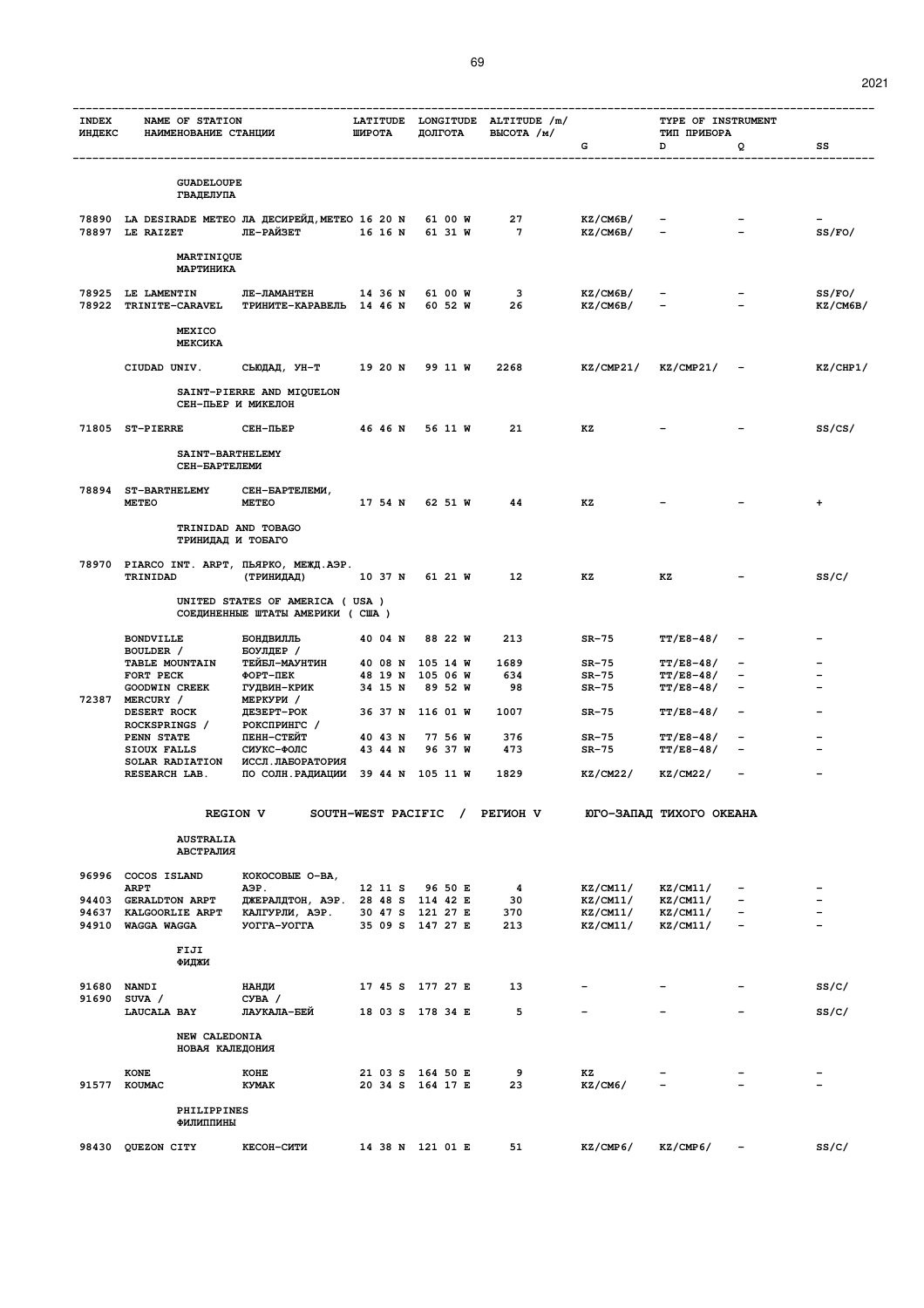| <b>INDEX</b><br>ИНДЕКС                      | NAME OF STATION<br>НАИМЕНОВАНИЕ СТАНЦИИ         |                                        | LATITUDE<br>ШИРОТА | LONGITUDE<br>ДОЛГОТА | ALTITUDE /m/<br>BHCOTA / M/ |                        | TYPE OF INSTRUMENT<br>ТИП ПРИБОРА                        |                                                      |                    |  |  |
|---------------------------------------------|-------------------------------------------------|----------------------------------------|--------------------|----------------------|-----------------------------|------------------------|----------------------------------------------------------|------------------------------------------------------|--------------------|--|--|
|                                             |                                                 |                                        |                    |                      |                             | G                      | D                                                        | Q                                                    | SS                 |  |  |
|                                             |                                                 |                                        |                    |                      |                             |                        |                                                          |                                                      |                    |  |  |
|                                             |                                                 | <b>REGION VI</b>                       |                    | <b>EUROPE</b>        | PETMOH VI                   | <b>EBPOIA</b>          |                                                          |                                                      |                    |  |  |
|                                             | <b>AUSTRIA</b>                                  |                                        |                    |                      |                             |                        |                                                          |                                                      |                    |  |  |
|                                             | АВСТРИЯ                                         |                                        |                    |                      |                             |                        |                                                          |                                                      |                    |  |  |
| 11101                                       | <b>BREGENZ</b>                                  | <b><i>GPETEHL</i></b>                  | 47 30 N            | 9 45 E               | 424                         | TT/S/                  |                                                          |                                                      | ss/c/              |  |  |
| 11290                                       | GRAZ UNIV.                                      | ГРАЦ, УН-Т                             | 47 05 N            | 15 27 E              | 366                         | TT/S/                  | $\overline{\phantom{0}}$                                 | $\overline{\phantom{0}}$                             | ss/c/              |  |  |
| 11037<br>11120                              | <b>GROSSENZERSDORF</b><br><b>INNSBRUCK ARPT</b> | <b>ГРОСЭНЦЕРСДОРФ</b><br>ИНСБРУК, АЭР. | 48 12 N<br>47 15 N | 16 34 E<br>11 21 E   | 157<br>579                  | TT/S/<br>TT/S/         | -                                                        |                                                      | ss/c/<br>ss/c/     |  |  |
| 11231                                       | <b>KLAGENFURT</b>                               | <b>КЛАГЕНФУРТ</b>                      | 46 39 N            | 14 20 E              | 447                         | TT/S/                  | $\overline{\phantom{0}}$                                 | $\overline{\phantom{0}}$                             | ss/c/              |  |  |
| 11350                                       | SALZBURG/FREISAAL ЗАЛЬЦБУРГ/ФРЕЙСАЛ 47 47 N     |                                        |                    | 13 03 E              | 420                         | TT/S/                  | $\overline{\phantom{0}}$                                 |                                                      | ss/c/              |  |  |
| 11343<br>11035                              | <b>SONNBLICK</b><br>WIEN /                      | ЗОННБЛИК<br>BEHA /                     | 47 03 N            | 12 57 E              | 3105                        | TT/S/                  |                                                          |                                                      | ss/c/              |  |  |
|                                             | HOHE WARTE                                      | XO9-BAPTE                              | 48 15 N            | 16 21 E              | 203                         | TT/S/                  | TT/S/                                                    |                                                      | ss/c/              |  |  |
|                                             |                                                 |                                        |                    |                      |                             |                        |                                                          |                                                      |                    |  |  |
| <b>CZECH REPUBLIC</b><br>ЧЕШСКАЯ РЕСПУБЛИКА |                                                 |                                        |                    |                      |                             |                        |                                                          |                                                      |                    |  |  |
|                                             |                                                 |                                        |                    |                      |                             |                        |                                                          |                                                      |                    |  |  |
| 11457<br>11649                              | <b>CHURANOV</b><br>HRADEC KRALOVE               | <b>XYPAHLOB</b><br>ГРАДЕЦ-КРАЛОВЕ      | 49 04 N<br>50 11 N | 13 37 E<br>15 50 E   | 1118<br>278                 | KZ/CM11/<br>KZ/CMP21/  | $\qquad \qquad \blacksquare$                             | BT/S/                                                | SS/SD6/<br>SS/SD6/ |  |  |
| 11628                                       | <b>KOSETICE</b>                                 | КОШЕТИЦЕ                               | 49 35 N            | 15 05 E              | 534                         | KZ/CM11/               | -                                                        |                                                      | SS/SD6/            |  |  |
| 11698                                       | KUCHAROVICE                                     | <b>КУХАРЖОВИЦЕ</b>                     | 48 53 N            | 16 05 E              | 334                         | KZ/CM11/               |                                                          |                                                      | SS/SD6/            |  |  |
| 11790                                       | OSTRAVA / PORUBA                                | ОСТРАВА / ПОРУБА                       | 49 49 N<br>50 05 N | 18 09 E              | 242                         | KZ/CM11/<br>KZ/CM11/   | $\overline{\phantom{a}}$<br>$\overline{\phantom{0}}$     |                                                      | SS/SD6/            |  |  |
| 11519                                       | PRAHA / KARLOV                                  | ПРАГА / КАРЛОВ                         |                    | 14 26 E              | 232                         |                        |                                                          |                                                      | SS/SD6/            |  |  |
|                                             | <b>FRANCE</b>                                   |                                        |                    |                      |                             |                        |                                                          |                                                      |                    |  |  |
|                                             | ФРАНЦИЯ                                         |                                        |                    |                      |                             |                        |                                                          |                                                      |                    |  |  |
| 07524                                       | <b>AGEN</b>                                     | AЖEH                                   | 44 10 N            | 0 35 E               | 58                          | ΚZ                     |                                                          |                                                      | SS/FO/             |  |  |
| 07761                                       | <b>AJACCIO</b>                                  | <b>AAYYO</b>                           | 41 55 N            | 8 47 E               | 5                           | ΚZ                     |                                                          |                                                      | SS/FO/             |  |  |
| 07632                                       | ALBI                                            | АЛЬБИ                                  | 43 54 N            | 2 06 E               | 172                         | KZ/CMP11/              | $\qquad \qquad$                                          | $\overline{\phantom{0}}$                             | SS/FO/             |  |  |
| 07139<br>07482                              | <b>ALENCON</b><br><b>AMBERIEU</b>               | <b>AJIAHCOH</b><br><b>AMEEPLE</b>      | 48 26 N<br>45 58 N | 0 06 E<br>5 19 E     | 143<br>250                  | KZ/CMP11/<br>KZ/CMP11/ | $\qquad \qquad \blacksquare$<br>$\overline{\phantom{a}}$ |                                                      | SS/FO/<br>SS/FO/   |  |  |
| 07622                                       | AUCH                                            | OШ                                     | 43 41 N            | 0 36 E               | 121                         | KZ/CMP11/              | $\qquad \qquad$                                          |                                                      | SS/FO/             |  |  |
| 07549                                       | AURILLAC                                        | ОРИЙАК                                 | 44 53 N            | 2 25 E               | 639                         | ΚZ                     | ۳                                                        |                                                      | SS/FO/             |  |  |
| 07266<br>07790                              | <b>AUXERRE-PERRIGNY</b>                         | ОСЕР-ПЕРИНЫИ                           | 47 49 N            | 3 32 E               | 152                         | KZ/CM6B/               | $\qquad \qquad -$<br>$\qquad \qquad$                     |                                                      | SS/FO/             |  |  |
| 07230                                       | <b>BASTIA</b><br><b>BEAUCOUZE</b>               | БАСТИЯ<br><b>EOKY3</b>                 | 42 33 N<br>47 28 N | 9 29 E<br>0 36 W     | 10<br>50                    | KZ/CMP11/<br>KZ/CM11/  | -                                                        |                                                      | SS/FO/<br>SS/FO/   |  |  |
| 07055                                       | <b>BEAUVAIS-TILLE</b>                           | БОВЕ-ТИЛЬ                              | 49 26 N            | 2 07 E               | 89                          | KZ/CMP10/              | $\qquad \qquad -$                                        |                                                      | SS/FO/             |  |  |
| 07530                                       | <b>BERGERAC</b>                                 | <b><i>GEPXEPAK</i></b>                 | 44 49 N            | 0 30 E               | 49                          | KZ/CMP11/              | $\overline{\phantom{0}}$                                 |                                                      | SS/FO/             |  |  |
| 07288<br>07602                              | <b>BESANCON</b><br><b>BIARRITZ-ANGLET</b>       | <b>EE3AHCOH</b><br>БИАРРИЦ-АНГЛЕ       | 47 14 N<br>43 28 N | 5 59 E<br>1 32 W     | 307<br>71                   | KZ/CMP11/<br>KZ/CMP11/ | $\overline{\phantom{0}}$<br>$\qquad \qquad -$            | ۳                                                    | SS/FO/<br>SS/FO/   |  |  |
| 07503                                       | <b>BISCAROSSE</b>                               | <b>БИСКАРРОС</b>                       | 44 26 N            | 1 15 W               | 33                          | KZ/CM5/                |                                                          |                                                      | SS/FO/             |  |  |
| 07245                                       | <b>BLOIS</b>                                    | БЛУА                                   | 47 40 N            | 1 13 E               | 121                         | KZ/CMP11/              |                                                          |                                                      | SS/FO/             |  |  |
| 07510<br>07497                              | BORDEAUX-MERIGNAC<br><b>BOURG ST-MAURICE</b>    | БОРДО-МЕРИНЬЯК<br><b>БУР-СЕН-МОРИС</b> | 44 49 N<br>45 36 N | $0$ 41 W<br>6 45 E   | 47<br>865                   | ΚZ<br>ΚZ               | $\overline{\phantom{0}}$                                 | $\overline{\phantom{0}}$                             | SS/FO/<br>SS/FO/   |  |  |
| 07255                                       | <b>BOURGES</b>                                  | <b>EYPX</b>                            | 47 04 N            | 2 21 E               | 161                         | KZ/CM6B/               | -                                                        |                                                      | SS/FO/             |  |  |
| 07110                                       | <b>BREST-GUIPAVAS</b>                           | БРЕСТ-ГУИПАВАС                         | 48 26 N            | 4 24 W               | 94                          | KZ/CM6B/               | $\qquad \qquad -$                                        |                                                      | SS/FO/             |  |  |
| 07438                                       | <b>BRIVE</b>                                    | <b>EPMB</b>                            | 45 08 N            | 128E                 | 112                         | KZ/CMP11/              | $\overline{\phantom{0}}$                                 |                                                      | SS/FO/             |  |  |
| 07027<br>07009                              | CAEN-CARPIQUET<br><b>CALAIS-MARCK</b>           | КАН-КАРПИКЕ<br>КАЛЕ-МАРК               | 49 10 N<br>50 57 N | 0 27 W<br>1 57 E     | 67<br>2                     | KZ/CMP11/<br>ΚZ        |                                                          |                                                      | SS/FO/<br>SS/FO/   |  |  |
| 07635                                       | <b>CARCASSONNE</b>                              | <b>KAPKACOH</b>                        | 43 12 N            | 2 17 E               | 128                         | KZ                     |                                                          |                                                      | SS/FO/             |  |  |
| 07586                                       | <b>CARPENTRAS</b>                               | КАРПАНТРА                              | 44 04 N            | 5 03 E               | 99                          | KZ                     | $\qquad \qquad -$                                        |                                                      | SS/FO/             |  |  |
| 07491<br>07075                              | CHAMBERY-AIX<br>CHARLEVILLE-                    | ШАМБЕРИ-ОКС<br>ШАРЛЕВИЛЬ-              | 45 38 N            | 5 52 E               | 235                         | KZ/CM11/               | $\qquad \qquad -$                                        |                                                      | SS/FO/             |  |  |
|                                             | <b>MEZIERES</b>                                 | ME3LEP                                 | 49 46 N            | 4 38 E               | 149                         | KZ/CMP11/              | -                                                        | $\overline{\phantom{0}}$                             | SS/FO/             |  |  |
| 07143                                       | <b>CHARTRES</b>                                 | <b><i>IIAPTP</i></b>                   | 48 27 N            | 1 30 E               | 155                         | ΚZ                     |                                                          | $\qquad \qquad -$                                    | SS/FO/             |  |  |
| 07140<br>07354                              | <b>CHATEAUDUN</b><br>CHATEAUROUX DEOLS          | ШАТОДЕН<br>ШАТОРУ-ДЕОЛЬ                | 48 03 N<br>46 52 N | 1 22 E<br>1 44 E     | 126<br>158                  | KZ/CMP11/<br>KZ/CMP11/ | $\qquad \qquad -$<br>-                                   | $\overline{\phantom{0}}$                             | SS/FO/<br>SS/FO/   |  |  |
| 07276                                       | CHATILLON / SEINE                               | ШАТИЙОН / СЕНА                         | 47 50 N            | 4 34 E               | 262                         | KZ/CM11/               | $\qquad \qquad -$                                        |                                                      | SS/FO/             |  |  |
| 07460                                       | CLERMONT-FERRAND                                | КЛЕРМОН-ФЕРРАН                         | 45 47 N            | 3 08 E               | 331                         | KZ/CMP11/              | -                                                        |                                                      | SS/FO/             |  |  |
| 07412                                       | COGNAC                                          | КОНЬЯК                                 | 45 39 N            | 0 18 W               | 30                          | KZ/CMP11/              | $\overline{\phantom{0}}$                                 | $\overline{\phantom{0}}$                             | SS/FO/             |  |  |
| 07197<br>07057                              | COLMAR<br>CREIL                                 | КОЛЬМАР<br>КРЕЙ                        | 47 55 N<br>49 15 N | 7 25 E<br>2 31 E     | 209<br>88                   | KZ/CMP11/<br>ΚZ        | $\overline{\phantom{0}}$                                 | $\overline{\phantom{0}}$                             | SS/FO/<br>SS/FO/   |  |  |
| 07603                                       | <b>DAX</b>                                      | ДАК                                    | 43 41 N            | 1 04 W               | 31                          | KZ/CMP11/              | -                                                        | $\overline{\phantom{0}}$                             | SS/FO/             |  |  |
| 07280                                       | <b>DIJON</b>                                    | дижон                                  | 47 16 N            | 5 05 E               | 219                         | KZ/CM6B/               | $\overline{\phantom{0}}$                                 | $\equiv$                                             | SS/FO/             |  |  |
| 07125                                       | <b>DINARD</b>                                   | ДИНАР                                  | 48 35 N<br>44 34 N | 2 04 W               | 65                          | KZ/CMP11/              | $\qquad \qquad -$<br>۳                                   | $\overline{\phantom{0}}$<br>$\overline{\phantom{0}}$ | SS/FO/             |  |  |
| 07591<br>07024                              | <b>EMBRUN</b><br><b>GONNEVILLE</b>              | <b>AMEPEH</b><br>ГОНВИЛЬ               | 49 39 N            | 6 30 E<br>1 27 W     | 871<br>134                  | ΚZ<br>KZ               |                                                          | $\qquad \qquad -$                                    | SS/FO/<br>SS/FO/   |  |  |
| 07535                                       | GOURDON                                         | гурдон                                 | 44 44 N            | 123E                 | 260                         | KZ/CMP11/              | $\overline{\phantom{0}}$                                 | $\equiv$                                             | SS/FO/             |  |  |
| 07486                                       | GRENOBLE -                                      | ГРЕНОБЛЬ -                             |                    |                      |                             |                        |                                                          | -                                                    |                    |  |  |
| 07361                                       | <b>ST GEOIRS</b><br>GUERET /                    | CEH-XYAP<br>TEPE /                     | 45 21 N            | 5 18 E               | 384                         | KZ                     |                                                          |                                                      | SS/FO/             |  |  |
|                                             | <b>ST LAURENT</b>                               | СЕН-ЛОРЕН                              | 46 10 N            | 1 57 E               | 365                         | KZ/CM5/                |                                                          |                                                      | KZ/CM6B/           |  |  |
| 07678                                       | ILE DU LEVANT                                   | ИЛЬ-ДЮ-ЛЕВАН                           | 43 O1 N            | 6 28 E               | 118                         | ΚZ                     | $\overline{\phantom{0}}$                                 | -                                                    | SS/FO/             |  |  |
| 07850<br>07306                              | LA PESSE<br>LA ROCHE-SUR-YON                    | ЛА ПЕС<br>ЛА-РОШ-СЮР-ЙОН               | 46 18 N<br>46 42 N | 5 50 E<br>1 22 W     | 1133<br>90                  | KZ/CM11/<br>KZ/CMP11/  | $\qquad \qquad -$<br>-                                   | $\overline{\phantom{0}}$<br>-                        | SS/FO/<br>SS/FO/   |  |  |
| 07316                                       | LA ROCHELLE ARPT                                | ЛА-РОШЕЛЬ, АЭР.                        | 46 10 N            | 1 11 W               | 20                          | KZ/CM6/                | -                                                        |                                                      | SS/FO/             |  |  |
| 07283                                       | <b>LANGRES</b>                                  | ЛАНГР                                  | 47 50 N            | 5 20 E               | 467                         | KZ/CMP11/              | $\qquad \qquad -$                                        | $\overline{\phantom{0}}$                             | SS/FO/             |  |  |
| 07134<br>07675                              | <b>LAVAL</b><br>LE LUC                          | ЛАВАЛЬ<br>ЛЕ-ЛЮК                       | 48 02 N<br>43 22 N | 0 44 W<br>6 23 E     | 96<br>80                    | KZ/CMP11/<br>ΚZ        | $\overline{\phantom{0}}$                                 | $\equiv$                                             | SS/FO/             |  |  |
| 07235                                       | LE MANS                                         | <b>JIE-MAH</b>                         | 47 56 N            | $0$ 11 E             | 48                          | KZ/CMP11/              | -                                                        |                                                      | SS/FO/<br>SS/FO/   |  |  |
| 07471                                       | LE PUY-LOUDES                                   | ЛЕ-ПЮИ-ЛУДС                            | 45 04 N            | 3 45 E               | 833                         | ΚZ                     | $\overline{\phantom{0}}$                                 |                                                      | SS/FO/             |  |  |
| 07003                                       | LE TOUQUET                                      | ЛЕ-ТУКЕ                                | 50 31 N            | 1 37 E               | 5                           | ΚZ                     | $\overline{\phantom{0}}$                                 |                                                      | SS/FO/             |  |  |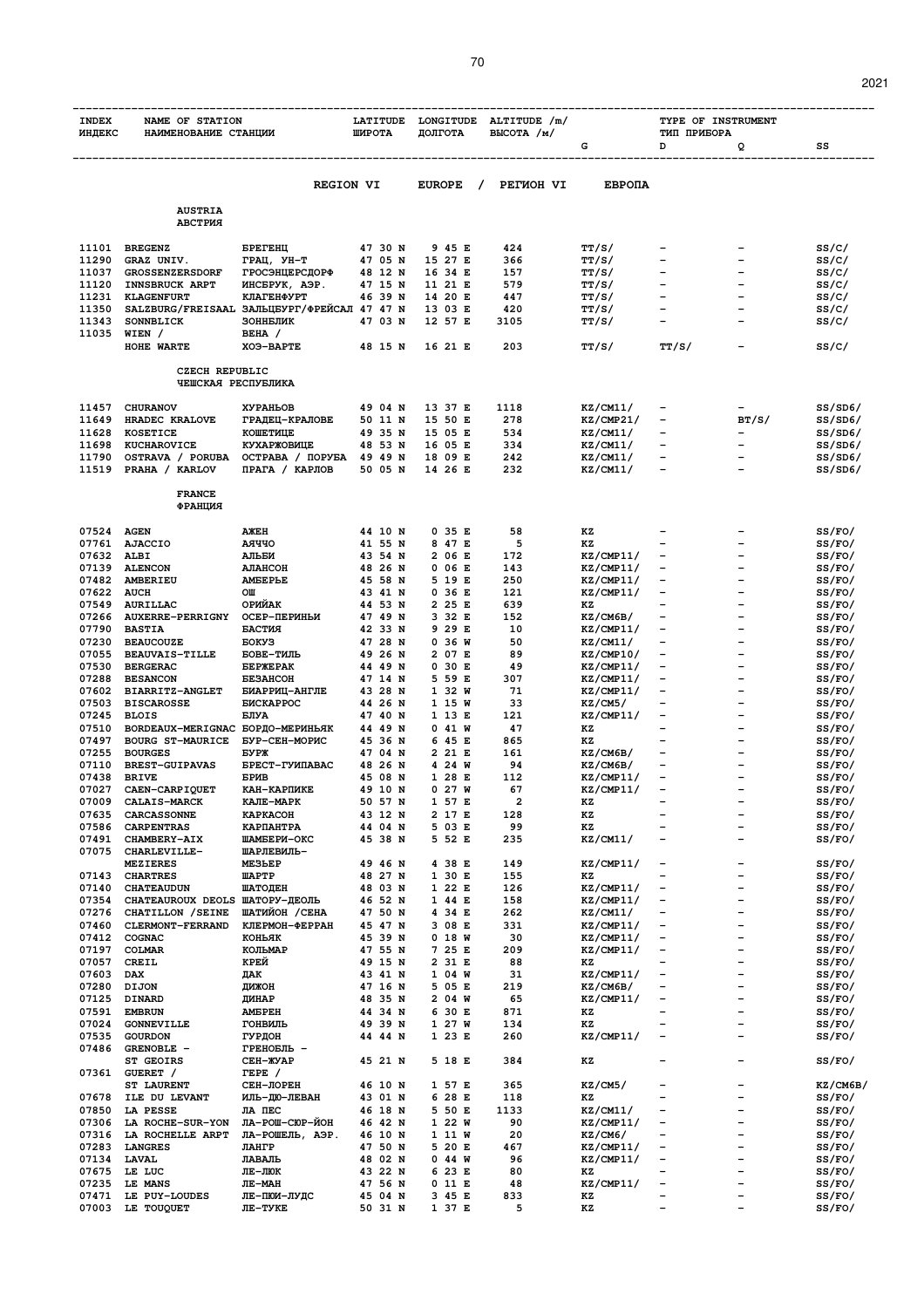| <b>INDEX</b>   | NAME OF STATION                                       |                                 | LATITUDE           | LONGITUDE          | ALTITUDE /m/            | TYPE OF INSTRUMENT     |                                        |                          |                  |  |
|----------------|-------------------------------------------------------|---------------------------------|--------------------|--------------------|-------------------------|------------------------|----------------------------------------|--------------------------|------------------|--|
| <b>ИНДЕКС</b>  | НАИМЕНОВАНИЕ СТАНЦИИ                                  |                                 | ШИРОТА             | ДОЛГОТА            | BLICOTA / M/            | G                      | ТИП ПРИБОРА<br>D                       | Q                        | SS               |  |
|                |                                                       |                                 |                    |                    |                         |                        |                                        |                          |                  |  |
|                |                                                       |                                 |                    |                    |                         |                        |                                        |                          |                  |  |
|                | 07434 LIMOGES -                                       | лимож -                         |                    |                    |                         |                        |                                        |                          |                  |  |
|                | <b>BELLEGARDE</b>                                     | БЕЛЬГАРД                        | 45 51 N            | 1 10 E             | 402                     | ΚZ                     |                                        |                          | SS/FO/           |  |
|                | 07205 LORIENT-LANN<br><b>BIHOUE</b>                   | ЛОРЬЯН-ЛАН-<br>БИХУ             | 47 45 N            | 3 26 W             | 45                      | KZ/CMP11/              |                                        |                          | SS/FO/           |  |
| 07292          | LUXEUIL                                               | ЛЮКСЕЙ                          | 47 47 N            | 6 21 E             | 271                     | KZ/CMP11/              | $\overline{\phantom{0}}$               | $\overline{\phantom{0}}$ | SS/FO/           |  |
| 07480          | LYON - BRON                                           | ЛИОН - БРОН                     | 45 43 N            | 4 56 E             | 197                     | KZ/CM11/               | $\qquad \qquad -$                      |                          | SS/FO/           |  |
| 07385          | <b>MACON</b>                                          | <b>MAKOH</b>                    | 46 17 N            | 4 47 E             | 216                     | KZ/CM11/               | $\overline{\phantom{m}}$               |                          | SS/FO/           |  |
| 07650          | <b>MARIGNANE</b>                                      | МАРИНЬЯН                        | 43 26 N            | 5 13 E             | 5                       | KZ/CMP11/              | $\qquad \qquad \blacksquare$           |                          | SS/FO/           |  |
| 07153          | <b>MELUN</b>                                          | <b>MEJIEH</b>                   | 48 36 N            | 2 40 E             | 91                      | ΚZ                     |                                        | $\overline{\phantom{0}}$ | SS/FO/           |  |
| 07554          | <b>MENDE</b>                                          | МАНД                            | 44 32 N            | 3 27 E             | 932                     | ΚZ                     |                                        |                          | SS/FO/           |  |
| 07093          | <b>METZ-NANCY-</b><br><b>LORRAINE ARPT</b>            | МЕЦ-НАНСИ-<br>ЛОТАРИНГИЯ, АЭР.  | 48 59 N            | 6 15 E             | 260                     | KZ/CMP11/              |                                        |                          | SS/FO/           |  |
| 07558          | <b>MILLAU</b>                                         | МИЙО                            | 44 07 N            | 3 01 E             | 714                     | ΚZ                     |                                        |                          | SS/FO/           |  |
| 07607          | <b>MONT-DE-MARSAN</b>                                 | МОН-ДЕ-МАРСАН                   | 43 55 N            | 0 30 W             | 62                      | KZ/CMP11/              | -                                      |                          | SS/FO/           |  |
| 07540          | <b>MONTAUBAN</b>                                      | MOHTOBAH                        | 44 01 N            | 122E               | 107                     | KZ/CMP11/              | $\overline{\phantom{m}}$               | $\overline{\phantom{0}}$ | SS/FO/           |  |
| 07577          | MONTELIMAR                                            | МОНТЕЛИМАР                      | 44 34 N            | 4 43 E             | 73                      | KZ/CM6B/               | $\overline{\phantom{0}}$               |                          | SS/FO/           |  |
| 07643          | MONTPELLIER                                           | МОНПЕЛЬЕ                        | 43 34 N            | 3 57 E             | $\mathbf{2}$            | ΚZ                     |                                        |                          | SS/FO/           |  |
| 07382          | <b>MT-ST-VINCENT</b>                                  | СЕН-ВИНСЕНТ, Г.                 | 46 37 N            | 4 28 E             | 602                     | KZ/CM11/               | $\qquad \qquad -$                      |                          | SS/FO/           |  |
| 07180          | NANCY - ESSEY                                         | $HAHCH - 9CCE$                  | 48 41 N            | 6 13 E             | 212                     | KZ/CMP11/              | $\qquad \qquad -$<br>$\qquad \qquad -$ |                          | SS/FO/           |  |
| 07222<br>07260 | NANTES-BOUGUENAIS HAHT-БУГИНЕ<br><b>NEVERS-MARZY</b>  | HEBEP-MAP3И                     | 47 09 N<br>46 59 N | 1 36 W<br>3 06 E   | 26<br>175               | ΚZ<br>KZ/CMP11/        | $\qquad \qquad -$                      |                          | SS/FO/<br>SS/FO/ |  |
| 07690          | <b>NICE</b>                                           | НИЦЦА                           | 43 38 N            | 7 12 E             | $\overline{\mathbf{2}}$ | ΚZ                     | $\overline{\phantom{0}}$               |                          | SS/FO/           |  |
| 07645          | NIMES-COURBESSAC                                      | <b>HИM-KOPEECAK</b>             | 43 51 N            | 4 24 E             | 59                      | ΚZ                     |                                        |                          | SS/FO/           |  |
| 07330          | <b>NIORT</b>                                          | HPOP                            | 46 18 N            | 0 24 W             | 57                      | KZ/CMP11/              | $\qquad \qquad -$                      |                          | SS/FO/           |  |
| 07249          | <b>ORLEANS</b>                                        | ОРЛЕАН                          | 47 59 N            | 1 46 E             | 125                     | KZ/CMP11/              | $\qquad \qquad -$                      |                          | SS/FO/           |  |
| 07156          | <b>PARIS-MONTSOURIS</b>                               | ПАРИЖ - МОНСУРИ                 | 48 49 N            | 2 20 E             | 75                      | ΚZ                     | $\qquad \qquad -$                      |                          | SS/FO/           |  |
| 07149          | <b>PARIS - ORLY</b>                                   | ПАРИЖ - ОРЛИ                    | 48 43 N            | 2 23 E             | 89                      | KZ/CM6B/               |                                        |                          | SS/FO/           |  |
|                | 07610 PAU-UZEIN                                       | ПО-УЗЕЙН                        | 43 23 N            | 024W               | 183                     | ΚZ                     |                                        |                          | SS/FO/           |  |
| 07747          | <b>PERPIGNAN</b>                                      | ПЕРПИНЬЯН                       | 42 44 N            | 2 52 E             | 42                      | ΚZ                     | -                                      |                          | SS/FO/           |  |
| 07335          | <b>POITIERS-BIARD</b>                                 | ПУАТЬЕ-БИАРД                    | 46 35 N            | 0 18 E             | 123                     | KZ/CMP11/              | $\qquad \qquad -$                      |                          | SS/FO/           |  |
| 07201          | QUIMPER                                               | <b>KEMTEP</b>                   | 47 58 N            | 4 10 W             | 90                      | KZ/CMP11/              | $\qquad \qquad -$                      |                          | SS/FO/           |  |
| 07072          | <b>REIMS-PRUNAY</b>                                   | РЕЙМС-ПРЕНЕ                     | 49 12 N            | 4 09 E             | 95                      | KZ/CM6B/               | $\qquad \qquad -$                      | $\overline{\phantom{0}}$ | SS/FO/           |  |
| 07130          | RENNES-ST JACQUES PEH- CEH-XAK                        |                                 | 48 04 N            | 1 44 W             | 36                      | KZ/CM6B/               | $\qquad \qquad -$                      |                          | SS/FO/           |  |
| 07552<br>07157 | <b>RODEZ-AVEYRON</b><br><b>ROISSY-EN-FRANCE</b>       | РОДЕ-АВЕРОН<br>РУАССИ-АН-ФРАНС  | 44 24 N<br>49 00 N | 2 28 E<br>2 32 E   | 578<br>108              | ΚZ<br>KZ/CM11/         | -                                      |                          | SS/FO/<br>SS/FO/ |  |
| 07588          | <b>ST-AUBAN</b>                                       | <b>CEHT-OEAH</b>                | 44 03 N            | 5 59 E             | 461                     | KZ/CM11/               | $\qquad \qquad -$                      |                          | SS/FO/           |  |
| 07120          | ST-BRIEUC                                             | СЕН-БРИЕ                        | 48 32 N            | 2 51 W             | 135                     | KZ/CMP11/              | $\overline{\phantom{a}}$               | $\equiv$                 | SS/FO/           |  |
| 07169          | ST-DIZIER                                             | СЕН-ДИЗЬЕ                       | 48 37 N            | 4 54 E             | 139                     | KZ/CMP11/              |                                        |                          | SS/FO/           |  |
| 07475          | ST-ETIENNE -                                          | СЕНТ-ЭТЬЕН -                    |                    |                    |                         |                        |                                        |                          |                  |  |
|                | <b>BOUTHEON</b>                                       | <b>EETIOH</b>                   | 45 31 N            | 4 17 E             | 400                     | KZ/CMP11/              | -                                      |                          | SS/FO/           |  |
| 07627          | <b>ST-GIRONS</b>                                      | СЕН-ЖИРОН                       | 43 00 N            | 106E               | 414                     | KZ/CMP11/              |                                        |                          | SS/FO/           |  |
| 07061          | ST-QUENTIN                                            | СЕН-КАНТЕН                      | 49 49 N            | 3 12 E             | 98                      | KZ/CMP11/              | $\overline{\phantom{0}}$               |                          | SS/FO/           |  |
| 07190          | <b>STRASBOURG-</b>                                    | CTPACEYPT-                      |                    |                    |                         |                        |                                        |                          |                  |  |
|                | <b>ENTZHEIM</b>                                       | ЭНЦХЕЙМ                         | 48 32 N            | 7 38 E             | 150                     | KZ/CMP11/              |                                        |                          | SS/FO/           |  |
| 07621          | <b>TARBES-OSSUN</b>                                   | TAPE-OCCYH                      | 43 11 N            | 0 00 E             | 360                     | KZ/CMP11/              |                                        |                          | SS/FO/           |  |
| 07386          | <b>TAVAUX</b>                                         | <b>TABO</b>                     | 47 02 N            | 5 25 E             | 195                     | KZ/CM11/               | $\overline{\phantom{a}}$               |                          | SS/FO/           |  |
| 07630<br>07240 | TOULOUSE-BLAGNAC<br><b>TOURS</b>                      | ТУЛУЗА - БЛАНЬЯК 43 37 N<br>TYP | 47 26 N            | 122E<br>0 43 E     | 151<br>108              | KZ/CMP11/<br>KZ/CM11/  | -                                      |                          | SS/FO/<br>SS/FO/ |  |
| 07145          | <b>TRAPPES</b>                                        | TPAN                            | 48 46 N            | 2 00 E             | 167                     | KZ/CM6B/               | $\overline{\phantom{a}}$               |                          | SS/FO/           |  |
| 07168          | TROYES-BARBEREY                                       | TPYA-BAPBEPИ                    | 48 19 N            | 4 01 E             | 112                     | KZ/CM10/               | $\overline{\phantom{0}}$               |                          | SS/FO/           |  |
| 07210          | <b>VANNES</b>                                         | BAH                             | 47 38 N            | 2 45 W             | 11                      | ΚZ                     | -                                      |                          | SS/FO/           |  |
| 07374          | VICHY-CHARMEIL                                        | ВИШИ-ШАРМЕЛЬ                    | 46 10 N            | 3 23 E             | 249                     | ΚZ                     |                                        |                          | SS/FO/           |  |
|                |                                                       |                                 |                    |                    |                         |                        |                                        |                          |                  |  |
|                | <b>GERMANY</b>                                        |                                 |                    |                    |                         |                        |                                        |                          |                  |  |
|                | <b>ГЕРМАНИЯ</b>                                       |                                 |                    |                    |                         |                        |                                        |                          |                  |  |
|                |                                                       |                                 |                    |                    |                         |                        |                                        |                          |                  |  |
|                | 10348 BRAUNSCHWEIG<br>DRESDEN/KLOTZSCHE ДРЕЗДЕН/КЛОЩЕ | <b>БРАУНШВАЙГ</b>               | 52 18 N<br>51 08 N | 10 27 E<br>13 45 E | 83<br>226               | KZ/CM11/<br>KZ/CM11/   | KZ/CM11/<br>KZ/CM11/                   | $\overline{\phantom{0}}$ | SS/C/            |  |
| 10488<br>10147 | HAMBURG -                                             | TAMEYPT -                       |                    |                    |                         |                        |                                        |                          | ss/c/            |  |
|                | <b>FUHLSBUETTEL</b>                                   | ФЮЛСБЮТТЕЛЬ                     | 53 38 N            | 10 00 E            | 14                      | KZ/CM11/               | KZ/CM11/                               | $\overline{\phantom{0}}$ | SS/C/            |  |
| 10962          | <b>HOHENPEISSENBERG</b>                               | ХОЭНПЕЙСЕНБЕРГ                  | 47 48 N            | 11 00 E            | 988                     | KZ/CM11/               | KZ/CM11/                               | ۳                        | SS/C/            |  |
|                | 10393 LINDENBERG                                      | ЛИНДЕНБЕРГ                      | 52 13 N            | 14 07 E            | 122                     | KZ/CM21/               | KZ/CM21/                               | $\overline{\phantom{0}}$ | SS/C/            |  |
| 10609          | TRIER                                                 | TPMP                            | 49 45 N            | 6 40 E             | 278                     | KZ/CM11/               | KZ/CM11/                               | -                        | SS/C/            |  |
| 10863          | WEIHENSTEPHAN                                         | <b>ВЕЙЕНСТЕФАН</b>              | 48 24 N            | 11 42 E            | 472                     | KZ/CM11/               | KZ/CM11/                               | $\overline{\phantom{0}}$ | SS/C/            |  |
| 10655          | <b>WUERZBURG</b>                                      | ВЮРЦБУРГ                        | 49 46 N            | 9 58 E             | 275                     | KZ/CM11/               | KZ/CM11/                               | $\overline{\phantom{0}}$ | ss/c/            |  |
|                |                                                       |                                 |                    |                    |                         |                        |                                        |                          |                  |  |
|                | <b>GREECE</b>                                         |                                 |                    |                    |                         |                        |                                        |                          |                  |  |
|                | ГРЕЦИЯ                                                |                                 |                    |                    |                         |                        |                                        |                          |                  |  |
|                | THESSALONIKI                                          | САЛОНИКИ,                       |                    |                    |                         |                        |                                        |                          |                  |  |
|                | UNIV.                                                 | УН-Т                            | 40 38 N            | 22 58 E            | 60                      | KZ/CM21/               |                                        |                          |                  |  |
|                |                                                       |                                 |                    |                    |                         |                        |                                        |                          |                  |  |
|                | <b>ICELAND</b>                                        |                                 |                    |                    |                         |                        |                                        |                          |                  |  |
|                | ИСЛАНДИЯ                                              |                                 |                    |                    |                         |                        |                                        |                          |                  |  |
|                |                                                       |                                 |                    |                    |                         |                        |                                        |                          |                  |  |
|                | 04030 REYKJAVIK                                       | РЕЙКЬЯВИК                       | 64 08 N            | 21 54 W            | 64                      | KZ/CMP21/              |                                        |                          |                  |  |
|                |                                                       |                                 |                    |                    |                         |                        |                                        |                          |                  |  |
|                | <b>IRELAND</b>                                        |                                 |                    |                    |                         |                        |                                        |                          |                  |  |
|                | ИРЛАНДИЯ                                              |                                 |                    |                    |                         |                        |                                        |                          |                  |  |
|                | 03976 BELMULLET                                       |                                 | 54 14 N            | 10 00 W            | 10                      |                        |                                        |                          |                  |  |
| 03969          | <b>DUBLIN ARPT</b>                                    | БЕЛМАЛЛЕТ<br>ДУБЛИН, АЭР.       | 53 26 N            | 6 14 W             | 82                      | KZ/CMP11/<br>KZ/CMP11/ | KZ/CMP11/<br>KZ/CMP11/                 | $\overline{\phantom{0}}$ | -                |  |
| 03966          | <b>GURTEEN</b>                                        | <b>ГЕРТИН</b>                   | 53 02 N            | 8 05 W             | 76                      | KZ/CMP11/              | KZ/CMP11/                              |                          |                  |  |
| 03956          | JOHNSTOWN CASTLE                                      | ДЖОНСТАУН КАСЛ                  | 52 18 N            | 6 30 W             | 49                      | KZ/CMP11/              | KZ/CMP11/                              | $\overline{\phantom{a}}$ |                  |  |
|                |                                                       |                                 |                    |                    |                         |                        |                                        |                          |                  |  |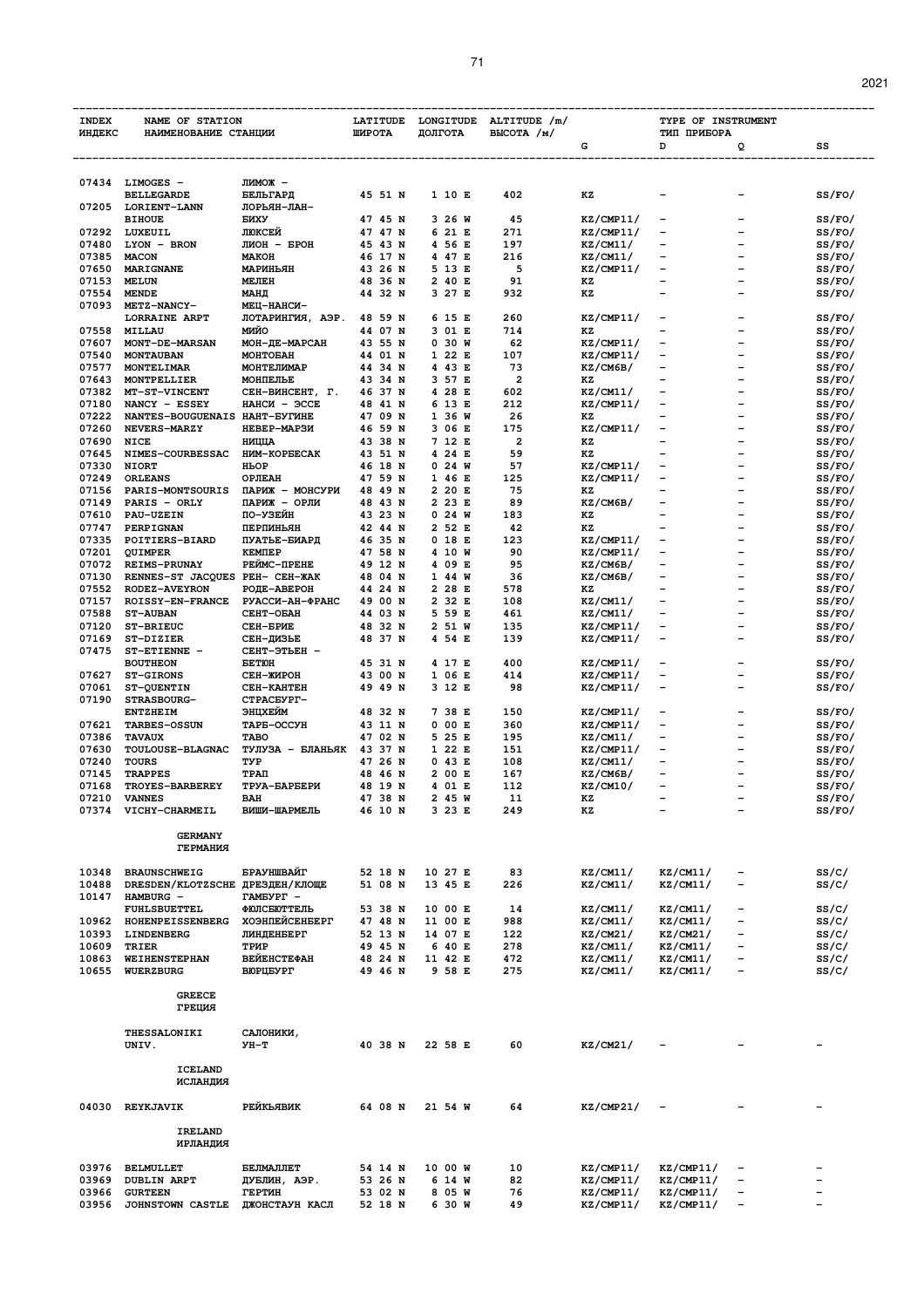| <b>INDEX</b><br>ИНДЕКС | NAME OF STATION<br>НАИМЕНОВАНИЕ СТАНЦИИ |                                          | LATITUDE<br>ШИРОТА |  | ДОЛГОТА            |  | LONGITUDE ALTITUDE /m/<br>BLICOTA / M/ |                      | TYPE OF INSTRUMENT<br>ТИП ПРИБОРА |                                                      |                                               |                   |
|------------------------|-----------------------------------------|------------------------------------------|--------------------|--|--------------------|--|----------------------------------------|----------------------|-----------------------------------|------------------------------------------------------|-----------------------------------------------|-------------------|
|                        |                                         |                                          |                    |  |                    |  |                                        |                      | G                                 | D                                                    | Q                                             | SS                |
|                        | 03980 MALIN HEAD C.                     | МАЛИН-ХЕД, М.                            | 55 22 N            |  |                    |  | 7 20 W                                 | 25                   | KZ/CMP11/                         | KZ/CMP11/                                            |                                               |                   |
|                        | 03953 VALENTIA OBS.                     | ВАЛЕНШИЯ, ОБС.                           | 51 56 N            |  | 10 15 W            |  |                                        | 14                   | KZ/CMP11/                         | KZ/CMP11/                                            |                                               |                   |
|                        | <b>LATVIA</b><br>ЛАТВИЯ                 |                                          |                    |  |                    |  |                                        |                      |                                   |                                                      |                                               |                   |
|                        | 26406 LIEPAJA<br>26339 ZOSENI           | ЛИЕПАЯ<br><b>SOCEHN</b>                  | 56 29 N<br>57 08 N |  | 25 54 E            |  | 21 01 E                                | 4<br>188             | KZ/SMP21/<br>KZ/CM21/             |                                                      |                                               |                   |
|                        | <b>MOLDOVA</b><br>МОЛДОВА               |                                          |                    |  |                    |  |                                        |                      |                                   |                                                      |                                               |                   |
|                        | <b>KISHINEV</b>                         | КИШИНЕВ                                  | 47 00 N            |  | 28 49 E            |  |                                        | 205                  | KZ/CM11/                          | KZ/CM11/                                             |                                               |                   |
|                        | POLAND<br>ПОЛЬША                        |                                          |                    |  |                    |  |                                        |                      |                                   |                                                      |                                               |                   |
| 12471 BELSK            |                                         | БЕЛЬСК                                   | 51 50 N            |  | 20 47 E            |  |                                        | 178                  | KZ/CMP21/                         |                                                      |                                               | ss/c/             |
|                        | 12105 KOSZALIN<br>12372 WARSZAWA        | КОШАЛИН<br><b>BAPWABA</b>                | 54 12 N<br>52 16 N |  | 16 09 E<br>20 59 E |  |                                        | - 33<br>130          | KZ/CMP11/<br>KZ/CMP11/            | KZ/CMP11/<br>KZ/CMP11/                               | $\overline{\phantom{m}}$                      | KZ/CSD1/<br>SS/C/ |
|                        | 12625 ZAKOPANE                          | ЗАКОПАНЕ                                 | 49 18 N            |  |                    |  | 19 57 E                                | 857                  | KZ/CMP11/                         | KZ/CMP11/                                            | $\qquad \qquad \blacksquare$                  | KZ/CSD3/          |
|                        | <b>PORTUGAL</b><br>ПОРТУГАЛИЯ           |                                          |                    |  |                    |  |                                        |                      |                                   |                                                      |                                               |                   |
|                        | 08575 BRAGANCA                          | <b><i>EPATAHCA</i></b>                   | 41 48 N            |  |                    |  | 644 W                                  | 691                  | KZ/CM11/                          |                                                      |                                               |                   |
|                        | 08570 CASTELO BRANCO                    | КАШТЕЛУ-БРАНКУ                           | 39 50 N            |  |                    |  | 7 29 W                                 | 386                  | TT/E/                             |                                                      |                                               |                   |
|                        | 08548 COIMBRA ARPT                      | КОИМБРА, АЭР.                            | 40 O9 N<br>38 32 N |  |                    |  | 8 28 W                                 | 170<br>246           | KZ/CM11/                          |                                                      |                                               |                   |
|                        | 08558 EVORA<br>08554 FARO ARPT          | <b>GBOPA</b><br>ФАРУ, АЭР.               | 37 O1 N            |  |                    |  | 7 53 W<br>7 58 W                       | 8                    | KZ/CM11/<br>KZ/CM11/              |                                                      |                                               |                   |
|                        | <b>ROMANIA</b><br><b>PYMLIHMA</b>       |                                          |                    |  |                    |  |                                        |                      |                                   |                                                      |                                               |                   |
| 15420                  | <b>BUCURESTI</b>                        | <b><i>EYXAPECT</i></b>                   | 44 30 N            |  |                    |  | 26 13 E                                | 91                   | KZ/CM6/                           |                                                      |                                               | ss/c/             |
|                        | 15120 CLUJ - NAPOCA                     | КЛУЖ - НАПОКА                            | 46 47 N            |  |                    |  | 23 34 E                                | 410                  | KZ/CM6/                           |                                                      |                                               | SS/C/             |
|                        | 15450 CRAIOVA                           | <b>КРАЙОВА</b>                           | 44 19 N            |  |                    |  | 23 52 E                                | 192                  | KZ/CM6/                           | $\overline{\phantom{0}}$<br>$\overline{\phantom{0}}$ | $\overline{\phantom{0}}$<br>$\qquad \qquad -$ | SS/C/             |
|                        | 15310 GALATI<br>15428 GURA-PORTITEI     | ГАЛАЦ<br>ГУРА-ПОРТИТЕЙ                   | 45 30 N<br>44 41 N |  |                    |  | 28 02 E<br>29 00 E                     | 72<br>$\overline{2}$ | KZ/CM6/<br>KZ/CM6/                |                                                      | $\qquad \qquad -$                             | ss/c/<br>ss/c/    |
| 15090                  | IASI                                    | ЯССЫ                                     | 47 10 N            |  |                    |  | 27 36 E                                | 90                   | KZ/CM6/                           |                                                      |                                               | SS/C/             |
| 15247                  | <b>TIMISOARA</b>                        | ТИМИШОАРА<br>RUSSIAN FEDERATION (RUSSIA) | 45 47 N            |  |                    |  | 21 17 E                                | 90                   | KZ/CM6/                           | $\overline{\phantom{a}}$                             |                                               | SS/C/             |
|                        |                                         | РОССИЙСКАЯ ФЕДЕРАЦИЯ (РОССИЯ)            |                    |  |                    |  |                                        |                      |                                   |                                                      |                                               |                   |
|                        | 27612 MOSCOW /<br>PODMOSKOVNAYA         | MOCKBA /<br>ПОДМОСКОВНАЯ                 | 55 43 N            |  | 37 12 E            |  |                                        | 169                  | KZ/CMP6/                          | KZ/CMP6/                                             | KZ/CGR4/                                      | ss/c/             |
|                        | MOSCOW UNIV.                            | MOCKBA, УН-Т                             | 55 42 N            |  |                    |  | 37 30 E                                | 192                  | TT/M/                             | TT/M/                                                | BT/M/                                         | SS/C/             |
|                        | <b>SLOVAKIA</b><br>СЛОВАКИЯ             |                                          |                    |  |                    |  |                                        |                      |                                   |                                                      |                                               |                   |
| 11898                  | <b>BANSKA BYSTRICA</b>                  | БАНСКА-БИСТРИЦА                          | 48 44 N            |  |                    |  | 19 07 E                                | 427                  | KZ/CMP21/                         | KZ/CMP21/                                            |                                               | ss/c/             |
|                        | 11813 BRATISLAVA -<br>KOLIBA            | БРАТИСЛАВА -<br>КОЛИБА                   | 48 10 N            |  |                    |  | 17 07 E                                | 304                  | KZ/CMP11/                         | KZ/CMP11/                                            | $\qquad \qquad$                               | SS/C/             |
| 11858                  | <b>HURBANOVO</b>                        | <b>XYPEAHOBO</b>                         | 47 52 N            |  |                    |  | 18 11 E                                | 135                  | KZ/CMP11/                         | KZ/CMP11/                                            | $\overline{a}$                                | ss/c/             |
| 11978                  | MILHOSTOV /<br><b>TREBISOV</b>          | МИЛХОСТОВ /<br>TPEBMWOB                  | 48 40 N            |  |                    |  | 21 43 E                                | 109                  | KZ/CMP21/                         | KZ/CMP21/                                            | $\qquad \qquad$                               | SS/C/             |
|                        | 11952 POPRAD-GANOVCE                    | ПОПРАД-ГАНОВЦЕ                           | 49 02 N            |  |                    |  | 20 19 E                                | 706                  | KZ/CMP21/                         | KZ/CMP21/                                            | $\overline{\phantom{m}}$                      | ss/c/             |
|                        | <b>SPAIN</b><br>ИСПАНИЯ                 |                                          |                    |  |                    |  |                                        |                      |                                   |                                                      |                                               |                   |
| 08279                  | <b>ALBACETE</b>                         | <b>AJILEACETE</b>                        | 39 00 N            |  |                    |  | 1 52 W                                 | 674                  | KZ/CM21/                          | KZ/CM11/                                             | -                                             | SS/C/             |
| 08360                  | ALICANTE ARPT                           | АЛИКАНТЕ, АЭР.                           | 38 17 N            |  |                    |  | 0.33W                                  | 31                   | KZ/CM11/                          |                                                      | $\overline{\phantom{0}}$                      | ss/c/             |
| 08487                  | <b>ALMERIA ARPT</b>                     | АЛЬМЕРИЯ, АЭР.                           | 36 51 N            |  |                    |  | 2 23 W                                 | 20                   | KZ/CM11/                          | KZ/CM11/                                             | $\qquad \qquad -$                             | SS/C/             |
| 08384<br>08330         | <b>ARENOSILLO</b><br><b>BADAJOZ</b>     | АРЕНОСИЛЛО<br>БАДАХОС                    | 37 06 N<br>38 53 N |  |                    |  | 644 W<br>7 01 W                        | 45<br>260            | KZ/CM21/<br>KZ/CM21/              | KZ/CM11/<br>KZ/CM21/                                 | $\overline{\phantom{a}}$<br>$\qquad \qquad -$ | ss/c/<br>ss/c/    |
| 08180                  | <b>BARCELONA</b>                        | БАРСЕЛОНА                                | 41 23 N            |  |                    |  | 2 12 E                                 | 25                   | KZ/CM11/                          | KZ/CM11/                                             | $\overline{\phantom{0}}$                      | ss/c/             |
| 08025                  | BILBAO / SONDICA                        | БИЛЬБАО / СОНДИКА                        | 43 18 N            |  |                    |  | 2 54 W                                 | 41                   | KZ/CM11/                          | $\overline{\phantom{a}}$                             | $\equiv$                                      | ss/c/             |
| 08261<br>08452         | <b>CACERES</b><br>CADIZ                 | <b>KACEPEC</b><br>КАДИС                  | 39 28 N<br>36 30 N |  |                    |  | 6 20 W<br>6 16 W                       | 405<br>90            | KZ/CM21/<br>KZ/CM11/              | KZ/CM11/<br>KZ/CM11/                                 | $\qquad \qquad -$<br>$\qquad \qquad -$        | ss/c/<br>ss/c/    |
| 08348                  | CIUDAD REAL                             | СЬЮДАД-РЕАЛЬ                             | 38 59 N            |  |                    |  | 3 55 W                                 | 628                  | KZ/CM11/                          | KZ/CM11/                                             | $\overline{\phantom{0}}$                      | ss/c/             |
| 08410                  | CORDOBA ARPT                            | КОРДОВА, АЭР.                            | 37 50 N            |  |                    |  | 4 51 W                                 | 91                   | KZ/CM11/                          | KZ/CM21/                                             | $\qquad \qquad -$<br>$\qquad \qquad -$        | ss/c/             |
| 08184<br>08420         | <b>GIRONA ARPT</b><br>GRANADA / ARMILLA | ЖИРОНА, АЭР.<br>ГРАНАДА /АРМИЛЛА         | 41 54 N<br>37 08 N |  |                    |  | 2 45 E<br>3 38 W                       | 127<br>687           | KZ/CM11/<br>KZ/CM11/              | KZ/CM11/                                             | $\overline{\phantom{a}}$                      | ss/c/<br>ss/c/    |
| 08383                  | <b>HUELVA</b>                           | УЭЛЬВА                                   | 37 17 N            |  |                    |  | 6 55 W                                 | 19                   | KZ/CM11/                          | KZ/CM11/                                             | $\qquad \qquad -$                             | ss/c/             |
| 08373                  | IBIZA                                   | ИВИСА                                    | 38 52 N            |  |                    |  | 1 22 E                                 | 10                   | KZ/CM11/                          | $\overline{\phantom{a}}$                             | $\qquad \qquad -$                             | ss/c/             |
| 08451<br>08001         | <b>JEREZ</b><br><b>LA CORUNA</b>        | <b>XEPEC</b><br>ЛА-КОРУНЬЯ               | 36 44 N<br>43 21 N |  |                    |  | 6 04 W<br>8 25 W                       | 35<br>67             | KZ/CM11/<br>KZ/CM21/              | $\overline{\phantom{a}}$<br>KZ/CM21/                 | $\overline{\phantom{m}}$<br>-                 | ss/c/<br>ss/c/    |
| 08055                  | LEON ARPT                               | ЛЕОН, АЭР.                               | 42 35 N            |  |                    |  | 5 39 W                                 | 914                  | KZ/CM11/                          | KZ/CM11/                                             | $\qquad \qquad -$                             | ss/c/             |
| 08171<br>08084         | LLEIDA<br>LOGRONO /                     | ЛЛЕИДА<br>логроньо /                     | 41 37 N            |  |                    |  | 0 36 E                                 | 201                  | KZ/CM11/                          | KZ/CM11/                                             | -                                             | ss/c/             |
|                        | <b>AGONCILLO</b>                        | АГОНСИЛО                                 | 42 27 N            |  |                    |  | 2 20 W                                 | 353                  | KZ/CM11/                          | KZ/CM11/                                             | $\qquad \qquad \blacksquare$                  | SS/C/             |